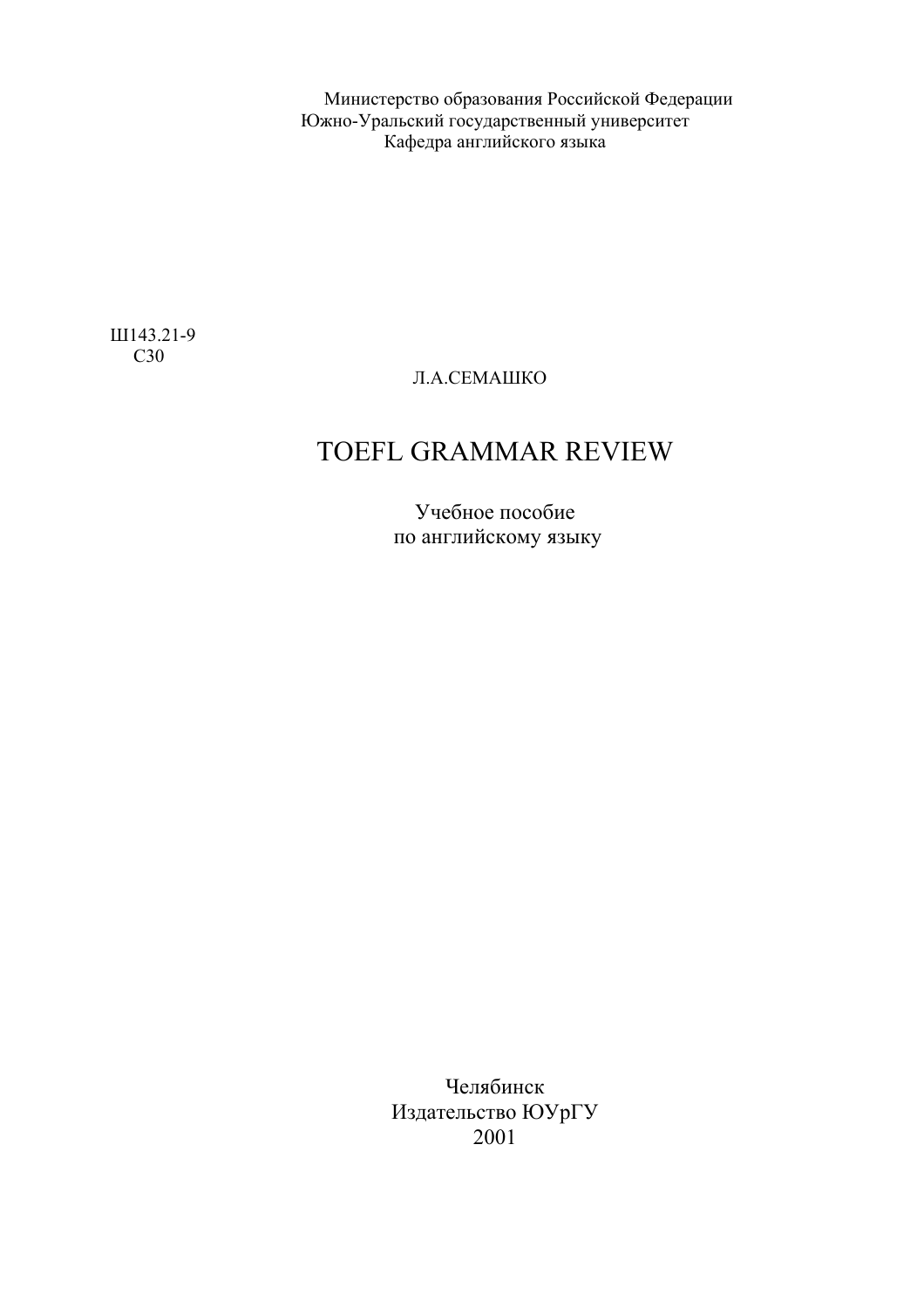#### ББК Ш143.21-923

TOEFL GRAMMAR REVIEW/ Семашко Л.А. Учебное пособие по английскому языку. – Челябинск: Изд-во ЮУрГУ, 2001. – 203 с.

Учебное пособие предназначено для тех, кто хочет причести в систему и усовершенствовать знание граммтики английского языка до уровня, необходимого для сдачи экзамена TOEFL (тест по английскому языку как иностранному), а также для широкого круга желающих самостоятельно продолжить изучение английского языка.

Пособие состоит из 5 частей, содержащих более 250 упражнений и тестов, направленных на закрепление наиболее важных разделов грамматики. Приложение с ключами позволит использовать пособие, как на аудиторных занятиях, так и для **самостоятельной** работы.

Список лит. – 13 назв.

Одобрено учебно-методической комиссией факультета лингвистики.

Рецензенты: М.Г. Федотова, О.И. Шубина.

ISBN 5-696-02111-5 © Издательство ЮУрГУ, 2001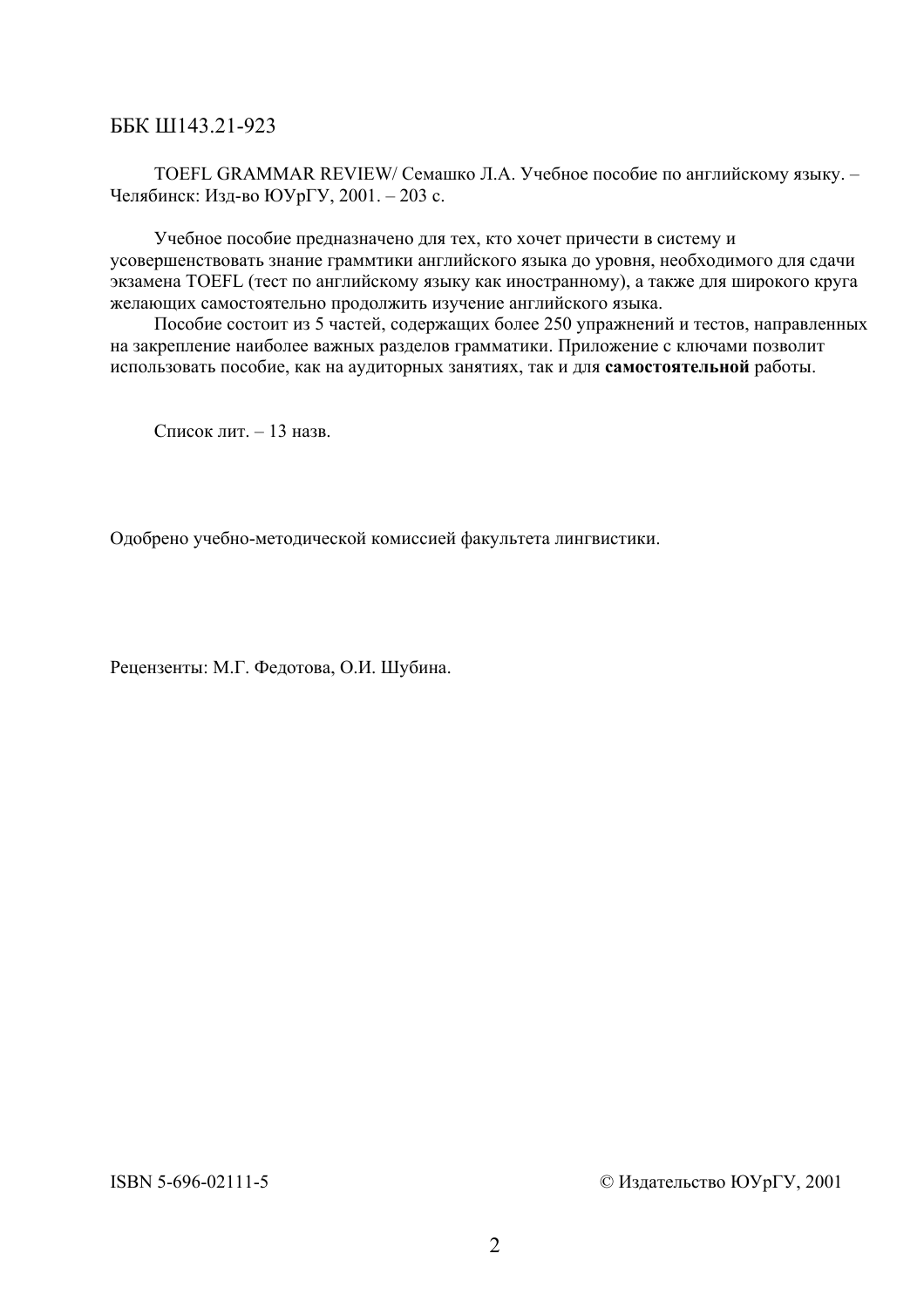| CONTENTS                                                    |    |  |  |
|-------------------------------------------------------------|----|--|--|
| Preface                                                     | 5  |  |  |
| <b>PART I: British and American English</b>                 |    |  |  |
| 1. Differences Between British English and American English | 6  |  |  |
| <b>PART II: Grammar Review</b>                              |    |  |  |
| 2. Sentence Pattern                                         | 11 |  |  |
| 3. Nouns                                                    | 12 |  |  |
| 4. Count and Non-Count Nouns                                | 13 |  |  |
| 5. Articles                                                 | 16 |  |  |
| 6. Distinction Between OTHER / ANOTHER                      | 22 |  |  |
| 7. Tenses                                                   | 23 |  |  |
| 8. Subject— Verb Agreement                                  | 31 |  |  |
| 9. Pronouns                                                 | 35 |  |  |
| 10. Verbs as Compliments                                    | 40 |  |  |
| 11. Pronouns as Compliments                                 | 42 |  |  |
| 12. The Verb NEED                                           | 42 |  |  |
| 13. Questions:                                              |    |  |  |
| <b>Information Questions</b>                                | 43 |  |  |
| <b>Embedded Questions</b>                                   | 45 |  |  |
| <b>Tag Questions</b>                                        | 47 |  |  |
| 14. Negation                                                | 50 |  |  |
| 15. Affirmative and Negative Agreement                      | 51 |  |  |
| 16. Conditional Sentences                                   | 52 |  |  |
| 17. USED TO / USED TO + Ving                                | 60 |  |  |
| 18. Would Rather                                            | 63 |  |  |
| 19. Modals                                                  | 64 |  |  |
| 20. Adjectives and Adverbs                                  | 66 |  |  |
| 21. Linking Verbs                                           | 69 |  |  |
| 22. Comparisons                                             | 70 |  |  |
| 23. Nouns Functioning as Adverbs                            | 74 |  |  |
| 24. Hyphenated Adjectives                                   | 75 |  |  |
| 25. ENOUGH with Adjectives, Adverbs and Nouns               | 77 |  |  |
| 26. Cause Connectors: BECAUSE / BECAUSE OF; SO / SUCH       | 78 |  |  |
| 27. Passive Voice                                           | 82 |  |  |
| 28. Causative Verbs                                         | 84 |  |  |
| 29. Relative Clauses                                        | 87 |  |  |
| 30. Subjunctive                                             | 90 |  |  |
| 31. Inclusives: NOT ONLYBUT ALSO, BOTHAND, AS WELL AS       | 92 |  |  |
| 32. KNOW/KNOW HOW                                           | 93 |  |  |
| 33. Clauses of Concession: DESPITE / IN SPITE OF / ALTHOUGH | 94 |  |  |
| 34. Problem Verbs                                           | 96 |  |  |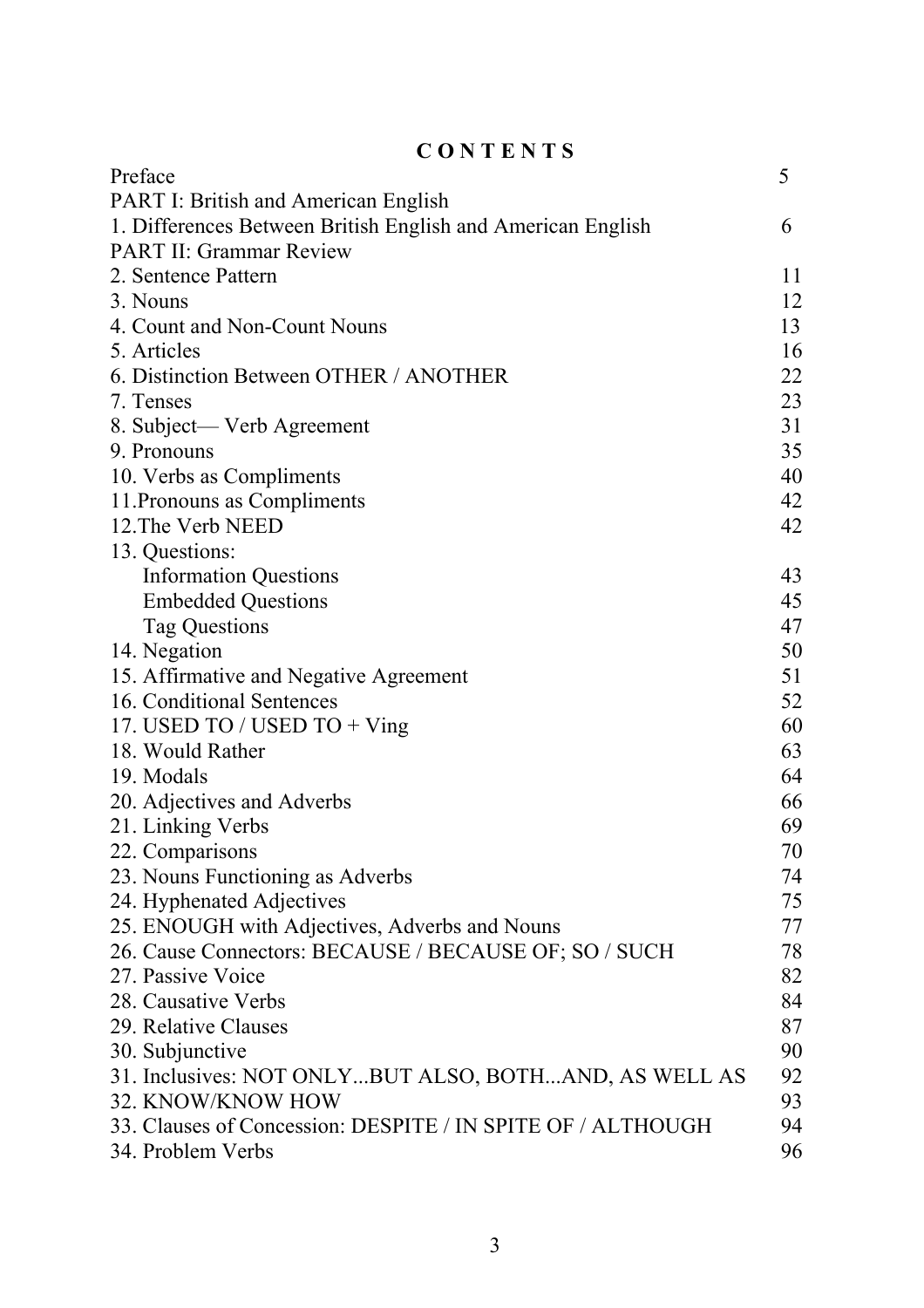| <b>PART III: Style in Written English</b>                  |     |
|------------------------------------------------------------|-----|
| 35. Sequence of Tenses                                     | 97  |
| 36. SAY/TELL                                               | 100 |
| 37. Antecedents of Pronouns                                | 101 |
| 38. The Pronouns ONE and YOU                               | 103 |
| 39. Illogical Participial Modifiers (Dangling Participles) | 104 |
| 40. Participles as Adjectives                              | 106 |
| 41. Redundancy                                             | 107 |
| 42. Wordiness                                              | 108 |
| 43. Parallel Structure                                     | 109 |
| 44. Transformation of Direct and Indirect Objects          | 112 |
| 45. Inversion                                              | 112 |
| PART IV: Prepositions, Conjunctions and Problem Vocabulary |     |
| 46. Prepositions                                           | 114 |
| 47. Conjunctions                                           | 118 |
| 48. Vocabulary                                             | 121 |
| 49. Structure and Written Expression                       |     |
| Test 1                                                     | 134 |
| Test 2                                                     | 136 |
| PART V: Idioms                                             | 139 |
| Answer Keys                                                | 162 |
|                                                            |     |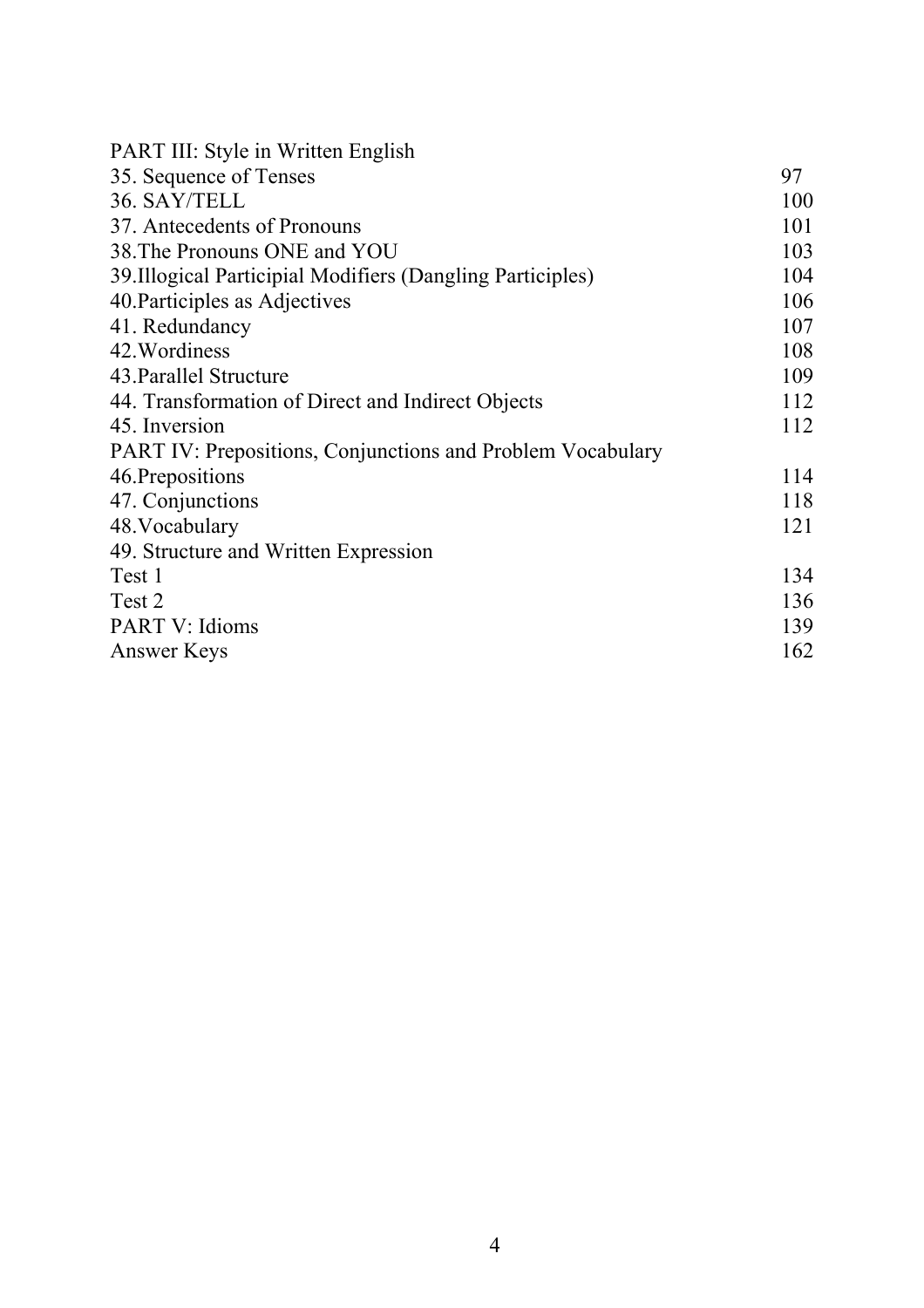#### **Preface**

At present many people want to study or to work abroad, or to work for a foreign company in Russia. The first step to achieve this goal is to pass the test which certifies your knowledge of English. For example, if your plans are connected with working or studying in the USA, you have to pass the TOEFL (Test of English as a Foreign Language).

The TOEFL is a timed test that consists of four sections:

1. Listening Comprehension (50 questions — 40 minutes);

2. Structure and Written Expression (40 questions — 25 minutes);

3. Vocabulary and Reading Comprehension *(*50 questions — 55 minutes).

4. Writing (30 minutes).

The maximum total score is 300 points.

In preparing for the TOEFL, or any other language examinations, it is very important to review the language skills for each section of the examination and to have an opportunity to make model tests that are similar to the actual examination. Reviewing will help students recall some of the language skills that they have studied in previous classes and other books.

It is assumed that students have studied grammar prior to reviewing for the TOEFL, and that they are relatively fluent. The purpose of this workbook then, is to provide students with a detailed review of the language skills for the Structure and Written Expression section of the TOEFL, to sharpen these skills and to improve accuracy.

TOEFL Grammar Review is divided into five parts covering the most frequently tested problems necessary to pass Section 2 of the TOEFL. Part I shows differences between American and British English. Parts II-IV include practice exercises designed to improve the ability to recognize grammar and correct style in Written English. Two TOEFL Structure and Written Expression Practice Tests included in Part IV will allow to measure their ability to answer grammar questions in the TOEFL format. Part V contains exercises testing American idioms.

The TOEFL Grammar Review includes answer keys which enable to use this workbook as a self-study guide for independent out-of class work.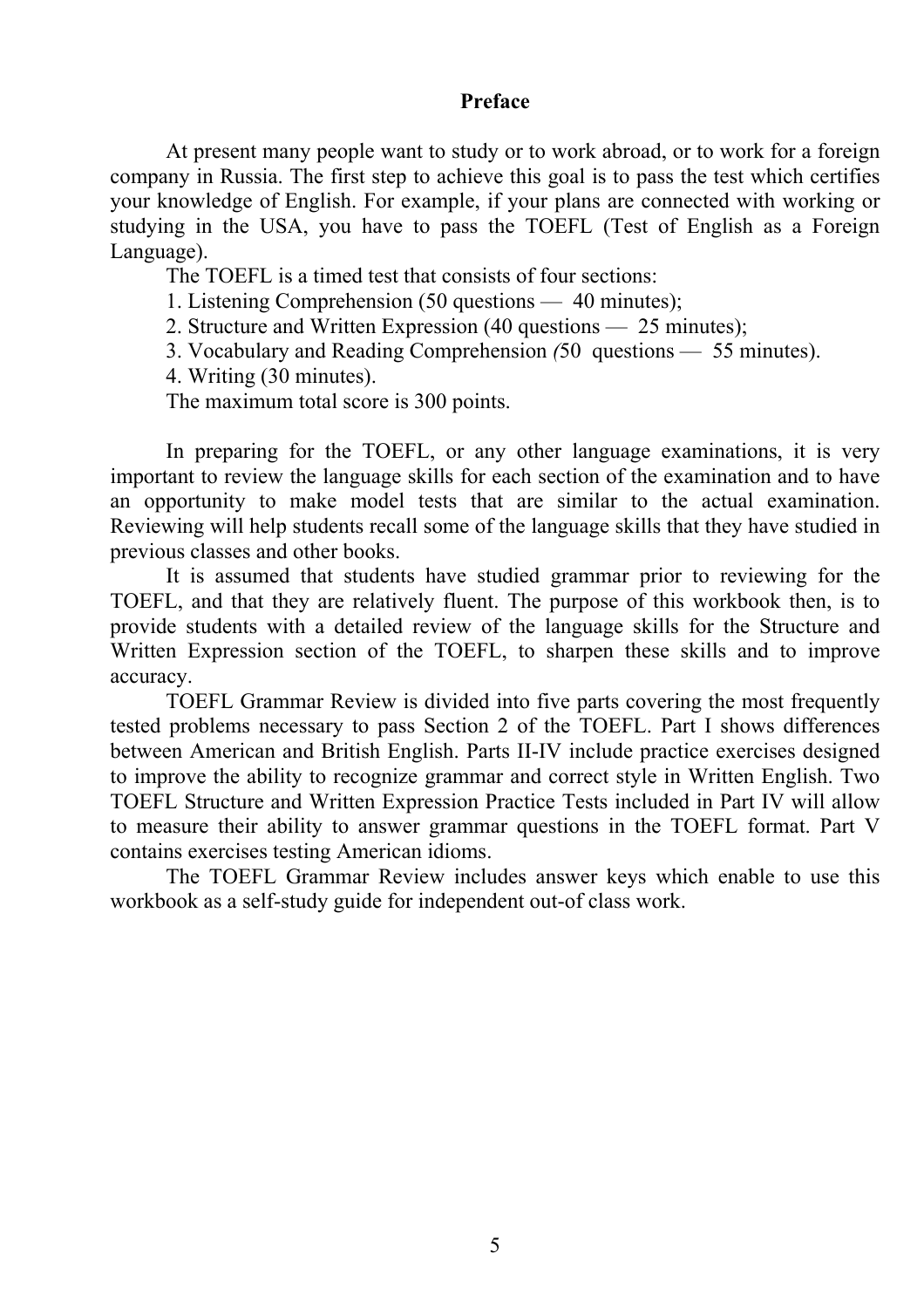# PART I: BRITISH AND AMERICAN ENGLISH

# **1. DIFFERENCES BETWEEN BRITISH ENGLISH AND AMERICAN ENGLISH**

# 1. PRONUNCIATION

| Letter   | <b>BE</b>             | AE                                                  | Examples                                                                                                    |
|----------|-----------------------|-----------------------------------------------------|-------------------------------------------------------------------------------------------------------------|
| a        | [a:]<br>[e]           | $\lceil x \rceil$<br>[ei]                           | ask, dance, half, grass, example, can't<br>ate                                                              |
| $\bf{0}$ | $\mathbf{O}$          | <sub>a</sub>                                        | hot, not, top, stop, problem                                                                                |
| 1        | a1                    | $\mathbf{1}$                                        | privacy, either, neither, vitamin                                                                           |
| <b>u</b> | $\lceil$ ju: $\lceil$ | [u:                                                 | due, news, knew, tune                                                                                       |
| r        |                       | r                                                   | reader, figure                                                                                              |
| t        | [t]                   | $\lceil d \rceil$<br>NOTE:<br><b>Before</b><br>n[t] | little, city, cottage, auto, pretty, utter,<br>critic, party, water, forget it<br>button, mountain, written |
| t        | 「t]                   | [t]                                                 | situation                                                                                                   |
| S        | $\lceil s \rceil$     |                                                     | issue                                                                                                       |
| S        | Z                     |                                                     | as you know, because                                                                                        |
| sch      | [sk]                  |                                                     | schedule                                                                                                    |
| d        | $\overline{d}$        | $\lceil d \rceil$                                   | education, would you, could you                                                                             |
| e        | $\epsilon$            | $\left\lceil i\right\rceil$                         | leisure                                                                                                     |
| - ure    |                       |                                                     | figure                                                                                                      |

# 2. SPELLING

| BE    |                            | AE   |                            |
|-------|----------------------------|------|----------------------------|
| - our | colour                     | - or | color                      |
|       | favour                     |      | favor                      |
|       | humour                     |      | humor                      |
|       | vapour                     |      | vapor                      |
| - re  | centre<br>theatre<br>metre | - re | center<br>theater<br>meter |
| - 11  | traveller<br>jewellery     | $-1$ | traveler<br>jewelry        |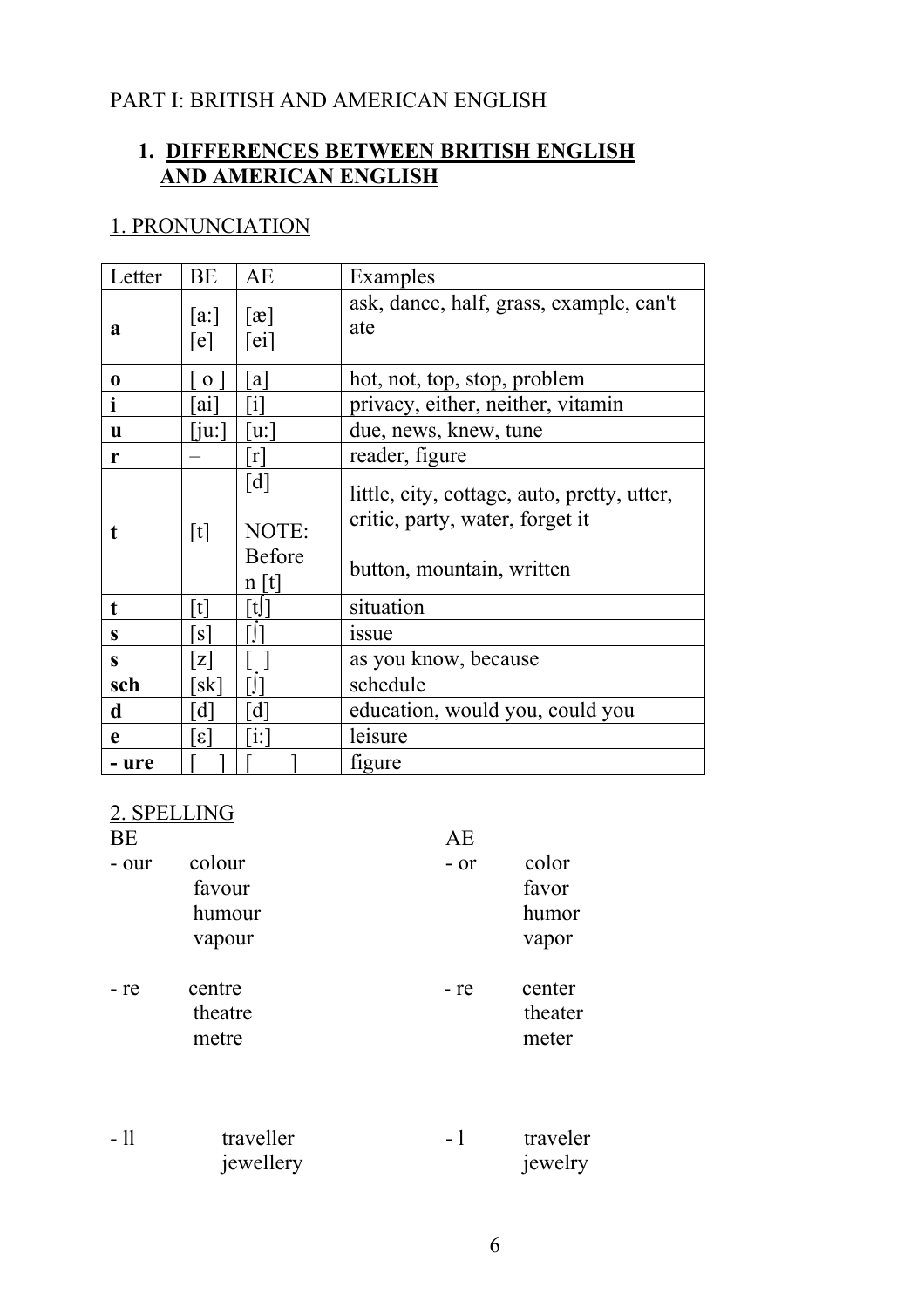|        | marvellous<br>cancelled                                                                                                  |         | marvelous<br>canceled                                                                                          |
|--------|--------------------------------------------------------------------------------------------------------------------------|---------|----------------------------------------------------------------------------------------------------------------|
| - ence | defence<br>offence<br>licence                                                                                            | - ense  | defense<br>offense<br>license                                                                                  |
| - ogue | catalogue<br>dialogue<br>monologue                                                                                       | $-$ 0g  | catalog<br>dialog<br>monolog                                                                                   |
| $-pp$  | worshipped<br>kidnapper                                                                                                  | $-p$    | worshiped<br>kidnaper                                                                                          |
| - mme  | programme<br>telegramme<br>engramme                                                                                      | $- m$   | program<br>telegram<br>engram                                                                                  |
| - ise  | recognise                                                                                                                | $-$ ize | recognize                                                                                                      |
| NOTE:  | BE<br>aluminium<br>axe<br>cheque<br>gaol<br>goodbye<br>grey<br>judgement<br>kerb<br>plough<br>pyjamas<br>through<br>tyre |         | AE<br>aluminum<br>ax<br>check<br>Jail<br>goodby<br>gray<br>judgment<br>cerb<br>plow<br>pajamas<br>thru<br>tire |

tyre

copies<br>leaves

copys<br>leafs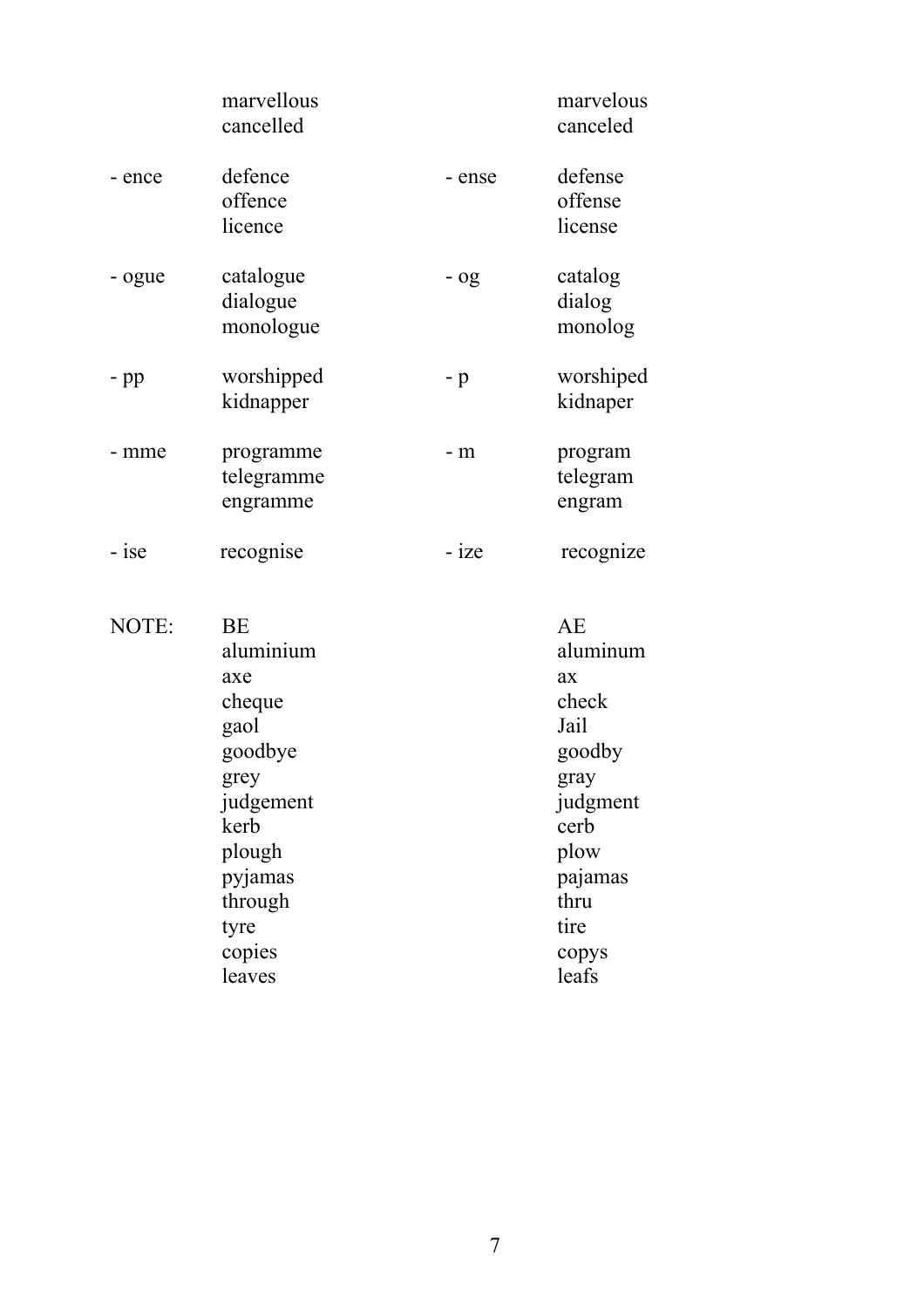# 3. STRESS

| <b>BE</b>      | АE            | <b>BE</b>   | АE           |
|----------------|---------------|-------------|--------------|
| ad'vertisement | advertisement | 'necessary  | 'nece, ssary |
| ex'cess        | 'excess       | re'search   | 're, search  |
| in'quiry       | 'inquiry      | 'secretary  | 'secretary   |
| la'boratory    | 'labora'tory  | tele'vision | 'tele'vision |

# 4. VOCABULARY

| BE              | AE              | BE          | AE            |
|-----------------|-----------------|-------------|---------------|
| accumulator     | battery         | pavement    | sidewalk      |
| autumn          | fall            | petrol      | gas, gasoline |
| barrister       | attorney        | pictures    | movie         |
| biscuit         | cake, cookie    | post        | mail          |
| block of flats  | apartment house | puncture    | blow- out     |
| chemist's       | drugstore       | queue       | line          |
| chips           | French fries    | return      | round trip    |
| cinema          | movie theater   | ring up     | call up       |
| cooker          | oven            | rubber      | eraser        |
| curtains        | drapes          | rubbish     | garbage       |
| flat            | apartment       | shop        | store         |
| garden          | yard            | spirits     | liquor        |
| grain           | corn (cereals)  | surname     | last name     |
| handbag         | purse           | sweets      | candy         |
| holiday         | vacation        | tap         | faucet        |
| hostel          | dormitory       | telegramme  | wire          |
| i <sup>11</sup> | sick            | timetable   | schedule      |
| label           | tag             | toilet      | bathroom,     |
|                 |                 |             | restroom      |
| letterbox       | mailbox         | torch       | flashlight    |
| lift            | elevator        | trousers    | pants, slacks |
| lorry           | track           | underground | subway        |
| luggage         | baggage         | undershirt  | vest          |
| mark            | grade           | wardrobe    | closet        |
| million         | billion         |             |               |

# 5. GRAMMAR

BE AE 1. Present Perfect Past Simple I have just had lunch. I just had lunch.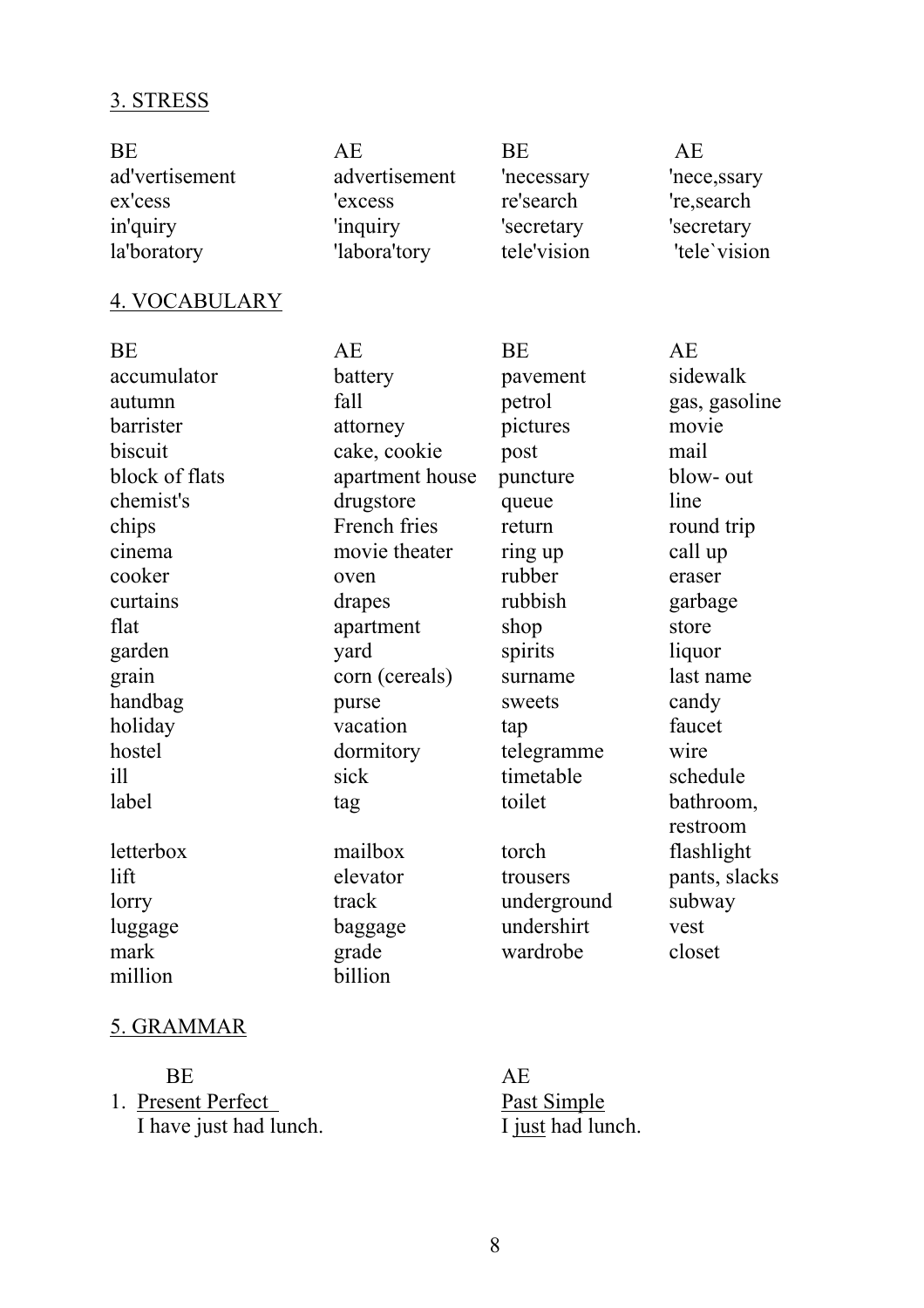I have already posted the letter. I already mailed the letter. I haven't told them. I didn't tell them about it yet.

- 2. Future Perfect (Progressive) Future Simple What will you have done by the What will you do by the time time you go to bed tonight? you go to bed tonight? How long will you have been How long will you do that? doing that?
- 3. I've got I have I haven't got I don't have Have you got? Do you have?
- 4. Questions Do you know anything? You know something? Have you ever been to London? Ever been in London? Do you need a j ob? Need a j ob?
- 5. hospital the hospital in a team on a team different to different than write to someone write someone
- 6. Irregular Verbs burn-burn-burnt burn- burned-burned learn-learnt-learnt learn-learned-learned get-got-got get-got-gotten prove-proved-proved prove-proved-proven
- 7. Should Subjunctive released.

at the week-end/at week-ends on the week-end/on week-ends

I demand that I should be I demand that I be released.

#### 6. COLLOQUALISMS

| BE             | АE             | BE              | AЕ      |
|----------------|----------------|-----------------|---------|
| Yes            | Yep, Yup, Yeah | want to         | wanna   |
| N <sub>o</sub> | Nope, Naw, Hah | have got (have) | gotta   |
| You            | Ya             | let me          | lemme   |
| have to        | hafta          | out of          | outta   |
| don't you      | don'tcha       | give me         | gimmie  |
| going to       | gonna          | I don't know    | I dunno |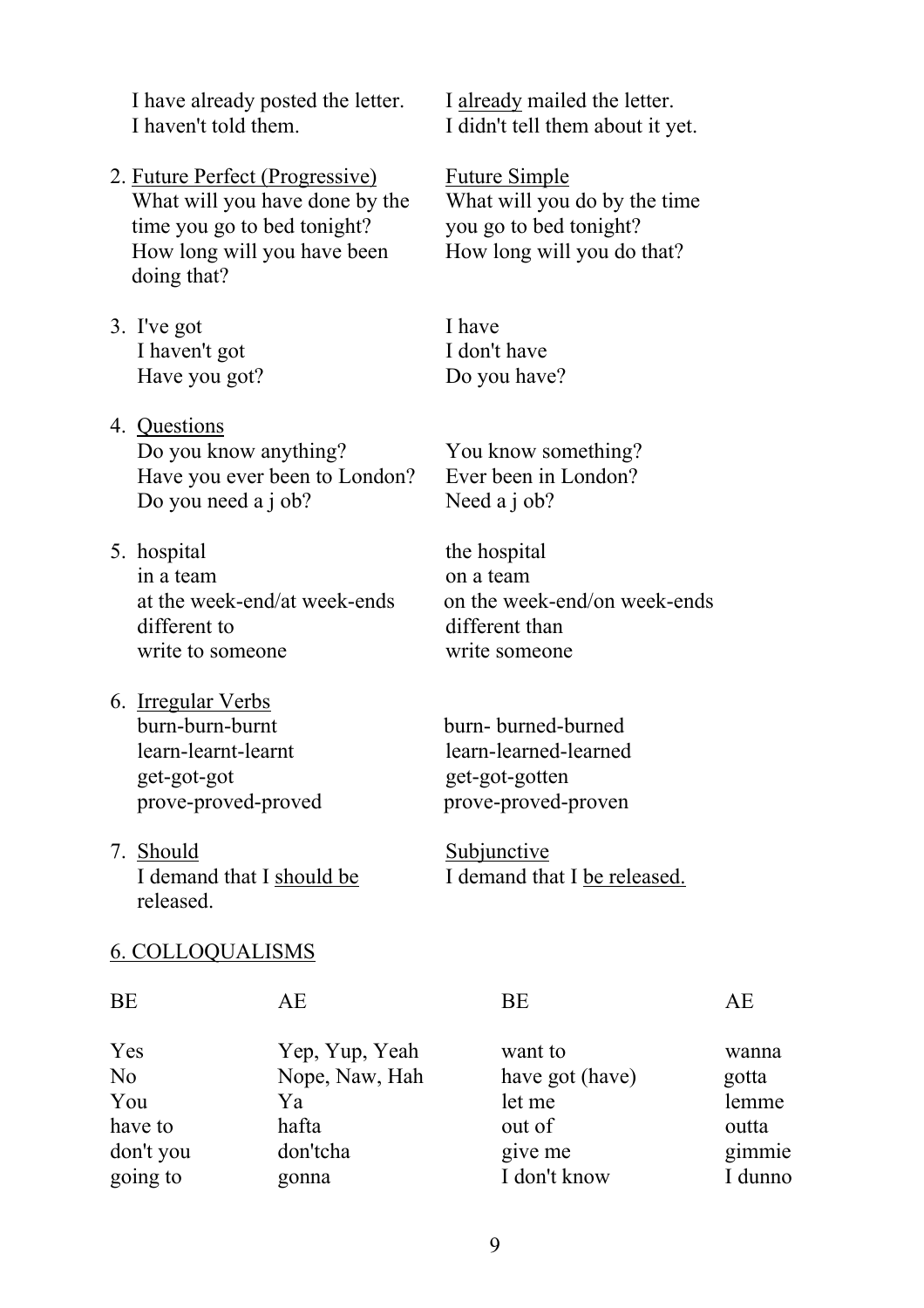**Exercise 1**. Match the words in American English on the left with their British equivalents on the right.

| AE              | BE            |
|-----------------|---------------|
| 1. apartment    | $1.$ lift     |
| 2. candy        | 2. chips      |
| 3. cookies      | 3. handbag    |
| 4. drapes       | 4. undershirt |
| 5. elevator     | 5. rubber     |
| 6. eraser       | 6. rubbish    |
| 7. faucet       | 7. sweets     |
| 8. flashlight   | 8. biscuits   |
| 9. French fries | 9. tap        |
| 10. garbage     | $10.$ flat    |
| 11. purse       | 11. torch     |
| $12.$ vest      | 12. curtaines |

**Exercise 2**. Match the words in American English on the left with their British equivalents on the right.

| AE            | BE             |
|---------------|----------------|
| 1. baggage    | 1. holiday     |
| 2. blow-out   | 2. telegramme  |
| 3. gasoline   | 3. garden      |
| 4. round trip | 4. pavement    |
| 5. line       | 5. luggage     |
| 6. sidewalk   | 6. label       |
| 7. subway     | 7. petrol      |
| 8. tag        | 8. underground |
| 9. truck      | 9. queue       |
| 10. vacation  | 10. puncture   |
| 11. wire      | $11.$ lorry    |
| 12. yard      | 12. return     |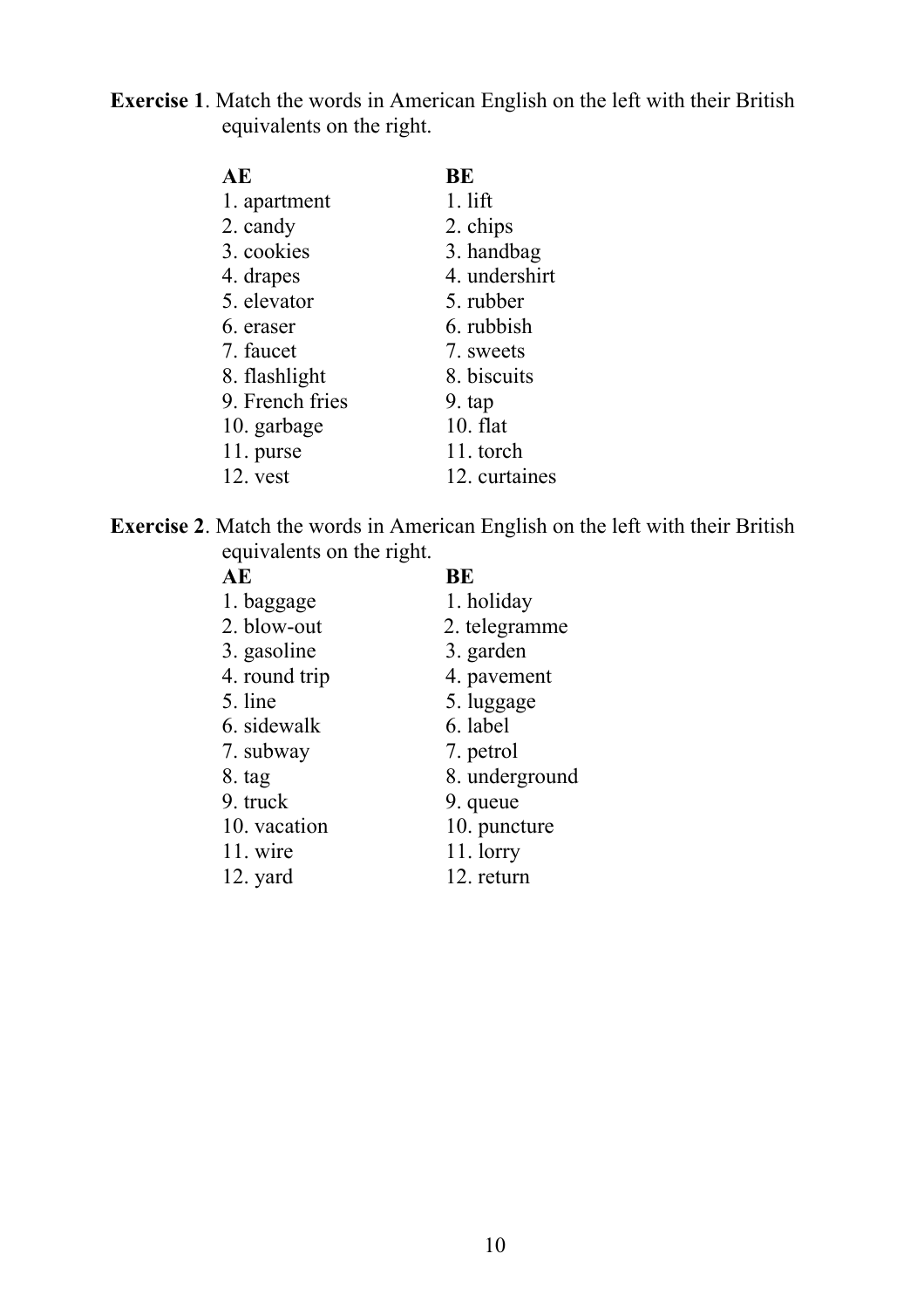# PART II: GRAMMAR REVIEW

# **2. SENTENCE PATTERN**

**Exercise 3**. Identify the subject, verb, compliment, and modifier in each of the following sentences.

- 1. Our neighbor's dog barked all afternoon.
- 2. Our walking group meets at seven o'clock in the morning.
- 3. The band played all evening.
- 4. June speaks at almost every staff meeting.
- 5. Mrs. Perez bought a new rug for her dining room.
- 6. Some cough medicines contain alcohol.
- 7. Bill carried his tools in a five- gallon plastic bucket.
- 8. Linda often buys snacks at the university store.
- 9. All of the buses are equipped with safety belts.
- 10.Paulette wore the same brand of blue jeans for twenty years.
- 11. Several inches of water flooded the basement of the library during the night.
- 12.Martin orders all his clothes from catalogues.
- 13.A typical supermarket sells more than 18,000 products.
- 14. One flea can lay 500 eggs.
- 15.A dangerous situation exists in the Near East.
- 16.Elliot first met Olivia in the snack section of a supermarket.
- 17.Mr. Pandolfo wrote his own will.
- 18.My new English class meets three times a week.
- 19.Ellain wanted to get a new hat at the store.

**Exercise 4.** Identify the part of speech of each word in the following sentences: noun, verb, adjective, adverb, article, conjunction, preposition, pronoun

- 1. The tiny island is surrounded by a spectacular body of water.
- 2. My pen is running out of ink.
- 3. I always wanted to go to that show.
- 4. Did you enjoy the party the other night?
- 5. My computer program is faulty.
- 6. The costumes in the pageant are almost as beautiful as the contestants.
- 7. The Paseo Del Rio runs along the San Antonio River in the heart of the city.
- 8. A beautiful photograph is a wonderful souvenir of an event.
- 9. You don't need to read all the information to get the question right.
- 10. My sister was thrilled to be invited.
- 11 .In addition to being weatherproof, the new camera features a remote control.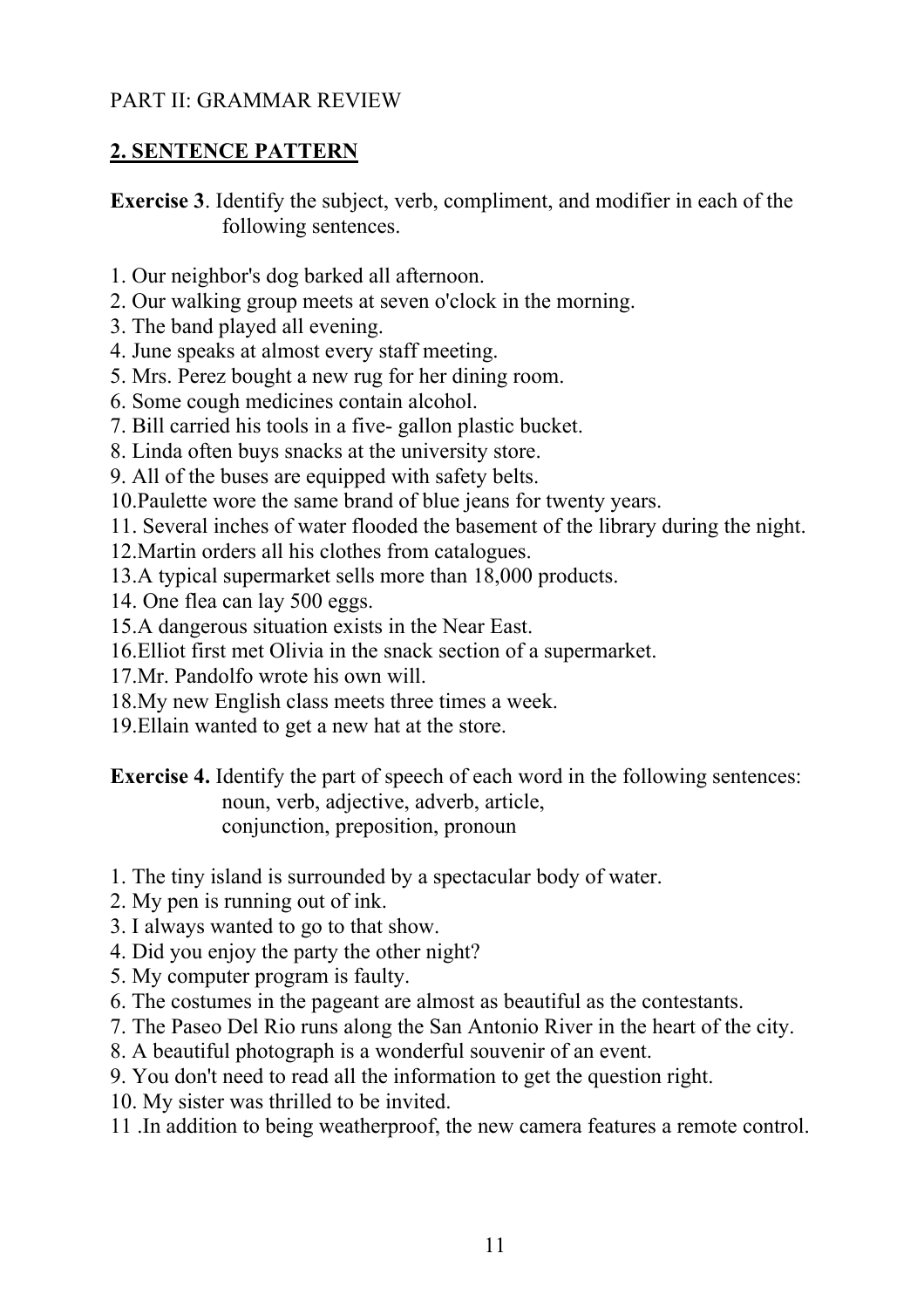- 12. The largest film festival in the world, the Houston International Film Festival, boasts 3,500 entries.
- 13. The main attraction of the new restaurant is the salad bar.
- 14. After deciding to go out and play, Gwen located her jacket.
- 15.The arboretum in our town has some beautiful pine trees.
- 16. Unlike those in the neighboring school, our teachers are quite flexible.
- 17. The bus was so late that we missed school.
- 18. The county fair is a lot of fun.
- 19. Leslie hid the dirty dishes in a cabinet before her mother came into the kitchen.
- 20. Pay's recipe for baked beans is famous in our neighborhood.

# **3. NOUNS**

### **Irregular Plurals**

### 1) Words with Two Acceptable Plural Forms

| <b>Singular</b> | <b>Plurals</b> |              |  |
|-----------------|----------------|--------------|--|
| antenna         | antennae       | antennas     |  |
| apparatus       | apparatus      | apparatuses  |  |
| appendix        | appendices     | appendixes   |  |
| beau            | beaux          | beaus        |  |
| cactus          | cacti          | cactuses     |  |
| cargo           | cargoes        | cargos       |  |
| criterion       | criteria       | criterions   |  |
| curriculum      | curricula      | curriculumus |  |
| formula         | formulae       | formulas     |  |
| fungus          | fungi          | funguses     |  |
| index           | indices        | indexes      |  |
| medium          | media          | mediums      |  |
| memorandum      | memoranda      | memorandums  |  |
| radius          | radii          | radiuses     |  |
| sanatorium      | sanatoriums    | sanatoria    |  |
| scarf           | scarfs         | scarves      |  |
| tornado         | tornadoes      | tornados     |  |
| vertebra        | vertebrae      | vertebras    |  |
| volcano         | volcanoes      | volcanos     |  |
| wharf           | wharfs         | wharves      |  |
| zero            | zeroes         | zeros        |  |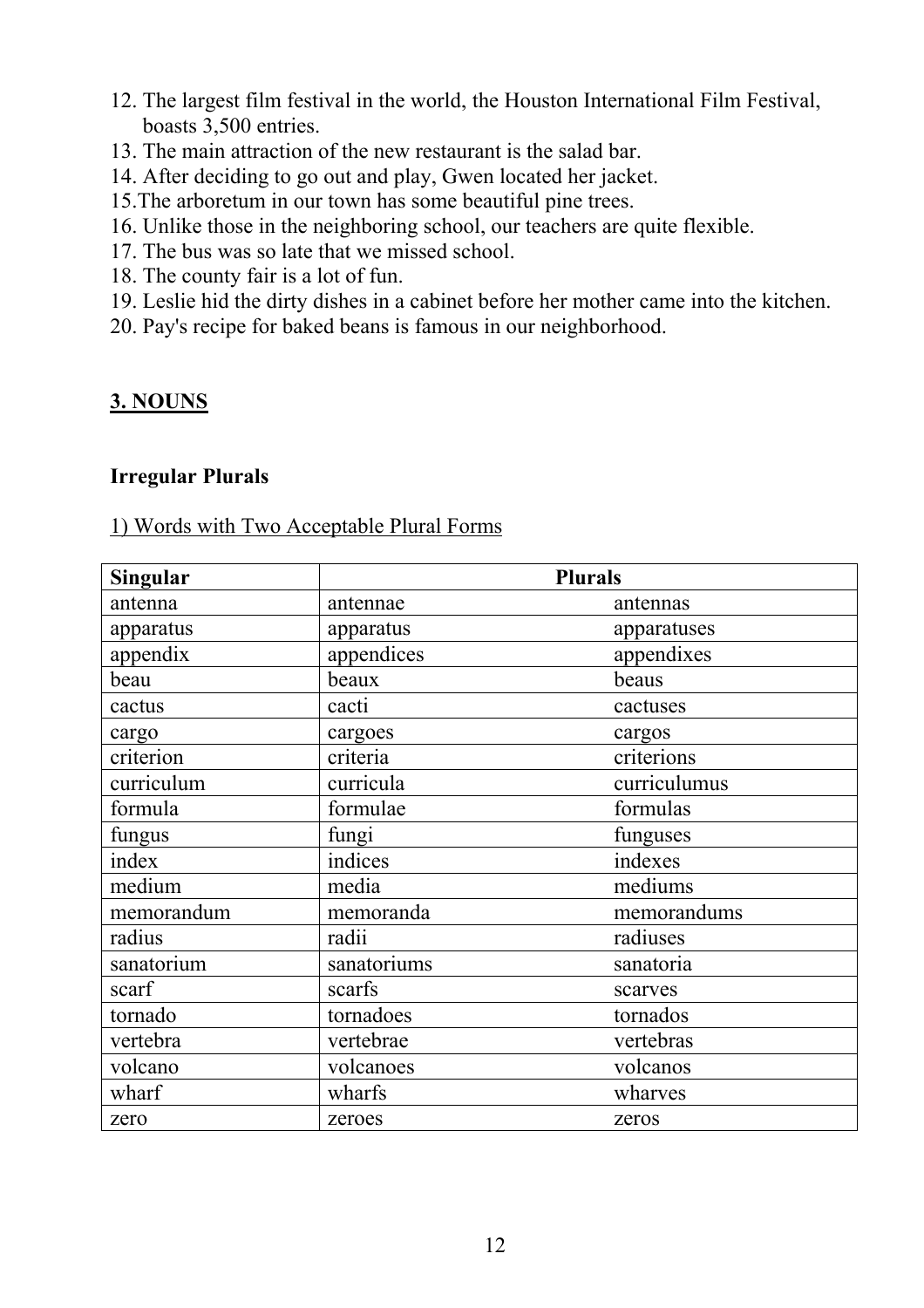### 2) Common Irregular Plurals

| <b>Singular</b> | Plural     | <b>Singular</b> | Plural      |
|-----------------|------------|-----------------|-------------|
| addendum        | addenda    | mosquito        | mosquitoes  |
| alga            | algae      | nucleus         | nuclei      |
| alumna          | alumnae    | oasis           | oases       |
| alumnus         | alumni     | <b>OX</b>       | oxen        |
| analysis        | analyses   | parenthesis     | parentheses |
| axis            | axes       | phenomenon      | phenomena   |
| basis           | bases      | potato          | potatoes    |
| bacterium       | bacteria   | psychosis       | psychoses   |
| child           | children   | quiz            | quizzes     |
| crisis          | crises     | self            | selves      |
| datum           | data       | series          | series      |
| deer            | deer       | sheep           | sheep       |
| diagnosis       | diagnoses  | species         | species     |
| elf             | elves      | stimulus        | stimuli     |
| foot            | feet       | terminus        | termines    |
| goose           | geese      | thief           | thieves     |
| hero            | heroes     | thesis          | theses      |
| hypothesis      | hypotheses | tomato          | tomatoes    |
| leaf            | leaves     | tooth           | teeth       |
| live            | lives      | wife            | wives       |
| loaf            | loaves     | wolf            | wolves      |
| louse           | lice       | woman           | women       |
| mouse           | mice       | yourself        | yourselves  |

# **4. COUNT AND NON- COUNT NOUNS**

**Exercise 5**. Identify the types of nouns underlined in the sentences below Count (C)  $-$  Non  $-$  Count (N).

- 1. Ethan can operate his camera with only one hand.
- 2. Whipped butter contains fewer calories per serving than ordinary butter.
- 3. Randy installed a dashboard fan that runs on the power from his car's cigarette lighter.
- 4. His childhood was ordinary, if a little lonely.
- 5. The jacket is long enough to wear as a dress.
- 6. Fish and chicken are good for people with high cholesterol.
- 7. I didn't have much luggage just two small bags.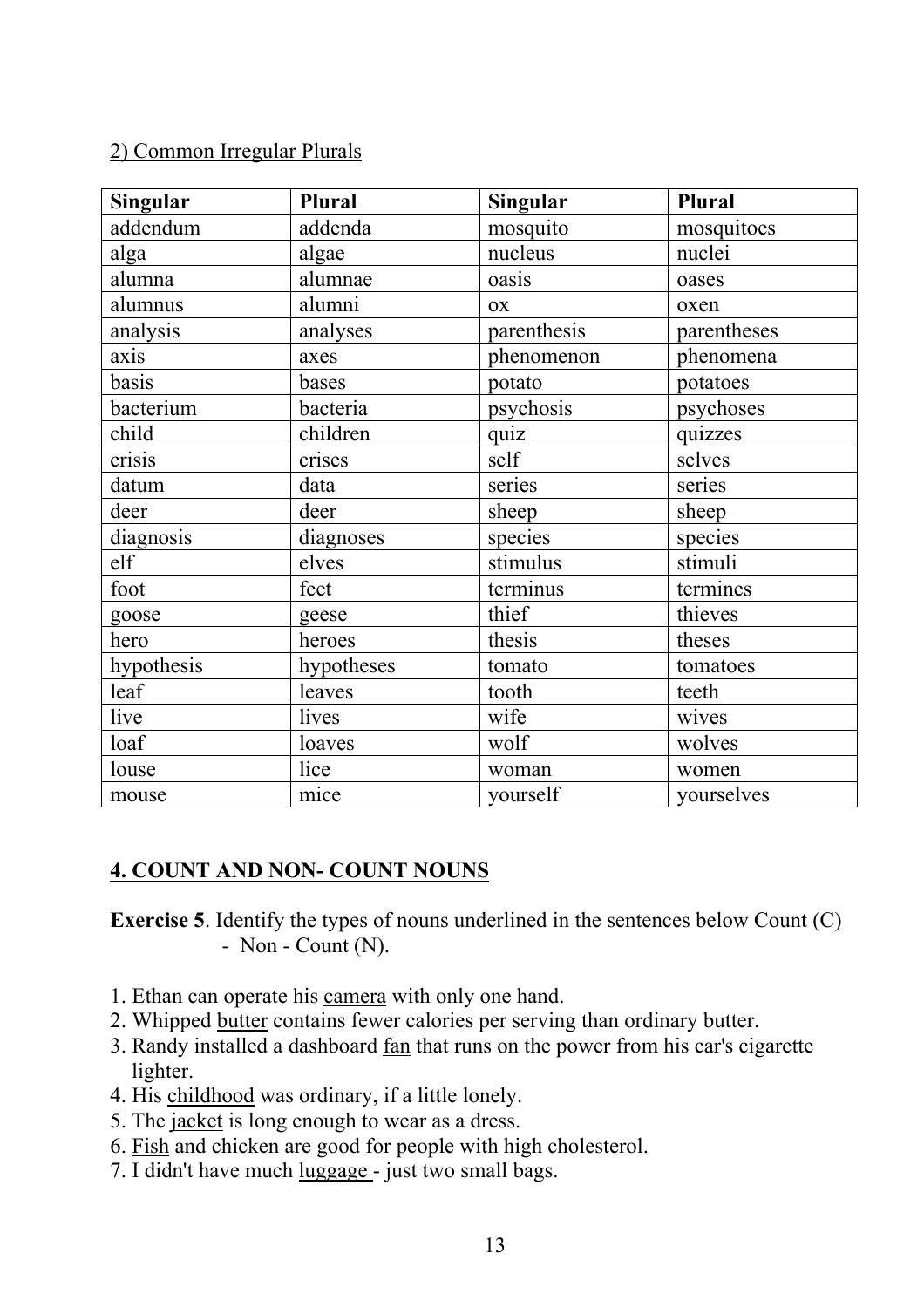- 8. Some people who have every pillow fluffed and in its proper place in their rooms never make an effort to organize their closets.
- 9. For her class Juanita created a gigantic collage that included old shoes, silverware, and clippings from newspapers.
- 10. Interesting baskets can be made of straw, bark or roots.
- 11. Osteoporosis is the abnormal loss of bone.
- 12. Vera's salsa was delicious and contained very few calories.
- 13. Customers are not in the mood to accept major changes in styles of clothing.
- 14. Shorter campaigns make voters more interested in politics.
- 15. After a long, lonely winter, the ugly duckling emerged as a beautiful swan.
- 16. Clutter can make a room seem smaller.

**Exercise 6**. Give the plurals of these nouns.

| 1. sand      | 5. accountancy  |
|--------------|-----------------|
| 2. decision  | 6. electricity  |
| 3. furniture | 7. architecture |
| 4. age       | 8. soap         |

**Exercise 7**. Underline the correct determiner.

- 1. There are (less / fewer) chairs in this room than in the other room.
- 2. The assistant didn't give (much / many) information.
- 3. After the negotiations, they made (little / few) changes in their proposal.
- 4. (A large amount of/A great number of) mosquitoes appeared after the rain.
- 5. Light beer has (less / fewer) calories than regular beer.
- 6. They have  $(a/-)$  good food in that restaurant.
- 7. (The amount of/ The number of) students taking TOEFL is increasing.
- 8. The case had to be reconsidered with (these / this) new evidence.
- 9. I like (fewer / less) mashed potatoes.
- 10. She ate (fewer / less) French-fries than usual.
- 11. He wants to make as (much / many) money as possible.
- 12. Anne invited a huge (amount / number) of people to the party.
- 13. Annette will drink an endless (amount / number) of milk if you let her.

**Exercise 8**. Select the correct form in the parentheses in the following sentences.

- 1. Sue was very helpful. She gave me some good (advice / advices).
- 2. We had (a very good weather / very good weather) when we were on holiday.
- 3. Sorry, I'm late. I had (trouble / troubles) with the car this morning.
- 4. I want something to read. I'm going to buy (a / some) paper.
- 5. I want to write some letters. I need (a / some) writing paper.
- 6. It's very difficult to find (work /a jo(B) at the moment.
- 7. Bad news (don't / doesn't) make people happy.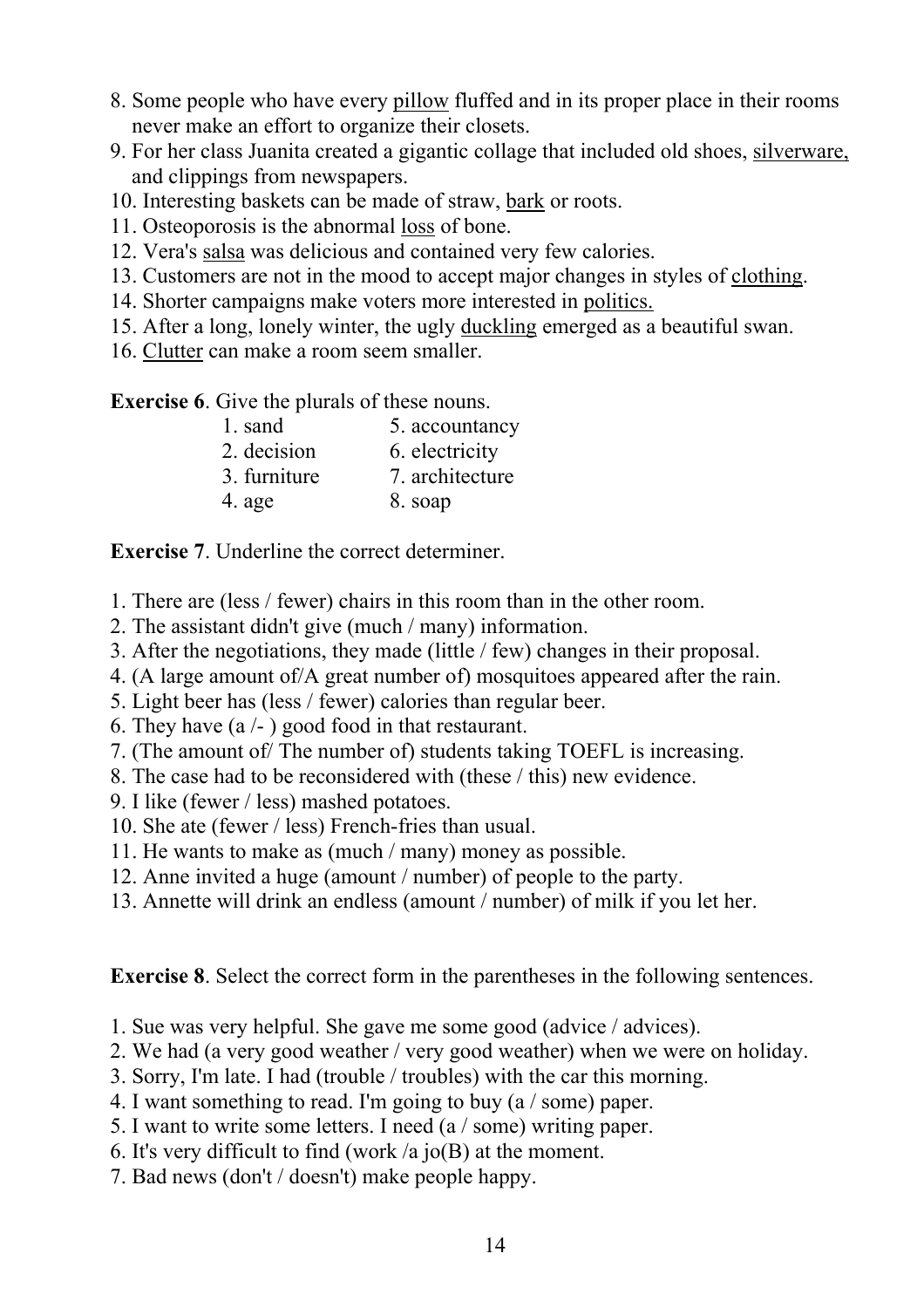- 8. The flat is empty. We haven't got any (furniture / furnitures) yet.
- 9. When the fire alarm rang, there was (a complete chaos / complete chaos).
- 10. I had to buy (a / some) bread because I wanted to make some sandwiches.
- 11. We were very unfortunate. We had (bad luck / a bad luck).
- 12. Bad news (don't / doesn't) make people happy.
- 13. Nobody was hurt in the accident but (the damage / damages) to the car (was / were) quite bad.
- 14. Mumps (is / are) a very common disease which usually affects chilfren.

**Exercise 9**. Underline the word or words that correctly complete each sentence below.

- 1. (Many / Much) industrial products can be made from soybeans.
- 2. Desert plants compete fiercely for the (few / little) available water.
- 3. The American designer Louis Comfort Tiffany took (many / much) of his inspiration from nature.
- 4. A (few / little) simple precautions can prevent accidents at home and on the job.
- 5. In a formal debate, the same (number / amount) of persons speak for each team, and both teams are granted an equal (number / amount) of time in which to make their arguments.
- 6. Bats do (few / little) damage to people, livestock, or crops.
- 7. Even small (numbers / amounts) of zinc can have a significant effect on the growth of plants.
- 8. The adrenal glands, one on top of each kidney, secrets (many / much) important hormones.
- 9. Walter Hunt invented an enormous (number / amount) of devices, including the safety pin and a machine for making nails.
- 10. Folk artists have (few / little) or no formal art training.
- 11. (Many / Much) of the population in the rural areas is composed of manual **labourers**

**Exercise 10**. Identify the incorrect noun form.

- 1. She was extremely fond of cat, especially Siamese and Burmese ones.
- 2. When making those cookies, you should use two cups of butters.
- 3. Electricities is expensive these days.
- 4. The populations of that town is very diverse.
- 5. She was concerned about delivery of her furnitures.
- 6. The interviewer was not empressed with Maria's honesties on her application.
- 7. The American court system is known for its concept of blind justices.
- 8. The recipe calles for one part of flour to two part of sugar.
- 9. The city museum houses examples of works by artist of many different schools of painting.
- 10. Drinking two glasses of milks every day will satisfy your need for calcium.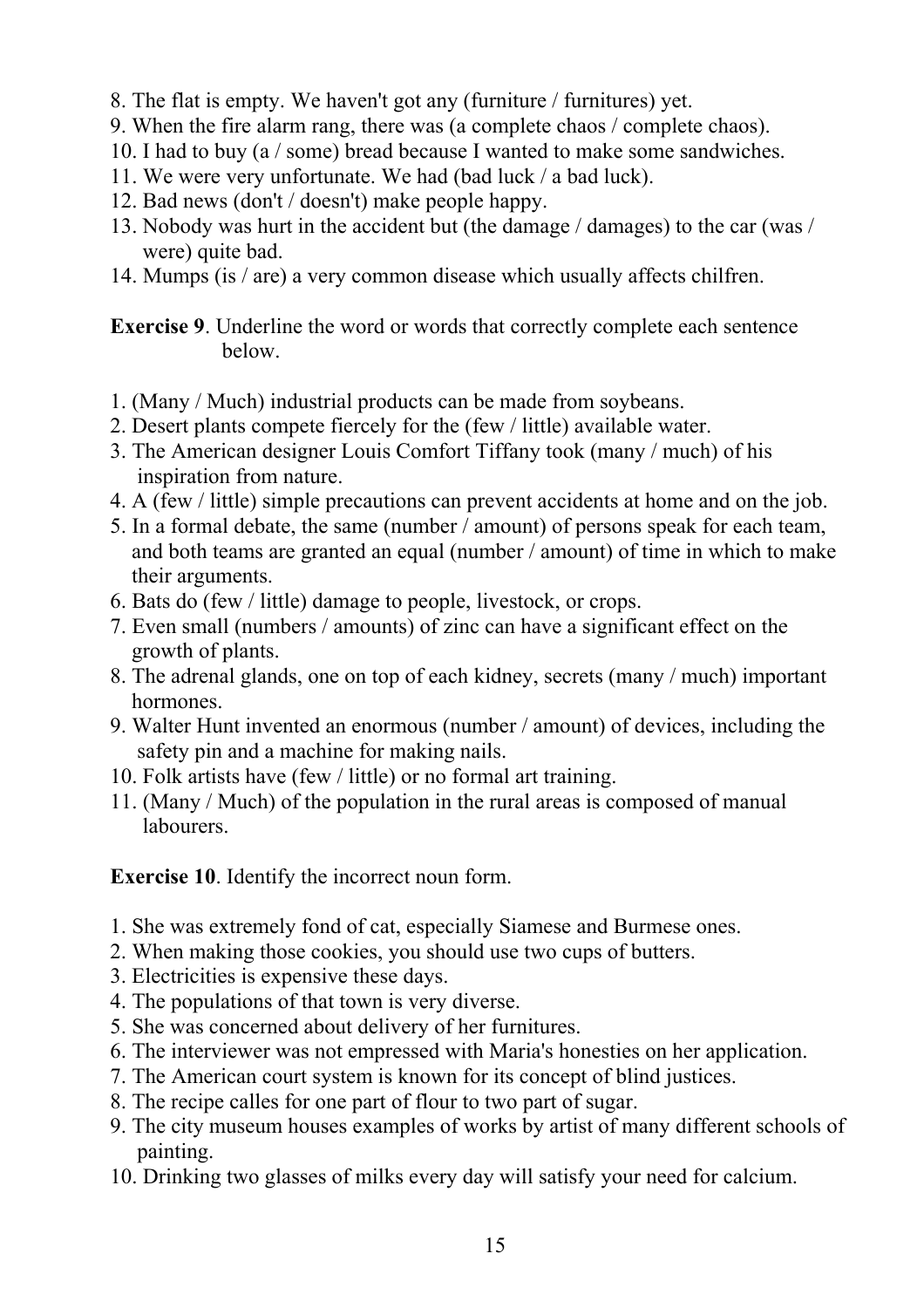**Exercise 11**. Most of these sentences have a mistake in them. Write TRUE (T) or FALSE (F).

- 1. I believe it's very difficult to find a cheap accommodation in London.
- 2. We're looking for a place to rent.
- 3. We're late because they're re-surfacing the motorway and the traffics are terrible.
- 4. He was asked to leave the college because of a bad behavior at the end of the term party.
- 5. I'm going to call my brother to wish him good luck for his driving test.
- 6. I think it's a pity Rebecca had her hairs cut short because she looked much more attractive before.
- 7. It's not a bad room, but the furnitures take up too much space.
- 8. As an old friend, may I give you an advice?
- 9. If we don't have up-to-date information, how can we make sensible decisions?
- 10. Fortunately, the check-up was less unpleasant experience than I had expected.
- 11. The happiness means different things to different people.
- 12. Bread are expensive in the grocery store on the corner.
- 13. Dr. Brydley will receive special honor at the graduation.
- 14. My neighbor dislikes a noise.
- 15. George had good luck when he first came to State University.
- 16. There was a very interesting news on the radio this morning about the earthquake in Italy.

# **5. ARTICLES**

**Exercise 12**. Fill in the blanks with a or an.

| 1. one-eyed monster    | 5. only child    |
|------------------------|------------------|
| 2. university graduate | house cell       |
| 3. used car            | 7. eager student |
| hurricane              | usual mistake    |

**Exercise 13**. Choose the article that correctly completes each sentence below.

- 1. Beyond the ranch is (a, an) desert that gets only six or seven inches of rain each year.
- 2. If you're stumped for (a, an) answer in today's crossword puzzle, call 1-800-500- CLUE.
- 3. A head-on collision between two cars is much less likely to occur than (a, an) off-center collision.
- 4. Colonel Lurie wore a blue striped shirt and (a, an) yellow polkadotted tie.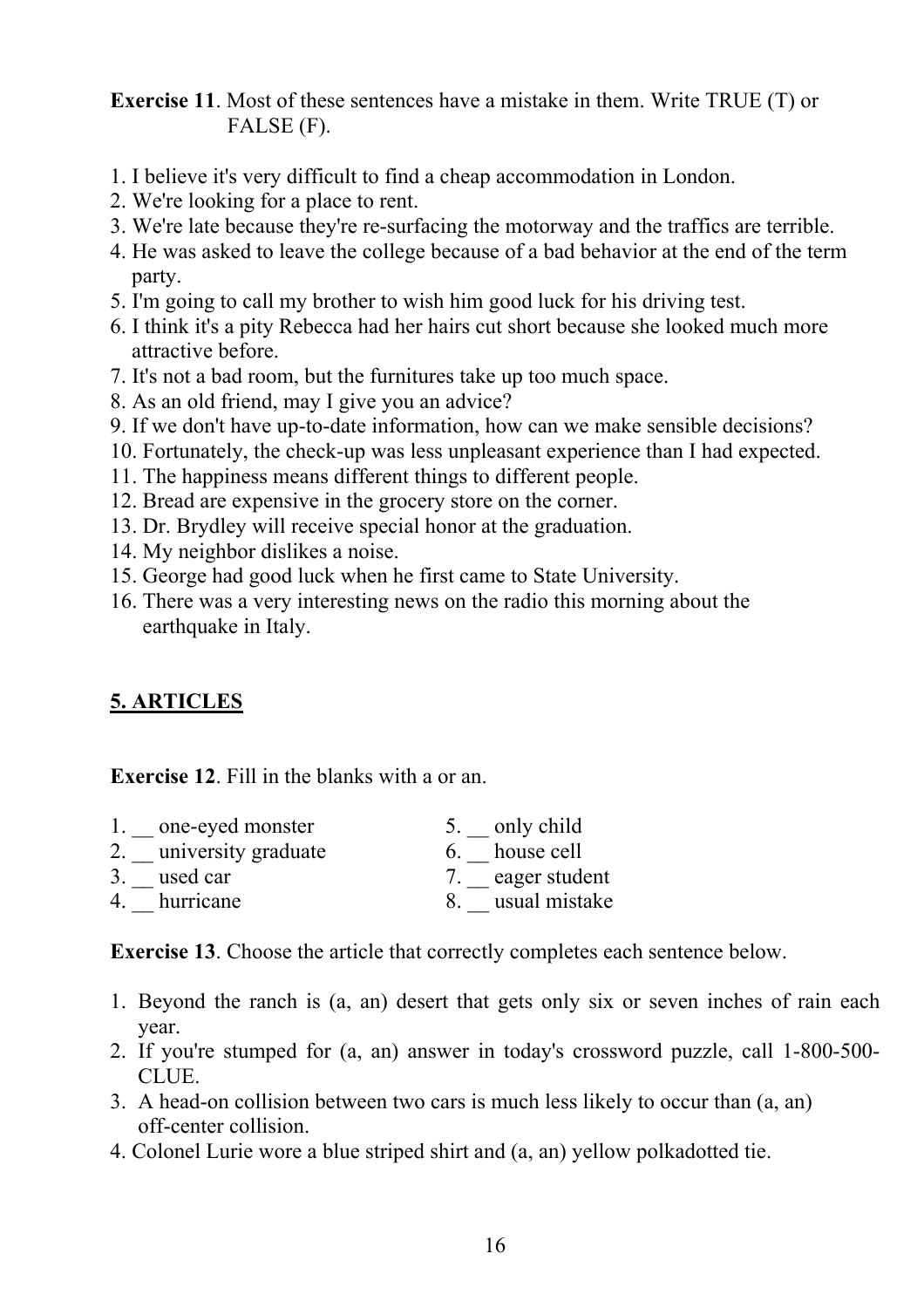- 5. By sitting next to (a, an) exit on public transportation, you make it easier for a thief to escape with your belongings.
- 6. (A, An) kitchen decorated in American Country style is often crowded with baskets, primitive furniture, and other collectibles.
- 7. Walter stores his extra cash in (a, an) empty cereal box.
- 8. Sheila always wears (a, an) uniform to work.
- 9. Each year (a, an) cowbird can lay as many as forty eggs in other bird's nests.
- 10. It is (a, an) honor to be chosen to attend the convention.

**Exercise 14**. Fill in the blanks with **a, an, the**, or leave the blank.

- 1. Al is making fifteen dollars \_\_ hour at Chambers' Turkey Products.
- 2. Jill makes it habit to buy clothes on sale.
- 3. To tell \_\_ truth, a bank savings account may not be the best place for your money.
- 4. Helen showed initiative when she decided to start a business of her own.
- 5. Losing as little as \_\_ quart of blood can result in shock and unconsciousness.
- 6. Over \_\_ last 20 years, more than 3 million people have attended the Country Dinner Playhouse.
- 7. Major changes have taken place in \_\_ financial services industry.
- 8. Dr. Richards predicts \_\_ extinction of the whooping crane.
- 9. Most people believe that liberty is very precious.
- 10. Taking a hot bath is good way to relax.
- 11. Lower programming costs raised the net income reported by \_\_ major television networks this week.

**Exercise 15.** Supply the article **the** if it is necessary.

- 1. Andes 13.— Antarctic Continent 25.— Antiles 2. — Arctic Ocean 14.— Asia 26.— Bahamas 3. — Baikal 15.— Belgium 27.— Bay of Bengal 4. — Caucasus 16.— Central America 28.— Corsica 5. — Crimea 17.— Dublin 29.— English Channel 6. — Everest 18.— Gibraltar 30.— Great Вear Lake 7. — Hague 19.— Havana 31.— Hawaiian Isles 8. — Hudson Bay 20.— Kalahari Desert 32.— Ladoga 9. — Lenin Peak 21. — Maldives 33. — New Zealand 10.— Netherlands 22.— North Pole 34.— Pacific Ocean
- 11.— Panama Canal 23.— Persian Gulf 35.— Philippines
- 12.— Sahara 24.— Sakhalin 36*.—* Urals
- 
- -

**Exercise 16.** Supply the article **the** if it is necessary.

| $1.$ — Thanksgiving                    | 9. — Cooper's Art School | 17. — University of Florida |
|----------------------------------------|--------------------------|-----------------------------|
| 2. — President Kennedy 10. — Hyde Park |                          | $18.$ — Crimean War         |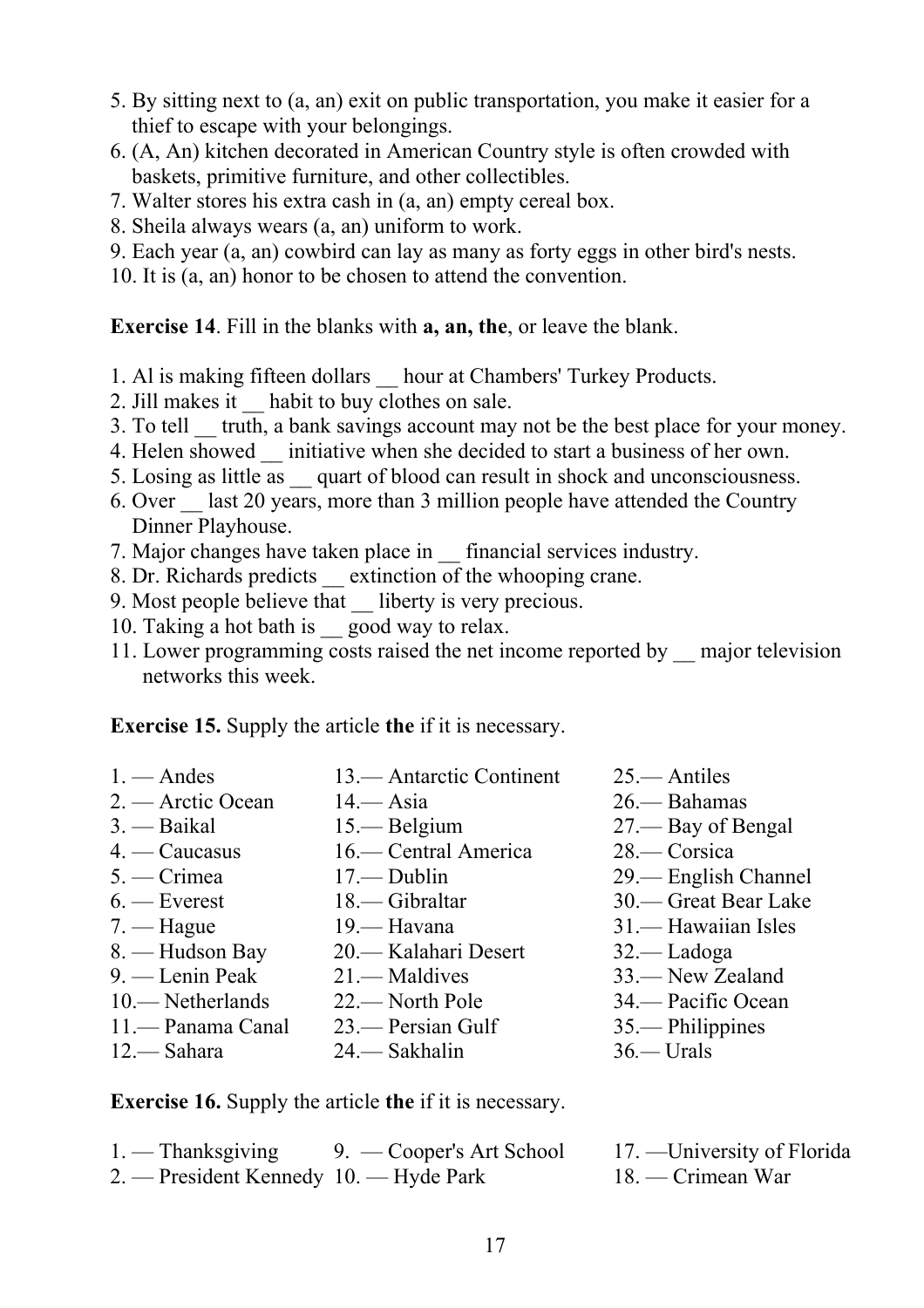3. — Christmas 11. — Waterloo Bridge 19. — Queen Elizabeth 4. — President 12. — Cambridge University 20. — Tower of London 5. — Trafalgar Square 13. — Piccadilly Circus 21. — Eiffel Tower 6. — Vatican 14. — Buckingham Palace 22. — Westminster Abbey 7. — London University 15. — Kremlin 23. — St. Paul's Cathedral 8. — White House 16. — British Museum 24. — Houses of Parliament

**Exercise 17.** Supply the articles **a, the** if they are necessary.

1. all of  $\sim$  sudden 16.at  $\sim$  sunset 2. to play — violin 17.in — loud voice  $3.$  as — result 18.to watch—TV 4. in — conclusion 19. at — first sight<br>5. in — demand 20. to listen to — ra 6. at — time 21.— day before yesterday 7. to tell—truth 22.to be in — bed 8. to be in — hurry 23. after — lunch 9. to be at  $-$  loss 24. for  $-$  example 10. from — time to — time  $25$  two times — day 11.once — week 26.to tell — time 12.by — mistake 27.in—fact 13. from — head to — foot 28. by — bicycle 14.— other day 29. to have — good time 15. as — matter of fact 30.to take — seat

20.to listen to — radio

**Exercise 18**. Choose the correct variant.

- 1. It is washed by the waters of  $\blacksquare$ . (A) an Atlantic Ocean
	- (B) Atlantic Ocean
	- (C) the Atlantic Ocean
- 2. The Queen of Great Britain is not.
	- (A) the absolute
	- (B) absolute
	- (C) an absolute
- 3. \_\_ is the main modern art museum.
	- (A) Tate Gallery
	- (B) A Tate Gallery
	- (C) The Tate Gallery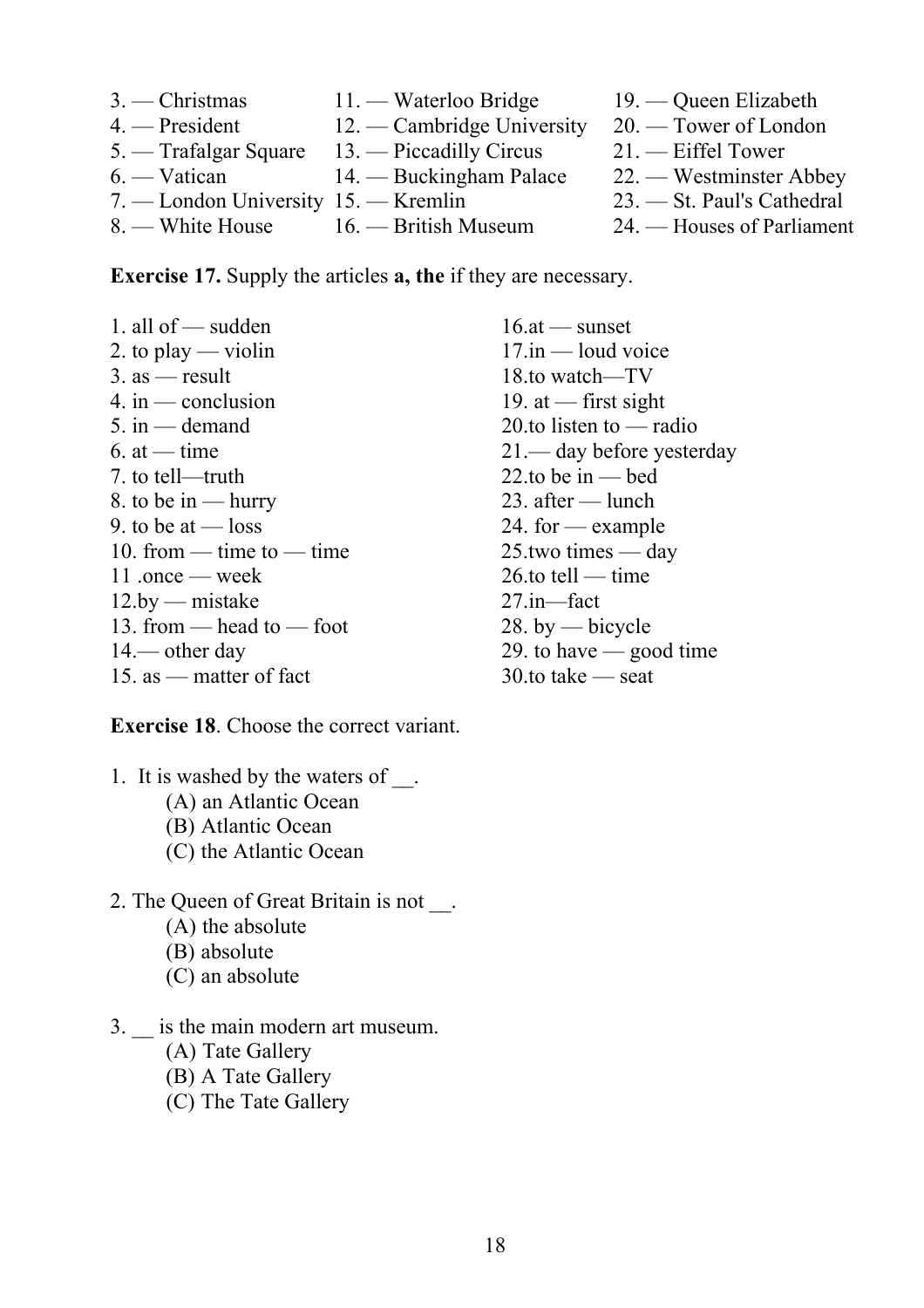- 4. \_\_ drive on the left-hand side in their country.
	- (A) the British
	- (B) British
	- (C) A British
- 5. They are  $\qquad$ .
	- (A) a nice people
	- (B) the nice people
	- (C) nice people
- 6. The acting was poor, but we enjoyed \_\_.
	- (A) music
	- (B) a music
	- (C) the music
- 7. She simply loves and dancing.
	- (A) music
	- (B) a music
	- (C) the music

**Exercise 19**. Fill in the blanks with **a, an** or **the**, or leave blank.

- 1. Alaska is the largest state in United States.
- 2. She was driving at a speed of ninety miles hour.
- 3. Abraham Lincoln was President of United States during Civil War.
- 4.  $\equiv$  corn is the most important of all American crops.
- 5. water in this glass is not good.
- 6. Jane and I had \_\_ lunch at \_\_ school cafeteria.
- 7. Rocky Mountains stretch all the way from Mexico to Arctic.
- 8. Richard wants to study Computer Engineering at Ohio State University.

**Exercise 20**. Fill in the blanks with **a, an** or **some**, or leave blank.

- 1. Have you got \_\_ camera?
- 2. Would you like to be  $\equiv$  actor?
- 3. Bill's got \_\_ big feet.
- 4. Do you collect stamps?
- 5. Tom always gives Ann \_\_ flowers on her birthday.
- 6. Those are ereally nice trousers. Where did you get them?
- 7. What beautiful garden?
- 8. What lovely children.
- 9. birds, for example the penguin, cannot fly.
- 10. Jack has got very long legs, so he's fast runner.
- 11. You need visa to visit foreign countries, but not all of them.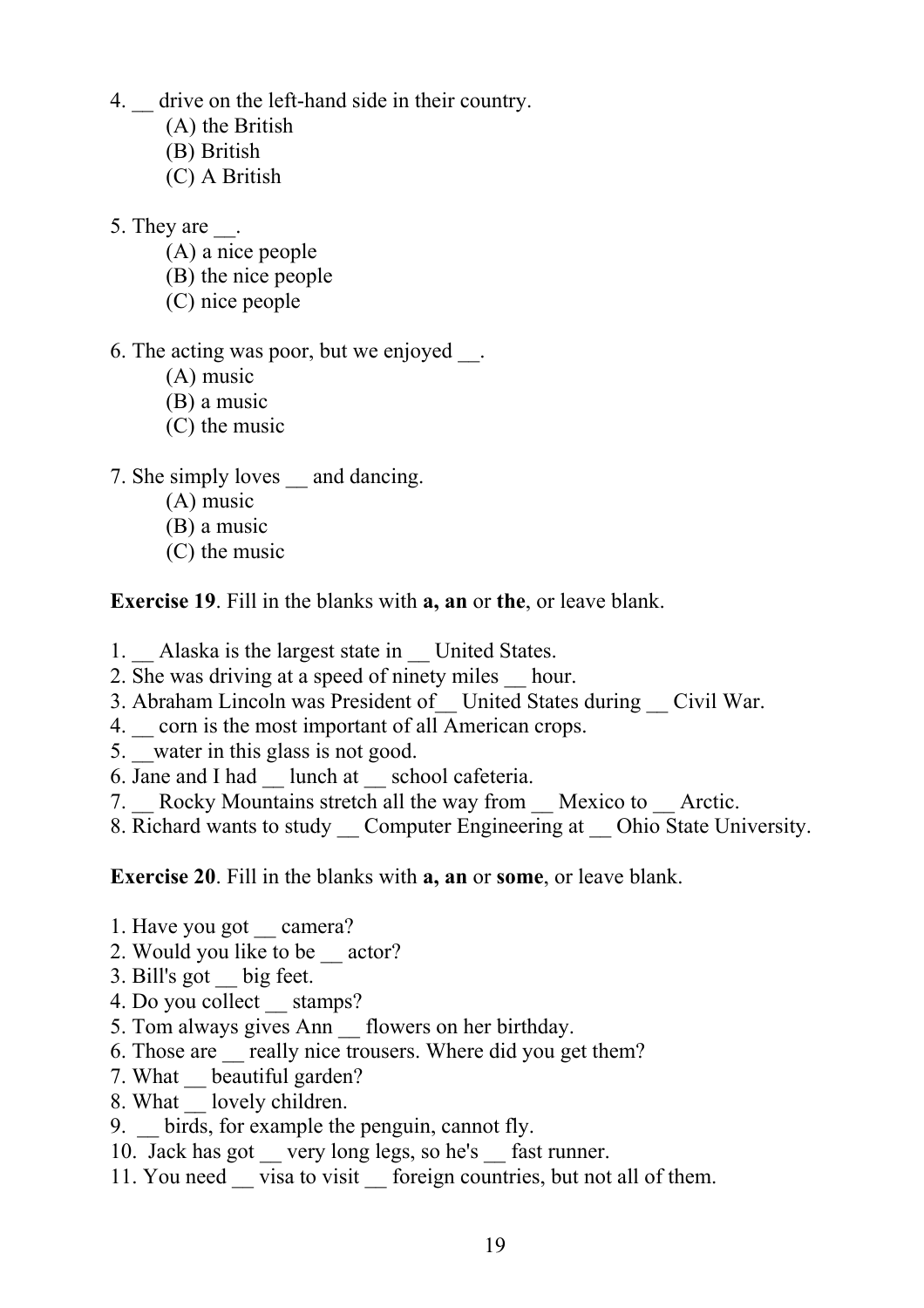- 12. I'm going shopping. I want to buy new clothes.
- 13. Jane is teacher. Her parents were teachers too.
- 14. When we reached the city centre, shops were still open but most of them were already closed.
- 15. Do you enjoy going to concert?
- 16. When I was child, I used to be very shy.

#### **Exercise 21**. Fill in the blanks with **a, an** or **the.**

- 1. Would you like \_\_ apple?
- 2. Could you close door, please?
- 3. We live in small flat near centre of the city.
- 4. Have you finished with book I lent you last week?
- 5. We went out for \_\_ meal last night. \_\_ restaurant we went to was excellent.
- 6. Did police find person who stole your bicycle?
- 7. This is a nice house. Has it got \_\_ garden?
- 8. It was warm and sunny, so we decided to sit in \_\_ garden.
- 9. This morning I had boiled egg and toast for breakfast.
- 10. President of United States is elected every four years.
- 11. As I was walking along the street, I saw 10\$ note on pavement.
- 12. I went into the shop and asked to speak to \_\_ manager.
- 13. Have you got  $car?$  No, I've never had car in my life.
- 14. There's no need to buy any milk. milkman brings it every morning.

#### **Exercise 22**. Fill in the blanks with **a, an** or **the**, or leave blank.

- 1. I wrote my name at top of the page.
- 2. \_\_ moon goes around \_\_ earth every 27 hours.
- 3. The Soviet Union was \_\_ first country to send a man into space.
- 4. Did you see the film on television or at cinema?
- 5. After lunch, we went for a walk by sea.
- 6. I'm not very hungry. I had \_\_ big breakfast.
- 7. John was \_\_ only person I talked to at the party.
- 8. Tim lives in small village in country.
- 9. Peru is country in South America. capital is Lima.
- 10. I never listen to \_\_ radio. In fact I haven't got \_\_ radio.
- 11. It was beautiful day. sun shone brightly in sky.
- 12. I've invited Tom to dinner next Wednesday.
- 13. What is highest mountain in world?
- 14. We don't go to theatre very much these days. In fact, in town where we live there isn't \_ theatre.
- 15. It was a long voyage. We were at \_\_ sea for four weeks.
- 16. I prefer swimming in sea to swimming in pools.
- 17. Can you turn television down, please? It's a bit loud.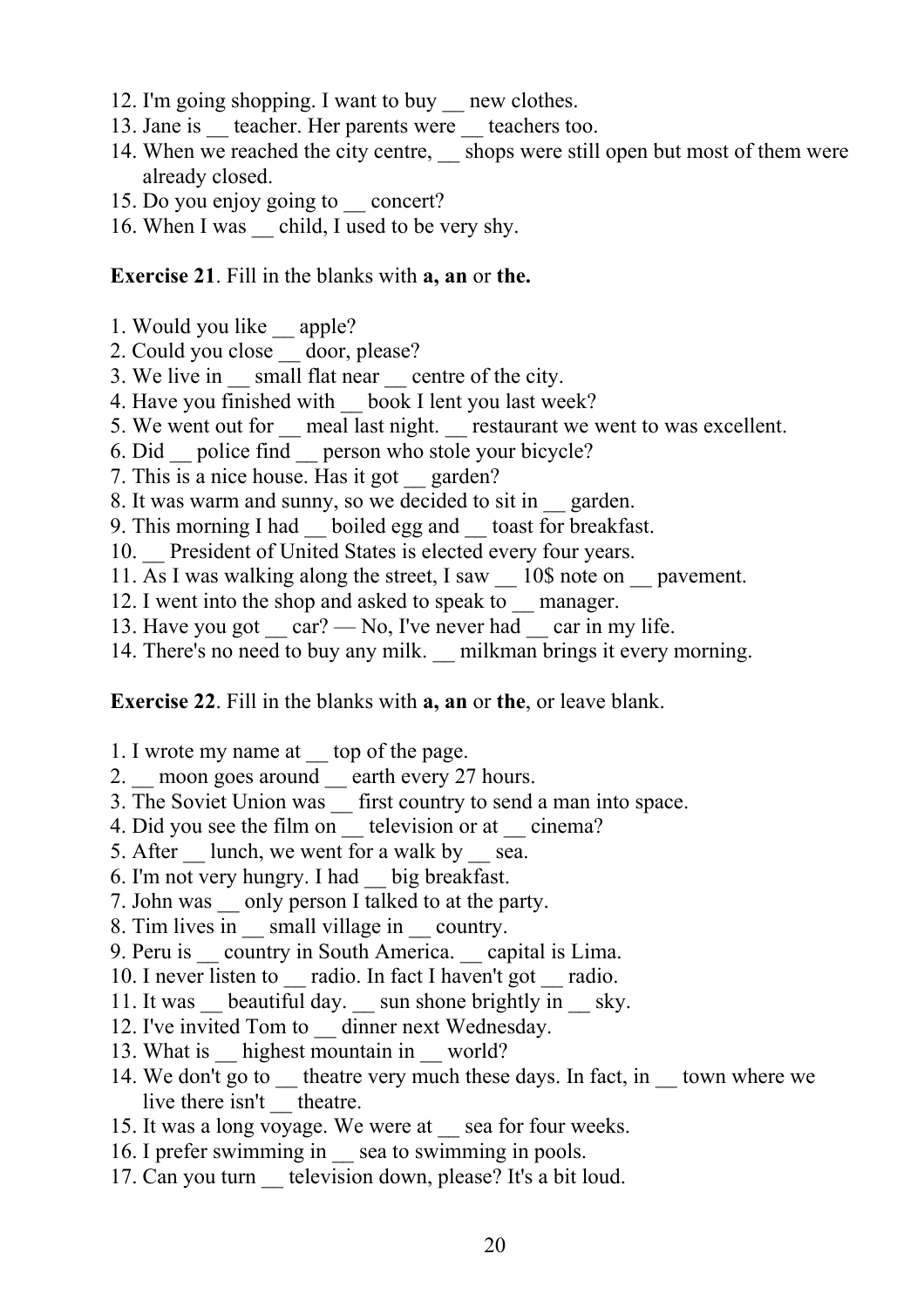**Exercise 23**. Choose the correct form in the parentheses.

- 1. (Apples / The apples) are good for you.
- 2. Look at (apples / the apples) on that tree! They're very large.
- 3. (Women / The women) are often better teachers than (men / the men).
- 4. In Britain (coffee / the coffee) is more expensive than (tea / the tea).
- 5. We had a very nice meal in that restaurant. (Cheese / The cheese) was especially good.
- 6. (Most people / The most people) still believe that (marriage / the marriage) and (family life / the family life) are the basis of our society.
- 7. They got married but (marriage / the marriage) wasn't successful.
- 8. I know someone who wrote a book about (life / the life) of Gandhi.
- 9. (Life / The life) would be very difficult without (electricity / the electricity).
- 10. (Skiing / The skiing) is my favourite sport but I also like (swimming / the swimming).
- 11. (Second World War / The Second World War) ended in 1945.
- 12. Do you know (people / the people) who lived next door?
- 13. Are you interested in (art / the art) of (architecture / the architecture)?
- 14. (All books / All the books) on the top shelf belong to me.
- 15. Don't stay in that hotel. (Beds / The beds) are very uncomfortable.
- 16. Two of the biggest problems facing our society are (crime / the crime) and (unemployment / the unemployment).
- 17. I hate (violence / the violence).

**Exercise 24**. Correct the sentences where necessary.

- 1. Last year we visited Canada and United States.
- 2. Africa is much larger than Europe.
- 3. South of England is warmer than north.
- 4. We went to Spain for our holidays swam in Mediterranean.
- 5. Tom visited most countries in Western Europe.
- 6. A friend of mine used to work as a reporter in Middle East.
- 7. Next year we are going skiing in Swiss Alps.
- 8. Malta has been a republic since 1974.
- 9. The Nile is longest river in Africa.
- 10. United Kingdom consists of Great Britain and Northern Ireland.
- 11. When an university formulates new regulations, it must relay its decisions to the students and faculty.
- 12. Jim was upset last night because he had to do too many homeworks.
- 13. There are some scissors in the desk drawer in the bedroom if you need them.
- 14. The Board of Realtors doesn't have any informations about the increase in rent for this area.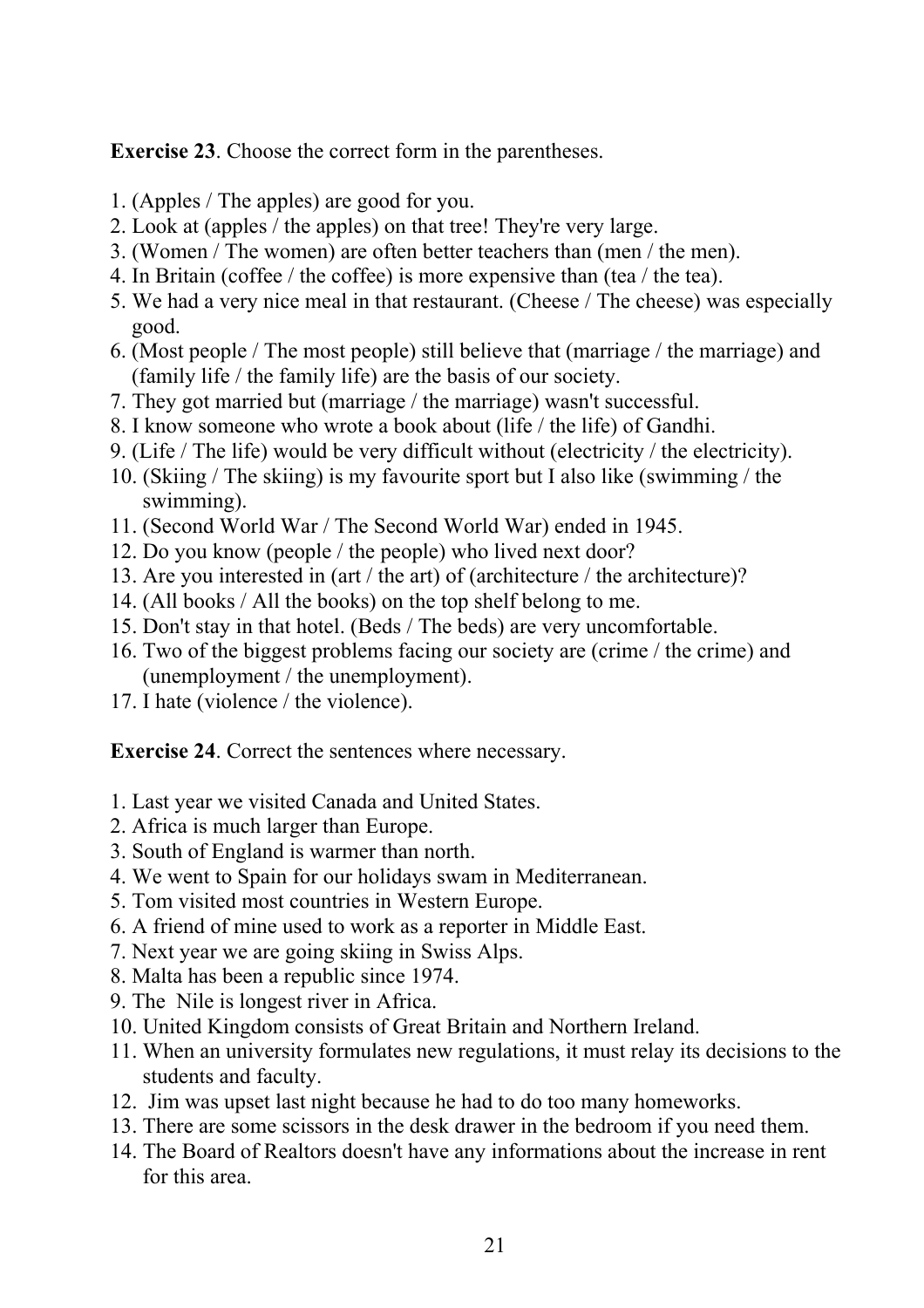- 15. When Keith visited Alaska, he lived in a igloo, in the winter months as well as in the spring.
- 16. Is the Everest the highest mountain in the world?
- 17. This school has quite a large campus.
- 18. The news that you brought was great shock.
- 19. Is Malta in the Mediterranean?
- 20. The good books have good examples.

**Exercise 25.** Define whether the following sentences are TRUE (T) or FALSE (F). Correct mistakes.

- 1. John's friends had a farewell party for him last Friday.
- 2. He tried hard to get good grade on the test.
- 3. It is always difficult to make the decisions.
- 4. When he lived in Paris he went to parties every weekend.
- 5. They gave me a electric typewriter for my birthday.
- 6. Paul began to think that he would never find the happiness.
- 7. The old man no longer believed that money was the most important thing in life.
- 8. He wanted to try on pair of jogging shoes at the store.
- 9. In all his life he had never wanted to try the wine.
- 10. She does not have an understanding of the subject yet.
- 11. I just saw boys from Africa that I met at the International House party last week.
- 12. Teachers usually spend many hours correcting papers.
- 13. Some people believe that frankness is the best policy in any situation.
- 14. The man who fixed my air-conditioning unit accidentally broke the fan.
- 15. The doctors have to go to school for many years to complete their education.

# **6. DISTINCTION BETWEEN** *OTHER/ANOTHER*

**Exercise 26.** Underline the word or words that correctly complete each sentence below.

- 1. Lightning is a rush of electrical current from a cloud or from one cloud to (another / other).
- 2. A ballet dancer's techniques and skills are very different from those of (another / other) dancers.
- 3. No (another / other) state produces as much corn as does Iowa.
- 4. The legal surrender of a criminal suspect from one state or country to (another / other) is called extradition.
- 5. Rocky Mountain spotted fever is one type of disease that is carried by ticks, and Colorado tick fever is (another / other).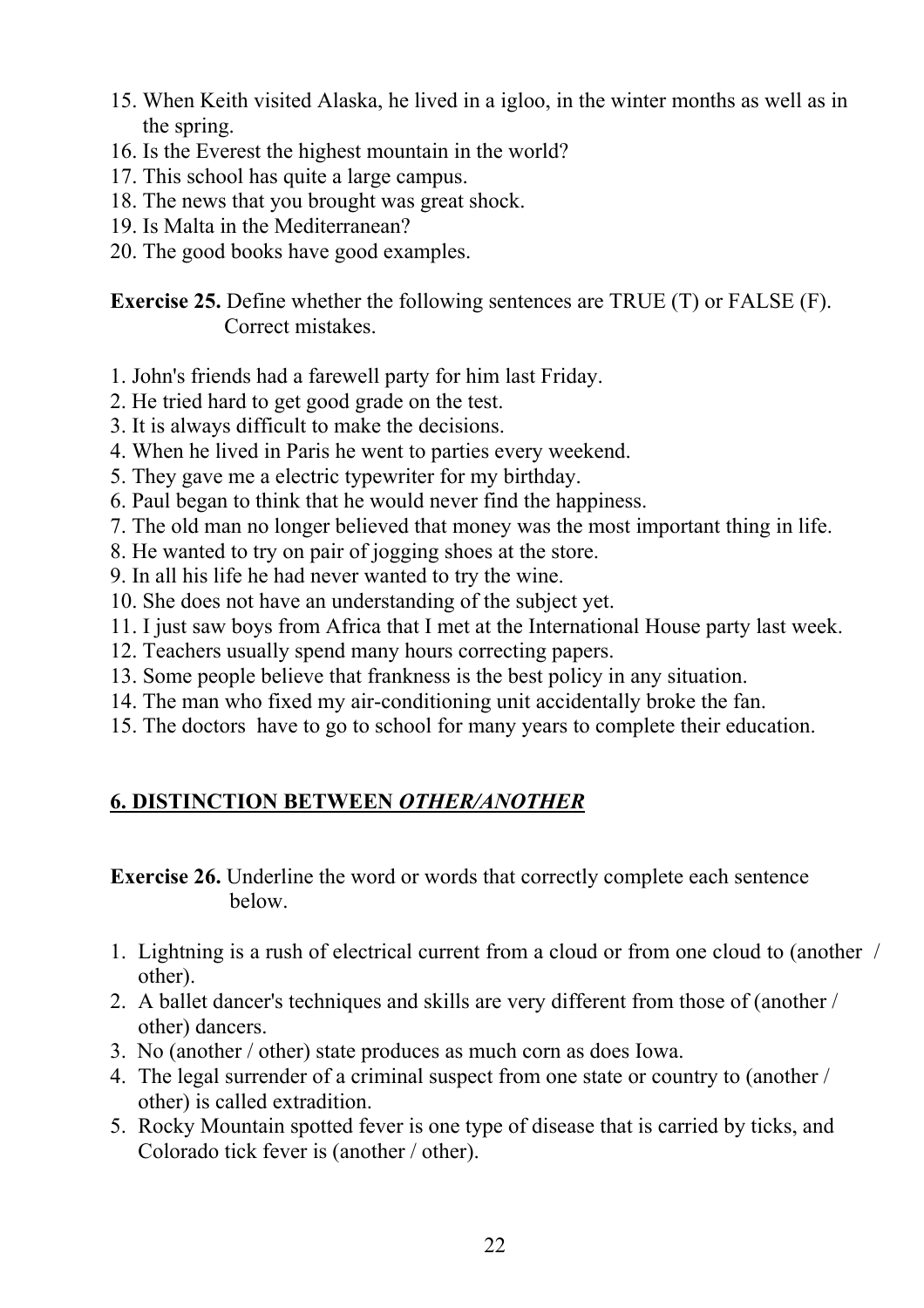- 6. The art of photography has often been influenced by and has influenced (another / other) fine arts.
- 7. William O. Douglas was a Supreme Court justice for 36 years, longer than any (another / other) justice in the history of the Court.
- 8. In physics, diffusion is the spread of one substance's molecules or atoms through those of (another / other).
- 9. A basketball player may advance the ball by dribbling it or by passing it to (another / other) player.
- 10. Limpkins are water birds that eat snails and (another / other) mollusks.
- 11. Of the two new teachers, one is experienced and (another / the other) is not.
- 12. Because the first pair of pants did not fit properly, he asked for (another / other) pair.
- 13. Some bacteria are extremely harmful, but (other / others) are regularly used in producing cheese, crackers, and many (another / other) foods.

# **7. TENSES**

**Exercise 27**. Choose either the *simple present* or the *present progressive* form for the verbs in parentheses.

- 1. Most of the people in Korea (play) a sport.
- 2. He (understand) everything the teachers says.
- 3. When the party (end), we'll all go home by bus.
- 4. His sister (go) to work by train every day.
- 5. The boss (need) more time to work on project right now.
- 6. Her father (wear) his winter coat today.
- 7. That old sweater (look) new.
- 8. I'll wait for you until the movie (begin).
- 9. Most students (make) career plans before they graduate.
- 10.The students in my class this semester (make) a lot of progress in learning English.

**Exercise 28**. Choose the correct form of the verb from parentheses.

- 1. This food (is smelling / smells) delicious.
- 2. He (is going / goes) to the gym every week.
- 3. Right now Tony (is washing / washes) his car.
- 4. Laurie always (goes / is going) to work at seven.
- 5. He usually (phones / is phoning) in the evening.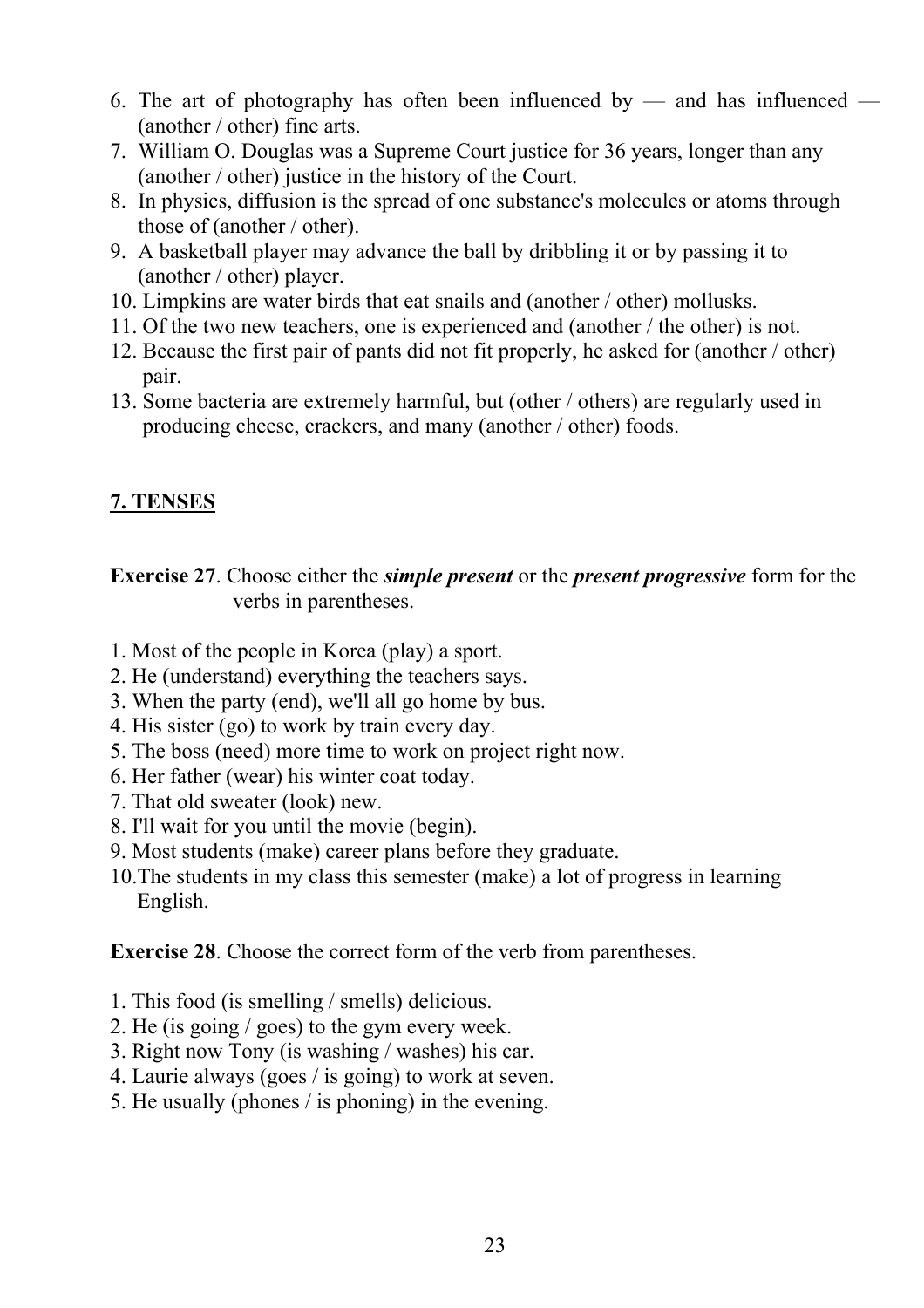- 6. We (go / are going) to the movies at six tonight.
- 7. It may sound strange but I (believe / am believing) his story.
- 8. I (remember / am remembering) my first day at school.

**Exercise 29.** Choose the correct form of the verb from parentheses.

- 1. At three o'clock in the morning Mary (was reading / read).
- 2. I (was calling / called) Linda at ten last night.
- 3. While I (watched / was watching) TV, I heard a strange noise.
- 4. When Bob (arrived / was arriving) everyone was eating.
- 5. While I was studying, my roommate (listened / was listening) to the radio.
- 6. Jerry (bought / was buying) a new car last month.
- 7. When I heard the knock on the door, I (opened / was opening) it.
- 8. He (went / was going) to the library when he suddenly met her pass by.

**Exercise 30.** Most of the sentences contain one mistake. Write TRUE (T) or FALSE (F). Correct mistakes.

- 1. The coffee is smelling wonderful.
- 2. Last year we visited the States.
- 3. The ship sank because the engineer wasn't calling for help until it was already sinking.
- 4. The reason I get fat is that I'm always tasting things while I'm cooking.
- 5. How is Jennifer? Does her health improve?
- 6. You're quite right. I'm completely agreeing with you.
- 7. What did you after you left school?
- 8. Now I understand what you're trying to say!
- 9. I can't imagine why you were believing all those rumors.
- 10. Martin looked forward to a peaceful weekend, when his brother arrived with all his friends from the football club.
- 11. Philippa heard the result of the election as she was driving to work, so she called me when she got there.
- 12. Oh, I'm sorry, I've spilt some tea. Where are you keeping the paper towels?

# **Exercise 31.** Select either *the past simple* or *the past perfect* form for the verbs in parentheses.

- 1. She (feel) sick after she (eat) a whole box of chocolates.
- 2. After the doctor (examine) the child he (have) a talk with the mother.
- 3. When I (call) on my friend, he (go) out.
- 4. Mary (finish) her homework when her father (come) home from his office.
- 5. I (throw) away the newspaper after I (read) it.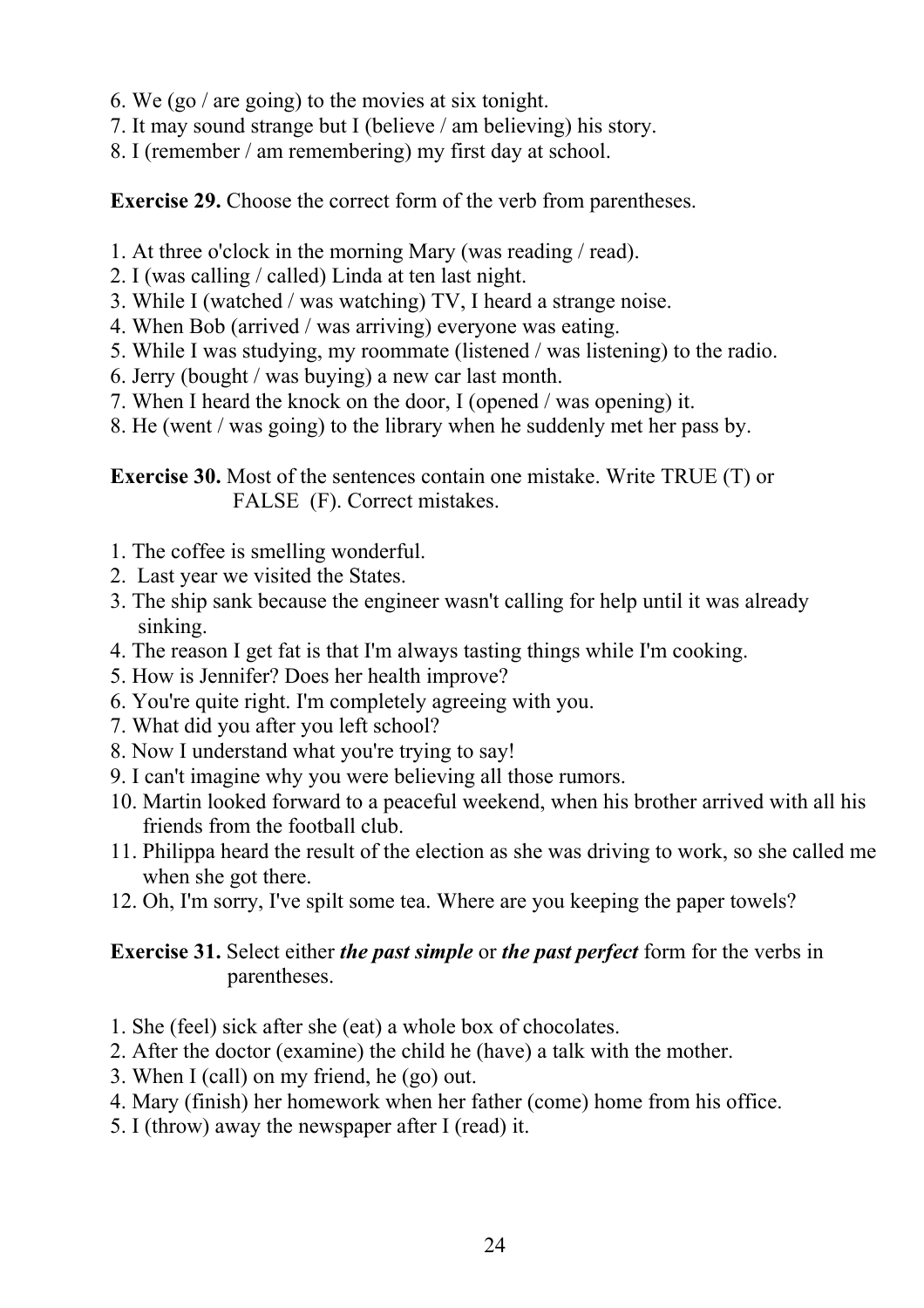- 6. After she (spend) all her money she (ask) her father to help her.
- 7. The teacher (give) back the exercise books after he (correct) them.
- 8. The sun (rise) when the farmer (start) work.

# **Exercise 32**. Use *the present perfect, present perfect continuous, past perfect* or the *past perfect continuous* tense of the verbs given in the parentheses.

- 1. She (study) since six o'clock this morning.
- 2. Helen (leave) by the time we arrived.
- 3. John (be) to Italy.
- 4. The teacher returned the papers we (prepare) for her.
- 5. I (know) him for many years.
- 6. He (work) there for six years when he decided to quit.
- 7. She (make) ten long-distance telephone calls this morning.
- 8. David (write) letters all morning.

**Exercise 33.** Write the form of the verb specified in parentheses.

- 1. Before Mr. Kaufman's fourth child was born he (buy / past perfect) a heavy-duty clothes washer.
- 2. Unfortunately, Adam (forget/ past perfect) to attend his memory skills seminar.
- 3. By this time tomorrow, Tim (drive / future perfect) across four states.
- 4. Ira showed me the rubber snake he (win / past perfect) at the state fair.
- 5. Scientists (measure / present perfect) winds of more than 150 miles an hour during severe thunderstorms.
- 6. Over the summer Ronnie (leam / past perfect) to dance the rumba, the tango, and the lambada.
- 7. By Tuesday I (spend / future perfect) my whole pay check.
- 8. Arthur (take / present perfect) four days off this week in order to participate in a croquet tournament.
- 9. By next year Eloise and Isaac (build / future perfect) their own log cabin.
- 10. Carmel's mathematics professor (inspire / present perfect) her to become a math major.

**Exercise 34.** Choose the right variant.

- 1. Everything is going well. We didn't have / haven't had any problems so far.
- 2. Margaret didn't go / hasn't gone to work yesterday.
- 3. Look! That man over there wears / is wearing the same sweater as you.
- 4. Your son is much taller than when I last saw him. He grew / has grown a lot.
- 5. I still don't know what to do. I didn't decide / haven't decided yet.
- 6. I wonder why Jim is / is being so nice to me today. He isn't usually like that.
- 7. Jane had a book open in front of her but she didn't read / wasn't reading it.
- 8. I wasn't very busy. I didn't have / wasn't having much to do.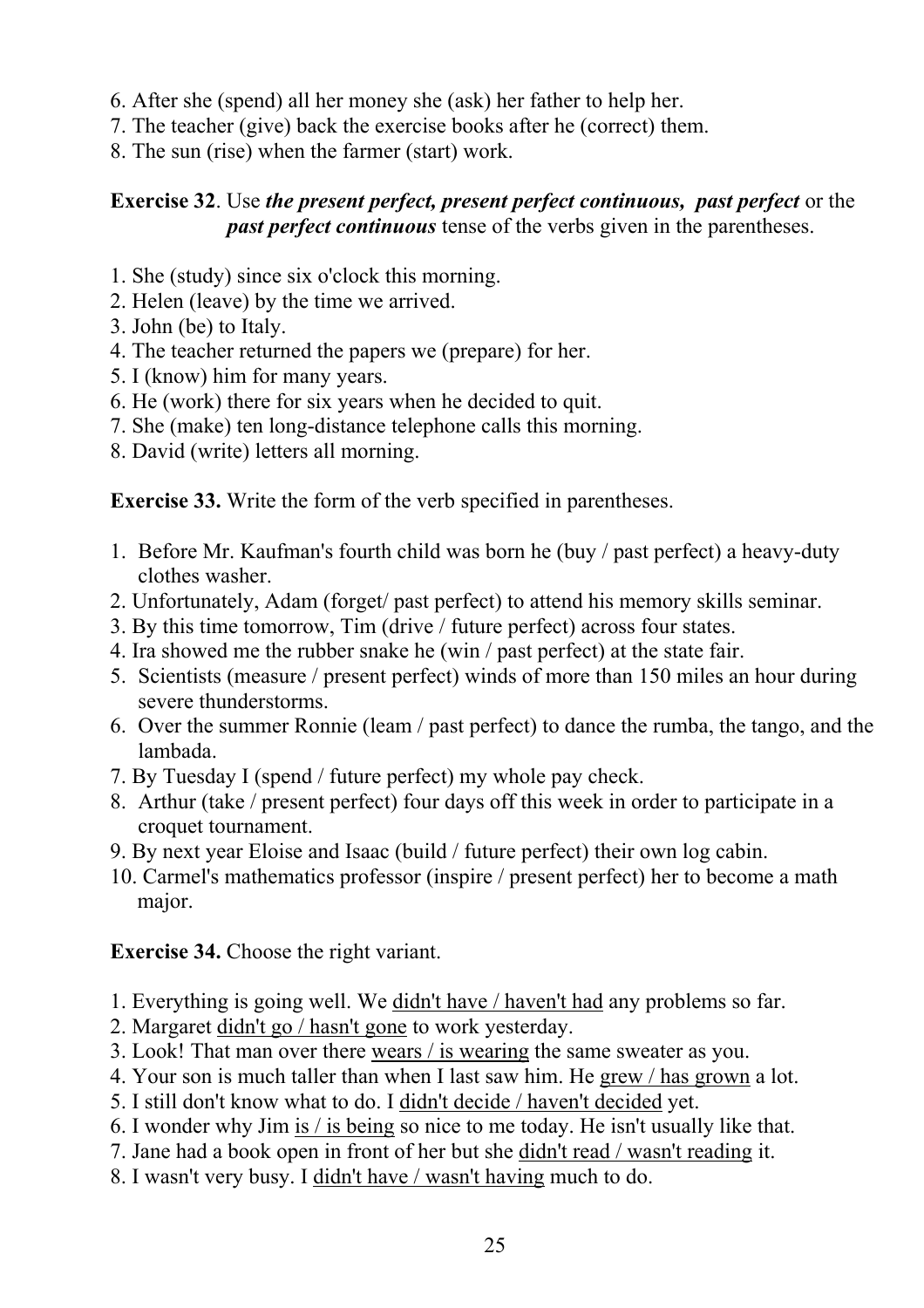- 9. Mary wasn't happy in her new job at first but she begins / is beginning to enjoy it now.
- 10. After leaving school, Tim found / has found it very difficult to get a job.
- 11. When Sue heard the news, she wasn't / hasn't been very pleased.
- 12. This is a nice restaurant, isn't it? Is this the first time you are / you've been here?
- 13. I need a new job. I'm doing / I've been doing the same job for too long.
- 14. Ann has gone out. Oh, has she? What time did she go / has she gone?
- 15. You look tired. Yes, I've played /I've been playing basketball.
- 16. Where are you coming / do you come from? Are you American?
- 17. I'd like to see Tina again. It's a long time since I saw her / that I didn't see her.
- 18. Bob and Alice have been married since 20 years / for 20 years.

**Exercise 35.** Use correct future tense of the verbs in parentheses.

- 1. I (finish) my homework by the time I go out.
- 2. When my brother (arrive) we will have a party.
- 3. At this time next year he (live) in Hawaii.
- 4. As soon as it stops raining we (leave).
- 5. By the time you come, he (study) for two hours.
- 6. John (buy) a house next year.
- 7. He (come) late.
- 8. They (play) for three hours by the time we have dinner.

# **Exercise 36.** Choose the *simple or progressive* form of the verb.

- 1. Mary always (buys / is buying) a lot of clothes.
- 2. He (looked / was looking) at the picture when we saw him.
- 3. Somebody (was breaking / broke) two windows last night.
- 4. He (thought / was thinking) about his mother when the door opened.
- 5. The President (thought / was thinking) that the war should stop.
- 6. How long is it since you (were buying / bought) that coat?
- 7. Shut up, John! You (are / are being) very noisy today!
- 8. I can't remember all the film, but I'm sure I must (have seen / have been seen) it before.
- 9. I'll give you a ring when I'm in Paris. Where (will you stay / will you be staying)?
- 10. I don't know where Henry is. He should (have arrived / have been arriving) long before this.

**Exercise 37**. Correct any mistakes in the verb tenses.

- 1. He is working for Sony since he came to the United States.
- 2. Most of the children in my country are wearing a uniform to school.
- 3. A teacher doesn't want to have students in her class who had caused a lot of trouble.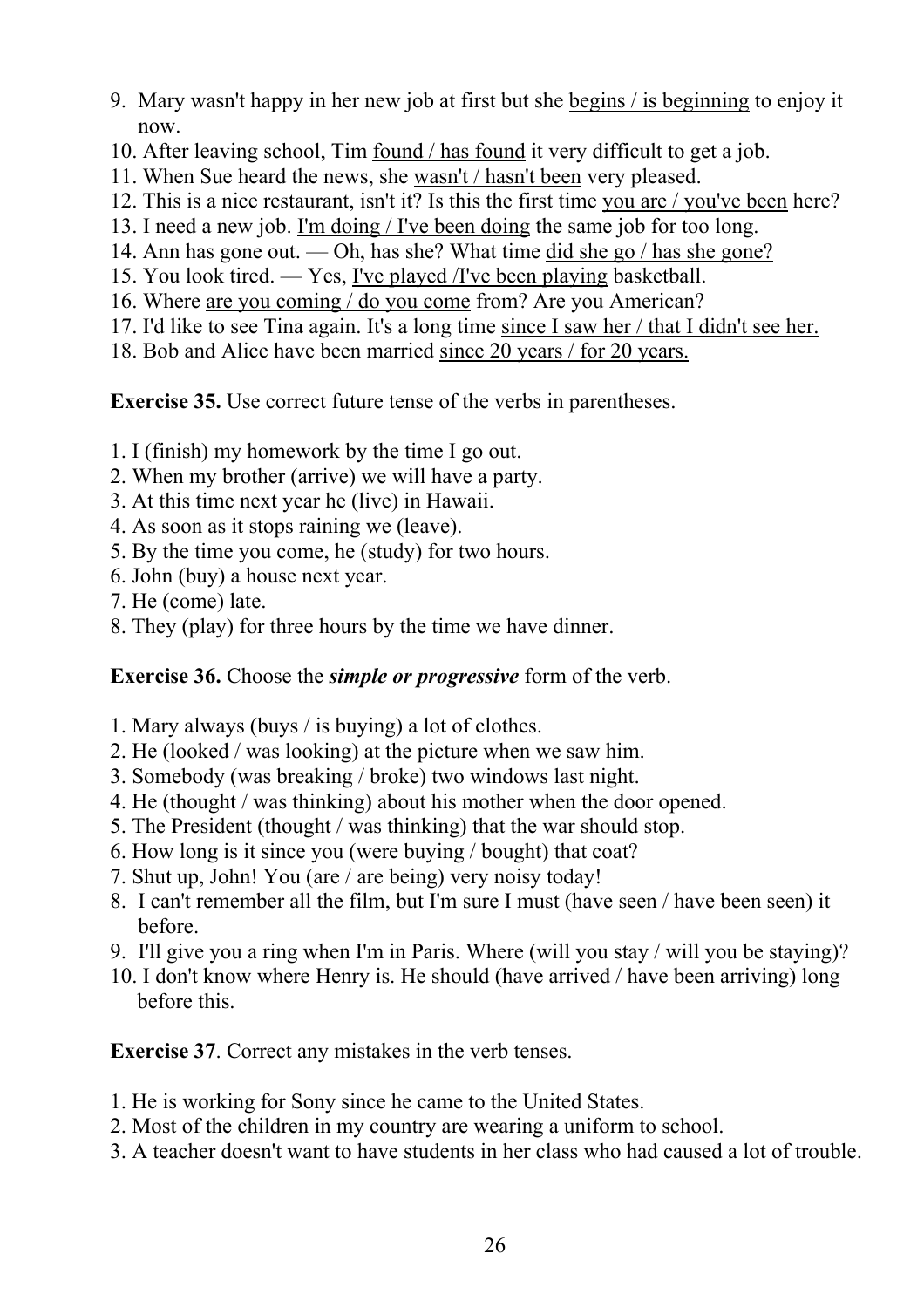- 4. In kindergarten, teachers usually are teaching students the alphabet and the spelling of simple words.
- 5. In the picture, the woman who sits in the middle looks like the most powerful member of the family.
- 6. We see a lot of changes in China because right now a lot of people trying hard to educate themselves.
- 7. This is the first time that my brother was in the hospital.
- 8. They are sitting in the restaurant for the last three hours.
- 9. They will start building a new house as soon as they will get a mortgage.
- 10. Most people are doing exercises after work.

**Exercise 38.** Define whether the following sentences are TRUE (T) or FALSE (F). Correct mistakes.

- 1. I have been in Mexico during the summer of 1970.
- 2. Mary had prepared dinner when I arrived, so we were able to eat immediately.
- 3. Three years ago he had been a student at a university in California.
- 4. We have collected stamps for many years.
- 5. We took the bus downtown, did a few errands, and had gone to lunch.
- 6. Since he bought a new car, he has been driving to work every day.
- 7. Last night they have recognized us from the party we went to earlier in the week.
- 8. Since Ted graduated, he has been working with his father.
- 9. The doctor had seen ten patients since eight o'clock this morning.

10. He is studying English for the last five years.

**Exercise 39.** *TEST.* Find the correct form of the verb.

| 1. Who speaks French in your family? $- I$ .                    |                                    |  |  |
|-----------------------------------------------------------------|------------------------------------|--|--|
|                                                                 | $(A)$ have $(B)$ do $(C)$ am       |  |  |
| 2. When you buy the new TV set?                                 |                                    |  |  |
|                                                                 | $(A)$ did $(B)$ were $(C)$ are     |  |  |
| 3. We never been to London.                                     |                                    |  |  |
|                                                                 | $(A)$ had $(B)$ were $(C)$ have    |  |  |
| 4. Where you going when I met you last night?                   |                                    |  |  |
|                                                                 | $(A)$ did $(B)$ were $(C)$ are     |  |  |
| 5. your friend like to watch TV in the evening?                 |                                    |  |  |
|                                                                 | $(A)$ do $(B)$ does $(C)$ is       |  |  |
| 6. What are you doing? $\overline{\phantom{0}}$ reading a book. |                                    |  |  |
|                                                                 | $(A)$ was $(B)$ am $(C)$ is        |  |  |
| 7. We thought they be late.                                     |                                    |  |  |
|                                                                 | $(A)$ would $(B)$ shall $(C)$ will |  |  |
| 8. Many new buildings built in our town last year.              |                                    |  |  |
|                                                                 | $(A)$ had $(B)$ are $(C)$ were     |  |  |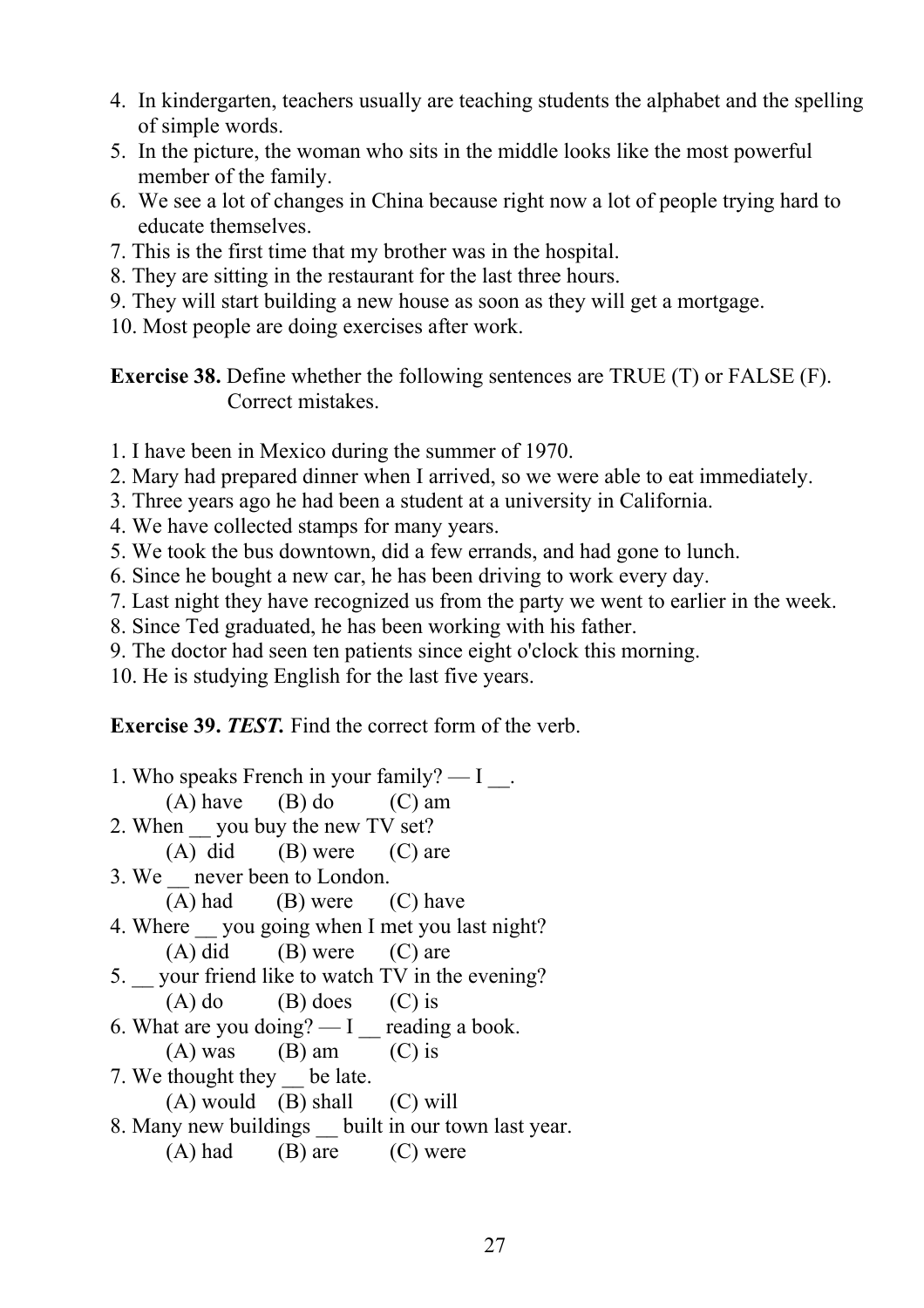| 9. The letter sent tomorrow.                         |                     |                 |
|------------------------------------------------------|---------------------|-----------------|
| (A) will be $(B)$ has $(C)$ will                     |                     |                 |
| 10. $I_{\text{}}$ Dick today.                        |                     |                 |
| (A) haven't seen (B) hadn't seen (C) didn't see      |                     |                 |
| 11. Were you tired after skiing yesterday? — Yes, I. |                     |                 |
| $(A)$ were                                           | $(B)$ did $(C)$ was |                 |
| 12. When we came into the hall they __ this problem. |                     |                 |
| (A) were discussing (B) discussed (C) have discussed |                     |                 |
| 13. We from the institute in five years.             |                     |                 |
| (A) have graduated (B) graduated (C) shall graduate  |                     |                 |
| 14. Don't go out. It hard.                           |                     |                 |
| $(A)$ is raining $(B)$ was raining $(C)$ rains       |                     |                 |
| 15. They the institute five years ago.               |                     |                 |
| (A) have entered (B) entered                         |                     | (C) had entered |
| 16. Does the professor _ a lot of experience?        |                     |                 |
| $(A)$ has $(B)$ have                                 |                     | $(C)$ had       |
| 17. Did he __ the weekend in the country?            |                     |                 |
| $(A)$ spent                                          | (B)spend            | (C)spends       |
| 18. I shall call you as soon as I home.              |                     |                 |
| (A) came (B) shall come (C) come                     |                     |                 |
| 19. The report __ ready by 6 o'clock yesterday.      |                     |                 |
| $(A)$ was $(B)$ has been                             |                     | (C) had been    |
| 20. She usually __ to bed very early.                |                     |                 |
| $(A)$ goes                                           | (B) has gone        | (C) going       |

#### *What auxiliary verbs will be used to put a question to the following sentences:* (A) do (B) did (C) does (D) had  $(C)$  does  $(D)$  had

- 21. Mary goes in for skating.
- 22. I like skiing in the forest.
- 23. First spring flowers appeared in the fields.

24. She had to miss the last lecture.

#### *Choose the English equivalents for the words given in brackets:*

| 25. The meeting (началось) at 5 o'clock.           |                                                                   |                   |
|----------------------------------------------------|-------------------------------------------------------------------|-------------------|
| (A) has begun (B) began                            |                                                                   | (C) was beginning |
| 26.At 5 o'clock yesterday I (ехал) to the station. |                                                                   |                   |
| $(A)$ was going $(B)$ was gone                     |                                                                   | $(C)$ went        |
| 27. I (не перевел) this text yet.                  |                                                                   |                   |
|                                                    | (A) didn't translate (B) haven't translated (C) hadn't translated |                   |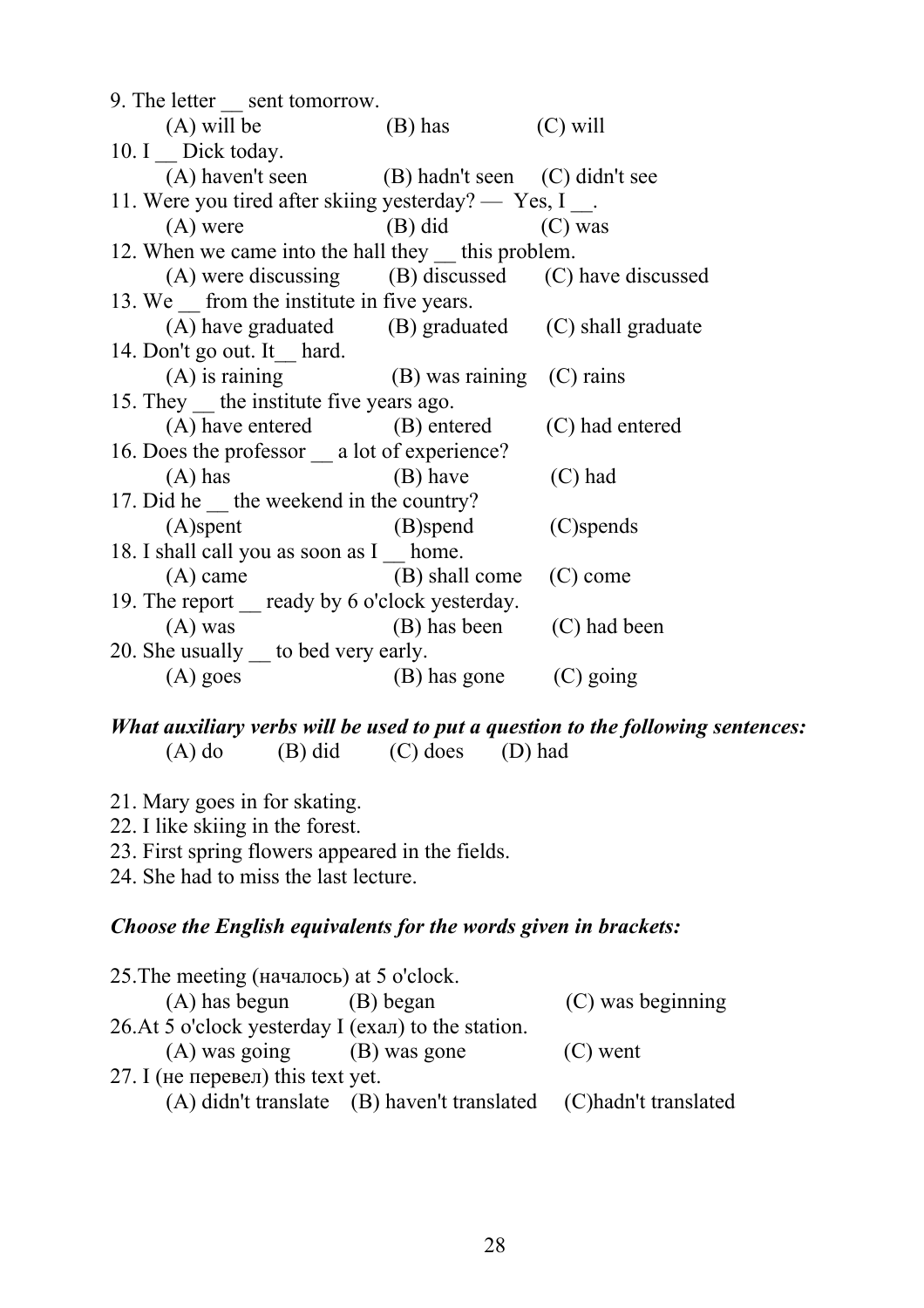**Exercise 40.** *TEST.* Find the correct form of the verb.

- 1. How long \_\_ you \_\_ English?
	- $(A)$  do learn
	- (B) have \_\_ been learning
	- $(C)$  are learning
- 2. She tennis since she was eight.
	- (A) has been playing
	- (B) plays
	- (C) is playing
- 3. Bob has a black eye and Bill has a cut lip. Bob and Bill \_\_.
	- (A) were fighting
	- (B) fought
	- (C) have been fighting
- 4. You have just arrived to meet your friend who is waiting for you. \_\_ he \_\_ long?
	- (A) has been waiting
	- (B) has \_\_ waited
	- (C) does \_\_ wait
- 5. George smokes. He for five years.
	- (A) is smoking
	- (B) has been smoking
	- (C) has smoked
- 6. We \_\_ with my model railway since early morning, said Jim.
	- (A) are playing
	- (B) play
	- (C) have been playing
- 7. Linda is from Australia. Mow she is travelling round Europe. She began her tour three months ago. She \_\_ six countries so far.
	- (A) has visited
	- (B) has been visiting
	- (C) visited
- 8. There is a strange smell in the kitchen. \_\_ you \_\_ something?
	- $(A)$  Did  $\qquad$  cook
	- (B) Have cooked
	- $(C)$  Have  $\frac{1}{2}$  been cooking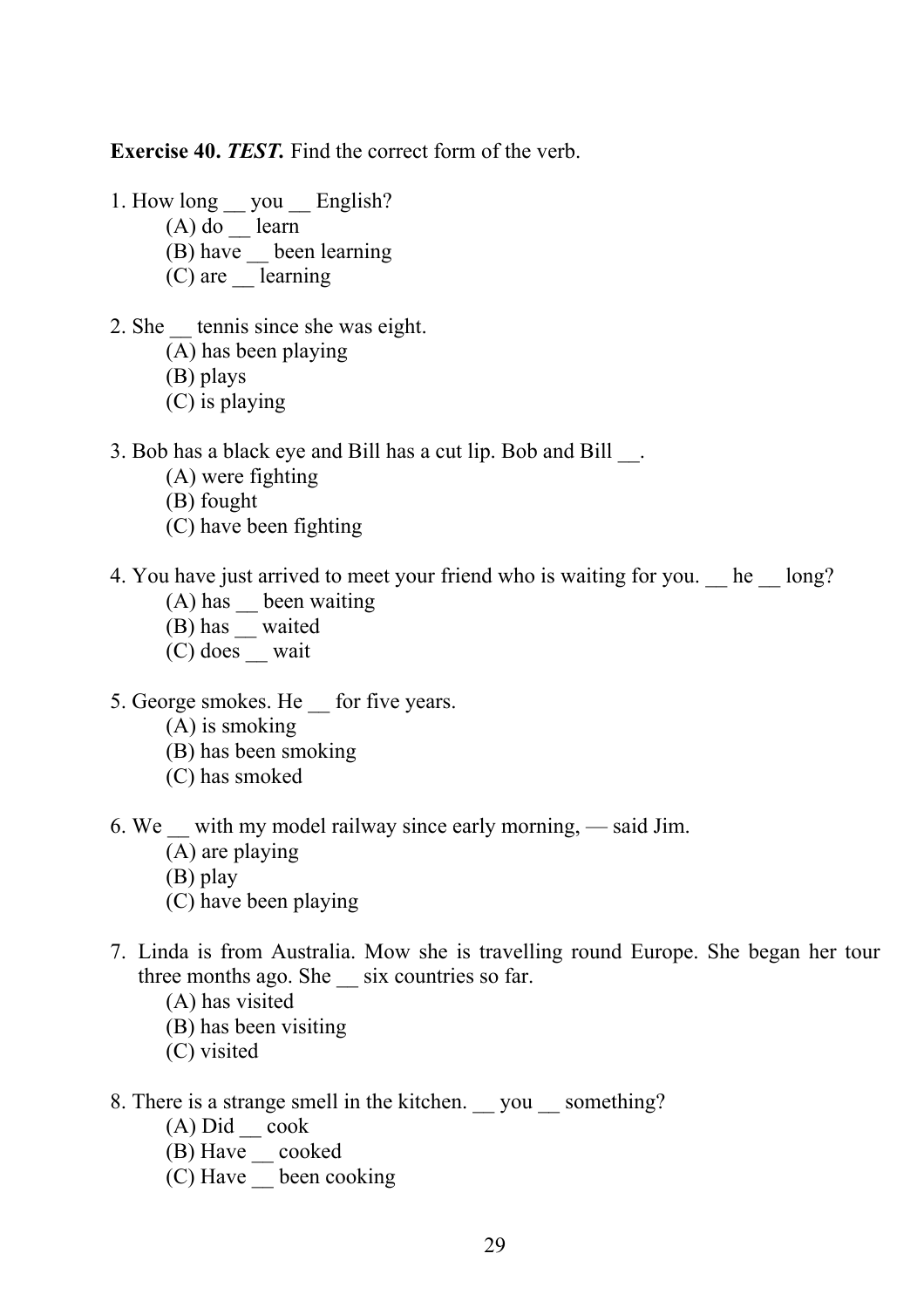- 9. Tom's hands are very dirty. He his car for the whole morning.
	- (A) has repaired
	- (B) was repairing
	- (C) has been repairing
- 10. Jim tennis three times this week.
	- (A) has been playing
	- (B) has played
	- (C) is playing
- 11. Somebody all my porridge. The plate is empty.
	- (A) has eaten
	- (B) has been eaten
	- (C) is eating
- 12. He our family since we came to London.
	- (A) has been knowing
	- (B) knew
	- (C) has known
- 13. I Ann for a long time.
	- (A) haven't seen
	- (B) didn't see
	- (C) has known
- 14. I was very tired when I arrived home. I hard all day.
	- (A) was working
	- (B) had worked
	- (C) had been working
- 15.Tom was watching TV. He was feeling very tired. He \_\_ all day.
	- (A) was studying
	- (B) had been studying
	- (C) studying
- 16.I tried to call Jack but I couldn't. He very fast.
	- (A) had been running
	- (B) ran
	- (C) was running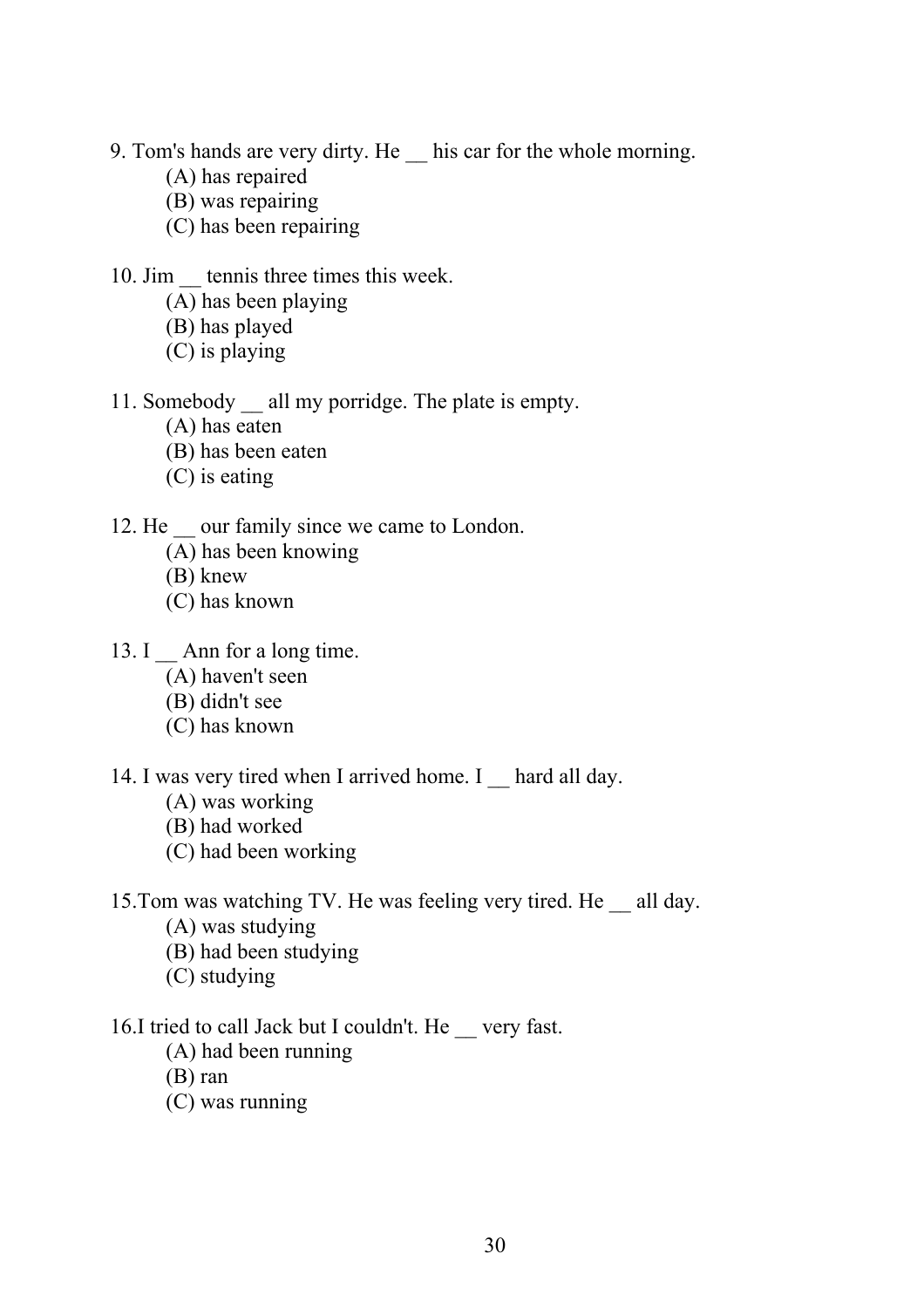17. We along the road for about 20 minutes when a car stopped and the driver offered us a lift.

- (A) were walking
- (B) had been walking
- (C) walked
- 18. When I arrived, Ann for me.
	- (A) was waiting
	- (B) had been waiting
	- (C) had waited.
- 19. Mr. and Mrs. Jenkins \_\_ in the south of France for six months when Mr. Jenkins died.
	- (A) lived
	- (B) were living
	- (C) had been living

20. When I arrived, everyone was sitting around the table with their mouths full. They \_\_.

- (A) had been eating
- (B) were eating
- (C) ate

# **8. SUBJECT-VERB AGREEMENT**

**Exercise 41.** Choose the word that correctly completes each sentence below.

- 1. Everyone (complains, complain) when gas prices go up.
- 2. Most of Benito's shirts (has, have) at least one pocket.
- 3. Somebody (is, are) addressing all the wedding invitations with a fountain pen.
- 4. Everyone in the Hundley family (buys, buy) a new toothbrush twice a year.
- 5. Few of my friends (dislikes, dislike) both crunchy peanut butter and the smooth variety.
- 6. Nobody (remembers, remember) that the space between the thumb and the first finger is called the purlicue.
- 7. Some of the children (stops, stop) at the ice cream shop every day.
- 8. Nothing (ends, end) the baby's crying except being rocked in the rocking chair.
- 9. All of the workers who enter by the main gate (passes, pass) through a metal detector.
- 10. Each of the messages on the answering machine (is, are) for Dody.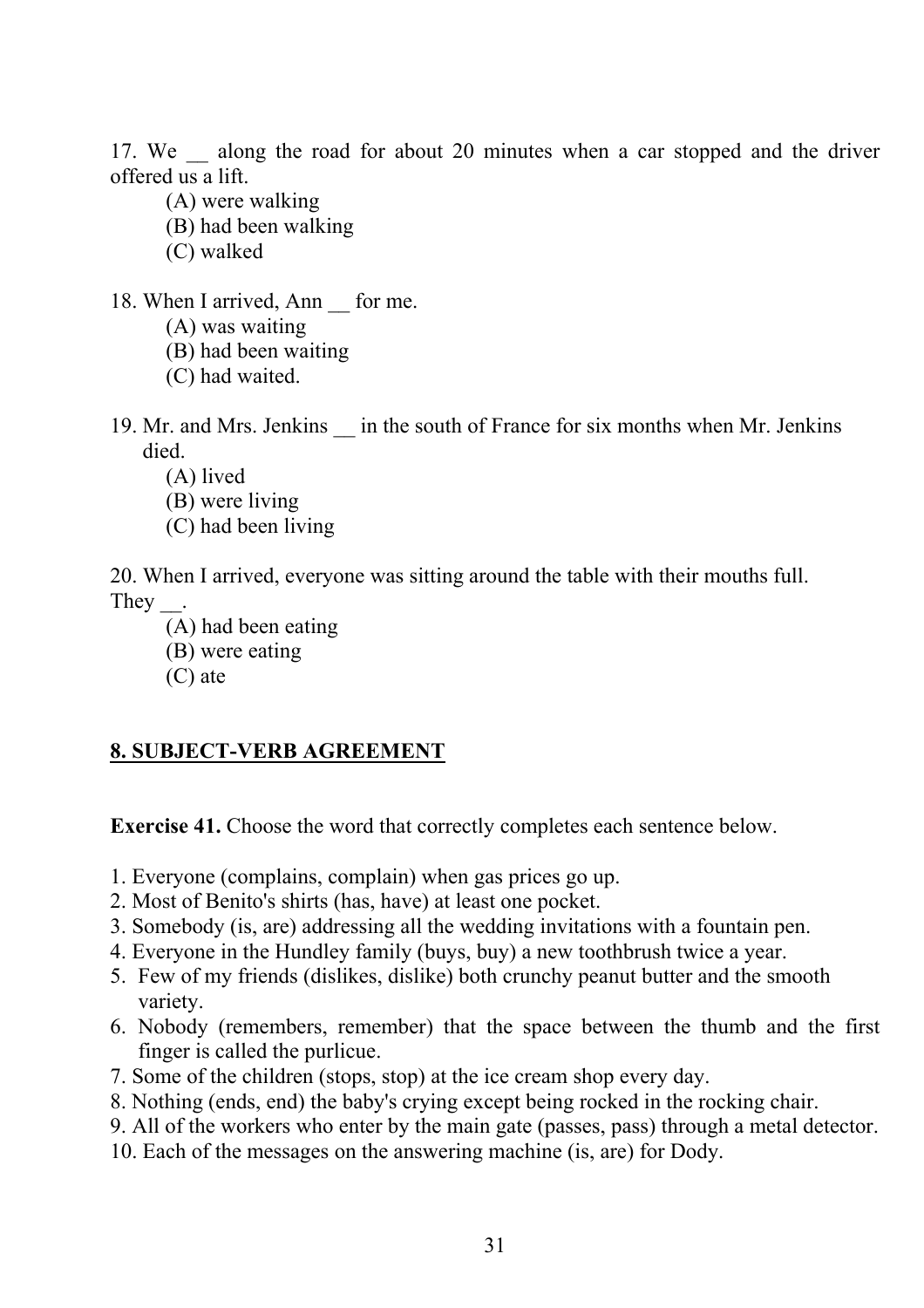**Exercise 42.** Choose the correct form from the parentheses.

- 1. Every participant (has / have) been notified of the change in schedule.
- 2. The old lady and her twelve cats (was / were) evicted from the apartment.
- 3. Everyone (is / are) bringing a homemade dish.
- 4. Neither of the cars in the accident (was / were) insured.
- 5. Most of the rooms in the hotel (have / has) air-conditioning.
- 6. John, together with his wife and two children, (is / are) going to dinner.
- 7. One of the speakers (is / are) not here yet.
- 8. No news (is / are) good news.

**Exercise 43.** Choose the correct form from the parentheses.

- 1. Neither Mary nor her friends (is / are) going to have a party.
- 2. A number of graduates (have / has) received scholarship from this department.
- 3. All of the money (was / were) found.
- 4. Every man and woman (has / have) the right to vote.
- 5. The number of car accidents (is / are) increasing every year.
- 6. Both corn and wheat (is / are) grown in Canada.
- 7. Most of our furniture (is / are) in storage.
- 8. My new pair of pants (is / are) at the cleaners.
- 9. The Chinese (was /were) drinking tea in the year 2000 B.C.
- 10.The police (is / are) on the alert for the escaped convict.

**Exercise 44.** Find the correct form of the given verb in the following sentences.

- 1. One of the students in my class (come) from Bangladesh.
- 2. The people who have invited me to the opening of the exhibition (want) me to write an article about it afterward.
- 3. Almost everyone in my class (have) a part-time job.
- 4. Writing essays (require) a lot of skill.
- 5. Neither his wife nor his children (know) that he has lost his job.
- 6. Every book that is assigned for this course (cost) more than \$20.
- 7. The president and his wife (have) agreed to attend the ceremony.
- 8. My sister always (try) her hardest.
- 9. Today's news (be) surprising.
- 10.The bunch of flowers that she (want) to buy (be) very expensive.

**Exercise 45.** Underline the form from that correctly completes each sentence.

- 1. Ethics (is / are) the study of moral duties, principles, and values.
- 2. The first bridge to be build with electric lights (was / were) the Brooklyn Bridge.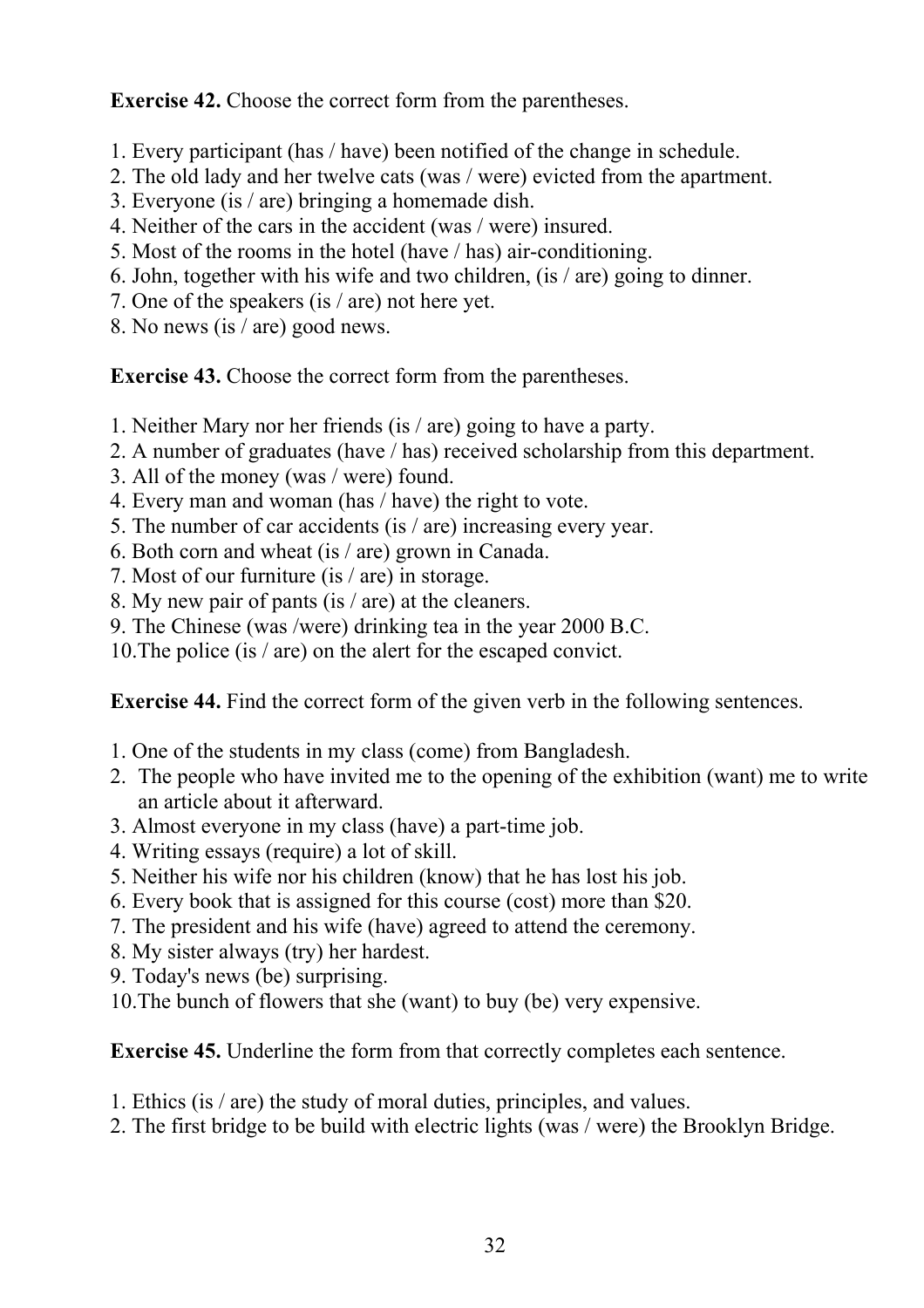- 3.There (is / are) two types of calculus, differential and integral.
- 4.George Gershwin, together with his brother Ira, (was / were) the creator of the first musical comedy to win Pulitzer Prize.
- 5. In a chess game, the player with the white pieces always (moves / move) first.
- 6. The Earth and Pluto (is / are) the only two planets in the solar system believed to have a single moon.
- 7. A number of special conditions (is / are) necessary for the formation of a geyser.
- 8. Each of the Ice Ages (was / were) more than a million years long.
- 9. The battery, along with the alternator and starter, (makes / make) up the electrical system of a car.
- 10. Teeth (is / are) covered with a hard substance called enamel.
- 11. The more-or-less rhythmic succession of economic booms and busts (is / are) referred to as the business cycle.
- 12. The number of chromosomes in a cell (varies / vary) from species to species.
- 13. All trees, except for the tree fern, (is / are) seed bearing plants.
- 14. Fifteen hundred dollars a year (was / were) the per-capita income in the United States in 1950.
- 15. Everyone who (goes / go) into the woods should recognize common poisonous plants such as poison ivy and poison oak.

# **Exercise 46.** Underline the subject of the missing verb and fill in the blanks with **"is"** or **"are".**

- 1. Neither the doctor nor the nurses \_\_ here.
- 2. The number of nurses in the city \_\_ very large.
- 3. All of nurses very good.
- 4. All of the medicine\_\_gone.
- 5. Some of the water <u>example</u> used for irrigation.
- 6. Most of the money \_\_ counterfeit.
- 7. Not only the money but also the jewels locked up in the safe.
- 8. Neither the jewels nor the money mine.
- 9. All of the cookies gone.
- 10. Half of the furniture in the truck.
- 11. Neither of the reporters allowed to interview the players.
- 12. Everyone required to write a composition.
- 13. Every man, woman, and child \_\_ given a free ticket.
- 14. Everything in the house destroyed by the fire.

### **Exercise 47**. Underline the subject of each sentence and fill in the blanks with **"is"** or **"are".**

- 1. The crew asleep in their bunks down in the hold of the ship.
- 2. Several unusual species of birds found in this area.
- 3. When a young deer \_\_ motionless, its coloring will hide it well.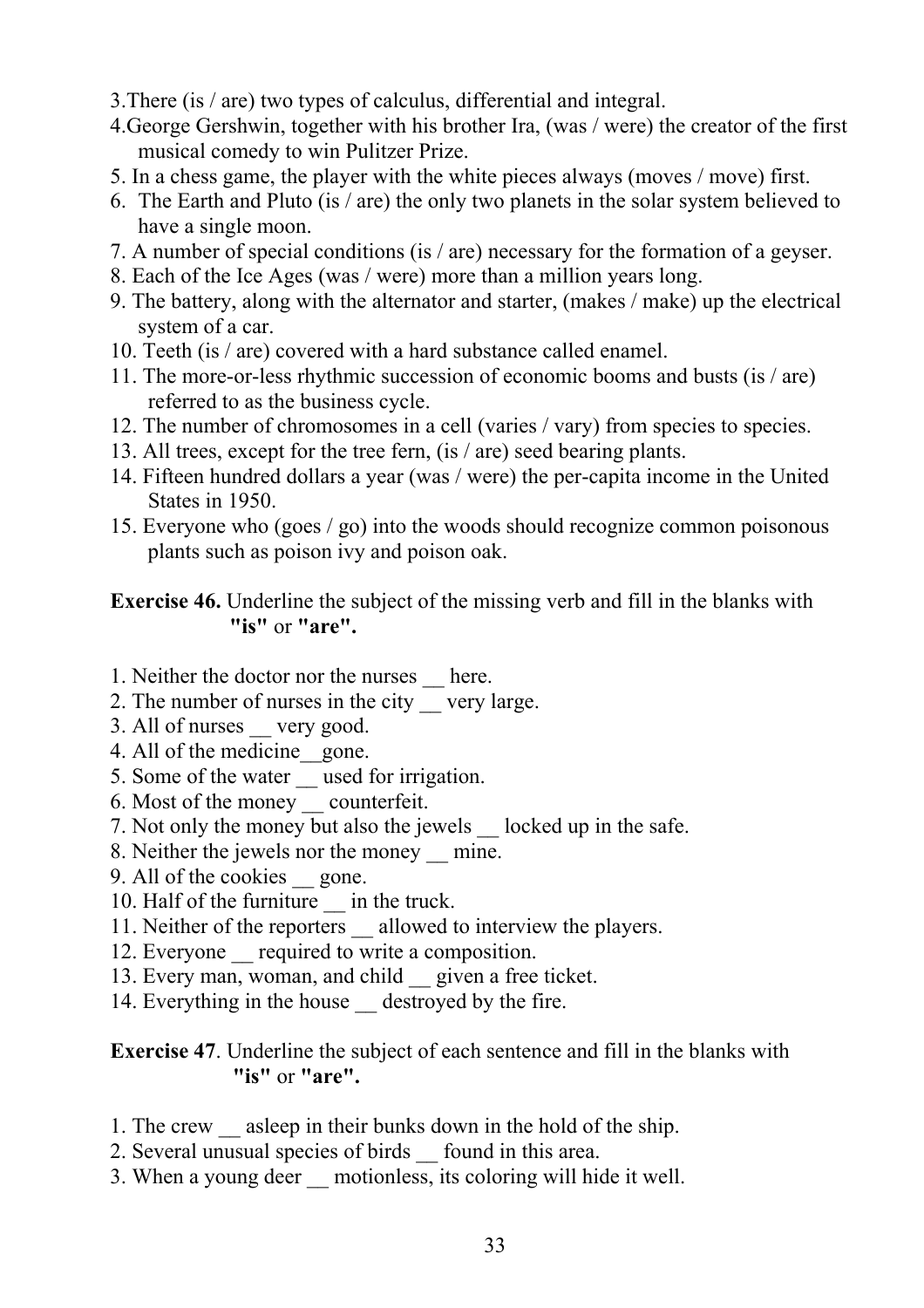- 4. The committee ready to make its recommendations public.
- 5. Both apparatus available for your use.
- 6. The family \_\_ fighting among themselves constantly.
- 7. The fish in the aquarium waiting for their daily feeding.
- 8. Each of those species of birds \_\_ common in Texas.
- 9. All sheep \_\_ dipped in the spring to kill the parasites.
- 10.The press \_\_ requested to show their credentials to the guard.

**Exercise 48.** Underline the subject and fill in the blanks with **"is"** or **"are".**

- 1. Alumni of the university invited to the graduation ceremony.
- 2. English heard all over the world.
- 3. The Portuguese fortunate to have such a beautiful coastline.
- 4. Many Vietnamese living in the United States.
- 5. The criteria for promotion \_\_ clearly stated.
- 6. The appendices \_\_ usually found at the back of a book.
- 7. Supernatural phenomena of great interest to many people.
- 8. Few strong enough to finish the race.
- 9. There a pair of sunglasses lying on the floor.
- 10. Both my good trousers and my old jeans at the laundry.
- 11 .Many of you \_\_ going to score above 500 on the TOEFL.
- 12. There several books on the top shelf of the bookcase.

**Exercise 49.** Underline the subject and fill in the blanks with **"is"** or **"are".**

- 1. Nylon, like orlon synthetic.
- 2. Either his children or his wife \_\_ arriving today.
- 3. Both the chair and the sofa \_\_ on sale.
- 4. Every dog and cat vaccinated against rabies.
- 5. There \_\_ several universities in the city.
- 6. It \_\_ the bicyclists who endanger the joggers.
- 7. The New York Times \_\_ read by many people.
- 8. Everyone in the class \_\_ working hard.
- 9. All of the creeks \_\_ polluted.
- 10. All of the water contaminated.
- 11.The committee \_\_ having its meeting.
- 12. The committee separated from their families for long periods of time.
- 13. Two hundred dollars a lot of money to lose.
- 14. Mathematics a pure science.
- 15. A number of doctors employed by the hospital.
- 16. The number of female doctors growing.
- 17. The English well known for their love of tea.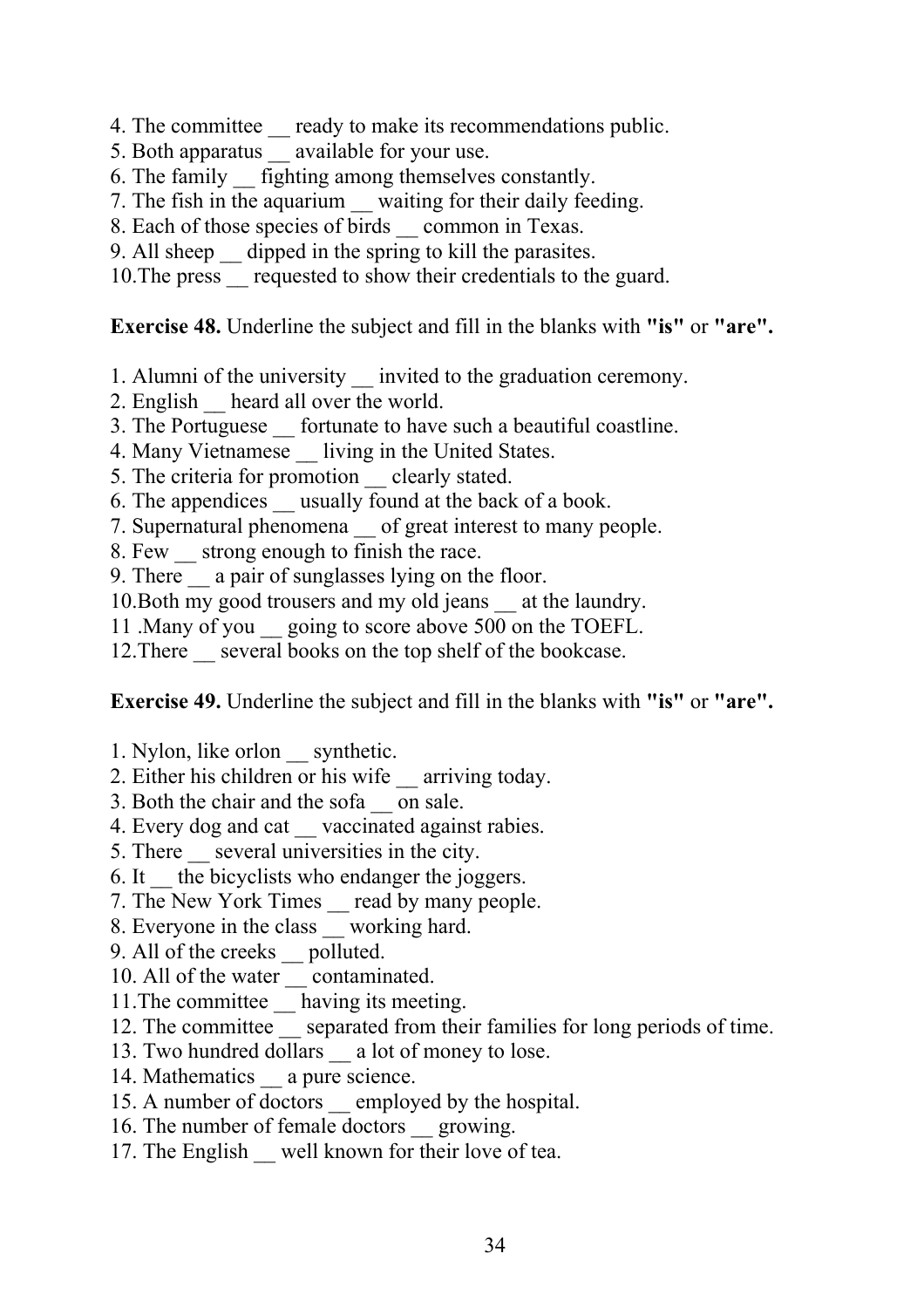- 18. The hypothesis \_\_ supported by the data.
- 19. The young deer staying near their mothers.
- 20. Those species of fish found in Texas lakes.

**Exercise 50.** Choose the correct form of the verb, singular or plural.

- 1. The trousers you bought for me (doesn't / don't) fit me.
- 2. Physics (was / were) my best subject at school.
- 3. Fortunately the news (wasn't / weren't) as bad as we had expected.
- 4. The police (wants / want) to interview Fred about a robbery.
- 5. Three days (isn't / aren't) long enough for a good holiday.
- 6. Where (does / do) your family live?
- 7. England (has / have) lost all their football matches this season.
- 8. Can I borrow your scissors? Mine (isn't / aren't) sharp enough.
- 9. I'm going to take a taxi. Six miles (is / are) too far for me to walk.

# **9. PRONOUNS**

**Exercise 51.** Choose the correct pronoun.

- 1. Mary is heavier than (me /I).
- 2. It must be (her / she).
- 3. John and (I / me) went to the movies.
- 4. Is it true that (he / him) is here?
- 5. Who is at the door? It is  $(I/me)$ .
- 6. She isn't so fast as (he / him).
- 7. (He / Him) and his father are both very tall.
- 8. It was (they / them) who told us.
- 9. Just between you and (I / me) Marcy's hair is fright.
- 10. She went with Babs and (I / me) to a new hairdresser.
- 11. Babs and (I / me) looked totally fabulous with our new hairdos.
- 12. Who would have guessed that (his / him) teasing my hair would make such a difference?
- 13. The hairdresser liked my hair more than (I, me).

**Exercise 52.** Choose the word that correctly completes each sentence below.

- 1. Eric plays the piano as well as (I / me).
- 2. I hope you'll stop in to visit Nancy and (I / me), **—** said Mr. Berkowitz.
- 3. Disabled Vietnam veterans spearheaded a drive for equal rights that has benefited all of (us / we) disabled people.
- 4. Tim says Tiffany is not older than (he, him).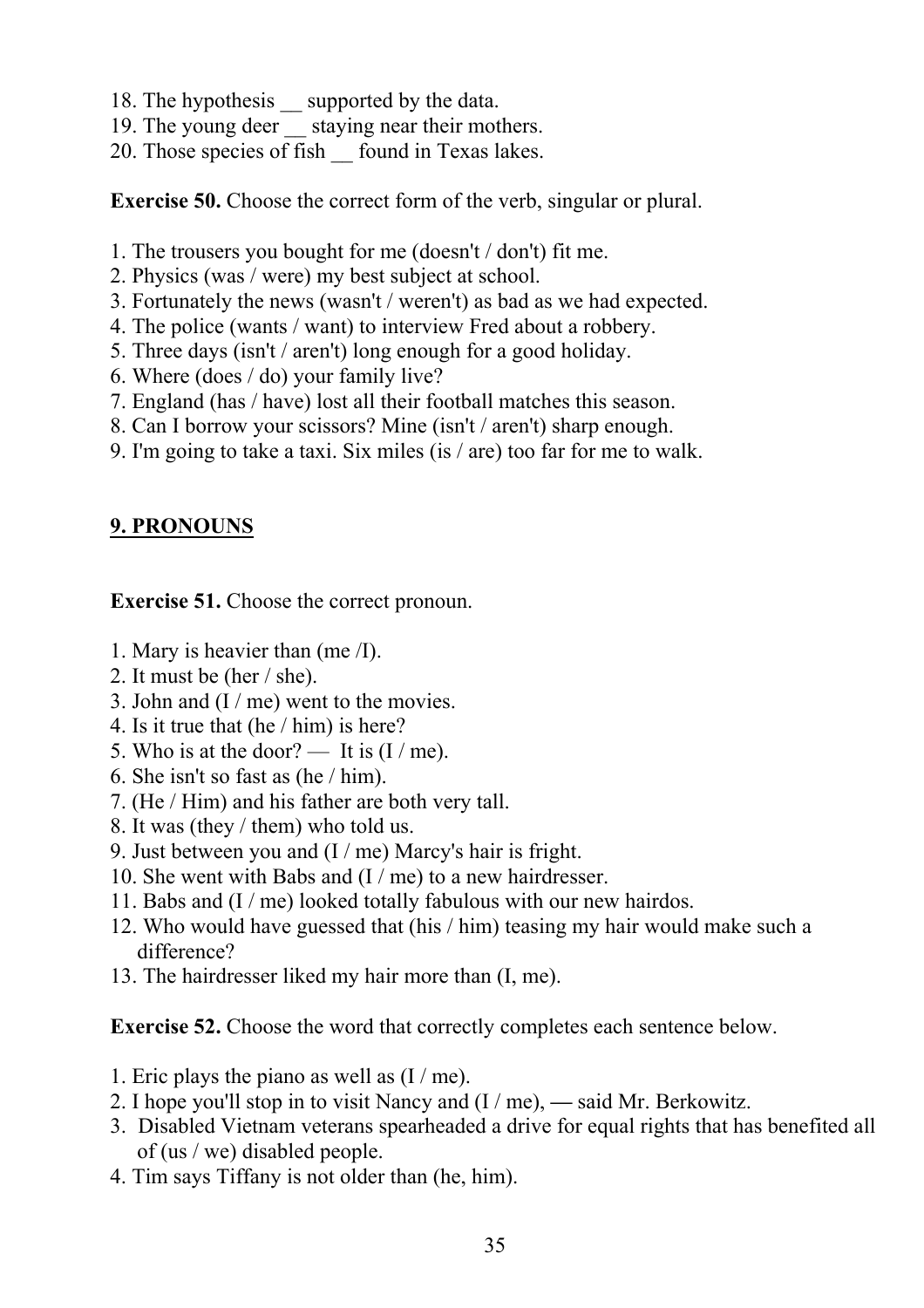- 4. (Us / We) baby-sitters can experience baby-sitter burnout after a few years of caring for children.
- 6. Misty's father asked (her / she) and  $(I/me)$  to wait on the steps.
- 7. Mrs. Grailish chose Lloyd rather than Martha because she likes Lloyd better than (her / she).
- 8. (He / Him) and Kathleen are dissatisfied with the way their company evaluates employees' performance.
- 10.( Us / We) dog lovers were impressed by Jim's willingness to carry his seventy- pound dog up and down the stairs every day.
- 10. Daniel said his mother sent a box of fudge to Sam and (he / him).

**Exercise 53**. Define whether the following sentences are TRUE (T) or FALSE (F). Correct mistakes.

- 1. I was surprised to learn that Betty and him were hurt in the accident.
- 2. I often remember when Paul and I visited Rome.
- 3. He moved the furniture by hisself.
- 4. She gave us, Margaret and I, the notes we missed in class.
- 5. They were sitting by themselves next to the swimming pool.
- 6. That project is the responsibility of Susan and she.
- 7. Let us keep this secret between you and me.
- 8. Do not forget to give the message to Bob and me.
- 9. The tourists asked us, my cousin and me, how to get to the museum.
- 10. Please be sure to notify my husband or I when the package arrives.
- 11. The children assembled the toy house by theirselves.
- 12. How often do you have the opportunity to meet a man as intelligent as him?
- 13. For the majority of us the issue is rather confusing.
- 14. Mary will never be as rich as I.
- 15. It is her, the one whom nobody likes.

**Exercise 54.** Correct the object pronouns in these sentences where necessary.

- 1. Could you please explain this exercise to her?
- 2. John sat between Helen and I.
- 3. She goes with they to the movies.
- 4. He understands her better than him.
- 5. Between you and I, I didn't like the food.
- 6. What is the matter with she?
- 7. He told Mary and me about the trip.
- 8. She gets along with him better than me.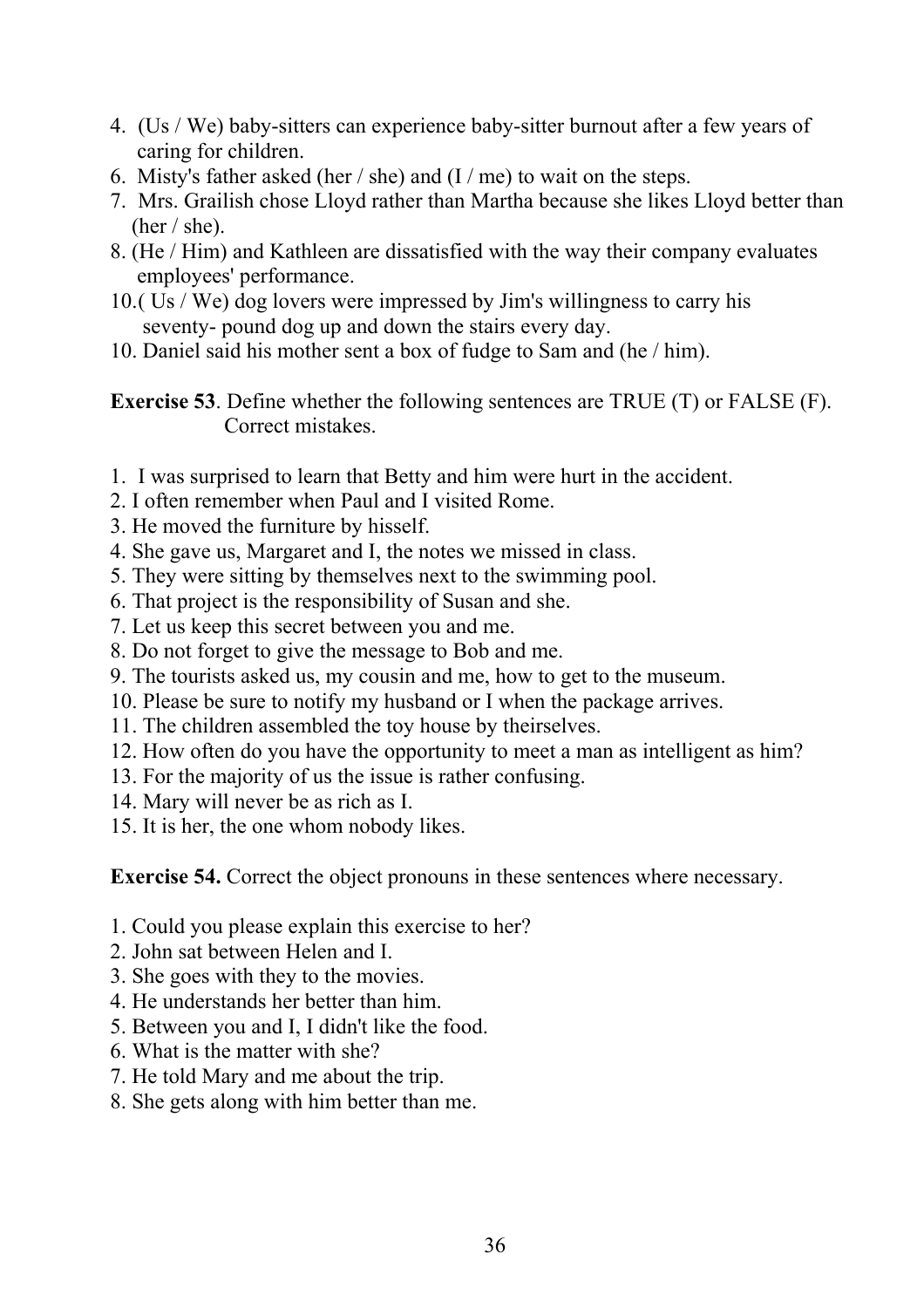**Exercise 55**. Fill in the blanks with the correct possessive adjective or pronoun.

- 1. She loves dog.
- 2. The dog wags tail when it's happy.
- 3. The boys are playing with toy cars.
- 4. We have several trees in garden.
- 5. He was very nice and I appreciated \_\_ calling me.
- 6. I have had \_\_ dinner.
- 7. Her mother is very warm and I loved cooking.
- 8. I know Bob. He was classmate at college.
- 9. I've mislaid my pencil. May I borrow \_\_?
- 10. Bob wants you to return that book of\_\_ which you borrowed last month.
- 11. We had a test too, but yours was harder than  $\blacksquare$ .
- 12. Is this your coat? Yes, it's
- 13. I was on time for my class but Jane was late for  $\Box$ .
- 14. We've already had lunch. Have you had \_\_?
- 15. We've got our tickets. Have they got \_\_?
- 16. Joanne knows him. He's a neighbour of\_\_.

**Exercise 56.** Most of the following sentences contain one mistake. Write TRUE (T) or FALSE (F). Correct mistakes.

- 1. Is this clarinet yours?
- 2. Mary Lee picked up my briefcase, and now I'm stuck with her's.
- 3. Our neighbours' lawns are always better kept than our's.
- 4. Gene always has trouble understanding his telephone bill.
- 5. I wish I could find dress shoes as attractive and comfortable as your's.
- 6. Lauren told me that the idea for the new advertising campaign was hers.
- 8. Our telephone is made of white plastic, and theirs' is made of brass and polished wood.
- 9. I told the eye doctor that I was seeing lines and spots dancing across my field of vision.
- 9. Stuart has spent his' life on the road, moving from city to city.
- 10. Because the state faces a huge deficit, programs and jobs may be cut, including ours.
- 11. Please tell the people in the copying department that these folders are theirs', not mine.

**Exercise 57**. Fill in the blanks with the correct reflexive pronoun.

- 1. The little boy hurt when he fell.
- 2. Be careful not to cut with that knife.
- 3. She lives by  $\_\_$ .
- 4. We enjoyed .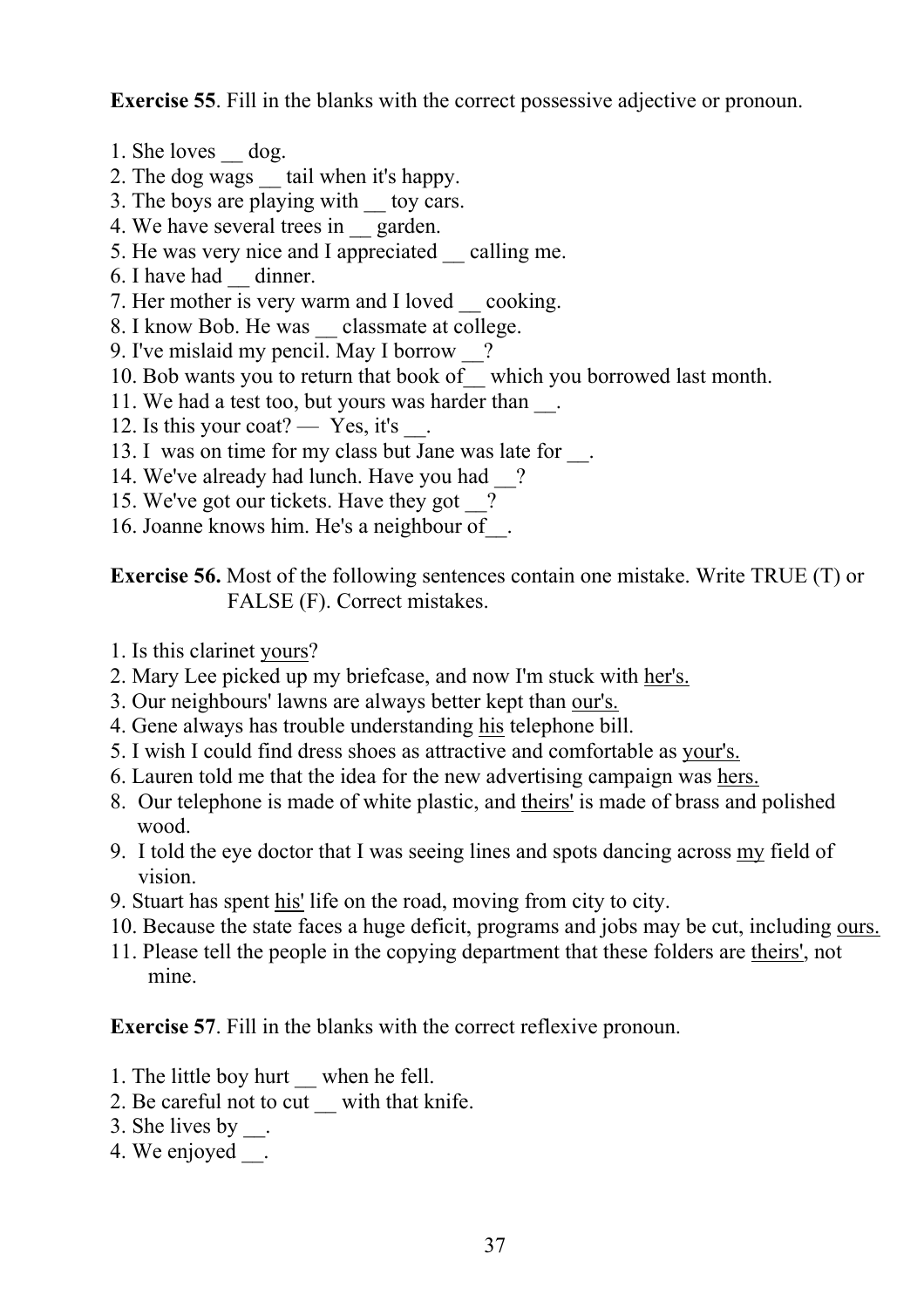- 5. The children decorated the room.
- 6. I blamed \_\_ for losing the job.
- 7. The cat defended against the big dog.
- 8. They are going to paint the house by  $\overline{\phantom{a}}$ .

**Exercise 58**. Most of the following sentences contain one mistake. Write TRUE (T) or FALSE (F). Correct mistakes.

- 1. Kelly and myself like the arms and armor collection better than any other part of the museum.
- 2. The Ivanovs had planned to go to the wedding reception with us, but they ended up going by themself.
- 3. William F.Cody called himself Buffalo Bill.
- 4. The questionnaires are for Marshall and myself.
- 5. Sheila cut herself when she opened the package of brownies.
- 6. You advanced students can do the problems yourself and then check the answers in the back of the book.
- 7. Steven and Hope blame theirself for causing the fight between their parents.
- 8. Doing a job yourself is the only you can ensure that it gets done right.
- 9. Curtis changed the oil hisself.
- 10. Sandra and Joan washed themselves thoroughly after coming in from the garden.
- 1 l.The cat lets itself in and out through the little swinging door in the kitchen.

**Exercise 59.** Choose the interrogative pronoun that correctly completes each sentence below.

- 1. (Who, Whom) argues that certain kinds of objects now in European and American museums should be returned to the countries from which they originally came?
- 2. (Whoever, Whomever) spilled the grape juice on the kitchen floor should clean it up immediately.
- 3. The shiny covering of a spacesuit reflects heat away from an astronaut, for (who, whom) intense heat could otherwise be very dangerous.
- 4. The note taped to the front door began, "To (whoever, whomever) it may concern."
- 5. A person (who, whom) has made insurance claims is likely to face an increase in his or her insurance rates.
- 6. From (who, whom) did you get that impression?
- 7. As far as I'm concerned, you can go to the races with (whoever, whomever) you choose.
- 8. The people (who, whom) live near the airport have complained for years about the noise and air pollution caused by jets.
- 9. (Whoever, Whomever) wants these old magazines can have them.
- 10.To (who, whom) did you wish to send these roses, sir?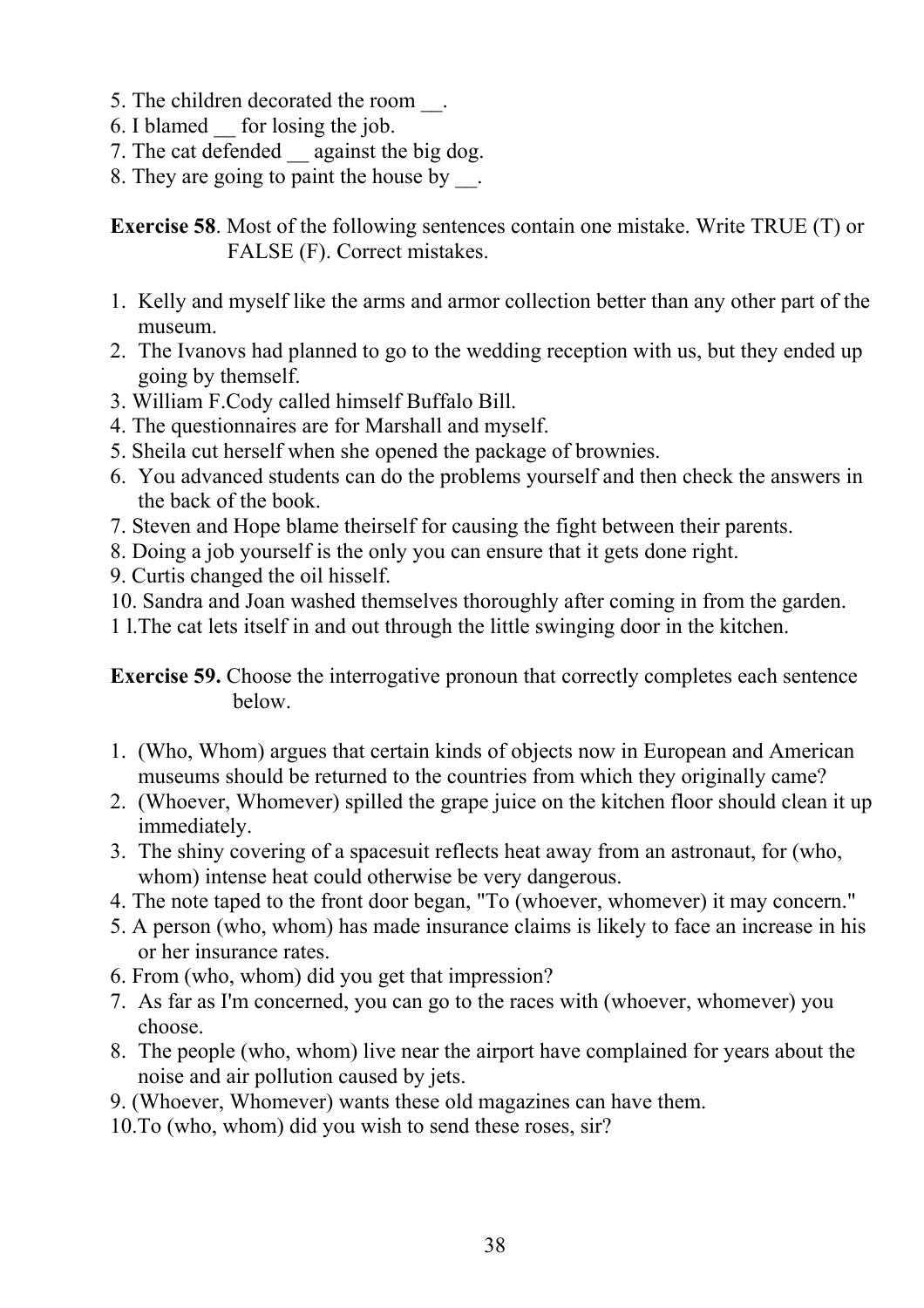**Exercise 60.** Correct the relative pronouns where necessary.

- 1. The artist whom exhibition we saw last week is a concert pianist also.
- 2. The gold that you saw was mined from the sea.
- 3. It was your school counsellor whom called you.
- 4. The devastation which the tornado had brought about was unbelievable.
- 5. Some scientists believe that the Americans were populated by groups of Siberian hunters which crossed the Bering strait.
- 6. The professor which you spoke to yesterday is not here today.
- 7. The condors whom live in California are becoming extinct.
- 8. The student whose paper you have red is sitting there.

**Exercise 61.** Most of the following sentences contain a mistake. Write TRUE (T) or FALSE (F). Correct mistakes.

- 1. If blast furnaces are allowed to cool, it can crack.
- 2. Are teenagers less healthy today than their parents were as teenagers?
- 3. A small amount of water in an outboard motor's ignition system can prevent them from starting.
- 4. Many people dislike the Susan B. Anthony dollar because it seems too much like a quarter.
- 5. The tail portion of the plane gives them stability.
- 6. In some African countries the ways a woman's hair is braided tells whether or not she is married.
- 7. Tinted car windows reduce sun glare but it can decrease visibility at night.
- 8. Before World War I most Americans did not brush their teeth.
- 9. Air conditioners are useful to allergy sufferers because it can remove pollen from the air.
- 10. If you put mulch around your trees, you don't need to mow as close to them.
- 11. A horse's fetlock is on the back of their leg, above the hoof.

**Exercise 62.** Find one mistake in each of the following sentences. Some may need pronouns, some have the wrong pronouns, and some have extra pronouns.

- 1. My mother she is always late picking me up.
- 2. Little children often need help with his homework.
- 3. Each of the students brought their own pencil.
- 4. The XZY company is famous for their strict hiring policies.
- 5. Dogs get nutrients into systems from good dog food.
- 6. Computers they are always malfunctioning.
- 7. There are many different styles, and it is all beautiful.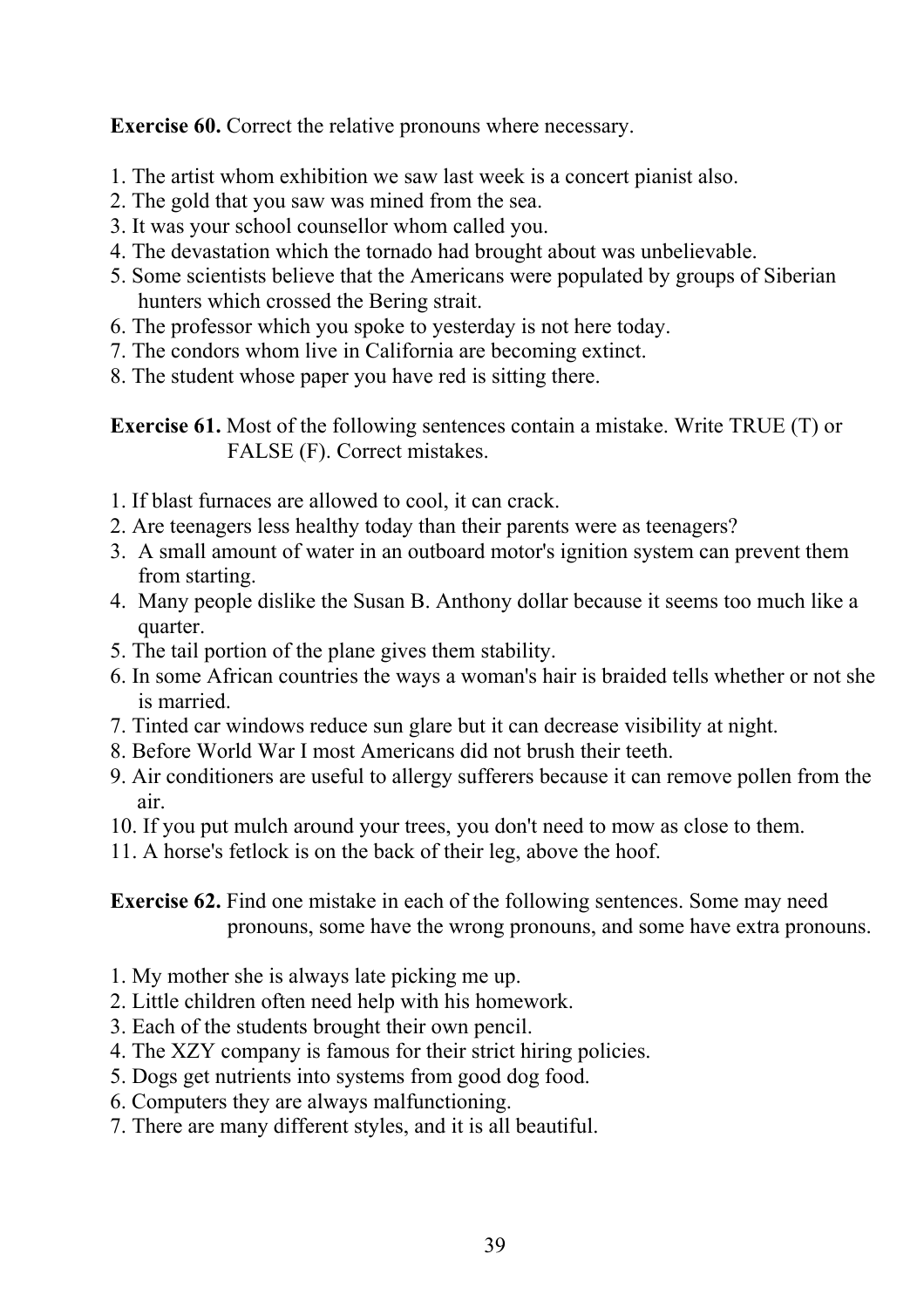- 8. The longest day of the year around here it is June 21.
- 9. She made a delicious meal but didn't enjoy.
- 10. Marlee Matlin won their only Academy Award for 'Children of a Lesser God'.

**Exercise 63.** Choose the word that correctly completes each sentence below.

- 1. The choir gives (its, their) concert on the third Sunday in May.
- 2. The Fire Company held (its, their) election of the officers last week.
- 3. Either Jo or Martha gives (her, their) oral report today.
- 4. The commission planning the redevelopment of the waterfront present (its, their) proposal to the major next week.
- 5. Either the cat or its kittens left (its, their) toy mouse in the middle of the living room.
- 6. A group of park workers use (its, their) own cars to patrol the park at night.
- 7. The U.S. Army Band presents (its, their) free concert on the lawn of the Whitman Stafford farmhouse Friday at 7:30 p.m.
- 8. Neither Rebecca nor Kit will tell us how much (she, they) weighs.
- 9. The jazz dance group has (its, their) rehearsal every Thursday.
- 10. The afternoon kindergarten class meets (its, their) new teacher for the first time today.
- 11. Either Ozzie or Brad left (his, their) gym bag in the locker room.

# **10. VERBS AS COMPLIMENTS**

**Exercise 64.** Use a correct form of the given verb in each sentence (infinitive with or without *to* or the -*ing* form).

- 1. They want (arrange) all the details carefully.
- 2. You can't expect your boss (wait) for you all day.
- 3. They really enjoy (have) nothing to do.
- 4. He hasn't finished (write) his essay yet.
- 5. She complained about (be) the only person without the books.
- 6. They forced the hostage (lie) on the floor.
- 7. Then they made them (close) their eyes.
- 8. Is it difficult (make) an omelette?
- 9. When did you last go (skate)?

## **Exercise 65.** Put the verb into the correct form *(to+infinitive* or *-ing).*

- 1. I enjoy (be) alone.
- 2. Would you like (come) to a party?
- 3. Do you mind (travel) such a long way to work every day?
- 4. Ann loves (cook) but she hates (wash) dishes.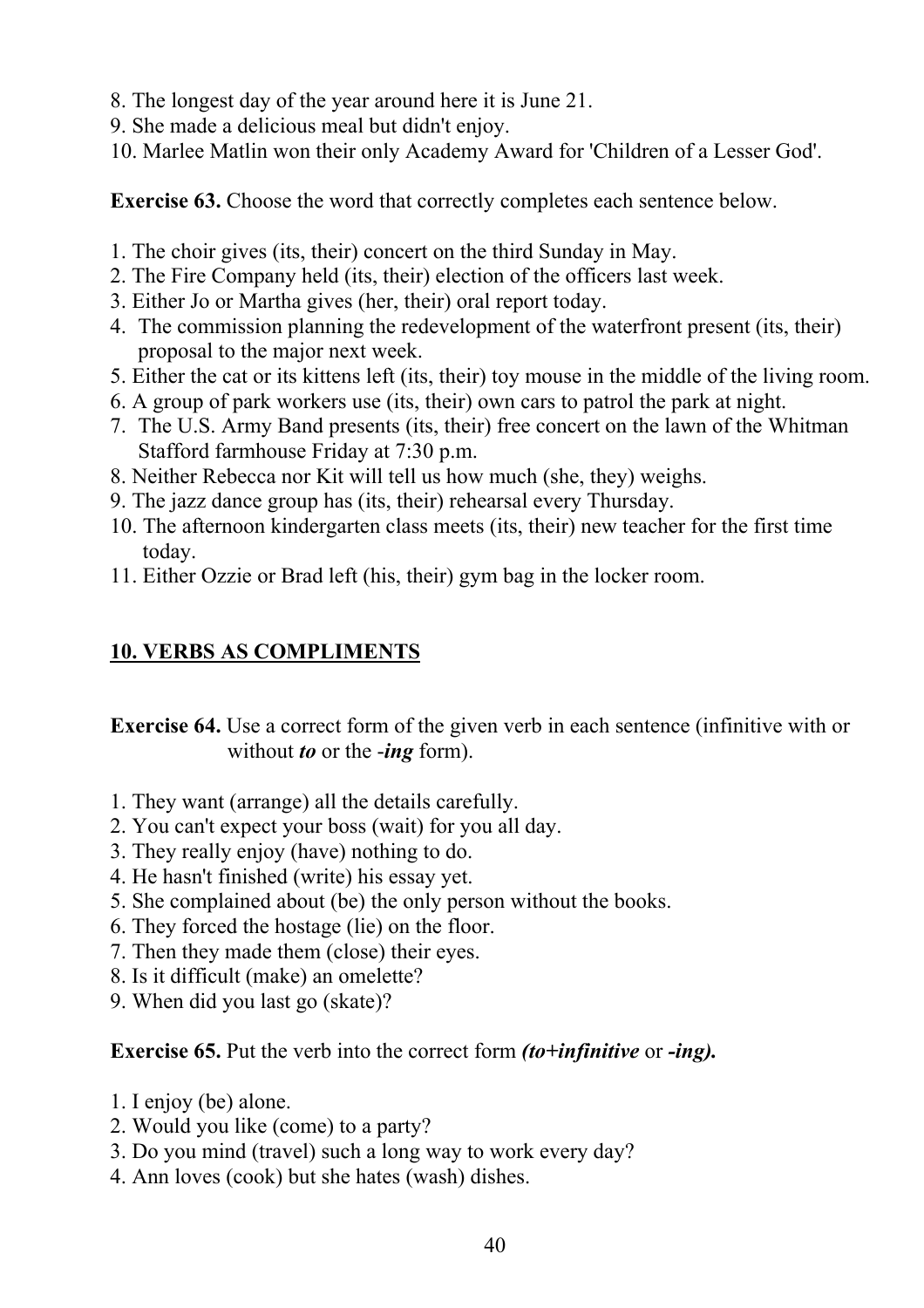- 5. I can't stand people (tell) me what to do when I'm driving.
- 6. I don't like that house. I would hate (live) there.
- 7. Do you like (drive)?
- 8. When I have to catch a train, I'm always worried about missing it. So I like (get) to the station in plenty of time.
- 9. I very much enjoy (listen) to classical music.
- 10. I would love (come) to your wedding but it just isn't possible.
- 11. Sometimes I'd like (learn) to play the guitar.

**Exercise 66***.* Put the verb into the correct form (infinitive or the *-ing* form).

- 1. Mr. Thomas doesn't like (smoke) in his office.
- 2. Mr. Thomas doesn't let anyone (smoke) in his office.
- 3. I don't know Jack but I'd like (meet) him.
- 4. Where would you recommend me (go) for my holidays?
- 5. I don't suggest (eat) in that restaurant. The food is awful.
- 6. The film was very sad. It made me (cry).
- 7. Jack's parents have always encouraged him (study) hard.
- 8. We were kept at the police station for an hour and then allowed (go).

**Exercise 67.** Put the verb into the correct form (infinitive or *-ing* form).

- 1. I would like (travel) all over the world.
- 2. I think Mary has a good chance of (win) the election on Sunday.
- 3. We expect (arrive) at the station at 4:30 on Saturday.
- 4. Do you think Ann will agree (have) the meeting in her office?
- 5. If the phone doesn't stop (ring), I'm going to throw it out of the window.
- 6. When did you start (leam) Chinese?
- 7. They hope (go) to the meeting in Helsinki next year.
- 8. Doesn't your brother want (learn) (drive)?
- 9. My sister likes (swim), but she doesn't like swimming pools.
- 10. My cousin doesn't really need (work), but he enjoys (be) around people and (do) something useful.
- 11. (Eat) fatty foods, (drink) alcohol and (smoke) are all bad for your heart.
- 12. After (work) all day, I don't really feel like going out in the evening.

## **Exercise 68.** Choose the infinitive or the *-ing* form.

- 1. I'm very bad at (to play / playing) the piano.
- 2. Would you like (to go / going) horse riding with me?
- 3. I hope (to learn / learning) to play badminton next winter.
- 4. (To fish / Fishing) helps me to relax.
- 5. Thank you for (to take / taking) me windsurfing.
- 6. You can't expect (to be / being) good at a sport the very first time you try it.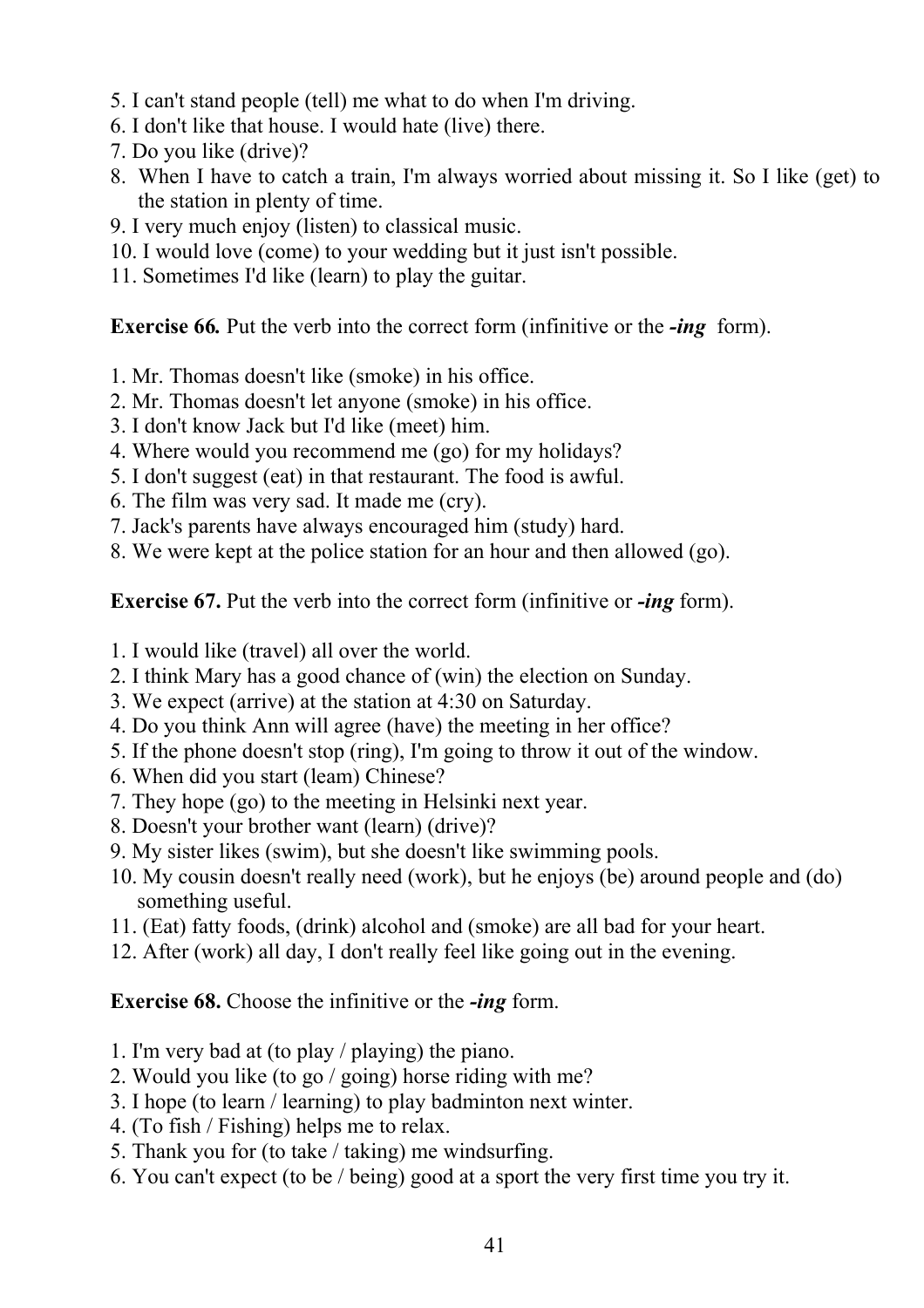- 7. Could you teach me how (to play / playing) chess?
- 8. She really loves (to collect / collecting) stamps.
- 9. I can't live without (to listen / listening) to music.
- 10. (To parachute / Parachuting) can be quite dangerous if you don't know what you are doing.
- 11. I'm good at (to waterski / waterskiing), but my husband can't do it at all.

# **11. PRONOUNS AS COMPLIMENTS**

**Exercise 69.** Choose the word that correctly completes each sentence below.

- 1. (Marcy, Marcy's) getting elected was mostly a matter of luck.
- 2. Sean and Joe say that (their, them) buying special spiked boots was necessary for ice climbing.
- 3. (You, Your) wearing camouflage pants all the time actually makes you stand out in a crowd.
- 4. (Jessie, Jessie's) wearing a black dress for her wedding caused several arguments in our family.
- 5. The worst mistake was (me, my) buying platinum from a telephone salesperson.
- 6. (Clay, Clay's) acting calmly helped me to calm down.
- 7. My (dentist, dentist's) leaving the television set on all the time distracts me while I am having my teeth filled.
- 8. Buzz knew that (him, his) parallel parking might cause him to fail his driver's test.
- 9. (Lucy, Lucy's) carrying a set of skeleton keys in her purse worried her friends.
- 10. Everyone in Leah's house woke up because of (her, she) dropping the fishing tackle on the kitchen floor.

# **12. THE VERB** *NEED*

**Exercise 70.** Make sentences with *need* and *-ing.* Use the verb in brackets.

Example: This coat is rather dirty. (clean) It needs cleaning.

- 1. This room hasn't been painted for years. (paint)
- 2. Your hair is too long. (cut)
- 3. Those shoes are rather dirty. (polish)
- 4. This plant hasn't been watered for some time. (water)
- 5. Those screws are loose. (tighten)
- 5. Your jeans are too long. (take up)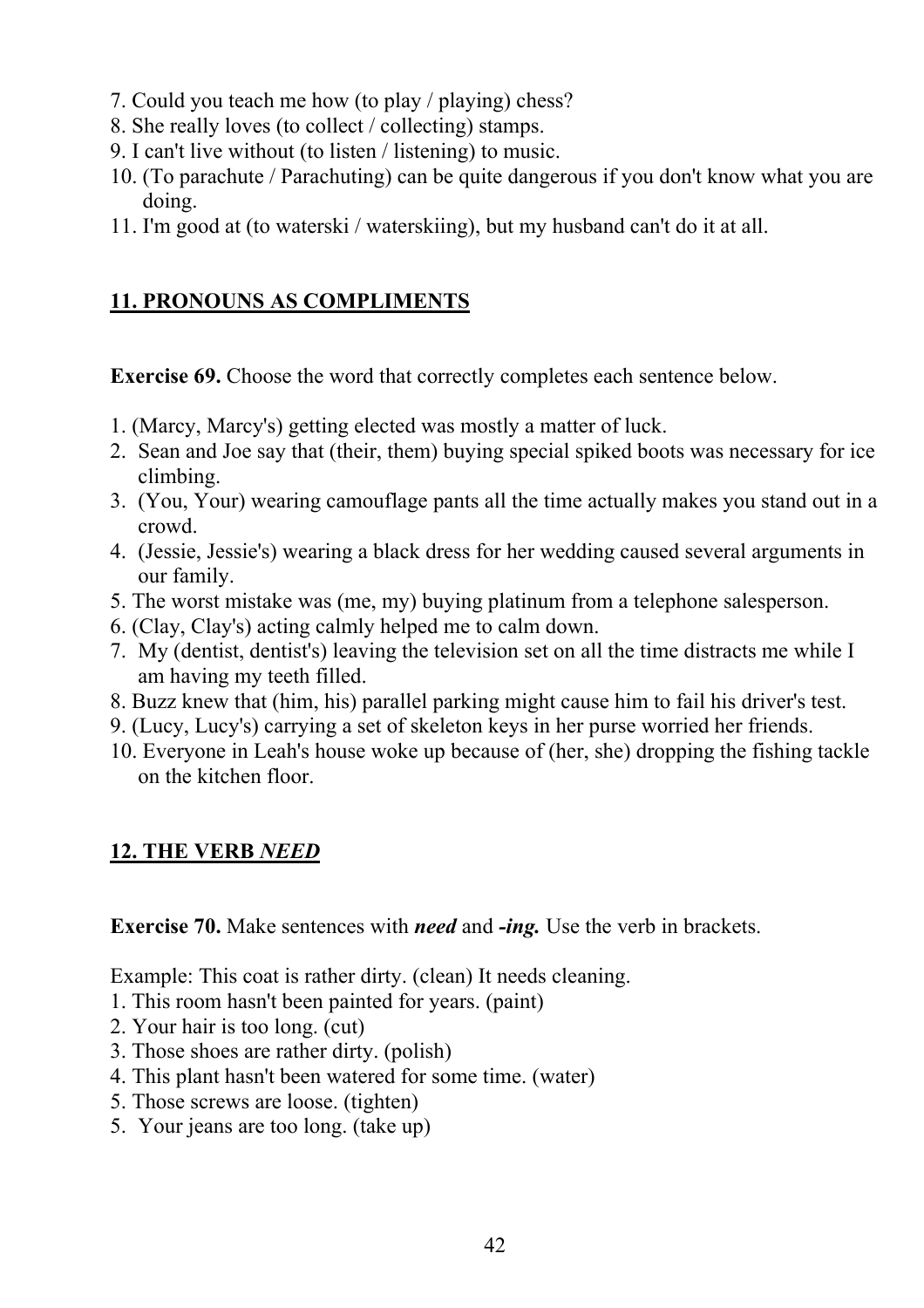**Exercise 71**. Put the verb in parentheses into the correct form.

- 1. The chair is broken. I need (fix) it. The chair needs (fix).
- 2. What a mess! This room needs (clean) up. We need (clean) it up before the company arrives.
- 3. The baby's diaper needs (change). It's wet.
- 4. My shirt is wrinkled. It needs (iron).
- 5. There is a hole on our roof. The roof needs (repair).
- 6. I have books and paper all over my desk. I need (take) some time to straighten my desk. It needs (straighten) up.
- 7. The apples on the tree are ripe. They need (pick).
- 8. The dog needs (wash). He's been digging in the mud.
- 9. His car needs (fix).
- 10.The rug needs (clean) before we move in.
- 11 .The house needs (paint), but we plan to wait until next summer to do it.
- 12. Her watch needed (repair).
- 13. The hem of this dress needs (mend) before I wear it again.

# **13. QUESTIONS**

#### INFORMATION QUESTIONS

**Exercise 72**. Fill in the blanks a suitable question word.

(A) Why (B) What (C) How (D) Where

- 
- 2.  $\frac{1}{3}$  is the nearest telephone? afternoon?<br>3.  $\frac{1}{3}$  are you doing now? 13. much
- 
- 4. \_\_don't you wear this sweater? 14.\_\_ tall is he?
- 
- Mondays? 17. are they from?
- yesterday? house?<br>8. is she wearing? 19. don't w
- 
- 9.  $\frac{1}{\sqrt{1}}$  do you think of Mike? some time?
- 10. often does he go running? 20. exams have you passed?
- 11. \_time do you get back?

1. \_\_are you thinking about? 12. don't we go shopping this

- 13. much are these trousers?
- 
- 15. does your granny live?
- $\overline{6.}$  does your father go on  $\overline{16.}$  many people live there?
	-
- 7. didn't you come to school 18. far is your school from our
	- 19. don't we have a game together
	-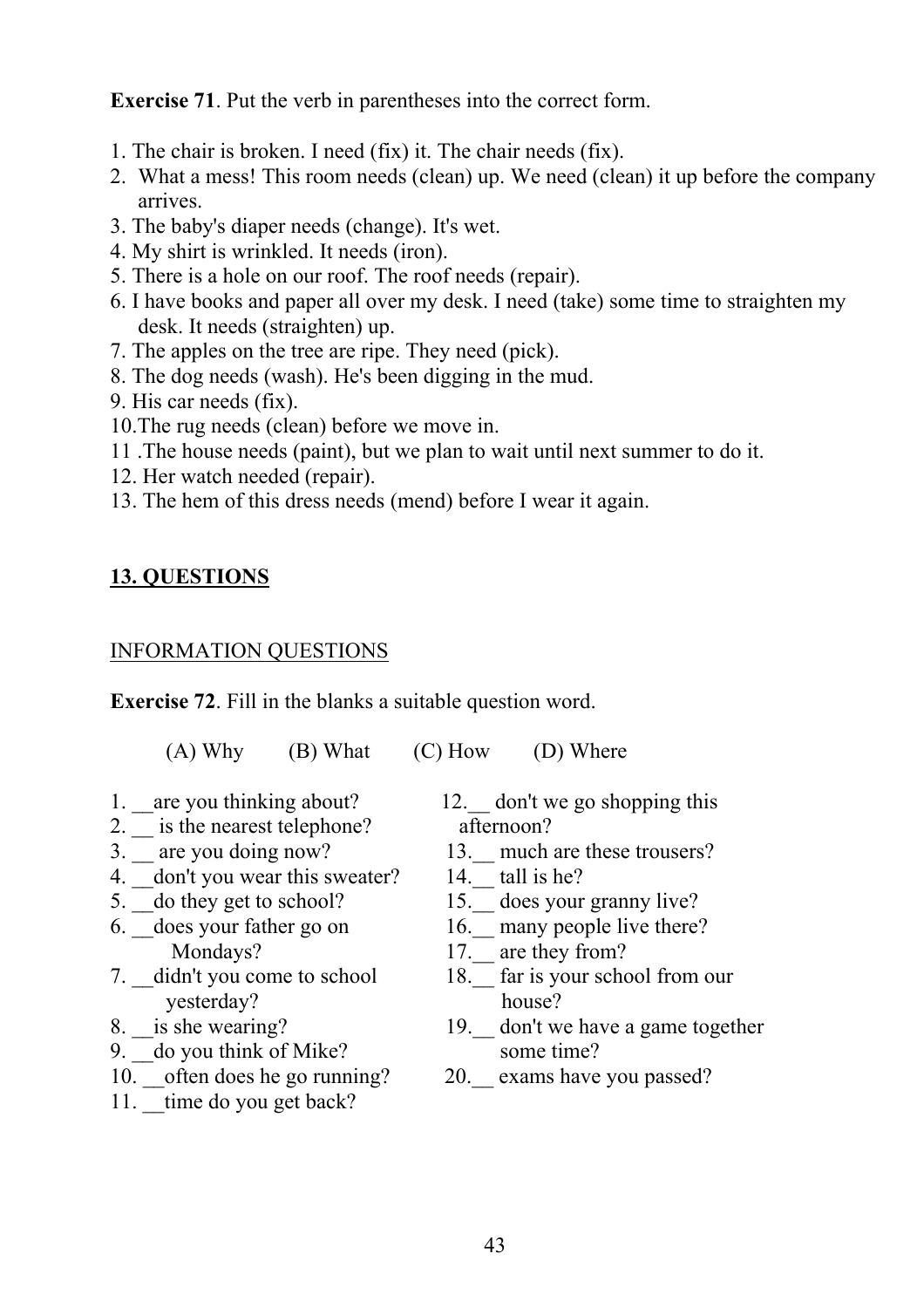**Exercise 73.** Tony is being interviewed for a job. Look at the interviewer's notes and Tony's answers, then write the questions she is asking Tony.

| I'm 18.             |
|---------------------|
| Yes, I do.          |
| 5, Flower Close.    |
| Last year.          |
| Benham School.      |
| Yes, I am.          |
| Millers Limited.    |
| For six months.     |
| Yes, I do.          |
| The pay isn't good. |
|                     |

**Exercise 74**. **TEST.** Below are the answers to 30 questions. Ask those questions.

|  | Example: Q: Where does she live?  |
|--|-----------------------------------|
|  | A: She leaves in Grimsby.         |
|  | Q: At what time did he come back? |
|  | A: He came back at 7.             |
|  |                                   |

- 1. Q: ? A: Yes, he knows where it comes from.
- 2. Q: ? A: No, we didn't hear from him yesterday.
- 3. Q: Where ? A: He came from Leeds.
- 4. Q: When ? A: I saw her three days ago.
- 5. Q: How often\_\_? A: The trains stop at this station every 20 minutes.
- 6. Q: Where\_\_? A: We went to Switzerland for our holiday.
- 7. Q: How much ? A: It costs three pounds.
- 8. Q: What ? A: We had only an egg for breakfast.
- 9. Q: Where ? A: They found him in the street.
- 10. Q: ? A: Yes, he told me that story again.
- 11. Q: ? A: No, thank you. I don't take milk.
- 12. Q: ? A: Yes, she does her room herself.
- 13. Q: Where ? A: He put it in his room.
- 14. Q: Where  $\overline{?}$  A: She usually puts it in her handbag.
- 15. Q: What ? A: He likes pop music best.
- 16. Q: How often ? A: The clock struck every half hour.
- 17. Q: ? A: Yes, we planned to buy a new car.
- 18. Q: Where ? A: Max read it in the Daily News.
- 19. Q: ? A: No, Max doesn't read the Daily News very often.
- 20. Q: What ? A: Mr. Smith took the 4:59 train from Dorking.
- 21. Q: Why ? A: She looks so happy because she's met a friend.
- 22. Q:  $\frac{?}{23. \text{ Q: Who}$ . A: No, I don't have any more questions to ask you.<br>23. Q: Who  $\frac{?}{24. \text{ Q: Who}}$ .
	- $A:$  Bill lent it to his sister.
		- 44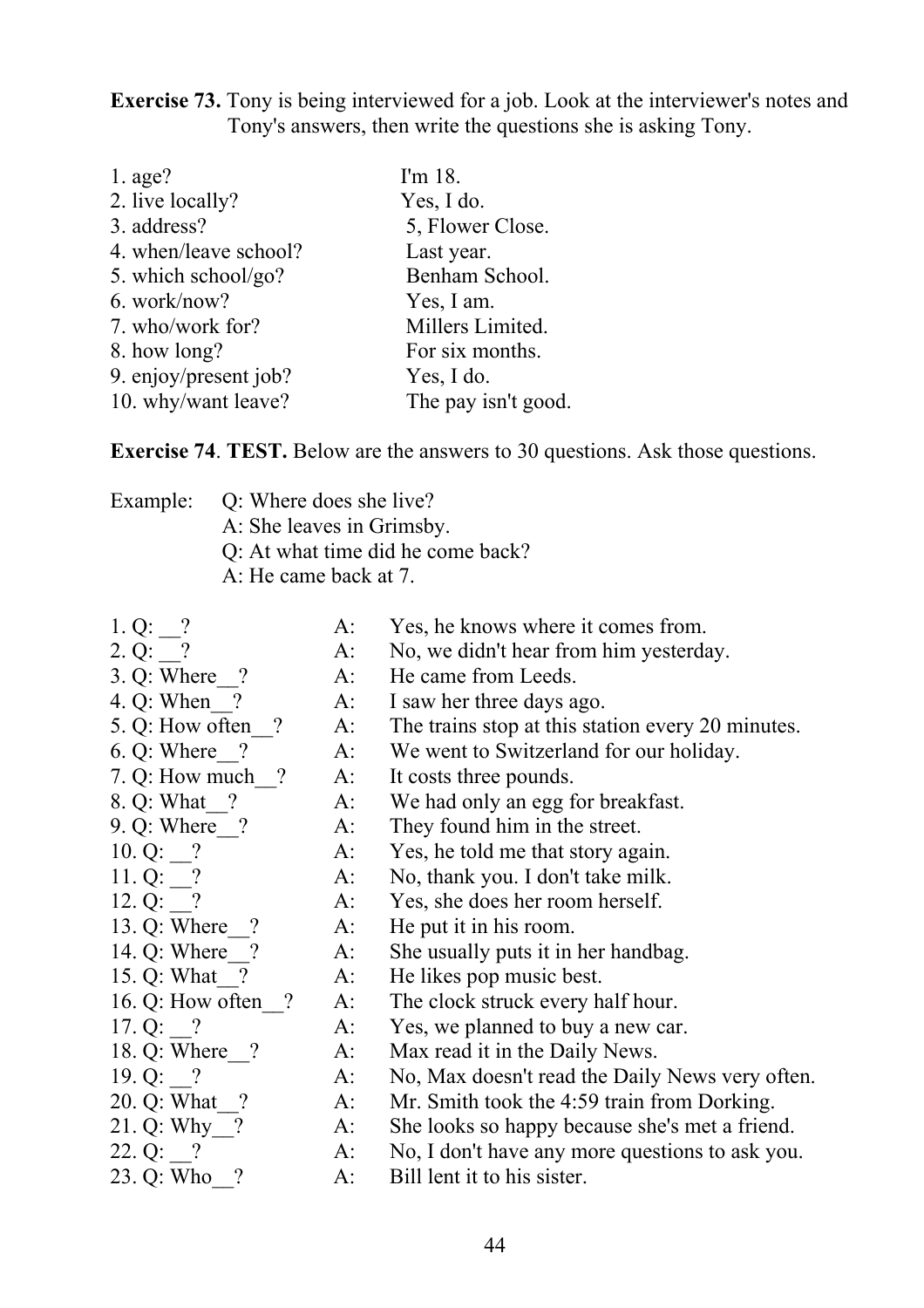24. Q: How often ? A: They meet once a week. 25. Q: Why ? A: We ran because we were late. 26. Q: At what time  $\binom{?}{?}$  A: This shop closes at 6. 27. Q: Which of them ?A: He chose the red one. 28. Q: What ? A: She says nothing. 29. Q: At what time\_\_? A: They got home at five in the morning. 30 Q: ? A: Yes, this is all for today.

**Exercise 75.** Most of the following sentences contain one mistake. Write TRUE (T) or FALSE (F). Correct mistakes.

- 1. I've just met Simon. Oh, have you? How is he?
- 2. He's very well. Oh, isn't he? And you?
- 3. I'm feeling tired. Oh, do you?
- 4. Yes, I went for a long walk yesterday. Oh, went you?
- 5. Yes, I walked to a lovely town. Did you?
- 6. Yes, but it was very strange. Wasn't it?
- 7. Yes, it didn't have any parking place. Oh, didn't they?
- 8. No, and there weren't any cars. Really?
- 9. No, but everyone had bicycles. Oh, had they?
- 10.Yes, it's a really clean town. Has it?
- 11. I want to live there. Oh, did you?
- 12.Yes, it looks perfect. Oh, does it?

#### EMBEDDED QUESTIONS

**Exercise 76.** Change the question to a noun clause.

Example: How old is he? — 1 don't know how old he is.

What was he talking about? — What he was talking about was interesting.

- 1. Where do you live? Please, tell me ...
- 2. What did she say?  $\_\_\_\$  wasn't true.
- 3. When are they coming? So you know .
- 4. How much does it cost?  $-1$  can't remember  $\overline{\phantom{a}}$ .
- 5. Which one does he want? Let's ask him  $\cdot$ .
- 6. Who is coming to the party?  $-1$  don't know  $\blacksquare$ .
- 7. Who are those people?  $-1$  don't know
- 8. Whose pen is this? Do you know \_\_?
- 9. Why did they leave the country?  $\overline{\phantom{a}}$  is a secret.
- 10. What are we doing in class?  $-$  \_ is easy.
- 11. Where did she go? \_\_\_ is none of your business.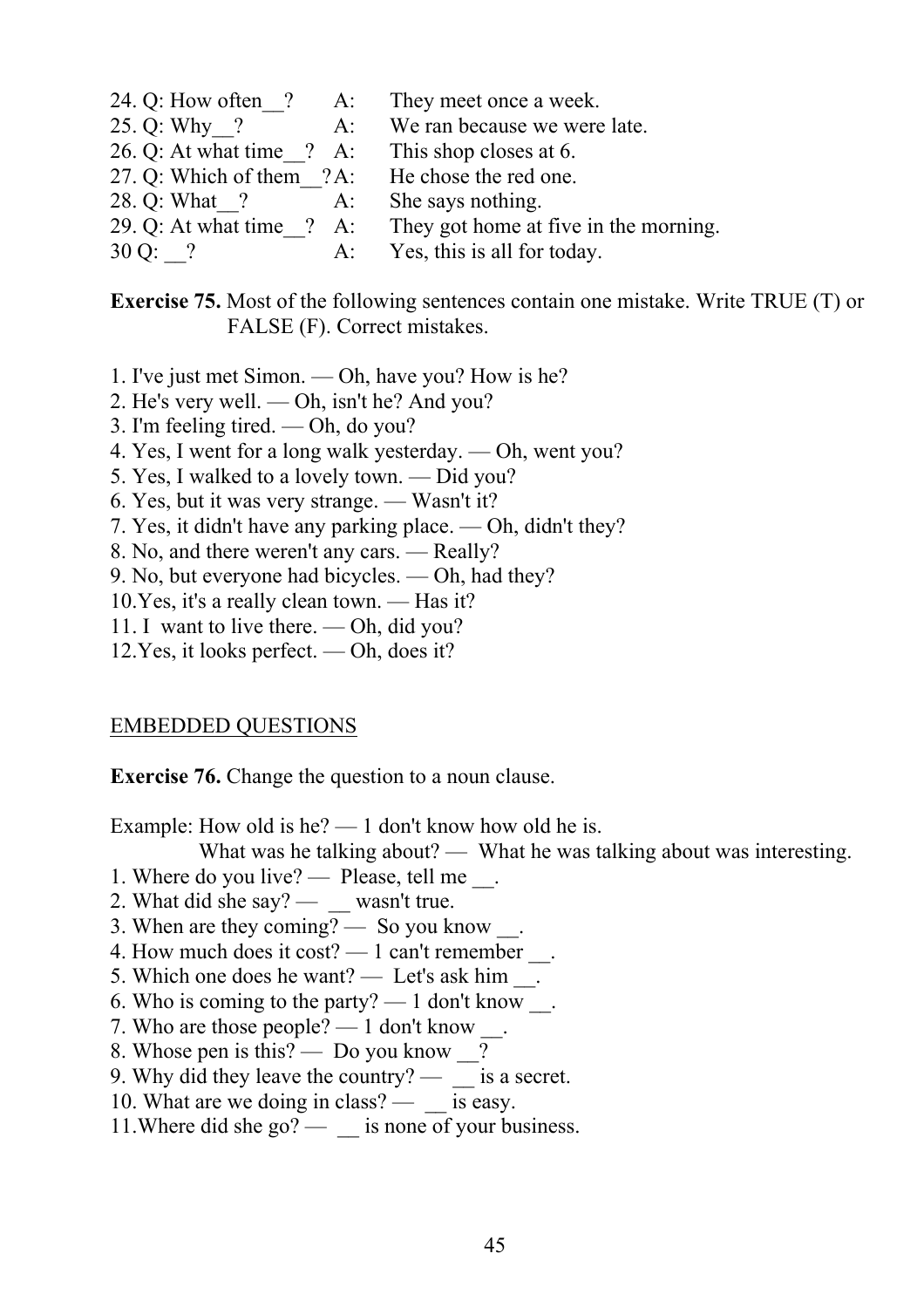- 12. How many letters are there in the English alphabet? 1 don't remember .
- 13. Who is the major of New York City? 1 don't know \_\_.
- 14. How old does a person have to be to get a driver's license? I need to find out \_\_.

**Exercise 77**. Make a new sentence from these questions.

- 1. Where has Tom gone? Do you know \_\_?
- 2. Where is the post office? Could you tell me ?
- 3. What does this word mean? Do you know ?
- 4. What's the time?  $-1$  wonder  $\blacksquare$ .
- 5. Where did you park your car? Can't you remember \_\_?
- 6. Is Ann coming to the meeting?  $-1$  don't know
- 7. Where does Jack live? Have you any idea ?
- 8. What time did he leave? Do you know \_\_?
- 9. Where can I change some money? Could you tell me ?
- 10.What qualifications do I need? 1 want to know \_\_.
- 11.Why didn't Tom come to the party? 1 don't know \_\_.
- 12. How much does it cost to park here? Do you know ?

**Exercise 78**. Find mistakes and correct them.

- 1. Have ever you been to Thailand?
- 2. What means this word?
- 3. How much costs it to fly to Australia from here?
- 4. We can't remember where did we put our passports.
- 5. Had the play already started when you got to the theatre?
- 6. Now, come and sit down. Would you like to explain what is the problem?
- 7. How long did it you take to get here?
- 8. Now I understand why didn't you tell me about your job!
- 9. Excuse me. Can you tell me where the dictionaries are?
- 10. Why people in your country don't show more respect to the elderly?
- 11. I did not understand what they meant.
- 12. Do you know where is John?
- 13. I was surprised when he told me how much does he study every day.
- 14. He told me when he was free during the week.
- 15. Tell me where they do go after class every day.

**Exercise 79**. Define whether the sentences are TRUE (T) or FALSE (F). Correct mistakes.

- 1. I will ask how much do they sell for.
- 2. Did the professor tell you when is the text test?
- 3. I wonder when it is going to begin.
- 4. Forget about where we are going to play tennis as it is starting to rain.
- 5. Did you see what did he do?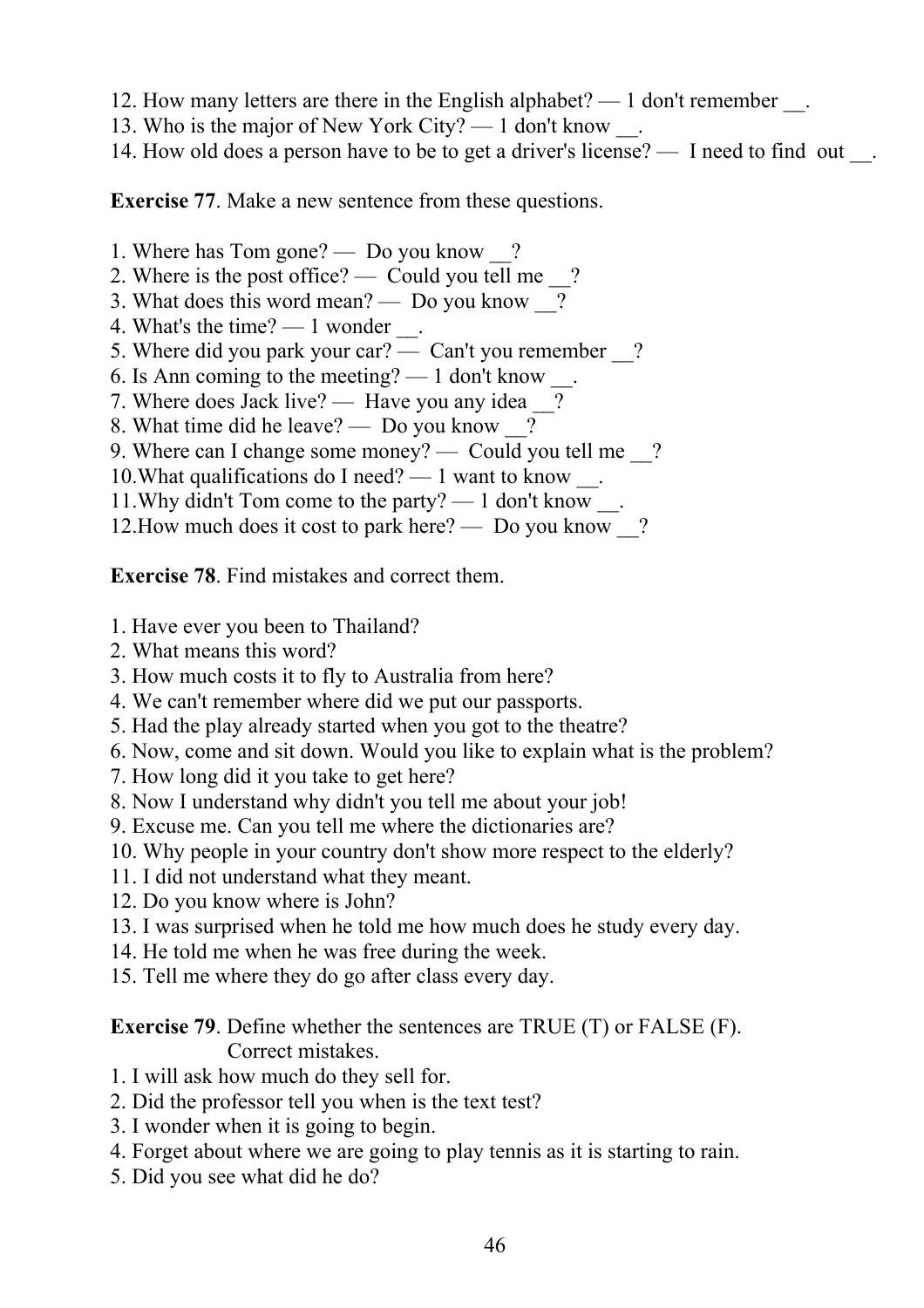- 6. Do you remember how much the tuition was?
- 7. Ask the operator what is the charge for a three-minute call to New York.
- 8. We don't know when will we see our friends again.
- 9. He forgot where he had parked his car.
- 10.Would you please ask them where is the subway entrance?
- 11.He sent a telegram saying when he would arrive.
- 12. I forgot to ask him what time does the class begin.
- 13. Bill did not realize what time it was when I knocked on the door.
- 14. Can you tell us who that distinguished-looking gentleman is?
- 15. Ask Mr. Blake what does his daughter study at the university.
- 16. Can you be sure where will he be this Friday afternoon?
- 17. We should find out how hot is it in the summer before we decide to vacation there.
- 18. Can anyone explain why he had that terrible attitude?
- 19. We never found the village where were born our parents.
- 20. She does not know who did paint that beautiful mural.

#### TAG QUESTIONS

**Exercise 80**. Finish these sentences by adding a tag questions with the correct form of the verb and the subject pronoun.

- 
- 2. They were very angry,  $\frac{?}{2}$  12. Let's have dinner,  $\frac{?}{2}$ <br>3. Ann is on holiday,  $\frac{?}{13}$  13. This isn't very interest
- 
- 4. You weren't listening,  $\frac{1}{2}$  14. I'm too fat,  $\frac{1}{2}$ ?
- 
- 6. Jack's applied for the job,  $\frac{2}{16}$  16. Listen,  $\frac{2}{16}$
- 
- 
- 9. He won't mind if I go early,  $\frac{1}{2}$  19. They had to go home,  $\frac{1}{2}$ ?
- 
- 1. Tom won't be late, 2 11. There are a lot of people here, 2
	-
	- 13. This isn't very interesting,  $\frac{2}{3}$
	-
- 6. Sue doesn't like onions, 2 15. You wouldn't tell anyone, 2
	-
- 7. You've got a camera, 2 17. I shouldn't have got angry, 2
- 8. You can type  $\frac{9}{2}$  18. Don't drop it,  $\frac{9}{2}$ ?
	-
- 10.Tom could help you,  $\frac{20}{10}$  20. He'd never seen you before,  $\frac{2}{10}$ ?

#### **Exercise 81.** Complete the following sentences with the correct tag question.

- 1. Acorns grow on oak trees, \_\_?
- 2. You don't mind if I watch television, \_\_?
- 3. Dylan Thomas was a Welsh poet, ?
- 4. You will be home early tonight, 2
- 5. I haven't much time to catch the train, \_\_?
- 6. I always meet you in the park,  $\frac{2}{3}$
- 7. Let's all go to the zoo after lunch,  $\frac{1}{2}$ ?
- 8. You'd like cream in your coffee,  $\boxed{?}$
- 9. Pass me the butter and the marmalade, 2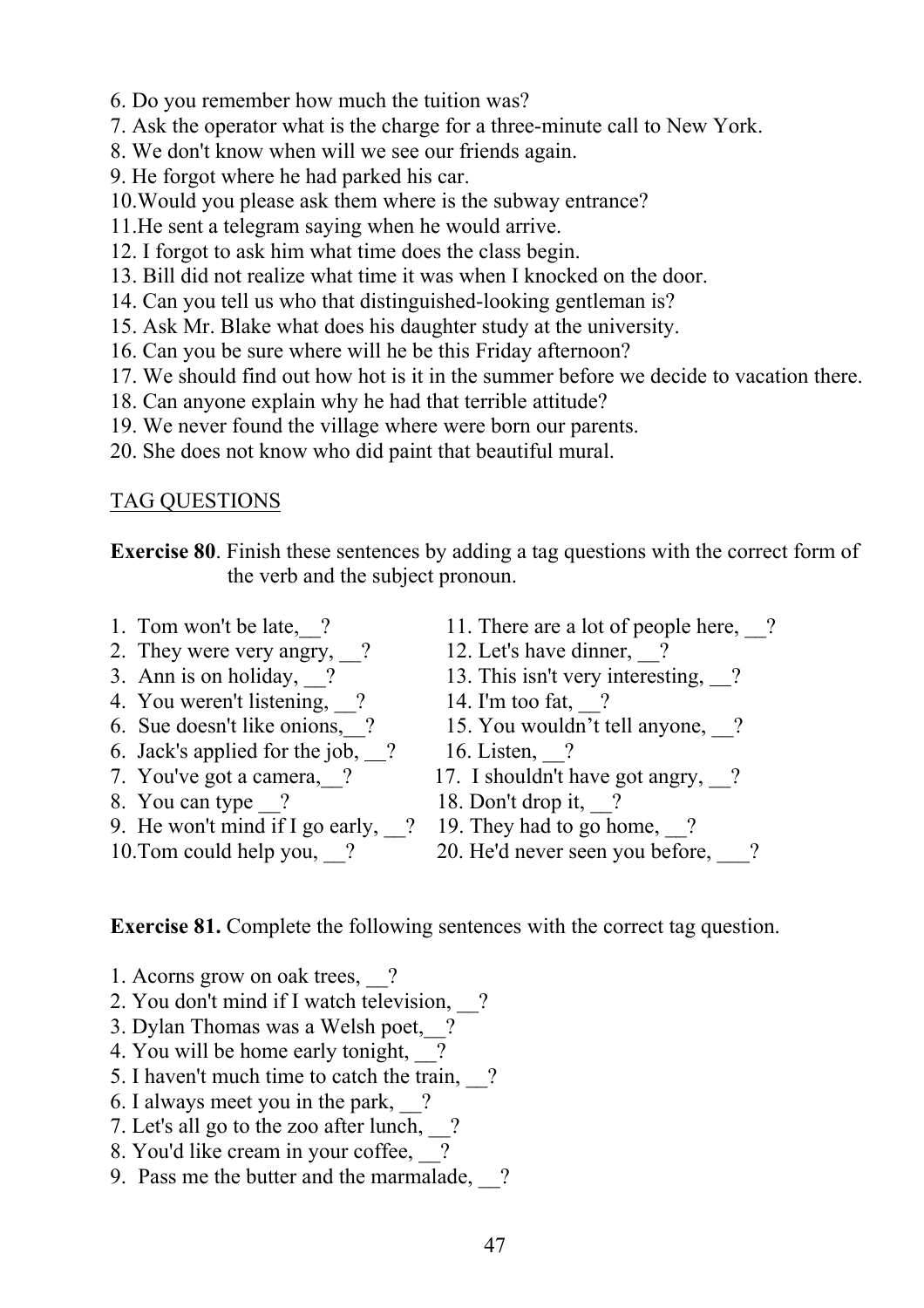- 10. I'm more relaxed since I take up yoga, \_\_?
- 11. You'd better be careful with that sharp knife, ?
- 12. You and I both enjoy ballet, ?

#### **Exercise 82**. **TEST.** Choose the correct answer.

- 1. Your brother will work at a laboratory, \_\_? (A) doesn't (B) won't (C) will he (D) is he
- 2. Choose the question: These scientists have completed their experiments.
	- (A) What these scientists completed?
	- (B) What have these scientists completed?
	- (C) What have completed these scientists?
	- (D) What these scientists have completed?
- 3. J. London is an American writer, ? (A) is (B) does (C) isn't (D) doesn't
- 4. The English people often talk about the weather, ? (A) didn't (B) don't (C) aren't (D) do
- 5. They learn German.
	- (A) What language they leam?
	- (B) What language did they leam?
	- (C) What language do they leam?
	- (D) What language leam they?
- 6. The car belongs to Michael.
	- (A) Does the car belongs to Michael?
	- (B) Do the car belongs to Michael?
	- (C) Does the car belong to Michael?
	- (D) Belongs the car to Michael?
- 7. The concert starts at 7, it? (A) isn't (B) doesn't (C) is (D) does
- 8. She likes reading.
	- (A) What she likes?
	- (B) What does she likes?
	- (C) What does she like?
	- (D) What do she like?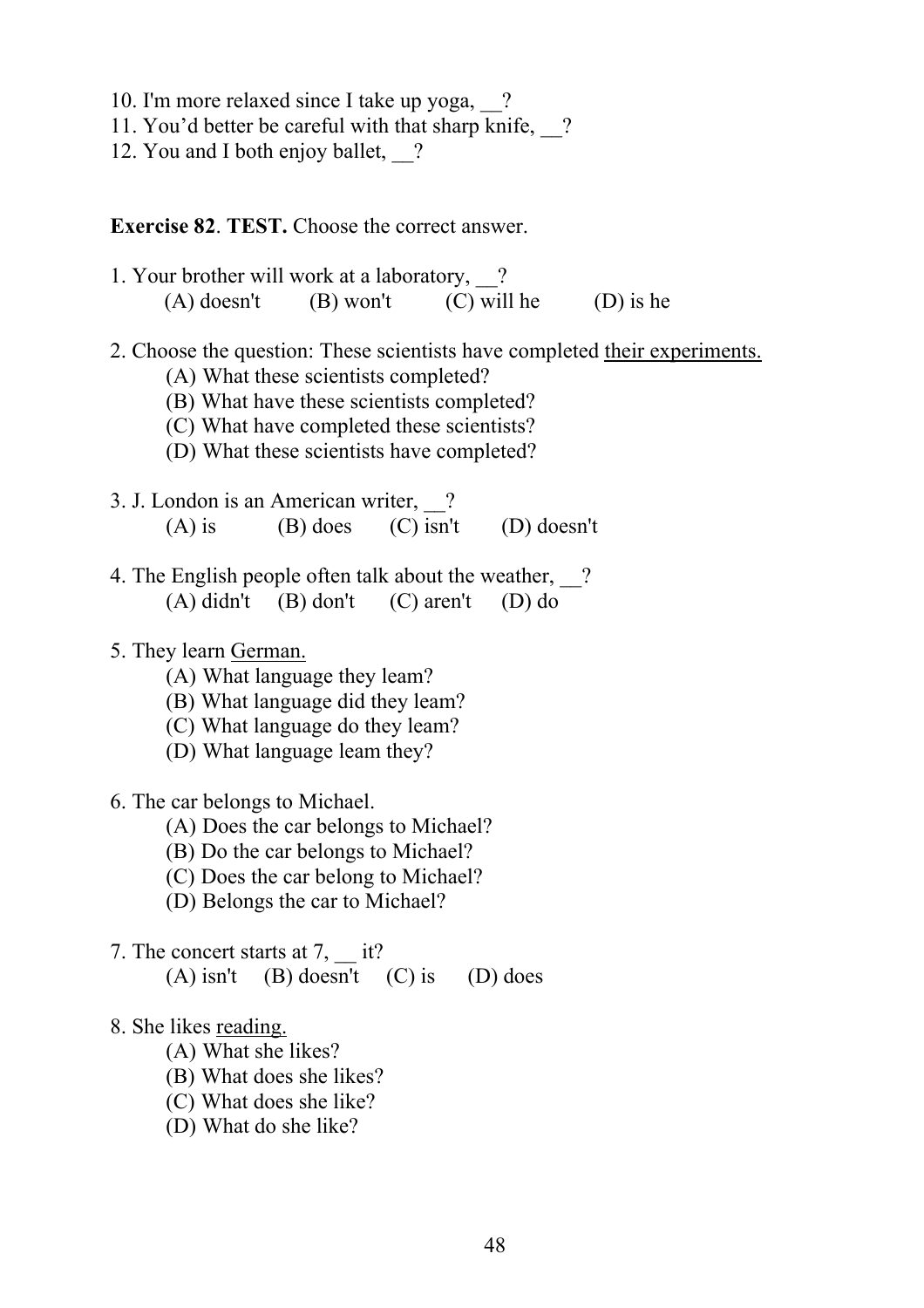- 9. It often rains in autumn.
	- (A) It often rains in autumn?
	- (B) Does it often rains in autumn?
	- (C) Does it often rain in autumn?
	- (D) Do it often rains in autumn?
- 10. She is married, ?
	- (A) does (B) isn't (C) is B. doesn't

11 .The sun shines brightly in summer.

- (A) The sun shines brightly in summer?
- (B) Is the sun shining brightly in summer?
- (C) Does the sun shine brightly in summer?
- (D) Does the sun shines brightly in summer?
- 12.Admiral Nelson was killed in the battle of Trafalgar, ? (A) was (B) wasn't (C) did (D) didn't
- 13. She made two mistakes in the test.
	- (A) How many mistakes she made in the test?
	- (B) How many mistakes made she in the test?
	- (C) How many mistakes did she make in the test?
	- (D) How many mistakes did made she in the test?

#### 14. She comes from Scotland.

- (A) Does she comes from Scotland?
- (B) Do she come from Scotland?
- (C) Does she come from Scotland?
- (D) She comes from Scotland?
- 15. It's your first time here, it? (A) is (B) isn't (C) does (D) doesn't
- 16. The girl asked questions about everything she saw.
	- (A) Did the girl ask questions about everything she saw?
	- (B) Did the girl asked questions about everything she saw?
	- (C) Does the girl ask questions about everything she saw?
	- (D) Asked the girl questions about everything she saw?
- 17. Laws tell people what they must do and what they mustn't do.
	- (A) What laws tell people?
	- (B) What people tell laws?
	- (C) What do people tell laws?
	- (D) What do laws tell people?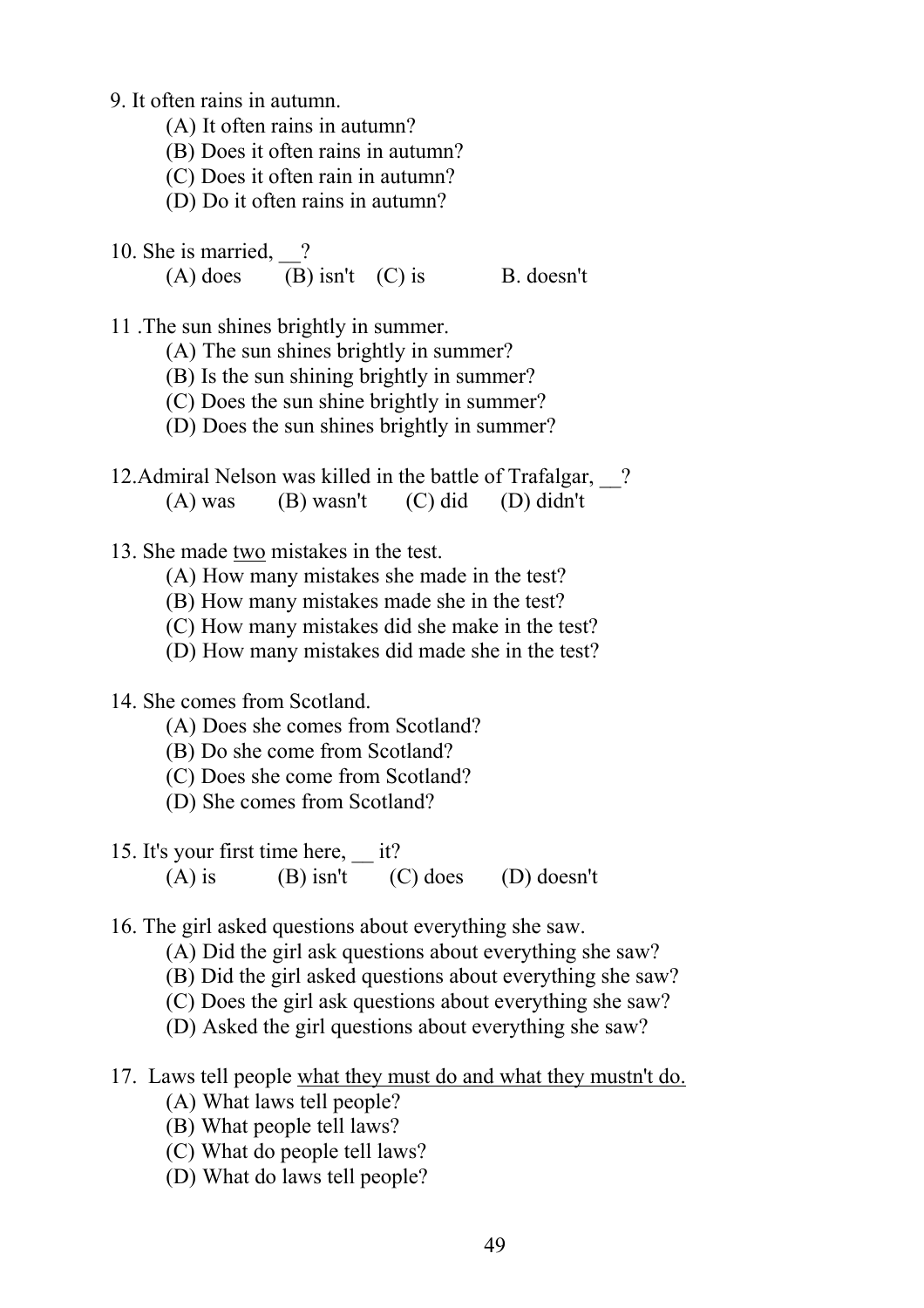18. She speaks English fluently?

- (A) How does she speaks English?
- (B) How she speaks English?
- (C) How does she speak English?
- (D) How do she speak English?

19. She knows three languages.

- (A) How many languages she knows?
- (B) How many languages does she knows?
- (C) How many languages does she know?
- (D) How many languages knows she?
- 20.She has never been abroad.
	- (A) Has she never been abroad?
	- (B) She has never been abroad?
	- (C) Has she ever been abroad?
	- (D) Hasn't she ever been abroad?
- 21. The postman will come in the afternoon, ? (A) will he (B) won't he (C) is he (D) does he
- 22. It often rained last summer.
	- (A) Did it often rained last summer?
	- (B) Does it often rain last summer?
	- (C) Did it often rain last summer?
	- (D) It often rained last summer?

## **14. NEGATION**

**Exercise 83**. Define whether the sentences are TRUE (T) or FALSE (F). Correct mistakes.

- 1. There isn't no muscle in the body stronger than the tongue.
- 2. No insects have lungs.
- 3. Scarcely no train stations are larger than Grand Central Station in New York City.
- 4. I don't have nothing in my purse, so I don't care if it's stolen.
- 5. Jerry never visited no place he liked better than home, so he finally started staying home most of the time.
- 6. I don't think I should be expected to see a dog in a constellation made up of only two stars.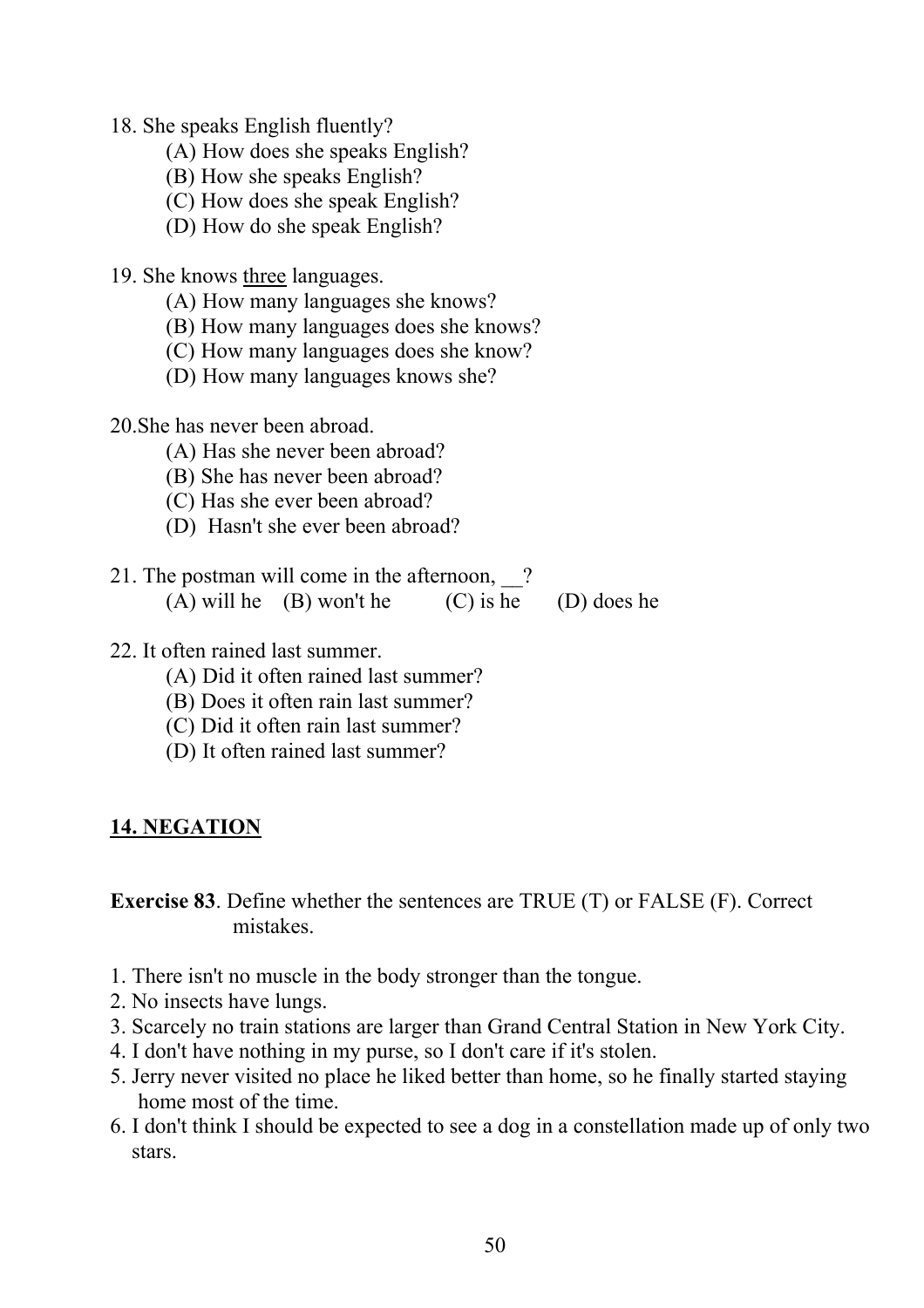- 7. Exercise helps dieters lose fat, not muscle.
- 8. We will never accept no new production standards.
- 9. Many cats have hardly no tails.
- 10. He could not lend me \$5 because he did not have only \$3.
- 11.There were several of his friends at the restaurant, but none of mine came.
- 12. The rules required us to form an orderly line and to do not talk.
- 13. None of the shoes on sale fit me.
- 14. You are no going to finish the test in time.
- 15. Rarely does one see such a handsome man.

**Exercise 84.** Define whether the sentences are TRUE (T) or FALSE (F). Correct mistakes.

- 1. He could not longer tolerate that situation.
- 2. There were not cheaper beds left at that furniture store.
- 3. The director told the chorus to sit down and not to whisper.
- 4. By the time I arrived, there was no birthday cake left.
- 5. He could not scarcely believe what I told him.
- 6. That couple has none children.
- 7. Do not go to the mountains without no sturdy hiking boots.
- 8. We were no interested in what they were selling.
- 9. No longer can the world afford to waste its natural resources.
- 10. He did not no good reason for hitting him.
- 11. If I were you I would no take that course.
- 12. The children could not hardly believe their eyes when they saw a giraffe for the first time.
- 13. They foolishly drove into the desert without any extra water.
- 14. There were none children in the playground.
- 15. He ran out of money and could no longer continue school.

## **15. AFFIRMATIVE AND NEGATIVE AGREEMENT**

**Exercise 85.** Use *So* **…** оr *Neither …* in the following sentences.

Example: I'm feeling tired. — So am I.

I don't like eggs. — Neither do I.

- 1. I need a holiday.
- 2. I don't like milk.
- 3. I couldn't get up this morning.
- 4. I'd love a cup of tea.
- 5. I've never been to Africa.
- 6.I was ill yesterday.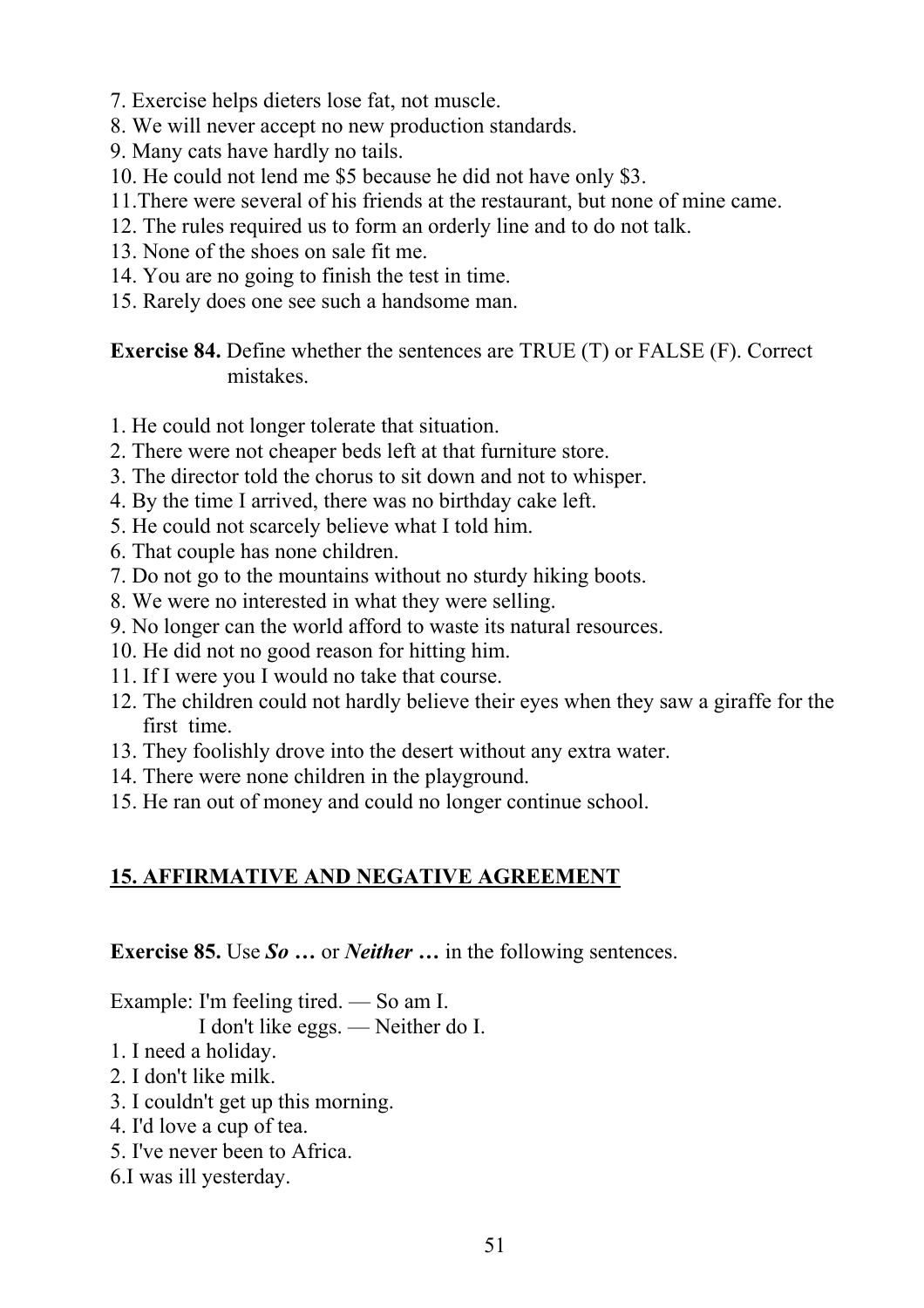- 7. I should smoke less.
- 8. I spent the whole evening watching television.
- 9. I didn't know that Ann was in hospital.

**Exercise 86**. Correct mistakes in these sentences.

- 1. We are going to the concert, and so do they.
- 2. She hasn't finished the assignment yet, and neither I have.
- 3. He likes to travel, and so is she.
- 4. I didn't know the answer, and he didn't neither.
- 5. I am worried about it, and also is he.
- 6. If Jane won't go to the party, either will he.
- 7. Mary wants to go home, and so want we.
- 8. She is not in agreement, and neither do I.
- 9. She took pictures, and I did so.
- 10. He won't be here today, and either his sister will.
- 11. California relies heavily on income from fruit crops, and Florida is as well.
- 12. This table is not sturdy enough to support a television, and that one probably isn't neither.
- 13. Harvey seldom pays his bills on time, and his brother does too.
- 14.They are going to leave soon, and so do we.
- 15. They are planning on attending the convention next month, and so I am.
- 16. Pioneer men and women endured terrible hardships, and neither did the children.

# **16. CONDITIONAL SENTENCES**

**Exercise 87**. Complete the sentences with the verb in the parentheses.

- 1. If I have enough apples, I (bake) an apple pie this afternoon.
- 2. If I had enough apples, I (bake) an apple pie this afternoon.
- 3. I will fix your bicycle if I (have) a screwdriver of the proper size.
- 4. I would fix your bicycle if I (have) a screwdriver of the proper size.
- 5. I (make) a tomato salad for the picnic tomorrow if the tomatoes in my garden are ripe.
- 6. I (make) a tomato salad for the picnic tomorrow if the tomatoes in my garden were ripe.
- 7. Jack would shave today if he (have) a sharp razor.
- 8. Jack will shave today if he (shave) a sharp razor.
- 9. Sally always answers the phone if she (be) in her office.
- 10. Sally would answer the phone if she (be) in her office right now.
- 11. I (not be) a student in this class if English (be) my native language.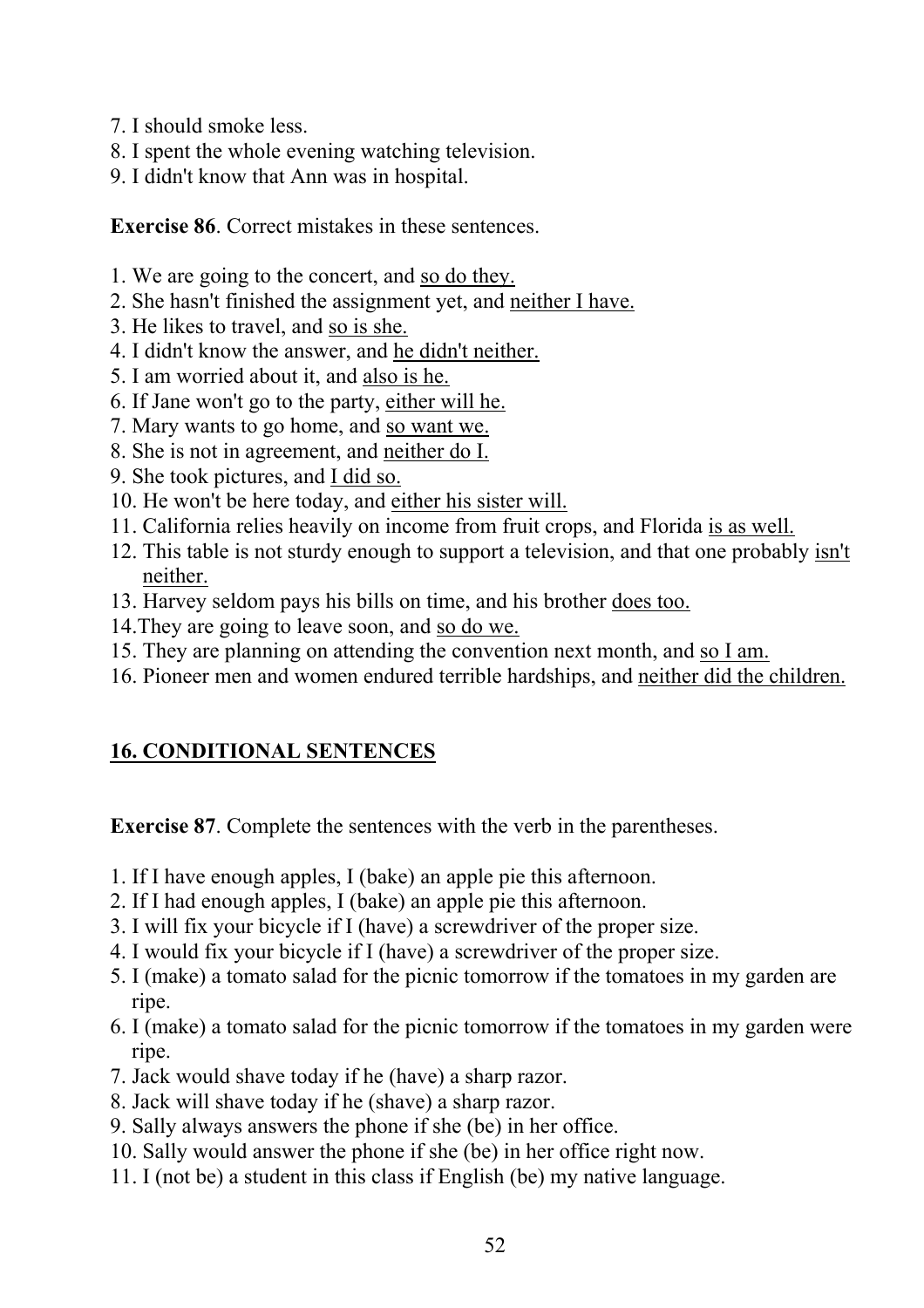**Exercise 88**. Complete the sentences with the verb in the parentheses.

- 1. If I (have) enough money, I will go with you.
- 2. If I (have) enough money, I would go with you.
- 3. If I (have) enough money, I would have gone with you.
- 4. If the weather is nice tomorrow, we (go) to the zoo.
- 5. If the weather were nice today, we (go) to the zoo.
- 6. If the weather had been nice today, we (go) to the zoo.
- 7. If Sally (be) at home tomorrow, I am going to visit her.
- 8. Jim isn't home right now. If he (be) at home right now, I (visit) him.
- 9. Linda wasn't at home yesterday. If she (be) at home yesterday, I (visit) her.
- 10. If I (be) were you, I would buy a new bicycle.
- 11. If my train (be) is late, I will take a taxi.
- 12. He would have been a doctor now, if he (wad finished) his medical studies.
- 13. I could understand your friend from Italy if he (spoke) more slowly.
- 14. If you (went) to London, might see the Queen.
- 15. What would you do if you (lived) here all the time, as we do?

**Exercise 89.** Write a sentence with *if...*

Example: We don't visit you very often because you live so far away.

— If you didn't live so far away, we'd visit you more often.

- 1. He doesn't speak very clearly that's why people don't understand him.— If he people \_\_.
- 2. That book is too expensive, so I'm not going to buy it. If the book  $\Box$ , I $\Box$ .
- 3. We don't go out very often because we can't afford it.  $\qquad$  If we  $\qquad$ .
- 4. It's raining, so we can't have lunch in the garden.  $\overline{\phantom{a}}$  it  $\overline{\phantom{a}}$ .
- 5. I have to work tomorrow evening, so I can't meet you.  $\text{If } I \neq I$
- 6. If you \_\_ a wallet in the street, what would you do with it? (find)
- 7. I must hurry. My friend will be annoyed if I continue. (not/be)
- 8. I didn't realise that Gary was in hospital. If I he was in hospital, I would have gone to visit him. (know)
- 9. If the phone \_\_, can you answer it? (ring)
- 10. I can't decide what to do. What would you do if you \_\_ in my position? (be)
- 11. If you \_\_ enough money to go anywhere in the world, where would you go? (have)
- 12. I'm glad we had a map. I'm sure we would have got lost if we \_\_ time. (not/have)
- 13. The accident was your fault. If you more carefully, it wouldn't have happened.(drive)
- 14. I can't take much exercise because I don't have enough free time. If I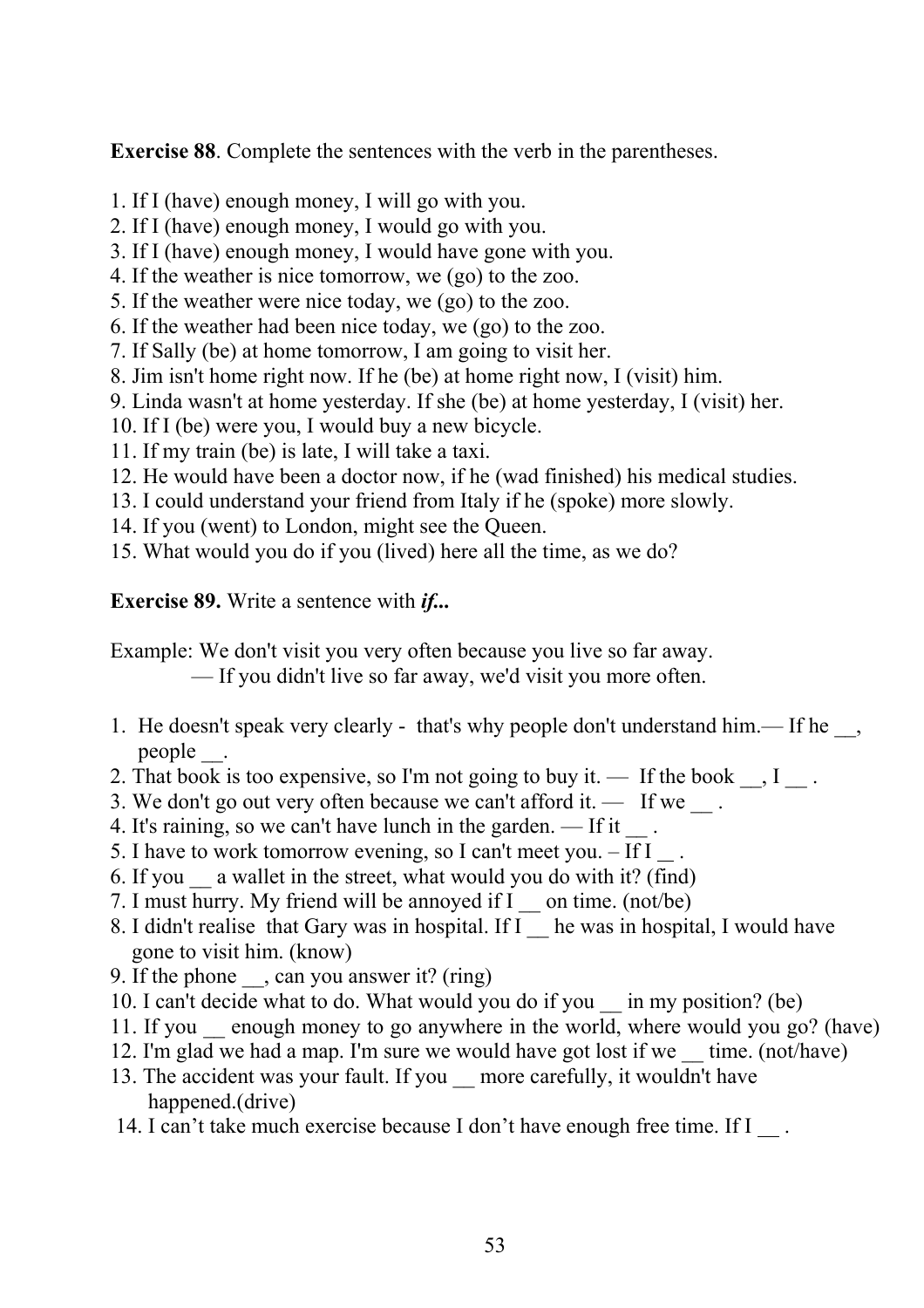**Exercise 90.** Fill the gaps in the sentences using the words given.

- 1. If I had more money, \_\_ (you/marry) me?
- 2. He wouldn't help you if\_\_ (he/not/like) you.
- 3. \_\_ (you/find) the machine is quite simple to operate if you look at the manual.
- 4. (your parents/not/be) proud if they could see you now?
- 5. If (I/not/revise) thoroughly, I may fail my test.
- 7. If you wanted to buy someone a really good present, what sort of thing \_\_ (you/look for)?
- 7. You'd have a lot more friends if\_\_ (you/not/be) so mean.
- 8. How (you/feel) if you were in my position?
- 9. Would you change your job if (you/can)?
- 10. If I \_\_ (not/ arrive), they wouldn't have known what to do.
- 11. If I (lend) you this book, will you take great care of it?
- 12. If road travel weren't (not/ be) cheaper than rail travel in this country, we wouldn't have so many traffic jams.
- 13. If we (don't protect) wild life now, there will be nothing left for future generations.
- 14. If people  $\_\$  (had realised) that smoking was dangerous when they were young, they wouldn't be having serious health problems now.
- 15. If she \_\_ (hadn't failed) that exam, she wouldn't have met her future husband.

**Exercise 91.** Put the verb into the correct form.

- Example: If I knew (know) her number, I would telephone her. I wouldn't buy (not buy) that coat if I were you.
- 1. I (give) you a cigarette if I had one but I'm afraid I haven't.
- 2. This soup would taste better if it (have) more salt in it.
- 3. If you (not go) to bed so late every night, you wouldn't be so tired all the time.
- 4. I wouldn't mind living in England if the weather (be) better.
- 5. I'd help you if I (can) but I'm afraid I can't.
- 6. If I were you, I (not marry) him.
- 7. We would happily buy that house if it (not be) so small.
- 8. If you (go) to bed earlier, you wouldn't be so sleepy in the morning.
- 9. She (lose) weight, if she ate fewer sweets.
- 10. If the meat (be) a little more done, this would be an excellent meal.
- 11. This apartment (be) perfect if it were a little larger.
- 12. If my daughter (be) here, I would be very happy.
- 13. If you (find) a job abroad, would you take it?
- 14. If I decided to apply, you (give) me a reference?
- 15. What would happen to car manufacturers if we all (ride) bicycles?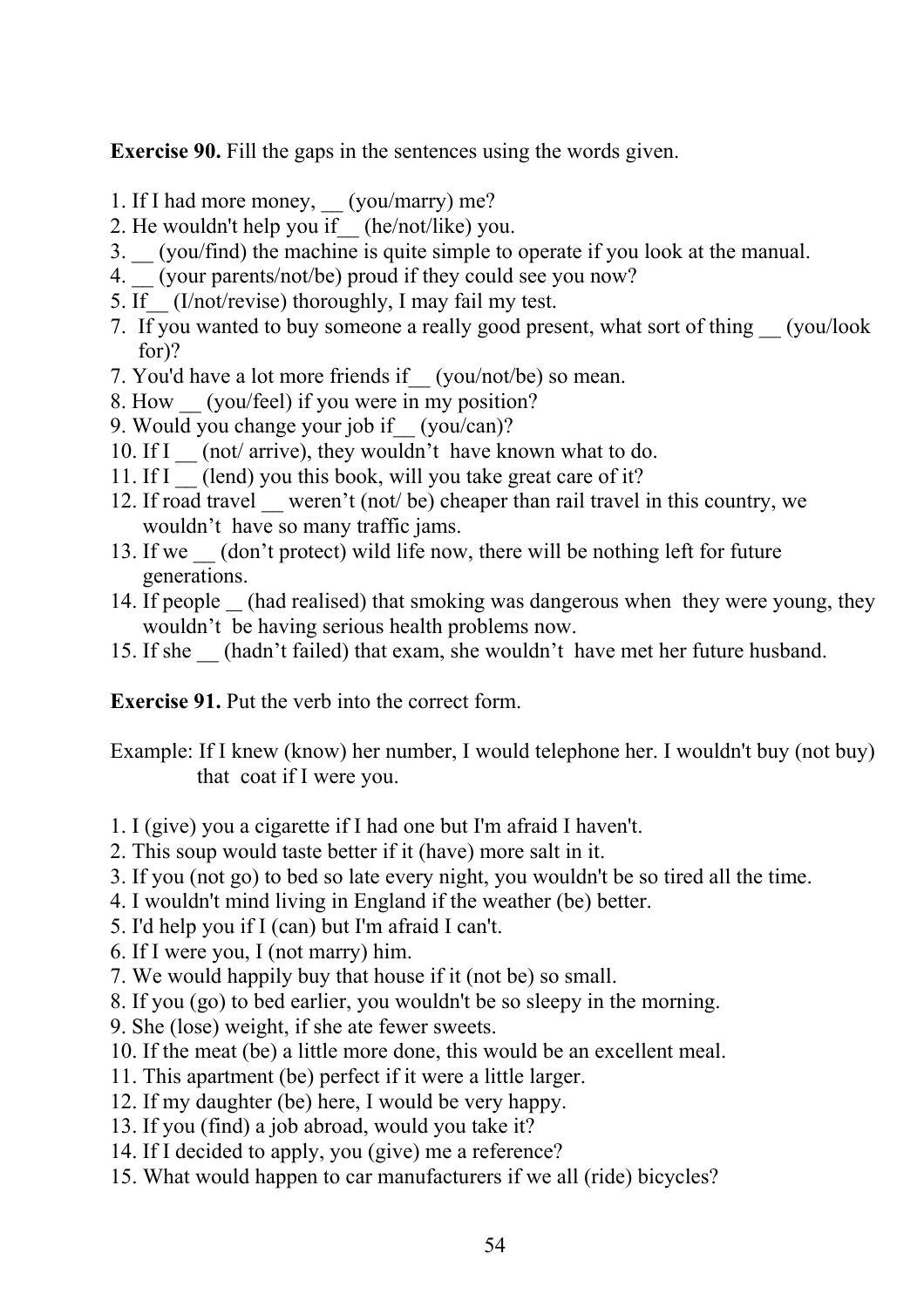**Exercise 92.** Put the verb into the correct form.

Example: They would be rather offended if I didn't go to see them. (not/go)

- 1. If you took more exercise, you \_\_ better. (feel)
- 2. If I were offered a job, I think  $I$   $\equiv$  it. (take)
- 3. I'm sure Amy will lend you the money. I'd be very surprised if she (refuse)
- 4. If I sold my car, I much money for it. (not/get)
- 5. A lot of people would be out of work if the factory (close down)
- 6. What would happen if I \_\_ that red button? (press)
- 7. Liz gave me this ring. She \_\_ very upset if I lost it. (be)
- 8. Mark and Carol are expecting us. They would be disappointed if we \_\_\_. (not/come)
- 9. Would Tim mind if I his bicycle without asking him? (borrow)
- 10. If somebody  $\equiv$  in here with a gun, I'd be very frightened. (walk)
- 11. I'm sure Sue if you explained the situation to her. (understand)

**Exercise 93.** Put the verb into the correct form.

Example: If I knew his number, I would phone him. (know)

- 1. I \_ that coat if I were you. (not/buy)
- 2. I you if I could, but I'm afraid I can't. (help)
- 3. We would need a car if we \_\_ in the country. (live)
- 4. If we had the choice, we \_\_ in the country. (live)
- 5. This soup isn't very good. It better if it weren't so salty. (taste)
- 6. I wouldn't mind living in England if the weather \_\_ better. (be)
- 7. If I were you, I  $\ldots$  (not/wait) I \_\_ now. (go)
- 8. You're always tired. If you to bed so late every night, you wouldn't be tired all the time. (not/go)
- 9. I think there are too many cars. If there so many cars (not/be), there so much pollution. (not/be)

**Exercise 94.** Write a sentence with *if* for each situation.

Example: I wasn't hungry, so I didn't eat anything. — If I'd been hungry, I would have eaten something.

- 1. The accident happened because the driver in front stopped so suddenly. If the driver in front
- 2. I didn't know that George had to get up early, so I didn't wake him up.  $\equiv$  If I  $\equiv$ .
- 3. I was able to buy the car only because Jim lent me the money.
- 4. Margaret wasn't injured in the crash because she was wearing a seat belt.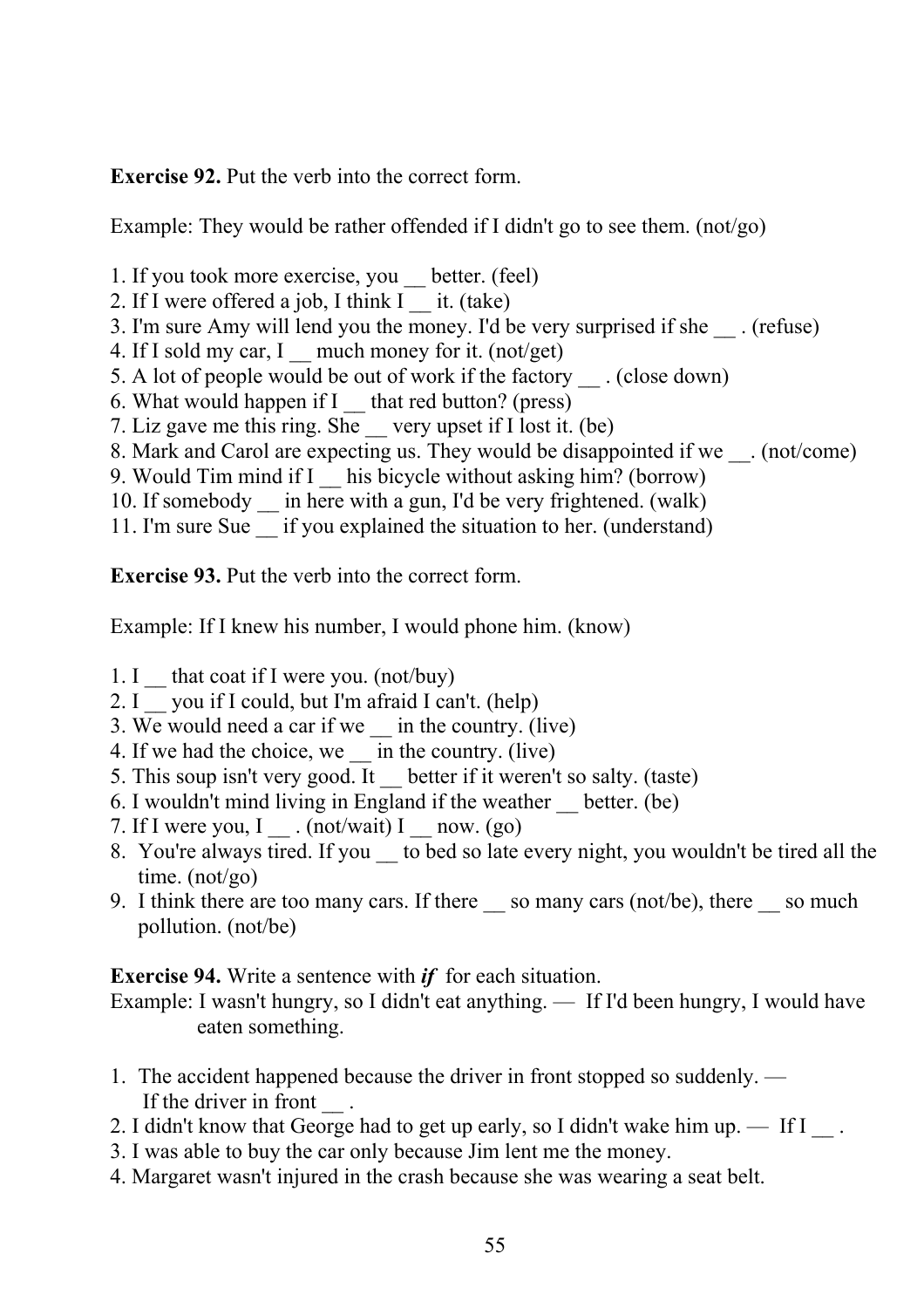- 5. You didn't have any breakfast that's why you're hungry now.
- 6. I didn't get a taxi because I didn't have any money on me.
- 7. I didn't know you were in hospital. If  $(U/know)$ ,  $(U/go)$  to visit you.
- 8. Ken got to the station in time to catch his train. If (he/miss) it, (he/be) late for his interview.
- 9. It's good that you remind me about Arm's birthday. (I/forget) if (you/not/remind) me.
- 10. Unfortunately, I didn't have my address book with me when I was in New York. If \_\_ (I/have) your address, \_\_ (I/send) you a postcard.
- 11. I took a taxi to the hotel but the traffic was very bad. (It/be) quicker if (I/walk).
- 12. I'm not tired. If  $(I/be)$  tired, I'd go home now.
- 13. I wasn't tired last night. If (I/be) tired, I would have gone home earlier.

**Exercise 95.** Complete the sentences.

Example: Liz is tired all the time. She shouldn't go to bed so late.

- If Liz didn't go to bed so late, she wouldn't be tired all the time.
- 1. It's rather late. I don't think Ann will come to see us now. I'd be surprised if Ann  $\blacksquare$ .
- 2. I'm sorry I disturbed you. I didn't know you were busy. If I'd known you were busy,  $I_{\perp}$ .
- 3. The dog attacked you, but only because you provoked it. If\_\_ .
- 4. I don't want them to be upset, so I've decided not to tell them what happened. They \_\_if\_\_.
- 5. Unfortunately, I didn't have an umbrella and so I got wet in the rain. I
- 6. Martin failed his driving test last week. He was very nervous and that's why he failed. If he

**Exercise 96.** Fill in the blanks a suitable word.

(A) will  $(B)$  won't  $(C)$  would  $(D)$  wouldn't

- 1. What vou do if you won lots of money?
- 2. If the students were studying, solution of them?
- 3. If you make so much noise, I be able to sleep.
- 4. They have to hurry or they miss the train.
- 5. They have missed the last bus if they had hurried.
- 6. If I were you, I\_\_buy a new bicycle.
- 7. If she had locked all the doors, the burglars \_\_ have got in.
- 8. If my train is late, I ake a taxi.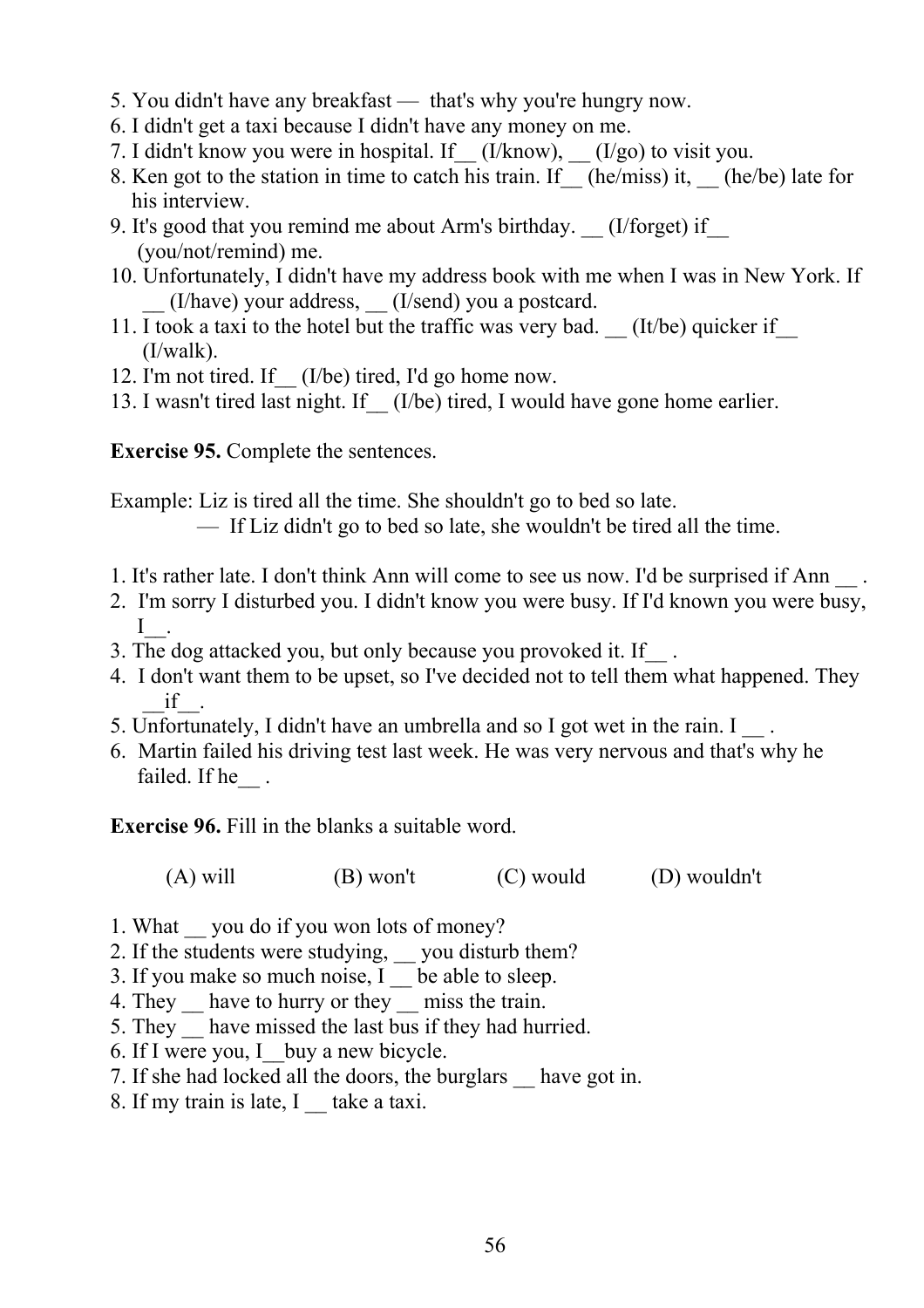9. He must build a strong boat, otherwise he \_\_ be able to sail round the world.

- 10. If you are a good girl, I buy you some chocolate.
- 11. I \_ finish the work if you don't help me.
- 12. If only they arrive on time.
- 13. You understand unless you listen carefully.
- 14. If he hadn't cut his finger, it have hurt for weeks.
- 15. I gave you \$5 if you do me a favour.
- 16. If Chris didn't fall in love with Jane, he \_\_ give her flowers.

**Exercise 97.** Correct mistakes in these sentences.

- 1. If he studied more, he would have been able to pass the exam.
- 2. He would have signed his name in the corner, if he painted that picture.
- 3. Ben would have studied medicine if he were admitted to a medical school.
- 4. If water freezes, it has become a solid.
- 5. If you put too much water in rice when you cook, it got sticky.
- 6. If Jim's family meet Karen, I am sure that they would like her.
- 7. If we had the money, we would have bought a new stereo system.
- 8. If Barbara was really my friend, she would call me once in a while.
- 9. If children be healthy, they learn to walk at about eighteen months old.
- 10. If they have a good sale, I would have stopped by on my way home.
- 11. If you made your bed in the morning, your room looks better when you got back in the afternoon.
- 12. If the neighbors hadn't quieted down, I would have have to call the police.
- 13. If Mr. Harris is single, I could introduce him to my sister.
- 14. If orange blossoms are exposed to very cold temperatures, they withered and died.
- 15. We will wait if you wanted to go.
- 16. If Judy didn't drink so much coffee, she wouldn't have been so nervous.

**Exercise 98.** Define whether the sentences below are TRUE (T) or FALSE (F). Correct mistakes.

- 1. If he had not tried to jump over the stream, he would not break his leg.
- 2. If he would be taller, he would be a good basketball player.
- 3. If my apartment would be larger, I would not have to move.
- 4. If he was ready, we would begin the lesson.
- 5. If classes had finished sooner, I would have gone to Kanada last month.
- 6. If Betty would have driven more carefully, she would not have that accident.
- 7. If I will finish studying, I will go to the movies with you.
- 8. If the king had known the truth, he would have been very angry.
- 9. If Bob had practiced playing tennis more, he will not have lost the game.
- 10. If he had been here earlier, I would have saw him.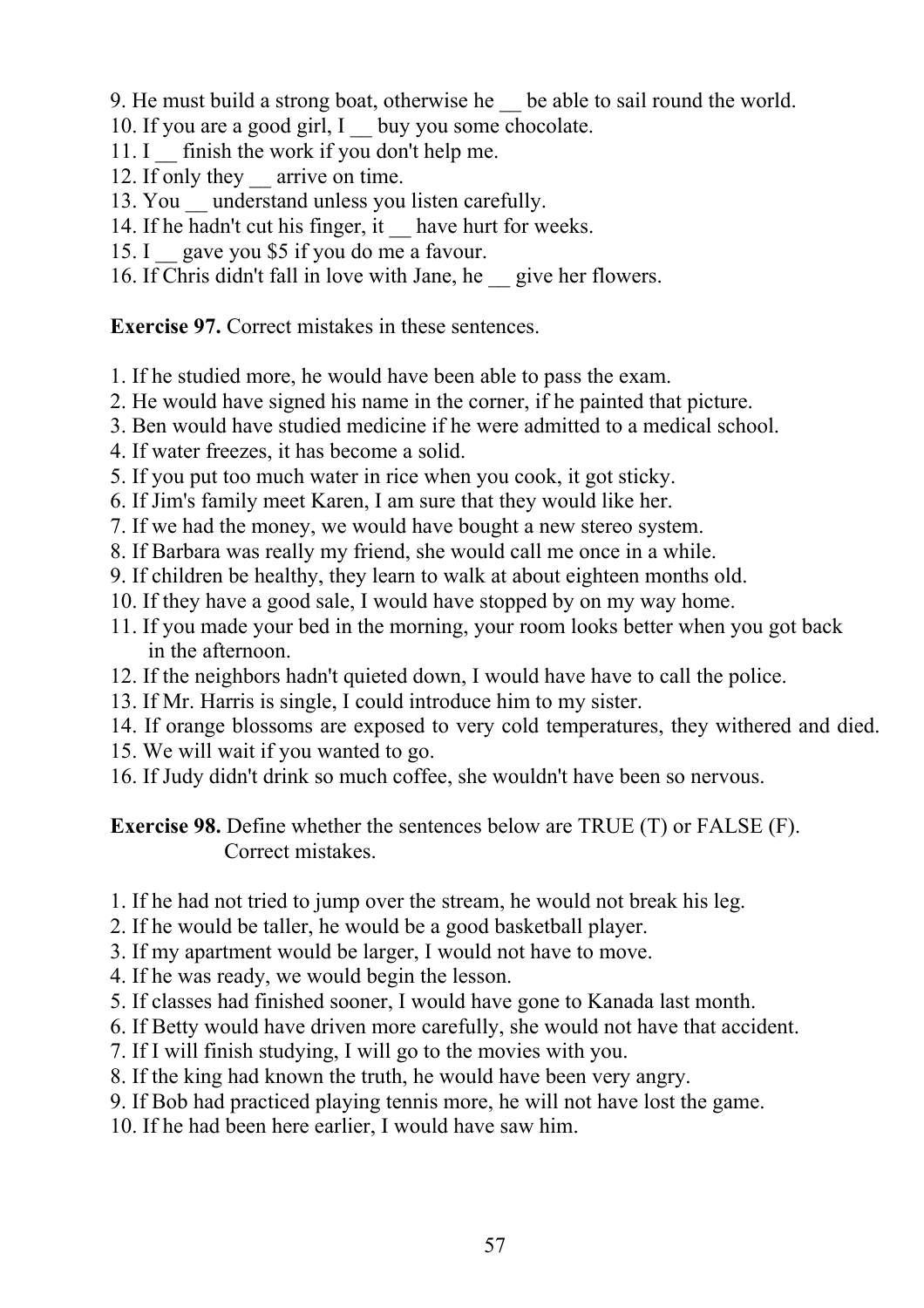- 11. If I had seen him, I would have reminded him about his appointment.
- 12. If you will take a trip this summer, where will you go?
- 13. If Bob had received his check on time, he had certainly bought a new suit.
- 14. If she were the only person available, we would have to hire her.
- 15. If she had told me that she did not have enough money, I would pay for her trip last summer.

#### **Exercise 99.** Write sentence with *I wish ....*

Example: I don't know many people (and I'm lonely). I wish I knew more people.

- 1. I can't give up smoking (but I'd like to). I wish  $I_{\_\_\_$ .
- 2. I haven't any cigarettes (and I need one). I wish ...
- 3. George isn't here (and I need him). I wish George \_\_ .
- 4. It's cold (and I hate cold weather). I wish \_\_ .
- 5. I live in London (and I hate London). I .
- 6. Tina can't come to the party (she's your best friend).  $I_{\text{max}}$
- 7. I have to work tomorrow (but I'd like to stay in bed). \_\_ .
- 8. I don't know anything about cars (and my car has just broken down).
- 9. I'm not lying on a beautiful sunny beach (and that's a pity). \_\_ .
- 10. Annie doesn't now how to dance. She \_\_ .
- 11. I don't have a key (and I need one). I wish  $\Box$ .
- 12. Ann isn't here (and I need to see her).
- 13. I live in a big city (and I don't like it).
- 14. I can't go to the party (and I'd like to).

**Exercise 100.** Put the verbs in the parentheses into the correct form.

Example: I feel sick. I wish I hadn't eaten so much cake. (I/not/eat)

- 1. I'm fed up with this rain. I wish raining.  $(it/stop)$
- 2. It's a difficult question. I wish  $\frac{1}{\sqrt{2}}$  the answer. (I/know)
- 3. I should have listened to you. I wish  $\equiv$  your advice. (I/take)
- 4. I wish here. She'd be able to help us.  $(Ann/be)$
- 5. Aren't they ready yet? I wish . (they/hurry up)
- 6. It would be nice to stay here. I wish to go now. (we/not/have)
- 7. When we were in London last year, we didn't have time to see all the things we wanted to see. I wish more time. (we/have)
- 8. It's freezing today. I wish so cold, I hate cold weather. (it/not/be)
- 9. What I said was stupid. I wish anything. (I/not/say)
- 10. It was a terrible film. I wish \_\_ to see it. (we/not/go)
- 11. You're always tired. I wish \_\_ to bed so late. (you/not/go)
- 12. My brother is in California on vacation, but I wish he (to be) here so that he could help me repair my car.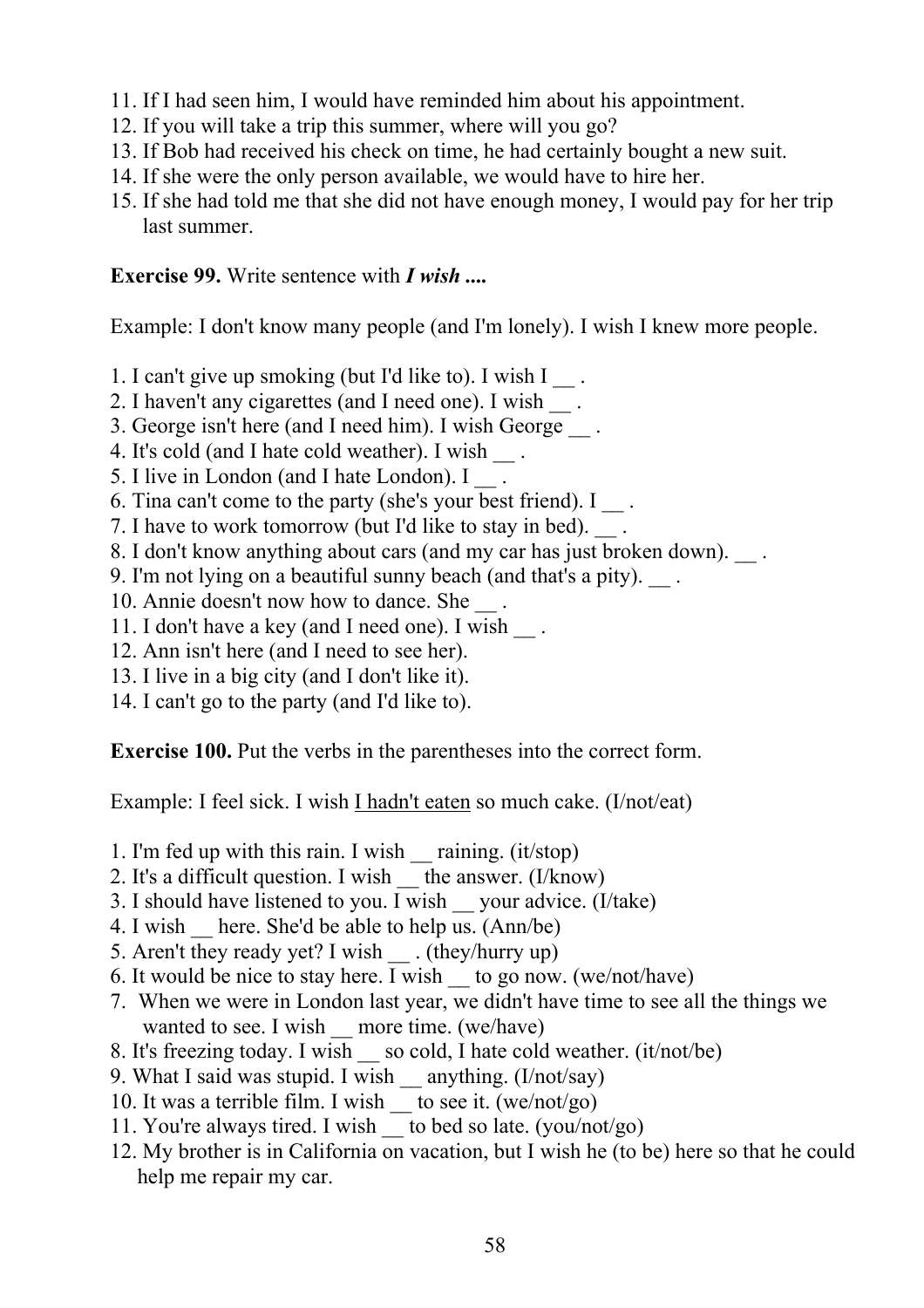**Exercise 101.** Write a sentence with *I wish* **...** for each situation.

Example: You've eaten too much and now you feel sick. — I wish I hadn't eaten so much.

- 1. There was a job advertised in the newspaper. You decided not to apply for it. Now you think that your decision was wrong.
- 2. When you were younger, you didn't learn to play a musical instrument. Now you regret this.
- 3. You've painted the gate red. Now you think it doesn't look very nice.
- 4. You are walking in the country. You would like to take some photographs but you didn't bring your camera.
- 5. You have some unexpected guests. They didn't tell you they were coming. You are very busy and you are not prepared for them. You say (to yourself): —.

**Exercise 102.** Define whether the sentences below are TRUE (T) or FALSE (F). Correct mistakes.

- 1. I wish Sarah would be here now.
- 2. I wish you would listen to me.
- 3. I wish I would have more money.
- 4. I wish it wouldn't be so cold today.
- 5. I wish the weather would change.
- 6. I wish you wouldn't complain all the time.
- 7. I wish everything wouldn't be so expensive.
- 8. I wish that it was true.
- 9. Bill wishes that she were more interested in his work.
- 10. I wish that he were here.
- 11 .Gary wishes that he wasn't working on Sunday.
- 12. She wishes that the trip is over.

**Exercise 103.** Complete each sentence using *as if.*

- 1. Brian is a terrible driver. He drives the only driver on the road.
- 2. I'm 20 years old, so please don't talk to me \_\_ a child.
- 3. Steve has only met Nicola once but he talks about her \_\_ a close friend.
- 4. It was a long time ago that we first met but I remember it vesterday.
- 5. Norman doesn't know everything, but he talks \_\_ everything .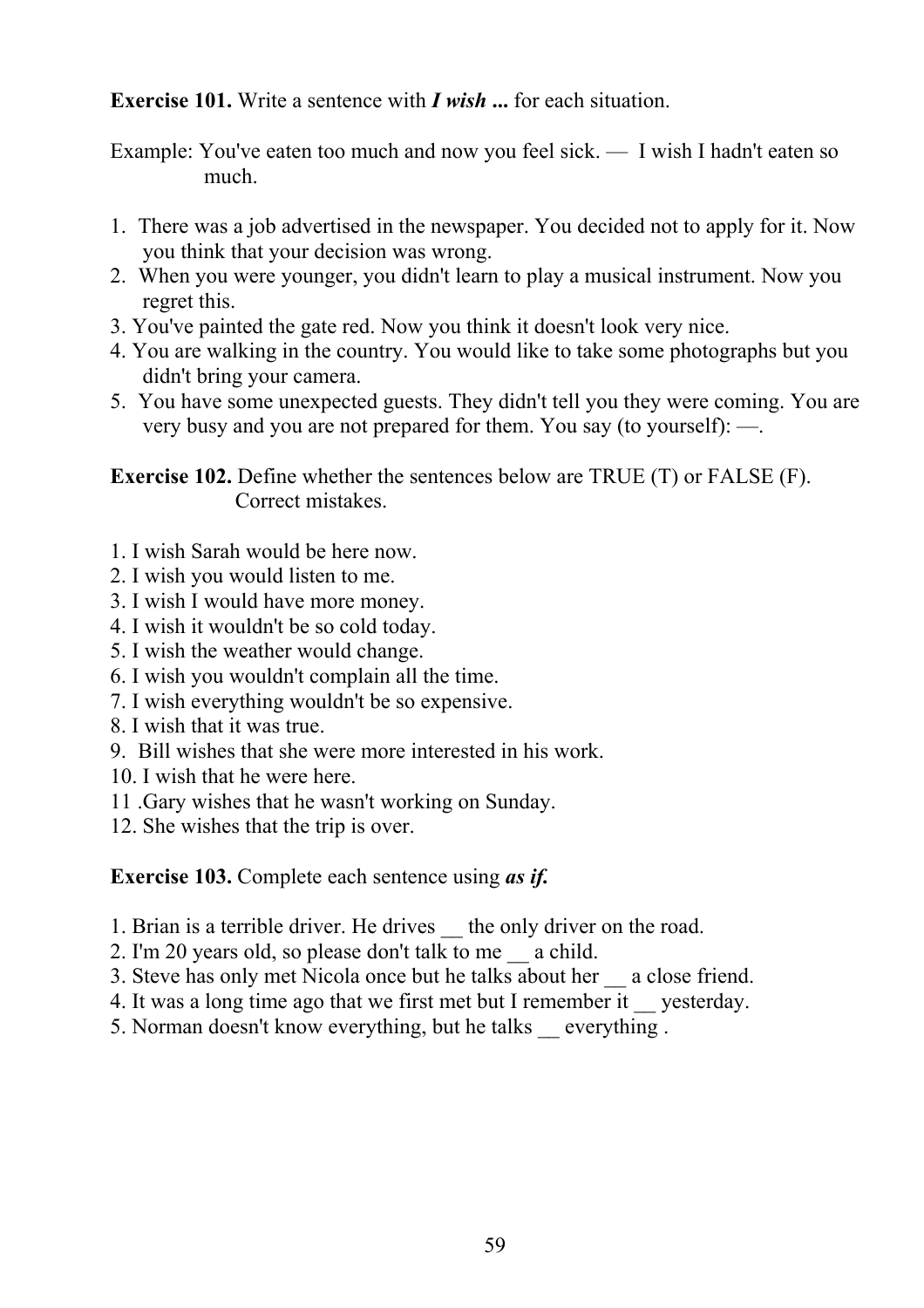- 6. I'm not a child, but sometimes you talk to me \_\_ a child.
- 7. She doesn't know me, so why did she smile at me  $\qquad$ .
- 8. He's not my boss, but sometimes he acts \_\_ .
- 9. Josh is treated fairly but he felt .
- 10. The Brownes are just as poor as we are, but they spend money \_\_ millionaires.
- 11. Sheila and Brendan aren't even engaged yet, but Sheila talks about Brendan \_\_ already married.

**Exercise 104.** Define whether the sentences below are TRUE(T) or FALSE(F).Correct mistakes.

- 1. They wish they were able to spend more time in London.
- 2. My father wishes that he does not have to retire at sixty-five.
- 3. The farmer wished that he does not lose money on his cotton crop.
- 4. Abdulla wishes that his soccer team were the national champions.
- 5. The doctor wishes that he has more free time to play golf.
- 6. Each of her children wishes that he did not ignore the advice that she gave him.
- 7. I wish that I was earning more money and working less time.
- 8. My mother wishes that my father does more work around the house.
- 9. We wish that we did not have to go to the library this Saturday.
- 10. My friend Dorothy wishes she was still living in Paris.
- 1 l. Steven wishes that he has a bigger apartment.
- 12. Helen wishes that she did not live in a dormitory.
- 13. The actor wishes he was not required to perform every evening.
- 14. Ted wishes that he had not lost his job last month.
- 15. Bob wishes that he bought that house last spring.
- 16. I wish I was living in a warmer climate.

# **17. USED TO, BE USED TO + V -ing**

## **Exercise 105.** Put the verb into the correct form:

## *-ing* **or** *infinitive (I am used to doing* **or /** *used to do).*

Examples: Jane had to get used to driving on the left. (drive) Bill used to be very fit. Now he's in terrible condition. (be)

- 1. When I was a child, I used to \_\_ swimming every day. (go)
- 2. It took me a long time to get used to glasses. (wear)
- 3. There used to a cinema on this corner but it was knocked down. (be)
- 4. I'm the boss. I'm not used to \_\_ told what to do. (be)
- 5. You'll have to get used to  $\overline{\phantom{a}}$  less if you want to lose weight. (eat)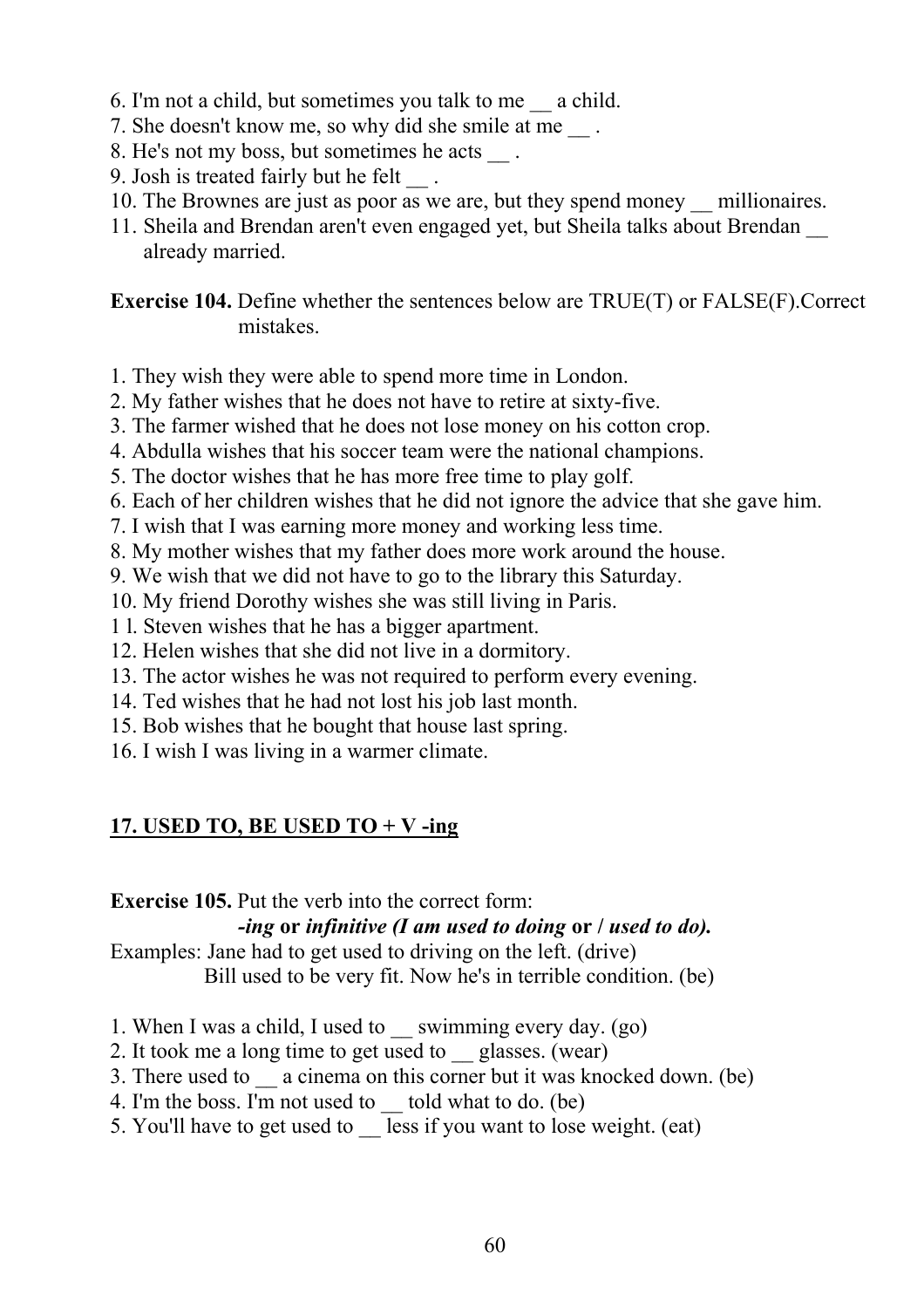- 6. I used to \_\_ Ann but now she gets on my nerves. (like)
- 7. Ron got tired very quickly. He wasn't used to \_\_ so fast. (run)
- 8. Tom used to  $\equiv$  a lot of coffee when he was a student. (drink)

**Exercise 106**. Add an appropriate form *of be* if necessary. If no form *of be* is necessary, leave the space blank.

- 1. I have lived in Malaysia for a long time. I used to consistently warm weather.
- 2. I  $\equiv$  used to live in Finland, but now I live in France.
- 3. I \_ used to sitting at this desk. I sit here every day.
- 4. I used to sit in the back of the classroom, but now I prefer to sit in the front row.
- 5. When I was a child, I  $\equiv$  used to play games with my friends in a big field near my house after school every day.
- 6. It's hard for my children to stay inside on a cold, rainy day. They \_\_ used to playing outside in a big field near our house. They play there almost every day.
- 7. A teacher used to answering questions. Students, especially good students, always have a lot of questions.
- 8. People used to believe the world was flat.
- 9. Mrs. Hansen used to do all of the laundry and cooking for her family. Now children are older and Mrs. Hansen has gone back to teaching, so the whole family shares their household chores.
- 10. Trains used to be the main means of cross-continental travel. Today, most people take airplanes for long-distance travel.
- 11. Ms. Stanton's job requires her to travel extensively throughout the world. She \_\_ used to travelling by plane.
- 12. You and I are from different cultures. You used to having fish for breakfast, I \_\_ used to having cheese and bread for breakfast.

**Exercise 107.** Complete the sentences using *used to.*

- 1. Somebody from Britain is thinking of going to live in your country. Warn him/her! — You would have to
- 2. Some friends of yours have Just moved into an apartment on a busy street. It is very noisy. They'll have to \_\_ .
- 3. Jack once went to the Middle East. It was very difficult for him at first because of the heat. He wasn't ...
- 4. Sue moved from a big house to a smaller one. She found it strange at first. She had to in a much smaller house.
- 5. The children at school had a new teacher. She was different from the teacher before her but this wasn't a problem for the children. The children soon .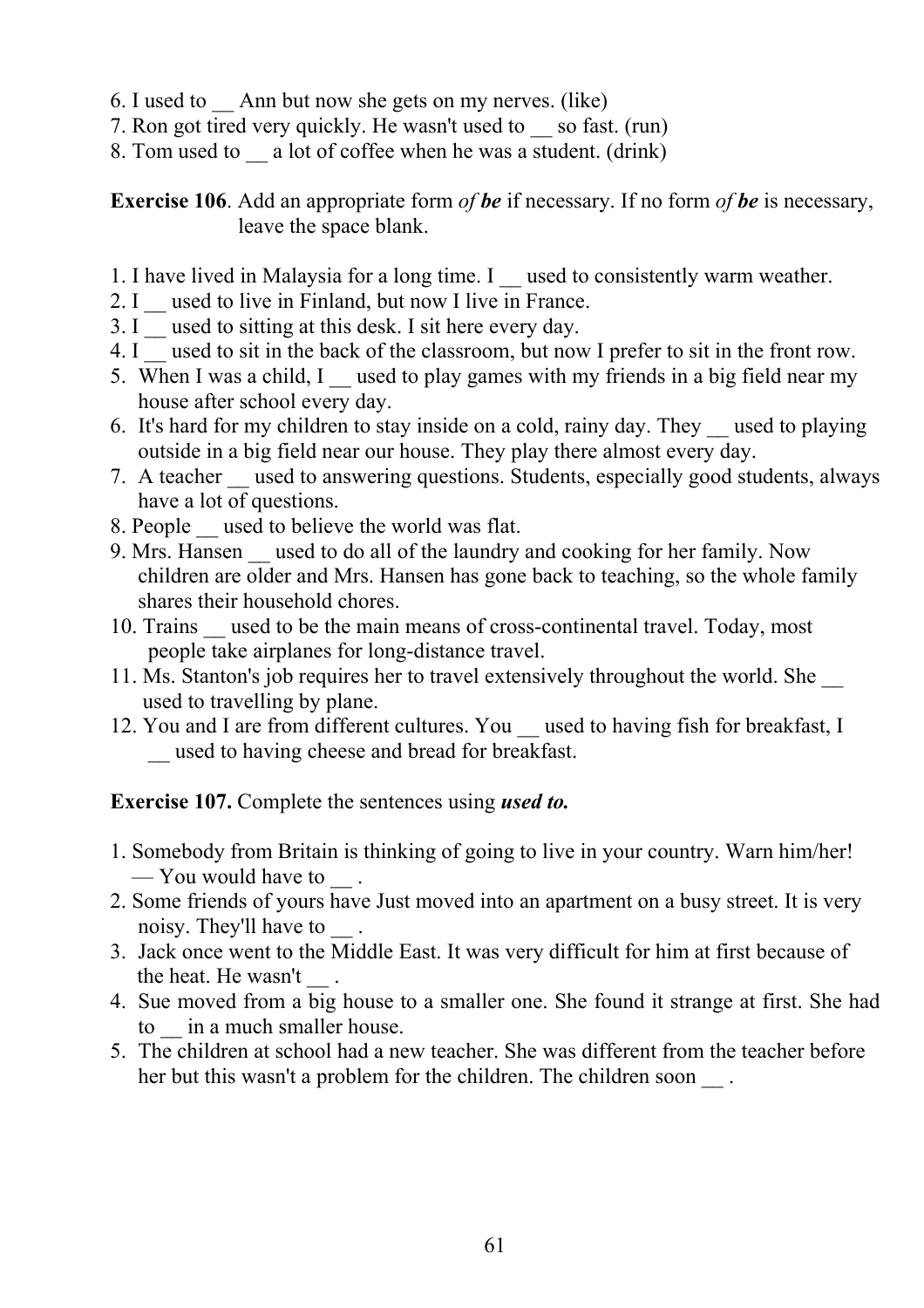**Exercise 108.** Rewrite the sentences using *used to* where possible.

- 1. Every summer Eileen stayed with her grandparents while her parents were away on holiday.
- 2. Bruce drove a new lorry to Scotland, stopping one night in the north of England.
- 3. My aunt had a dog which she had rescued from drowning when it was a puppy.
- 4. As Mary was getting out of the boat at her foot slipped and she fell into the river.
- 5. Before the new shopping mall was built, there was a football pitch here for the local children.
- 6. Jasper grumbled that bread didn't taste like cardboard until the supermarkets started making it.
- 7. During our voyage across the Atlantic I took several photos of the great seabirds which followed the ship, riding on currents in the air.
- 8. While I was waiting for the bus I noticed a group of tourists who were listening intently to a guide.
- 9. The punishments at our school were very harsh before the new head teacher was appointed.
- 10. As children we spent a lot of time helping with the household chores, but we didn't help in the garden.
- 11. The politicians made innumerable promises before the election, but kept none of them, as usual.

**Exercise 109.** Correct mistakes in the following sentences.

- 1. I used to was studying at the University of Southern California before I transferred here.
- 2. We use to go to the movies quite frequently.
- 3. She was used to get up early.
- 4. He was used to drink too much.
- 5. She used to speaking in public.
- 6. Janet is finally used to cook on an electric stove after having a gas one for so long.
- 7. Mr. Peters is used to think of himself as the only president of the company.
- 8. Mr. Anderson used to jogging in the morning during the winter months, but now he has stopped.
- 9. Are you used to sleep late at weekends?
- 10. She used to dancing every night, but now she is taking English.
- 11.There used to being a castle before the Romans came.
- 12.When I was younger I was used to swim long distances but now I'm out of practice.
- 13.As far as I know, you used to smoking a pipe, didn't you?
- 14.People used to thinking that the earth was flat.
- 15. I'm not used to play tennis so long.
- 16.It's difficult to understand Scottish people if you're not use to their accent.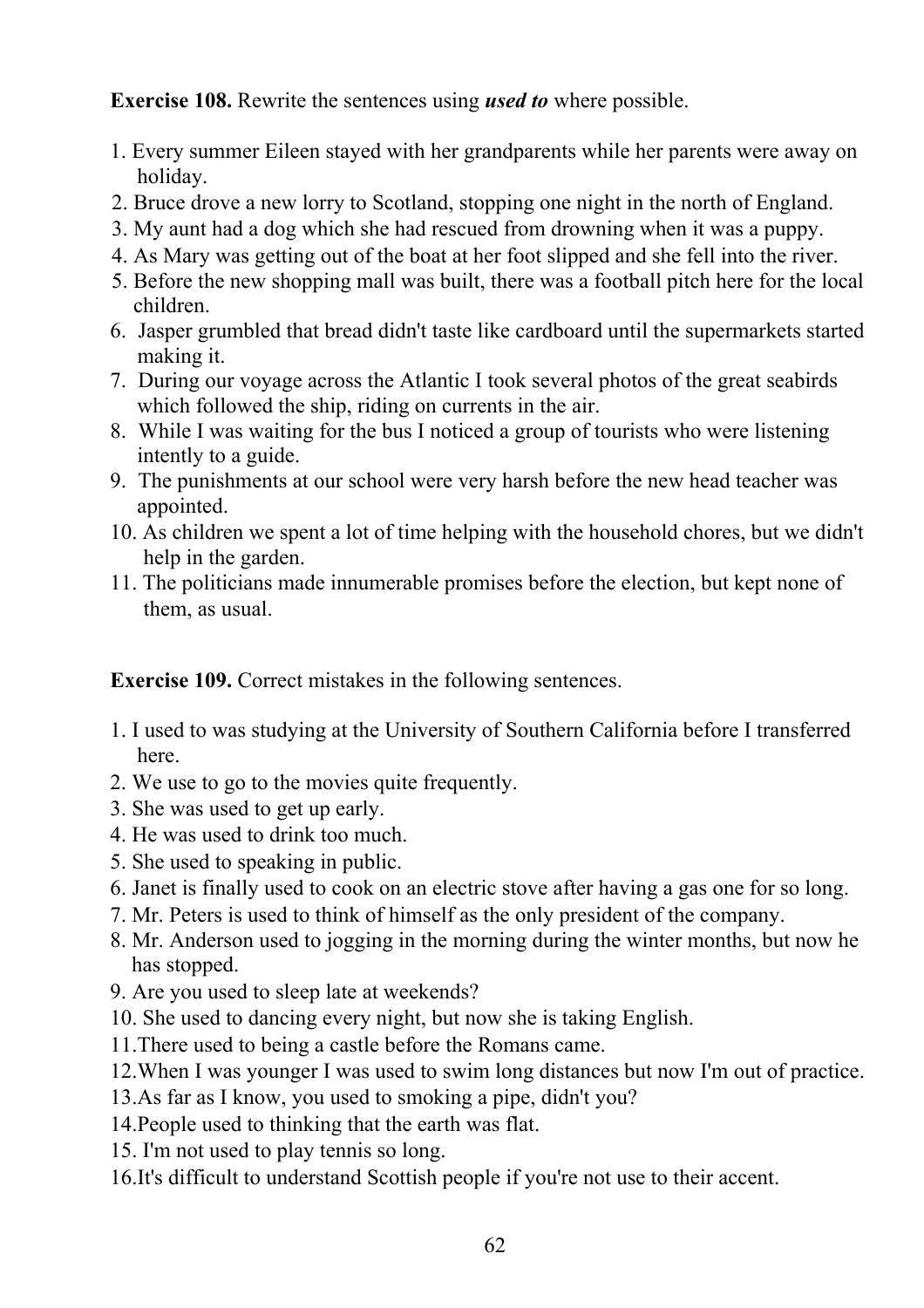- 17. They aren't used to hard working.
- 18. I've watched TV every night recently, I never used to doing it before.
- 19. We aren't use to a cold weather.
- 20. He always used to teasing his sister.

## **18. WOULD RATHER**

#### **Exercise 110.** Make sentences using *than* and *rather than.*

- 1. (get a taxi/walk home) I'd prefer \_\_.
- 2. (go for a swim/play tennis) I'd rather \_\_.
- 3. (wait for a few minutes/leave now) I'd rather \_\_.
- 4. (eat at home/go to a restaurant) I'd prefer \_\_.
- 5. (think about it for a while/decide now) I'd rather \_\_.
- 6. (read a book/watch television) I'd rather \_\_.

**Exercise 111.** Complete the sentences using *would you rather I... .*

- 1. Are you going to cook the dinner or ?
- 2. Are you going to tell Ann what happened or would you rather ?
- 3. Are you going to do the shopping or \_\_?
- 4. Are you going to answer the phone or ?

**Exercise 112.** Put the verbs in parentheses into the correct form.

- 1. She told me that she'd rather (not/to serve) on the committee.
- 2. If you don't mind, I'd rather (not/to go).
- 3. He said that he'd rather (to go) to a small college instead of to a large university.
- 4. I'd rather (to write) this than print it because I don't print well.
- 5. Greg would rather (to have) a Pepsi than a beer.
- 6. I'd rather that you (not/to do) that.
- 7. Diane would rather that her husband (not/to work) so hard.
- 8. The dean would rather that students (to make) appointments instead of dropping by.
- 9. My roommate would rather that I (not/to keep) the light in after ten o'clock.
- 10. We'd rather that you (to come) tomorrow.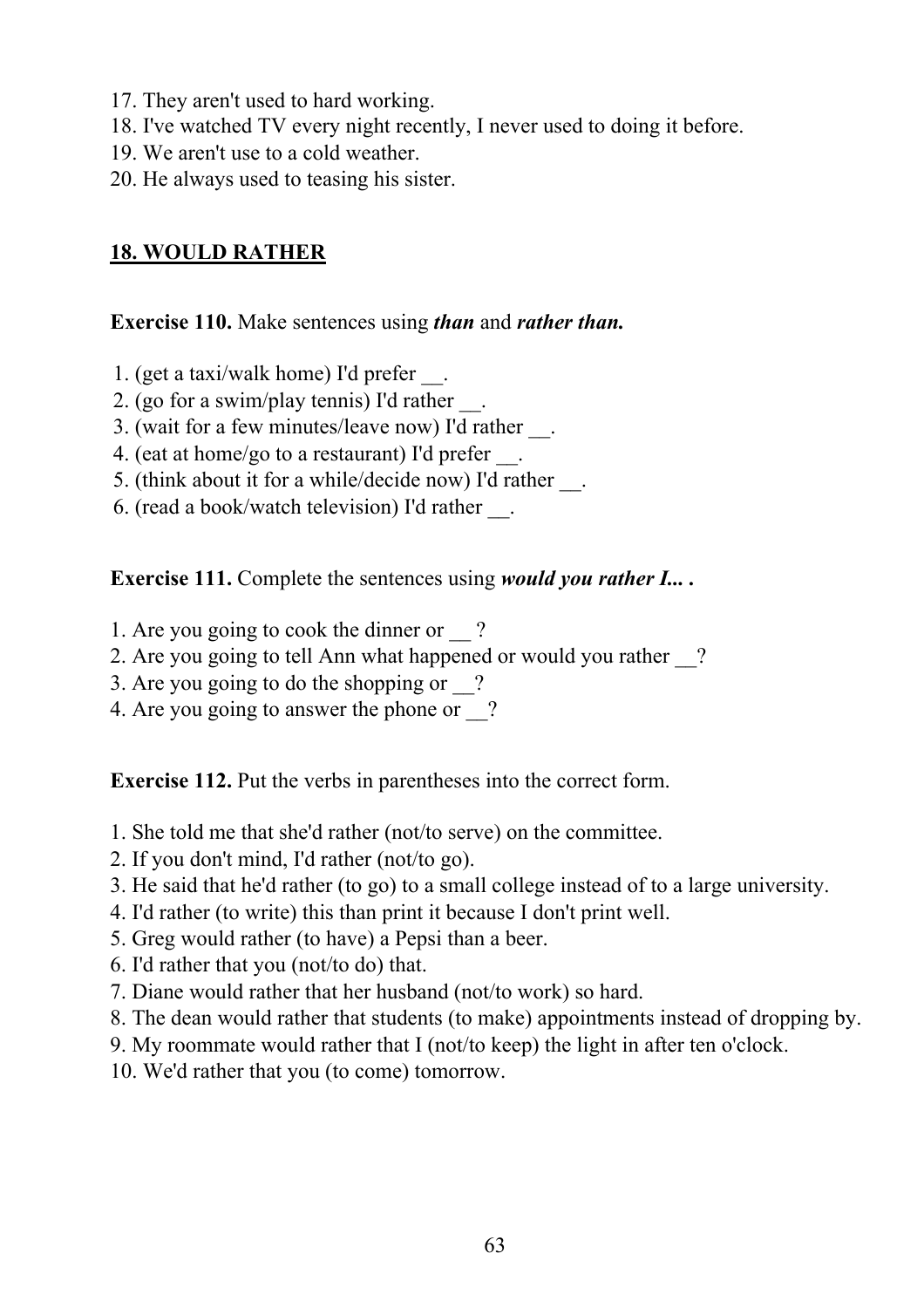**Exercise 113.** Put the verb into the correct form.

- 1. Do you want me to go now or would you rather I (to stay) here?
- 2. Shall I tell Ann the news? No, I'd rather she  $(do/not)$  know.
- 3. Do you want to go out this evening or would you rather (to stay) at home?
- 4. This is a private letter addressed to me. I'd rather you  $\qquad$  (do/not) read it.
- 5. It's quite a nice house but I'd rather it \_\_ (to be) a bit bigger.
- 6. Do you mind if I turn on the radio? I'd rather you  $(do/not)$ . I'm trying to study.

# **19. MODALS**

**Exercise 114.** Make sentences from the words in brackets.

Example: Don't phone Ann now. (she might/have lunch) — She might be having lunch.

- 1. I ate too much. Now I feel sick. (I shouldn't /eat so much)
- 2. I wonder why Tom didn't call me. (he must/forget)
- 3. Why did you go home so early? (you needn't/go home so early)
- 4. You've signed the contract. (it/can't/change now)
- 5. What's Linda doing? I'm not sure. (she may/watch television)
- 6. Ann was standing outside the cinema. (she must/wait for somebody)
- 7. He was in prison at the time that the crime was committed, so. (he couldn't/do it)
- 8. Why weren't you here earlier? (you ought/be here earlier)
- 9. Why didn't you ask me to help you? (I would/help you)
- 10.I'm surprised nobody told you that the road was very dangerous. (you should warn)
- 11. George was in a strange mood yesterday. (he might not/feel very well)

**Exercise 115.** Choose the correct form of the verbs.

- 1. You very proud of your son winning so many prizes.  $(A)$  must be  $(B)$  can't be
- 2. We thought our cousins would visit us when they were in town last week, but they didn't even call. I suppose they too busy.  $(A)$  must be  $(B)$  must have been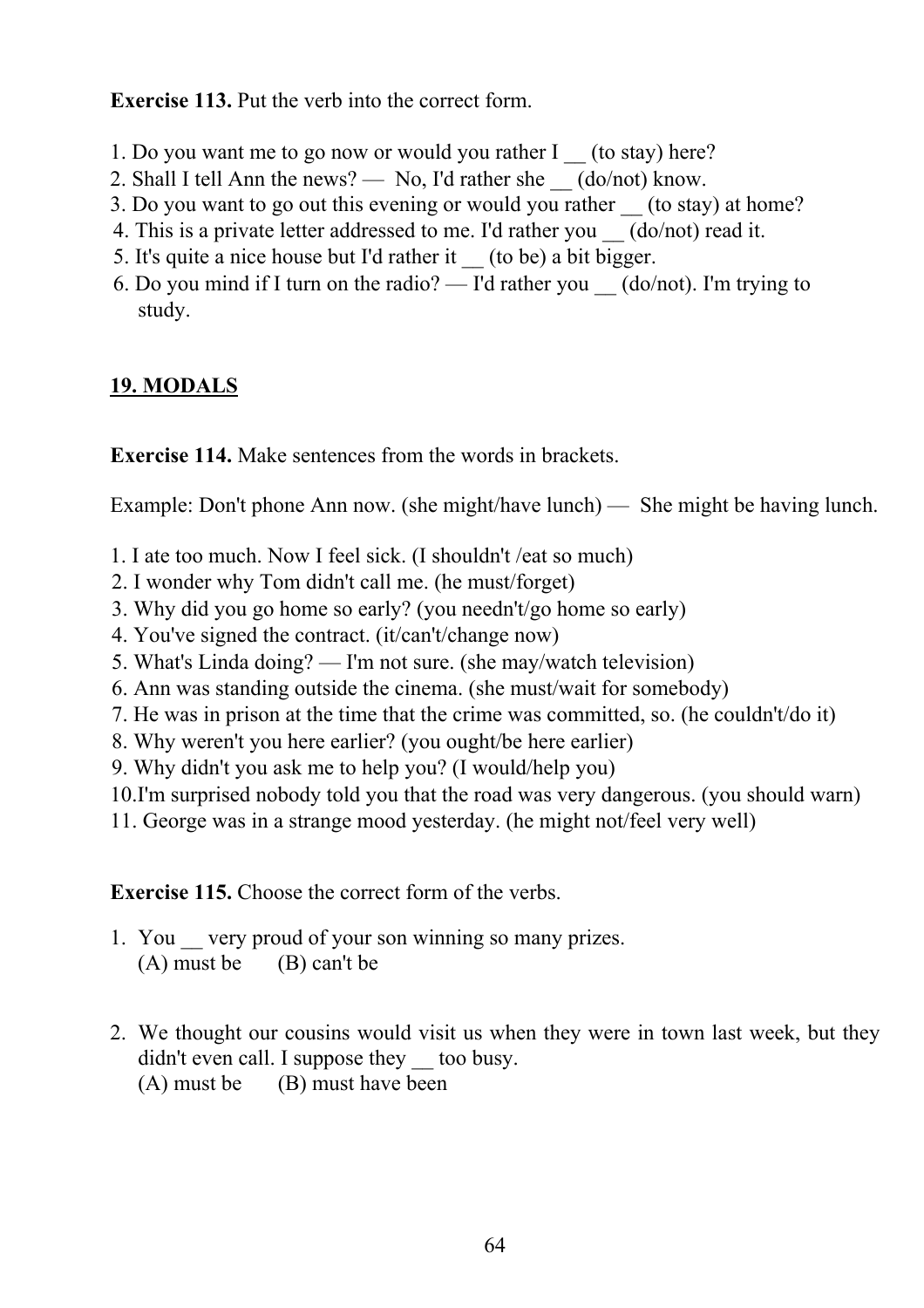- 3. The film has been such a big success I guess it \_\_ easy to get tickets to see it. (A) must be (B) can't be
- 4. I'm sure you could mend this if you really tried. You using the right tools. (A) must be (B) can't be
- 5. I've just called the garage to check whether they've fixed my car, but I can't get an answer. I suppose they a tea-break out in the yard. (A) may have (B) may be having
- 6. I don't know why you wanted to stay at that party. You \_\_ talking to all those boring people. (A) might have enjoyed (B) can't have enjoyed
- 7. I can't go out this morning. We're getting a new sofa and the store \_\_ it today. (A) may be delivering (B) must be delivering
- 8. You'll have to check these figures again. They're not accurate. You when you added them up. (A) might have been concentrating (B) can't have been concentrating
- 9. You thirsty after carrying those heavy boxes. Shall I make some tea? (A) must be (B) must have been

**Exercise 116.** Define whether the sentences below are TRUE(T) or FALSE(F). Correct mistakes.

- 1. My brother has to walk ten miles to buy some gas last weekend.
- 2. There is no one outside the theater; the performance have been cancelled.
- 3. They must to sign up for that class by this Friday.
- 4. We would have went to Florida, but it was having an unusual cold spell.
- 5. Mrs. Jones told me that she might have baked a cake for my birthday tomorrow if she has time.
- 6. Susan said she might leave before dinner.
- 7. They might go to the store a few minutes ago.
- 8. When my baby got very ill, I must have called the doctor.
- 9. The boys should not had made so much noise.
- 10. I will be very happy when I graduate this year.
- 11. John said that he might have gone to Harvard next year.
- 12. Beth must to take the bus yesterday because her car was being repaired.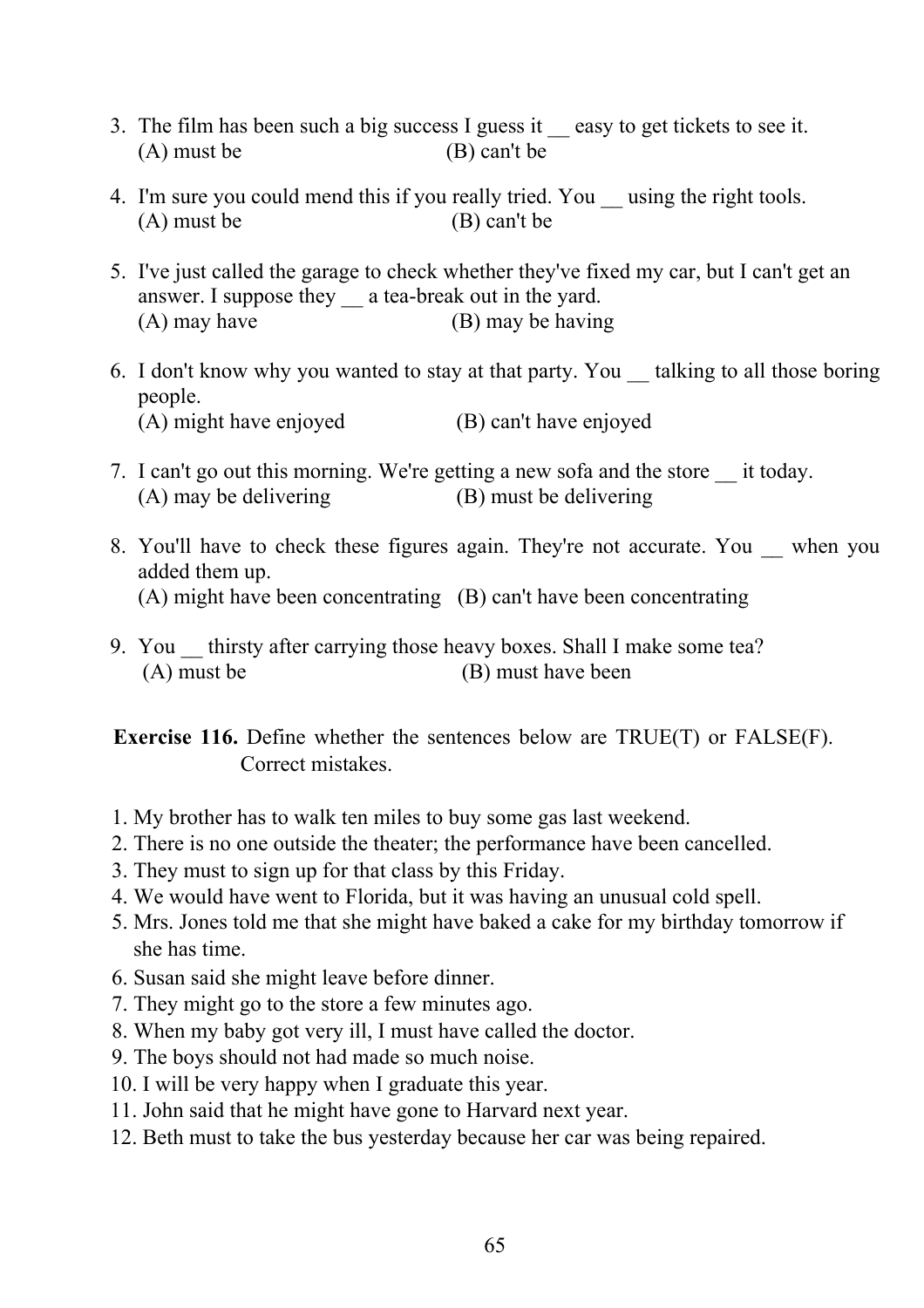## **20. ADJECTIVES AND ADVERBS**

**Exercise 117.** Choose the correct word in the parentheses.

- 1. George is a (careless / carelessly) writer. He writes (careless / carelessly).
- 2. Frank asked me an (easy / easily) question. I answered it (easy / easily).
- 3. Sally speaks (soft / softly). She has a (soft / softly) voice.
- 4. I entered the classroom (quiet / quietly) because I was late.
- 5. Ali speaks English very (good / well). He has very (good / well) pronunciation.
- 6. This math problem looks (easy / easily). I'm sure I can do it (easy / easily).
- 7. That chair looks (comfortable / comfortably).
- 8. I looked at the problem (careful / carefully) and then solved it.
- 9. I felt (sad / sadly) when I heard the news.
- 10. Susan smiled (cheerful / cheerfully). She seemed (cheerful / cheerfully).
- 11. I tasted the soup (careful / carefully) because it was hot. The soup tasted (good / well).
- 12.The room got (quiet / quietly) when the professor entered. The students sat (quiet / quietly) at their desks.
- 13. The sky grew (dark / darkly) as the storm approached.

**Exercise 118.** Decide whether the underlined words are right (R) or wrong (W). Correct those which are wrong.

- 1. Give my best wishes to your parents. I hope they are well.
- 2. The children behaved themselves very good.
- 3. I tried hardly to remember his name but I couldn't.
- 4. The company's financial situation is not well at present.
- 5. Jack has started his own business. Everything is going quite good.
- 6. Don't walk so fast. Can't you walk more slowly?
- 7. See you soon! Don't work too hard.

# **Exercise 119.** Choose the right word, *an adjective or an adverb.*

- 1. Please, shut the door (quiet / quietly).
- 2. Can you be (quiet / quietly), please?
- 3. This soup tastes (nice / nicely).
- 4. Tom cooks very (good / well).
- 5. Don't go up that ladder. It doesn't look (safe / safely).
- 6. We were relieved that he arrived (safe / safely) after his long journey.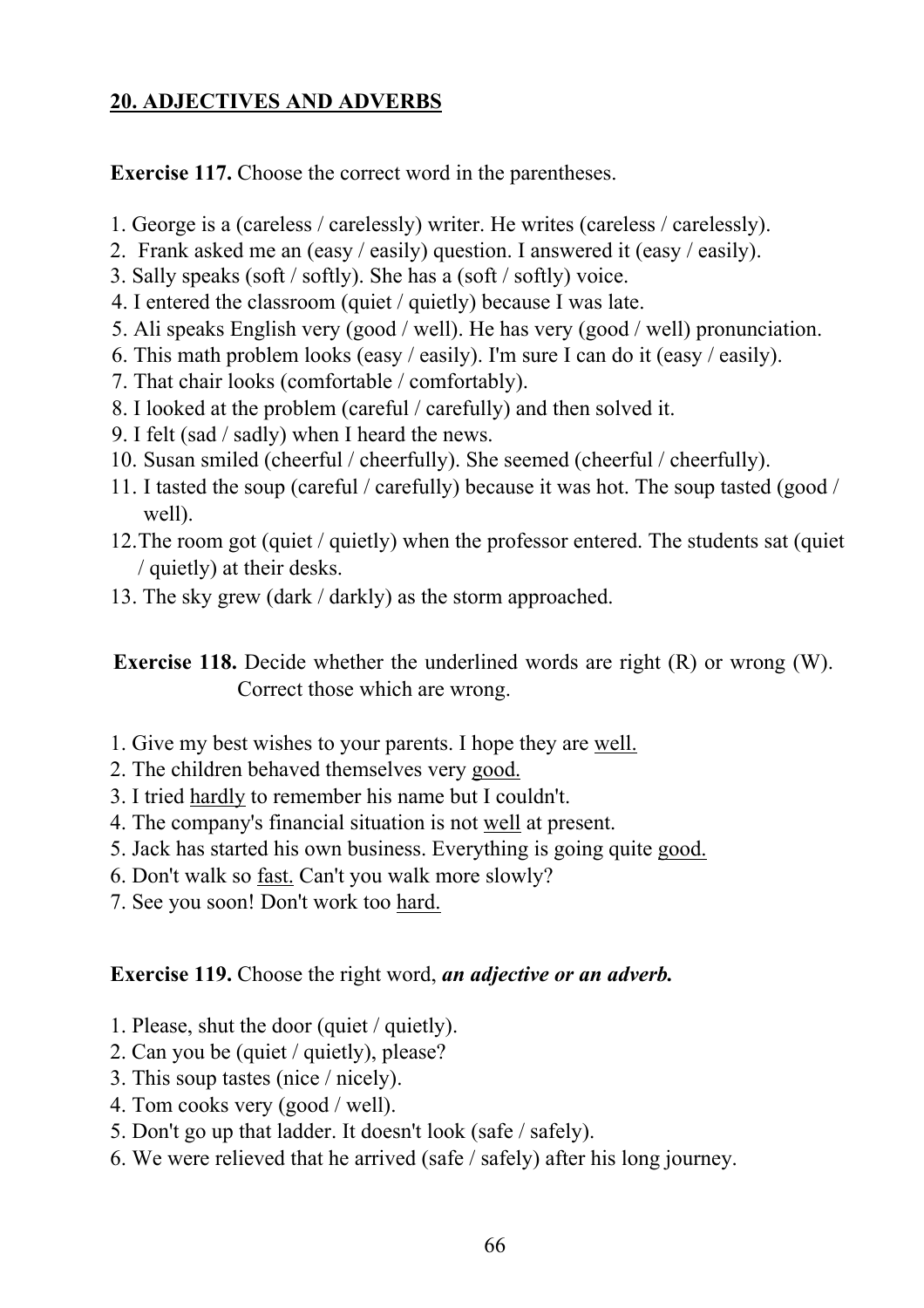- 7. Do you feel (nervous / nervously) before examination?
- 8. Hurry up! You're always so (slow / slowly).
- 9. He looked at me (angry / angrily) when I interrupted him.

**Exercise 120.** Decide whether to use *an adjective* or *an adverb* in each of the following sentences.

- 1. Martha performed (good/well) on the exam.
- 2. The car moves (quick/quickly).
- 3. The ground was (firm/firmly) after the night's frost.
- 4. Paul scored the test (accurate/accurately).
- 5. The winner of the contest is certainly (beautiful/beautifully).
- 6. My new car runs so (smooth/smoothly).
- 7. The color of my house is (bright/brightly) yellow.
- 8. That old computer runs so (slow/slowly).
- 9. After going to the dance, Mary was (real/really) tired.
- 10.That meal was (delicious/deliciously).
- 11. Floods cause millions of dollars worth of property damage (annual/annually).
- 12. Writer Ernest Hemingway is known for his (simple/simply) language and his lively dialogue.
- 13. Skyscrapers developed (simultaneous/simultaneously) in Chicago and New York City.
- 14. The endocrine system functions in (close/closely) relationship with the nervous system.
- 15. Mushrooms are found in an (incredible/incredibly) range of sizes, colors and shapes.
- 16. Opera singer Maria Callas was known for her (intense/intensely) powerful voice.

**Exercise 121.** Define whether sentences are TRUE (T) or FALSE (F). Correct mistakes.

- 1. The bus arrived lately, so I missed my first class.
- 2. We did not pass the test, but we certainly tried hard.
- 3. The train left at exactly 5:00 P.M.
- 4. When Ms. Smith went to Germany, she bought an exquisitely carved vase.
- 5. They had a real good chance of winning the national competition.
- 6. Computers process data efficiently.
- 7. We worked hard and saved enough money to take a trip.
- 8. There was a hasty called meeting to discuss the bus strike.
- 9. He was thorough interested in the subject.
- 10.That dress fits her perfectly.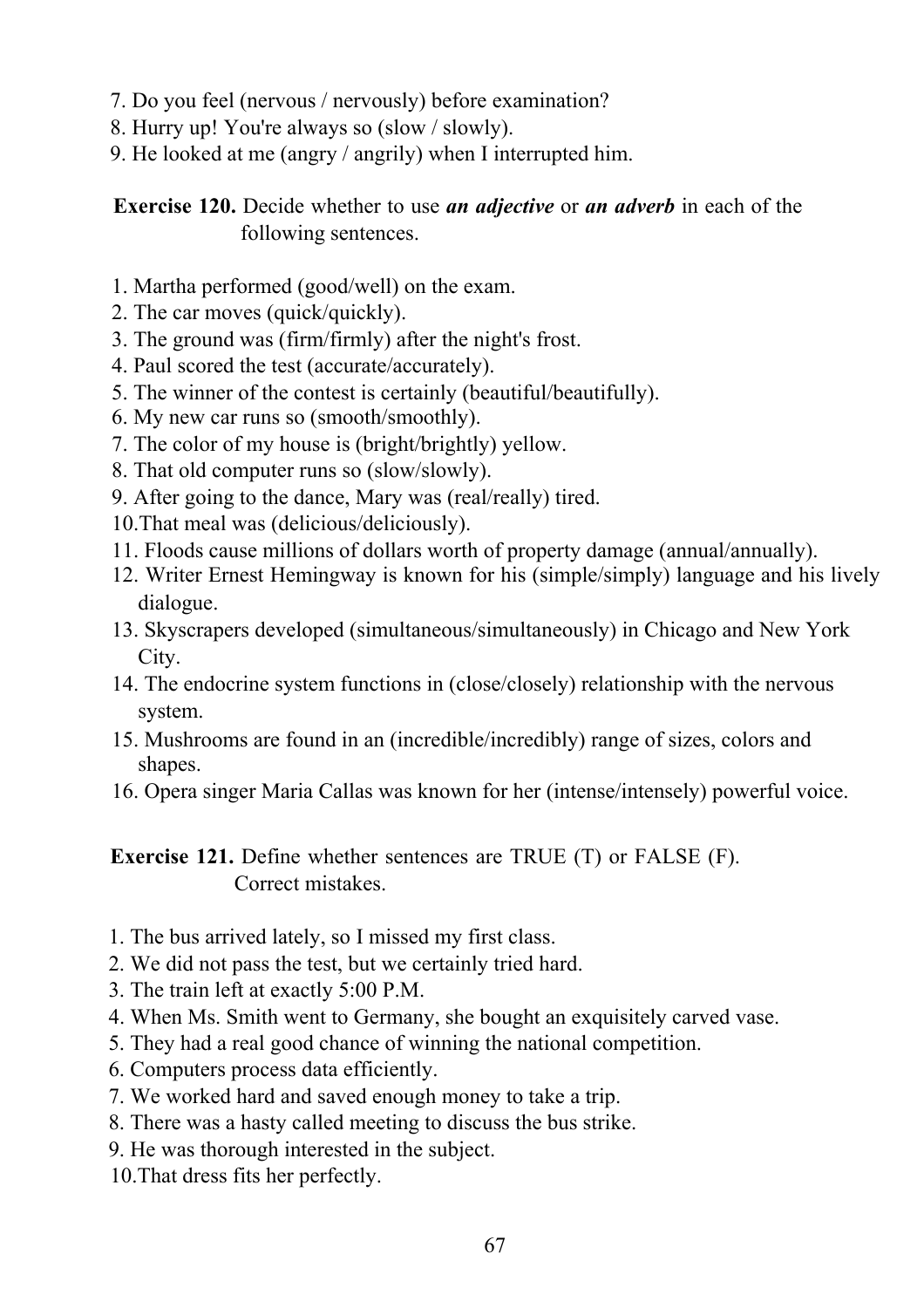- 11 .She likes her students to arrive prompt for class.
- 12. We studied really hard for the test.
- 13. He was bright and attractive.
- 14.The child ran fastly to get to school.
- 15. He wrote his paper really good.
- 16.The careful organized tour of the city was a huge success.
- 17.You cannot possibly imagine how embarrassed I was yesterday.
- 18. Although he plays soccer well, he plays tennis bad.
- 19. I read an interestingly written report.
- 20. The time went by very fastly on our vacation.

**Exercise 122.** Rewrite each sentence beginning with the words given.

- 1. Ursula is a very quick learner. Ursula learns very quickly.
- 2. Richard can cook really well. Richard is a
- 3. Your behaviour was extremely foolish. You behaved \_\_ .
- 4. The hotel staff treated us in a very friendly manner. The hotel staff were  $\qquad$ .
- 5. I don't think that's a practical suggestion. That suggestion doesn't sound \_\_ .
- 6. Philippa is usually a hard worker. Philippa usually works \_\_ .
- 7. Have the children been good today? Have the children behaved ?
- 8. I wish you could swim fast. I wish you were  $\qquad$ .

**Exercise 123.** Define whether the sentences below are TRUE (T) or FALSE (F). Correct mistakes.

- 1. "Please get a move on!" shouted Trevor impatient.
- 2. I believe she is a very lonely woman.
- 3. I didn't like his plan, which seemed unnecessary complicated to me.
- 4. I'm sure you could win the match if you tried hardly.
- 5. I have an awful headache, so could you please be quiet.
- 6. Soraya's only been in France a year, but she speaks perfectly French.
- 7. The reason Bruce gets so tired is that he has an exceptional demanding job.
- 8. My mother was very ill last year, but she's good enough to go on holiday now.
- 9. David ran as fast as he could but he still arrived late.
- 10. In spite of the fact that Jean always says she's short of money, I happen to know she actually has a very good-paid job.
- 11. A barracudas' teeth are awful large and knifelike.
- 12. This fall's television shows are surely interesting.
- 13. Jefferson did good in the state-wide art contest held last spring.
- 14. I ran bad in my first race, but in the second race I did much better.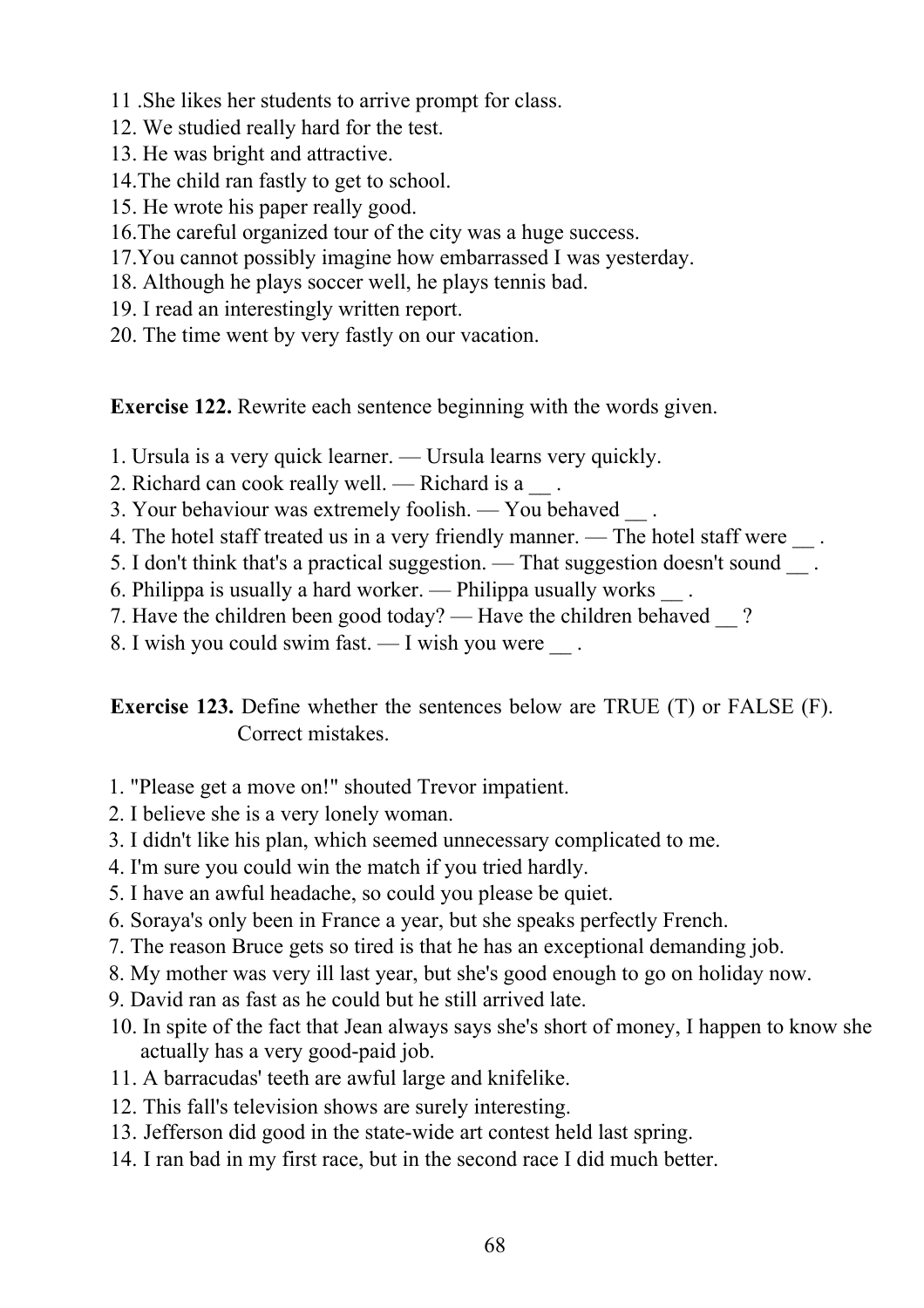- 15. The ginger ice cream tasted good.
- 16. Daphne scored perfect on the mathematics section of her college entrance examination.

## **21. LINKING VERBS**

**Exercise 124**. Identify the linking verbs in the sentences below.

- 1. Tile floors are easy to clean.
- 2. The sound of the wind chimes always seems soothing.
- 3. Elyse looks wonderful in her polka-dotted tennis dress.
- 4. My favorite snack is oatmeal cookies with walnuts and chocolate chips.
- 5. Jane's steering wheel feels hot.
- 6. None of the clocks in the house was right.
- 7. Julia Child was the host of the first how-to show on television.
- 8. Very low-calorie diets seem risky.
- 9. Thomas appeared tired after the debate.
- 10. Which breakfast cereals are most nutritious?
- 11. These flowers smell sweet.
- 12. He looks handsome in black.
- 13.That loud music sounds bad to me.

**Exercise 125.** Correct mistakes in the following sentences.

- 1. We love to go to the country in the spring because the wild flowers smell so sweetly.
- 2. Although the medicine tastes bad, it seems to help my condition.
- 3. The meal tasted well.
- 4. The music sounds sweetly and soothing.
- 5. When he complained that the food tasted badly, the waiter took it back to the kitchen and brought him something else.
- 10.It is impossible to view Picasso's Guernica without feeling bad about the fate of the people portrayed.
- 7. I felt sadly when I read the letter.
- 8. That gossip sounds malicious.
- 9. The wine tastes awfully, like vinegar.
- 10. The girls look adorable in their party costumes.
- 11. Our neighbor's music sounded loudly last night.
- 12. Laurie seemed quiet after she read her friends letter.
- 13. The roses and lilacs smell nicely every spring.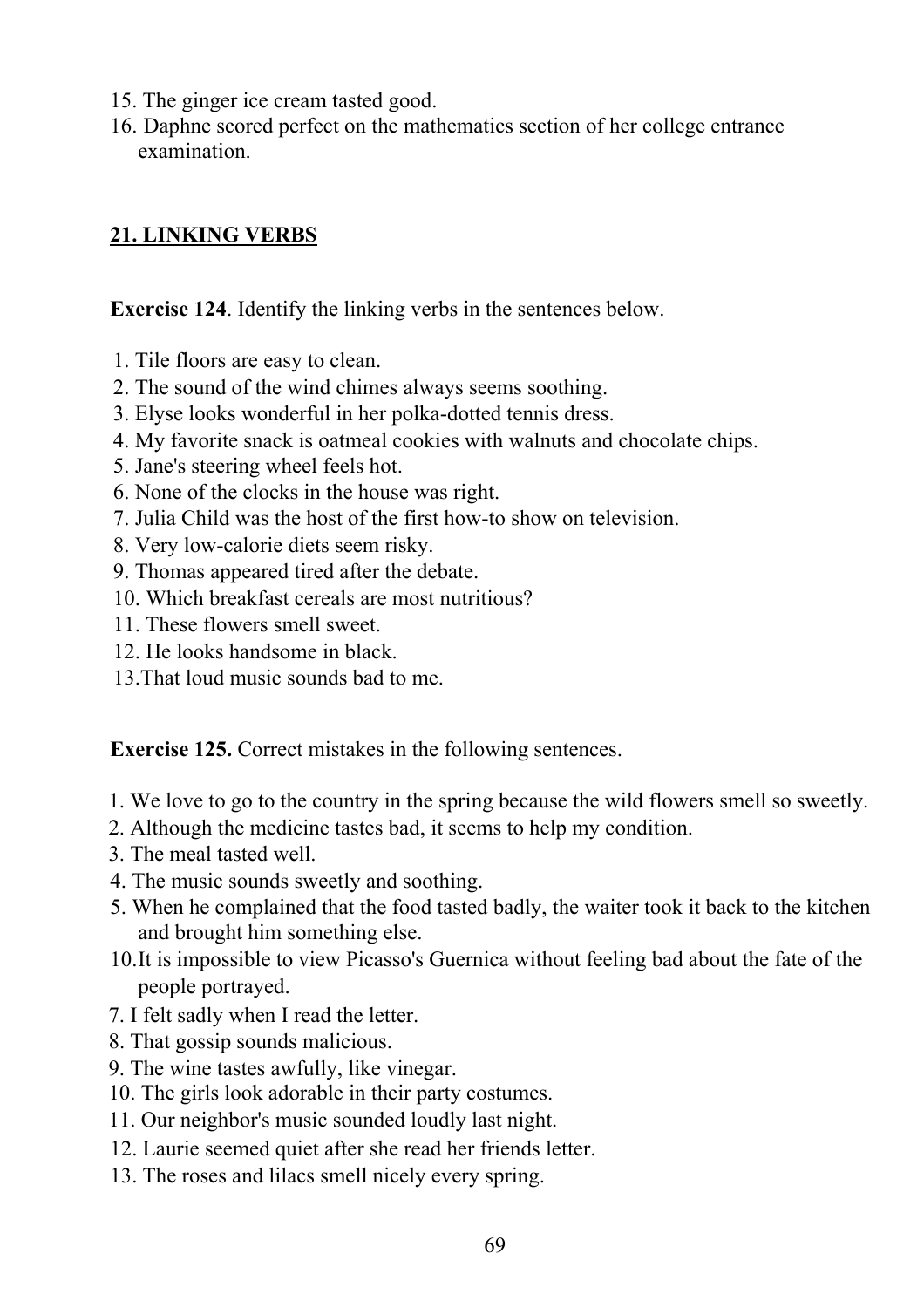- 14. Do not drink that milk, it tastes sourly.
- 15. My sister has always looked heavy because she has broad shoulders.
- 16. He appeared nervously as he began to take the exam.

# **22. COMPARISONS**

**Exercise 126**. Complete these sentences with the correct form of the adjectives in parentheses.

- 1. The less he works, (happy) he is.
- 2. The bigger the car, (fast) you can go.
- 3. (fresh) it is, (good) it will taste.
- 4. (more) you eat, (fat) you will get.
- 5. (less) you spend, (more) you save.
- 6. It was becoming (cold) and (cold).
- 7. I was getting more and (excited).
- 8. The weather was bad and getting (bad) and (bad).

**Exercise 127.** Choose the correct comparison word in the following sentences.

- 1. Of the twenty applicants, Athena is the (better/best) qualified.
- 2. Of the two dogs, Rover is the (better/best).
- 3. I am the (elder/eldest) of my five sisters.
- 4. I am (elder/eldest) than my brother.
- 5. (Among/Between) the two countries, they should be able to raise the money for aid.
- 6. Of all the speeches I heard, his was the (more/most) compelling.
- 7. After returning from our vacation, I was (happier/happiest) to be home.
- 8. (Among/Between) the three independent candidates, only he seemed qualified.
- 9. It was certainly the (less/least) of the two evils.
- 10. She was the (shorter/shortest) member of the graduating class.

**Exercise 128.** Define whether the following sentences are TRUE (T) or FALSE (F). Correct mistakes.

- 1. This book is more better than that one.
- 2. This year's prices will certainly be much higher as last year's prices.
- 3. Since there were two possible ways to get to New York, we had to decide which one was better.
- 4. The customs in this country are more traditional than those in the United States.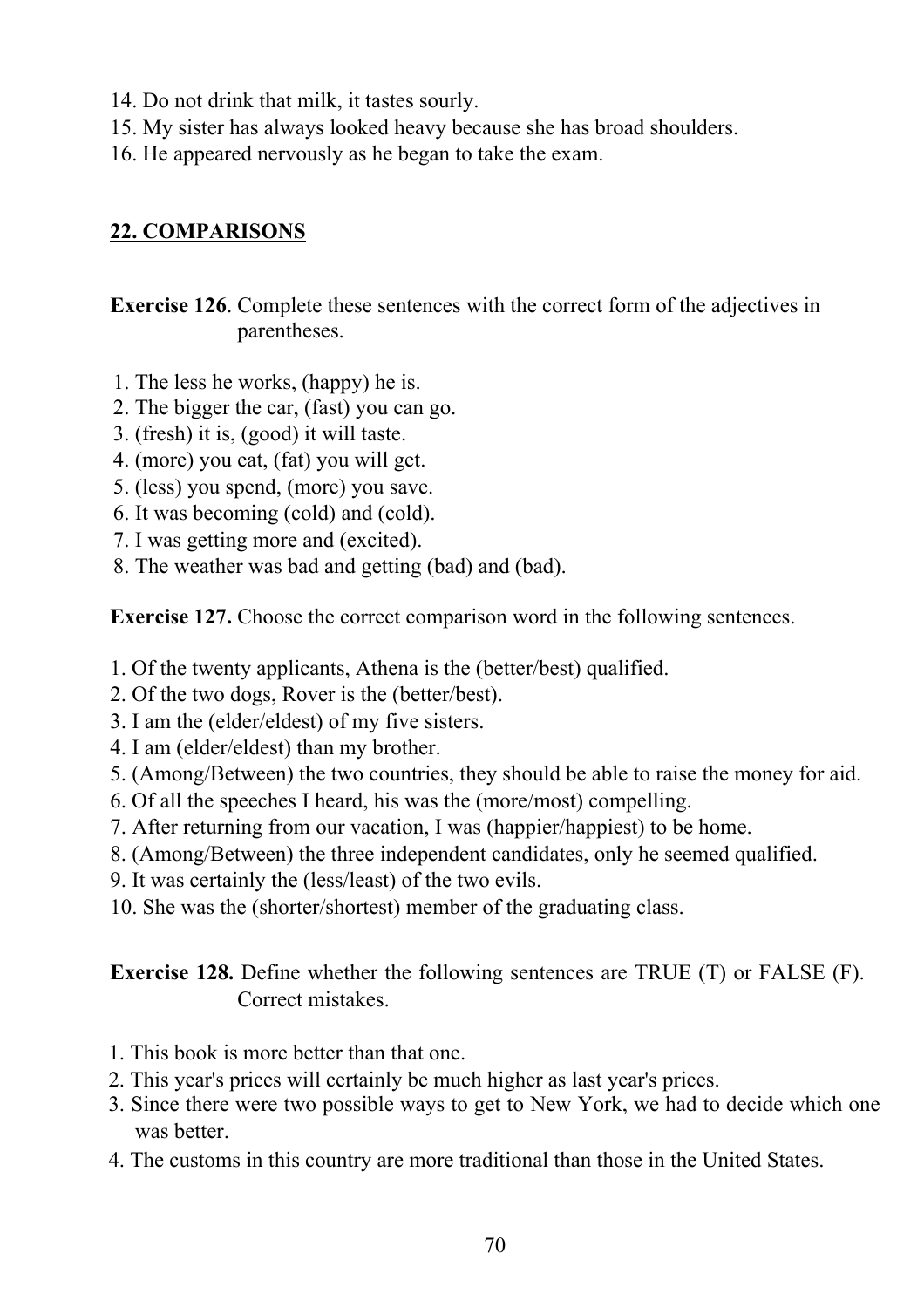- 5. Her letter was more friendlier than this.
- 6. She was happier than anybody in her family.
- 7. Nancy was luckier than Fred in Las Vegas.
- 8. Betty's homework is usually more organized than that of any other students in the class.
- 9. The weather was much hotter this year than in 1970.
- 10.The final exam was more difficult than the mid-semester exam.
- 11.The first performance was more crowded as the second one.
- 12.The new student reads faster than anyone else in the class.
- 13. Fred's project proposal was much more economical than Brad's.
- 14. Robert's new home is more expensive than any house in the neighborhood.
- 15. Henry had a rather bad accident, and it was a miracle that he was not hurt more worse than he was.

**Exercise 129.** Define whether the following sentences are TRUE (T) or FALSE (T). Correct mistakes.

- 1. They were the most poorest people I had ever seen.
- 2. West Germany is one of the most highly industrialized nations in the world.
- 3. When he won the contest, he was the most surprised person than the other contestants.
- 4. I went to Belgium, Holland, and England last year, and I liked Belgium better.
- 5. Is the Sahara the largest desert in the world?
- 6. August is the hottest and most humid month of the year.
- 7. It was the most biggest building I had ever seen.
- 8. That company sold the most sophisticated computer equipment that we had ever found.
- 9. Dr. Henderson was the most thorough doctor than Jane ever known.
- 10. John, Phyllis, and Mary were all saving money to go to Egypt, and John saved the most.
- 11. Paula, Susie, and Jill bought new homes, but Paula's was more elegant.
- 12. Peking is most densely populated city in the world.
- 13. The damage caused by the hurricane was the worst than had ever occurred in that state.
- 14. She bought a new color television, a stereo unit, and an AM/FM radio and the television was the most expensive.
- 15. Mary is the fastest runner than the other team members.
- 16. You can use any of those three pens, but the red one is the best for marking on heavy material.
- 17.That place serves the goodest ice cream in town.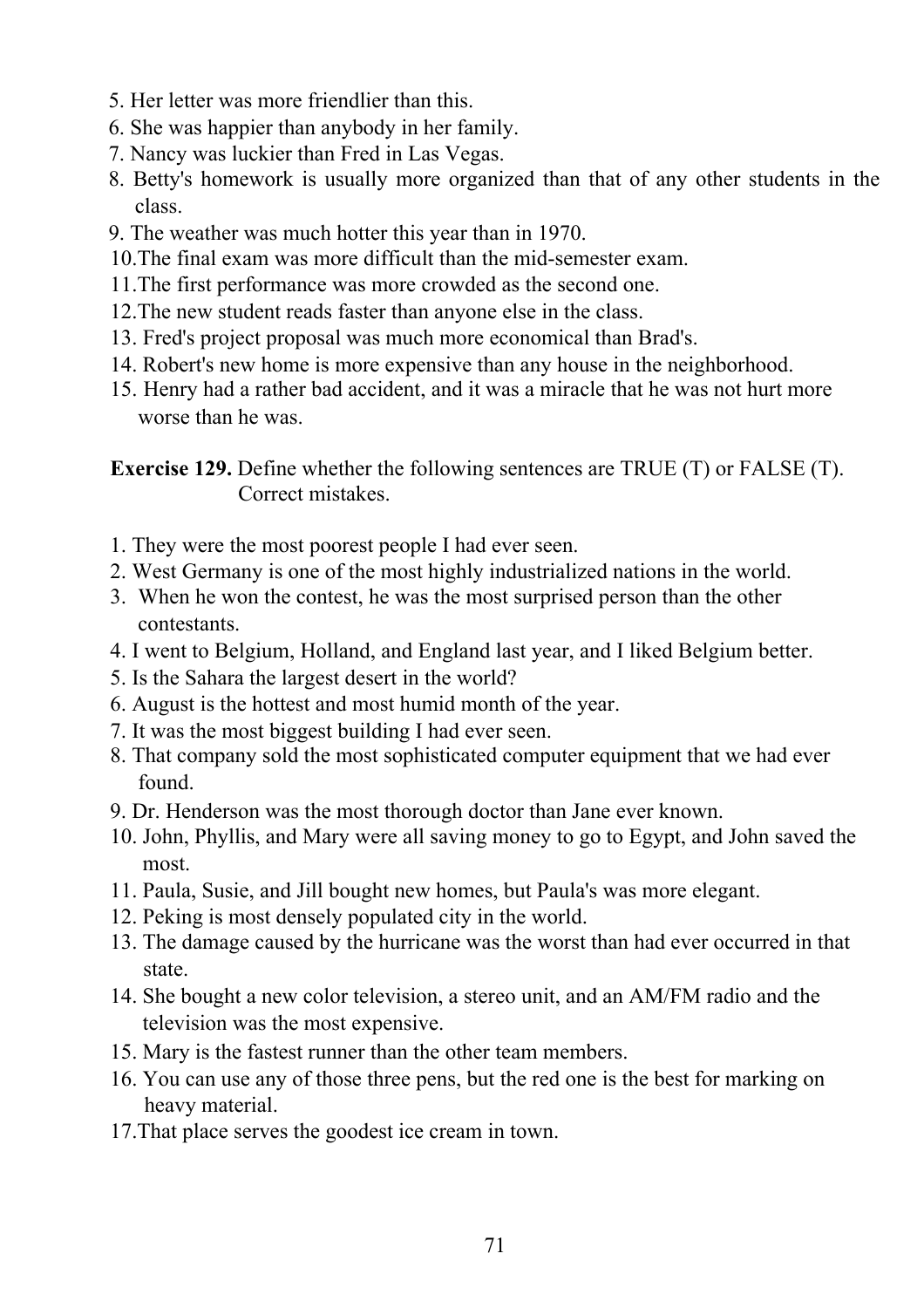- 18. Dr. Jones was certainly among the smartest men I had ever known.
- 19. He got the baddest grade he had ever received on an exam.
- 20. The crimes committed by that murderer were the most heinous in the history of that town.

**Exercise 130.** Correct the following sentences.

- 1. Bob was the biggest of the twins.
- 2. You wouldn't meet a more kinder lady.
- 3. The patient made the wonderfulest recovery.
- 4. Mary was as old like Jane.
- 5. Who is the tallest, Jack or Betty?
- 6. The more bright students do not always do well in tests.
- 7. The noise in Rome is far worst than in Florence.
- 8. I am not as rich as he.
- 9. She has more time than me.
- 10. We are stronger than they.
- 11.They are more ignorant than us.
- 12. He does not like I as much as her.
- 13. He is not as fast as she.
- 14. You speak English better than he.
- 15. She loved him more than I.

**Exercise 131.** Correct the following sentences.

- 1. He arrived more late than his boss.
- 2. Instead of slowing down, he drove more fastly.
- 3. He did this test easily than the one before.
- 4. She drives worst than I on the freeway.
- 5. Try and come more early tomorrow.
- 6. He ran quicker than all the others.
- 7. Peter works most hard of all.
- 8. He did very bad in the examination.
- 9. I would like to go to the school as the one my sister goes to.
- 10. Your apartment is the same size to mine.
- 11. That garden is as beautiful like the one in the park.
- 12. She looks as her mother.
- 13.This blouse is the same expensive as that one.
- 14. He is as intelligent than his brother.
- 15. Tom's suit is the same style that Bob's.
- 16. Your shoes are the same color like mine.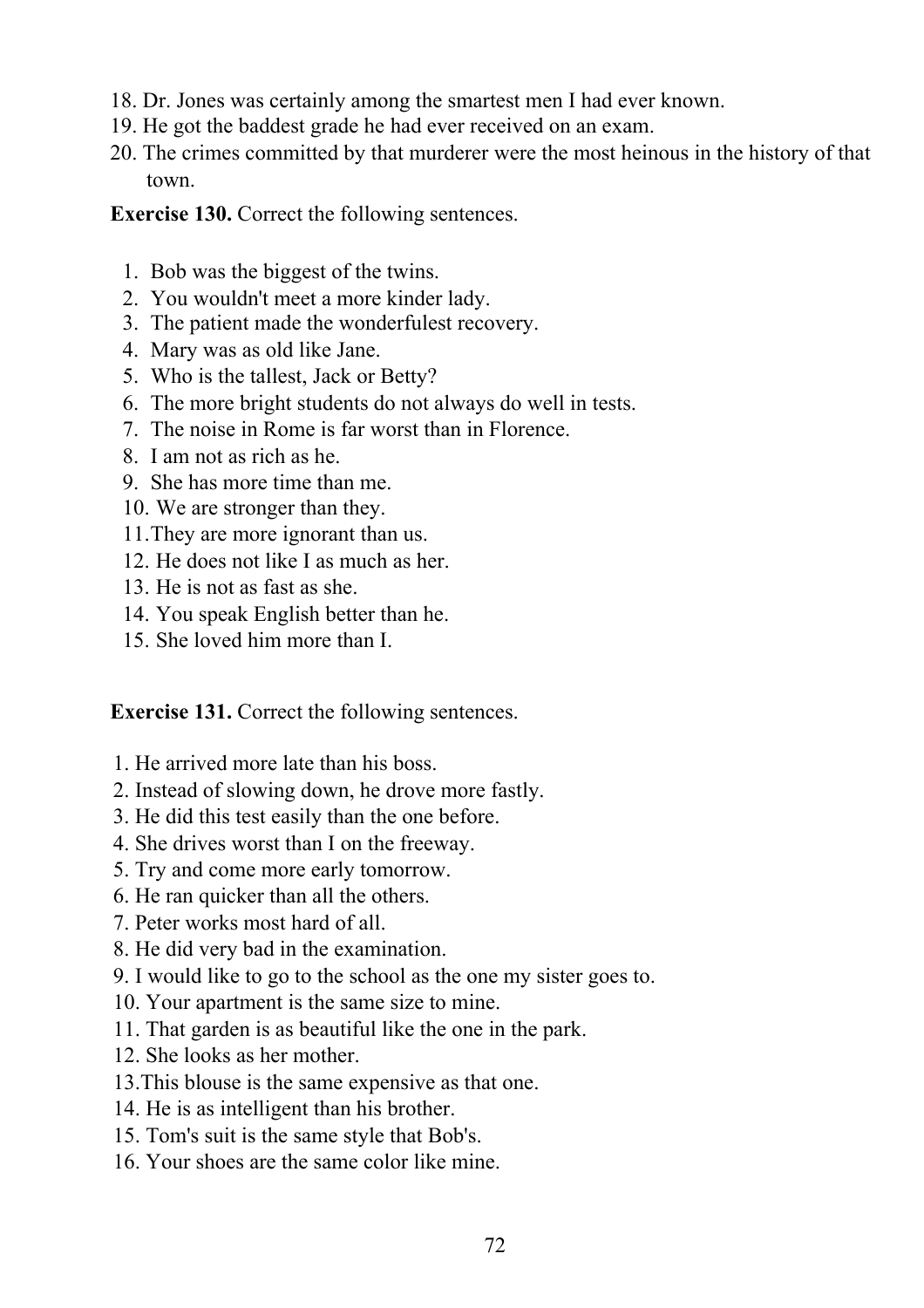**Exercise 132.** Most of the following sentences contain one mistake. Write TRUE (T) or FALSE (F). Correct mistakes.

- 1. Worsted fabrics are more smoother than ordinary wool cloth.
- 2. The best surfing beaches face west.
- 3. Please take the biggest of these two pieces of pie.
- 4. Our representative made the list of the most obscure members of Congress.
- 5. Hydrogen is the most abundant of all the elements in the sun.
- 6. Of all the written records people have made, the earlier are accounts of financial transactions.
- 7. Michael and Ralph both talk a great deal, but Ralph is the most talkative of the two.
- 8. Nanette is the most unusual person I have ever known.
- 9. Margot and Keith both did well on the driving test, but Keith got the higher score.
- 10. In this suit I feel as if I could win an award for a worse-dressed person of the year.
- 11. Of the twins, Len weights most and is tallest.

**Exercise 133.** Identify the ONE underlined word or phrase A or В that should be corrected or rewritten. Time: 5 minutes.

- 1. California, with a population of more than 23 million, is the more (A) populous (B) state in America.
- 2. The gorilla is much (A) in danger of extinction as is (B) the giant tortoise.
- 3. Which plant is (A) the hardier (B) to survive a long, dry summer: the ivy, the fern or the cactus?
- 4. The Empire State Building, though not as high (A), is elder than (B) the World Trade Center in New York.
- 5. In man, yellow-blue color blindness is (A) less common as (B) red-green color blindness.
- 6. The family-sized farm is no longer economically competitive  $(A)$  like  $(B)$  it was in the  $19<sup>th</sup>$  century.
- 7. The area of the United States is divided into 50 states, of which the largest (A) is Alaska and the most small (B) is Rhode Island.
- 8. Predators are lesser (A) of a danger than (B) farmers think.
- 9. The high (A) the rate of inflation, the higher (B) the price of commodities.
- 10. Los Angeles and San Francisco are two of the more (A) visited cities (B) on the West Coast.
- 11. Not as many (A) children read books as a recreational activity than they (B) used to.
- 12. Drugs sold over the counter are much more better (A) packaged now than (B) they used to be.
- 13. The electron microscope is a newer (A) and far complexer (B) research tool than the light microscope, magnifying cells up to 200, 000 times.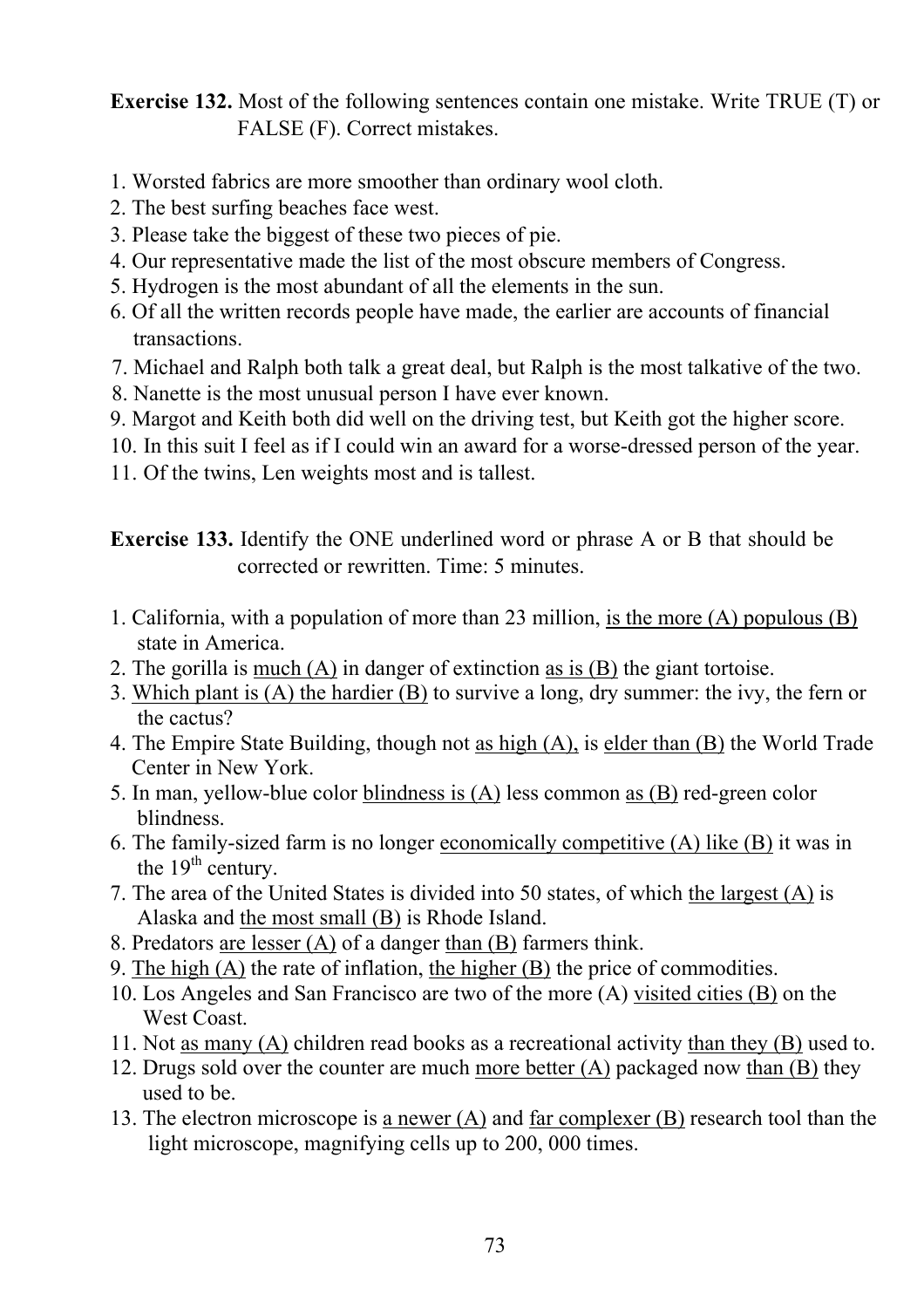- 14. Some animals need more highlier (A) developed sense cells than man (B) to survive in their struggle for existence.
- 15. Lesser (A) than a decade (B) after the beginning of the  $20<sup>th</sup>$  century, San Francisco was ruined by an earthquake.
- 16. The first settlers planted corn, ate pumpkins and squash like (A) the American (B) Indians did.
- 17. Computers, a fastly growing (A) industry, are effecting the everyday lives of most people (B) in industrialized countries.
- 18. General Grant was not an aristocrat like General Lee (A) and did not have the privileges like (B) Lee had in his life.
- 19. The yield of grain from a hectare of corn is several times  $\underline{high}(A)$  as that from  $(B)$ a hectare of wheat.
- 20. The sequoia trees, some of which are more than 3, 000 years old, are among the largest (A) and old trees (B) in the world.

# **23. NOUNS FUNCTIONING AS ADJECTIVES**

**Exercise 134**. Define whether the sentences below are TRUE (T) or FALSE (F). Correct mistakes.

- 1. Tom drove past the police's station on his work to work.
- 2. Joan Sutherland is my favorite opera singer.
- 3. I need to have my car's license renewed.
- 4. During the power shortage, the streets lights went out.
- 5. He wanted to take an economic class.
- 6. Many people are worried about the current world's situation.
- 7. The news reporter was at the scene of the accident.
- 8. Phyllis and Julie put up the party decorations.
- 9. Three footballs teams were tired for first place.
- 10. Mike is the new mathematics professor.
- 11. We need some paper napkins for the picnic.
- 12. The students did not like the dormitory's rules.
- 13. The marble floor felt like ice.
- 14. The television's repairman picked up my television set this morning.
- 15. I went to three dances recitals last year.
- 16. John bought some leather gloves yesterday.
- 17. I need to buy a plane's ticket.
- 18. He took many languages courses when was in New York.
- 19. She put a new table lamp in her living room.
- 20. He is taking an advanced physic course this semester.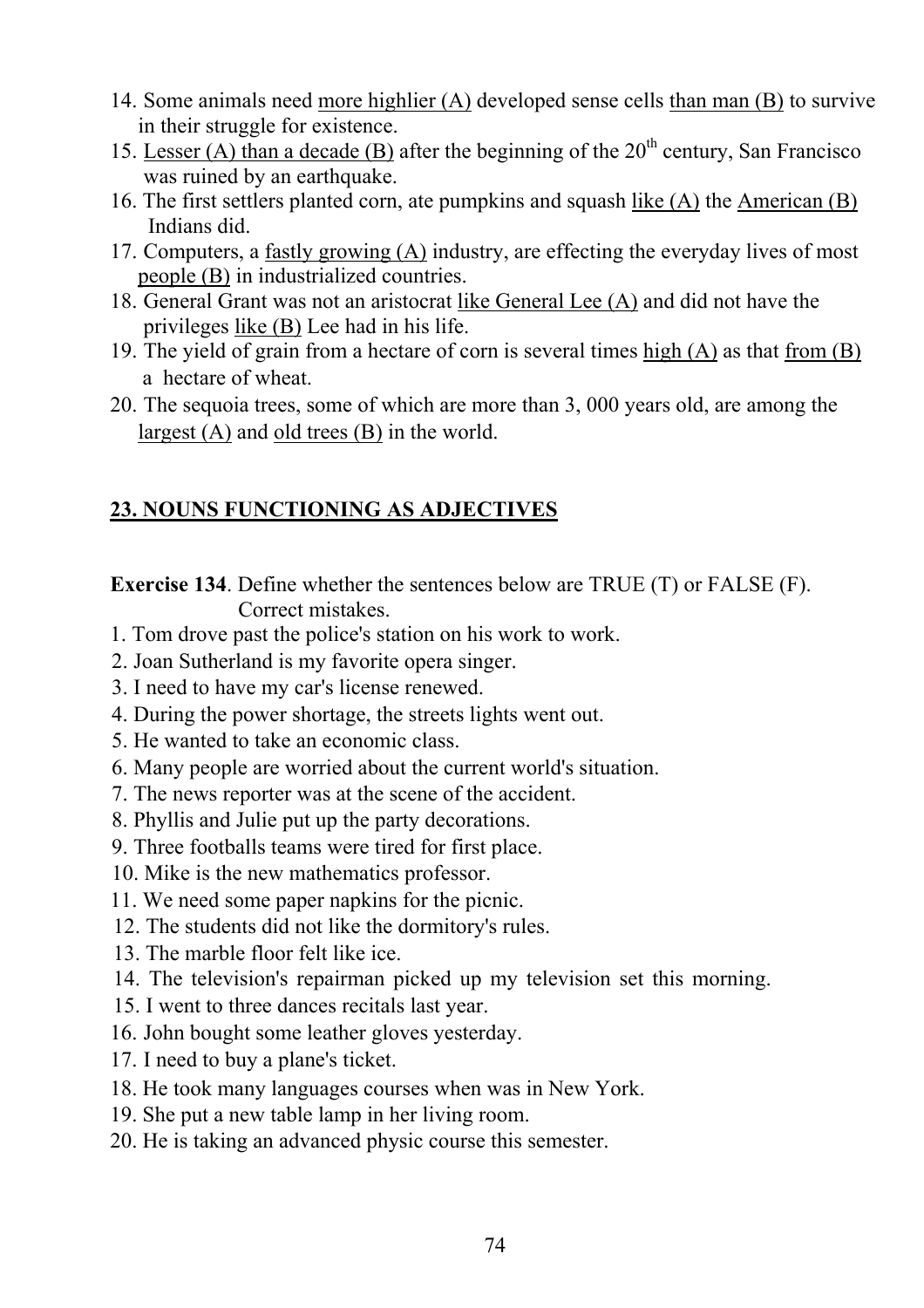## **24. HYPHENATED ADJECTIVES**

**Exercise 135.** Change the following phrases into two word combinations.

Example: a car which has four doors = a four-door car

a person who dances ballet  $=$  a ballet-dancer

- 1. A play which has three acts.
- 2. A building which has thirty stories.
- 3. A telephone call which lasts three minutes.
- 4. A composition which contains five hundred words.
- 5. A teacher who teaches English.
- 6. A store which sells shoes.
- 7. A bill which is worth twenty dollars.
- 8. A student who studies science.
- 9. A can that holds five litres.
- 10. A plug that has three pins.
- 11. A note that is worth \$20.
- 12. A course that lasts three weeks.
- 13. A family with two cars.
- 14. A filing cabinet with three drawers.
- 15. An omelet made with two eggs.
- 16. A film that lasts two hours.

**Exercise 136.** Use the underlined noun or noun phrase in the first sentence as the modifier in the second sentence.

Example: My garden has flowers in it. It is a flower garden.

- 1. That handbook is for students. It is
- 2. Their baby is ten months old. They have \_\_\_.
- 3. Our trip lasted for three days. We took .
- 4. She is a psychologist for children. She is \_\_\_.
- 5. I wrote a check for <u>fifty dollars</u>. I wrote
- 6. I will get three credits for that course. It is \_\_ .
- 7. Their house has nine rooms. It is
- 8. That food is for dogs. It is  $\blacksquare$ .
- 9. That room is for guests. It is \_\_ *.*
- 10. The professor asked us to write a paper of five pages. She asked us to write
- 11. I have a sister who is ten years old and a brother who is twelve years old. I have  $\qquad$ .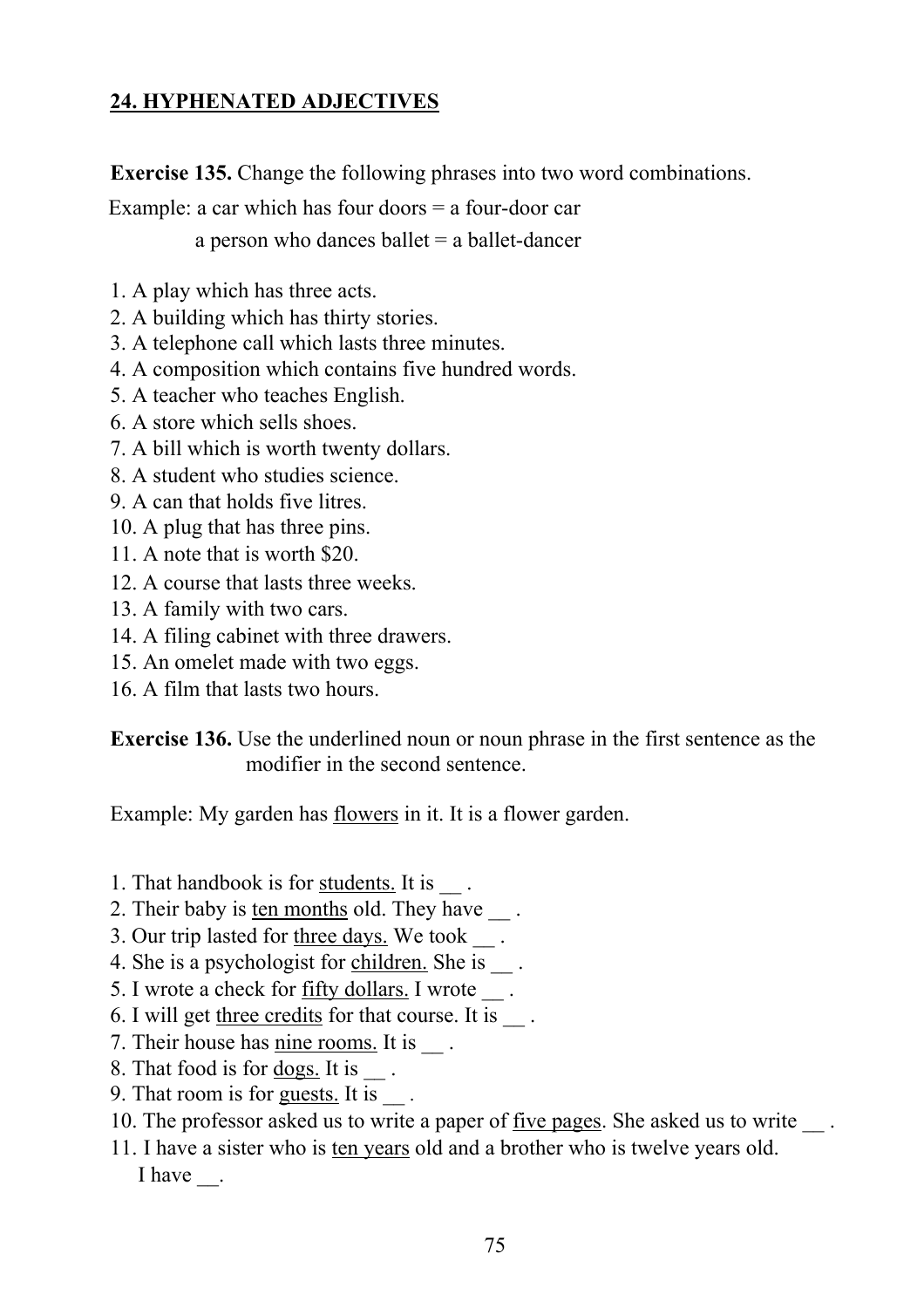**Exercise 137.** Complete the sentences according to the examples.

Example: Our holiday lasted three weeks. It was a three-week holiday. The girls were 14 years old. They were 14-year-old girls.

- 1. The woman was 27. She was a  $\qquad$ .
- 2. The flight lasted for three hours. It was a  $\blacksquare$ .
- 3. The strike lasted four days. It was a
- 4. The book has 200 pages. It is a  $\_\_$ .
- 5. The boys were ten years old. They were  $\qquad$ .
- 6. The television series has ten parts. It is \_\_ .
- 7. The bottle holds two litres. It is
- 8. Each of the tickets cost ten pounds. They were  $\qquad$ .
- 9. The building has ten stories. It is
- 10. This bag of potatoes weights five kilos. It is
- 11. We walked for five miles. It was ...

**Exercise 138.** Define whether the sentences below are TRUE (T) or FALSE (F). Correct mistakes.

- 1. I lived in a two-hundred-years-old house in Rome.
- 2. He bought a three-hundred-dollars suit.
- 3. The teacher told us to read the five-hundred-page book.
- 4. I have four fifty-minutes classes every day.
- 5. She has just bought a new four-door Ford.
- 6. We signed up for a three-hour lab.
- 7. The police suspected a thirty-years-old man.
- 8. My mother bought some five-dollars-a-pound cheese.
- 9. John got a ten-speed bicycle for his birthday.
- 10. I visited the five-thousand-years-old pyramids in Egypt last summer.
- 11. John and Sue brought me a two-ounces bottle of French perfume.
- 12. My parents are going on a four-week European tour next month.
- 13. Most ten-month-old babies cannot walk.
- 14. They are studying the five-hundred-pages manual.
- 15. The Smiths have just purchased a ten-rooms house.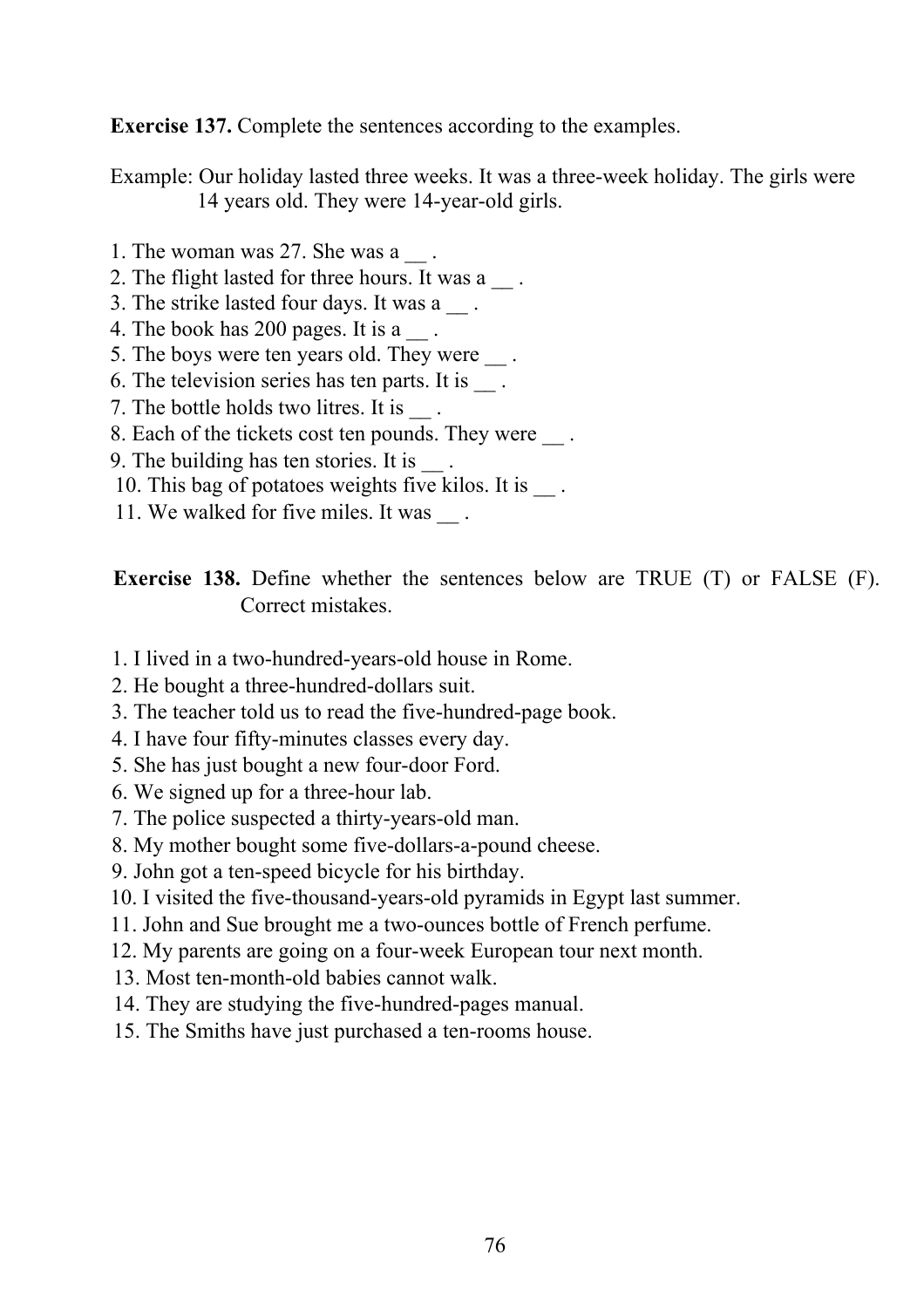### **25.** *ENOUGH* **WITH ADJECTIVES. ADVERBS AND NOUNS**

**Exercise 139.** Complete these sentences using *enough* with one of the following words:

| big   | old  | warm | well           | cups |
|-------|------|------|----------------|------|
| money | room | time | qualifications |      |

Example: She can't get married yet. She's not old enough.

- 1. Tom would like to buy a car but he hasn't got \_\_ .
- 2. I couldn't make coffee for everybody. There weren't \_\_ .
- 3. Are you ? Or shall I switch on the heating?
- 4. It's only a small car. There isn't \_ for all of you.
- 5. George didn't feel \_\_ to go to work this morning.
- 6. I didn't finish the examination. I didn't have
- 7. Do you think I've got to apply for the job?
- 8. Try this jacket and see if it's \_\_ for you.

**Exercise 140.** In the following sentences choose the correct form in parentheses.

- 1. It's not (enough warm/warm enough) to sit in the garden.
- 2. I haven't got (enough money/money enough) to go on holiday this year.
- 3. He doesn't speak (English enough/enough English) to make himself understood.
- 4. This coat is not (enough warm/warm enough) for me to wear in winter.
- 5. That chair isn't (strong enough/enough strong) for you to stand on.
- 6. This bed is not (enough wide/wide enough) for two people to sleep in.
- 7. I don't have (enough time/time enough) to do it.
- 8. He didn't run (fast enough/enough fast).
- 9. Is this coffee (enough strong/strong enough) for you?
- 10. He is not (old enough/enough old) to get a driver's license.
- 11 .Do we have (enough drinks/drinks enough) for the party?
- 12. The director thought the man was not (heavy enough/enough heavy) for the role.
- 13. There were not (enough people/people enough) to form a dance group.
- 14. Are there (chairs enough/enough chairs) in the room?

**Exercise 141.** Correct mistakes in the following sentences.

- 1. I need to buy a lamp because I don't have enough the light in my room.
- 2. Her little car isn't big enough as to seat more than two people comfortably.
- 3. Virginia doesn't have the enough information to make a decision.
- 4. That excuse isn't enough good.
- 5. Do we have hamburgers enough as for the party?
- 6. He should be as strong enough to get out of bed in a few days.
- 7. Without enough the sleep, you won't be able to do well on the examination.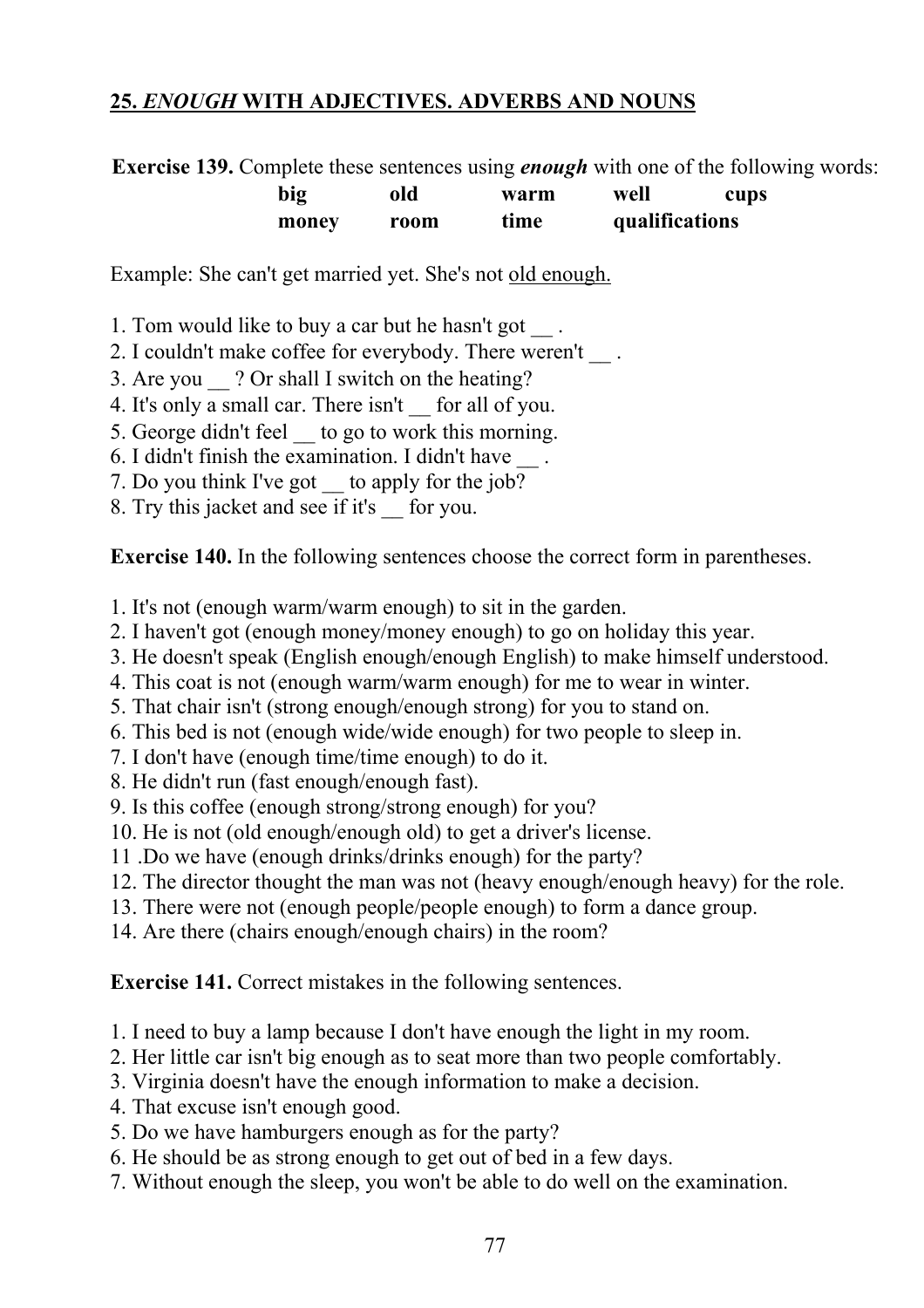- 8. Billy isn't enough old to enlist in the army.
- 9. There aren't enough car for all of us to go.
- 10. His score on the exam was enough good to qualify him for a graduate program.
- 11. When your body does not get enough the food, it cannot make the glucose it needs.
- 12. His English was enough good as for him to pass the TOEFL.
- 13. We had time enough to finish our work.

**Exercise 142.** Define whether the sentences below are TRUE (T) or FALSE (F). Pay attention to the meanings *of too, very* and *enough:* 

| <i>Very</i> | "to a high degree"<br>means                          |
|-------------|------------------------------------------------------|
| Too         | suggests "impossibility or undesirable degree"       |
| Enough      | suggests " <i>possibility or sufficient degree</i> " |

- 1. I had enough experience to get the job.
- 2. This soap is too good.
- 3. It was too late to go to the theater.
- 4. He is enough intelligent to do well in school.
- 5. Paul had very much money to buy a new motorcycle.
- 6. I am very disappointed in his behavior.
- 7. He made too many good friends when he studied abroad.
- 8. She spoke French well enough to be a translator.
- 9. He did not speak English as well enough to be understood.
- 10. The envelope was thin enough to slide under the door.
- 11. The sofa was big enough as to seat four people comfortably.
- 12. This paragraph is not enough good as to be acceptable.
- 13. His TOEFL score was high enough to be accepted.
- 14. She was too happy when she heard the news.
- 15. She was enough old to get married.

### **26. CAUSE CONNECTORS: BECAUSE/BECAUSE OF; SO/SUCH**

#### **Exercise 143**. Supply either **because** or **because of** as appropriate.

- 1. We arrived late the bad traffic.
- 2. He could not play in the game \_\_ his foot injury.
- 3. She did not buy it the price was too high.
- 4. it is a national holiday, there will be no class tomorrow.
- 5. We could not sleep last night the noise next door.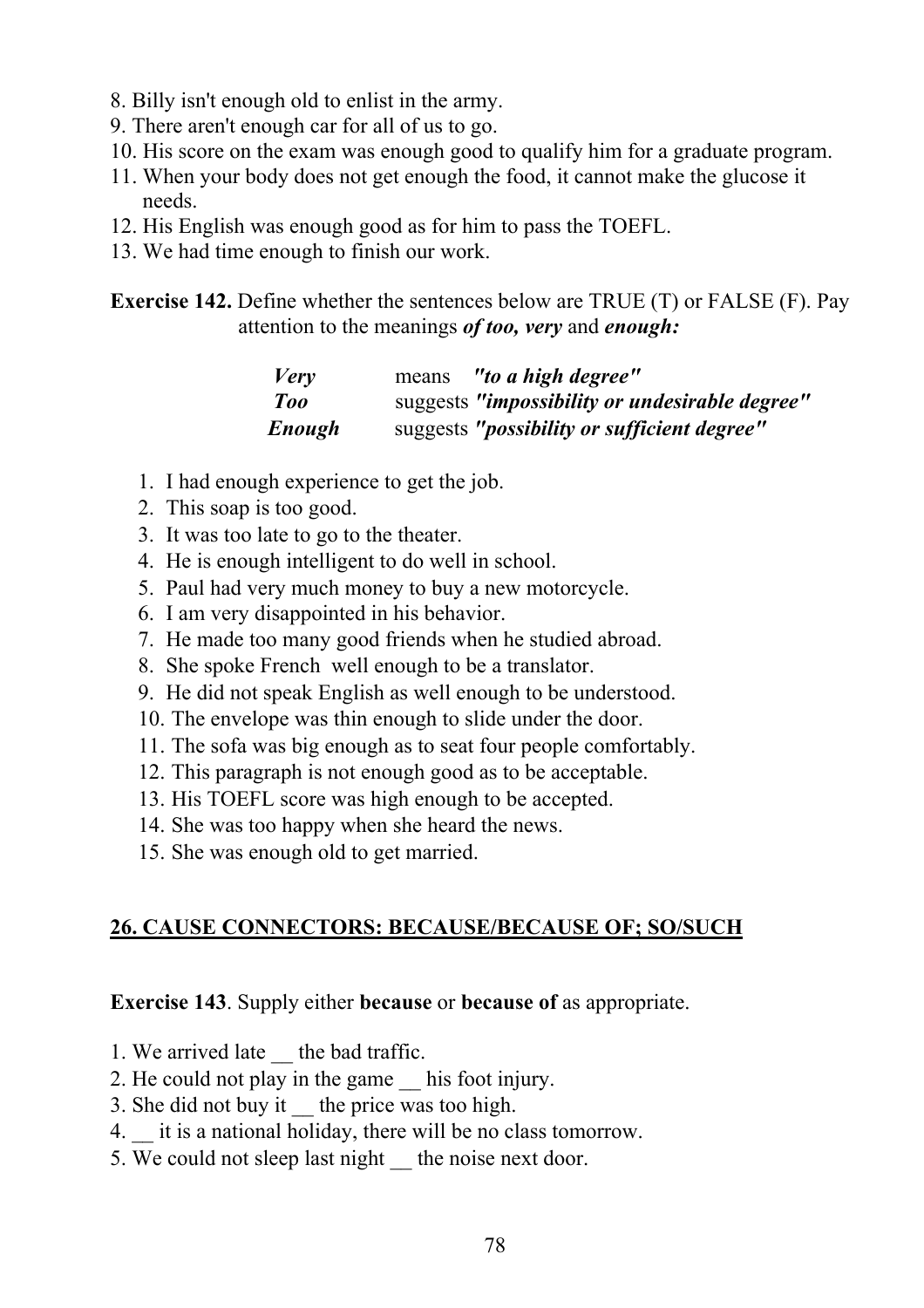- 6. \_\_ the storm warnings, we did not go out last night.
- 7. They went to the beach it is cooler there.
- 8. She had to study her exam next week.
- 9. Classes will be canceled tomorrow \_\_ a national holiday.
- 10. She was absent her cold was worse.
- 11. John's family is very happy his being awarded a scholarship.
- 12. She didn't buy it the price.
- 13. It was difficult to see the road clearly it was raining.
- 14. cheese is essentially a concentrated form of milk, it contains the same nutrients as milk.

### **Exercise 144**. Supply either *because* or *because of* as appropriate.

- 1. We were late to the meeting the traffic was heavy.
- 2. In my parents' generosity, all of the children in our family have received the best of everything.
- 3. Bill has to do all of the cooking and cleaning \_\_ his wife's illness.
- 4. Dr. Robinson's excellent research on wolves, we know much more today about the endangered species than we did even five years ago.
- 5. I couldn't get to sleep last night \_\_ it was noisy in the next apartment.
- 6. I regret to say that I cannot be present at our daughter's wedding \_\_ circumstances are beyond my control.
- 7. Jerry's in good shape physically \_\_ he gets a lot of exercises.
- 8. The letter was returned to the sender it didn't have enough postage.
- 9. Our flight from Amsterdam to London was delayed \_\_ the heavy fog.
- 10. the severe snow storm and the road blocks, the air force dropped food and medical supplies close to the city.
- 11. He has received several scholarships his academic and artistic ability.
- 12.The professor was considering postponing the examination until the following week — the student's confusion.
- 13. <sup>the</sup> residents had worked so diligently to renovate the old building, the manager had a party.
- 14. George did not do well in the class he failed to study properly.
- 15. its durability and economy, the best car is a Mercedes Benz.

**Exercise 145**. Combine the following sentences by using *so* **...** *that* or *such* **...** *that.*

Examples: This tea is good, I think I'll have another cup. — This tea is so good that I think I'll have another cup.

> This is good tea. I think I'll have another cup. — This is such good tea that I think I'll have another cup.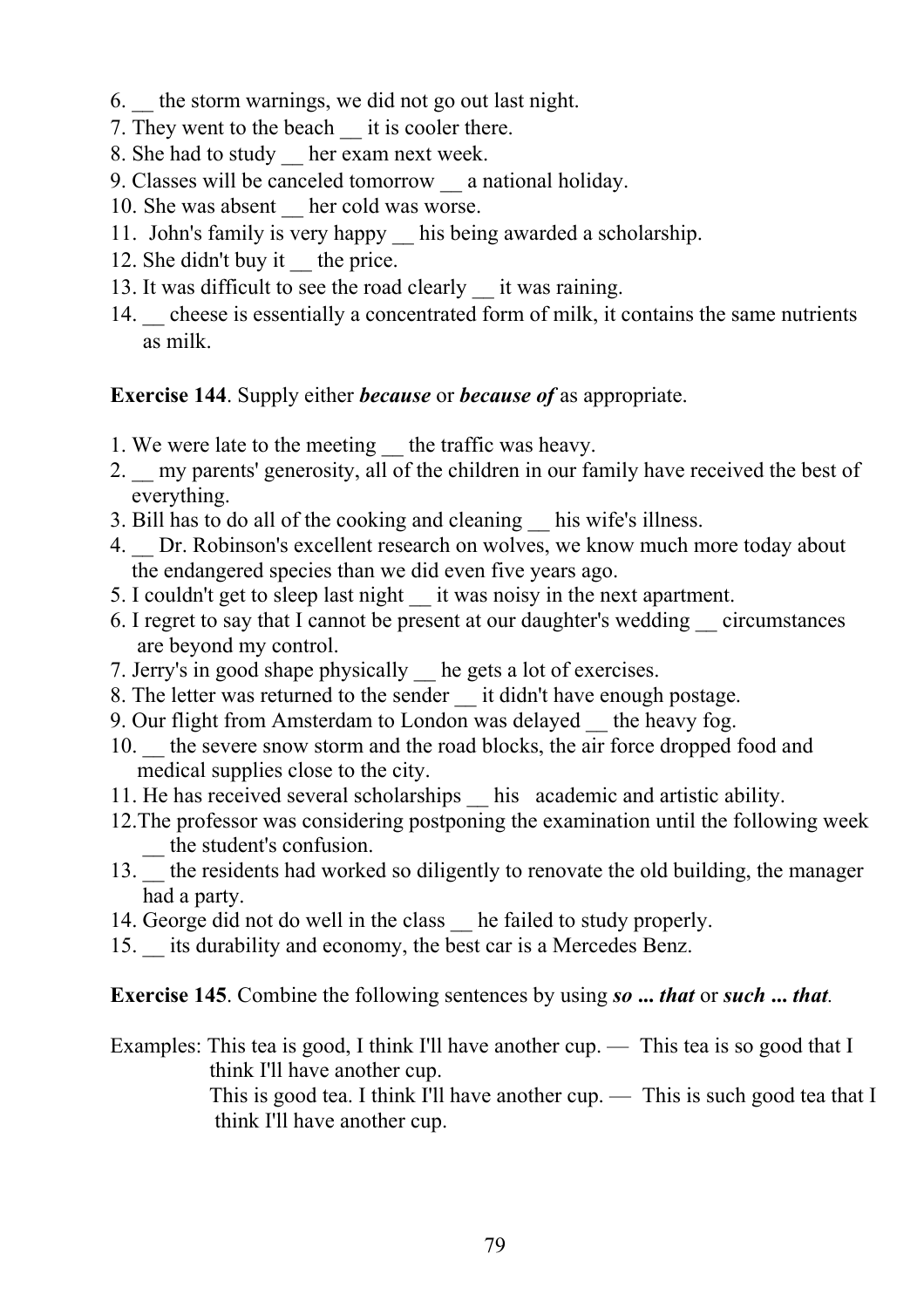- 1. The car was expensive. We couldn't afford to buy it.
- 2. It was an expensive car. We couldn't afford to buy it.
- 3. I had to wear my wool coat. It was a cold day.
- 4. The weather was hot. You could fry an egg on the sidewalk.
- 5. I don't like going to class. We're having beautiful weather.
- 6. Grandpa held me tightly when he hugged me. I couldn't breathe for a moment.
- 7. I couldn't understand her. She talked too fast.
- 8. The audience booed the actors. It was a bad performance.
- 9. I've met too many people in the last few days. I can't possibly remember all of their names.
- 10. It took us only ten minutes to get there. There was little traffic.
- 11. There were few people at the meeting. It was cancelled.
- 12. The newspaper basket overflowed. Sally used too much paper when she was writing her report.

### **Exercise 146**. Put in *"so"* or *"such".*

- 1. Come on! Don't walk slowly.
- 2. I've never read a stupid book.
- 3. I was surprised that he looked well after his recent illness.
- 4. They've got a lot of money, they don't know what to do with it.
- 5. She is a very attractive girl. She's got \_\_ beautiful eyes.
- 6. Everything is \_\_ expensive these days, isn't it?
- 7. Why do you ask them stupid questions?
- 8. It was a boring film that I fell asleep in the middle of it.
- 9. The wind was strong, it was difficult to work.

10.The food at the hotel was very bad. I've never eaten \_\_ awful food.

- 11. It was \_\_ a good book that I couldn't put it down.
- 12. There were many people in the room that we couldn't move.
- 13. It was warm weather that I didn't need a coat.

### **Exercise 147**. Use *such* instead of *so.*

Example: The book was so good that I couldn't put it down. — It was such a good book that I couldn't put it down.

- 1. The road is so narrow that it is difficult for two cars to pass each other.  $-$  It is  $\blacksquare$ .
- 2. The weather was so warm that I didn't need a coat.  $-$  It
- 3. His feet are so big that he has difficulty finding shoes to fit him.  $-$  He has got  $\blacksquare$ .
- 4. There were so many people in the room that we couldn't move. There were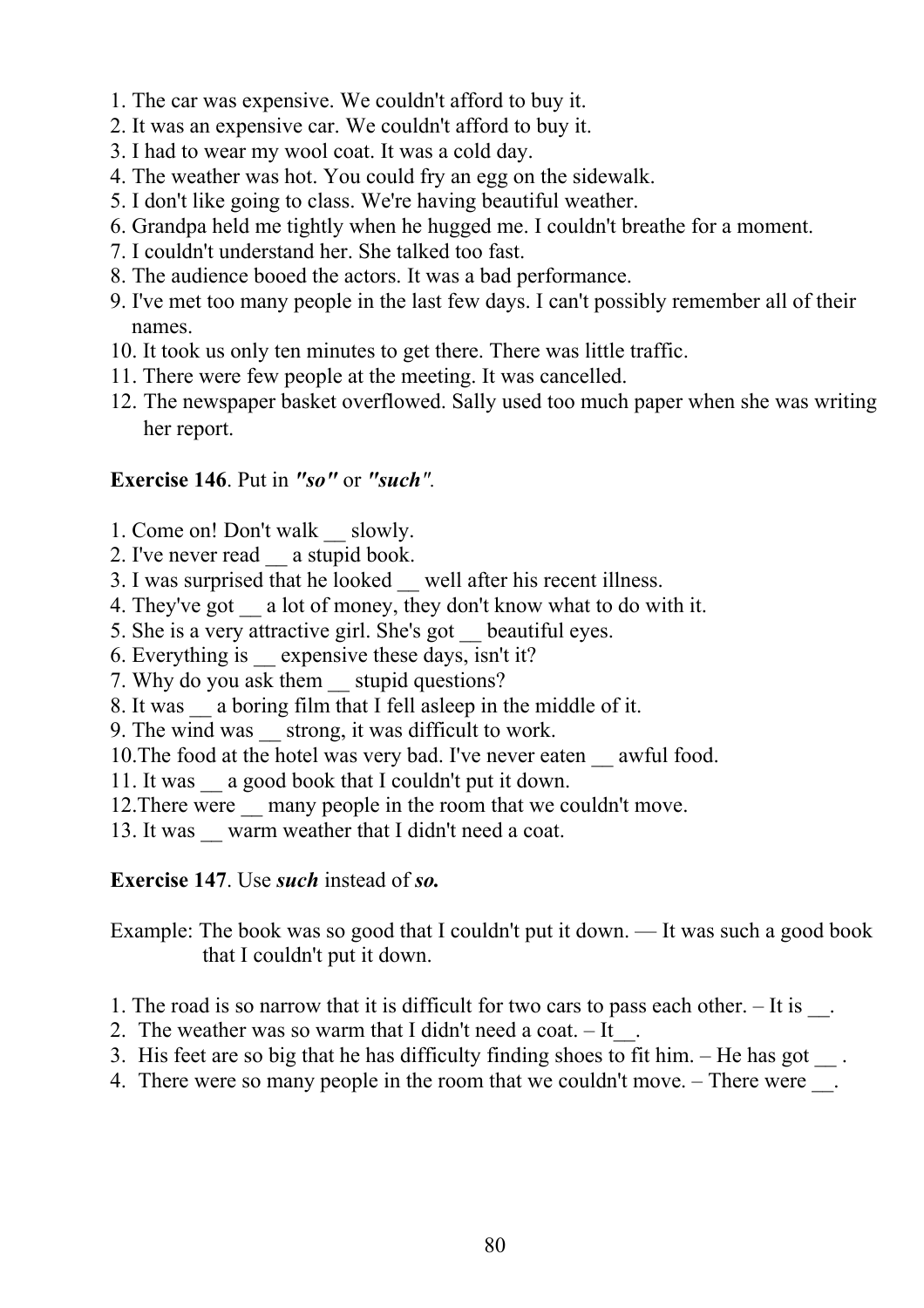#### **Exercise 148**. Put in *so, such* or *such a.*

- 1. He's difficult to understand because he speaks \_\_ quickly.
- 2. I like Tom and Ann. They're \_\_ nice people.
- 3. It was a great holiday. We had \_\_ good time.
- 4. The weather is lovely, isn't it? I didn't expect it to be \_\_ nice day.
- 5. I have to go. I didn't realize it was \_\_ late.
- 6. He always looks good. He wears \_\_ nice clothes.
- 7. I couldn't believe the news. It was shock.
- 8. I think she works too hard. She looks tired all the time.
- 9. I didn't realize you lived \_\_ long way from the downtown.
- 10. I can't decide what to do. It's problem.
- 11.Today was \_\_ beautiful day that I couldn't bring myself to complete all my chores.
- 12. The chemistry instructor explained the experiment in way that it was easily understood.

**Exercise 149**. Correct mistakes in the following sentences.

- 1. He is so slow as he never gets to class on time.
- 2. It was so interesting book that I couldn't put it down.
- 3. The suitcase is as heavy that I can hardly carry it.
- 4. She is such nice girl that everyone likes her.
- 5. We arrived so late as Professor Baker had already called the roll.
- 6. We had so a small lunch that I am hungry already.
- 7. He drives so fast as no one likes to ride with him.
- 8. That so many advances have been made in so short time is the most valid argument for retaining the research unit.
- 9. Preparing frozen foods is too easy that anyone can do it.
- 10. It is so nice weather that I would like to go to the beach.

**Exercise 150**. Define whether the sentences below are TRUE (T) or FALSE (F). Correct mistakes.

- 1. They had so a good meal at that restaurant that they wanted to go there again.
- 2. They were such talented actors that their movie was a great success.
- 3. The store had too few customers that it closed.
- 4. It was such a long lesson that we could not finish it in one day.
- 5. He was as rich that he owned four homes.
- 6. He is so forgetful as he never pays his rent on time.
- 7. She was such a good student that she won a scholarship.
- 8. They had a such bad day that got depressed.
- 9. It was so warm weather that we went to the swimming pool.
- 10.The old woman's handwriting was so faint that I could hardly read it.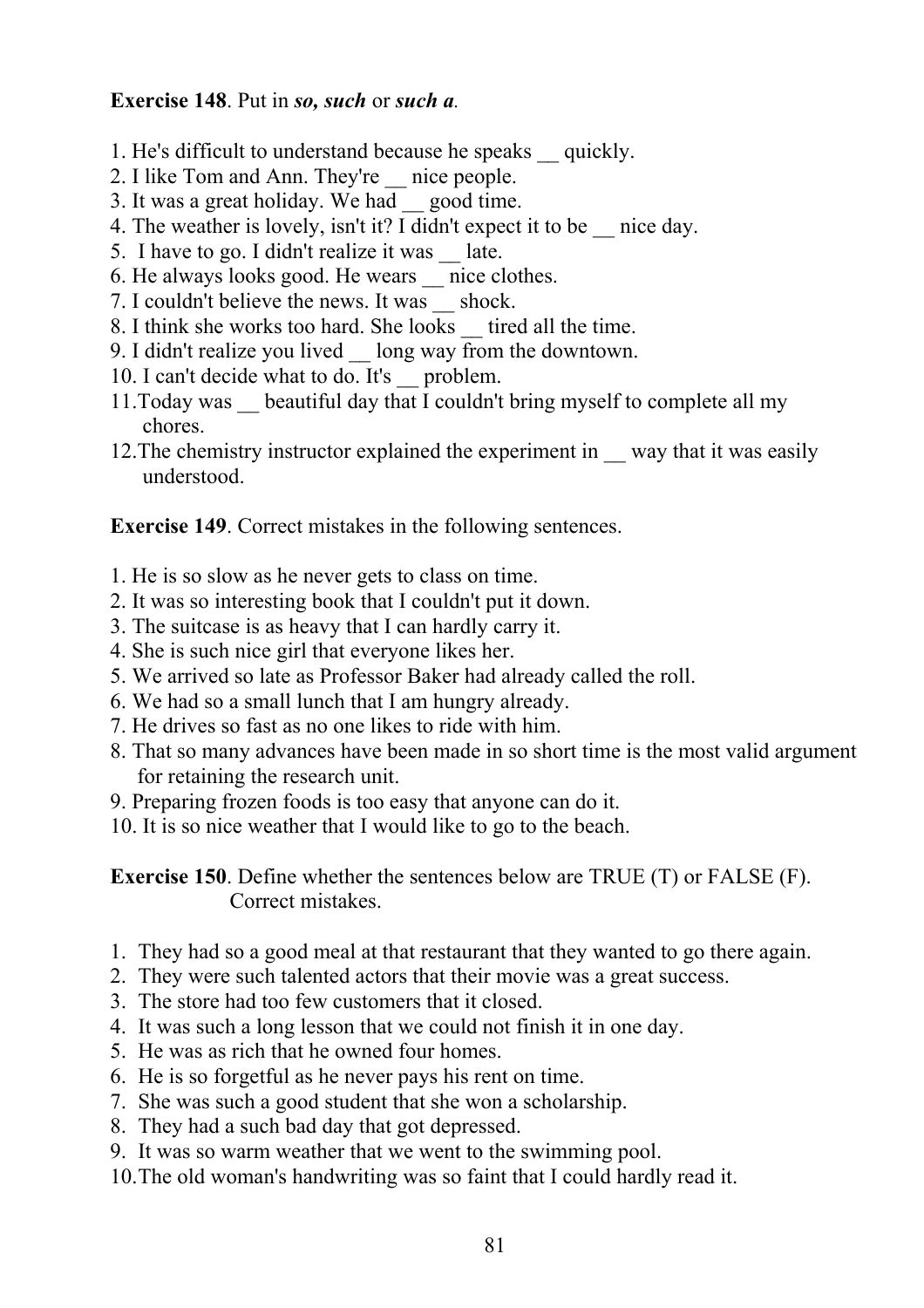11.The stars are so far from the earth that we cannot see most of them.

- 12.I had too many things to do that I could not finish them all.
- 13.It was so confusing as I could not understand it.
- 14.He spoke such good Arabic that he surprised everyone.
- 15.The building was as large that we had difficulty finding his office.
- 16.He gave me so good advice that I was very grateful to him.
- 17.They had such a good time in Rome that they always dreamed of going back.
- 18.He is so shy as he never speaks in class.
- 19.It was so good game that the stadium was packed.
- 20.The doctor has so many patients that he could not see them all.

### **27. PASSIVE VOICE**

**Exercise 151**. Change the active to the passive by supplying the correct form *of be.*

- 1. Tom opens the door. The door opened by Tom.
- 2. Tom is opening the door. The door opened by Tom.
- 3. Tom has opened the door. The door \_\_ opened by Tom.
- 4. Tom opened the door.
- 5. Tom was opening the door.
- 6. Tom had opened the door.
- 7. Tom will open the door.
- 8. Tom is going to open the door.
- 9. Tom will have opened the door.

**Exercise 152**. Change the active to the passive.

- 1. Shakespeare wrote that play.
- 2. Bill will invite Ann to the party.
- 3. Alex is preparing that report.
- 4. Waitresses and waiters serve customers.
- 5. The teacher is going to explain the lesson.
- 6. Shirley has suggested a new idea.
- 7. Two horses were pulling the farmer's wagon.
- 8. Kathy had returned the book to the library.
- 9. By this time tomorrow the president will have made the announcement.
- 10. I didn't write that note, Jim wrote it.
- 11. Alice didn't make that pie. Did Mrs. French make it?
- 12. Does Prof. Jackson teach this course? I know that Prof. Adams doesn't teach it.
- 13. Mrs. Andrews hasn't signed those papers yet. Has Mr. Andrews signed them yet?
- 14. Is Mr. Brown painting your house?
- 15. His tricks won't fool me.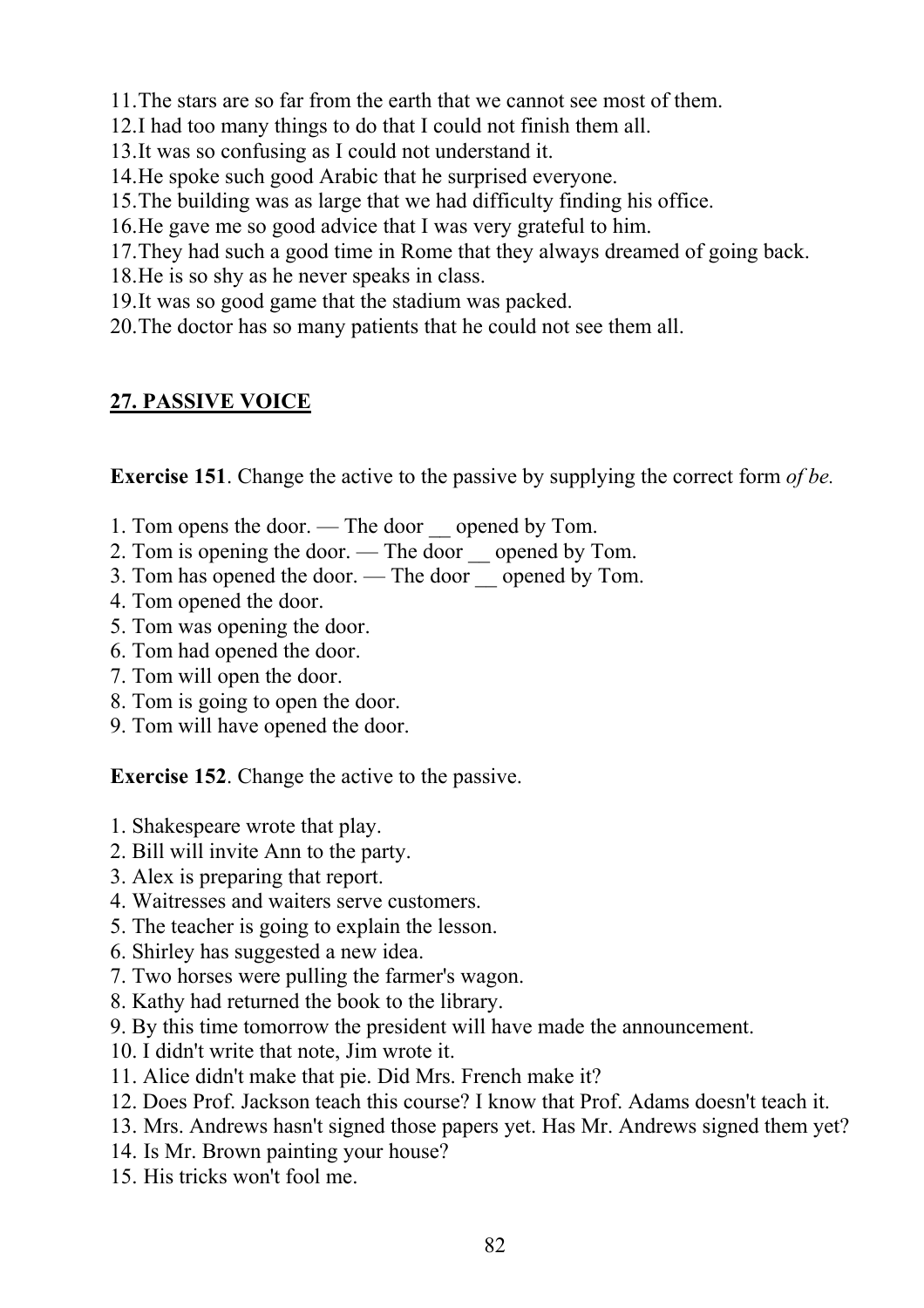**Exercise 153**. Change the active to passive if possible. Some verbs are intransitive and cannot be changed.

- 1. A strange thing happened yesterday.
- 2. Jackie scored the winning goal.
- 3. My cat died.
- 4. I agree with Dr. Ikeda's theory.
- 5. Dr. Ikeda developed that theory.
- 6. Timmy dropped the cup.
- 7. The cup fell to the floor.
- 8. The assistant manager interviewed me.
- 9. It rained hard yesterday.
- 10. A hurricane destroyed the small fishing village.
- 11. Dinosaurs existed millions of years ago.
- 12. A large vase stands on the table.

**Exercise 154**. Define whether the following sentences are TRUE (T) or FALSE (F). Correct mistakes.

- 1. My neighbor is very proud of her new grandson who born last week.
- 2. I'm very fond of this old brooch because it was belonged to my grandmother.
- 3. My family live in Scotland but I was educated in France.
- 4. I'm afraid I can't lend you my camera. It's repairing this week.
- 5. The bridge was collapsed during the floods but fortunately no one was using it at the time.
- 6. If you aren't careful what you're doing with that hammer someone will hurt in a minute!
- 7. The word "stupid" was in my report but it wasn't referred to you.
- 8. I'm sorry I'm late. I got held up in the traffic.
- 9. When did you discover that the money had been disappeared?
- 10. Children under the age of seven do not allow in this pool.

#### **Exercise 155**. Change the active to the passive.

- 1. The company has cut all the salaries.
- 2. The bank manager kept me waiting for half an hour.
- 3. Employers must pay all travel expenses for this training course.
- 4. Do you suppose your brother could have written such a letter?
- 5. They use a computer to do that job nowadays.
- 6. During the recession the firm was making people redundant almost every week.
- 7. Nobody informed the police that there had been a mistake.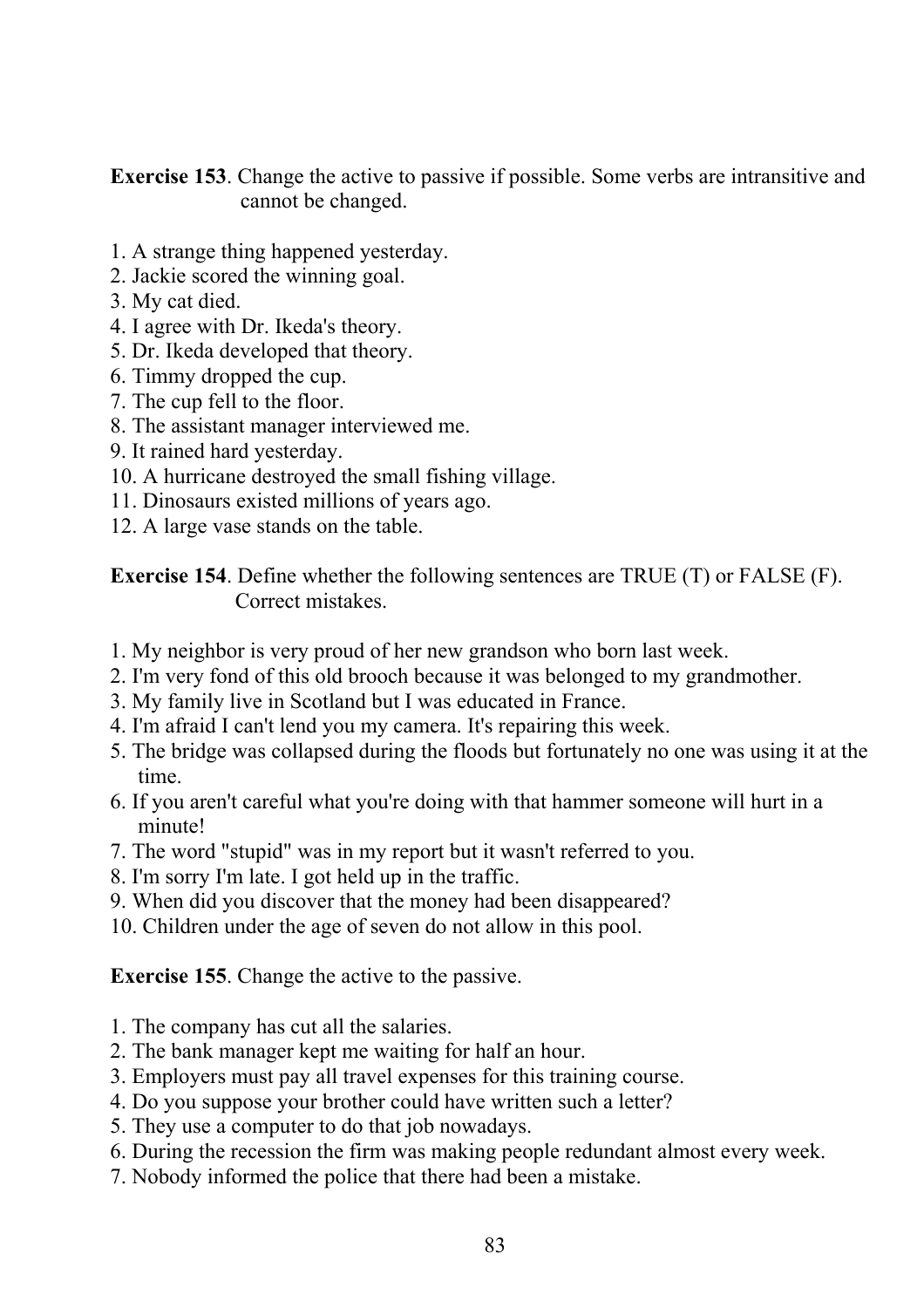- 8. Where will your company send you next year?
- 9. The news about the famine distressed Josephine.
- 10. I've still got the camera because no one has claimed it.
- 11. Has anyone ever asked you for your opinion?
- 12. The children shouldn't have opened that parcel.
- 13. All visitors must wear identity badges.

**Exercise 156**. Define whether the following sentences are TRUE (T) or FALSE (F). Correct mistakes.

- 1. Steak was eaten by me last night.
- 2. When we work hard, we accomplish a lot.
- 3. Jane wrote a very good composition for her writing class.
- 4. We laughed when the clown fell out of the car.
- 5. Workers built the road in two years at a cost of five million dollars.
- 6. The people loved their leader and his mistakes were forgiven by them.
- 7. The phone was answered by John on the first ring.
- 8. Paul teaches English in high school and writes short stories in his free time.
- 9. Most American cars are built in Detroit, Michigan.
- 10. My uncle worked hard all his life and left a sizable estate when he died.
- 11. My father and I played chess for several hours yesterday.
- 12. As we neared the house, a small dog sitting on the porch could be seen by us.
- 13. Some people committed a lot of crimes in this neighborhood last month.
- 14. If you studied more, your tests could be easily passed.
- 15. The students opened their books and began to read.
- 16. As John approaches his fortieth birthday, he is reassessing the direction of his life.
- 17. The light was turned on by me as I entered my bedroom.
- 18. That electronics company is expanding and many new products are being developed by them.
- 19. Soldiers fought the Battle of Hastings in 1066.
- 20. Her earrings were put on by Jane before she went to the party.
- 21. During the war thousands of persons were forced to leave their homes.
- 22. Claire painted the living room and a new carpet was laid by her.
- 23. Jack works hard during the week and his free time is spent sailing his new boat.
- 24. Bob plays the piano and the guitar is played by him also.

### **28. CAUSATIVE VERBS**

**Exercise 157.** Answer the questions in the way shown.

- 1. Did Ann make that dress herself? No, she had it made.
- 2. Did you cut your hair yourself? No, I
- 3. Did they paint the house themselves?  $\sim$  No, they  $\sim$ .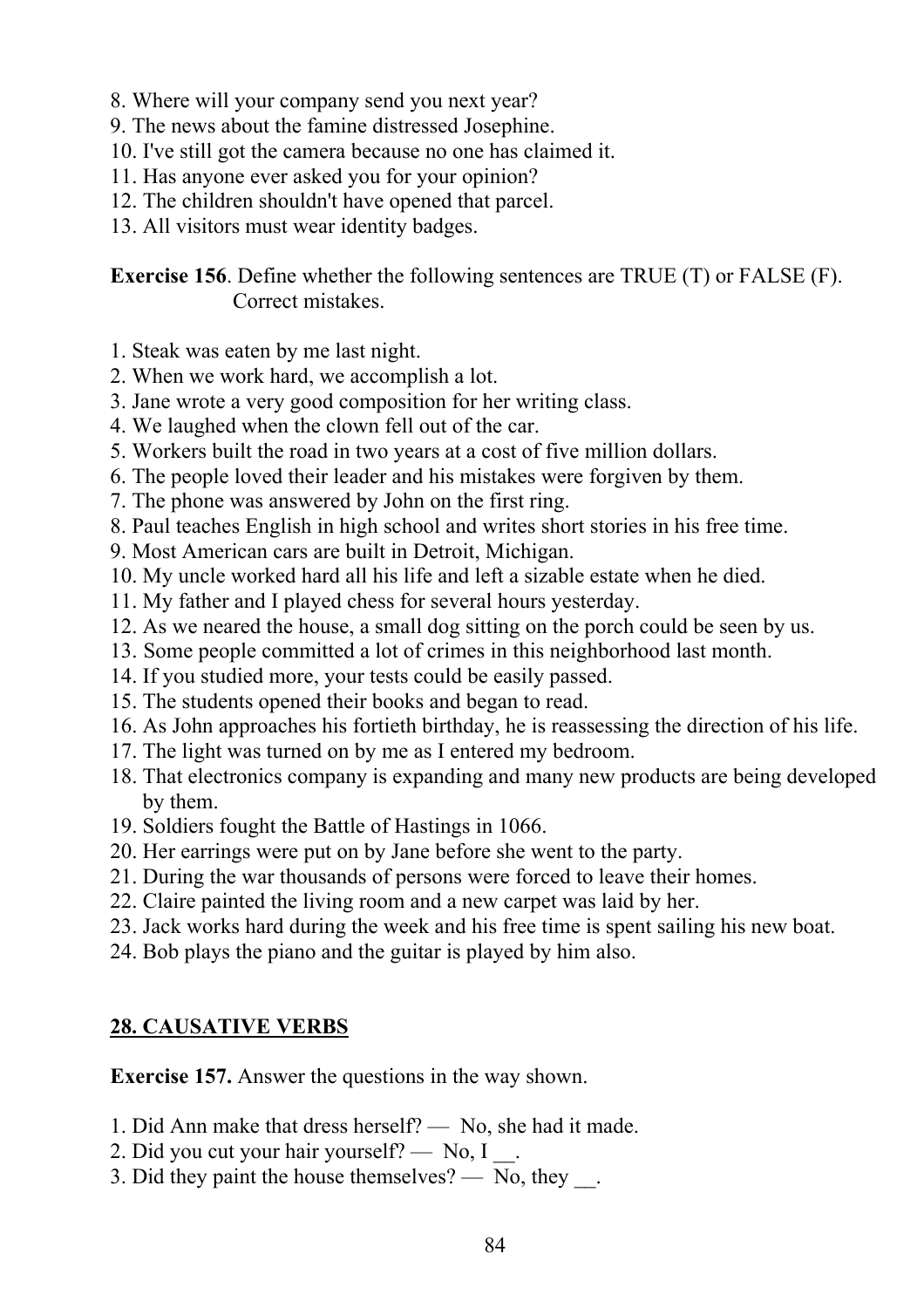- 4. Did Jim cut down that tree himself?  $-$  No,  $\alpha$ .
- 5. Did Sue repair the car herself?  $No$ , ...

**Exercise 158.** Put the verbs in parentheses into the correct form.

- 1. Are you going to make your daughter (to work) part time in the store this summer?
- 2. Let's get some of our money (to exchange) for dollars.
- 3. They had their lawyer (to change) their will.
- 4. Would you let us (to borrow) your notes?
- 5. My teacher helped me (to get) this job.
- 6. I can't seem to make this dishwasher (to run).
- 7. Nora got her mother's wedding dress (to alter) so that it fit perfectly.
- 8. I like the way you had the beautician (to do) your hair.
- 9. Larry is so good-hearted, he lets people (to take) advantage of him.
- 10. Bob said that he would help us (to find) the place.
- 11. Patsy makes everyone (to do) his share around the house.
- 12. We will have to get someone (to fix) the phone right away.
- 13. We are going to have our car (to fix) before we go to Toronto.
- 14. Don't let this (to bother) you.
- 15. This book should help you (to understand) the lecture.
- 16. It costs about sixty dollars to have a tooth (to fill).

**Exercise 159.** Complete the sentences using the words in parentheses.

Example: We are having the house painted (the house / paint) at the moment.

- 1. Did \_\_ (you / your hair / cut) last week?
- 2. Your hair is too long. I think you should  $(it / cut)$ .
- 3. How often (you / your car / service)?
- 4. The engine in Tom's car couldn't be repaired, so he had to (a new engine / fit).
- 5. \_\_ (you / your newspaper / deliver) or do you go to the shop yourself to buy it?
- 6. What are those workmen doing in your garden? Oh, I  $\alpha$  swimming pool / build).
- 7. Can I see those holiday photographs you took? I'm afraid not. I (not / the film / developed) yet.
- 8. Is it true that many years ago he (his portrait / paint) by a famous artist?

**Exercise 160.** Complete the sentences with the words in parentheses.

- 1. The doctor made the patient \_\_\_ in bed. (stay)
- 2. Mrs. Crane had her house \_\_. (paint)
- 3. The teacher had the class a 2000-word research paper. (write)
- 4. I made my son the windows before he could go outside to play. (wash)
- 5. Don got some kids in the neighbourhood \_\_ out his garage. (clean)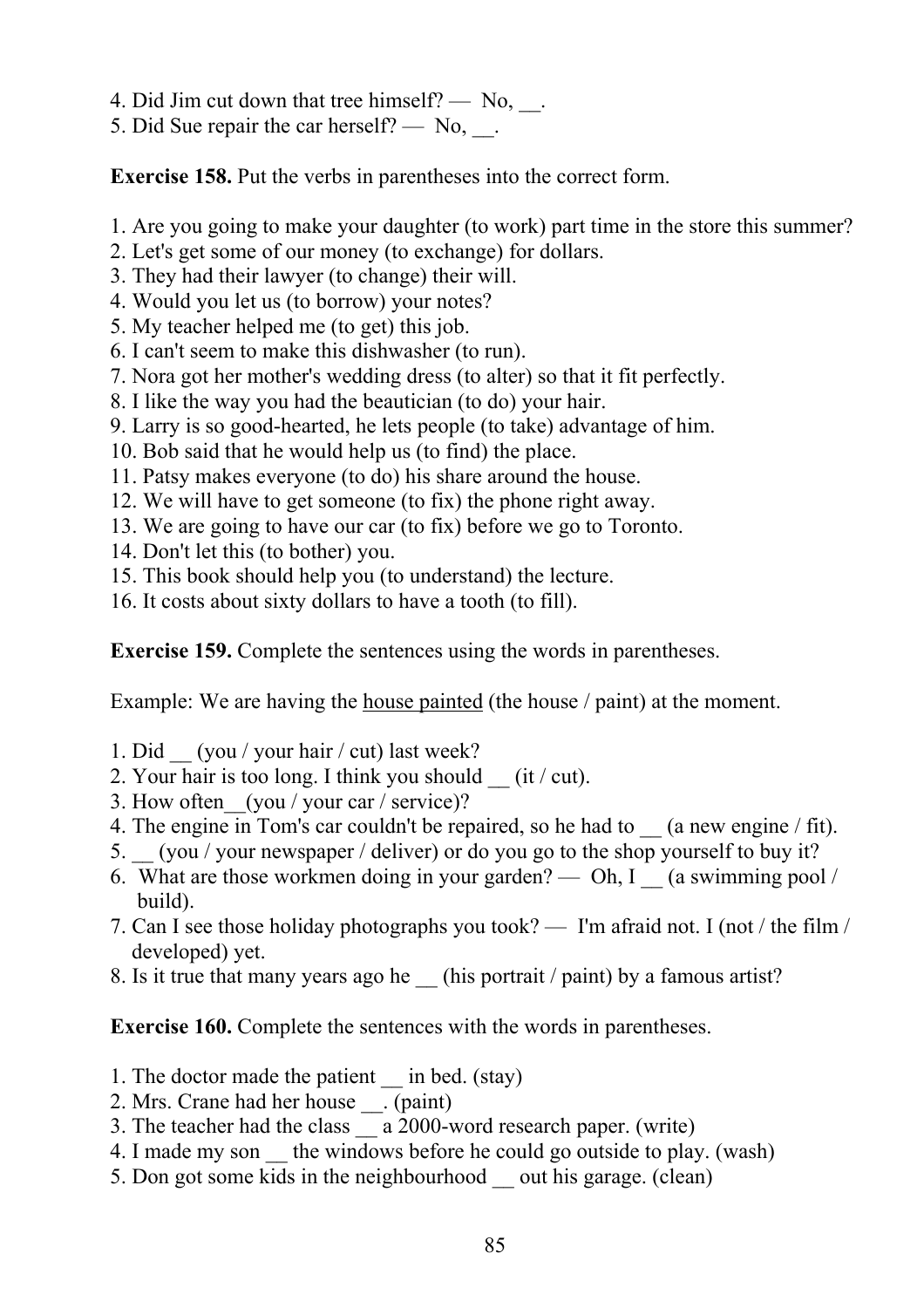- 6. I went to the bank to have a check  $\cdot$  (cash)
- 7. Tom had a bad headache yesterday, so he got his twin brother Tim \_\_ to class for him. (go) The teacher didn't know the difference.
- 8. My boss made me my report because he wasn't satisfied with it. (redo)
- 9. Alice stopped at the service station to have the tank (fill)
- 10. Peeling onions always makes me  $\cdot$  (cry)
- 11. I got Mary me some money so I could go to a movie last night. (lend)
- 12. Mr. Fields went to a doctor to have the wart on his nose  $\_\_$ . (remove)
- 13. We had a professional photographer \_\_ pictures of everyone who participated in our wedding. (take)
- 14. I spilled some tomato sauce on my suit coat. Now I need to get my suit (clean)

### **Exercise 161.** Replace the phrase underlined with the structure *have something done.*

Example: I didn't recognise Sheila. The hairdresser's dyed her hair. She's had her hair dyed.

- 1. I've been getting a lot of annoying phone calls, so the telephone company is going to change my number.
- 2. Gabrielle broke her leg six weeks ago but she's much better now. In fact the doctor should be taking the plaster off tomorrow.
- 3. Since Rowland made a lot of money, he's not content with his little cottage, so an architect's designed him a fine new house.
- 4. This room gets too hot when the sun shines so I'm getting someone to fit blinds on the windows.
- 5. I heard that Mrs Green didn't trust her husband so she hired a detective to follow him!
- 6. We don't really know what Shakespeare looked like. I wish he had asked someone to paint his portrait before he died.
- 7. My sister had always been self-conscious about her nose so she decided to go to a clinic for an operation which will straighten it.

**Exercise 162.** Correct mistakes in these sentences.

- 1. She made the baby to take a nap.
- 2. Do you think we can get Karen takes us to San Diego?
- 3. Tom had a tooth fill.
- 4. Professor Baker let us to write a paper instead of taking a final exam.
- 5. Her husband always helps her that she does the laundry.
- 6. Professor Rogers didn't make us typed up our lab reports.
- 7. I want to get the house paint before winter.
- 8. Have you had your temperature taking yet?
- 9. When I was learning to drive, my Dad let me using his car.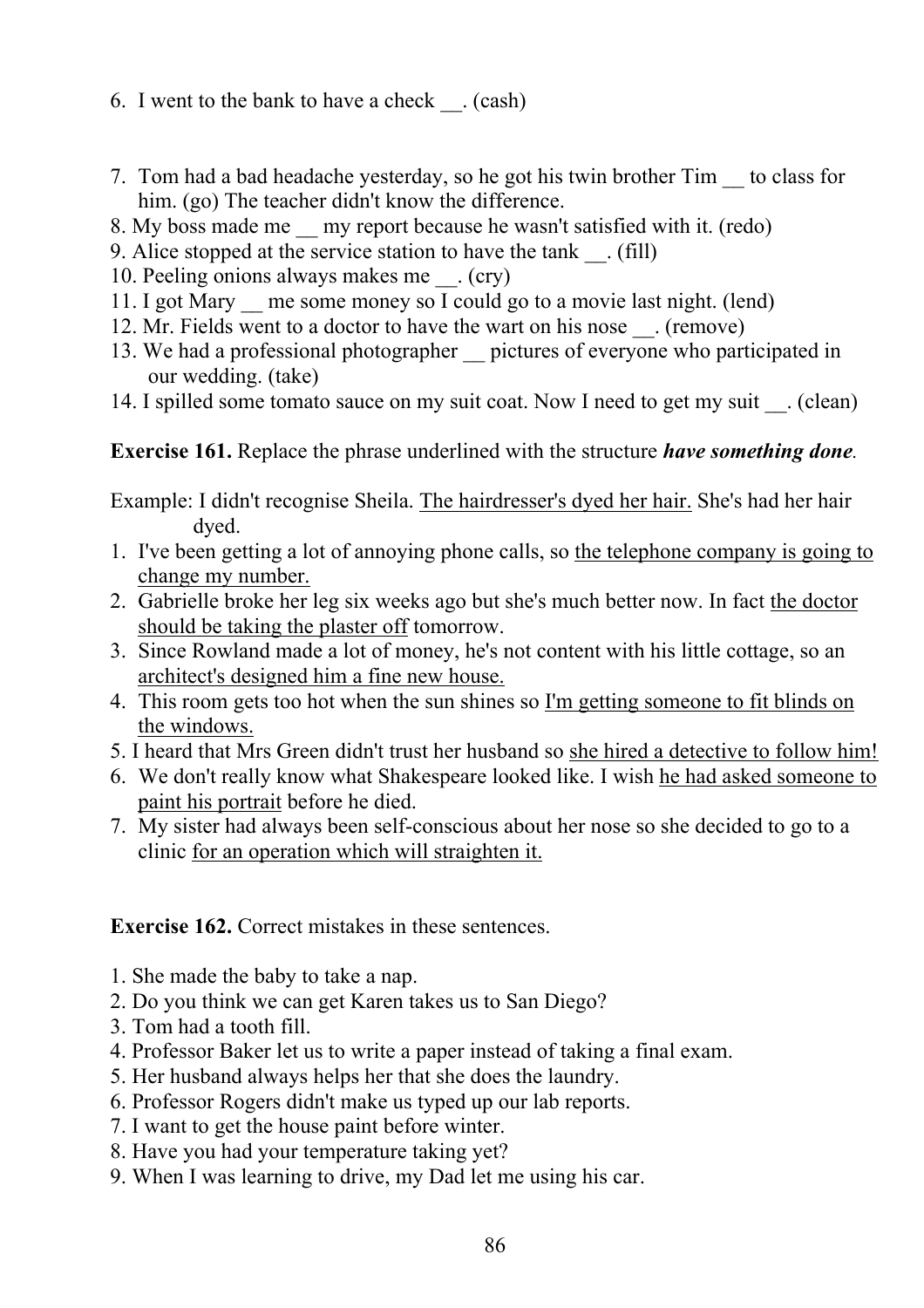- 10. Don't you help each other the study for tests?
- 11. When Cliff was sick with the flu, his mother made him to eat chicken soup and rest in bed.

**Exercise 163.** Most of the following sentences contain one mistake. Write TRUE (T) or FALSE (F). Correct mistakes.

- 1. Jack got his dog to bring him slippers.
- 2. Jane was having her hair to cut when somebody called her.
- 3. Harry has had his sister typed the report.
- 4. Can you help me to pack my things?
- 5. Have you had your luggage registered yet?
- 6. It's impossible to make my parents to tidy up my room.
- 7. Could you make your son be quiet?
- 8. My parents never let me coming back home late.
- 9. The teacher helped the students correct all the mistakes.
- 10.The Greens always let their children to see the New year in with them.

### **29. RELATIVE CLAUSES**

**Exercise 164**. Complete the sentences using *who / whom / whose / where / which.*

- 1. What's the name of the man car you borrowed?
- 2. A cemetery is a place \_\_ people are buried.
- 3. A pacifist is a person \_\_ believes that all wars are wrong.
- 4. An orphan is a child  $\frac{1}{\sqrt{2}}$  parents are dead.
- 5. The place we spent our holidays was really beautiful.
- 6. This school is only for children \_\_ first language is not English.
- 7. I don't know the name of the woman to I spoke on the phone.
- 8. The man is wearing glasses is a pop singer.
- 9. The window was broken by the naughty boy will have to be repaired.
- 10. Mrs. Jackson, we met in the supermarket yesterday, is my music teacher.
- 11. Rome is the city he lived for ten years.
- 12. That was the day on  $\overline{I}$  first met Ann.
- 13. The girl, the brothers of study in our school, looks very nice.
- 14. His new car cost him a fortune, was really stunning.
- 15. I met the old lady \_\_ you were very kind to.
- 16. That's the book about I've heard so much.

**Exercise 165.** Use the sentences in parentheses to make relative clauses.

Example: Tom's father goes swimming every day. (Tom's father is 78.) — Tom's father,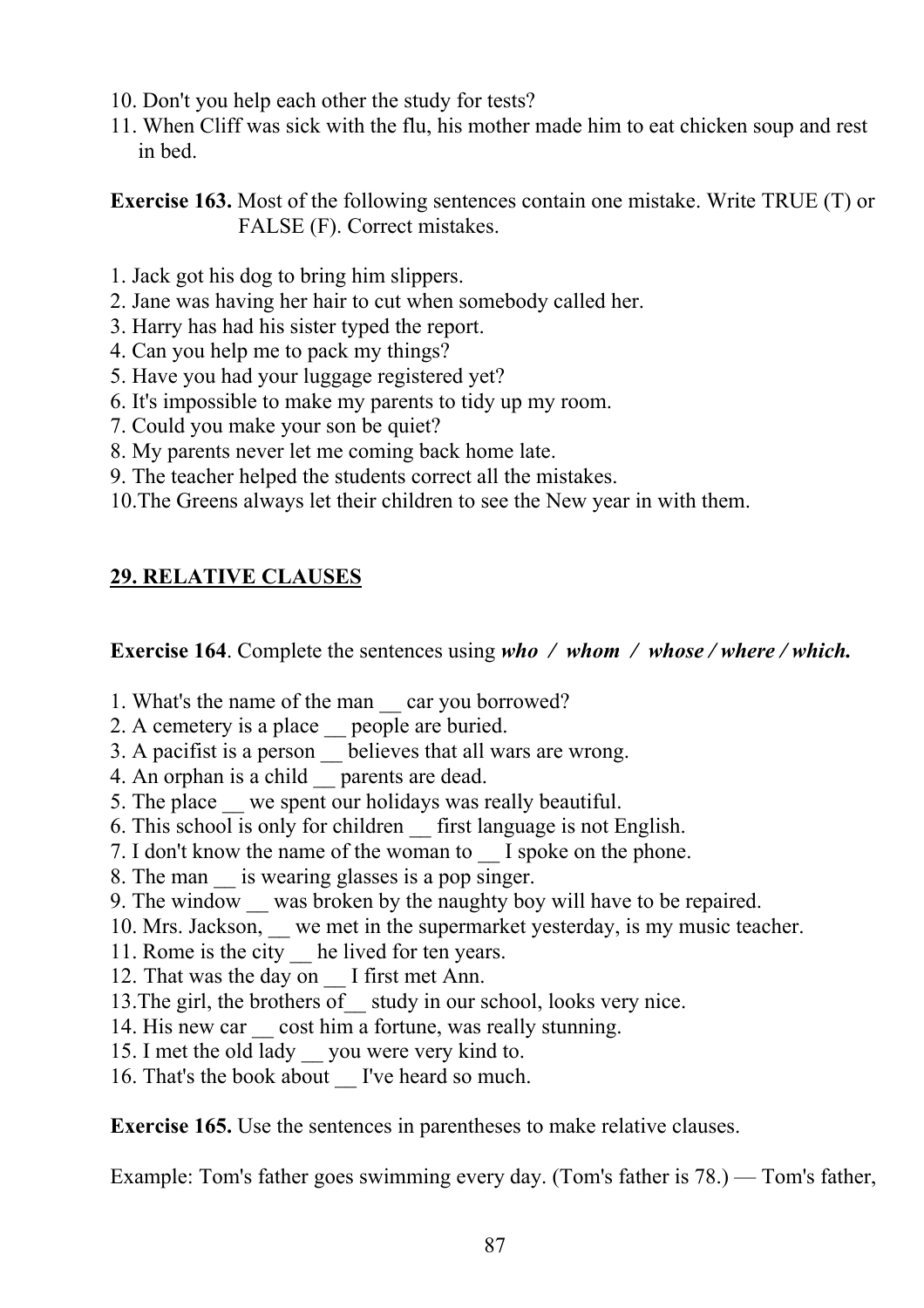who is 78, goes swimming every day.

- 1. She told me her address. (I wrote her address down on a piece of paper.)
- 2. She showed me a photograph of her son. (Her son is a policeman.)
- 3. We decided not to swim in the sea. (The sea looked rather dirty.)
- 4. The new stadium will be opened next month. (The stadium holds 90.000 people.)
- 5. John is one of my closest friends. (I have known John for eight years.)
- 6. That man over there is an artist. (I don't remember his name.)
- 7. Opposite our house there is a nice park. (There are some beautiful trees in this park.)
- 8. The storm caused a lot of damage. (Nobody had been expecting the storm.)
- 9. The postman was late this morning. (The postman is nearly always on time.)
- 10. We often go to visit our friends in Bristol. (Bristol is only 30 miles away.)
- 11. Mr. Edwards has gone into hospital for some tests. (His health hasn't been good recently.)
- 12. Jack looks much nicer without his beard. (His beard made him look much older.)
- 13. I went to see the doctor. (The doctor told me to rest for a few days.)
- 14. Thank you for your letter. (I was very happy to get your letter.)
- 15. A friend of mine helped me to get a job. (His father is the manager of a company.)
- 16. Next weekend I'm going to Glasgow. (My sister lives in Glasgow.)
- 17. The population of London is now falling. (London was once the largest city in the world.)
- 18. I looked up at the moon. (The moon was very bright that evening.)
- 19. We spent a pleasant day by the lake. (We had a picnic by the lake.)

**Exercise 166.** Choose one word or phrase (A), (B), (C), or (D) to complete the sentences.

- 1. Alexander Fleming, received the Nobel Prize in 1945.
	- (A) who discovered penicillin (C) he discovered penicillin
	- (B) which discovered penicillin (D) that discovered penicillin
- 2. John James Audubon, who was a naturalist and an artist, wrote great work \_\_ called "Birds of America".
	- (A) which it is (B) which is (C) whom is (D) is
- 3. Immigrants after 1880 settled mainly in large cities. (A) which came to America (C) came to America (B) they came to America (D) who came to America
- 4. Hawaii, which is a part of a group of islands, active volcanoes.  $(A)$  that has  $(B)$  which has  $(C)$ has  $(D)$  who has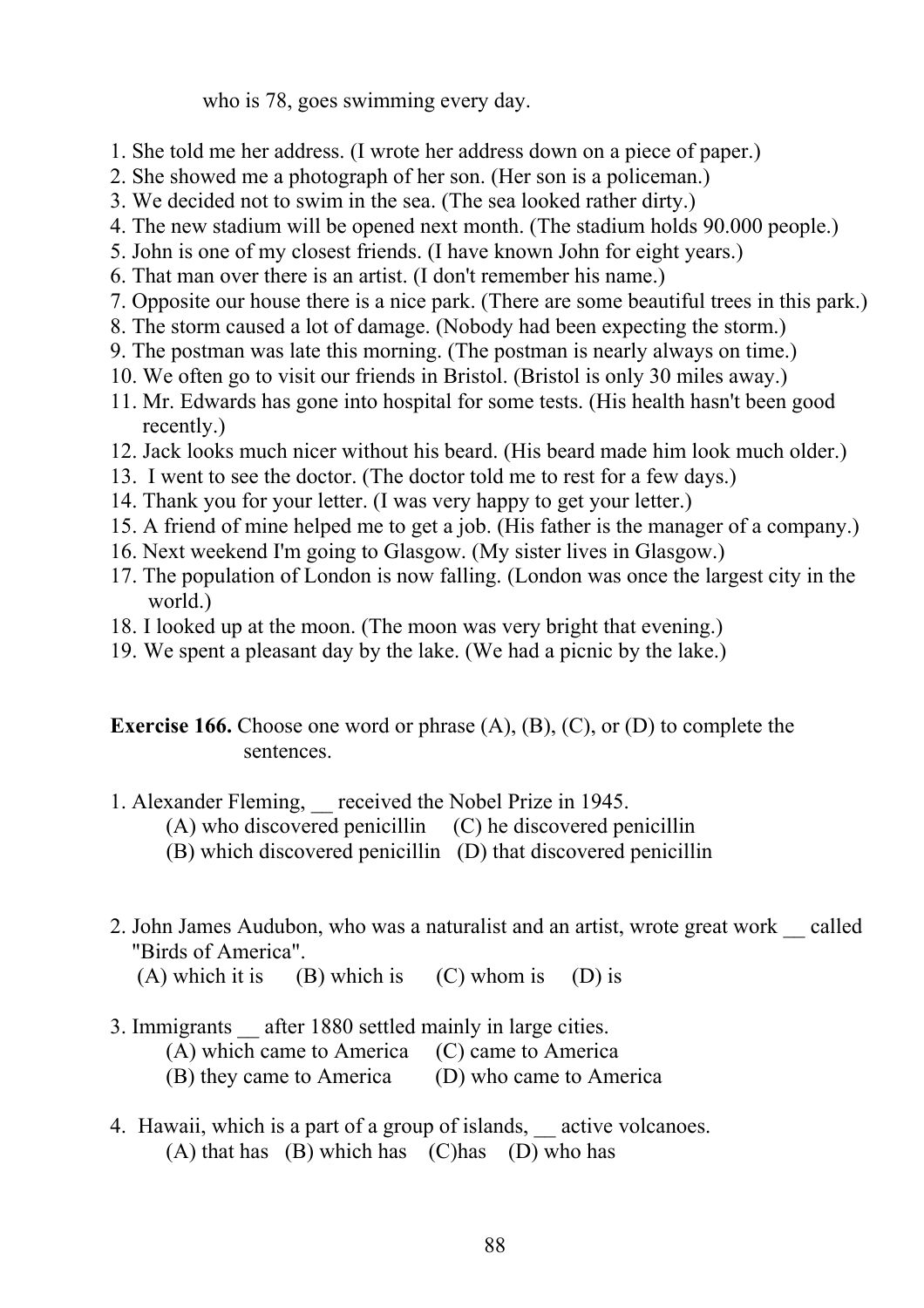- 5. In the ear, just above the cochlea, there are three small semicircular canals as an organ of balance.
	- $(A)$  that function together  $(C)$  are functioning together
		-
	- (B) function together (D) they function together
		-
- 6. Amsterdam, Holland, which is sometimes called Venice of Northern Europe.
	- $(A)$  which has many canals  $(C)$  with many canals
	- (B) it has many canals (D) has many canals
- 7. The Egyptians constructed walls and embankments marvels even today.
	- (A) they are considered (C) are considered
	- (B) which are considered (D) who are considered
- 8. Ernest Hemingway, a novelist and short-story writer, developed a prose style ...
	- (A) who influenced an entire generation of authors
	- (B) influenced an entire generation of authors
	- (C) that influenced an entire generation of authors
	- (D) has influenced an entire generation of authors

**Exercise 167**. Identify the relative clauses as *restrictive* (R) or *nonrestrictive* (N).

- 1. Marry Poppins, who was created by P.L. Travers, carries a perfectly rolled umbrella with a parrot handle.
- 2. Sports drinks, which are intended to replace fluids and nutrients lost during exercise, can be high in calories.
- 3. Josie is a triskaidekaphobiac, which means she has an abnormal fear of the number thirteen.
- 4. A multiple independently targetable re-entry vehicle, which is known as a MIRV, is a long-range missile with more than one warhead.
- 5. Anyone who has a legitimate business reason can run a credit check on you without your permission.
- 6. Milk which had not been pasteurized can cause sickness and even death.
- 7. The Becks' dish antennae, which brings in hundreds of television channels, was very expensive.
- 8. The habits that are easiest to break are the good ones.
- 9. Our toaster consistently makes toast that is golden brown on one side and dark brown on the other.
- 10. An electric guitar has a solid body, unlike an acoustic guitar, which has a hollow body.

**Exercise 168**. Define whether the following sentences are TRUE (T) or FALSE (F).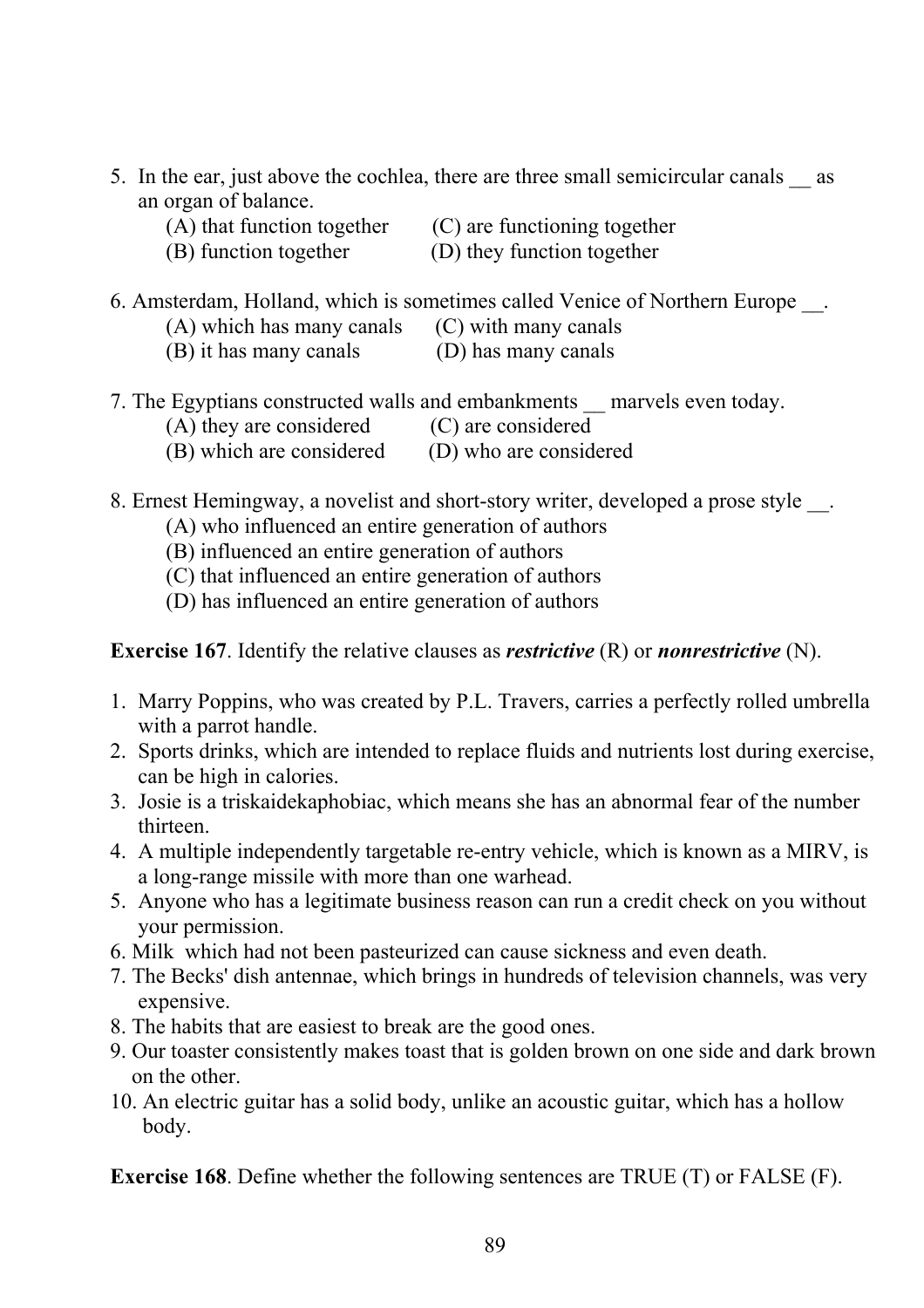Correct mistakes.

- 1. I like novels who deal with philosophical questions.
- 2. The company did not want to hire a man that his experience was so limited.
- 3. The family whose house burned down was on television.
- 4. She wore a dress what everyone considered extravagant.
- 5. Where can one catch the train, which goes to Flower Square?
- 6. The ship that we boarded in Rio was bound for Marseilles.
- 7. John did not want to do business with a man which had been in prison.
- 8. Take your car back to the man who sold it to you.
- 9. That is the baby which has been in the incubator for three months.
- 10.The woman that her photograph was in the paper is making a speech at the town hall tonight.

# **30. SUBJUNCTIVE**

**Exercise 169**. Choose the word that correctly completes each sentence below.

- 1. Mr. Waldman recommends that Dorinda (be, is) promoted.
- 2. I insist that Marc (stop, stops) coming to class in that gorilla suit.
- 3. Miss Lincoln demands that James (prepare, prepares) carefully for each case.
- 4. We demand that a new counselor (be, is) hired.
- 5. Mrs. McKellop requests that Vivette (come, comes) to her office at once.
- 6. I move that nominations (be, are) closed.
- 7. Park rules require that each person (leaves, leave) by midnight.
- 8. The gas station attendant asked that Ronald (to pull, pull) up a little close to the pump.
- 9. The man insists that he (is, be) executed from the jury duty.
- 10. The doctor recommended that Paula (went, go) on a strict diet.
- 11. President Downing insists that the demonstration (to be, be) ended.
- 12. Requests that Yosemite (become, becomes) a national park were granted in 1890.
- 13. I suggest that every applicant (fills, fill) out the form carefully.
- 14. Alec's boss insists that he (be, is) on time for work every day from now on.
- 15. She ordered that the door (to be, be) closed.
- 16. He recommends that she (writes, write) her paper tonight.

**Exercise 170**. Complete the following sentences. In many of the sentences there is more than one possible completion.

- 1. Mr. Adams insists that we careful in our writing.
- 2. They requested that we not after midnight.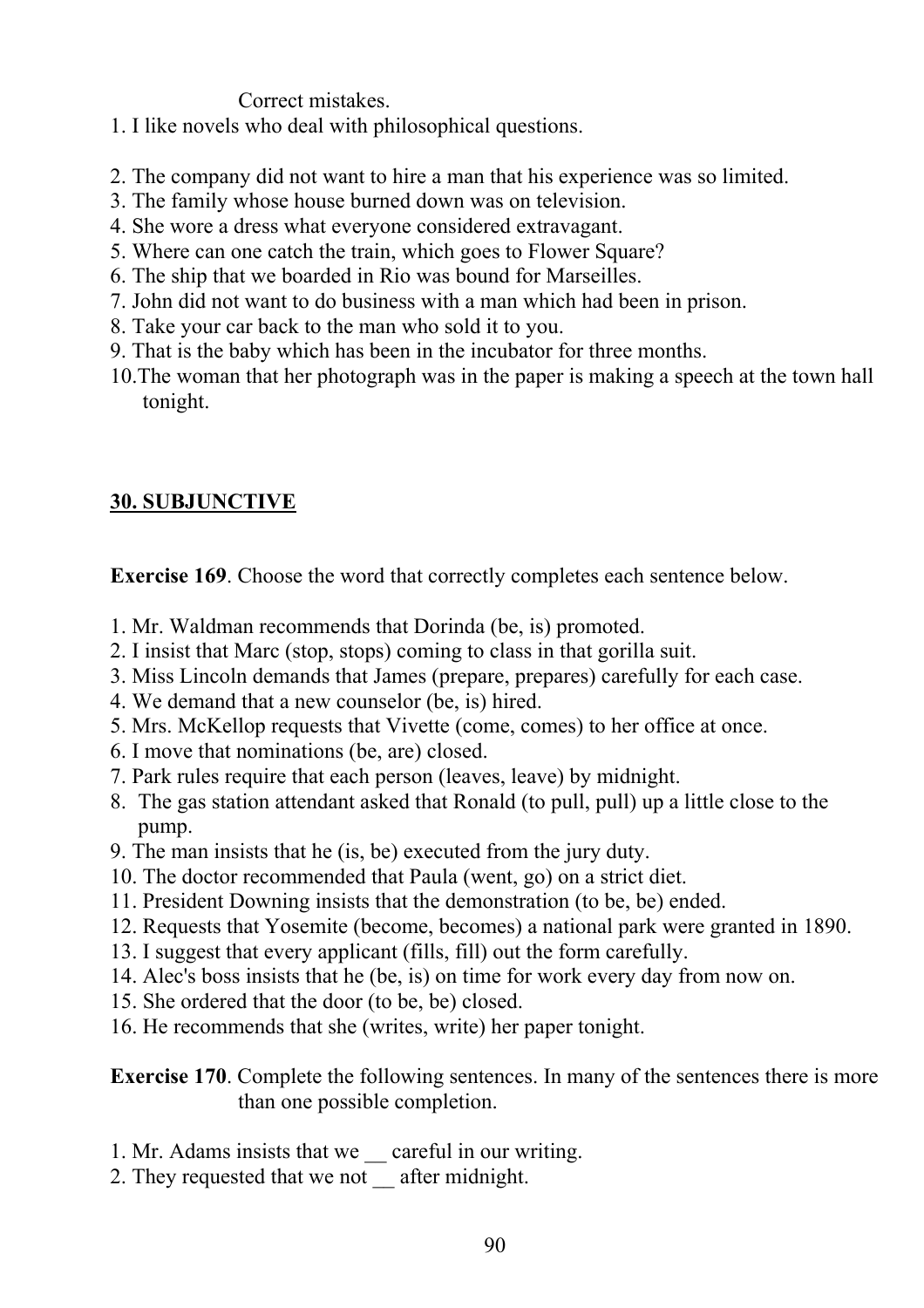- 3. She demanded that I her the truth.
- 4. I recommended that Jane \_\_ to the head of the department.
- 5. I suggest that everyone a letter to the governor.
- 6. It is essential that I you tomorrow.
- 7. It is important that he \_\_ the director of the English program.
- 8. It is necessary that everyone here on time.
- 9. The doctor advised that I con a diet.
- 10. The restaurant suggested that we on time for our reservation.

**Exercise 171.** Give the correct form of the verb in parentheses. Some of the verbs are passive.

- 1. Her adviser recommended that she (take) five courses.
- 2. He insisted that the new baby (name) after his grandfather.
- 3. The doctor recommended that she (stay) in bed for a few days.
- 4. The students requested that the test (postpone), but the instructor decided against the postponement.
- 5. I requested that I (permit) to change my class.
- 6. It is essential that pollution (control) and eventually (eliminate).
- 7. It was such a beautiful day that one of the students suggested we (have) class outside.
- 8. The movie director insisted that everything about his production (be) authentic.
- 9. It is vital that no one else (know) about the secret government operation.
- 10. She asked that we (be) sure to lock the door behind us.
- 11. It is essential that no one (admit) to the room without proper identification.
- 12. It is important that you (be, not) alone.
- 13. It is imperative that he (return) home immediately.
- 14. The governor proposed that a new highway (build).
- 15. She specifically asked that I (tell, not) anyone else about it. She said it was important that no one else (tell) about it.

**Exercise 172**. Define whether these sentences are TRUE (T) or FALSE (F). Correct mistakes.

- 1. Tom suggested that I should look for another job.
- 2. Tom suggested that I look for another job.
- 3. Tom suggested that I looked for another job.
- 4. Tom suggested me to look for another job.
- 5. Where do you suggest I go for my holiday?
- 6. Where do you suggest me to go for my holiday?
- 7. Where do you suggest I should go for my holiday?
- 8. The teacher suggested that her students to write compositions on their experiences with ESP.
- 9. The doctor insisted that his patient taking it easy for three months.
- 10. I suggest that he goes to the doctor as soon as he returns from taking the exam.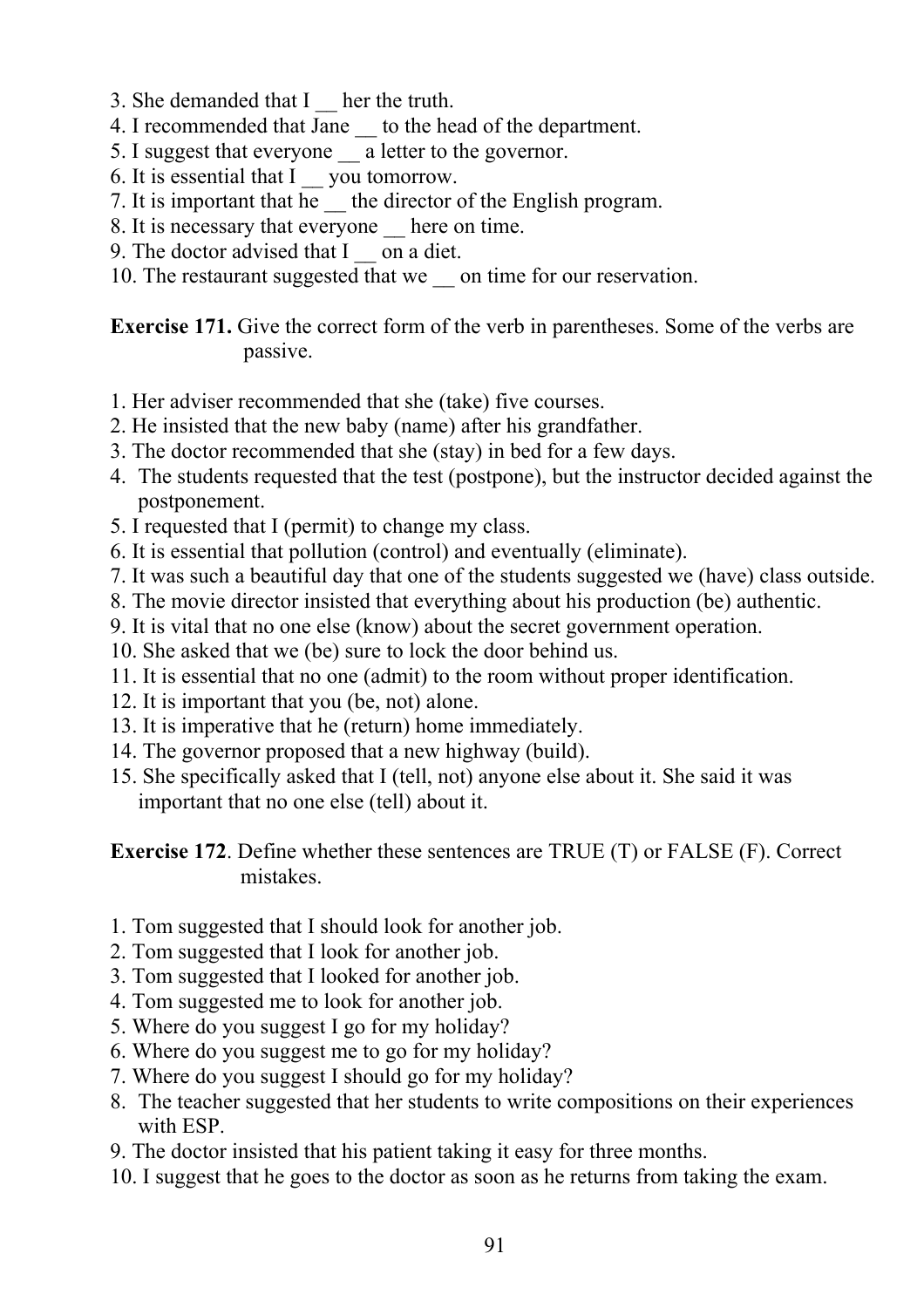- 11. The doctor suggested that she not smoke.
- 12.I propose that the vote is secret ballot.
- 13. The foreign student advisor recommended that she studied more English before enrolling at the university.
- 14. She insisted that they give her a receipt.
- 15. The law requires that everyone has his car checked at least once a year.

**Exercise 173.** Define whether these sentences below are TRUE (T) or FALSE (F). Correct mistakes.

- 1. The supervisor recommended that all employees took a course in speed reading.
- 2. They request that you be fluent in Spanish.
- 3. My doctor urges that I am stopping smoking immediately.
- 4. It was essential that the train leave on time.
- 5. The professor advised that John had a private tutor for a few weeks.
- 6. The admiral demanded that his crew has inspection twice a day.
- 7. They asked that she not call before 8:00 a.m.
- 8. The gracious hosts insisted that Mr. Smith did not leave so early.
- 9. I suggested that he wear black for the ceremony.
- 10. The police require that a driver renews his license every three years.
- 11. The instructions ask that we don't use a red pen.
- 12. The law requires that students be in school a certain number of days a year.
- 13. It was important that money was collected for the cause.

#### **31. INCLUSIVES:**

| as well as   | both  and          | either  or |
|--------------|--------------------|------------|
| neither  nor | not only  but also | whether or |

**Exercise 174**. Fill in the gaps with necessary words.

- 1. The weather on Sunday will be \_\_ sunny and warmer.
- 2. My fiance is attractive and intelligent \_\_ considerate.
- 3. The objective is to identify the problem but also to solve.
- 4. We can use the bike both to ride to school to go to the grocery store.
- 5. To reach your goal, you must plan and work \_\_ dream.
- 6. Not only her parents her brothers and sisters live in Wisconsin.
- 7. The party will celebrate  $\equiv$  our finishing the term and your getting a new job.
- 8. We will keep in touch both writing and calling visiting each other.
- 9. To complete his physical education credits, John took swimming but also golf.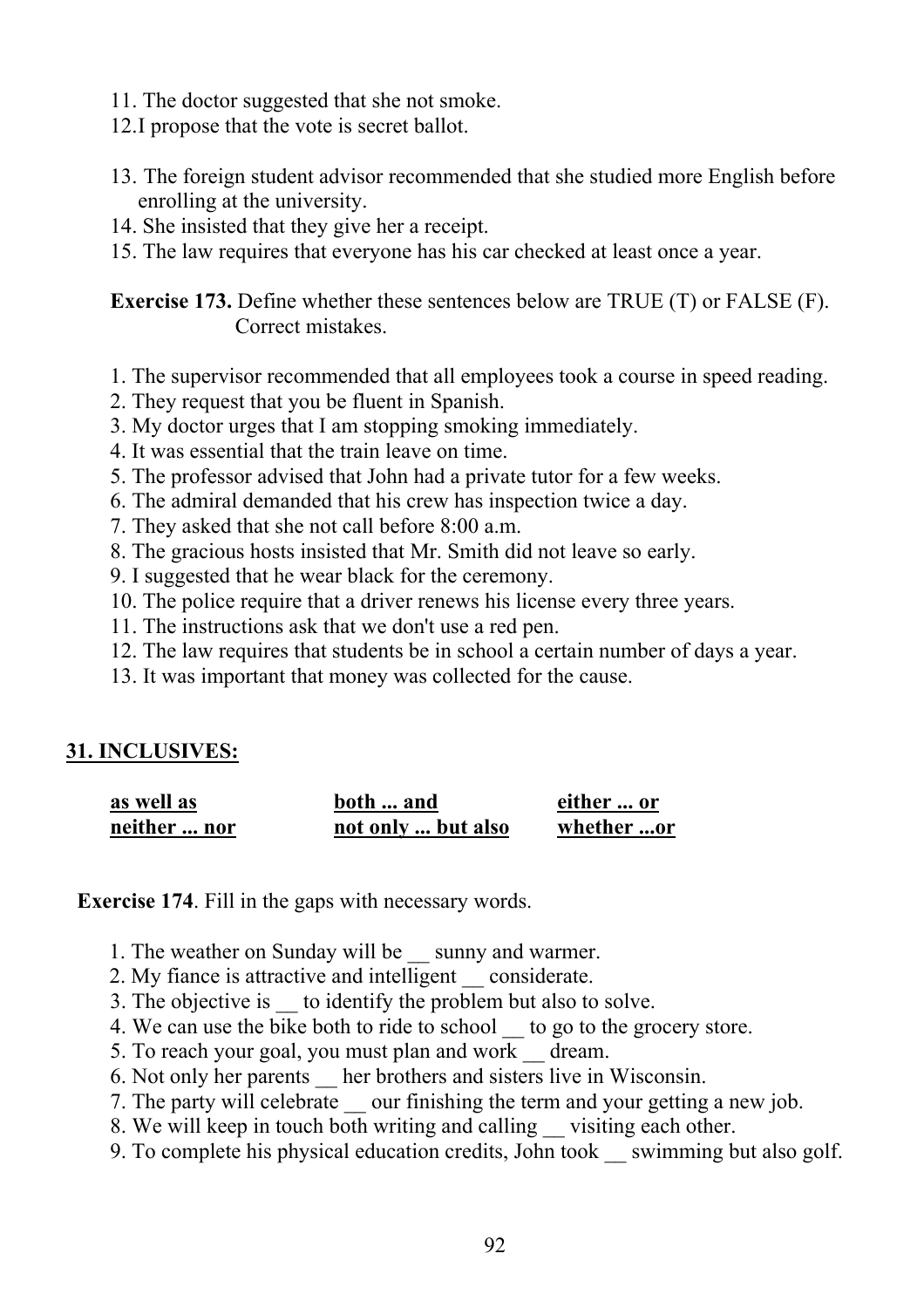**Exercise 175**. Correct mistakes in these sentences.

- 1. Model airplanes can be guided both by control wires or by radio transmitters.
- 2. Although fish can hear, they have neither external ears or eardrums.
- 3. Rust not only corrodes the surface of metal nor weakens its structure.
- 4. For twenty years, Bobby Fischer played in either a tournament nor an exhibition game after winning the World Chess Championship in 1972.
- 5. X-rays have important applications, not only in medicine and in industry.
- 6. She speaks both English as well as Spanish at home.
- 7. Both Mary, Ellen and Jean are going on the tour.
- 8. The program provides only not theoretical classes but also practical training.
- 9. Virginia opened and a saving account and a checking account.
- 10. There are snacks both in the refrigerator and in the oven as well on the table.
- 11. The new models are not also less expensive but more efficient also.
- 12. To judge your friends, you should not listen to what they say only observe what they do.
- 13. Mr. Roberts is a noted chemist and too a very effective teacher.
- 14. Professor Duncan teachers both anthropology as well as sociology each fall.

**Exercise 176.** Define whether these sentences below are TRUE (T) or FALSE (F). Correct mistakes.

- 1. Some students can neither write or speak accurately.
- 2. That course includes not only TOEFL preparation but also techniques of test-taking.
- 3. They like both living abroad as well as living at home.
- 4. He is neither limber nor quick.
- 5. Tom won not only the 100-yard dash but the broad jump also.
- 6. Either you will attend class regularly or you can expect a low grade.
- 7. Whether out of necessity or greed, he accepted the bribe.
- 8. The play was both long, boring, and depressing.
- 9. Both the president and vice-president gave speeches last night.
- 10. He is both deceptive as well as irresponsible.

# **32. KNOW / KNOW HOW**

**Exercise 177**. Choose the correct form of *know* or *know how* in these sentences.

- 1. If he \_\_, he would lend his car.
- 2. I don't to use the card catalog in the library.
- 3. Until he came to the United States to study, he didn't \_\_ to cook.
- 4. Do you to type?
- 5. You'll have to help her because she doesn't \_\_ to do it.
- 6. Although Mark has been cooking for many years, he still doesn't\_\_ to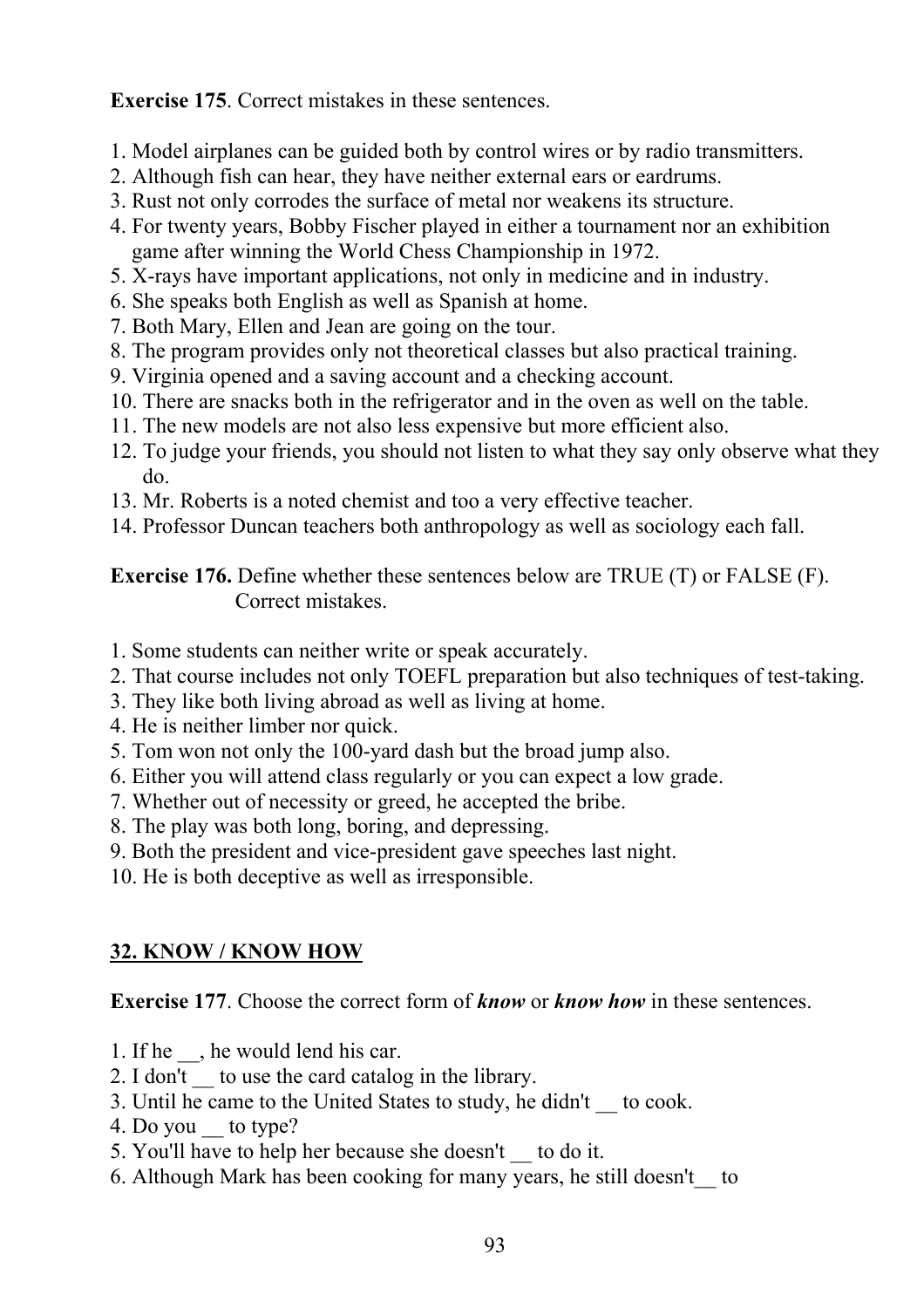prepare French food in the traditional manner.

- 7. Marcy said that she the procedures for doing the experiment, but when we began to work in the laboratory, she found that she was mistaken.
- 8. Did you that the actors' strike would delay the beginning of the new television season and cause the cancellation of many contracts?
- 9. He \_\_ to repair the carburetor without taking the whole car apart.
- 10. George he could improve his test scores, but he did not have enough time to study.
- 11.The director of this organization must \_\_ to manage money, sell his product, and satisfy the stockholders.
- 12. A good student must to study effectively.
- 13. It is extremely important for an engineer to to use a computer.

# **33. CLAUSES OF CONCESSION:** *DESPITE /IN SPITE OF/ALTHOUGH*

**Exercise 178.** Complete these sentences with *although, in spite of* or *despite.*

- 1. it rained a lot, we enjoyed our holiday.
- 2. \_ all my careful plans, a lot of things went wrong.
- 3. I had planned everything carefully, a lot of things went wrong.
- 4. I love music I can't play a musical instrument.
- 5. being very tired, we carried on walking.
- 6. The heating was full on, but \_\_ this the house was still cold.
- 7. Keith decided to give up his job I advised him not to.
- 8. the light rain, the baseball game was not canceled.
- 9. She was still able to finish her assignment before class \_\_ she was interrupted.
- 10. their quarrel, they are very good friends.
- 11. They arrived on time the delay.
- 12. Dick and Sarah are still planning to get married their disagreement.
- 13. the pills that are available, many people still have trouble sleeping.
- 14. Most people still prefer to travel by plane airfares increased greatly.

**Exercise 179.** Write a new sentence with the same meaning. Use the word(s) in brackets.

Example: I couldn't sleep although I was tired, (despite) — I couldn't sleep despite being tired, (or despite the fact (that) I was tired).

- 1. Although he's got an English name, he is in fact German. (despite)
- 2. In spite other injured foot, she managed to walk to the village. (although)
- 3. I decided to accept the job although the salary was low. (in spite of)
- 4. We lost the match although we were the better team. (despite)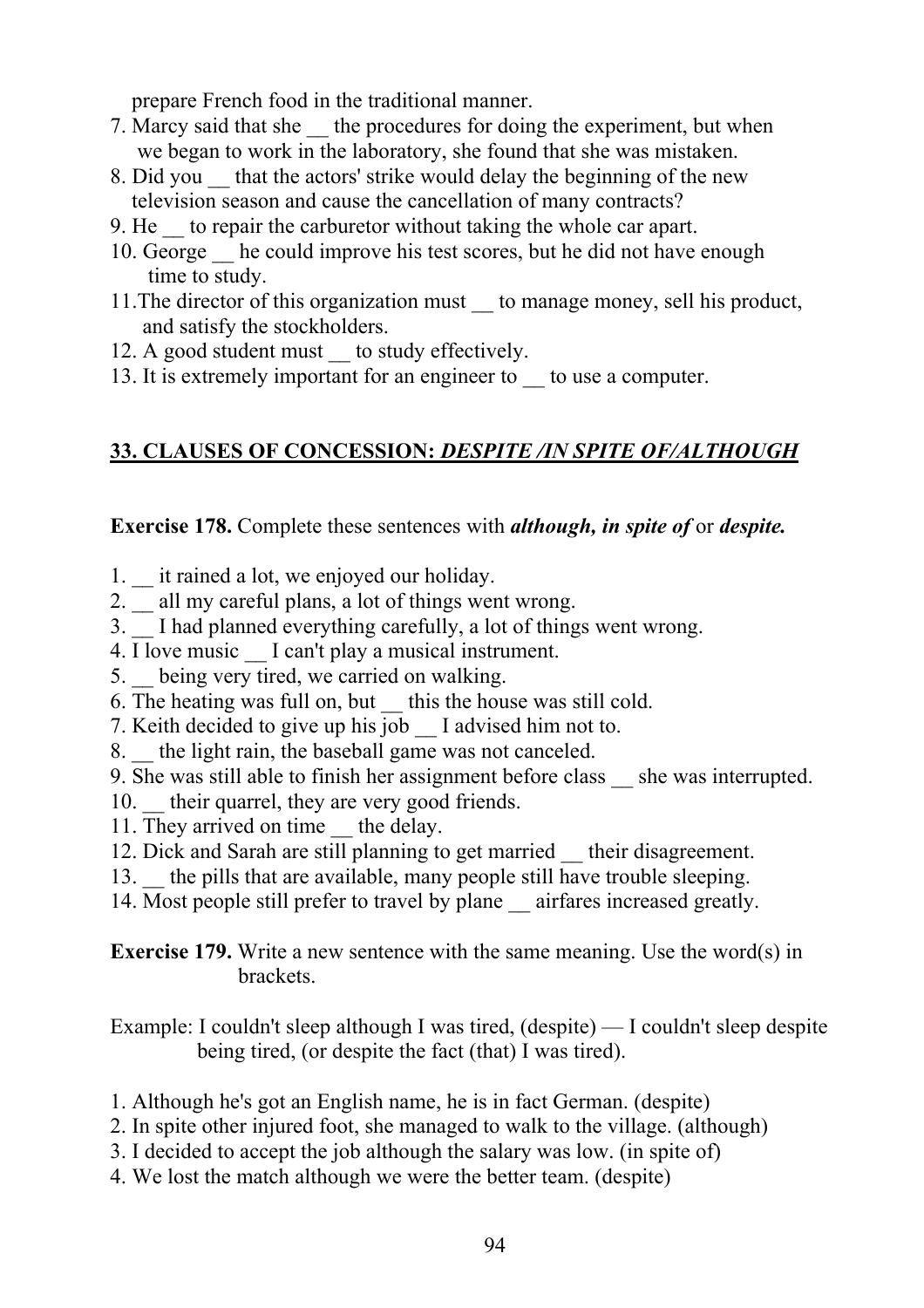- 5. In spite of not having eaten for 24 hours, I didn't feel hungry. (even though)
- 6. They have very little money. They are happy. (in spite of)
- 7. My foot was injured. I managed to walk to the nearest village. (although)
- 8. I enjoy the film. The story was silly. (in spite of)
- 9. We live in the same street. We hardly ever see each other. (despite)
- 10. I got very wet in the rain. I had an umbrella. (even though)

**Exercise 180.** Choose the word or words that correctly complete the sentences below.

- 1. (Although / Despite) cats cannot see in complete darkness, their eyes are much more sensitive to light than are humans' eyes.
- 2. (Although / In spite of) its frightening appearance, the octopus is shy and completely harmless.
- 3. The northwestern part of Texas is called the Panhandle (because / because of) its shape.
- 4. (Although / Despite) their light weight, aluminum alloys can be very strong.
- 5. (Although / In spite of) Adlai Stevenson was never elected President, he was one of the preeminent American politicians of the mid-twentieth century.
- 6. (Although / Despite) it can occur in adults, chicken pox is classified as a disease of childhood.

**Exercise 181**. Fill in the blanks with one of the words from ((A), ((B), ((C), or (D).

1. It looked dark and heavy \_\_ it was going to rain. (A) although (C) as if (B) unless (D) whereas

2. I get your call, I will leave.

| $(A)$ As soon as | $(C)$ By the time |
|------------------|-------------------|
| (B) As though    | (D) Now that      |

- 3. \_\_ he had read the instructions several times, he knew what to do.
	- (A) Whereas (С) Until
	- (B) After (D) While
- 4. he cannot afford a car, he rides a bicycle.
	- (A) Unless (C) Though
	- (B) Whereas (D) Because
- 5. \_\_ the cities do not provide better and cheaper mass transport, the traffic problem will get worse.
	- $(A)$  So that  $(C)$  If
	- (B) Even though (D) Before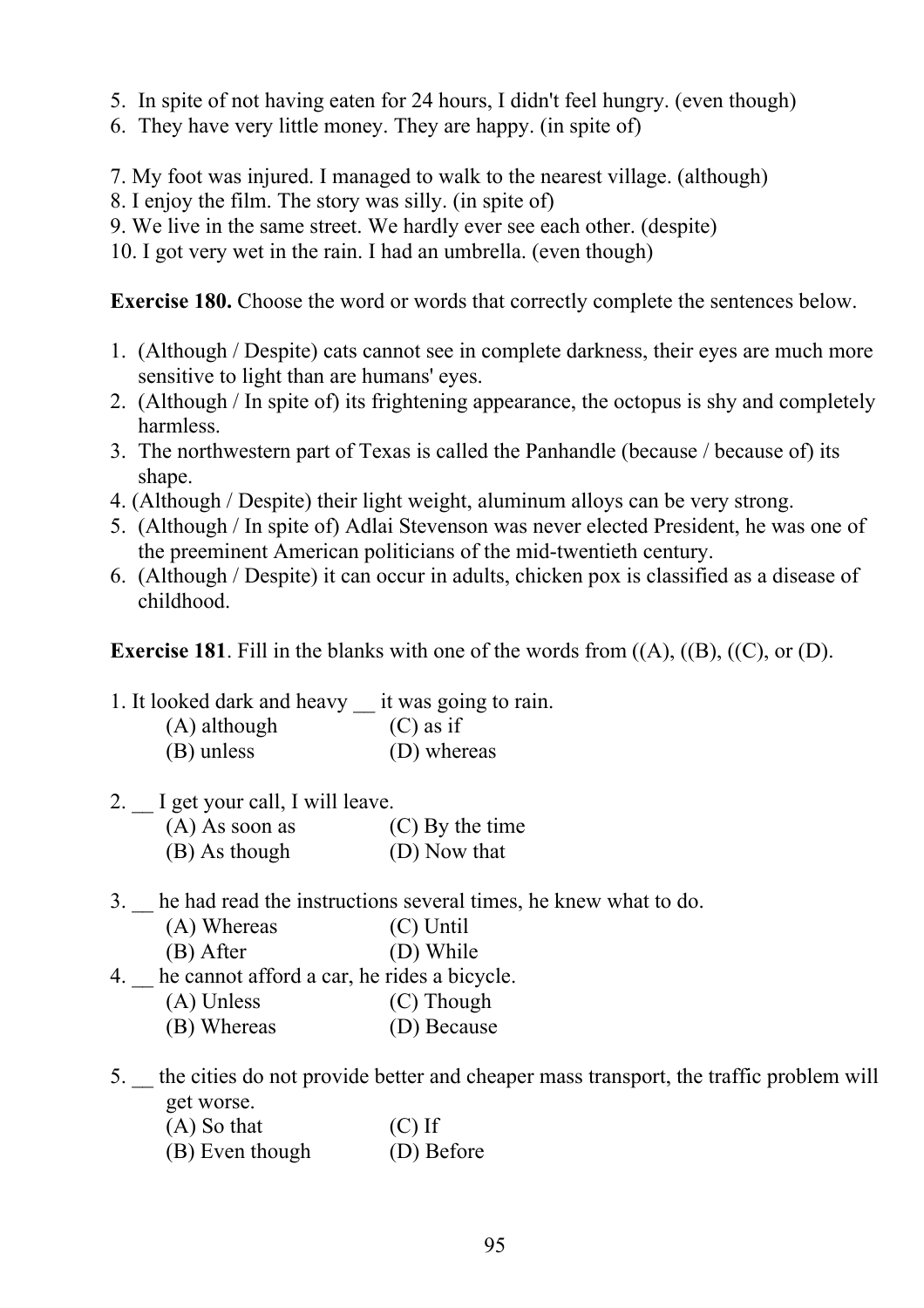- 6. \_\_ you go to Canada, you should visit Toronto. (A) When (C) Since (B) As (D) Unless
- 7. riding a bicycle is a good leg exercise, it does not use up a lot of calories. (A) As (C) Because (B) Although (D) So that
- 8. She turned off the record player she could study.
	- $(A)$  now that  $(C)$  so that (B) even if (D) in case

### **34. PROBLEM VERBS**

**Exercise 182.** Choose the correct word in parentheses.

- 1. The student (raised / rose) his hand in class.
- 2. Hot air (raises / rises).
- 3. Ann (set / sat) in a chair because she was tired.
- 4. I (set / sat) your dictionary on the table a few minutes ago.
- 5. Hens (lay / lie) eggs.
- 6. Al is (laying / lying) on the grass in the park right now.
- 7. Jan (laid / lay) the comb on the top of the dresser a few minutes ago.
- 8. If you are tired, you should (lay / lie) down and take a nap.
- 9. San Francisco (lays / lies) to the north of Los Angeles.
- 10. After studying all the new material, the student was able to (rise / raise) his test score by twenty-five points.
- 11 .The book that you see (laying / lying) on the table belongs to the teacher.

**Exercise 183.** Choose the word that correctly completes each sentence below.

- 1. Floyd (lay, laid) in the hammock while Sandy washed her new car.
- 2. When she gets a headache, Deirdre (lies, lays) down in dark room for several hours.
- 3. Ryan (sat, set) his Swiss Army knife on the bedside table next to his wallet and keys.
- 4. Bill (lain, laid) his hammer on the bench and began looking for longer nails.
- 5. Norman and Lynn spread an old tablecloth on the ground and (sat, set) in the grass to eat their picnic supper.
- 6. If you feel your hair standing on end during thunderstorm, (lie, lay) down quickly to avoid being hit by lightning.
- 7. Joan and Kate (sat, set) so close to the front of the theatre that they had to lean back to see the movie.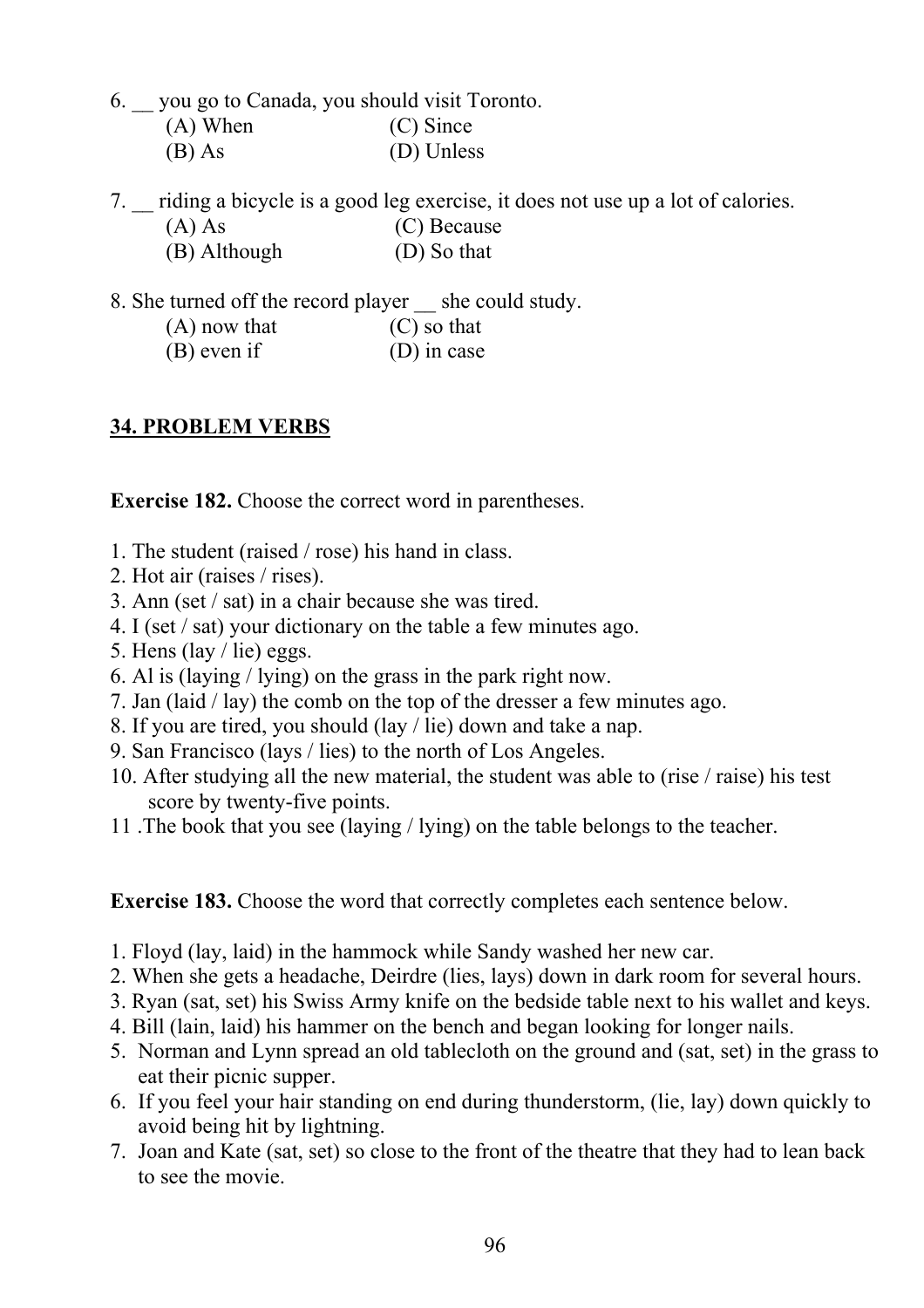8. The new trophy (sat, set) on the bookcase.

8. Jean had (lain, laid) in the sun so long that her skin was bright pink.

10.Jack always (sits, sets) down one cup of coffee, forgets about it, and pours another.

- 11. Mayor Johansson helped (lie, lay) the cornerstone for the new municipal building.
- 12. That grandfather`s clock has (set, sat) in the same spot for forty years.
- 13. The volcano had (lain, laid) dormant for fifty years when it suddenly erupted.
- 14. They have already (risen, raised) their family and now free to travel.
- 15. Never leave your purse (lying, laying) where someone might be able to steal it.

**Exercise 184.** Most of the following sentences contain one mistake. Write TRUE (T) or FALSE (F). Correct mistakes.

- 1. The cost of living has raised 3 percent in the past year.
- 2. Her coat was laying on the chair.
- 3. Please sit the telephone on the table by the bed.
- 4. The flag is risen at the dawn by an honor guard.
- 5. I have lain your notebook on the table by the door so that you won't forget it.
- 6. Won't you sit down?
- 7. Kay needs to rise her grades if she wants to get into graduate school.
- 8. Key West lays off the coast of Florida.
- 9. Their house sits on a hill overlooking a lake.
- 10.The landlord has risen the rent.
- 11. Linda always forgets where she lies her glasses.
- 12. Let's sit your suitcases out of the way.
- 13. The smoke that is raising from that oil refinery is black.
- 14. Terry has sat there waiting for us for almost an hour.
- 15. Susan likes to lay down for a short nap every afternoon.
- 16. We certainly hope that prices do not raise so quickly again.
- 17. She set her new chair between the sofa and the buffet.
- 18. The bread dough has raised enough and is now ready to be baked.
- 19. When Betty arrived home, she found her husband laying on the sofa asleep as usual.
- 20.Mrs. Jones had carefully lain her children's clothes out ready for the children to put on.

# PART III: STYLE IN WRITTEN ENGLISH

# **35. SEQUENCE OF TENSES**

**Exercise 185.** Choose the correct form of the verb in these sentences.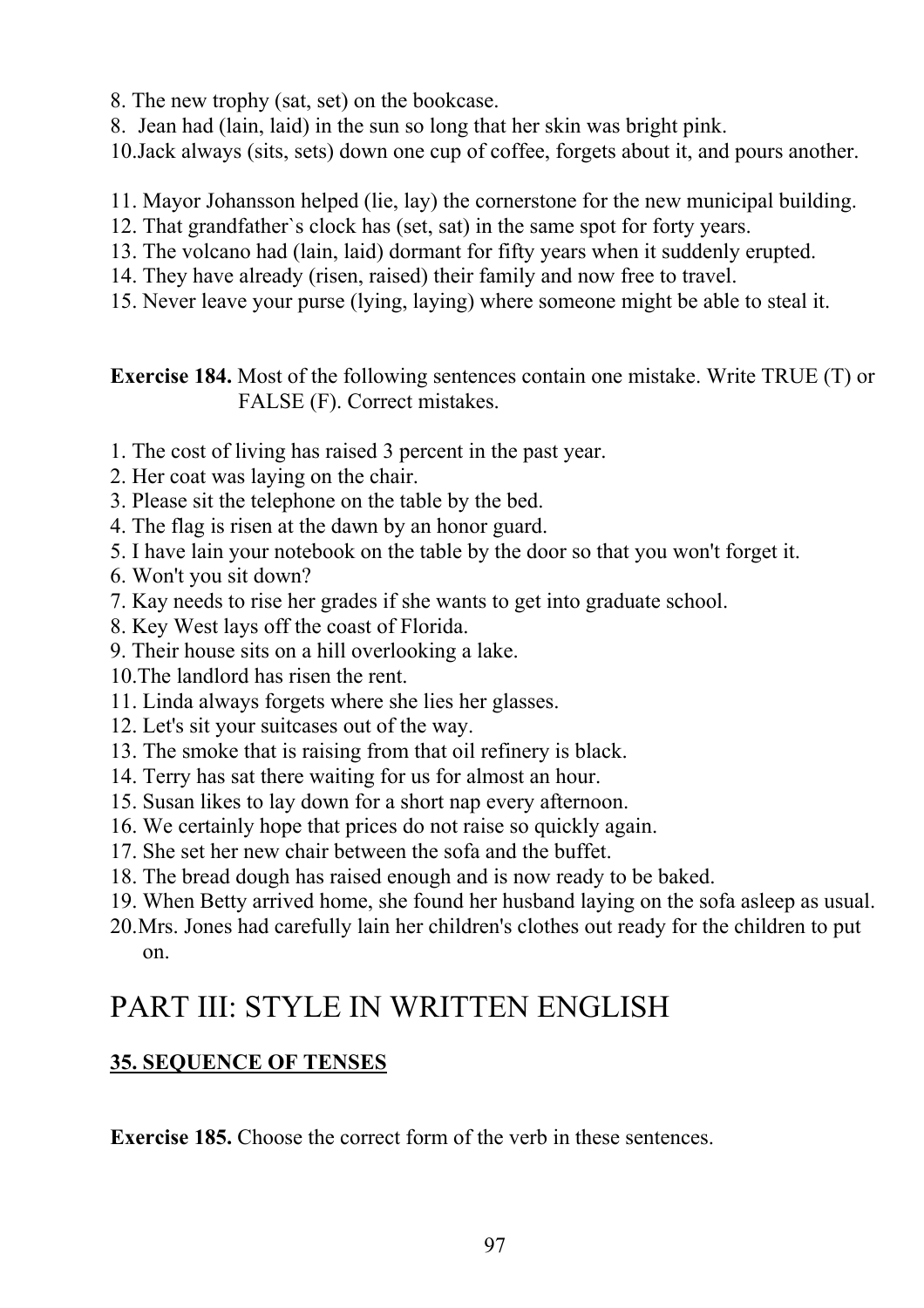- 1. The student wasn't able to do the translation because he (not / know) some special terms.
- 2. I knew that Mercury (be) the closest planet to the Sun, but I didn't feel like answering the question.
- 3. Mike hoped that his friend (help) him with his car.
- 4. We didn't know the score, but we were sure their team (lose).
- 5. Yesterday Tom heard that his aunt (be ill) for five days.
- 6. The children were afraid of making any noise Mom (sleep).
- 7. He gave all his money to me because he (trust) me.
- 8. We were told that Andrew (go) to enter that college.
- 9. The police found out that Bob Slant (live) in London's suburbs at that time.
- 10. My parents decided that we (celebrate) my birthday on Saturday.
- 11. Ann hasn't been informed that the lecture (not / take place) on Friday.

**Exercise 186.** Correct mistakes in these sentences.

- 1. He was among the few who want to continue working on the project.
- 2. It is an accepted custom for a man to open the door when he accompanied a woman.
- 3. She closed the door and harries away to class.
- 4. We receive several applications a day and with them had been copies of transcripts and degrees.
- 5. Mr. Davis tried to finish his research, but he found only part of the information that he needs.
- 6. Between one thing and another, Charles does not finish typing his paper last night.
- 7. In 1990, according to statistics from the Bureau of Census, the population of the US is 250,000,000.
- 8. We do not receive mail yesterday because it was a holiday.
- 9. Mary does not finish her homework in time to go with us to the football game yesterday afternoon.
- 10. Although there are only two hundred foreign students studying at State University in 1970, there are more than five hundred now.
- 11. We thought he is planning to go on vacation after the first of the month.
- 12. Nancy said that she went to the supermarket before coming home.

### **Exercise 187.** Correct mistakes in these sentences.

- 1. Abigail went into the furniture store and buys a mahogany chest for her bedroom.
- 2. After Sally chose the puppy, she takes it home in a doll's baby buggy.
- 3. Tricia's new lipstick lasts for nine hours, but it smelled and tasted like turpentine.
- 4. Regina never feels satisfied with what she does and wanted a better life for herself.
- 5. When Manny was in college, he wins his first orchid contest.
- 6. Luella will decide to drink bottled water after she tasted the tap water here.
- 7. After Maureen writes in her diary, she hid it in the secret drawer of her roll-top desk.
- 8. When Vicky retired, she starts belly-dancing lessons.
- 9. Brad can never remember telephone messages, but he had memorized hundreds of sports statistics.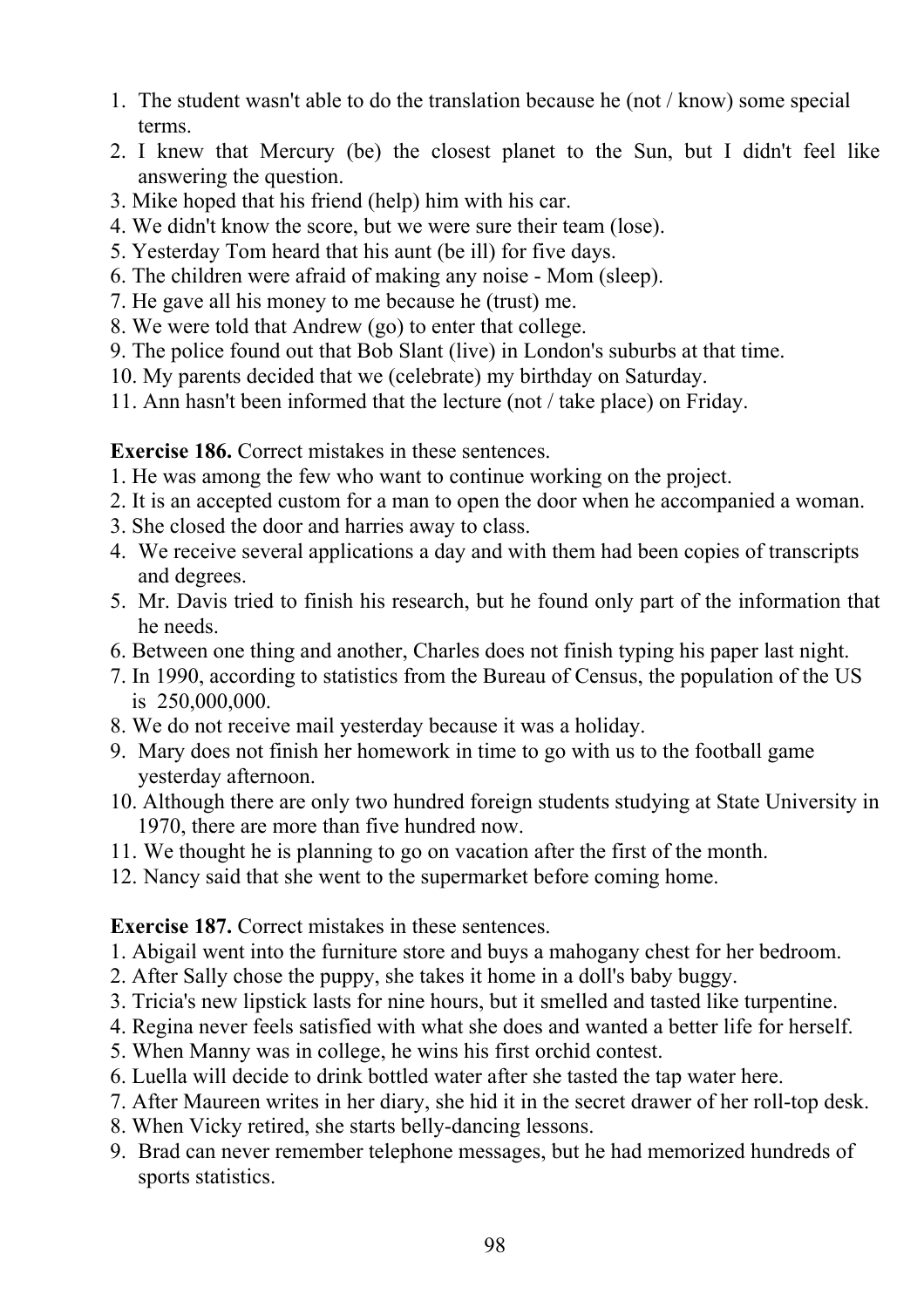10. Marlon's lawn mower does not start on cold days unless he put it in a sunny spot for at least half an hour.

**Exercise 188.** Most of the following sentences contain one mistake. Write TRUE (T) or FALSE (F). Correct mistakes.

- 1. When I asked Joan about her work she said she had lost her job and is short of money.
- 2. Michael explained that he couldn't come to the party because he was working that evening.
- 3. We had a great evening with Janet. She is telling about her fascinating trip to Kenya.
- 4. I'm sorry to bother you, but you did say to call if I was worried.
- 5. We were disappointed when the receptionist told that the hotel was fully booked that week.
- 6. The museum guard asked the visitors to not touch the exhibits.
- 7. The tour guide explained that the castle is only open on Tuesdays.
- 8. I thought that he is coming home.
- 9. A research scientist at State University reported that he finds a blood test to diagnose cancer.
- 10. When she told us that everything was ready, we went into the dining room and seated ourselves.
- 11 .They asked him if he will help us.
- 12. Professor Baker told his class that there 10,000 species of ferns.
- 13.They asked me what did happen last night, but I was unable to tell them.
- 14. I do not know where he could have gone so early in the morning.

**Exercise 189.** Change the sentences using reported speech.

- 1. Where are you going?-asked Tom.
- 2. Where are you going to spend the holiday?- asked Mike.
- 3. What will you do when you leave school? -said Jenifer.
- 4. How did you know my name?- he nurse asked the doctor.
- 5. Do you have an appointment?- said the clerk.
- 6. Have you seen my car keys?- said Bernard to his wife.
- 7. Why didn't Isabel call me?- asked her brother.
- 8. Will you carry my briefcase for me please, James?-said Richard.
- 9. When can I see the doctor?-Charles asked the receptionist.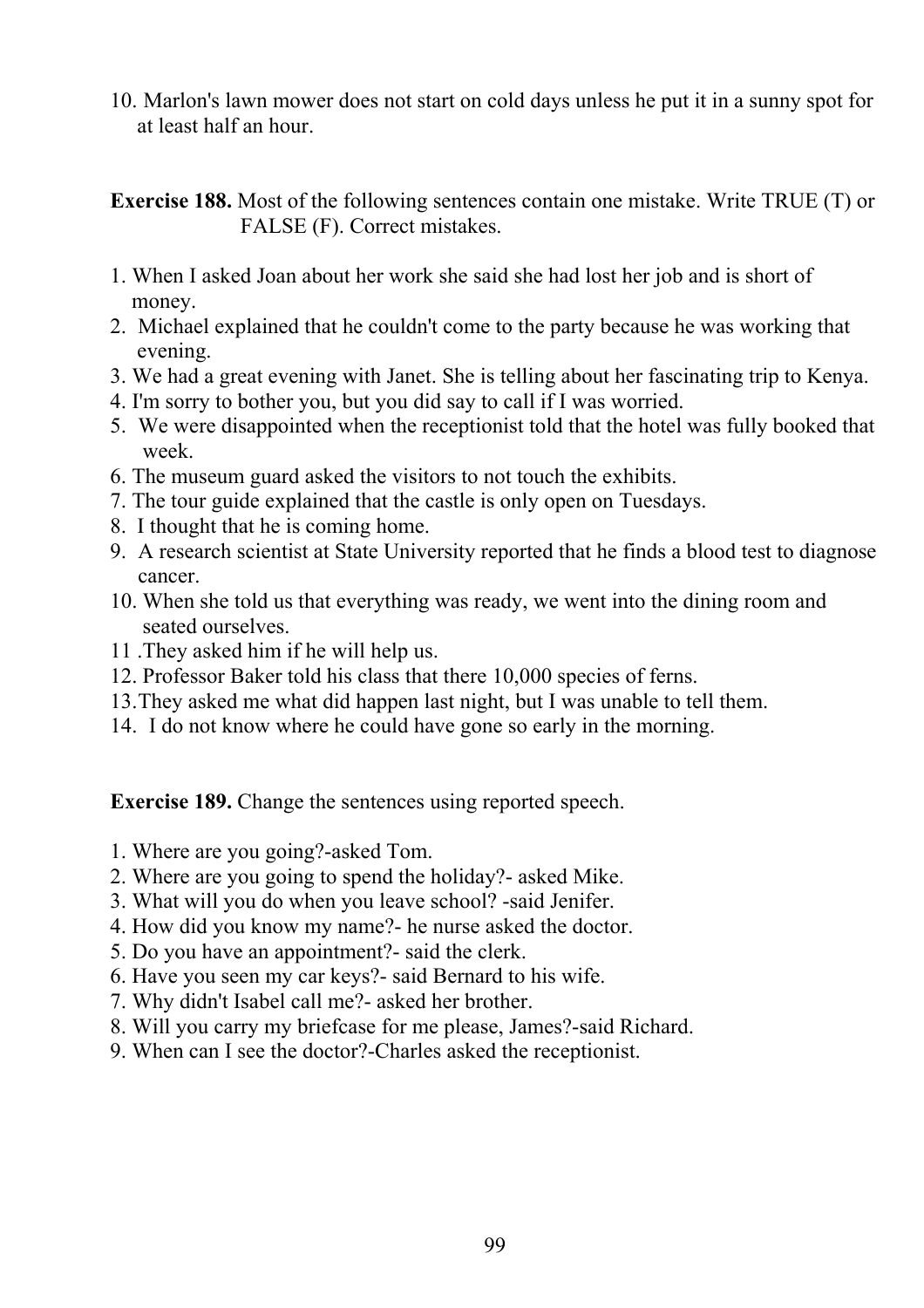### **36. SAY / TELL**

#### **Exercise 190.** Complete these sentences with *say* or *tell.*

- 1. Jack \_\_ me that he was enjoying his new job.
- 2. Tom it was a nice restaurant but I didn't like it much.
- 3. The doctor \_\_ that I would have to rest for at least a week.
- 4. Mrs. Taylor us she wouldn't be able to come to the next meeting.
- 5. Ann Tom that she was going away.
- 6. George couldn't help me. He \_\_ to ask Jack.
- 7. Jill \_\_ us all about her holiday in Australia.
- 8. Jane him that she would meet us here.
- 9. Margaret that she would call before she came.
- 10. Randy \_\_ a lot of jokes and funny stories.
- 11. I have the truth.
- 12. The girls that they were hungry.
- 13. Ann goodbye to me and left.
- 14. us about your holiday. Did you have a nice time?
- 15. I wonder where Sue is. She she would be here at 8 o'clock.
- 16. Don't anybody what  $\overline{I}$   $\overline{I}$  It's a secret just between us.

**Exercise 191.** Complete the sentences with the correct form of *say* or *tell.*

- 1. Did you\_\_ your brother the truth about that money?
- 2. What you to Wendy last night? She looks terribly upset this morning.
- 3. Is something wrong? Can you me about it?
- 4. My little sister kept asking me her a story but I couldn't think of one.
- 5. If I asked you to marry me, what (you)?
- 6. I never know what \_\_ to people when they pay me a compliment.
- 7. Don't worry, I'm sure everything will go smoothly. Anyway, the manager \_\_ to call him if we had any problems.
- 8. I'll never speak to him again after all the lies he \_\_ me last weekend.
- 9. If I were you, I (not) anything to the police about your suspicions until you have more evidence.
- 10. Promise you \_\_ (not) anything to my parents. They'll be furious if they find out what I've done.
- 11. I (already) you, I don't know where your diary is.
- 12. Please, you'll forgive me. I'm really sorry for all the trouble I've caused.
- 13. I'm ready to serve the meal. Can you \_\_ the children to go and wash their hands, please?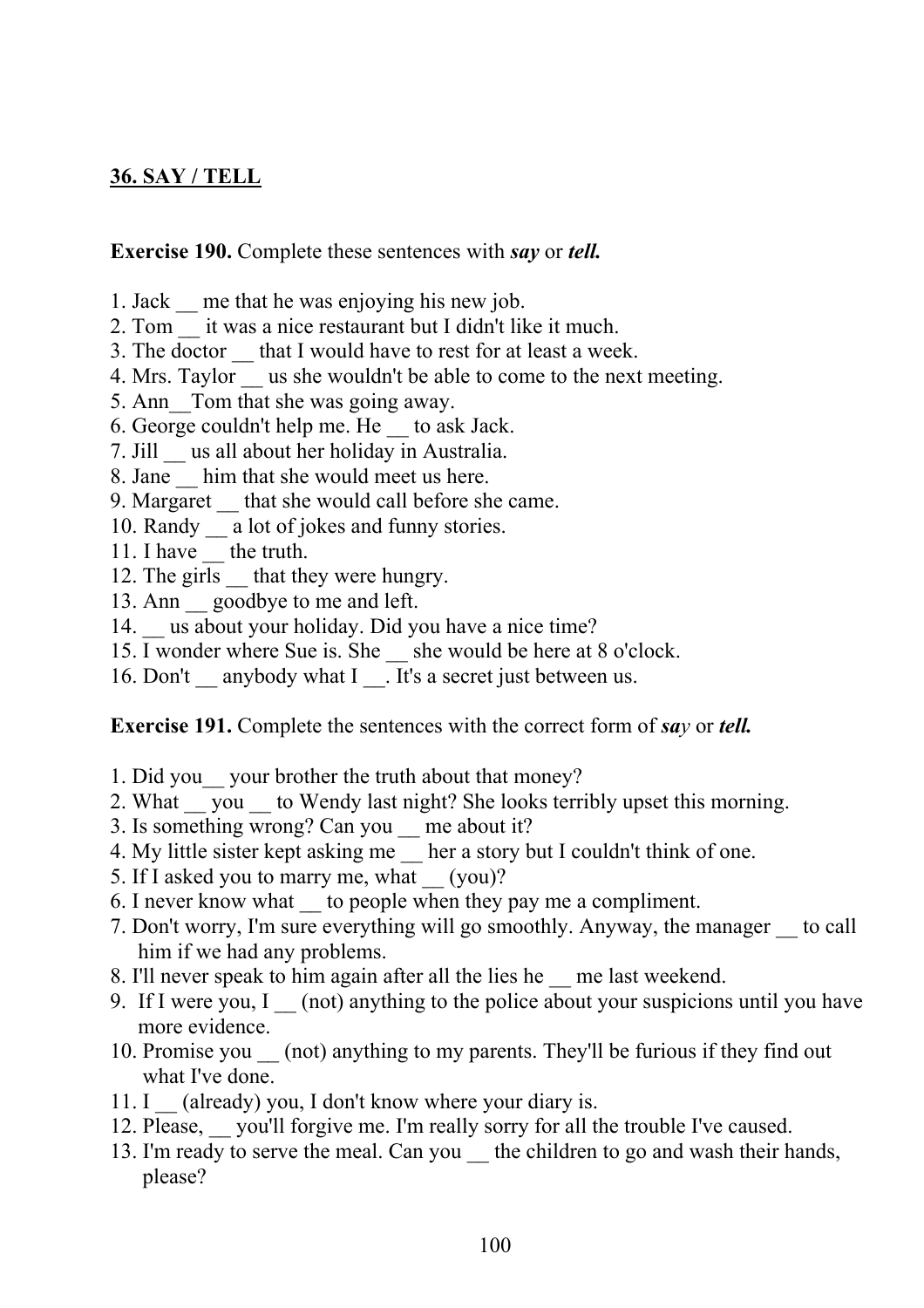### **37. ANTECEDENTS OF PRONOUNS**

**Exercise 192.** In the sentences below match the pronouns and their antecedents.

Example: Andy and Celeste have spent hundreds of hours restoring their old house. – their: Andy and Celeste.

- 1. Abrasive cleansers clean well, but they are also likely to scratch the surfaces of pots and pans.
- 2. Nancy says she plans to spend the whole day reorganizing her closets.
- 3. The aim of a home fire extinguisher is to cover a burning object with a substance that prevents oxygen from reaching it.
- 4. Do teenagers want their parents to understand them?
- 5. Joshua wrote his first autobiography when he was nine years old.
- 6. Several old friends called Keith to congratulate him after his letter was published in Sunday's newspaper.
- 7. Claudia uses a rearview mirror clipped onto her bicycle helmet.
- 8. Paul thinks the parrot understands what it says to him.
- 9. Gwendolyn told Dionysios she disapproved of his working.
- 10. Mrs. Wilowski asked her assistants to present their proposals at the staff meeting Tuesday.

**Exercise 193.** Identify the sentences below as TRUE (T) OR FALSE (F).

- 1. My cousin, who keeps track of fashion trends, says they are wearing shorter skirts this fall.
- 2. As always, if an offer sounds too good to be true, it probably is.
- 3. When little Miss Muffer ate her curds, she was eating something similar to cottage cheese.
- 4. Maureen uses a memory typewriter-printer, a computer, a laser printer, and a multiple-function telephone, which has created some confusion.
- 5. Doreen is using a toothbrush to clean the grout between the bathroom tiles, but it is old.
- 6. Bees collect nectar and use it as food.
- 7. Harry and Rich will always remember his birthday celebrations.
- 9. If the coiled wire inside a regular light bulb were spread out, it would be about two feet long.
- 9. Victor's mother wants him to go into nursing, but he doesn't want to become one.
- 10.Tailors recommend that suit pants for men be just long enough so that their socks don't show when they walk.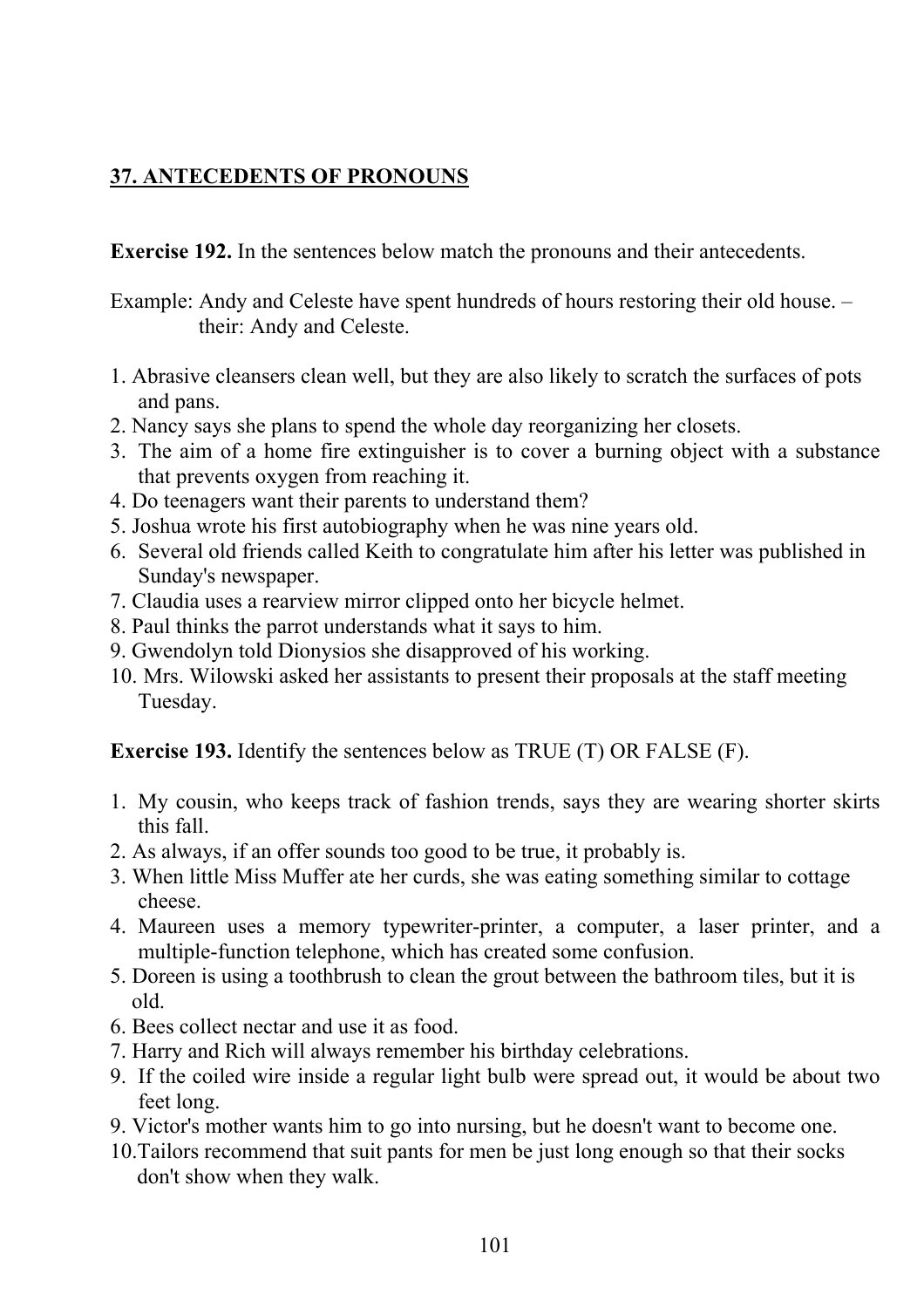11.A quarter-pound burger weighs less than a quarter pound after it has been cooked.

**Exercise 194.** Define whether the following sentences are TRUE (T) or FALSE (F). Correct mistakes.

- 1. Luckily, everybody remembered their individual identification number.
- 2. Each of the women will take her own car to get it inspected.
- 3. Someone left their notebook in the conference room.
- 4. Both of the boys lost his mittens.
- 5. No one has finished his or her shopping yet.
- 6. When anyone becomes president of the bank, they must promise not to enter politics for at least two years.
- 7. Does anybody have his or her copy of the contract?
- 8. Everyone should floss their teeth for three to five minutes a day.
- 9. Although the party invitation had suggested wearing old clothes, no one wore less than their best.
- 10. One of them puts his lunch out on the windowsill every day to keep it cool.

**Exercise 195.** Define whether the following sentences are TRUE (T) or FALSE (F). Correct mistakes.

- 1. Mr. Smith told Mr. Jones that he had lost a lot of money in the stock market.
- 2. In the telephone directory, it says to call directory assistance in that situation.
- 3. When Peter finished the examination, he gave it to the professor.
- 4. Cathy saw her friend as she was driving home from work.
- 5. When John put a new frame on the picture, it looked strange.
- 6. The laundry was not dry enough for Susan to bring it into the house.
- 7. He put all his savings in the stock market, and it suffered great losses that year.
- 8. When Jack was in the navy, he learned electronics.
- 9. In the newspaper it says there is renewed interest in the silver market.
- 10.The A Team played the В Team yesterday, and now it is in first place.

**Exercise 196.** Define whether the following sentences are TRUE (T) or FALSE (F). Pay attention to the number agreement of a pronoun and its antecedent.

- 1. Every one of my girl friends has given their opinion of me.
- 2. Every person who asked was permitted to bring his or her book to class to use during the examination.
- 3. Neither the doctor nor her patients had an opportunity to express their feelings.
- 4. I am looking for a person who has forgotten their suitcase.
- 5. Each of the children may use the swimming pool if he promises to be careful.
- 6. Neither my sisters nor my mother has remembered her promise to me.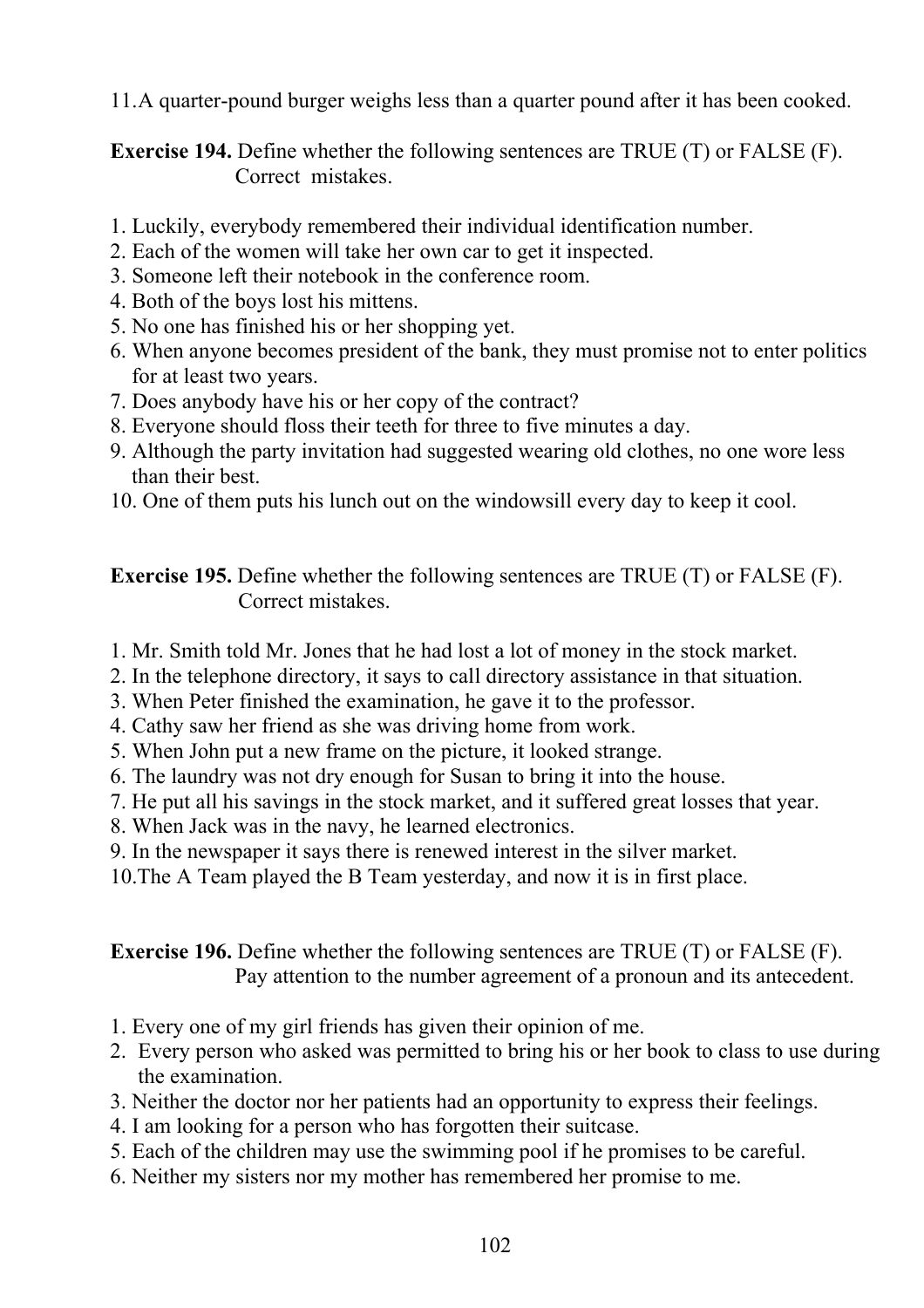- 7. Many of the students explained his situation to me personally.
- 8. If anybody is in the office, they will answer their telephone.
- 9.If everybody who had come to the meeting had brought their report with them, the meeting would have gone a lot more smoothly.
- 10. Neither the cat nor the dog will eat the food I bought for him.
- 11. One of my daughters has left her purse on the coffee table.
- 12. Neither of the police officers was willing to give me his name.
- 13. The news from that country is well known for their objectivity.
- 14. Either the boss or her workers will have to give a little of their time to solve this problem.
- 15.Great works of art, such as the Mona Lisa and Whistler's Mother, can be deceptive their simplicity.
- 16. One sometimes gives up something they want for sake of others.
- 17. One of the first students to come into the room could not find his name on the list.
- 18. Nobody lost their patience even though the meeting was long and boring.
- 19. Everybody must pay their fair share towards the gift.
- 20. All of my friends brought their husbands with them to my party.

**Exercise 197.** Two pronouns/adjectives are underlined in each sentence. Indicate which of them is not correct, A or B.

1. The team has finished its season with another victory for their supporters.  $\mathbf A$  B 2. Neither Bob nor his friends received his test scores. А В 3. Every discount store advertises that their products are cheaper than its competitors'. А В 4. His parents told them to put his coat on. А В 5. Anyone who can achieve such success by themselves is a credit to his company.  $\mathbf A$  B 6. Not only Tom but also Barbara had their books taken from its locker. А В 7. Everyone has put their equipment back into its proper place. А В 8. Someone has forgotten to put their name on his term paper. А В

# **38. THE PRONOUNS** *ONE* **AND** *YOU*

**Exercise 198.** Correct mistakes in these sentences paying attention to the person of the pronoun.

1. At a large university, one will almost always be able to find a friend who speaks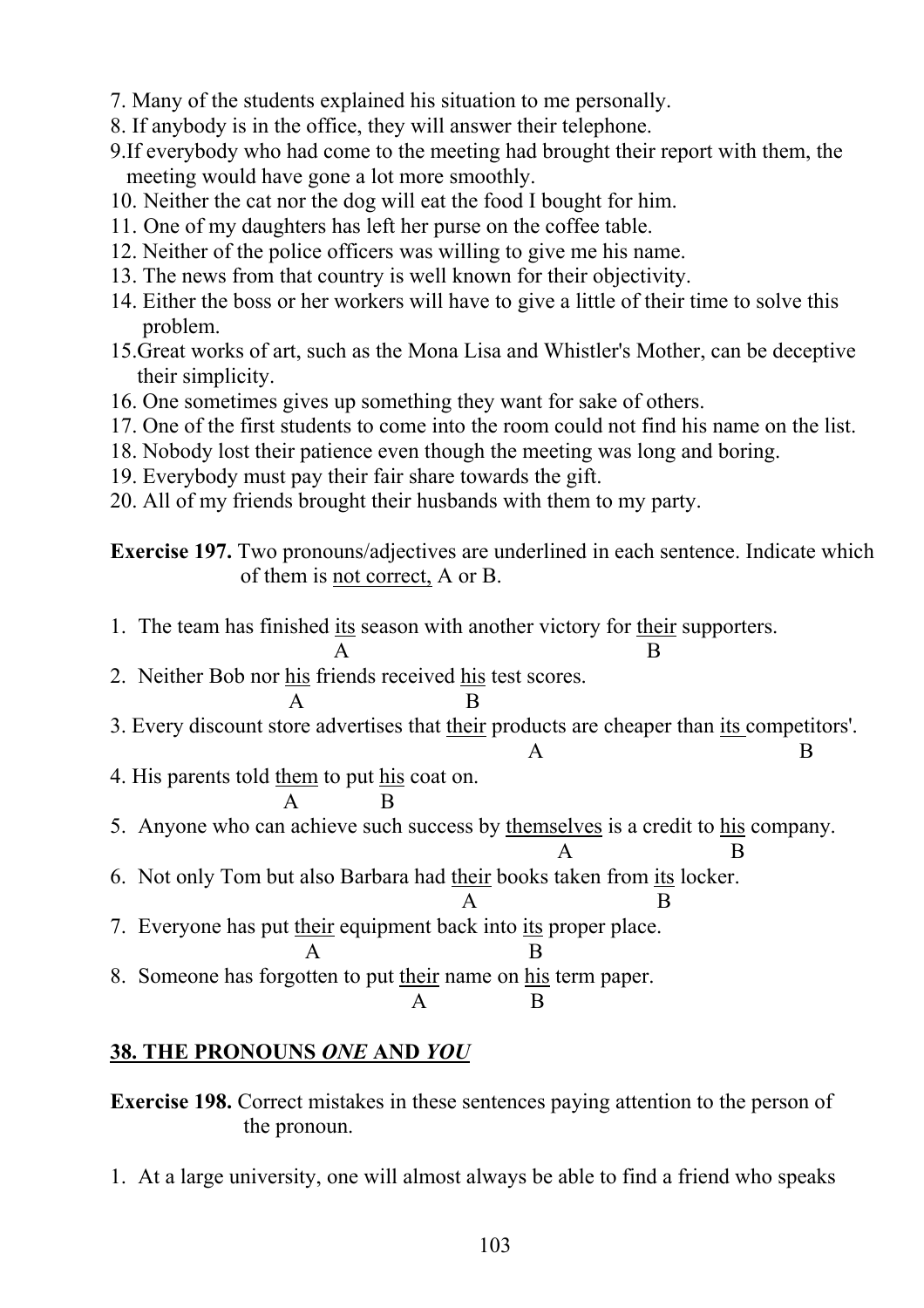your language.

- 2. If one knew the facts, you would not be so quick to criticize.
- 3. In order to graduate, one must present their thesis thirty days prior to the last day of classes.
- 4. Regardless of one's personal beliefs, you have the responsibility to report the facts as impartially as possible.
- 5. If one does not work hard, you cannot expect to succeed.
- 6. Each of the students in the accounting class has to type their own research paper this semester.
- 7. Those of you who signed up for Dr.Daniel's anthropology class should get their books as soon as possible.
- 8. A person can expect to receive a traffic ticket when we drive too fast.
- 9. When one has a toothache, you should go to the dentist.
- 10. One should remember to pay your telephone bill on time.
- 11. One should have ones teeth checked regularly.

**Exercise 199.** Define whether the following sentences are TRUE (T) or FALSE (F). Correct mistakes.

- 1. When a person eats well, you feel well.
- 2. For successful completion of this exercise, one must give his complete attention to the task at hand.
- 3. One should always pay your rent promptly.
- 4. One should never forget his obligations to his family.
- 5. One often forgets one's early failures.
- 6. When a person is learning to play a musical instrument, we must practice several hours a day.
- 7. When one goes through life, we meet many challenges.
- 8. One can always rely on one's friends in time of need.
- 9. When a person goes to a foreign country, he must expect many things to be different.
- 10. When you find yourself in an air-conditioned theatre, one often wishes he had a sweater.

# **39. ILLOGICAL PARTICIPIAL MODIFIERS (DANGLING PARTICIPLES)**

**Exercise 200.** Define whether the following sentences are TRUE (T) or FALSE (F). Correct mistakes.

- 1. Playing in the street, the truck hit the child.
- 2. By painting and repairing as needed, your home can be kept in good condition.
- 3. Before leaving, Jane kissed me goodbye.
- 4. Addressed and stamped, I dropped the letter in the slot.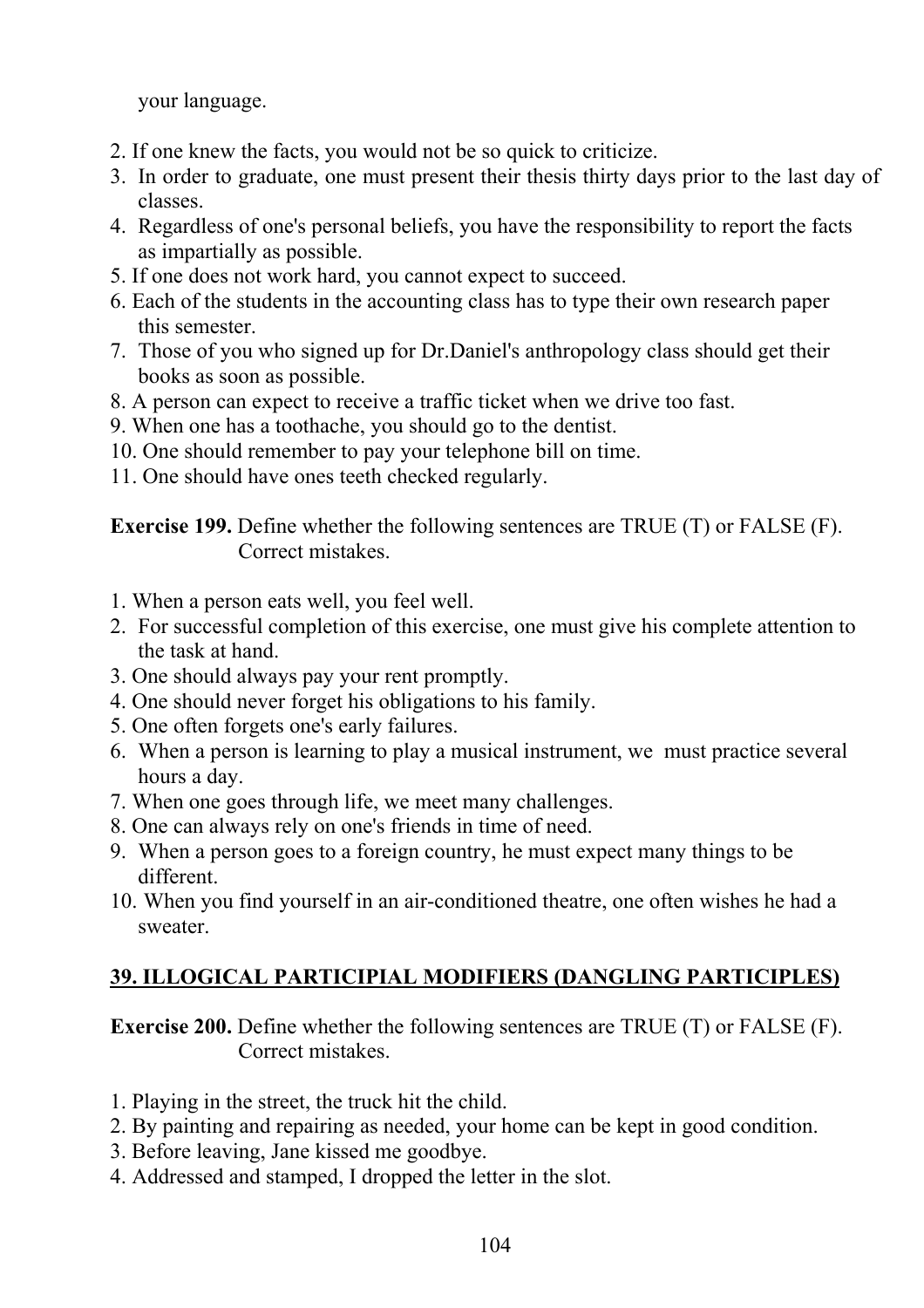- 5. While a student at college, my mother met my father.
- 6. Walking toward the church, the stained-glass windows looked beautiful.
- 7. To understand the subject, a great deal of studying must be done.
- 8. Skiing down the steep hill, my heart beat crazily.
- 9. Watching her daughter play, Mary thought about life as a mother.
- 10. Once learned, a language cannot easily be forgotten.
- 11. When only a child, my father taught me how to play soccer.
- 12. Studying and reading, the day passed quickly.
- 13. To make a good cup of coffee, one must begin with high-quality coffee beans.
- 14. Sitting alone in his room, the strange noise frightened him.
- 15. Wrapped in pretty green paper, Phyllis put the package on the table.

**Exercise 201.** Identify whether the sentences below are TRUE (T) or FALSE (F).

- 1. Containing tennis courts and pools, some marinas are more like resorts than boat garages.
- 2. Having watched the movie closely, the ending was confusing.
- 3. Viewing alcohol as a beverage, it is often not considered a drug.
- 4. Having been laid off from his job in an aircraft factory, Virgil became a detective in order to pay his mortgage bills.
- 5. Imagining that life exists on Titan, one of Saturn's moons, many science fiction stories have been written.
- 6. Riding on a rubber raft, Leslie and Collen traveled down the Snake River.
- 7. Remarking that too many Americans have forgotten what Memorial Day means, the parade attracted a very small crowd.
- 8. Believing the ten-year-old clothes in the back of her closet will someday come back into fashion, none of them have been thrown away.

**Exercise 202.** Correct illogical participial modifiers.

- 1. Claiming she never wins anything, the lottery ticket was thrown away by Zoraida.
- 2. Putting in many extra hours at the supermarket, the fire company is no longer Gary's first priority.
- 3. Now believed to be Iceland, the Romans called a land north of Britain Ultima Thule.
- 4. Using the computerized sewing machine, elaborate lettering and decorative patterns were sewn by Johanna.
- 5. Running to my car, a ring was found by me.
- 6. Wearing a morning coat and striped trousers, tea was brought in on a silver tray by the butler.
- 7. Using a metal detector, the lost class ring was searched for by May and Frederick.
- 8. Running home from school, a dog bit me.
- 9. When only a child, my father took me to the circus.
- 10. Hidden in his pocket, George left the room with the key.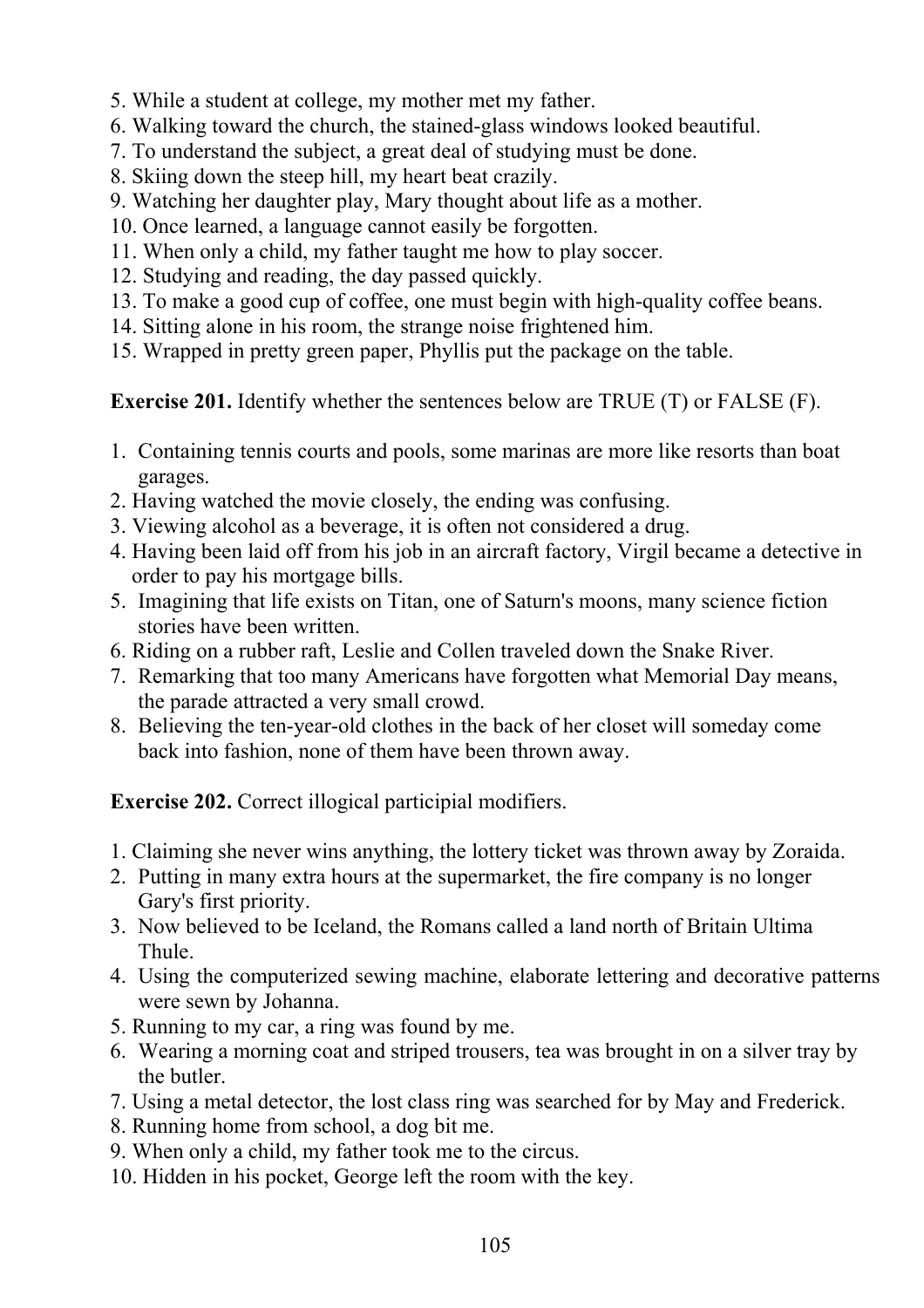11.To understand the directions, they must be read carefully.

# **40. PARTICIPLES AS ADJECTIVES**

**Exercise 203.** Identify the participles in the sentences below.

- 1. Annie soldered the colored pieces of glass together.
- 2. Many unaccompanied children regularly fly across the country.
- 3. Briggs named his car Whistler because of the hissing sounds it makes.
- 4. New Yorkers assume that a flashing "Don't Walk" sign actually means "Run".
- 5. Helen collects sunglasses made in the 50s and 60s.
- 6. Chip describes himself as an innocent guppy swimming among the sharks.
- 7. Laurel came to work wearing shorts, blouse, a tailored jacket, and flat shoes.
- 8. A barometer measures the weight of the air covering the earth's surface.
- 9. El Dorado was the fabled city of gold sought by early Spanish explorers in the New World.
- 10. Heather wears adhesive bandages decorated with cartoon characters.

**Exercise 204.** Choose the word or words that best complete each sentence.

- 1. The largest (knowing/known) insects are found in tropical rain forest.
- 2. A bill of lading is a (writing/written) receipt for goods that are sent by public transportation.
- 3. A hummingbird's heart beats at the (astonishing/astonished) rate of 615 beats per second.
- 4. At the peak of the jump, a pole-vaulter performs a series of (twisting/twisted) body motions to clear the bar.
- 5. Anyone (working/worked) under conditions that cause a heavy loss of perspiration can suffer heat exhaustion.
- 6. A mosquito (filled/ is filled) with blood is carrying twice its own body weight.
- 7. The state of Wisconsin has 72 counties, many (naming/named) after Indian tribes.
- 8. Sunspots occur in cycles, with the greatest number generally (appearing/are appearing) every 11 years.
- 9. A delta is a more-or-less triangular area of sediments (depositing/deposited) at the mouth of a river.
- 10. William H. Kilpatrick was a philosopher and scholar now generally (regarding/ regarded) as the father of progressive education.
- 12. Drug abuse is increasing at an (alarmed/alarming) rate.
- 13.The petition has been signed by (concerning/concerned) citizens.

### **Exercise 205.** Choose the word that best completes each sentence.

- 1 I don't find this story (amusing/amused).
- 2.I must have the mixer (fixing/fixed).
- 3.My room is a mess: I really must get it (tidying/tidied) up.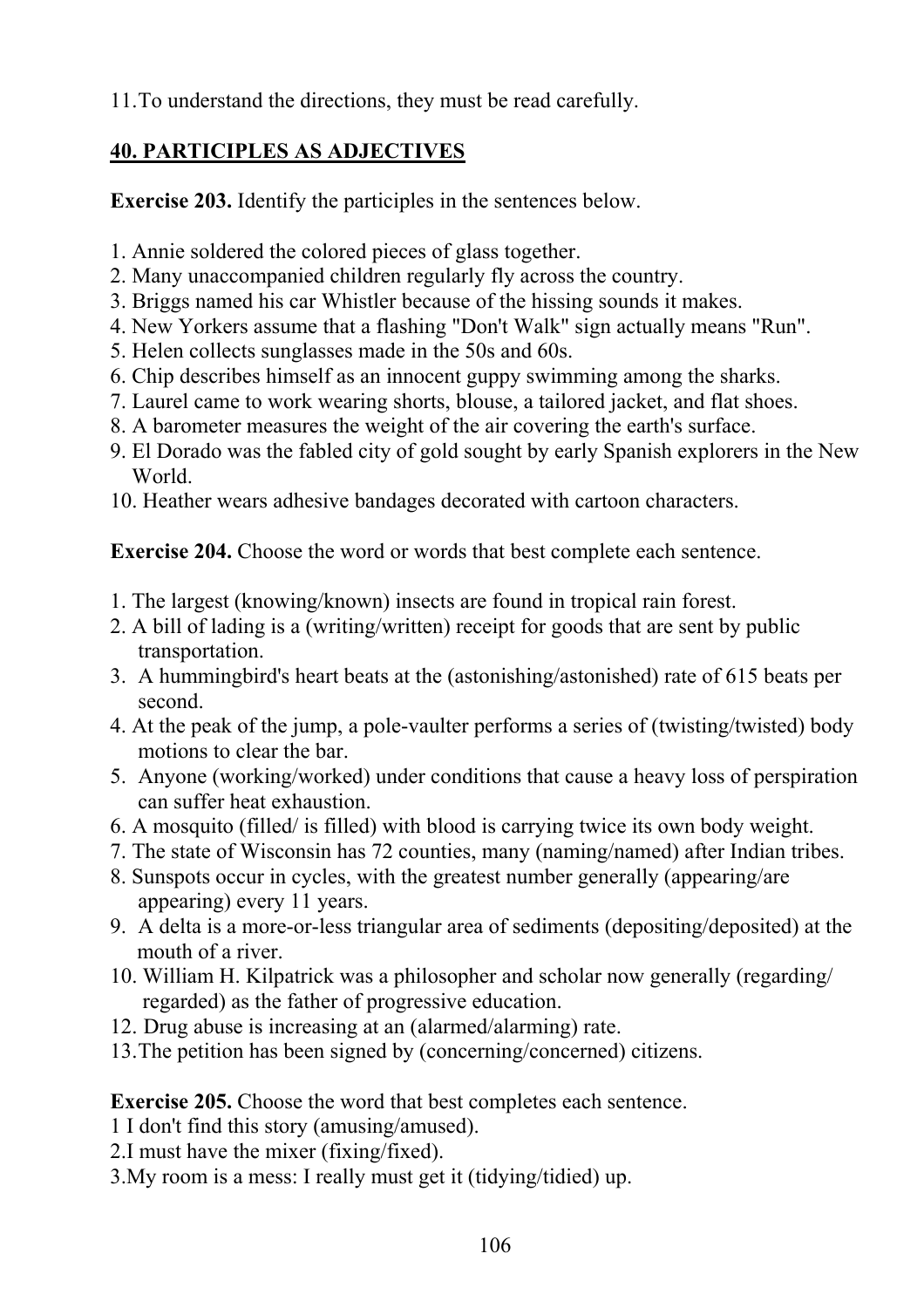- 4.I would stay at home after such a (tiring/tired) day.
- 5.Uncle Frank has a gentle old horse (naming/named) Pete on his farm.
- 6. Can you smell something (burning/burned)?
- 7. He opened the letter with (shaking/shaken) fingers.
- 8. She had rather a (pleasing/pleased) look on her face.
- 9. Deeply (shocking/shocked) I left them.
- 10. When (answering/answered) your question yesterday, I forgot this fact.
- 11. He walked along the road with his collar (turning/turned) up, hands in pockets.
- 12. I didn't enjoy the party because I was (boring/bored) there.
- 13. Why not throw away the (breaking/broken) umbrella, we are not likely to repair it.
- 14. She didn't pay any attention to the (ringing/rung) telephone.
- 15. Don't you think your hair needs (cutting/cut)?
- 16. Can you think of the name of an animal (beginning/begun) with "B"?

**Exercise 206.** Define whether the following sentences are TRUE (T) or FALSE (F). Correct mistakes.

- 1. By the time Joan arrived, all of the food had been ate.
- 2. Having stolen the money, the thief ran down the street as fast as he could.
- 3. John had gave his speech when Bob was finally able to get to the meeting.
- 4. Wrote in 1847, the opera has never enjoyed popular success.
- 5. The professor told the class that they should have known the correct answer.
- 6. Claire has not wore her new coat since she came to Florida.
- 7. Betty began to cry when she realized that her new dress was torn.
- 8. Never having flied before, Mark was very excited as he drove to the airport.
- 9. I would like to have rang the bell earlier.
- 10. If he had shown the official his passport, he would not have any problems.
- 11. She has began to look like her mother.
- 12. That old horse has been ridden by children for years.
- 13. I would not have did it if he had not made me nervous.
- 14. The broke chair had only three lags.
- 15. He claims to have hurted his leg in the game last night.

# **41. REDUNDANCY**

**Exercise 207.** Cross out the redundant word in each of the following sentences.

- 1. The money that I have is sufficient enough for my needs.
- 2. Bill asked the speaker to repeat again because he had not heard him the first time.
- 3. The class advanced forward rapidly.
- 4. She returned back to her hometown after she had finished her degree.
- 5. I am nearly almost finished with this chapter.
- 6. My teacher he said to listen to the news on the radio in order to practice listening comprehension.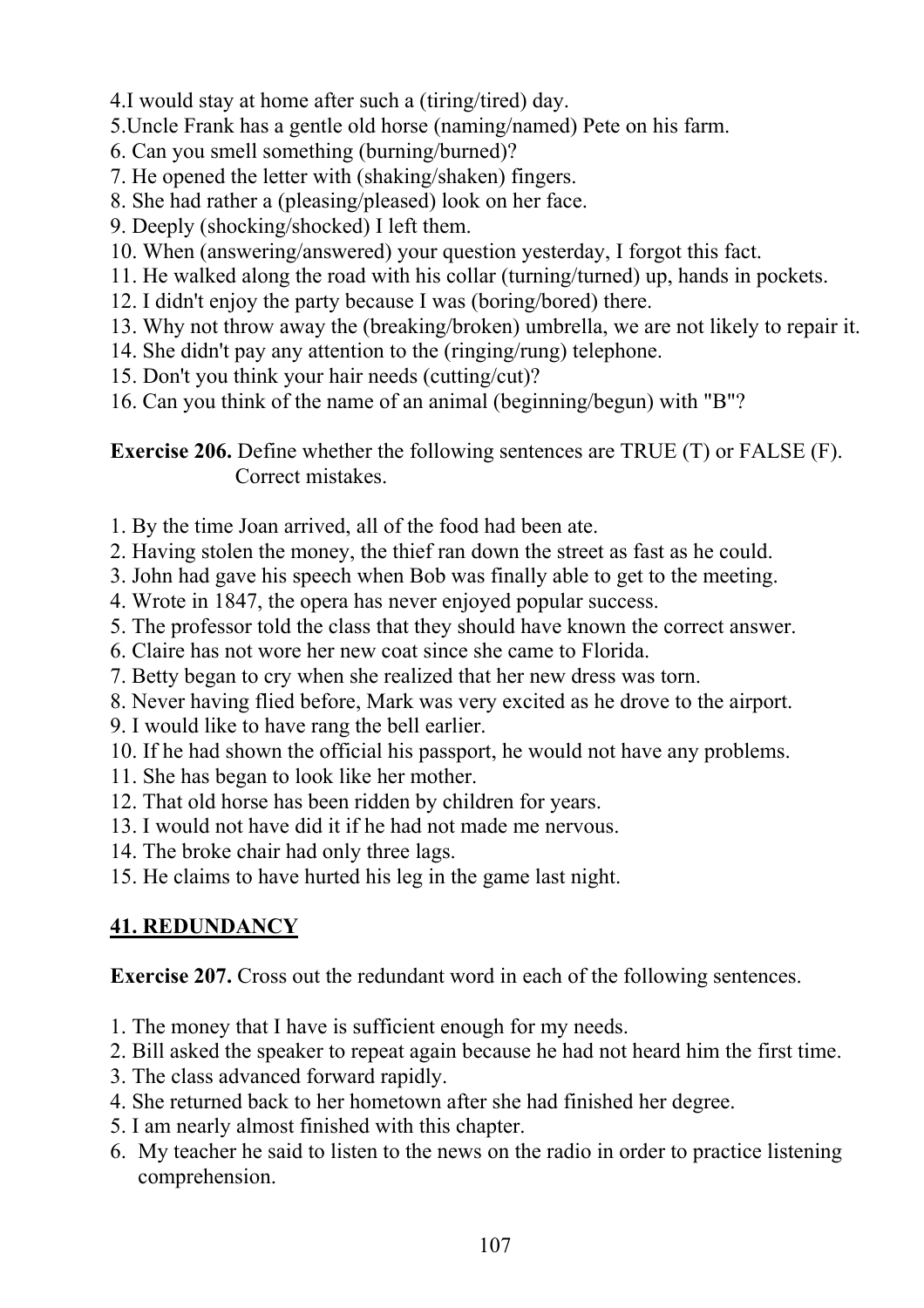- 7. The new innovations at the World's Fair were fascinating.
- 8. My sister she found a store that imported food from our country.

**Exercise 208**. Cross out the redundant word in each of the following sentences.

- 1. The sting of a scorpion is painful but rarely, seldom fatal.
- 2. There are almost nearly 5,000 miles of streets in New York City.
- 4. The first canal built in the United States connected together the Santee River and the Copper River in South California.
- 4. The Gila monster is the single only poisonous lizard found in the United States.
- 5. Around approximately ten percent of all solid wastes is glass.
- 6. The chief main ingredients in soap are fats and chemicals called alkalis.
- 7. The flowers of certain plants, such as for example daisies, are called composite flowers.
- 8. Most of the cities of the American West are separated apart from one another by vast, relatively unpopulated expanses of mountains and deserts.

### **42. WORDINESS**

**Exercise 209.** Write the shorter version of the following sentences.

- 1. The examination was finished by all the students within the allocated time.
- 2. The professor, who was tall and blond, lectured about medieval architecture.
- 3. Paul read Jane's letter in an exited state of mind.
- 5. The committee discussed the problem for a long time without being able to come to the point where a decision could be reached.
- 5. Crime and illegal acts are on the rise.
- 6. The girl who was wearing the colorful bathing suit is my cousin.
- 7. The glass figurine that was on display in the store window appealed to me.
- 8. Boston, which is the capital of Massachusetts, has many universities and colleges.
- 9. He walked down the stairs in a quick manner.
- 10. The young girl who is waiting by the door would like to see you.

**Exercise 210.** Define which sentences seem wordy.

- 1. The man indicated a negative response by shaking his head.
- 2. The house will probably be finished in four months.
- 3. The house on the corner burned down last night.
- 4. Jane went to the store with the purpose of selecting and purchasing a new dress.
- 5. Running on foot through the street, the thief was apprehended by the police.
- 6. My wife and I argued for hours before deciding to send our son to summer camp.
- 7. Bob saw several pieces of art that were expensive.
- 8. Jenny received several speeding tickets.
- 9. The ballerina danced her dances for hours.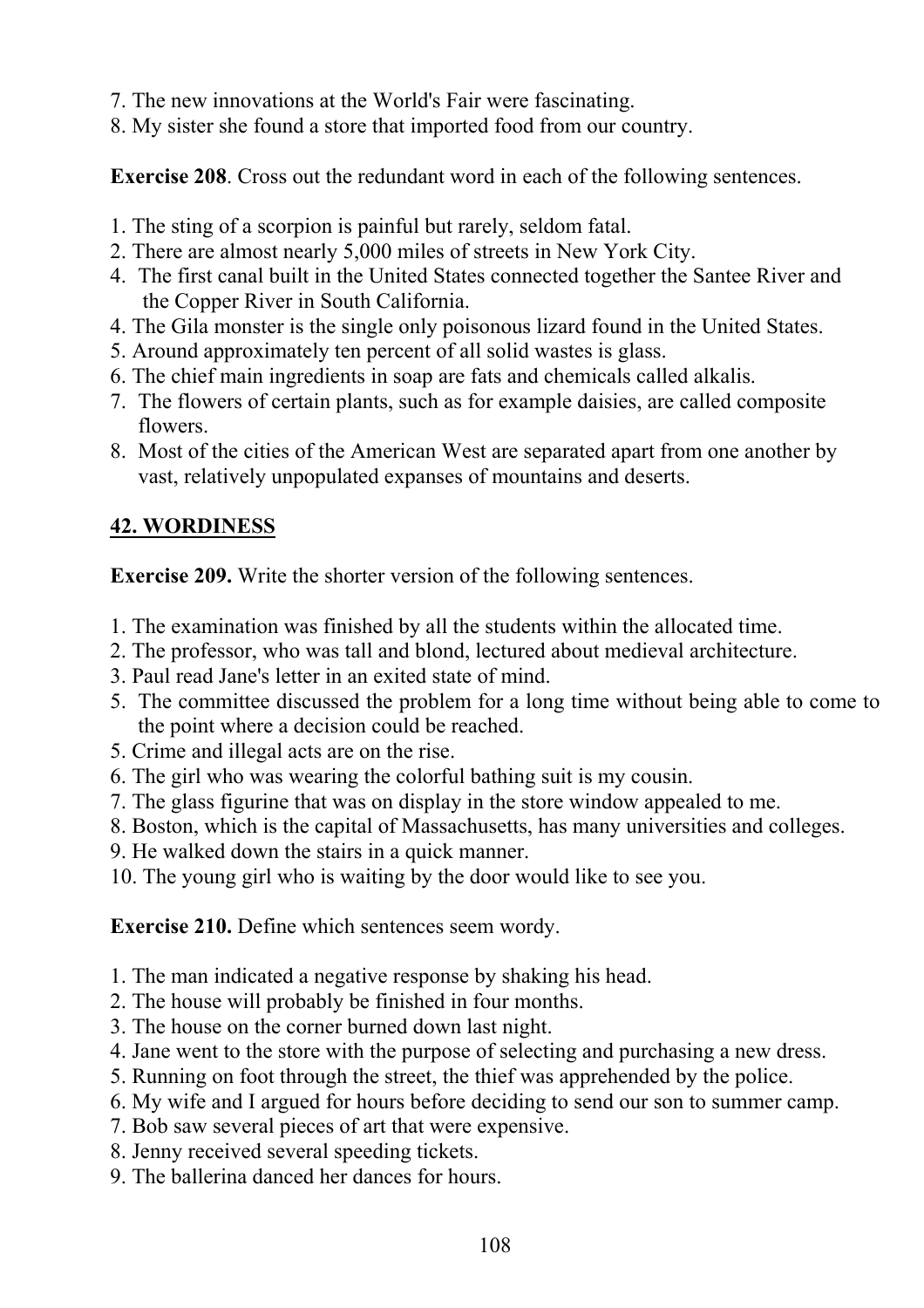- 10. Professor Blanton, who is the college president, will speak on this topic.
- 11. Betty opened the mysterious package cautiously.
- 12. The saleswoman in the red dress insulted me.
- 13. Three hours, was the length of time that we found necessary to drive to New York.
- 14. The Louvr is, a world-famous art museum, in Paris, France.
- 15. The book was read by me in four hours.

# **43. PARALLEL STRUCTURE**

**Exercise 211.** Find and correct mistakes in parallel structures in the following sentences.

- 1. Steel is alloyed with manganese to increase its strength, hardness and resistant to wear.
- 2. Sacramento is the commercial, industry, and financial center of California's Central Valley, as well as being the state capital.
- 3. When taking part in winter sports, one should wear clothing that is lightweight, warmth, and suitable for the activity.
- 4. Folklore consists of the beliefs, customs, traditions, and telling stories that people pass from generation to generation.
- 5. Because of their hardness, industrial diamonds can be used for cutting, to grind, and drilling.
- 6. Scholar John Fiske wrote on history, religious, and sociology.
- 7. Monterey, California, has long been a center for writers, artists, and the craftsman.
- 8. T.S. Eliot was equally distinguished as a poet, he wrote criticism and dramatist.
- 9. The book contained stories, poetic and plays.
- 10. She needed some shoes that were inexpensively, hard-wearing and attractive.
- 1 l. The paper contained mistakes in grammar, spelling and stylistic.
- 12. In the mornings, he usually has some coffee, reads the newspaper and will jog.
- 13. They do not eat pork nor are they eating shellfish.
- 14. Most visitors to London or Paris spend their time visiting the museums and to shop.
- 15. The course was very interesting and practical but costs.
- 16. Check your verbs for tense and agree.

**Exercise 212.** Find and correct mistakes in parallel structures in the following sentences.

- 1. By obeying the speed limit, we can save energy, lives and it costs us less.
- 2. My home offers me a feeling of security, warm, and love.
- 3. The pioneers labored to clear away the forest and planting crops.
- 4. When I refused to help her, she became very angry and shout at me.
- 6. In my spare time, I enjoy taking care of my aquarium and to work on my stamp collection.
- 7. Computers are often used to control, adjustment, and correct complex industrial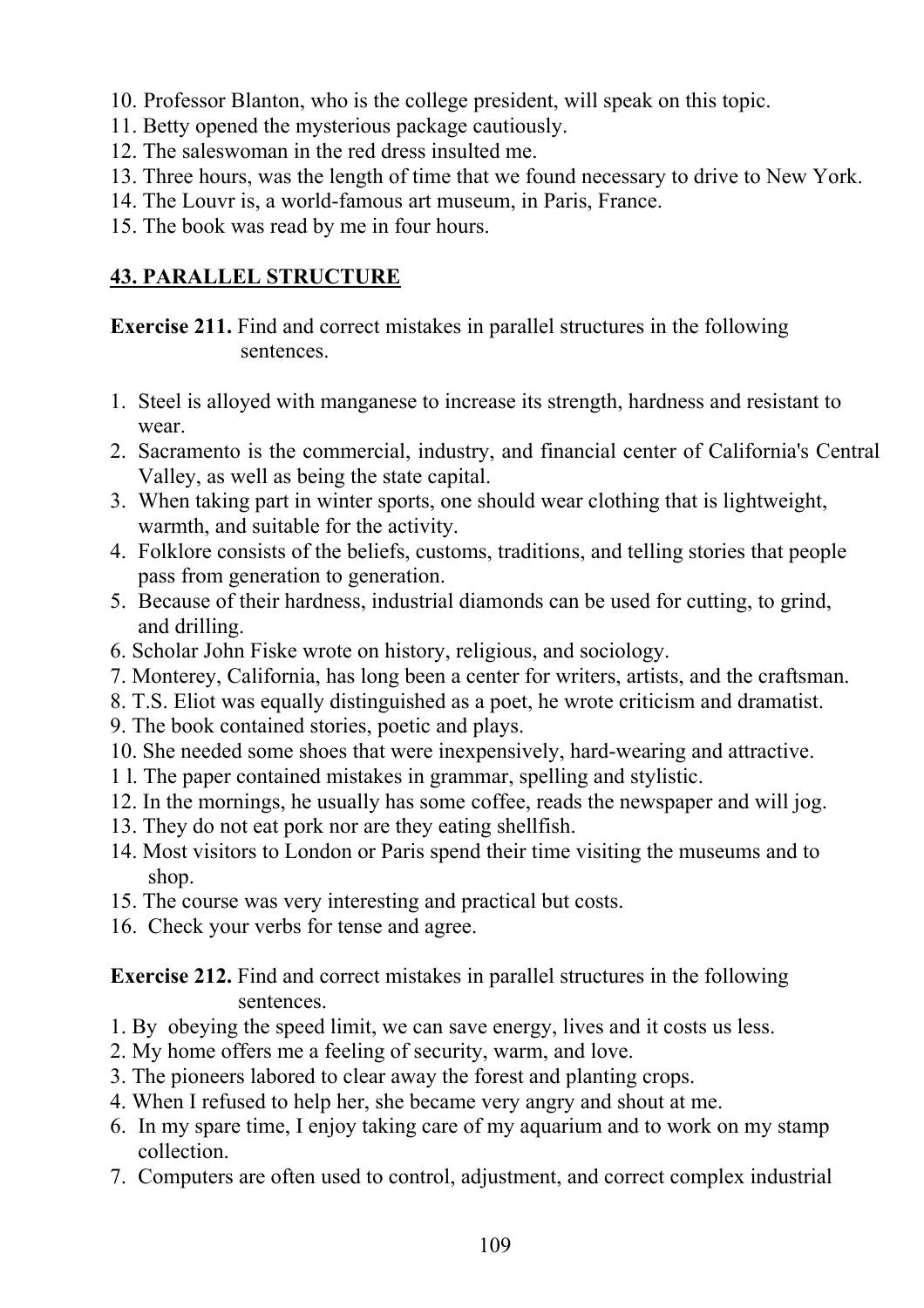operations.

- 8. Mathematics can be considered a language, an art, a science, a tool or playing a game.
- 8. Paper may contain vegetable, minerals, or man-made fibers.
- 9. Many people who live near the ocean depend on it as a source of food, recreation, and to have economic opportunities.
- 10. This summer the Recreation Department will sponsor classes in swimming and to lift weights.
- 11. A bulldozer is used for pushing earth and to grade it.
- 12. In ancient Rome people used perfume for bathing, to soak their clothing, and even to give their horses a more pleasant odor.

**Exercise 213.** Identify the part of each sentence, which is not parallel in structure, and write the correct structure.

- 1. Pauline read the book, wrote a report, and returning it to the library.
- 2. This class will cover the basics: how to write, to listen, and speaking in front of a group.
- 3. The rules were quite clear: no smoking, they couldn't have visitors, and no loud music.
- 4. Eileen loved to run, doing her homework, and to watch television with her friends after school.
- 5. Essential to friendships are trusty and caring.
- 6. Early to bed and early to rise makes a man healthy, wealthy, and wisdom.
- 7. This vacation I plan to swim, to hike, and getting lots of fresh air in the mountains.
- 9. Mary always believed that exercise and to read good books made her a wellrounded person.
- 10.Removing the front door and to carry the four-poster bed upstairs were the hardest parts of the move.
- 11. Increasing dietary intake of calcium and to exercise regularly are ways to prevent osteoporosis.
- 12. Marcia does not know whether to put hot food directly into the refrigerator or letting it cool first.
- 13. Many parents in our school district know neither how to make the school system work for them nor spotting problems before they get out of hand.
- 13. Will is not sure whether the rock he found is igneous or to be a sedimentary rock.
- 14. Botanical gardens not only educate the public about plants but also centers for scientific investigation into botany.
- 15. Amber can't remember whether a checkerboard had sixty-four squares or that it has forty-eight squares.

**Exercise 214.** Change the following sentences so that they are parallel.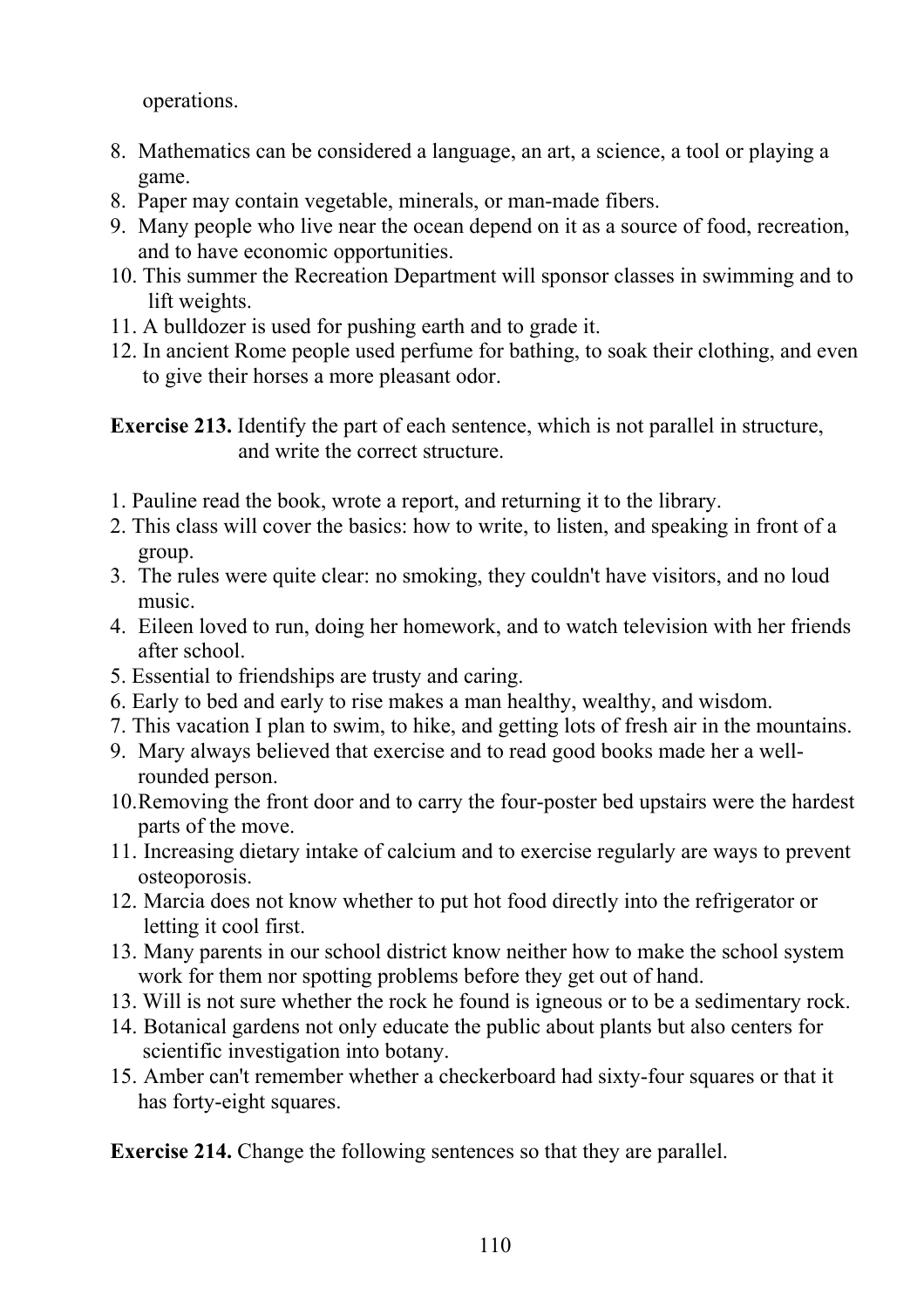- 1. Jane is young, enthusiastic, and she has talent.
- 2. We learned to read the passages carefully and underlining the main idea.
- 5. The duties of the new secretary are to answer the telephone, to type letters and book keeping.
- 4. The Patient's symptoms were fever, dizziness, and his head hurt.
- 5. Professor Williams enjoys teaching and to write.
- 6. She is not only famous in the United States, but also abroad.
- 7. The exam tested both listening and to read.
- 8. He is not only intelligent but also he is creative.
- 9. Flying is not only faster but also it is safer than travelling by car.
- 10. John registered for both Electrical Engineering and to study mathematics.
- 11. Henry will wash the clothes, iron the shirts, prepare the meal, dusting the furniture.
- 12. Most Americans would not be happy without a color television, two cars, and working at an extra job.
- 13. When they were in Mexico, they saw museums, ruins, and folk dancing.
- 14. He is young, intelligent, and has charm.
- 15. We enjoyed the varied cuisine and going to the excellent theater in New York.
- 16. That soup should not be served hot, but at a cold temperature.
- 17. Renting an apartment can be as expensive as to buy a house.
- 18. Going on vacation is more fun than to work in the summer.
- 19. She likes to read, to travel, and painting.
- 20. They came out of the building hurriedly, hailed a cab, and jump into it.

**Exercise 215.** Define whether the following sentences below are TRUE (T) or FALSE (F). Correct mistakes.

- 1. When he was a college student, he learned to play tennis, to golf, and swimming.
- 2. Do not speak out, but raise your hand.
- 3. To face adversity, to solve problems, and to overcome difficulties all give one sense of satisfaction.
- 4. We enjoyed the perfect weather and seeing fjords in Norway.
- 5. Go to window A, ask for a form, and bring it back to me.
- 6. Before he died, he had sold his house, wrote a will, and set up a trust fund.
- 7. Her hobbies are reading, playing piano, and gardening.
- 8. Being a homemaker is as difficult as working in an office.
- 9. After years of dealing with the public, she developed great charm, wit, and confidant.
- 10. On their vacation they enjoyed swimming at the beach, walking through the quaint streets, and sitting in the picturesque parks.
- 11. He could not decide whether to get a job or studying.
- 12. Although he was quick to criticize, he was slow praising his students.
- 13.The presidential candidate was a man of intellectual strength, moral character, and personal integrity.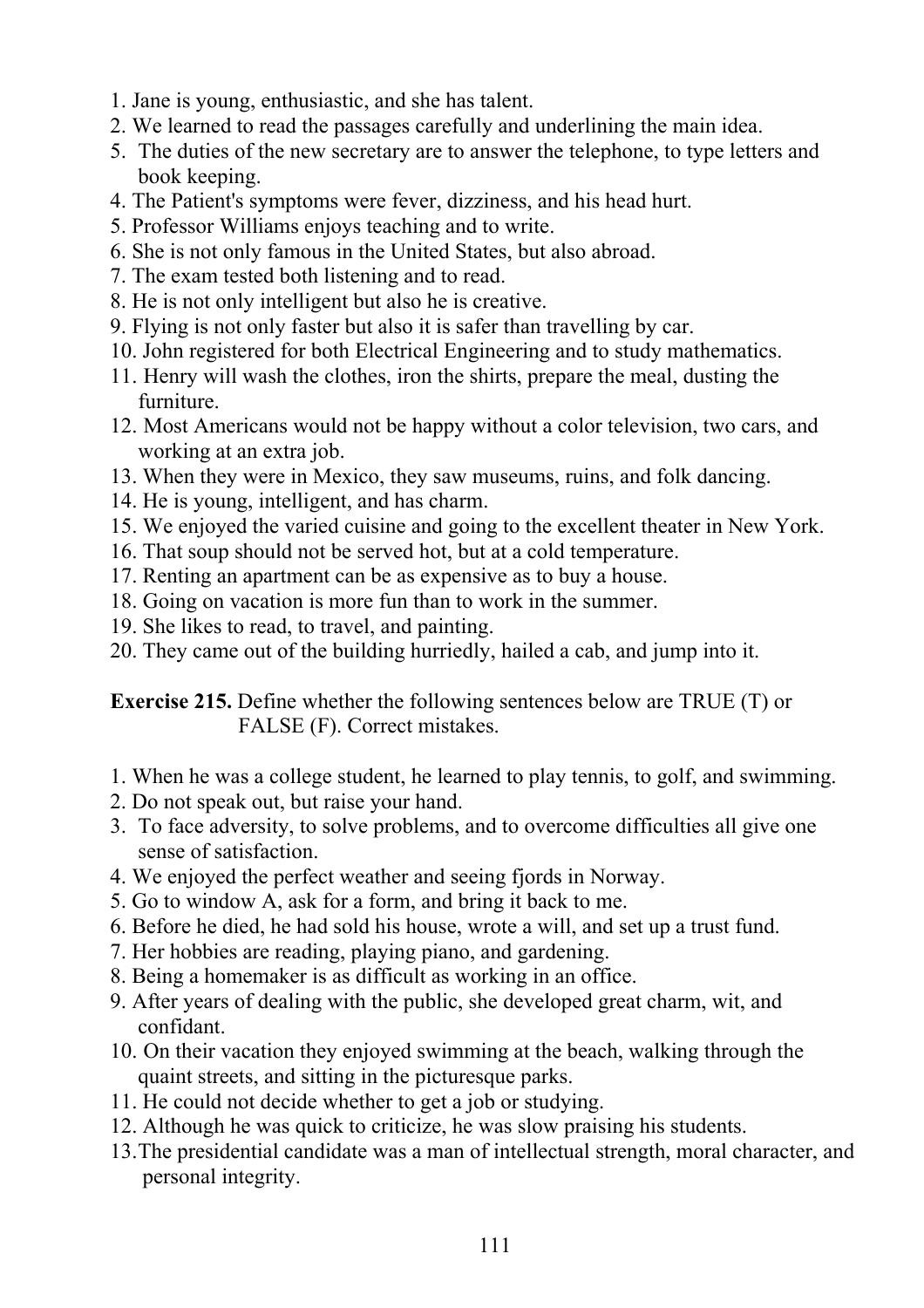- 14.The bellhop took my bags to my room, opened the door, and puts them at the foot of the bed.
- 15. Jogging is more vigorous exercise than to play golf.

### **44. TRANSFORMATION OF DIRECT AND INDERECT OBJECTS**

**Exercise 216.** Define whether the following sentences below are TRUE (T) or FALSE (F).

- 1. We returned the detective merchandise to the store immediately.
- 2. I hope you will write to me long letters while you are away.
- 3. When do you think you can deliver them the package?
- 4. That is the third time you have asked me the same question.
- 5. My mother is making for Mary a new shirt.
- 6. Please pass the potatoes to me after you take some.
- 7. The belt buckle cost over ten dollars to Bob.
- 8. He taught to me everything he new.
- 9. When she was abroad, Laura got several pairs of earrings for her mother.
- 10. He sent me a beautiful letter from Spain.

## **45. INVERSION**

**Exercise 217.** Change each sentence by inverting the verb.

- 1. We rarely go to movies.
- 2. I seldom sleep past seven o'clock.
- 3. I hardly ever agree with her.
- 4. I will never forget the wonderful people I have met here.
- 5. I have never known Pat to be dishonest.
- 6. The mail scarcely ever arrives before noon.
- 7. He hardly ever comes to work on time.
- 8. Women at no time have had greater opportunities.
- 9. He was pleased with himself only after he received first prize.
- 10.The traffic had never been so bad.
- 11. She not only came but stayed for two hours.
- 12. You can buy tickets only before the opening of the show.
- 13. He did not say a single word during dinner.
- 14. They go to the theatre only on rare occasions.

**Exercise 218.** Change each sentence by inverting the verb.

1. He little thought he would be famous one day.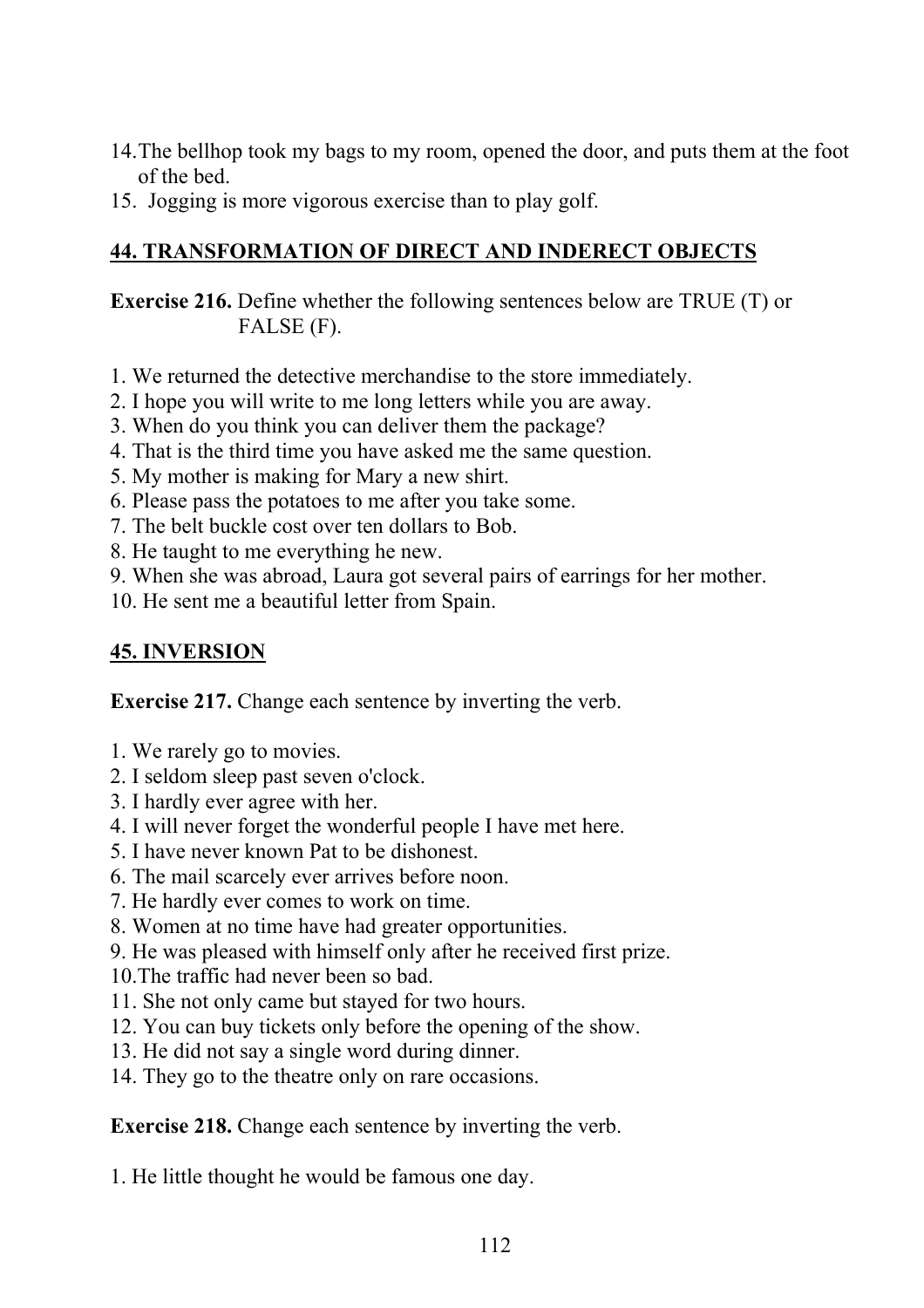- 2. His ambition was such that he would stop at nothing.
- 3. The rain poured down for three days.
- 4. He little knows what is in store for him.
- 5. The balloon went up, and the people cheered.
- 6. The friends were few that he could rely on.
- 7. The winds were so strong that the trees were uprooted.
- 8. From its tiny cage the bird flew out.

**Exercise 219.** Change these sentences by inverting the verb. (Some sentences are incorrect as they stand).

- 1. The gun lay in the drawer.
- 2. There many reasons were for the choice.
- 3. A basket full of food was under the tree.
- 4. That she will arrive tomorrow is possible.
- 5. A horse stood beside the roadside.
- 6. There several details are which cannot be overlooked.
- 7. The telephone was next to the bed.
- 8. There a possibility is that we can go.

**Exercise 220**. Change the following indirect questions into direct questions.

- 1. I don't know when you wrote to the university.
- 2. I am not sure if that is the new catalogue.
- 3. Tell me what you mean.
- 4. I have no idea if she is coming.
- 5. Can you tell me where your register is.
- 6. I wonder how far it is to the nearest bus stop.
- 7. I would like to know if I have passed the test.
- 8. He wants to know what time the bookstore closes.

**Exercise 221.** These sentences contain mistakes in word order. Correct them.

- 1. Under the bed the dog lay.
- 2. Not until recently people have been so interested in health foods.
- 3. Scarcely the man had left when the bomb exploded.
- 4. Up the dog jumped when it saw its master.
- 5. There many references are at the back of the book.
- 6. So few his errors were that he could pass for a native speaker.
- 7. I wonder when will I get my test score results.
- 8. They haven't told me if I to write an essay.

**Exercise 222**. Rewrite the following sentences, inverting the subject and the verb.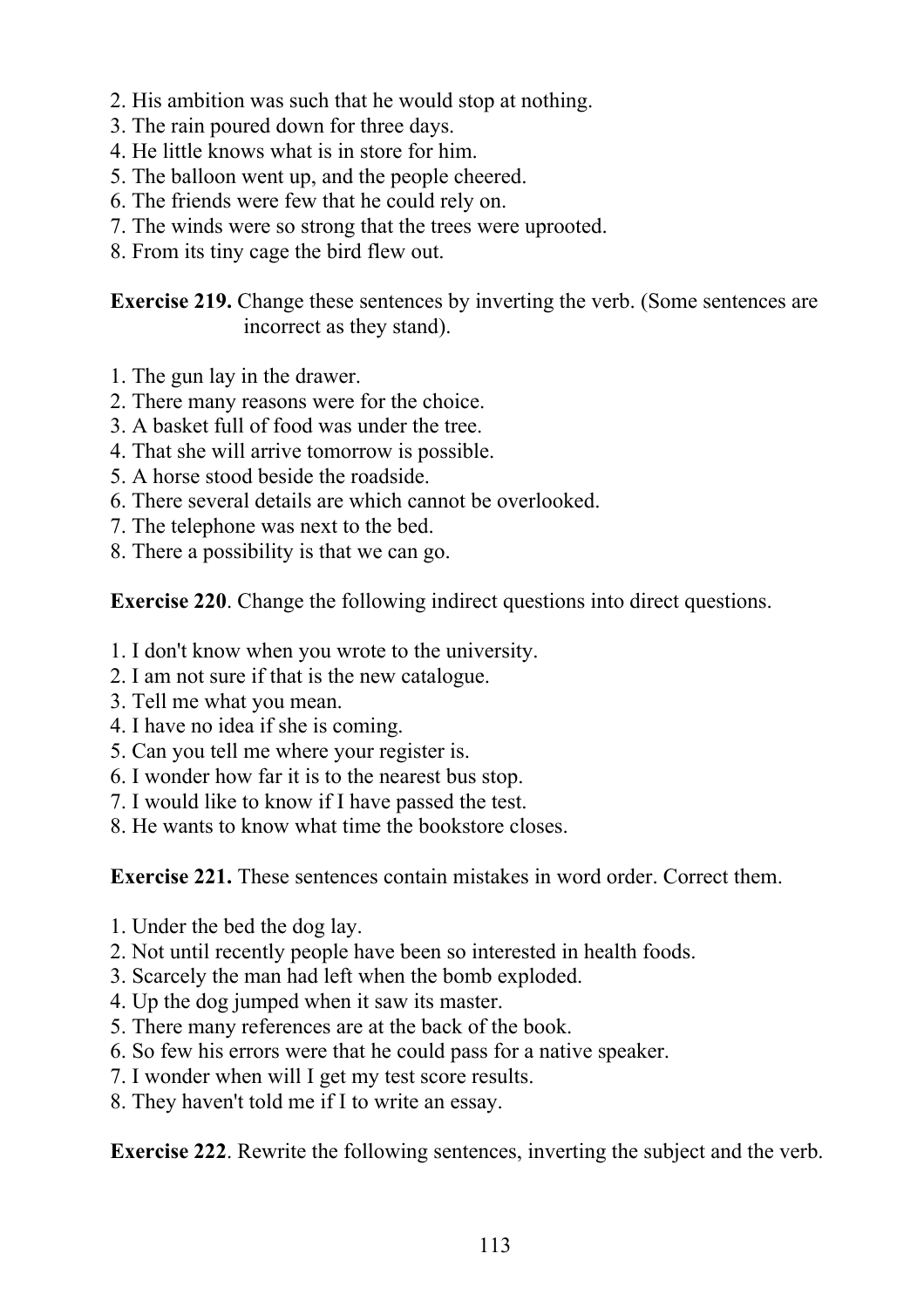- 1. I will never allow myself to be deceived in such a manner again.
- 2. She didn't think for one minute that she would win the competition.
- 3. One rarely finds a person of such integrity as Henry.
- 4. World peace will not be secure until all nuclear weapons are eliminated.
- 5. Sentries aren't allowed to leave their posts at any time.
- 6. Policemen are allowed to use guns only after several years' training.
- 7. I couldn't persuade her in any way to see the foolishness of her plan.
- 8. As soon as I settled down to read the paper, the doorbell rang.
- 9. She little realized how the evening was to end.
- 10. If you ever need any help, just give me a ring.
- 11. If she had found out that he had been married before, she would never have married him.
- 12. If life on other planets were ever found, there would probably be no means of communication.

# PART IV: PREPOSITIONS, CONJUNCTIONS, AND PROBLEM VOCABULARY **46. PREPOSITIONS**

**Exercise 223**. Fill in the missing prepositions for each of the following.

- 1. She doesn't like to go far her mother.
- 2. The students had a dispute \_\_ politics.
- 3. He is not only intelligent nice.
- 4. The class size is limited twenty-two.
- 5. Mrs. Finch is thought be one of the worst teachers.
- 6. You are responsible \_\_ the payment.
- 7. You have a responsibility \_\_ your fellow residents.
- 8. I will eat neither ice cream cake.
- 9. I will go either to the movies \_\_ to dinner.
- 10. My paper was based the writings we read.
- 11. That movie was modeled an old Hitchcock movie.
- 12. Success is the result hard work.
- 13. Hard work results success.

**Exercise 224**. Supply an appropriate preposition for each of the following.

- 1. Do you believe ghosts?
- 2. Anthony is engaged my cousin.
- 3. Ms. Balla substituted \_\_ our regular teacher yesterday.
- 4. I can't distinguish one twin the other.
- 5. Did you forgive him\_\_lying to you?
- 6. Children rely \_\_ their parents for food and shelter.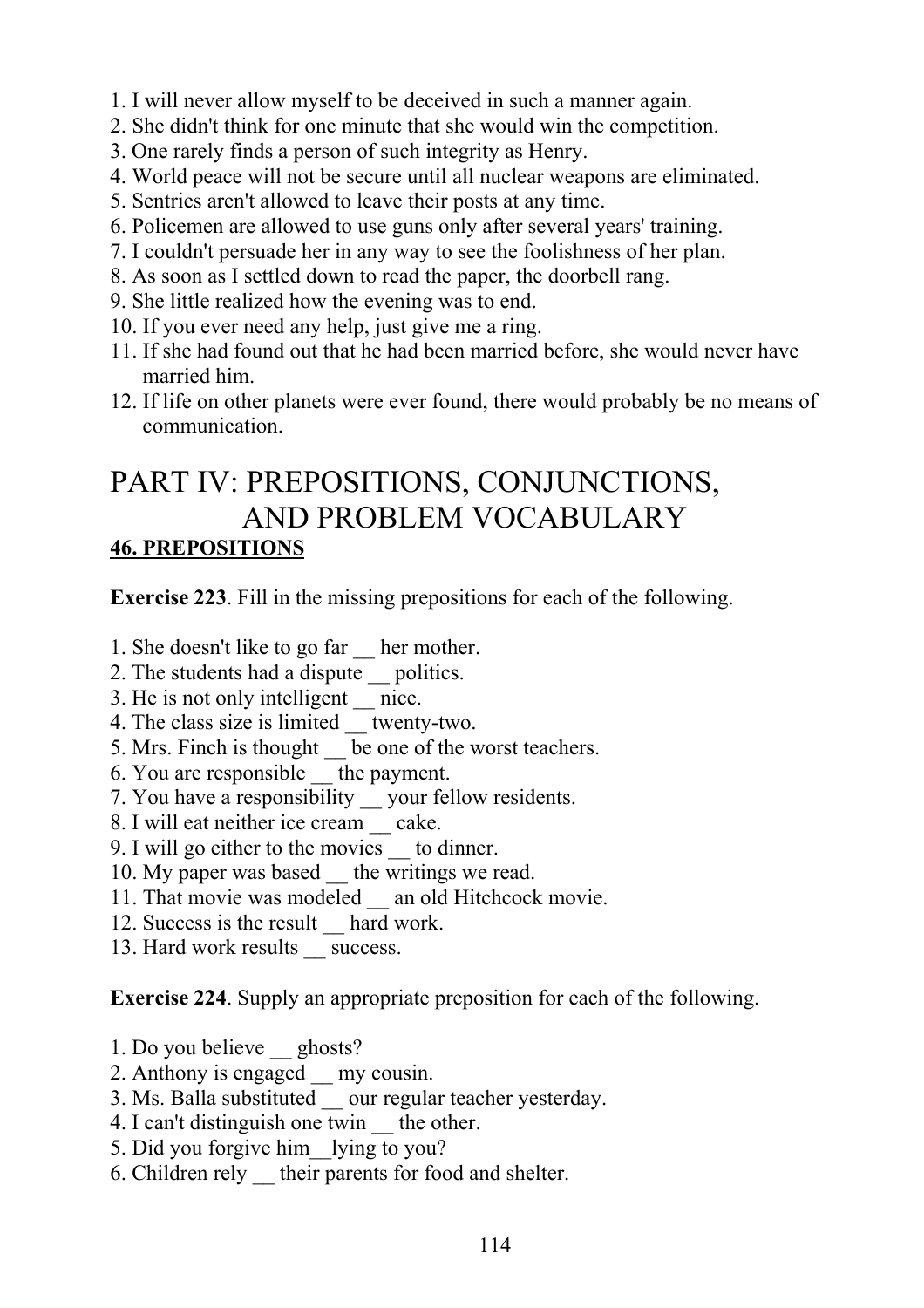- 7. Tim wore sunglasses to protect his eyes \_\_ the sun.
- 8. Chris excels \_\_ sports.
- 9. Andrea contributed her ideas the discussion.
- 10. I hope you succeed your new job.
- 11. I'm very fond their children.

**Exercise 225**. Fill in the blanks in the sentences with the correct prepositions.

- 1. I was disappointed the grade I received on my last essay.
- 2. The medical Center is close campus.
- 3. Since she graduated, Anne is no longer dependent \_\_ her parents for financial support.
- 4. Catherine became accustomed spicy foods when she was traveling.
- 5. Table salt is composed \_\_ two elements, sodium and chlorine.
- 6. Is there enough \_\_ salad for everyone?
- 7. His computer is not capable running this software.
- 8. Washington State is famous its apples.
- 9. Was your choice of research topic acceptable your instructor?
- 10. People who are afraid heights are called acrophobes.
- 11. Water is essential all life.
- 12. Were you aware the regulation against smoking in this area?
- 13. Will this office be adequate vour company's needs?
- 14. I'm not familiar that song.
- 15. One meter is approximately equal a yard.
- 16. This movie is based a true story.
- 17. What he said is contrary common sense.
- 18. This summer he will be eligible a three-week vacation.
- 19. The explanation that our instructor gave us was different \_\_ the one yours gave you.

**Exercise 226.** Supply appropriate prepositions.

- 1. I am grateful vou vour assistance.
- 2. The criminal escaped \_\_ prison.
- 3. Elizabeth is not content the progress she is making.
- 4. Paul's comments were not relevant the topic under discussion.
- 5. Have you decided a date for your wedding yet?
- 6. My boots are made \_\_ leather.
- 7. I'm depending \_\_ you to finish this work for me.
- 8. Patricia applied \_\_ admission \_\_ the university.
- 9. Daniel dreamed \_\_ some of his childhood friends last night.
- 10. Mr. Miller dreams owning his own business someday.
- 11. The accused woman was innocent the crime with which she was charged.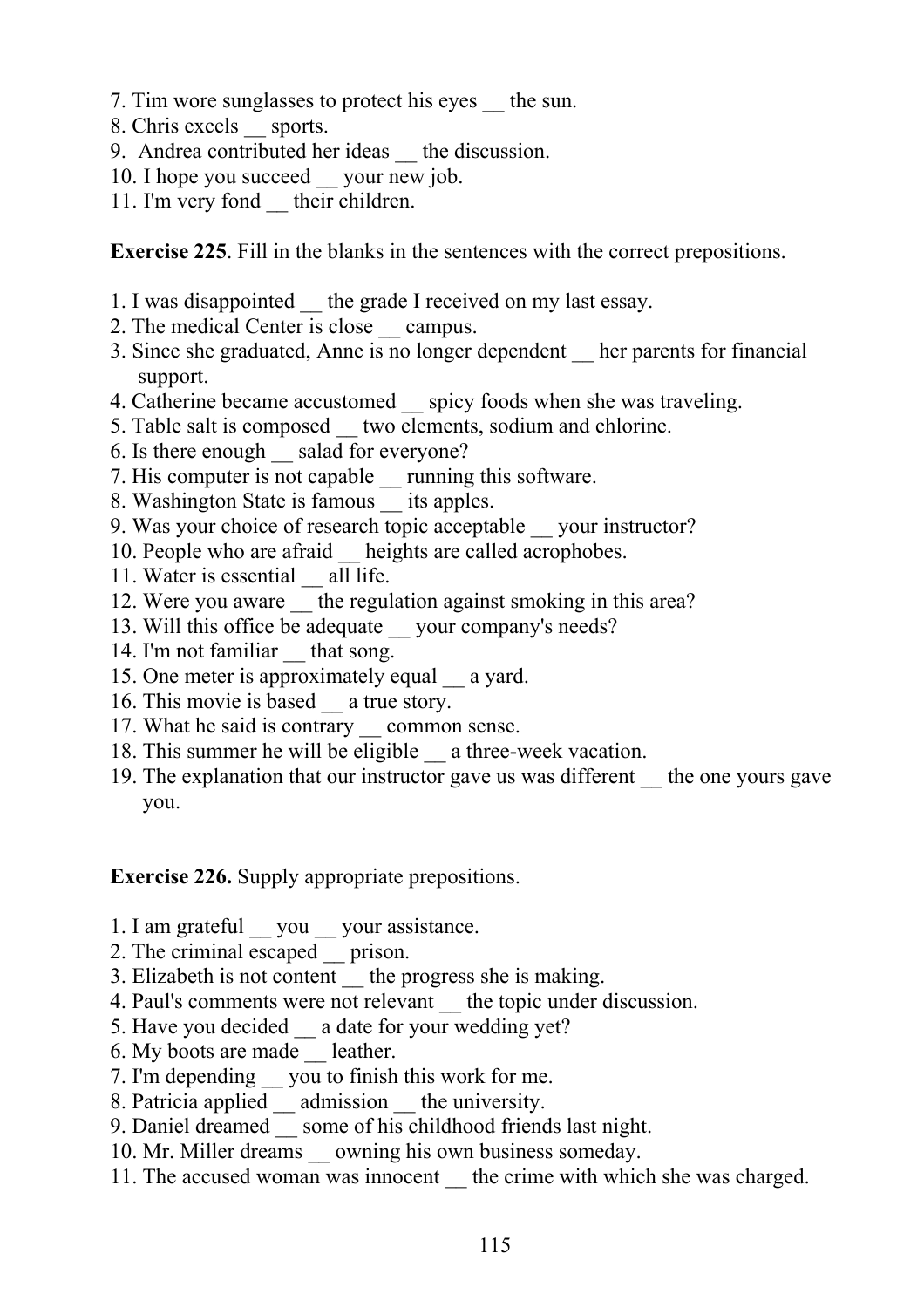- 12. Ms. Sanders is friendly \_\_ everyone.
- 13. Benjamin was proud himself for winning the prize.
- 14. The secretary provided me \_\_ a deal of information.
- 15. Ivan compared the wedding customs in his country \_\_ those in the United States.

**Exercise 227.** Supply appropriate preposition.

- 1. I am not familiar that author's works.
- 2. He doesn't approve \_\_ smoking.
- 3. I subscribe \_\_ several magazines.
- 4. Water consists oxygen and hydrogen.
- 5. I became uncomfortable because she was staring \_\_ me.
- 6. She hid the candy \_\_ the children.
- 7. He never argues his wife.
- 8. I arrived this country two weeks ago.
- 9. We arrived the airport ten minutes late.
- 10. Has Mary recovered her illness?
- 11. I pray peace.
- 12. I am envious people who can speak three or four languages fluently.
- 13. Why are you angry  $\frac{m}{2}$  me? Did I do something wrong?
- 14. They are very patient their children.
- 15. The students responded the questions.

#### **Exercise 228.** Complete the sentences with *among* and *between.*

- 1. I was sitting \_\_ my two sisters when he came in.
- 2. Mother divided the cake \_\_ her three children.
- 3. I can't see any difference \_\_ these two maps.
- 4. They spent their holidays the mountains.
- 5. They found the boy the bushes in the garden.
- 6. She invited Jane \_\_ others.
- 7. These two brothers can never agree themselves.
- 8. This family are always quarreling themselves.
- 9. Just ourselves, I can't stand that man.
- 10. The railway line runs the road and the river.
- 11. The story is a dialogue husband and wife.
- 12. There was a great quarrel the two friends.
- 13. The property was divided equally his son and daughter.
- 14. Rick and his wife can usually solve their problems them.
- 15. The choice is vanilla, chocolate, and strawberry ice cream cone.
- 16. Profits are divided the stockholders of the corporation.
- 17. The votes were evenly divided the Democratic candidate and the Republican candidate.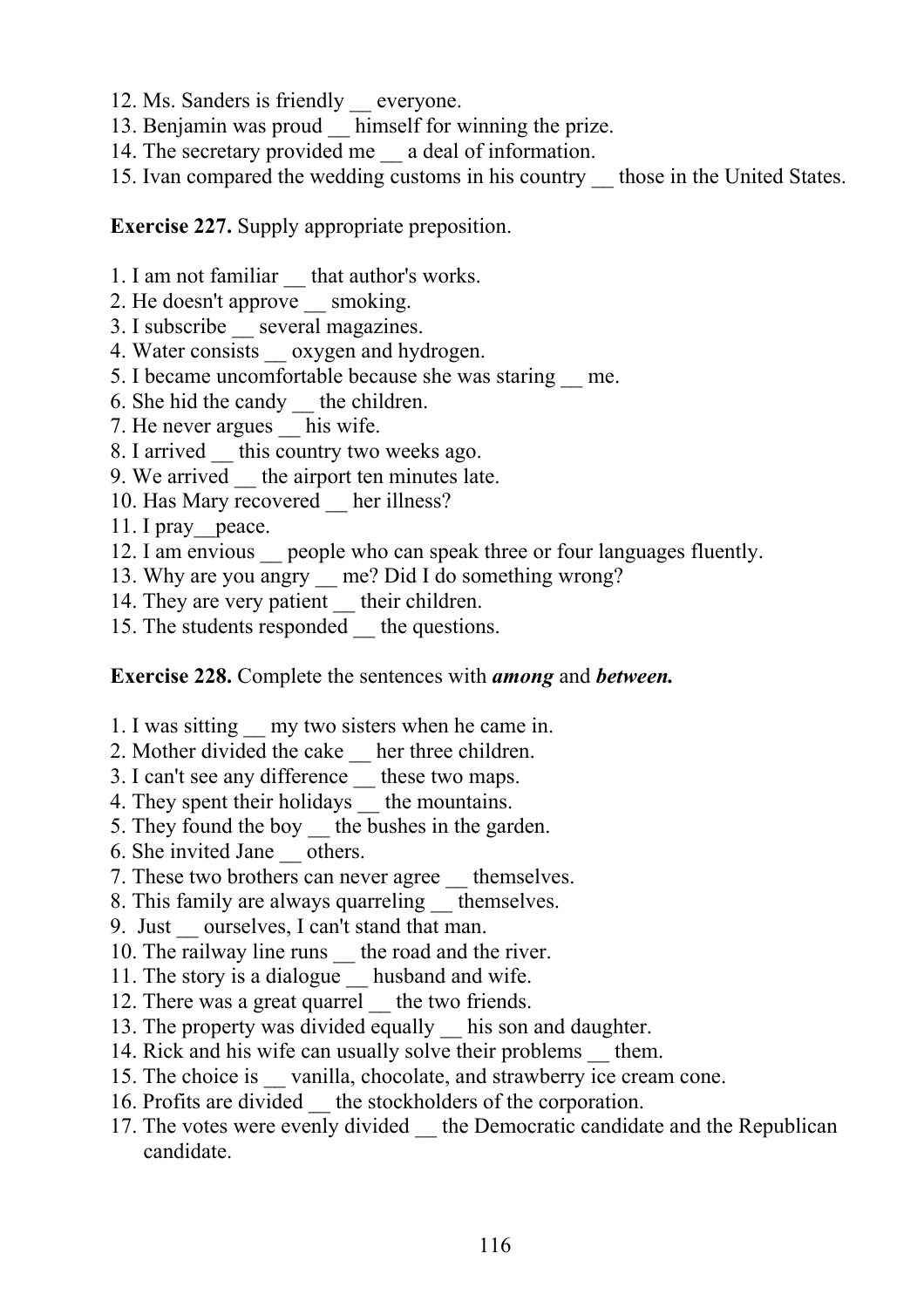**Exercise 229.** Correct mistakes in the following sentences.

- 1. Wildflowers can be substituted with mowed grass on highway shoulders and medians.
- 2. To clear deep snow of a sidewalk or driveway, shovel the snow in layers, starting with the top few inches.
- 3. You can rely to Southerners never to agree about politics, religion or barbecuing.
- 4. Among dark and light turkey meat, the dark meat has more calories.
- 6. The "new, improved" cereal is neither different nor cheaper than the old one.
- 7. Unfortunately, my new computer is not compatible to my old computer printer.
- 8. Bricks made of sun-dried mud have been used as building materials since before 3,400 B.C., but such bricks are durable only warm, dry climates.
- 9. Cats are capable to living thirteen or fourteen years.
- 10. The albatross is the largest in the web-footed birds.

**Exercise 230.** Define whether the following sentences ate TRUE (T) or FALSE (F). Correct mistakes.

- 1. We drove the car into the driveway.
- 2. They came to visit us with a car.
- 3. The movie was reviewed by the critic.
- 4. He came to the United States for an education.
- 5. Did you notice that Bob walks as his father?
- 6. He opened the door by key.
- 7. Paula looks nothing like her sister.
- 8. They purchased the material for the yard.
- 9. Barbara enjoyed working as a bank teller for one summer.
- 10. He went to the store for buying a newspaper.
- 11. We would like to invite you to our home for dinner on your birthday.
- 12. He did not notice that the leg for the chair was broken before he sat down.
- 13. John went to the store to buy two pounds butter.
- 14. Would you please bring us some coffee with our meal?
- 15. They met at the movies 7:00.

**Exercise 231.** Define whether the following sentences ate TRUE (T) or FALSE (F). Correct mistakes.

- 1. Did you agree to your father on which car you should buy?
- 2. They arrived to Paris sometime early in the summer.
- 3. Were the students accustomed to leaving early on Fridays?
- 4. Whether we leave early or late depends about your schedule.
- 5. The doctor objected to the patient's leaving the hospital a day early.
- 6. David was surprised with the amount of time necessary to fix the car.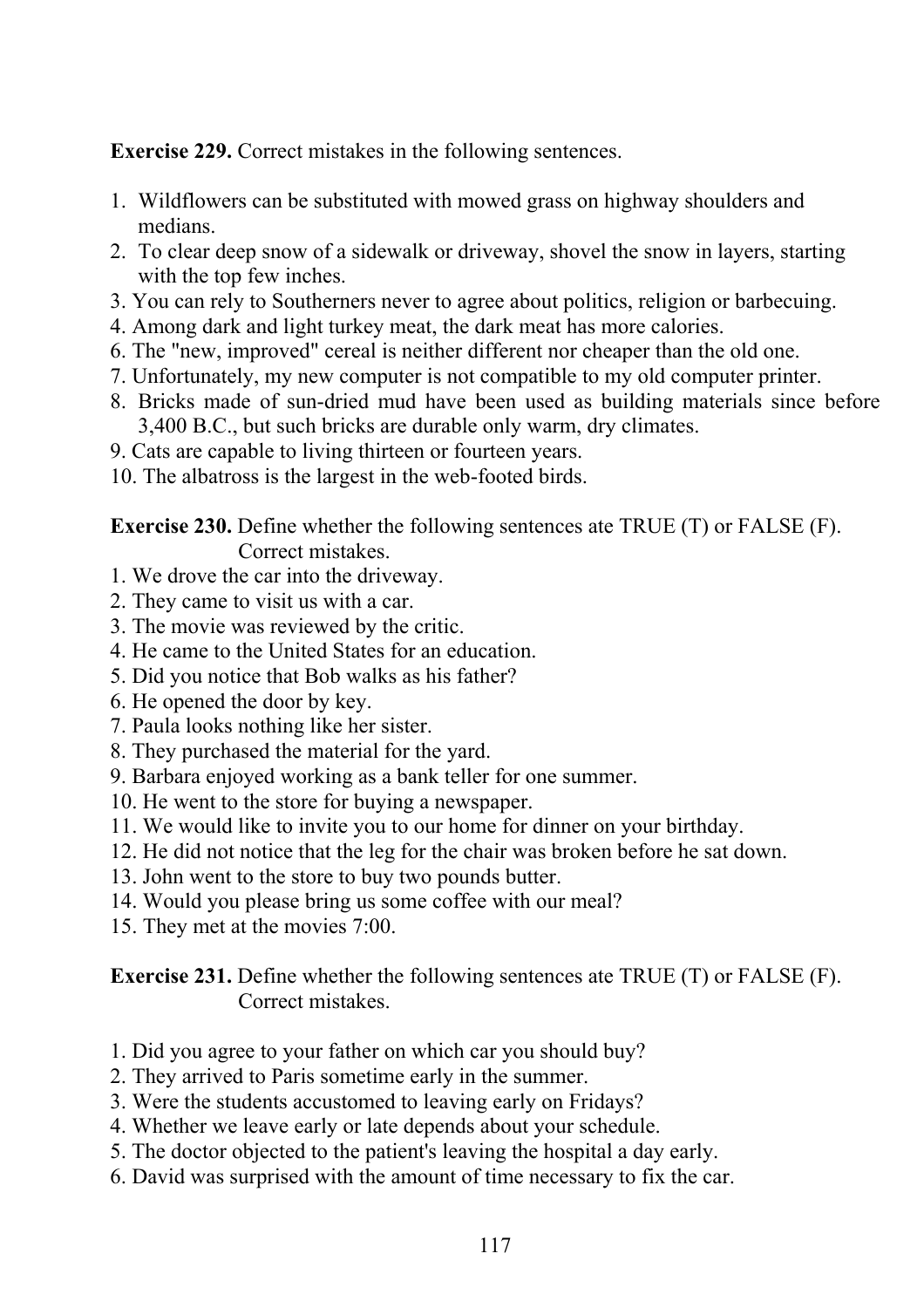7. Henry was not very satisfied with the lab report that he wrote.

- 8. Switzerland is famous of its beautiful mountains.
- 9. The soldier showed great courage in the face of death.
- 10. This home certainly does not compare favorably at our old one.
- 11. The committee was in favor of increasing his salary.
- 12. Were you tired with waiting for her call?
- 13. He did not expect us to comment to his newly decorated office.
- 14. Are you familiar to early American art?
- 15. He spent his life in search for absolute truth.

## **47. CONJUNCTIONS**

**Exercise 232**. Choose the correct word in the following sentences.

|                                                                     | $(A)$ that $(B)$ whom $(C)$ who $(D)$ whose          | 1. We cannot believe that he is the man saved you from drowning.                 |
|---------------------------------------------------------------------|------------------------------------------------------|----------------------------------------------------------------------------------|
| grandmother.                                                        |                                                      | 2. The only thing stopped her from going to study abroad was the pleading of her |
|                                                                     | $(A)$ who $(B)$ which $(C)$ whom $(D)$ why           |                                                                                  |
|                                                                     | $(A)$ what $(B)$ although $(C)$ with $(D)$ that      | 3. Most folk songs are ballads _ have simple words and tell simple stories.      |
| 4. _ other mammals, whales do not have a sense of smell.            | (A) not alike (B) unlike (C) unlikely (D) dislike    |                                                                                  |
| 5. John missed the neighborhood he had grown up.                    | $(A)$ in which $(B)$ in where $(C)$ which $(D)$ that |                                                                                  |
| 6. I like the film nor the novel it's based on.                     | $(A)$ both $(B)$ neither $(C)$ so $(D)$ either       |                                                                                  |
| 7. _ my brother and I were upset when we heard the news.            | (A) both (B) and (C) neither (D) either              |                                                                                  |
| 8. I met Tom __ I was waiting for the bus.                          | $(A)$ while $(B)$ during $(C)$ then                  | $(D)$ for                                                                        |
| 9. I have travelled a lot by train and by plane.                    | $(A)$ both $(B)$ and $(C)$ or                        | (D) either                                                                       |
| 10. I wouldn't like to go to Scotland. - I wouldn't like to go __ . |                                                      |                                                                                  |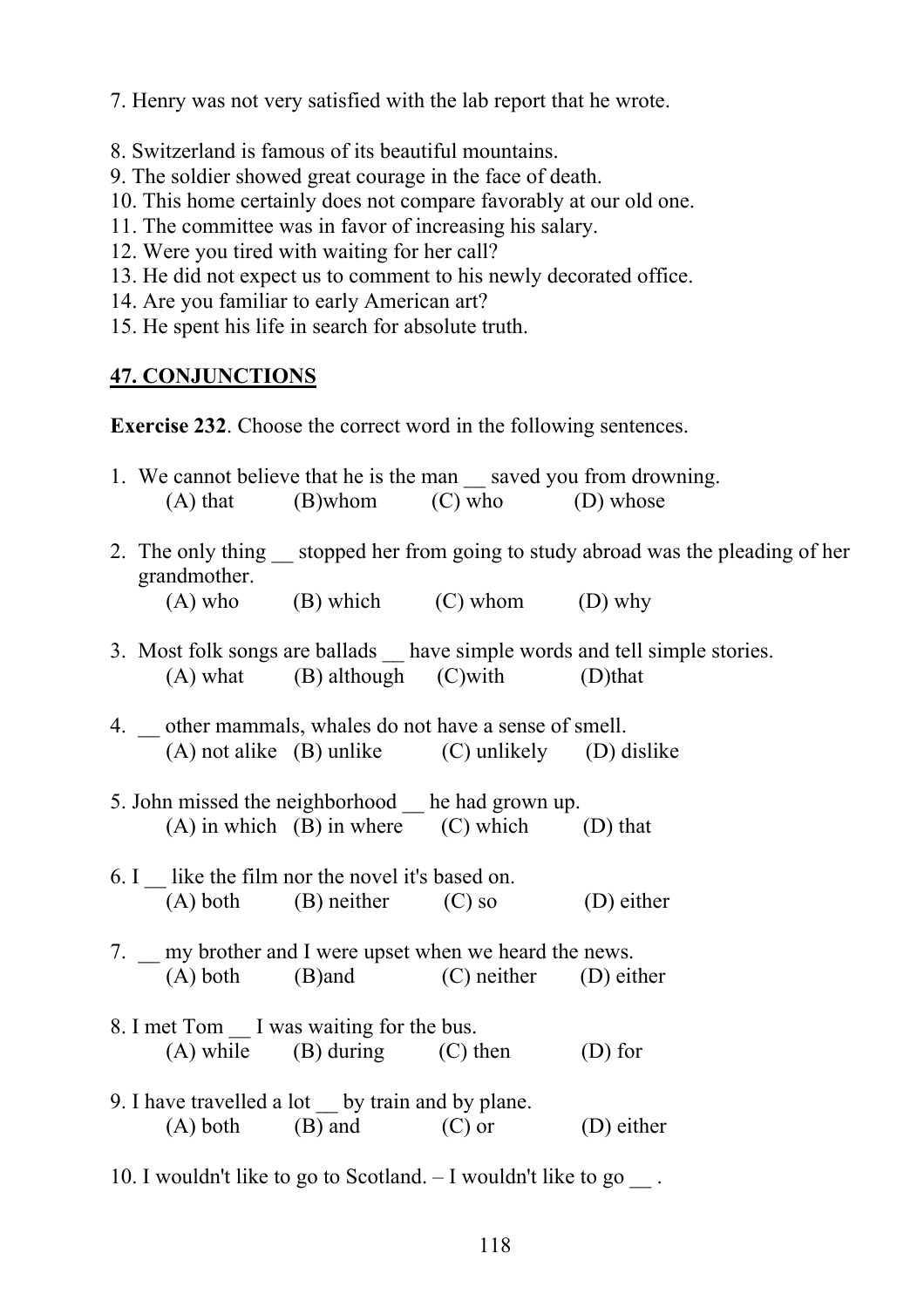| $(A)$ neither $(B)$ too                     |                                                               | $(C)$ either $(D)$ both |  |
|---------------------------------------------|---------------------------------------------------------------|-------------------------|--|
|                                             |                                                               |                         |  |
| 11. He failed the test he had studied hard. |                                                               |                         |  |
|                                             | (A) in spite of $(B)$ because $(C)$ as well as $(D)$ although |                         |  |

| 12. The friend party I went to is a pianist. |          |           |           |
|----------------------------------------------|----------|-----------|-----------|
| $(A)$ who                                    | (B)whose | (C) which | (D) those |

- 13. I wonder he will come in time.  $(A)$  weather  $(B)$  whether  $(C)$  what  $(D)$ that
- 14. walking for three hours we were tired. (A) during (B) since (C) before (D) after

15.North Carolina is well known not only for the Great Smoky Mountains Natural Park for the Cherokee Indian Settlements.  $(A)$  also  $(B)$  and  $(C)$  but also  $(D)$  because of

**Exercise 233.** Choose the word that correctly completes each sentence below.

- 1. Stanley, a black cat, won Friday's contest, (but, for) he failed to win the contest on Saturday.
- 2. The Murrays plan to move, (for, yet) they have outgrown their one-room apartment.
- 3. My car's heater is noisy (and, nor) it heats very poorly.
- 4. Psychologists report that having one or more friends is important to a child's development, (but, for) being popular is not.
- 5. A foot-pound is used to measure energy, (but, for) a pound-foot is used to measure torque.
- 6. One of the largest jigsaw puzzles ever completed contained 10,000 pieces, (and, or) it took 2,500 hours to complete.
- 7. At about eighteen miles into a race, marathons runners often feel that they cannot go on, (for, yet) they usually get a second wind and finish the race.
- 8. Rocky Mountain National Park contains 355 miles of trails, (nor, so) visitors can hike as far and as high as they wish.
- 9. Incandescent bulbs neither use as little electricity as fluorescent bulbs, (nor, yet) do they last as long.

**Exercise 234.** Fill in the blanks with one of the words from (A), (B), (C), or (D).

1. It looked dark and heavy \_\_ it was going to rain.

| (A) although | $(C)$ as if |
|--------------|-------------|
|              |             |

(B) unless (D) whereas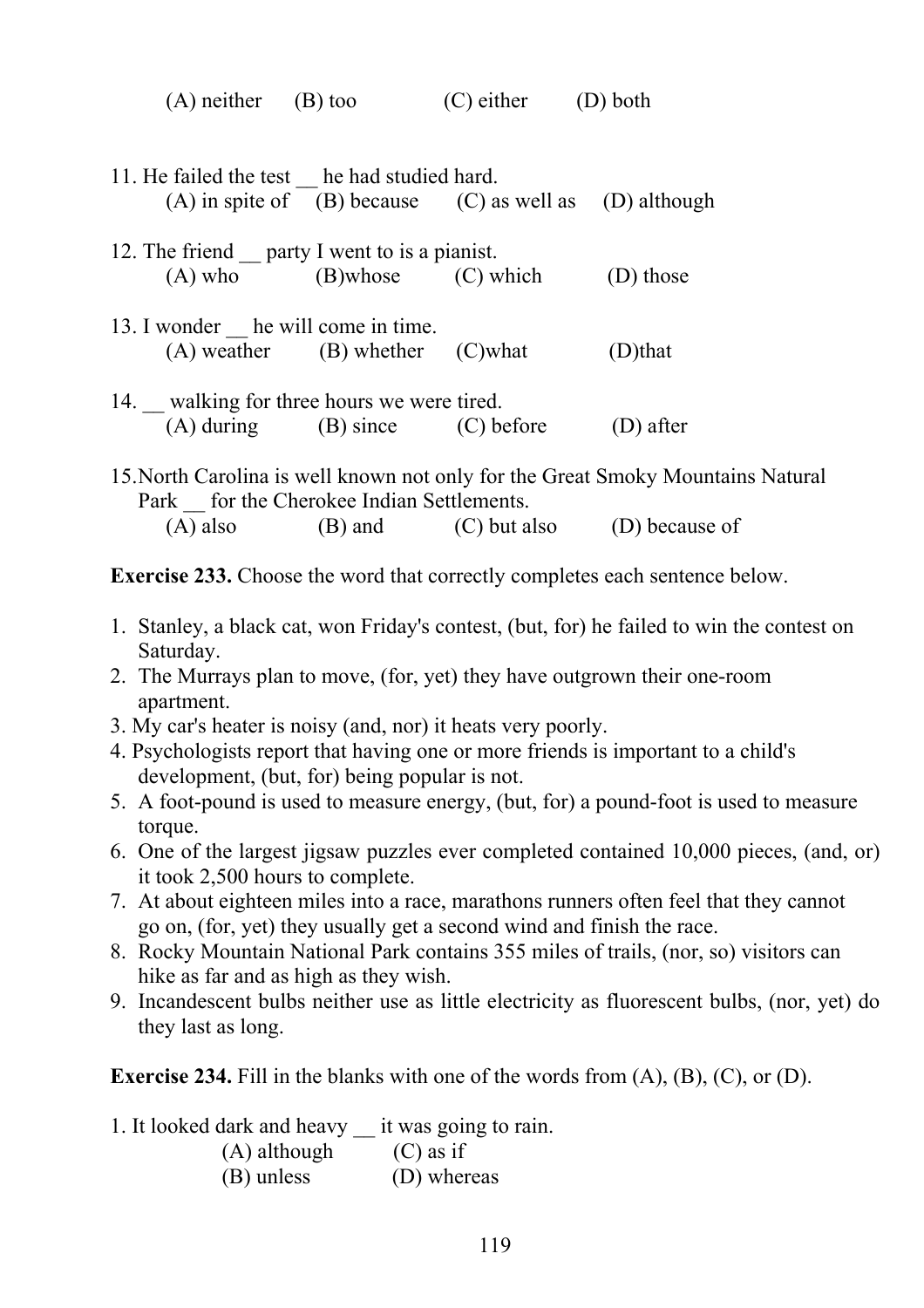2. I get your call, I will leave.

| $(A)$ As soon as | $(C)$ By the time |
|------------------|-------------------|
| (B) As though    | (D) Now that      |

3. \_\_ he had read the instructions several times, he knew what to do.

| (A) Whereas | (C) Until |
|-------------|-----------|
| (B) After   | (D) While |

4. he cannot afford a car, he rides a bicycle.

| (A) Unless | (C) Though |
|------------|------------|
|            |            |

| (B) WTiereas | (D) because |
|--------------|-------------|
|--------------|-------------|

5.\_\_ the cities do not provide better and cheaper mass transport, the traffic problem will get worse.

| $(A)$ So that   | $(C)$ If   |
|-----------------|------------|
| (B) Even though | (D) Before |

6. \_\_ you go to Canada, you should visit Toronto. (A) When (C) Since (B) As (D) Before

7. \_\_ riding a bicycle is good leg exercise, it does not use up a lot of calories.

| $(A)$ As     | (C) Because |  |
|--------------|-------------|--|
| (B) Although | (D) So that |  |

8. She turned off the record player she could study.

| $(A)$ now that | $(C)$ so that |
|----------------|---------------|
| $(B)$ even if  | $(D)$ in case |

9. A man is old he feels. (A) so ... as (B) as ... as (C) as ... that

10. The fellow that agrees with everything you say is \_\_\_ a fool, \_\_\_ he is getting to skin you.

 $(A)$  both ... and  $(B)$  not only ... but  $(C)$  either ... or

- 11. Nothing \_\_ needs reforming \_\_ other peoples habits. (A) so ... as (B) as ... that (C) as ... as
- 12. your daughter your niece have made great progress. (A) As  $\dots$  as (B) So  $\dots$  as (C) Both  $\dots$  and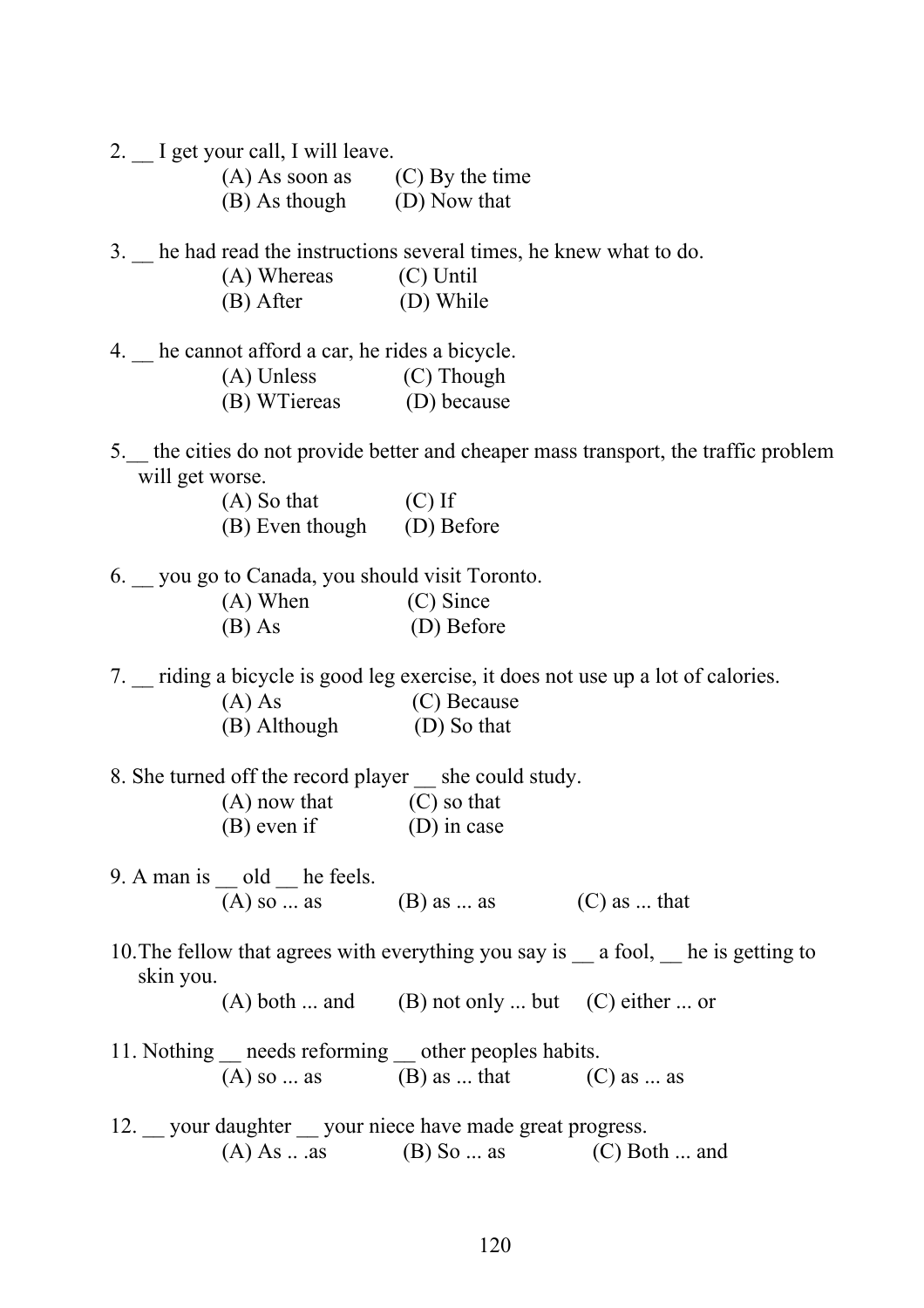13. Her eyes were large small.  $(A)$  either ... or  $(B)$  neither ... nor  $(C)$  nor ... or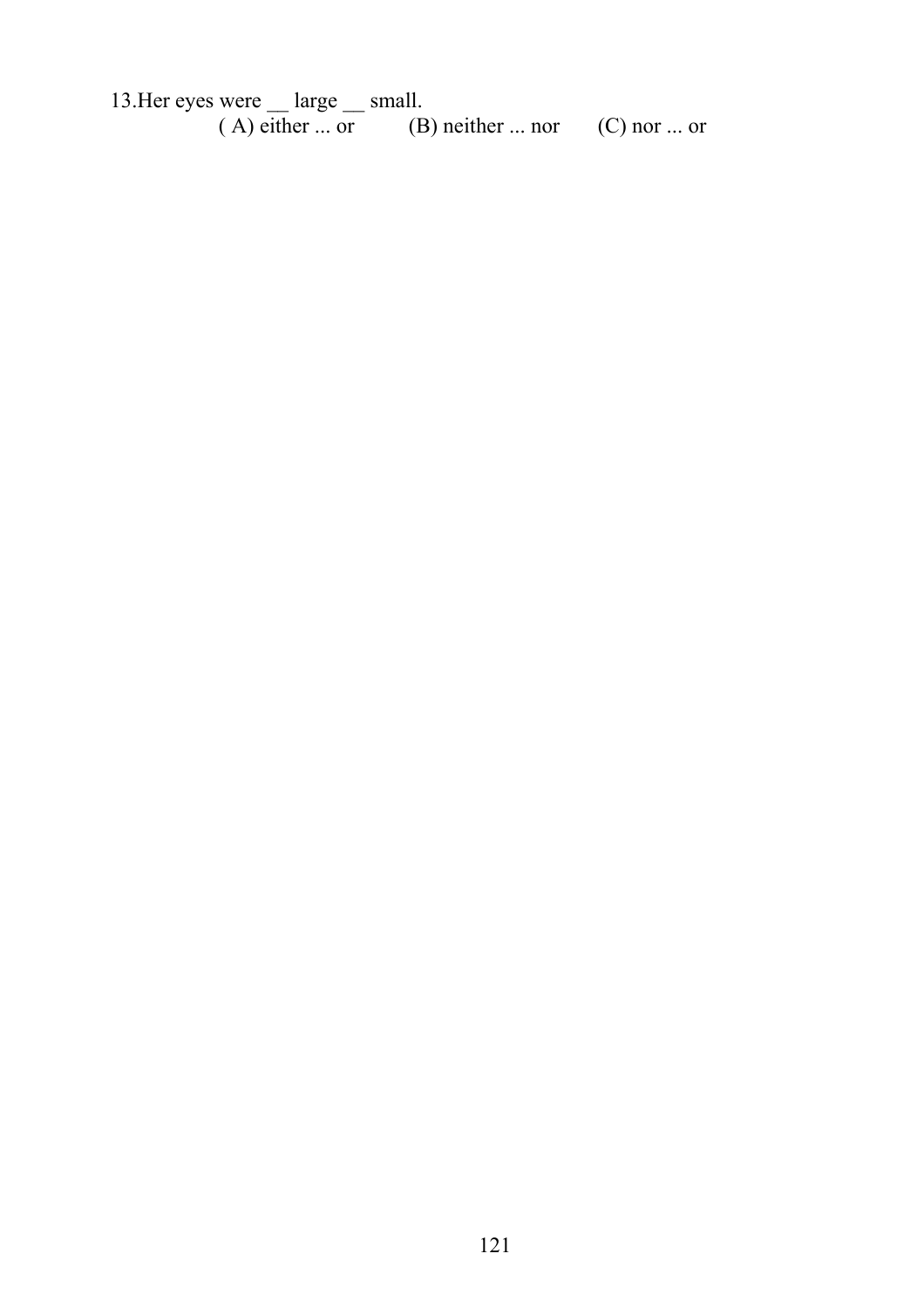#### **48. VOCABULARY**

**Exercise 235.** Choose the correct word.

- 1. Our holiday was spoiled by bad. (A) weather (B) whether
- 2. There are several big parks in London \_\_ Hyde Park. (A) beside (B) besides
- 3. The information comes through secret . (A) canal (B) channels
- 4. We his excuse. (A) accepted (B) excepted
- 5. It will go \_\_ with the murderer if he is caught. (A) hard (B) hardly
- 14. Windsor on the Thames of London.  $(A)$  lies  $(B)$  lays
- 15.I have to you that our business with that company is very important to us. (A) remember (B) remind
- 16.The boys \_\_ the old bam for use by the club. (A) adapted (B) adopted
- 17. The captain ordered all the to be fired. (A) canons (B) canons
- 10. The mercury in the thermometer is to changes in temperature. (A) sensitive (B) senseble
- 11 .The disease \_\_ his mind so that he could not remember what he had done. (A) effected (B) affected
- 12. The population of this town has been for ten years at about 5000 people. (A) stationary (B) stationery
- 13. It isn't very to leave the lights on when you're not in the room. (A) economic (В) economical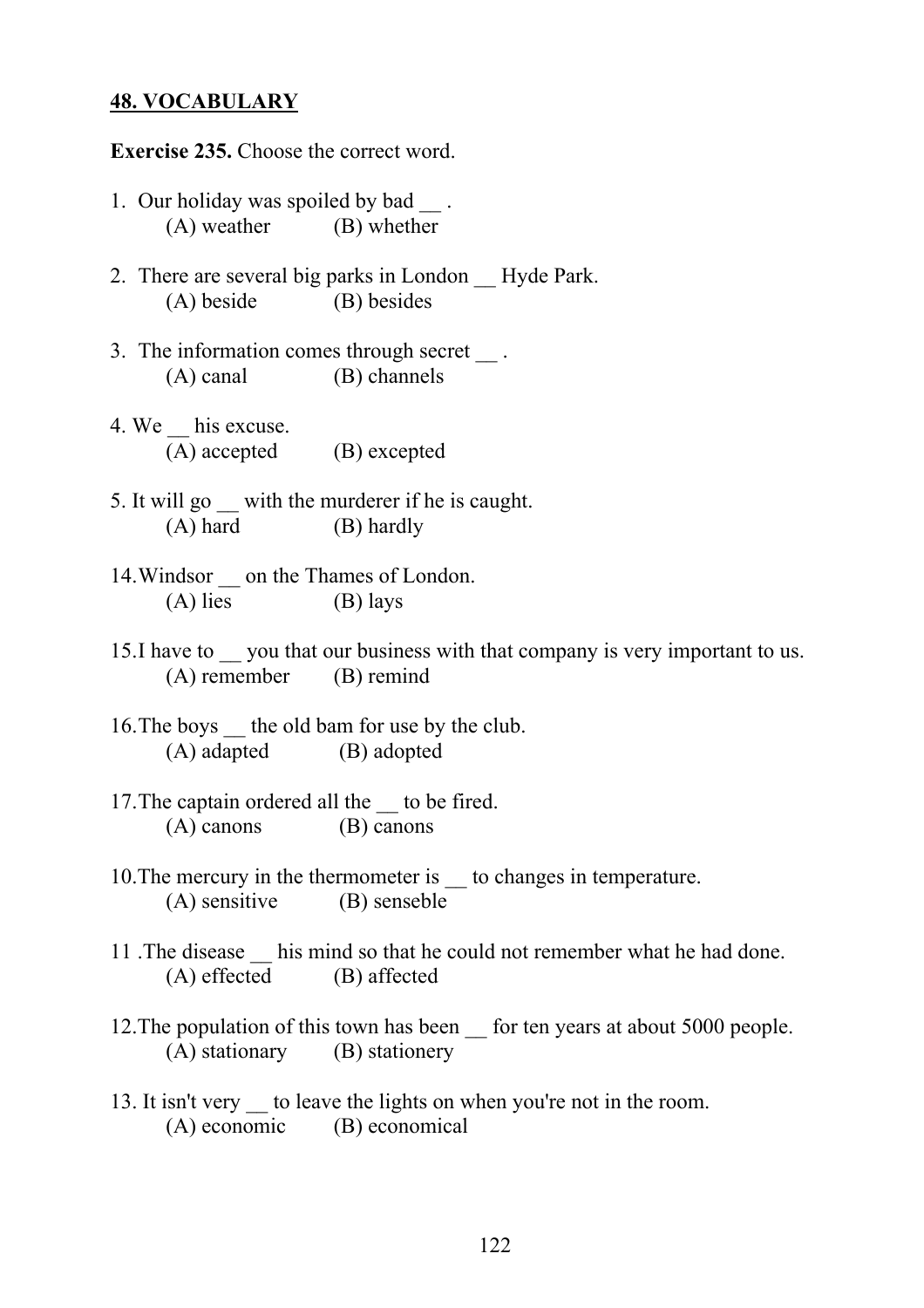- 14. Do you believe in the that all men are equal? (A) principal (B) principle
- 15. You are losing your things! (A) continuously (В) continually
- 16. The police are on the of the thieves. (A) cent (B) scent
- 17. Witnesses the policemen's statement. (A) collaborated (B) corroborated
- 18. His blood the ground. (A) dyed (B) died
- 19. A \_ referee will judge a basketball game fairly. (A) disinterested (В) uninterested
- 20. He was only three years old when his family \_\_ from Germany. (A) immigrated (B) emigrated
- 21. If you want to speak English fluently, you need more English . (A) practice (B) practise
- 22. I  $\equiv$  too much. I'm going to have a diet. (A) weight (B) weigh
- 23. The police found a body in the river. (A) dead (B) died
- 24. I need your on this paper. Could you do it just now? (A) signature (B) sign
- 25. Let's meet at seven o'clock. Will that time \_\_ you? (A) suitable (B) suit

**Exercise 236.** Define whether the following sentences are *TRUE (T)* or *FALSE (F).* Correct mistakes.

1. Do you think that its difficult to learn a foreign language?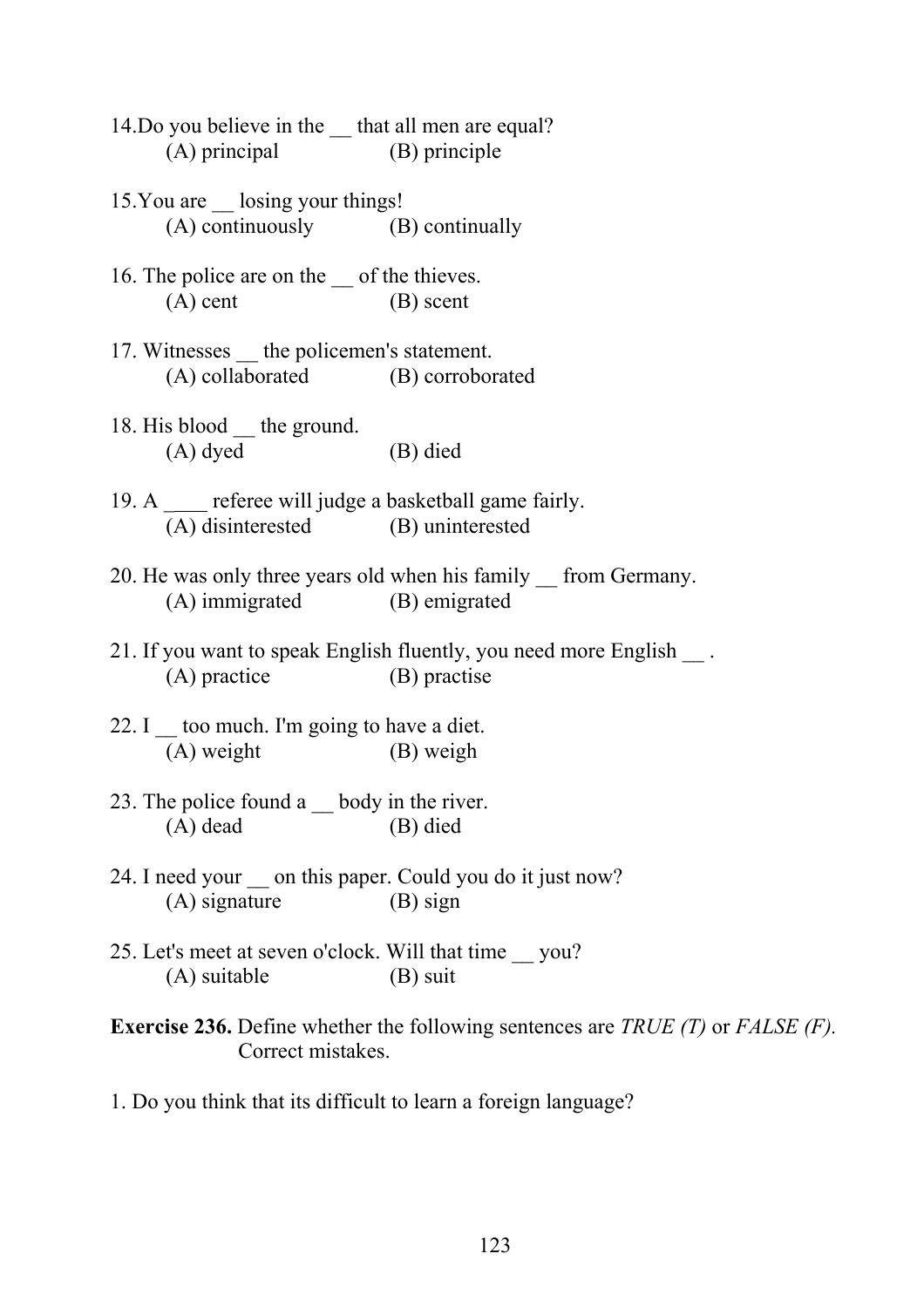- 2. The modem art piece they chose was plain but bold.
- 3. The principle fact I would like you to remember concerns the human personality.
- 4. Are you quite sure you wish to spend that much for one chair?
- 5. His wife was formerly married to the Spanish Ambassador.
- 6. Her parents are quite old, but relatively healthful.
- 7. The young actress was able to create the allusion.that she was middle-aged.
- 8. From reading his letter, I inferred that he was having financial problems.
- 9. He put his keys in his coat pocket so that he would not loose them.
- 10.Can you let the student continue with this course if he makes up all missed work?
- 11.Please leave him find out the truth by himself.
- 12.I do not trust that man; he has absolutely no principles.
- 13. I most fell off my seat laughing when I saw the clown chase the bull.
- 14.I think my battery has a loose connection.
- 15.Are you trying to infer that I should study more?

**Exercise 237**. Define whether the sentences are *TRUE (T)* or *FALSE (F).*  Pay attention to word choice.

- 1. He has all ready spent next month's allowance.
- 2. Marry looked all day for clothes suitable to cover the worn pillows.
- 3. Will John take his doctor's advice?
- 4. In a surprise vote the board excepted John from membership.
- 5. Can you get everybody altogether for the meeting in ten minutes?
- 6. Helen enjoys wearing the clothes she designs.
- 7. The two political candidates certainly differed loudly from each other.
- 8. One reason people will emigrate from their country is to escape political persecution.
- 9. Did you look besides the sofa for your book?
- 10. Do not try to drive further today.
- 11. Will you accept my apologies?
- 18. Why did so many people immigrate from Uruguay to go to Australia?
- 13. I was surprised at the advise he gave me.
- 14. Steve differs with his father in physical appearance.
- 15. Let me give you some farther instructions.

**Exercise 238**. Define whether the following sentences are *TRUE (T)* or *FALSE (F).* Correct mistakes.

- 1. The whether is usually nice in Hawaii all year round.
- 2. They're buying a home in the city next year.
- 3. We met two of my father's business associates at the dinner.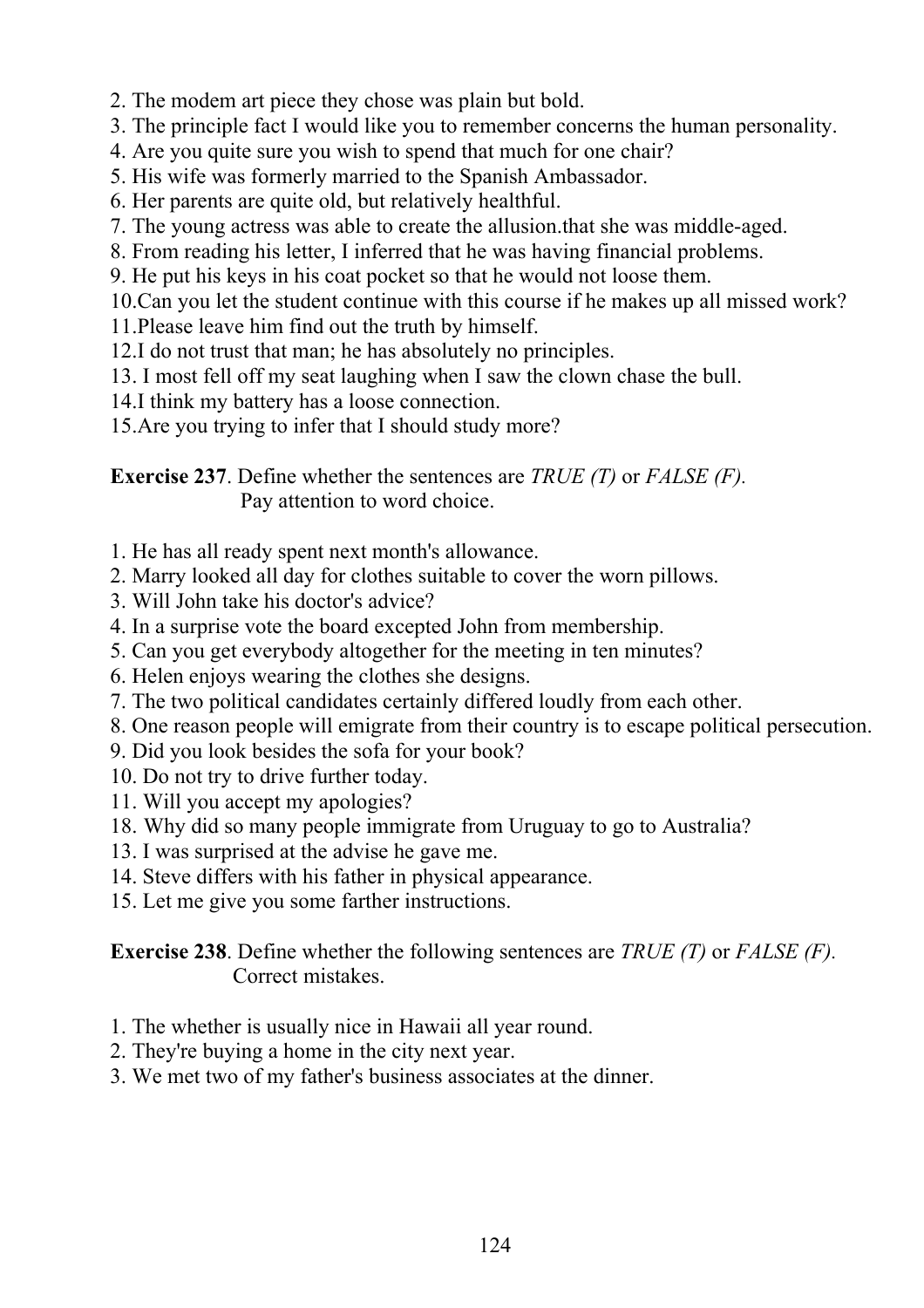- 4. Did you find out whose coming early?
- 5. I love to browse in stationary stores.
- 6. Bob thinks this material is too difficult for first-year students.
- 7. The students left there books on the floor during the exam.
- 8. The audience applauded respectively at the end of her speech.
- 9. Do not send any of these booklets too people who did not put their complete address on the form.
- 10. He parked his car on the street so that he would not have to pay for parking in the garage.

**Exercise 239.** Define whether the sentences are *TRUE (T)* or *FALSE (F).* Pay attention to the part of speech according to the suffix.

- 1. Bob hopes to beauty his home by painting and carpeting.
- 2. Lawrence is a very happily man.
- 3. Japan is a very populous nation.
- 4. What do you think is the real of that situation?
- 5. Her manner was friendly and natural.
- 6. Dr. Smith's capacity for hard work was incredible.
- 7. I never questioned his accurately.
- 8. Jane was surprised that he spoke so childish.
- 9. That new medicine will not be readily available until next year.
- 10. Does the book list the populous of that country in 1950?
- 11. I was amazed at her natural beauty.
- 12. His illness was chronically.
- 13. He had an unhappy childlike.
- 14. You should realize the truth.
- 15. That country has a very large populate.

**Exercise 240. 1)** Write the letter of the choice that is most nearly the *same* in meaning as the word on the left.

| 1. a fiction<br>(A) falsehood  | (B) fact      | (C) books      | (D) words       |
|--------------------------------|---------------|----------------|-----------------|
| 2. a theory<br>(A) research    | (B) thought   | (C) question   | (D) explanation |
| 3. to overwhelm<br>$(A)$ climb | (B) overpower | $(C)$ finish   | (D) rebuild     |
| 4. security<br>(A) courage     | B) danger     | (C) protection | $(D)$ happiness |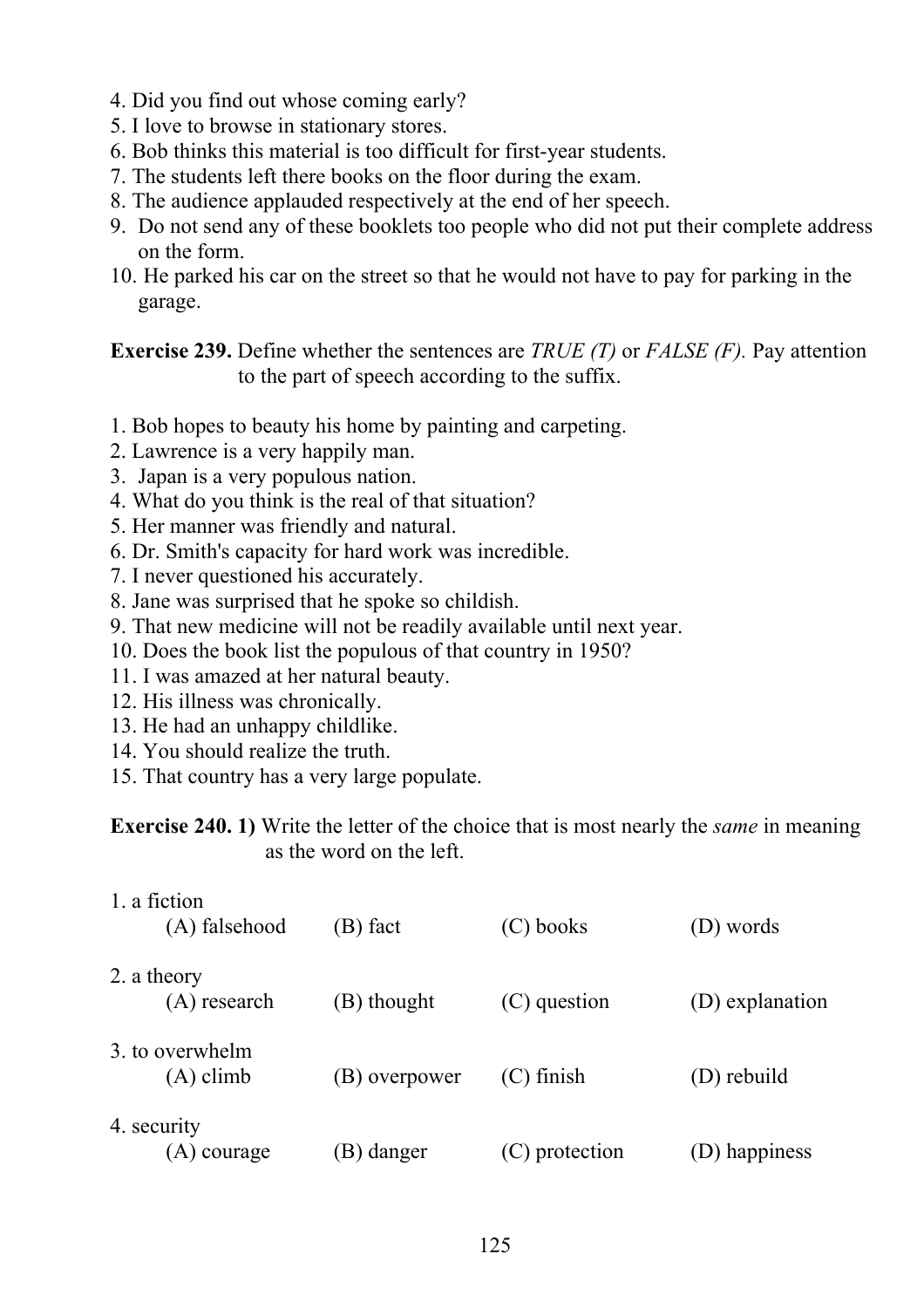| 5. to determine<br>$(A)$ go around                                                                               | (B) find out      | $(C)$ delay         |                  | (D) work        |
|------------------------------------------------------------------------------------------------------------------|-------------------|---------------------|------------------|-----------------|
| 6. an emotion<br>(A) movement                                                                                    | (B) reason        |                     | (C) feeling      | (D) goal        |
| 7. an impression<br>$(A)$ opinion                                                                                | $(B)$ result      |                     | $(C)$ income     | (D) example     |
| 8. to investigate<br>$(A)$ examine                                                                               | (B) hire          |                     | $(C)$ accuse     | (D) admire      |
| 9. to convince<br>$(A)$ find guilty                                                                              | (B) annoy         | $(C)$ join          |                  | (D) persuade    |
| 10. to preserve<br>$(A)$ protect                                                                                 | (B) serve         |                     | (C) get ready    | (D) destroy     |
| 11. dramatic<br>$(A)$ noisy                                                                                      | (B) hidden        | (C) very noticeable |                  | (D) very famous |
| 12. economical<br>$(A)$ funny                                                                                    | $(B)$ thrifty     | (C) wasteful        |                  | (D) simple      |
| 13. a burden<br>$(A)$ sound                                                                                      | (B) package       | $(C)$ detail        |                  | (D) hardship    |
| 2) Write the letter of the choice that is most nearly the <i>opposite</i> in meaning to the word<br>on the left. |                   |                     |                  |                 |
| 14. thorough<br>(A) blocked                                                                                      | (B) gentle        |                     | (C) famous       | (D) careless    |
| 15. to bewilder<br>$(A)$ confuse                                                                                 | (B) make clear to |                     | $(C)$ curse      | (D) bless       |
| 16. legible<br>(A) not logical                                                                                   | (B) slow          |                     | (C) unclear      | (D) brief       |
| 17. to comprehend<br>(A) misunderstand                                                                           | (B) go alone      |                     | (C) be alike     | (D) fail        |
| 18. frank<br>(A) dishonest                                                                                       | (B) unknown       |                     | (C) not reliable | (D) unfriendly  |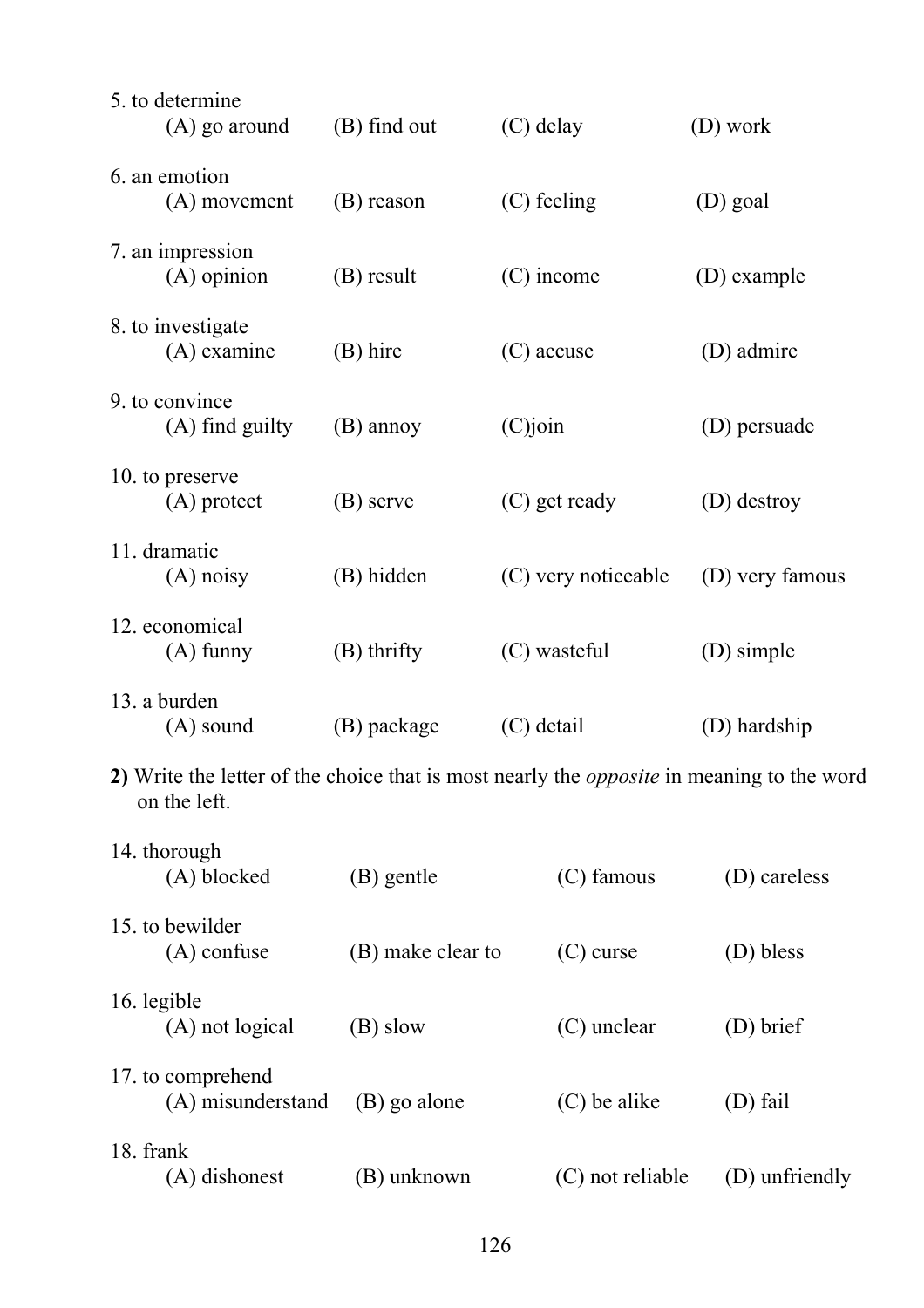| 19. earnest<br>(A) likable                                                                    | (B) insincere                    |             | (C) unable to earn | (D) messy      |
|-----------------------------------------------------------------------------------------------|----------------------------------|-------------|--------------------|----------------|
| 20. to dispose of<br>$(A)$ keep                                                               | (B) throw away                   | $(C)$ lose  |                    | $(D)$ find     |
| 21. to restore<br>(A) remember                                                                | (B) destroy                      | $(C)$ shop  |                    | (D) awaken     |
| 22. evident<br>$(A)$ rare                                                                     | (B) hidden                       | $(C)$ wrong |                    | (D) everywhere |
| 23. extravagant<br>$(A)$ indoors                                                              | (B) spending too much            |             | $(C)$ thrifty      | (D) friendly   |
| 24. inferior<br>$(A)$ outer                                                                   | (B) courageous                   |             | (C) possible       | (D) better     |
| 25. to deceive<br>(A) build                                                                   | (B) tell the truth to            |             | $(C)$ cheat        | $(D)$ go up    |
| <b>Exercise 241. 1)</b> Write the letter of the choice that is most nearly the <i>same</i> in | meaning as the word on the left. |             |                    |                |
| 1. unanimous<br>(A) in full agreement                                                         | (B) not together                 |             | $(C)$ unhappy      | (D) pleased    |
| 2. to possess<br>$(A)$ be lawful                                                              | $(B)$ lose                       |             | $(C)$ have         | (D) disobey    |
| 3. to exhaust<br>$(A)$ leave                                                                  | $(B)$ use up                     |             | $(C)$ put out      | $(D)$ do       |
| 4. a procedure<br>$(A)$ method                                                                | (B) protection                   |             | (C) example        | (D) reward     |
| 5. to assume<br>$(A)$ collect                                                                 | (B) deny                         |             | (C) attend         | (D) suppose    |
| 6. reliable<br>(A) well-known                                                                 | (B) related                      |             | (C) trustworthy    | (D) trusting   |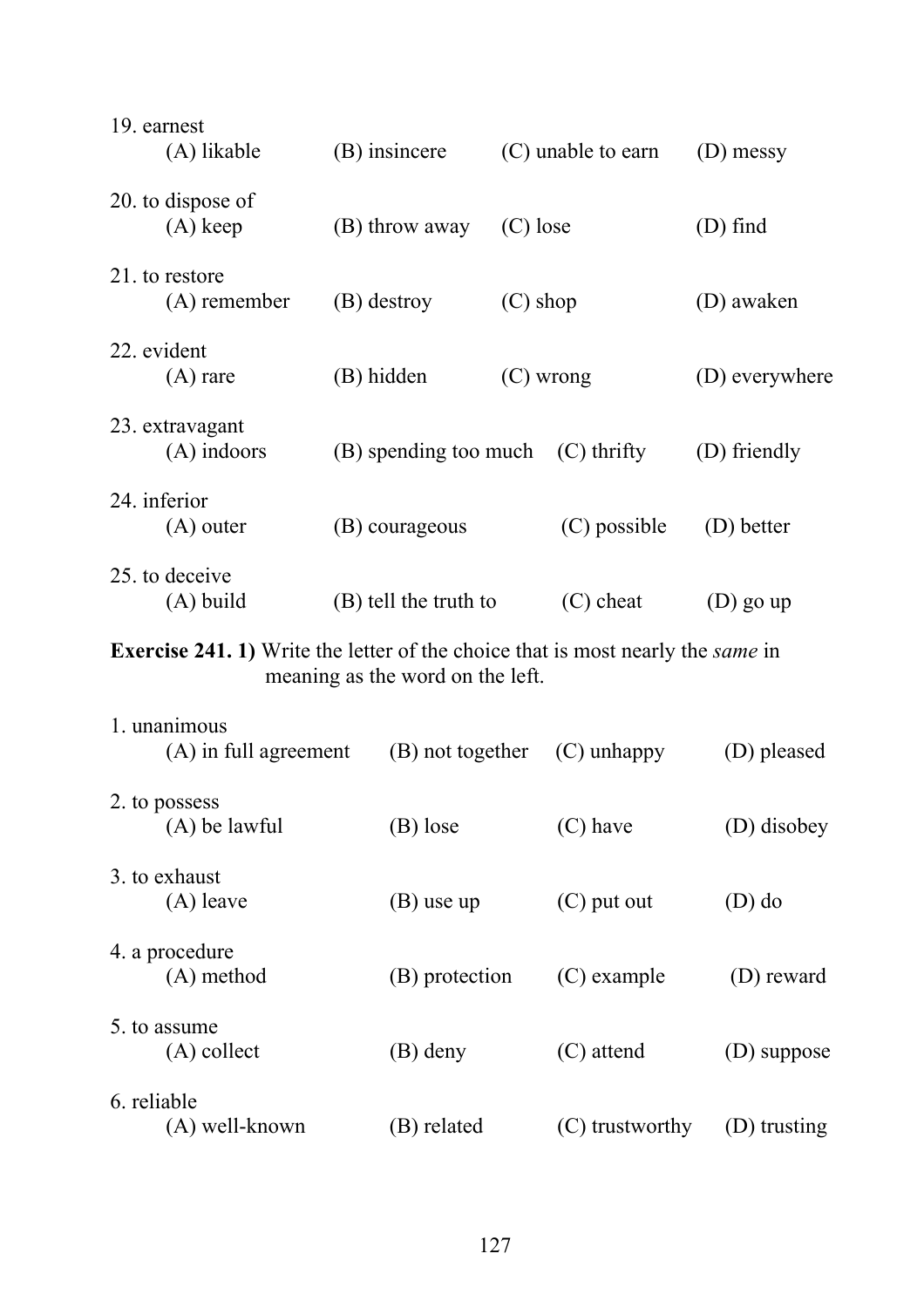| 7. the stress   | (A) location                           | (B) tension      | $(C)$ rule                                                                                  | $(D)$ time                               |
|-----------------|----------------------------------------|------------------|---------------------------------------------------------------------------------------------|------------------------------------------|
|                 | 8. to deprive of<br>$(A)$ suggest to   | (B) believe      |                                                                                             | $(C)$ disapprove of $(D)$ take away from |
| 9. the vicinity | $(A)$ sight                            | (B) neighborhood | $(C)$ energy                                                                                | (D) possibility                          |
|                 | 10. an objection to<br>$(A)$ goal      | $(B)$ thing      | $(C)$ reason against                                                                        | (D) reason                               |
|                 | 11. a resource<br>$(A)$ supply         | (B) reason       | $(C)$ goal                                                                                  | (D) method                               |
|                 | 12. to hesitate<br>(A) wonder          | (B) cause        | $(C)$ delay                                                                                 | (D) break                                |
|                 | 13. an objective<br>(A) reason against | (B) purpose      | $(C)$ puzzle                                                                                | (D) supply                               |
|                 | word on the left.                      |                  | 2) Write the letter of the choice that is most nearly the <i>opposite</i> in meaning to the |                                          |
| 14.a conflict   | (A) agreement                          | (B) argument     | $(C)$ gift                                                                                  | (D) idea                                 |
|                 | 15.to originate<br>$(A)$ end           | $(B)$ begin      | (C) remember                                                                                | (D) forget                               |
| 16. external    | $(A)$ outer                            | $(B)$ inner      | $(C)$ upper                                                                                 | (D) lower                                |
|                 | 17.to penalize<br>$(A)$ admire         | $(B)$ free       | (C) reward                                                                                  | (D) entertain                            |
| 18.to vary      | $(A)$ keep the same                    | (B) warm         | $(C)$ change                                                                                | (D) attack                               |
| 19. a remedy    | $(A)$ need                             | $(B)$ cure       | $(C)$ extra                                                                                 | (D) poison                               |
| 20.sufficient   | (A) comfortable                        | (B) organized    | (C) not enough                                                                              | (D) unimportant                          |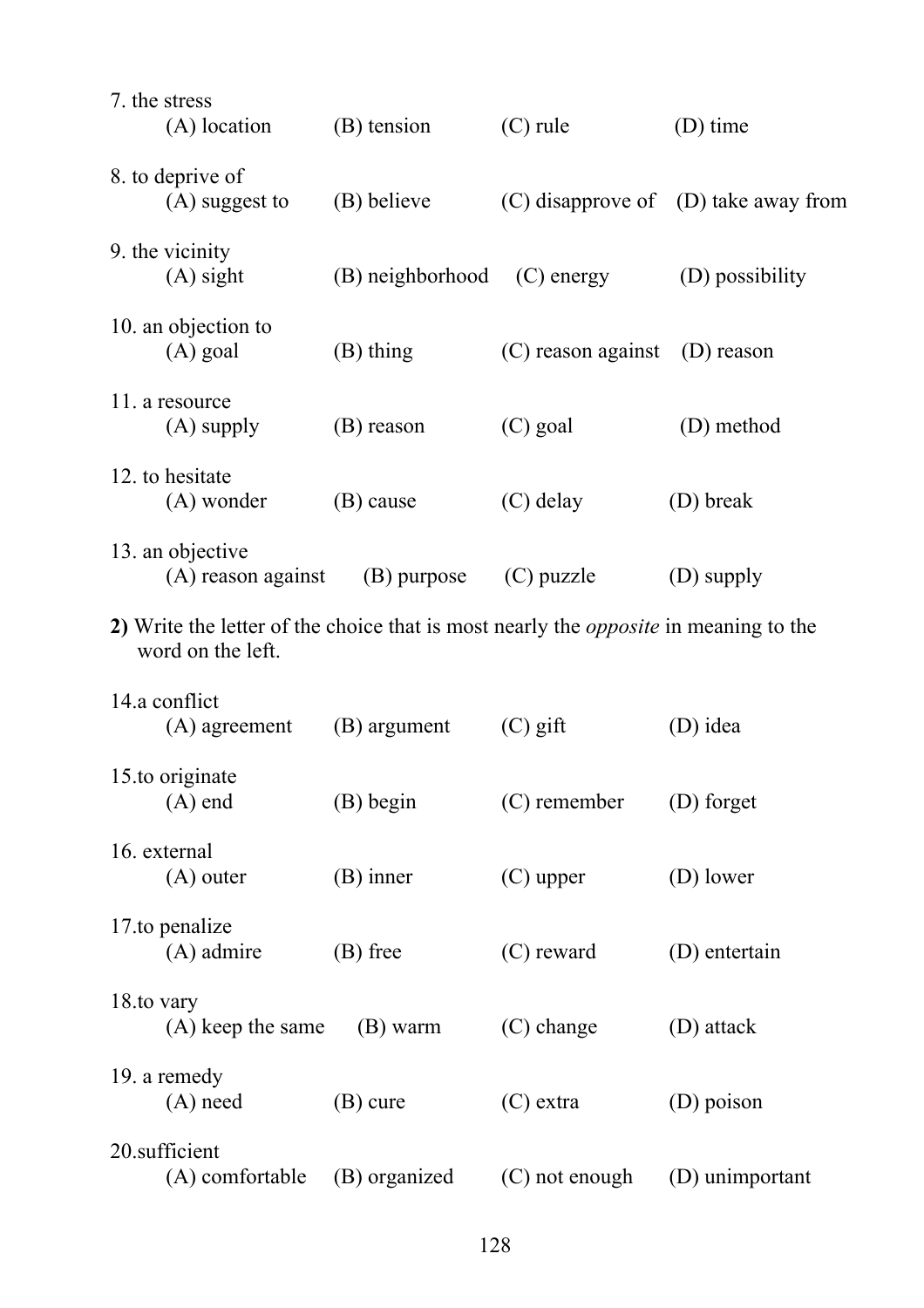| 21. current<br>(A) electrical                                                                 | B) by hand                       | (C) not attractive<br>(D) out-of-date                                           |                    |
|-----------------------------------------------------------------------------------------------|----------------------------------|---------------------------------------------------------------------------------|--------------------|
| 22. incredible<br>$(A)$ amazing                                                               | (B) believable                   | (C) not natural<br>(D) asleep                                                   |                    |
| 23.to maintain<br>(A) stop                                                                    | (B) believe                      | $(C)$ doubt                                                                     | (D) ignore         |
| 24.maximum<br>(A) biggest                                                                     | (B) most                         | $(C)$ least                                                                     | (D) hardest        |
| 25.to protest<br>(A) broadcast                                                                | (B) hide                         | (C) notice                                                                      | (D) approve of     |
| <b>Exercise 242. 1)</b> Write the letter of the choice that is most nearly the <i>same</i> in | meaning as the word on the left. |                                                                                 |                    |
| 1. to transform                                                                               |                                  |                                                                                 |                    |
| $(A)$ build                                                                                   | (B) change                       | (C) make difficult                                                              | (D) cross          |
| 2. to pursue<br>$(A)$ follow                                                                  | $(B)$ run from                   | (C) suggest<br>(D) create                                                       |                    |
| 3. to accompany<br>$(A)$ avoid                                                                | (B) go with                      | $(C)$ invite<br>(D) visit                                                       |                    |
| 4. to propose<br>$(A)$ aim for                                                                | $(B)$ ignore                     | (C) suggest<br>(D) be proper                                                    |                    |
| 5. an emphasis                                                                                |                                  | $(A)$ special attention $(B)$ possibility $(C)$ lack of importance $(D)$ answer |                    |
| 6. a surplus<br>(A) subtraction                                                               | $(B)$ extra                      | $(C)$ a lot                                                                     | (D) answer         |
| 7. to detect<br>(A) discover                                                                  | (B) make                         | $(C)$ follow                                                                    | (D) commit a crime |
| 8. a potential<br>(A) favorite                                                                | (B) possibility                  | (C) refusal                                                                     | (D) desire         |
| 9. a conscience<br>(A) awareness                                                              | $(B)$ rule                       | $(C)$ agreement                                                                 | (D) moral sense    |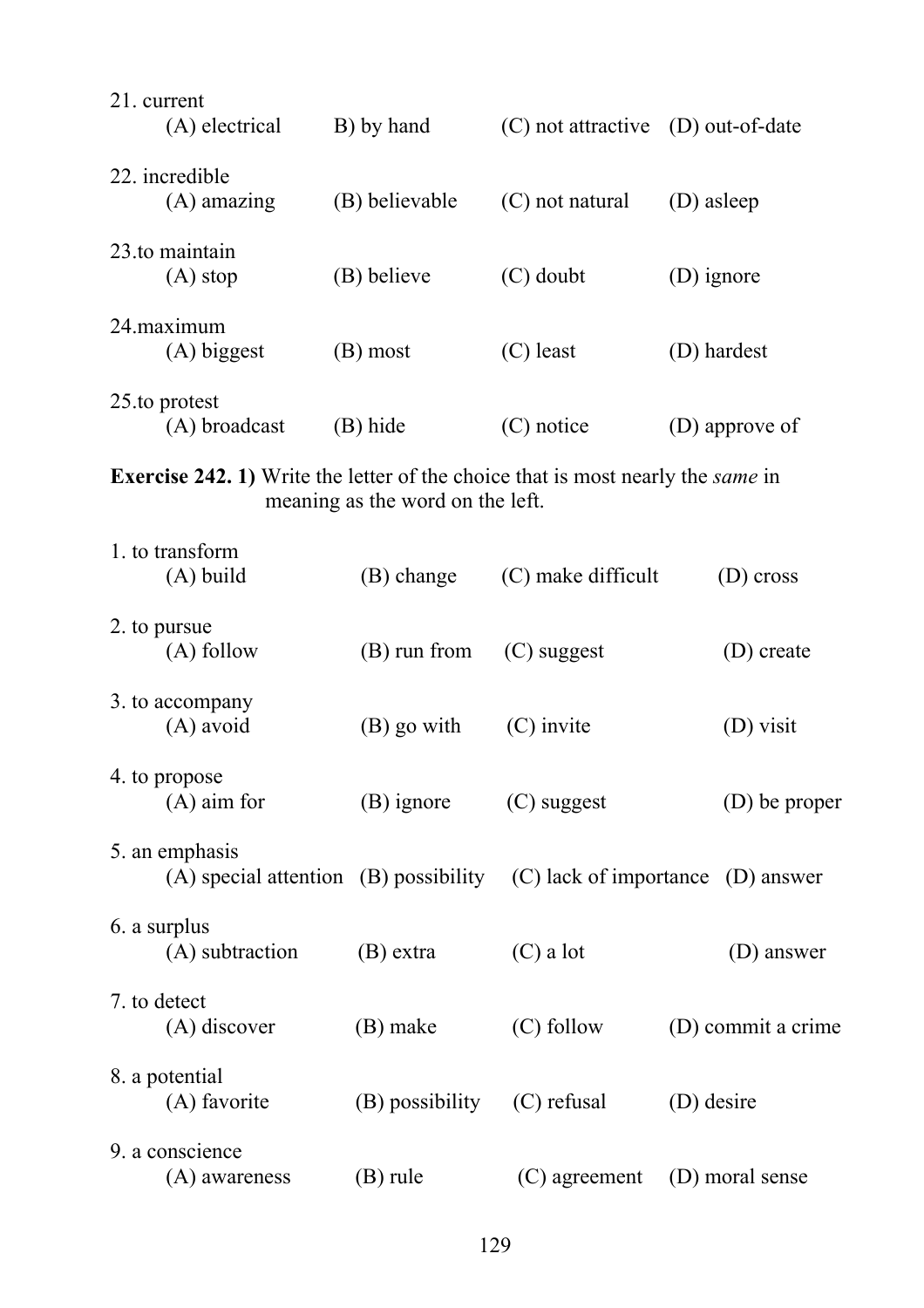| 10. to interpret |              | $(A)$ notice $(B)$ explain                        | $(C)$ chase                                                            | $(D)$ enter                                                                                      |
|------------------|--------------|---------------------------------------------------|------------------------------------------------------------------------|--------------------------------------------------------------------------------------------------|
| 11. a variety    |              | $(A)$ interest $(B)$ health                       | $(C)$ leftover                                                         | (D) assortment                                                                                   |
| 12. a challenge  |              |                                                   | $(A)$ smth. demanding $(B)$ first choice $(C)$ importance $(D)$ change |                                                                                                  |
| 13. to counsel   | $(A)$ meet   | (B) elect                                         | (C) give advice to                                                     | (D) attract                                                                                      |
| on the left.     |              |                                                   |                                                                        | 2) Write the letter of the choice that is most nearly the <i>opposite</i> in meaning to the word |
| 14.ultimate      |              | $(A)$ least $(B)$ greatest                        | (C) oldest                                                             | (D) unknown                                                                                      |
| 15. establish    | $(A)$ notice | (B) recognize                                     | $(C)$ hide                                                             | (D) destroy                                                                                      |
| 16. vague        | $(A)$ clear  | (B) healthy (C) weak                              |                                                                        | (D) normal                                                                                       |
| 17. peculiar     |              | $(A)$ serious $(B)$ independent $(C)$ unimportant |                                                                        | (D) normal                                                                                       |
| 18. scarce       |              |                                                   | $(A)$ helpful $(B)$ common $(C)$ inexpensive                           | (D) clear                                                                                        |
| 19. fertile      | $(A)$ extra  | $(B)$ main                                        | (C) not fruitful                                                       | (D) most important                                                                               |
| 20. solitary     | $(A)$ usual  | (B) incorrect                                     | (C) immoral                                                            | (D) with others                                                                                  |
| 21. principal    |              |                                                   | $(A)$ unhappy $(B)$ least important $(C)$ not famous $(D)$ greatest    |                                                                                                  |
| 22.wholesome     |              | $(A)$ detailed $(B)$ unhealthy $(C)$ not busy     |                                                                        | (D) forgotten                                                                                    |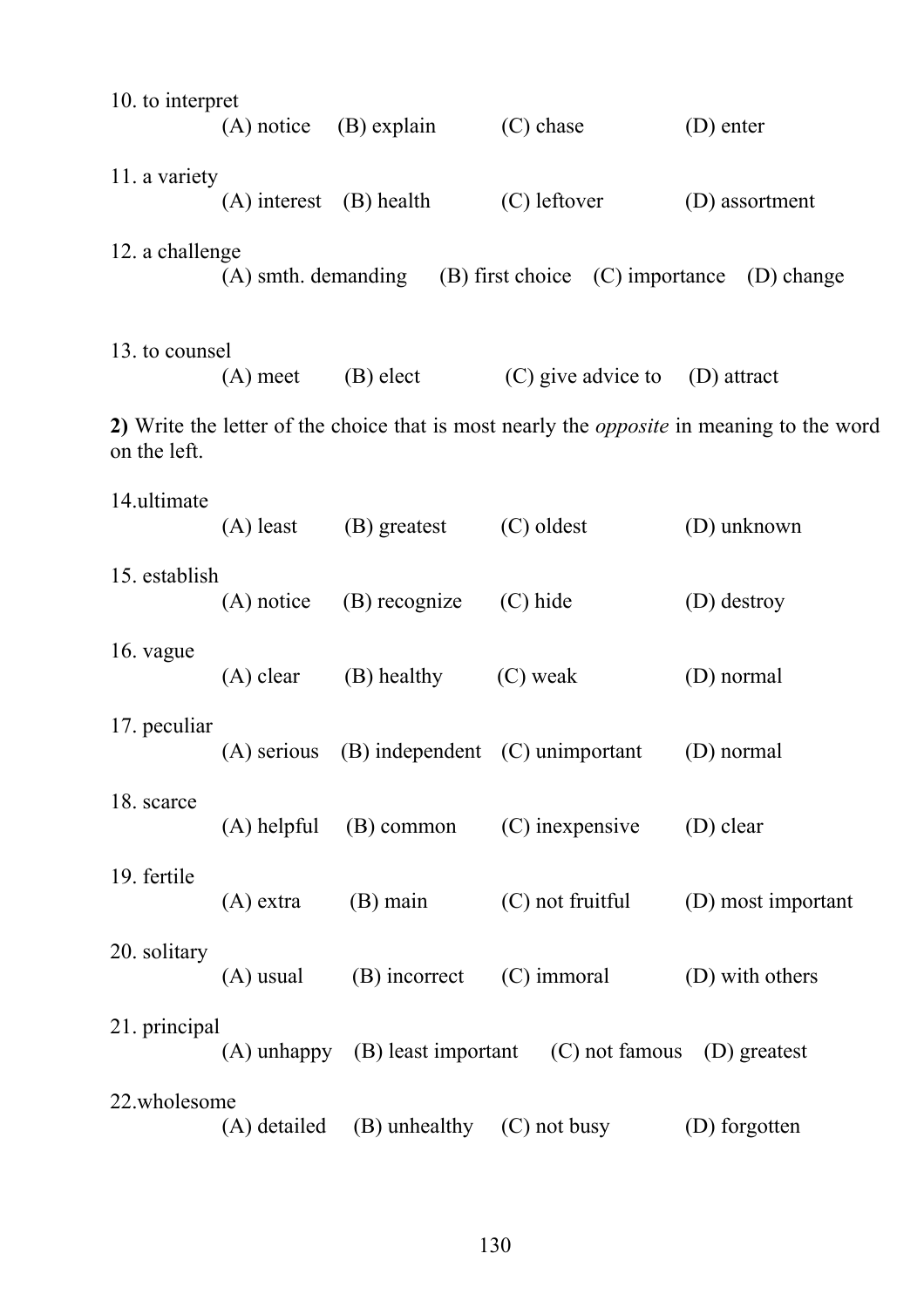| 23. to complicate<br>(A) destroy                                                                      | (B) leave                | (C) make simple | (D) disapprove                             |
|-------------------------------------------------------------------------------------------------------|--------------------------|-----------------|--------------------------------------------|
| 24. dependent<br>$(A)$ indirect                                                                       | (B) independent          | $(C)$ uncommon  | (D) simple                                 |
| 25. a preference<br>(A) favorite                                                                      | (B) assortment           | (C) dislike     | (D) worry                                  |
| <b>Exercise 243.</b> I) Write the letter of the choice that is most nearly the <i>same</i> in meaning | as the word on the left. |                 |                                            |
| 1. to exaggerate<br>$(A)$ leave                                                                       | (B) overstate            | (C) worsen      | (D) ignore                                 |
| 2. to aggravate<br>(A) get together                                                                   | (B) worsen               | $(C)$ win       | (D) expect                                 |
| 3. to demonstrate<br>$(A)$ sell                                                                       | $(B)$ give               | $(C)$ harm      | (D) show                                   |
| 4. to analyze<br>$(A)$ study                                                                          | (B) use                  | $(C)$ show      | (D) entertain                              |
| 5. a category<br>$(A)$ kindness                                                                       | (B) horror               | (C) type        | (D) assortment                             |
| 6. distinct<br>$(A)$ clear                                                                            | $(B)$ far                | $(C)$ helpful   | (D) loud                                   |
| 7. to represent<br>$(A)$ give                                                                         | (B) expect               | $(C)$ answer    | (D) be a symbol for                        |
| 8. a frustration<br>$(A)$ wish                                                                        | (B) disappointment       | (C) decrease    | (D) charity                                |
| 9. to coincide<br>$(A)$ pay                                                                           | (B) overstate            |                 | $(C)$ get in the way $(D)$ happen together |
| 10. to anticipate<br>$(A)$ battle                                                                     | (B) worsen               | $(C)$ expect    | (D) free                                   |
| 11. the frequency<br>$(A)$ power                                                                      | $(B)$ visit              | (C) victory     | (D) oftenness                              |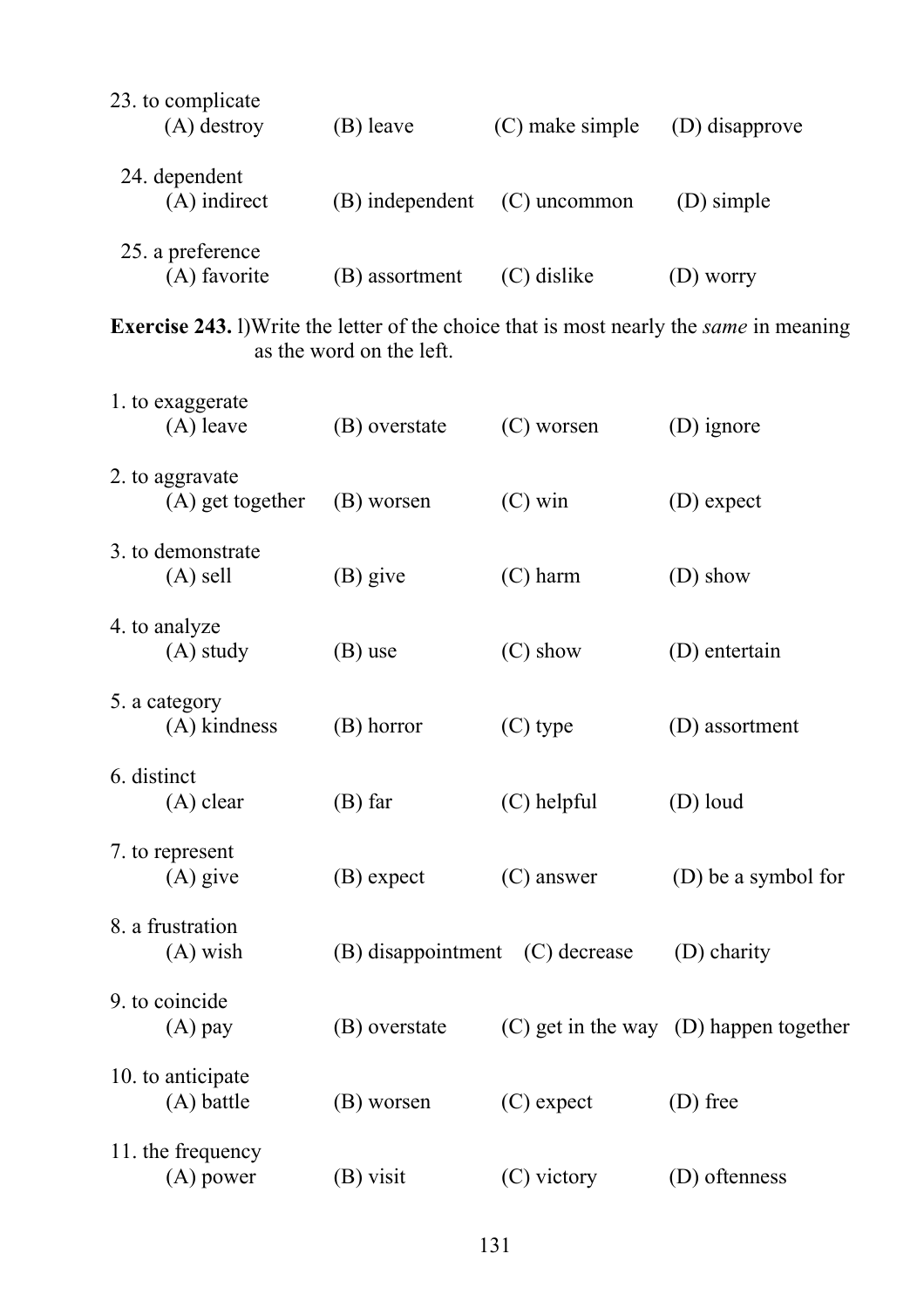| 12. to utilize<br>$(A)$ study                                                                                    | (B) overstate   | (C) make use of | (D) be a symbol for |
|------------------------------------------------------------------------------------------------------------------|-----------------|-----------------|---------------------|
| 13. a triumph<br>$(A)$ effort                                                                                    | (B) success     | $(C)$ battle    | (D) loss            |
| 2) Write the letter of the choice that is most nearly the <i>opposite</i> in meaning to the<br>word on the left. |                 |                 |                     |
| 14. miserable<br>$(A)$ able                                                                                      | (B) comfortable | $(C)$ expensive | (D) small           |
| 15. abundant<br>$(A)$ found                                                                                      | $(B)$ rare      | $(C)$ faraway   | (D) unimportant     |
| 16. to cease<br>$(A)$ lose                                                                                       | (B) leave       | $(C)$ continue  | $(D)$ find          |
| 17. humane<br>$(A)$ dead                                                                                         | (B) wild        | $(C)$ cruel     | (D) alive           |
| 18. reluctant<br>$(A)$ willing                                                                                   | (B) angry       | (C) active      | (D) not active      |
| 19. considerable<br>$(A)$ unkind                                                                                 | (B) comfortable | $(C)$ small     | (D) accidental      |
| 20. unstable<br>(A) steady                                                                                       | (B) outdoors    | $(C)$ cruel     | (D) pleasant        |
| 21. critical<br>$(A)$ rare                                                                                       | (B) small       | $(C)$ common    | (D) approving       |
| 22. deliberate<br>$(A)$ loud                                                                                     | (B) accidental  | (C) hidden      | (D) late            |
| 23. obnoxious<br>$(A)$ pleasant                                                                                  | (B) healthy     | $(C)$ strong    | (D) pleased         |
| 24. intentional<br>(A) outward                                                                                   | (B) accidental  | (C) unlikely    | (D) unclear         |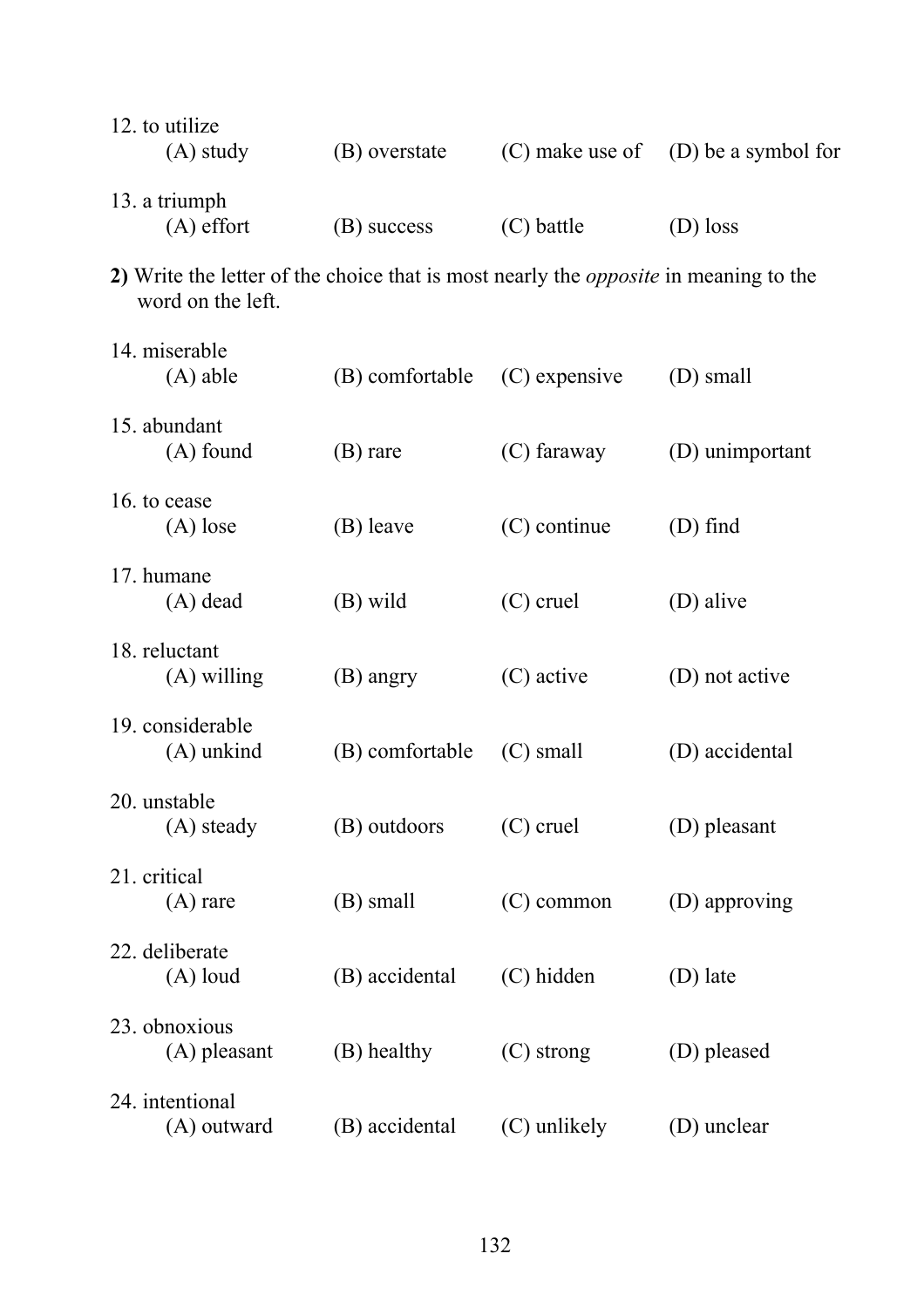| 25. to linger |            |                                    |  |
|---------------|------------|------------------------------------|--|
| (A) yell      | $(B)$ stay | $(C)$ remain quiet $(D)$ rush away |  |

**Exercise 244. 1)** Write the letter of the choice that is most nearly the *same* in meaning as the word on the left.

|               | 1. to inhabit<br>(A) enter          | $(B)$ live in | (C) get used to | (D) understand                   |
|---------------|-------------------------------------|---------------|-----------------|----------------------------------|
| 2. to fulfill | $(A)$ fill up                       | (B) correct   | $(C)$ carry out | $(D)$ carry                      |
|               | 3. to influence<br>(A) avoid        | (B) force     | (C) please      | (D) affect                       |
|               | 4. to transfer<br>$(A)$ avoid       | (B) move      | $(C)$ keep      | (D) answer                       |
| 5. to occur   | $(A)$ delay                         | (B) surprise  | $(C)$ happen    | (D) happen at the same time      |
|               | 6. to revise<br>(A) give advice     | (B) go back   | $(C)$ change    | (D) awaken                       |
|               | 7. aversion<br>$(A)$ rhyme          | (B) dislike   | $(C)$ reason    | $(D)$ form                       |
|               | 8. to discipline<br>$(A)$ train     | (B) harm      | $(C)$ remove    | (D) affect                       |
|               | 9. furthermore<br>(A) instead of    | (B) also      | (C) because     | $(D)$ but                        |
|               | 10. to resort to<br>(A) vacation at | (B) sort      |                 | (C) wonder about (D) make use of |
|               | 11. an attitude<br>(A) outlook      | (B) height    | (C) quarrel     | $(D)$ rule                       |
|               | 12. to indicate<br>$(A)$ win        | (B) expect    | (C) look for    | (D) point of                     |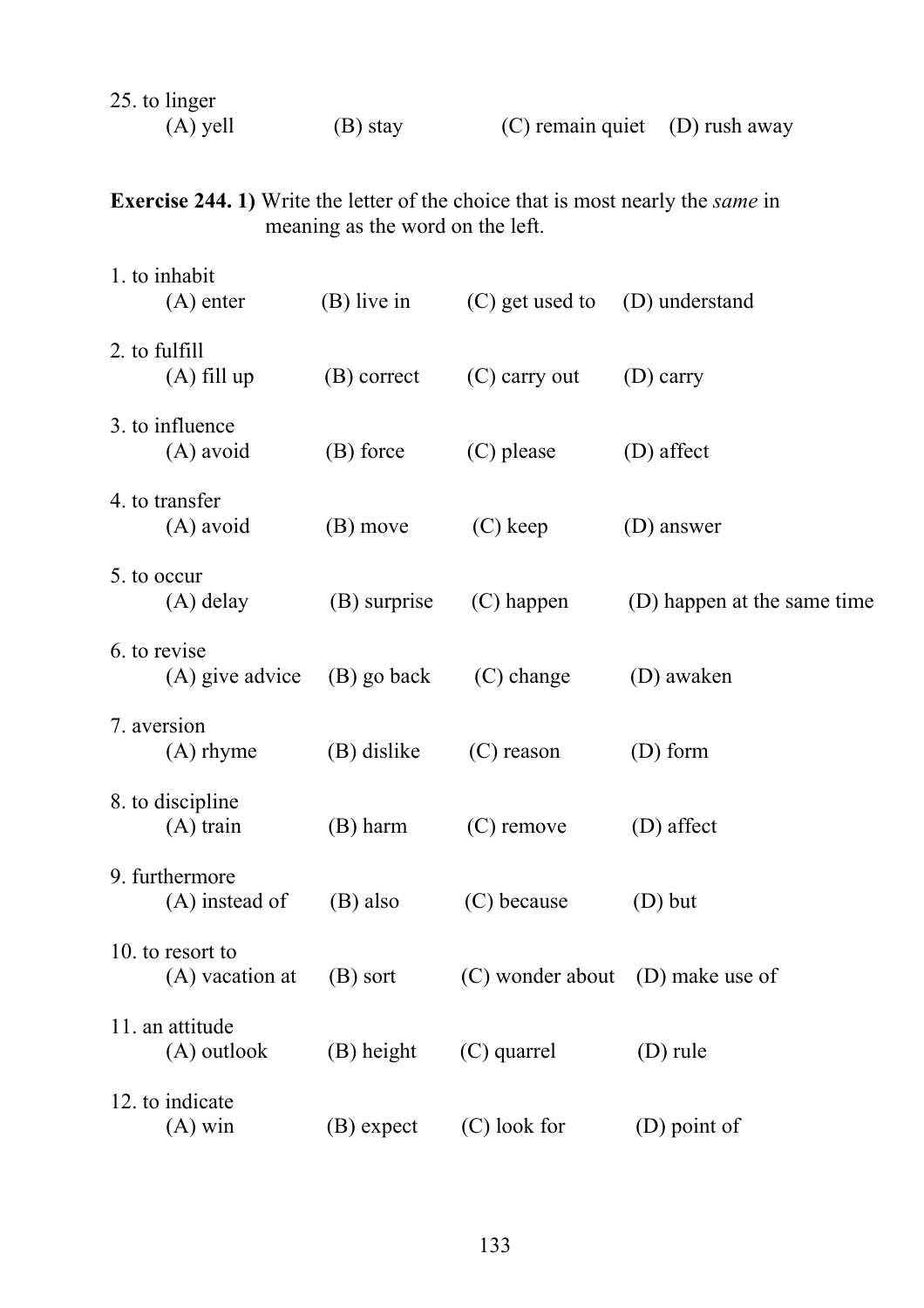| 13. to respond to<br>$(A)$ know                                                                                  | (B) answer                      | (C) believe      | (D) desire              |
|------------------------------------------------------------------------------------------------------------------|---------------------------------|------------------|-------------------------|
| 2) Write the letter of the choice that is most nearly the <i>opposite</i> in meaning to the<br>word on the left. |                                 |                  |                         |
| 14. apparent<br>(A) hidden                                                                                       | (B) above                       | $(C)$ under      | (D) unnatural           |
| 15. neutral<br>(A) relaxed                                                                                       | (B) taking sides (C) old        |                  | (D) not enough          |
| 16. brutal<br>$(A)$ loyal                                                                                        | (B)kind                         | $(C)$ unclear    | (D) healthy             |
| 17. customary<br>(A) hidden                                                                                      | (B) unfriendly                  | (C) well-known   | (D) unusual             |
| 18. awkward<br>(A) graceful                                                                                      | (B) outward                     | $(C)$ noisy      | (D) kind                |
| 19. a contrast<br>$(A)$ being together $(B)$ similarity                                                          |                                 | (C) disagreement | (D) favorite            |
| 20. to vanish<br>$(A)$ appear                                                                                    | (B) disappear                   | $(C)$ build      | (D) destroy             |
| 21. a dispute<br>(A) disappointment (B) friend                                                                   |                                 | $(C)$ hope       | (D) agreement           |
| 22. excessive<br>(A) leftover                                                                                    | (B) indoors                     | (C) not enough   | (D) late                |
| 23. to betray<br>$(A)$ leave                                                                                     | $(B)$ give                      | (C) get stronger | (D) be loyal            |
| 24. accustomed to<br>(A) attracted to                                                                            | $(B)$ unaware of $(C)$ aware of |                  | (D) not in the habit of |
| 25. fragile<br>$(A)$ tough                                                                                       | (B) correct                     | (C) unwrapped    | (D) graceful            |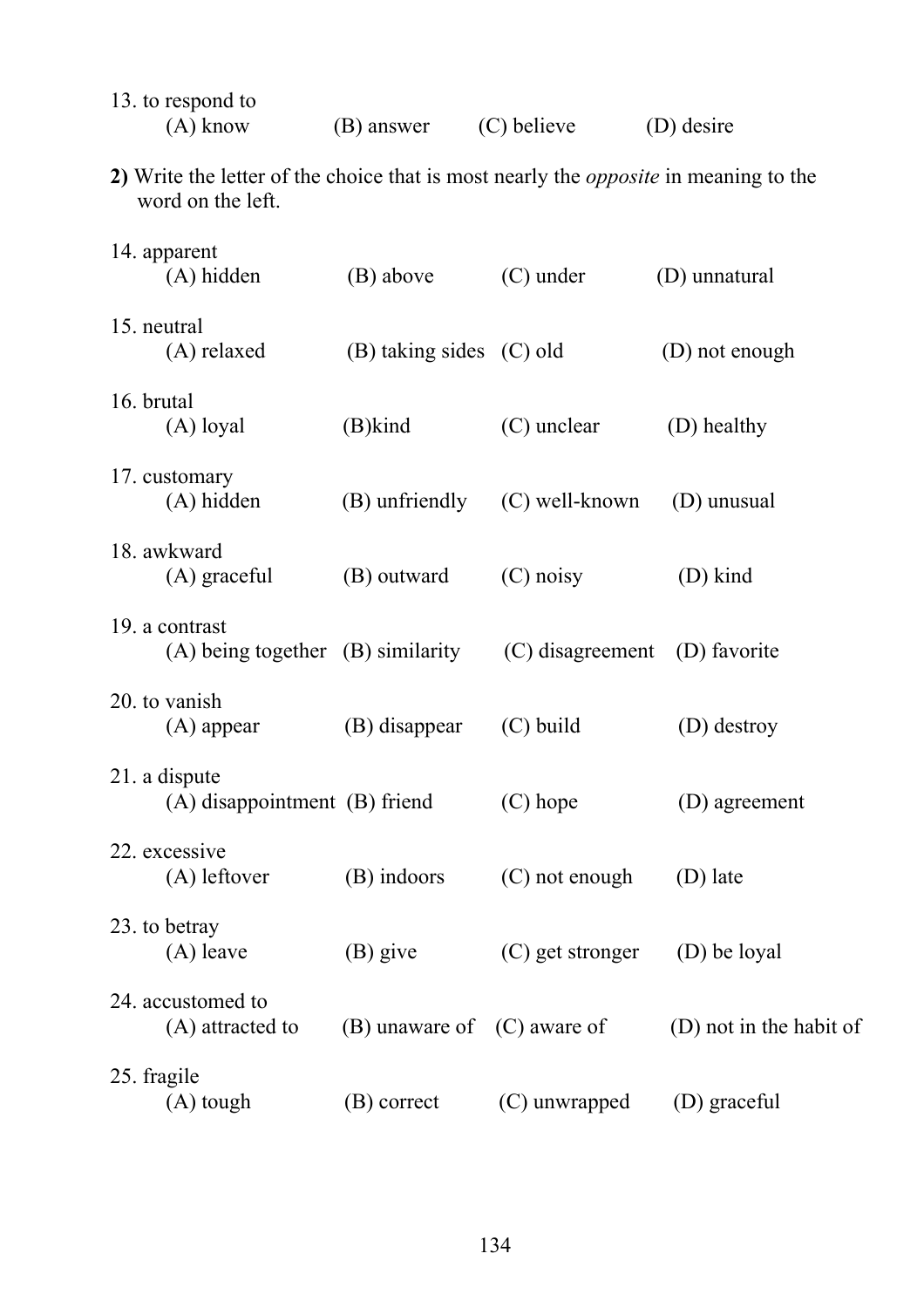# **49. STRUCTURE AND WRITTEN EXPRESSION**

|                 | Test 1. Choose the correct answer.                                                                                                                                                                                                |                  |  |                        |  |
|-----------------|-----------------------------------------------------------------------------------------------------------------------------------------------------------------------------------------------------------------------------------|------------------|--|------------------------|--|
|                 | 1. Arizona __ a very dry climate.<br>(A) has $(B)$ being $(C)$ having $(D)$ with                                                                                                                                                  |                  |  |                        |  |
|                 | 2. One of the least effective ways of storing information is learning it.<br>$(A)$ how repeat $(B)$ repeating $(C)$ to repeat $(D)$ repeat                                                                                        |                  |  |                        |  |
|                 | 3. Strauss finished __ two of his published compositions before his tenth birthday.<br>$(A)$ written $(B)$ write $(C)$ to write $(D)$ writing                                                                                     |                  |  |                        |  |
|                 | 4. Many modern architects insist on <u>equal</u> materials native to the region that will blend into<br>the surrounding landscape.<br>(A) use (B) to use (C) the use (D) using                                                    |                  |  |                        |  |
|                 | 5. Before the Angles and the Saxons ___ to England, the Iberians had lived there.<br>$(A)$ coming $(B)$ come $(C)$ came $(D)$ did come                                                                                            |                  |  |                        |  |
|                 | 6. If water is heated to 212 degrees F. _ as steam.<br>(A) it will boil and escape $(B)$ it is boiling and escaping<br>(C) it boil and escape $(D)$ it would boil and escape                                                      |                  |  |                        |  |
| Europe.         | 7. According to some historians, if Napoleon had not invaded Russia, he the rest of                                                                                                                                               |                  |  |                        |  |
|                 | (A) had conquered (B) would conquer<br>(C) would have conquered (D) conquered                                                                                                                                                     |                  |  |                        |  |
|                 | 8. Football teams don't play in the Super Bowl championship<br>the American Conference.<br>$(A)$ unless they win<br>$(C)$ unless they will win $(D)$ But to have won                                                              | (B) but they win |  | either the National or |  |
| system __ made. | 9. Less moderate members of Congress are insisting that changes in the social security<br>(A) will (B) are (C) being (D) be                                                                                                       |                  |  |                        |  |
|                 | 10. It is necessary the approaches to a bridge, the road design, and the alignment in<br>such a way as to best accommodate the expected traffic flow over and under it.<br>$(A)$ plan $(B)$ to plan $(C)$ planning $(D)$ The plan |                  |  |                        |  |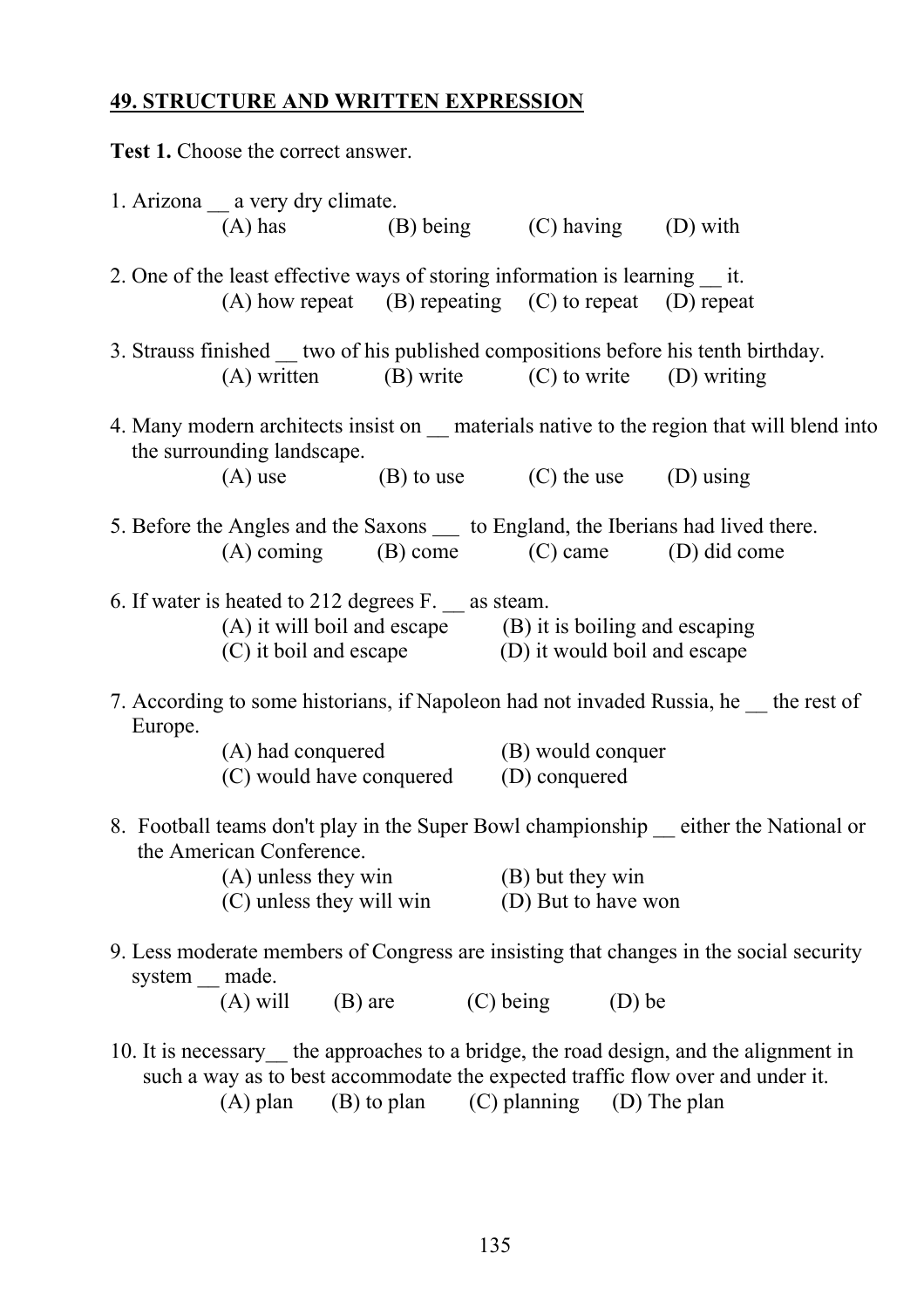| 11. In the stringed instruments, the tones by playing a bow across a set of strings that<br>may be made of wire or gut.                                                                                                                               |
|-------------------------------------------------------------------------------------------------------------------------------------------------------------------------------------------------------------------------------------------------------|
| (A) they produce $(B)$ producing $(C)$ are produced $(D)$ that are producing                                                                                                                                                                          |
| 12. Giant Ape Man, our biggest and probably one of our first human ancestors,<br>was about the size of a male gorilla.<br>$(A)$ It is believed that $(B)$ That it is<br>(C) That is believed (D) That believing                                       |
| 13. By the twenty-first century, the computer __ a necessity in every home.<br>$(A)$ became $(B)$ becoming $(C)$ has become $(D)$ will have become                                                                                                    |
| 14. The giraffe survives in part because it the vegetation in the high branches of<br>trees where other animals have not grazed.                                                                                                                      |
| $(A)$ to reach $(B)$ can reach $(C)$ reaching $(D)$ reach                                                                                                                                                                                             |
| 15. Hydrogen peroxide __ as a bleaching agent because it effectively whitens a<br>variety of fibers and surfaces.<br>$(A)$ used $(B)$ is used $(C)$ is using $(D)$ that is uses                                                                       |
| 16. Since the earth's crust is much thicker under the continents, equipment would<br>have to be capable of drilling through 100 000 feet of rock to investigate the<br>mantle.<br>(A) beneath them (B) beneath their (C) beneath its (D) beneath they |
| 17. Charlie Chaplin was a comedian was best known for his work in silent<br>movies.                                                                                                                                                                   |
| $(A)$ who $(B)$ which $(C)$ whose $(D)$ What                                                                                                                                                                                                          |
| 18. A desert receives less than twenty-five __ of rainfall every year.<br>$(A)$ centimeter $(B)$ a centimeter $(C)$ centimeters $(D)$ of centimeters                                                                                                  |
| 19. _ at 212 degrees F. and freezes at 32 degrees F.<br>(A) waters boils (B) The water boils (C) Water boils (D) Waters boil                                                                                                                          |
| 20. It is generally believed that an M. (B) A. Degree is good preparation for a career<br>$1n$ .                                                                                                                                                      |
| $(A)$ a business<br>(B) business (C) businesses (D) one business                                                                                                                                                                                      |
| 21. Fire-resistant materials are used to retard _ of modem aircraft in case of<br>accidents.<br>$(A)$ a damage to the passenger cabin $(B)$ that damages to the passenger cabin<br>(C) damage to the passenger cabin (D) passenger cabin's damages    |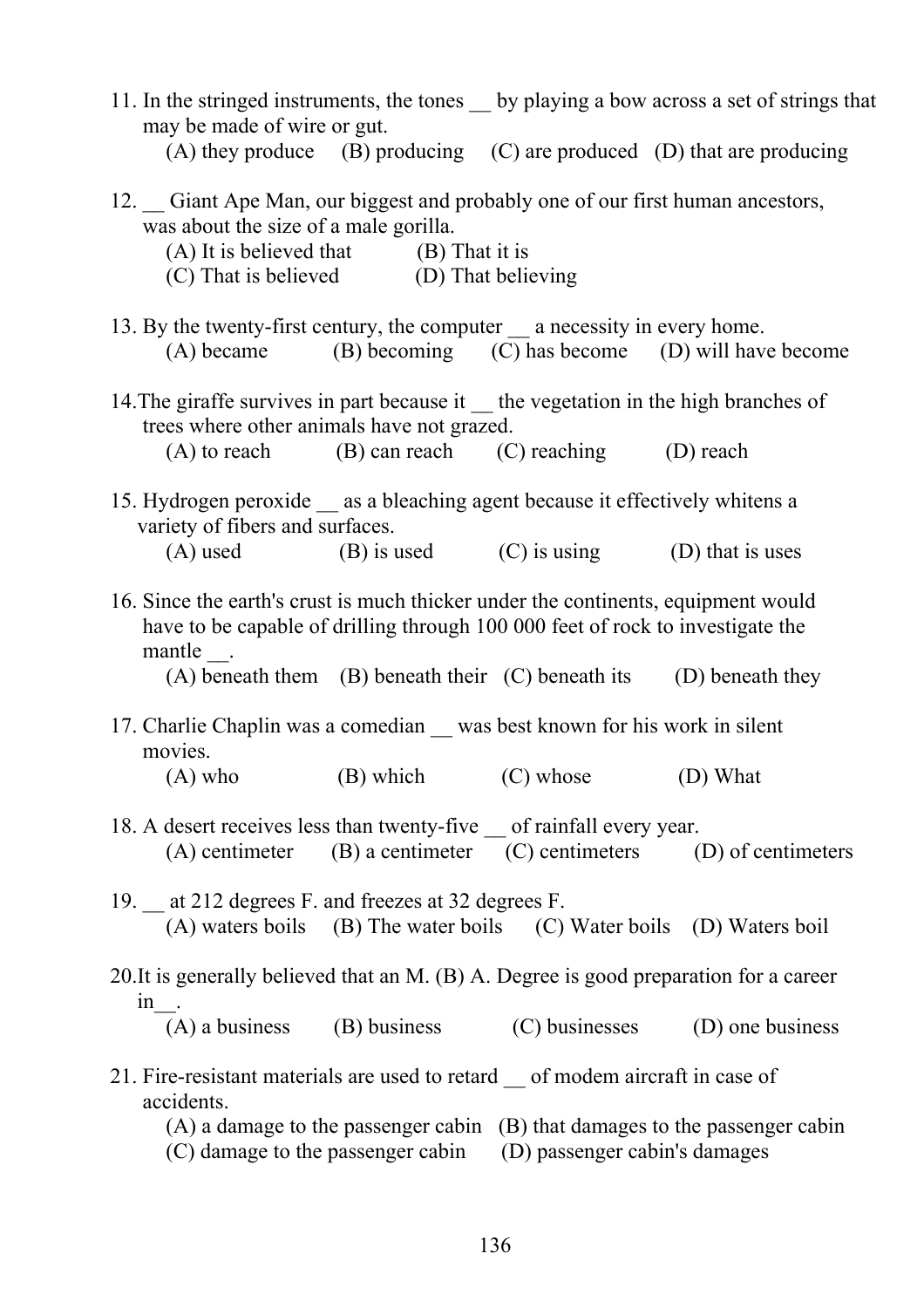| 22. Hybrids have one more <u>per</u> plant than the other varieties.                                                                                               |                                               |                                |  |
|--------------------------------------------------------------------------------------------------------------------------------------------------------------------|-----------------------------------------------|--------------------------------|--|
| $(A)$ corns                                                                                                                                                        | (B) ear of corn (C) corn ears (D) corn's ears |                                |  |
| 23. trees is a custom that many people engage in to celebrate Arbor day.                                                                                           |                                               |                                |  |
| (A) The plant (B) Plant (C) Planting (D) To planting                                                                                                               |                                               |                                |  |
| 24. migrate long distances is well documented.                                                                                                                     |                                               |                                |  |
| (A) That it is birds (B) That birds (C) Birds that (D) it is that birds                                                                                            |                                               |                                |  |
| 25. At Woolworth's first five-and-ten-cent store, more than a dime.<br>$(A)$ neither items cost $(B)$ items not cost<br>$(C)$ items non costing $(D)$ no item cost |                                               |                                |  |
| 26. _ fuel that is used today is a chemical form of solar energy.<br>(A) Most of (B) The most (C) Most (D) Almost the                                              |                                               |                                |  |
| 27. is cheaper for students who maintain aB average because they are a better risk<br>than average or below-average students.                                      |                                               |                                |  |
| (A) Automobile's insurance (B) Insurance of automobiles<br>(C) Automobile insurance (D) Insurance automobile                                                       |                                               |                                |  |
| 28. The Canterbury Tales, written about 1386, is as alive and <u>coloural</u> today as it was<br>nearly 600 years ago.                                             |                                               |                                |  |
| $(A)$ appealed $(B)$ appeal $(C)$ appealing $(D)$ the appeal of                                                                                                    |                                               |                                |  |
| 29. Oil paints are <u>they</u> have become the most popular painter's colors.                                                                                      |                                               |                                |  |
| (A) so versatile and durable that (B) so versatile and durable than<br>(C) such versatile and durable as                                                           |                                               | (D) such versatile and durable |  |
|                                                                                                                                                                    |                                               |                                |  |
| 30. Although we often use "speed" and "velocity" interchangeably, in a technical<br>sense, "speed" is not always __ "velocity".                                    |                                               |                                |  |
| (A) alike (B) the same as (C) similar (D) as                                                                                                                       |                                               |                                |  |
| <b>Test 2.</b> Choose the correct answer.                                                                                                                          |                                               |                                |  |
| 1. Although they are smaller, chipmunks are <u>most</u> other ground squirrels.<br>$(A)$ like to $(B)$ like as $(C)$ like $(D)$ alike                              |                                               |                                |  |
| 2. After the purchase of the Louisiana Territory, the United States had __ it had<br>previously owned.                                                             |                                               |                                |  |
| (A) twice more land than (B) two times more lad as<br>(C) twice as much land as (D) two times much land than                                                       |                                               |                                |  |
| 3. In the Great Smoky Mountains, one can see 150 different kinds of trees.                                                                                         |                                               |                                |  |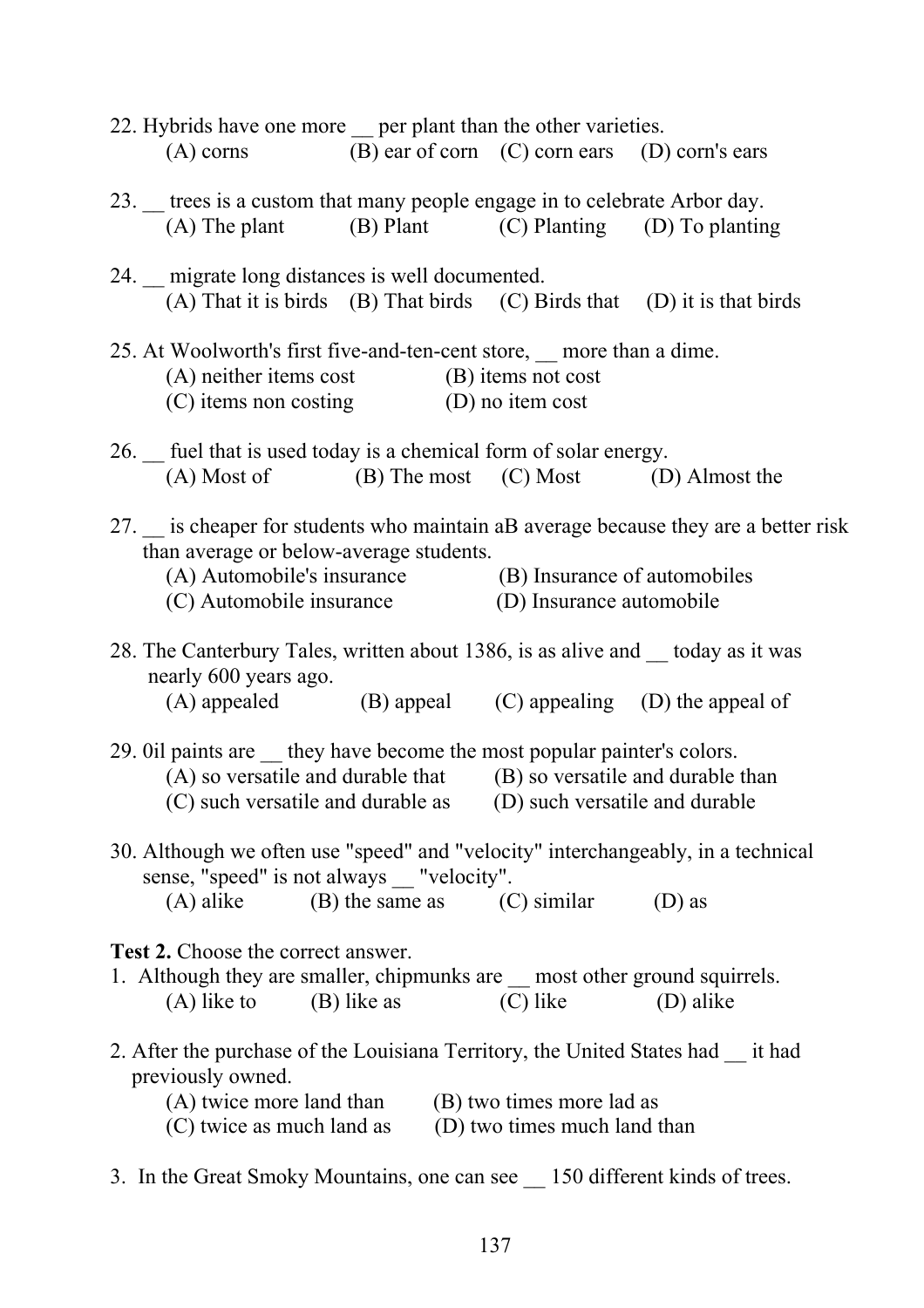| (A) more than (B) as much as (C) up as (D) as many to<br>4. It has been estimated that _ one hundred thousand men participated in the gold<br>rush of 1898.                                                                |  |  |
|----------------------------------------------------------------------------------------------------------------------------------------------------------------------------------------------------------------------------|--|--|
| $(A)$ approximate $(B)$ until $(C)$ as many as $(D)$ more                                                                                                                                                                  |  |  |
| 5. _ apples are grown in Washington State.<br>(A) Best (B) The most good (C) The best (D) The better                                                                                                                       |  |  |
| 6. It is generally true that the lower the stock market falls,<br>(A) higher the price of gold rises (B) the price of gold rises high<br>(C) the higher the price of gold rises (D) rises high the price of gold           |  |  |
| 7. in the cultivation of a forest, trees need more careful planning than any other<br>crop does.<br>(A) Because the time and area involved<br>(B) For the time and area involving                                          |  |  |
| (C) Because of the time and area involved<br>(D) As a cause of the time and area involved                                                                                                                                  |  |  |
| 8. Amniocentesis can be used not only to diagnose fetal disorders the sex of the<br>unborn child with 95 percent accuracy.                                                                                                 |  |  |
| (A) but determining (B) but also determining<br>(C) but to determine (D) but also to determine                                                                                                                             |  |  |
| 9. Bacterial spores germinate and sprout _ favorable conditions of temperature and<br>food supply.                                                                                                                         |  |  |
| $(A)$ when encountering of $(B)$ when they encounter<br>(C) when they will encounter (D) when the encounter of                                                                                                             |  |  |
| 10. Recently, there have been several outbreaks of disease like legionnaire's syndrome,<br>and doctors don't know.                                                                                                         |  |  |
| (A) what is the cause<br>(B) the cause is what<br>(C) is what the cause<br>(D) what the cause is                                                                                                                           |  |  |
| 11. Not until the Triassic Period.<br>(A) the first primitive mammals did develop<br>(B) did the first primitive mammals develop<br>(C) did develop the first primitive mammals<br>(D) the first primitive mammals develop |  |  |
| 12. Penguins, the post highly specialized of all aquatic birds, may live __ twenty years.<br>$(A)$ before $(B)$ since $(C)$ for<br>(D) from                                                                                |  |  |
| 13. the Gulf Stream is warmer than the ocean water surrounding it.                                                                                                                                                         |  |  |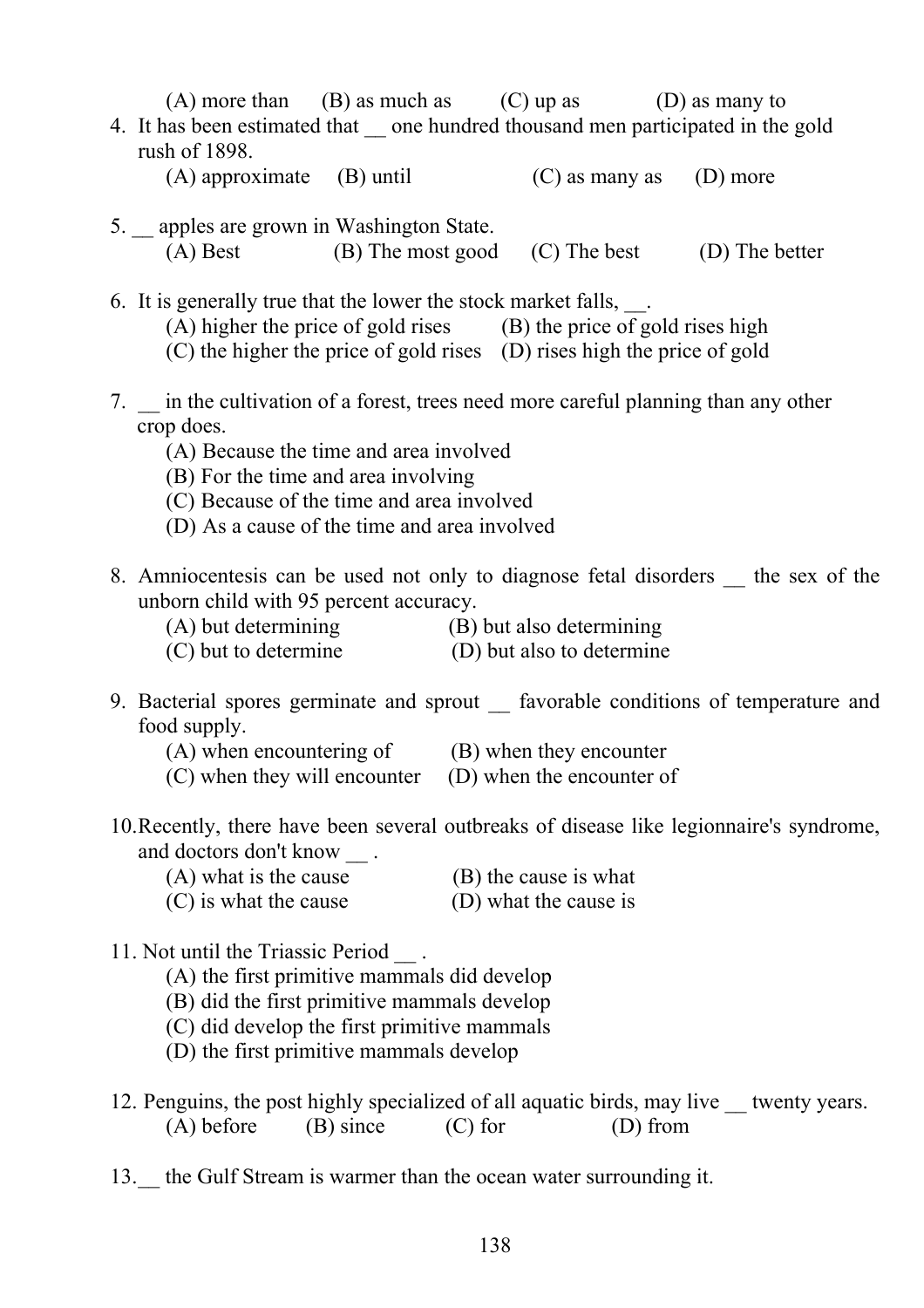14. Of all the cities in Texas,  $\qquad$ .

- (A) that san Antonio is probably the most picturesque
- (B) San Antonio is probably the most picturesque
- (C) probably San Antonio the most picturesque
- (D) the most picturesque probably that San Antonio
- 15. Most beekeepers have observed at the approach of a thunderstorm.
	- (A) enraging the bees (B) that bees become enrages
	- (C) that bees enraging (D) become enraged the bees
- 16.The first transistor was basically a small chip made of germanium onto one surface of which two pointed wire contacts \_\_ side by side.

(A) are made (B) made (C) were made (D) making

- 17. Iron for weapons and tools in the Bronze Age following the Stone Age.
	- (A) is generally used (B) generally used
	- (C) was generally used (D) used generally
- 18. Groups of tissues, each with its own function, in the human body.
	- (A) it makes up the organs (B) make up the organs
	- (C) they make up the organs (D) makes up the organs
- 19. Cupid, one of the ancient Roman gods,  $\qquad$ .
	- (A) were a little winged child
	- (B) representing as a little winged child
	- (C) was represented as a little winged child
	- (D) a little winged child
- 20. In a suspension bridge that carry one or more flexible cables firmly attached at each end.
	- $(A)$  there are two towers on it  $(B)$  there are two towers
	- (C) two towers there are (D) towers there are two
- 21.A college bookstore that sells used textbooks stocks \_\_ along with the new ones on the shelf under the course title.
	- (A) its (B) their (C) a (D) them
- 22. The television programs we allow to watch influence their learning.  $(A)$  a children (B) our children (C) our child (D) their childs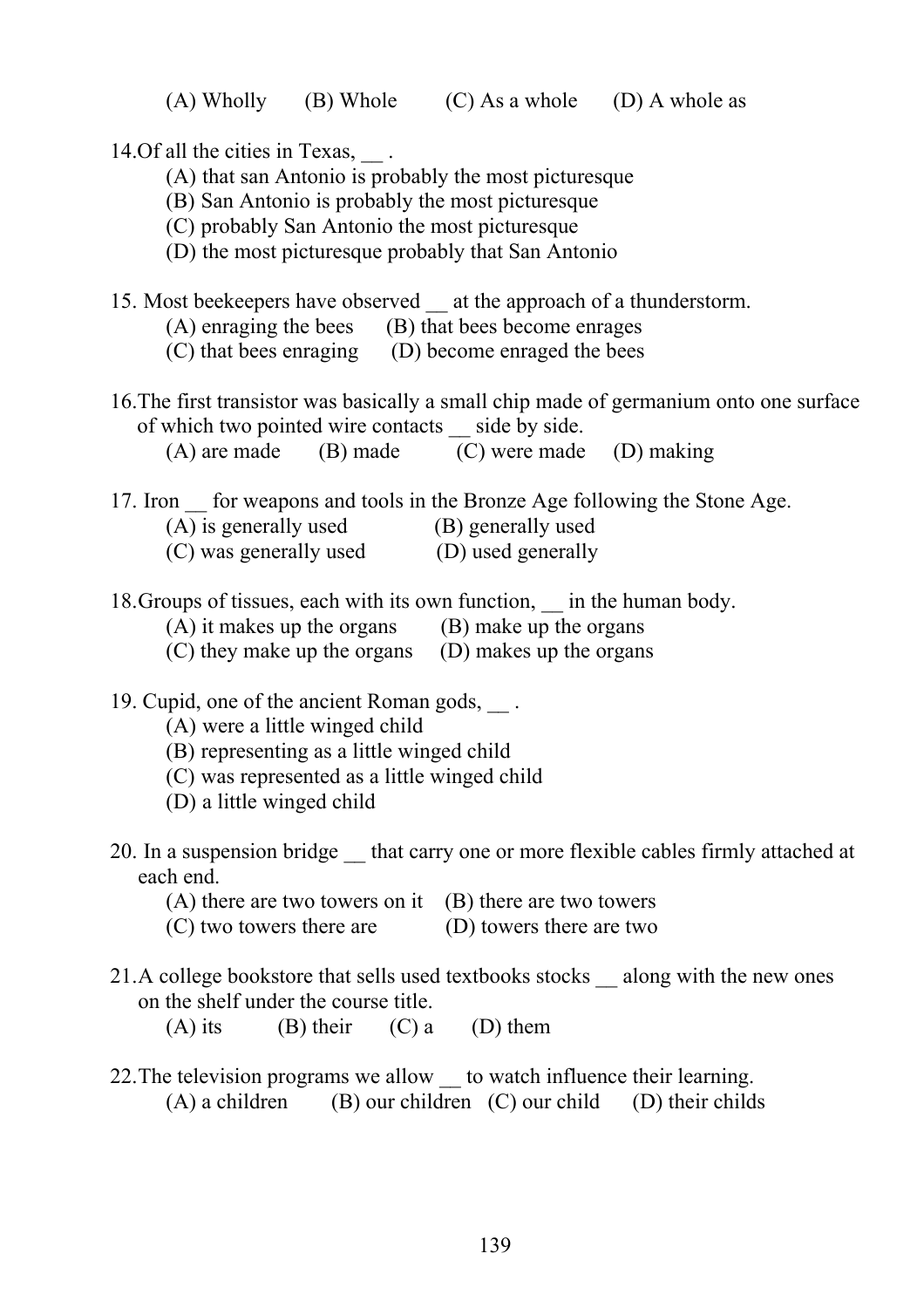| 23. In a hot, sunny climate man acclimatizes by eating less, drinking more liquids,<br>wearing lighter clothing, and |                         |              |
|----------------------------------------------------------------------------------------------------------------------|-------------------------|--------------|
| (A) skin changes that darken                                                                                         | (B) his skin may darken |              |
| (C) experiencing a darkening of the skin                                                                             | (D) darkens his skin    |              |
|                                                                                                                      |                         |              |
| 23. Both historically and ___, Ontario is the heartland of Canada.                                                   |                         |              |
| (A) in its geography (B) geographically (C) also its geography (D) geography                                         |                         |              |
|                                                                                                                      |                         |              |
| 25. Waitresses and waiters who serve _ deserve at least a 20 percent tip.                                            |                         |              |
| $(A)$ in a courteous manner $(B)$ courteously                                                                        |                         |              |
| (C) with courtesy in their manner (D) courteous                                                                      |                         |              |
|                                                                                                                      |                         |              |
| 26. The average elevation of the Himalayas is twenty thousand feet, and Mount Everest                                |                         |              |
| to more than twenty-nine thousand feet at its apex.                                                                  | $(C)$ roses             | (D) arises   |
| $(A)$ raises $(B)$ rises                                                                                             |                         |              |
| 27. When Jacqueline Kennedy was first lady, she collected many beautiful antiques and                                |                         |              |
| them among the original pieces in the White House.                                                                   |                         |              |
| $(A)$ sat<br>$(B)$ set                                                                                               | $(C)$ sit               | (D) sits     |
|                                                                                                                      |                         |              |
| 28. The president usually __ unless his press secretary approves it.                                                 |                         |              |
| (A) doesn't do a statement (B) doesn't make a statement                                                              |                         |              |
| (C) doesn't statement (D) no statement                                                                               |                         |              |
|                                                                                                                      |                         |              |
| 29. discovery of insulin, it was not possible to treat diabetes.                                                     |                         |              |
| (A) Prior to the (B) Prior (C) The prior                                                                             |                         | (D) To prior |
|                                                                                                                      |                         |              |
| 30. Unless protected areas are established, the Bengal tiger, the blue whale, and the                                |                         |              |
| California condor face __ of extinction.                                                                             |                         |              |
| (A) possible $(B)$ the possibility $(C)$ to be possible                                                              |                         | (D) possibly |

# PART V: IDIOMS

**Exercise 1.** Choose the best answer.

- 1. If you're  $up to your ears with homework, you  $\_\_\_\_\$ .</u>$ 
	- (A) don't have much to do
	- (B) have a lot to do
	- (C) can't wait to get started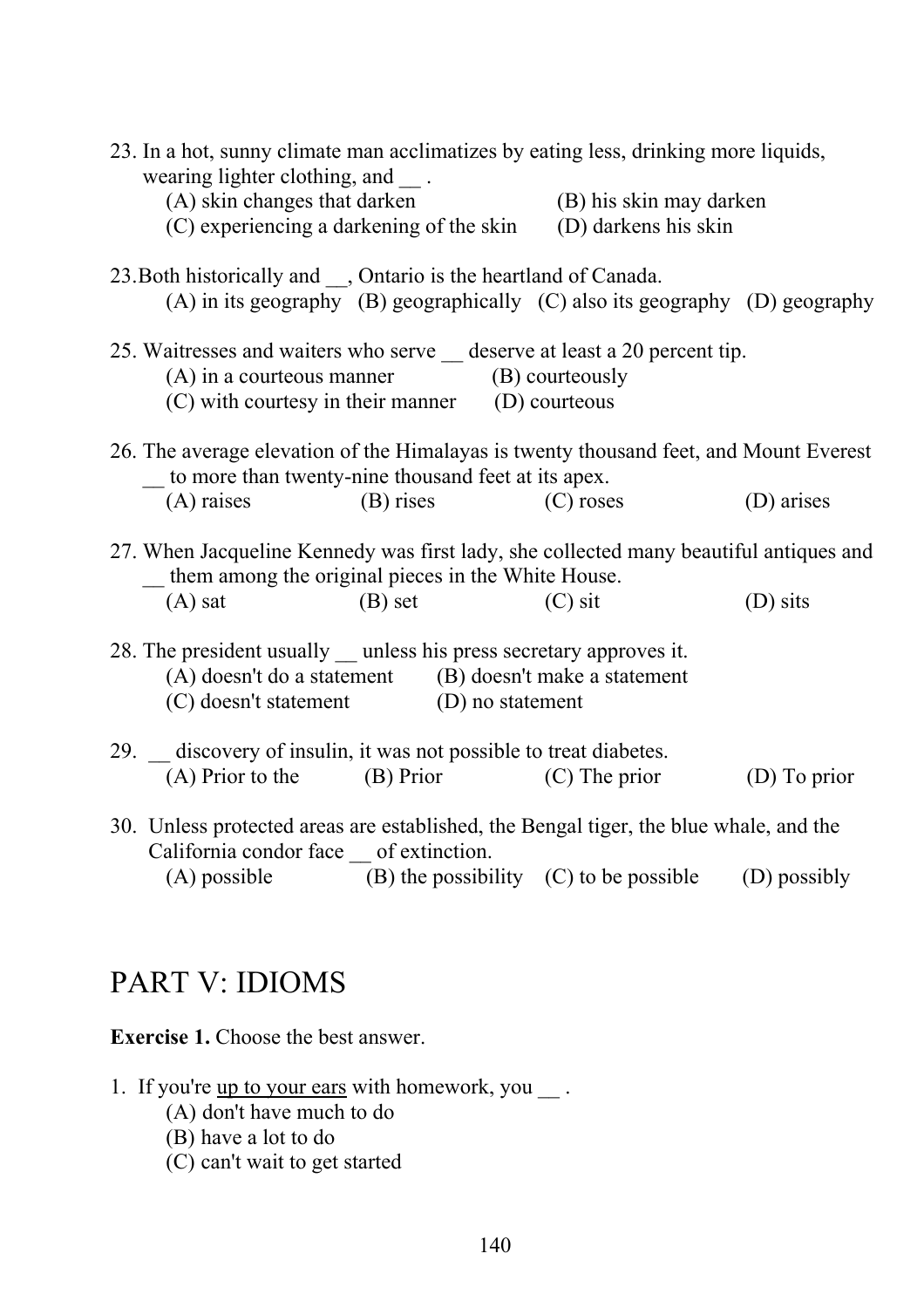- 2. If your teacher has told you it is out of the question for you to turn in your term paper late, you
	- (A) must turn in your paper on time
	- (B) have extra time to work on your paper
	- (C) don't have any more questions to ask your teacher
- 3. If Johannes finally got rid of his old football, he.
	- (A) is saving it for the future
	- (B) no longer has it
	- (C) loaned it to a friend for a short time
- 4. If Mai was the one who got the ball rolling on your group science project, she .
	- (A) put off working on the project
	- (B) rolled a ball around as part of the project
	- (C) started work on the project
- 5. If you gave your neighbor a hand with her groceries, you (A) helped her (B) avoided her (C) shook hands with her
- 6. Stanley used a bit of wire to fix his car door for the time being. Stanley ...
	- (A) permanently fixed the car door
	- (B) temporarily fixed the car door
	- (C) didn't know how to fix the car door
- 7. Carl and Monica are keeping their fingers crossed that the weather will be nice on their wedding day. They \_\_.
	- (A) are wishing for nice weather
	- (B) have been told the weather will be nice
	- (C) don't really care about the weather

**Exercise 2.** Complete the sentences or dialogues with idioms from the list.

| 1. once in a blue moon    | 6. do without     |
|---------------------------|-------------------|
| 2. come down with         | 7. say that again |
| 3. be on the safe side    | 8. every other    |
| 4. well worth the trouble | 9. inns and outs  |
| 5. under the weather      | 10. as a rule     |

- 1. Although it's warm today, I think you should take a sweater, just to  $\blacksquare$ .
- 2. A: What do you usually do on weekends, Fred?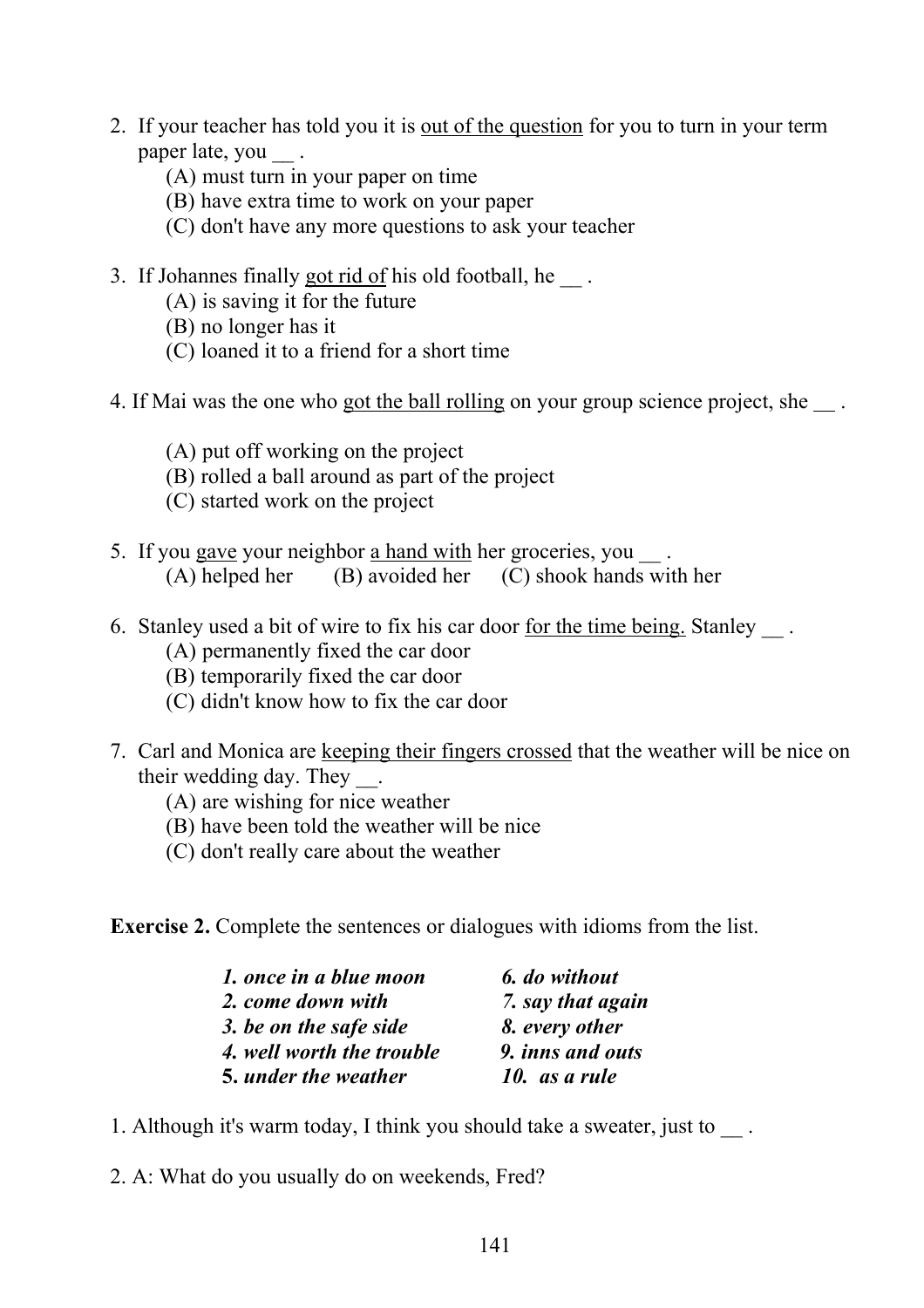B: I stay at home, but next weekend I'm going to San Francisco with a friend. 3. I forgot my notebook for class but I think I can \_\_ it.

- 4. A: You're looking a bit tired today. B: Well, I think I'm \_\_ the flu.
- 5. I don't have physics every day. I have it \_\_ day.
- 6. Reynaldo is an excellent tour guide because he knows all \_\_ of travelling.
- 7. Since Alberto does not like the ballet we only go  $\Box$ .
- 8. A: The weather is absolutely perfect today. B: You can  $\qquad$ !
- 9. I'm sorry I won't be able to go to the art exhibit with you tonight, I'm feeling ...
- 10. A: Did you have a hard time finding grandmother's birthday present? B: Yes, but when I saw her expression when she opened it, I knew it was
- **Exercise 3.** Complete the sentences or dialogues with idioms from the list.

| 1. as a rule           | 6. come up with         |
|------------------------|-------------------------|
| 2. get in touch with   | 7. a fish out of water  |
| 3. come up with        | 8. at all               |
| 4. Think nothing of it | 9. as a matter of fact  |
| 5. get rid of          | 10. few and far between |

- 1. A: Thank you so much for helping me get my car started. B: It was no problem at all.
- 2. A: Do you get pay raises where you work? B: Yes, but they are  $\qquad$ .
- 3. Michael felt like \_\_ because he was the only man in a room full of women.
- 4. A: I've got a great idea for our class reunion. B: I knew you'd \_\_ something.
- 5. A: Is this story boring you? B: Not . I find it fascinating.
- 6. \_\_, Carlos is very punctual, but he was late tonight.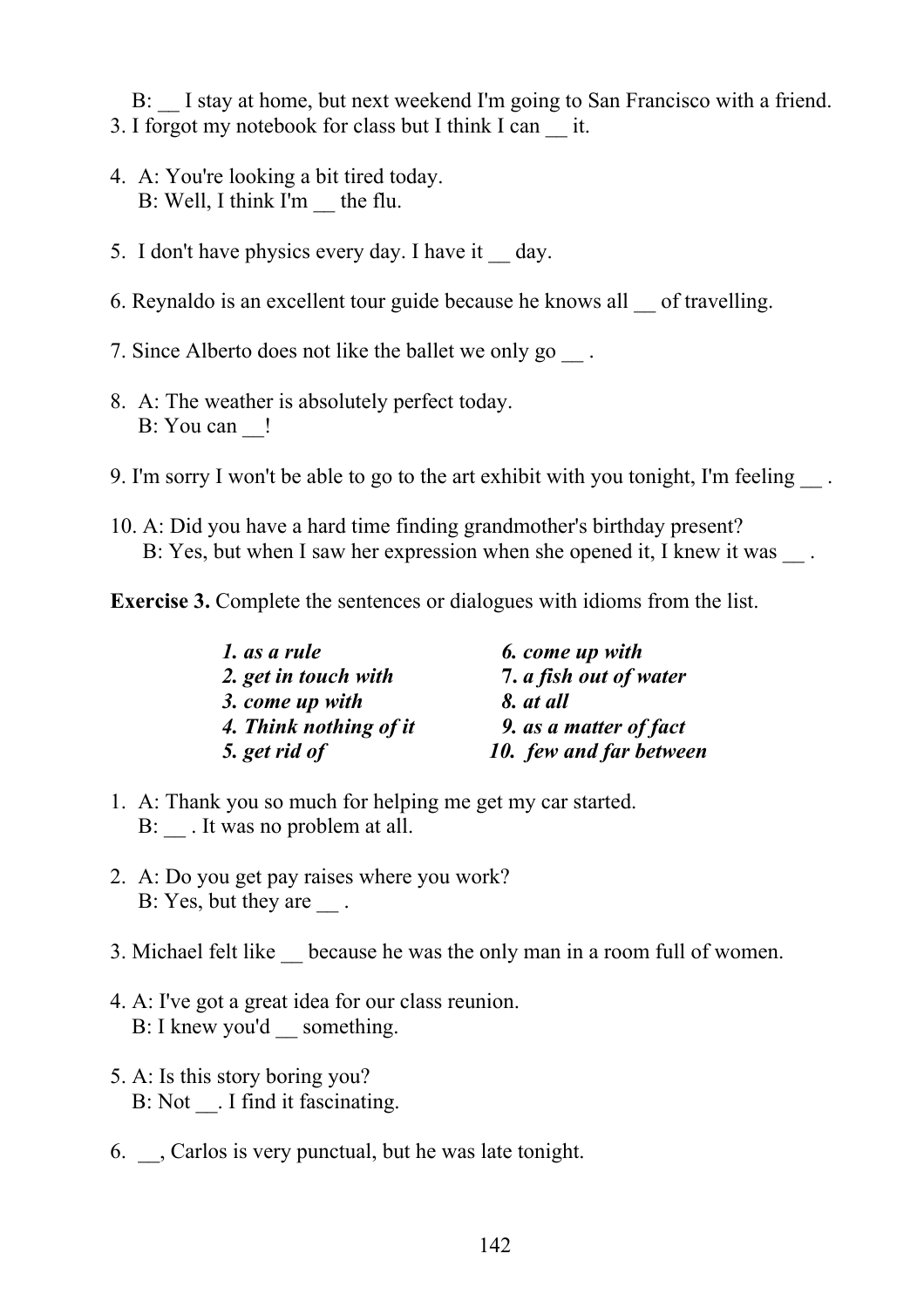- 7. A: You're probably too tired to play another game ofracquetball, right? B: I'm not that tired, really.  $\Box$ , I'd enjoy another game.
- 8. How did you such a strange idea?
- 9. A: That old paint that you have stored in your garage is a fire hazard. B: You're right. I should it.
- 10. A: Has Fred you lately? B: No, he hasn't. I don't think he has my new telephone number.

**Exercise 4.** Complete the sentences or dialogues with idioms from the list.

| 1. right away          | 6. make a point of    |  |
|------------------------|-----------------------|--|
| 2. give a hand with    | 7. take it easy       |  |
| 3. out of the question | 8. for the time being |  |
| 4. make up one's mind  | 9. in the long run    |  |
| 5. few and far between | 10. for good          |  |

- 1. There are so many interesting dishes on the menu that it's hard for me to which one I want.
- 2. A: I'm nervous about my interview. B: . You'll make a better impression if you're relaxed.
- 3. A: Why do we need to get gas now? We have quite a bit left. B: This highway goes through some empty country, and gas stations are  $\Box$ .
- 4. A: Are you moving to Baltimore ? B: No, just . I'll be back here in a month or two.
- 5. Can you me this luggage? It's too heavy for me to carry myself.
- 6. The company may lose some money now, but, this is a good investment.
- 7. Write down your ideas . If you wait to write them down, you may forget them.
- 8. A: You did a fine job on this research paper, especially on the bibliography. B: Thanks. I getting the bibliography exactly right.
- 9. A: What did Professor Spencer say when you asked him if the final exam could be postponed?
	- B: He said that it was because there's no time to reschedule the test.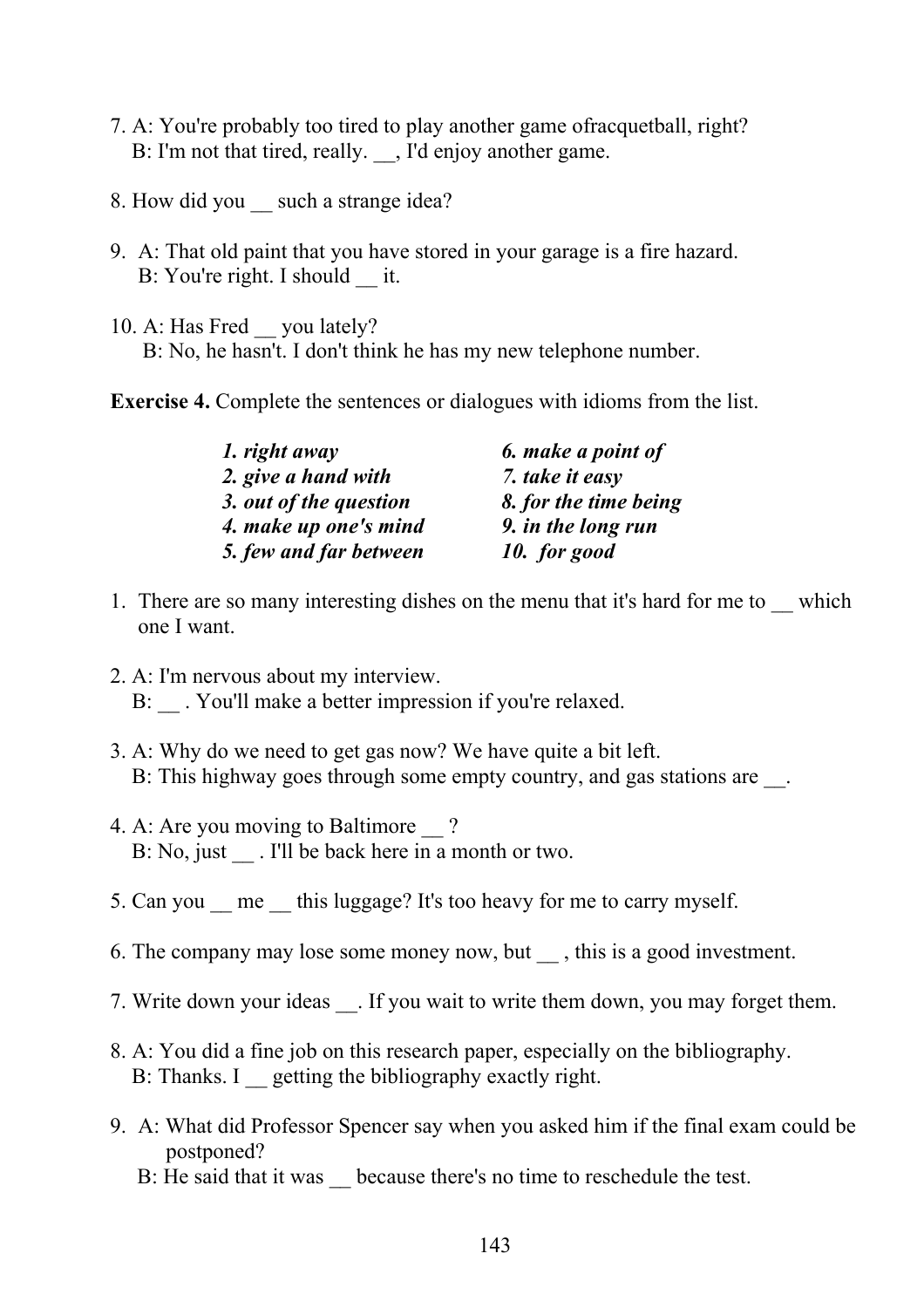**Exercise** 5. Complete the sentences or dialogues with idioms from the list. Change the verb to the correct tense when necessary.

| 6. pick out   |
|---------------|
| 7. keep on    |
| 8. try out    |
| 9. look into  |
| 10. talk over |
|               |

- 1. I Caroline in the coffee shop.
- 2. for snakes!
- 3. A: Who that tie for you? B: No one. I chose it myself.
- 4. A: What are you going to do about your tropical fish while you're out of town? B: I've asked my sister to them for me.
- 5. A: Should we stop and spend the night at this motel? B: No, let's driving for a few more miles.
- 6. The police are the crime.
- 7. The couple had to the wedding because the bride was sick.
- 8. I wish I'd \_\_ this calculator before I bought it. It doesn't seem to be working.
- 9. I'm not sure if this is a suitable topic for a research paper. I need to \_\_ it \_\_ with my teacher before I start writing.
- 10. Can you the students?
- **Exercise** 6. Complete the sentences or dialogues with idioms from the list. Change the verb to the correct tense when necessary.

| 1. care for    | 6. count on   |  |
|----------------|---------------|--|
| 2. find out    | 7. look after |  |
| 3. hold up     | 8. call on    |  |
| 4. bring up    | 9. figure out |  |
| 5. drop our of | 10. check out |  |

1. They their children to be honest.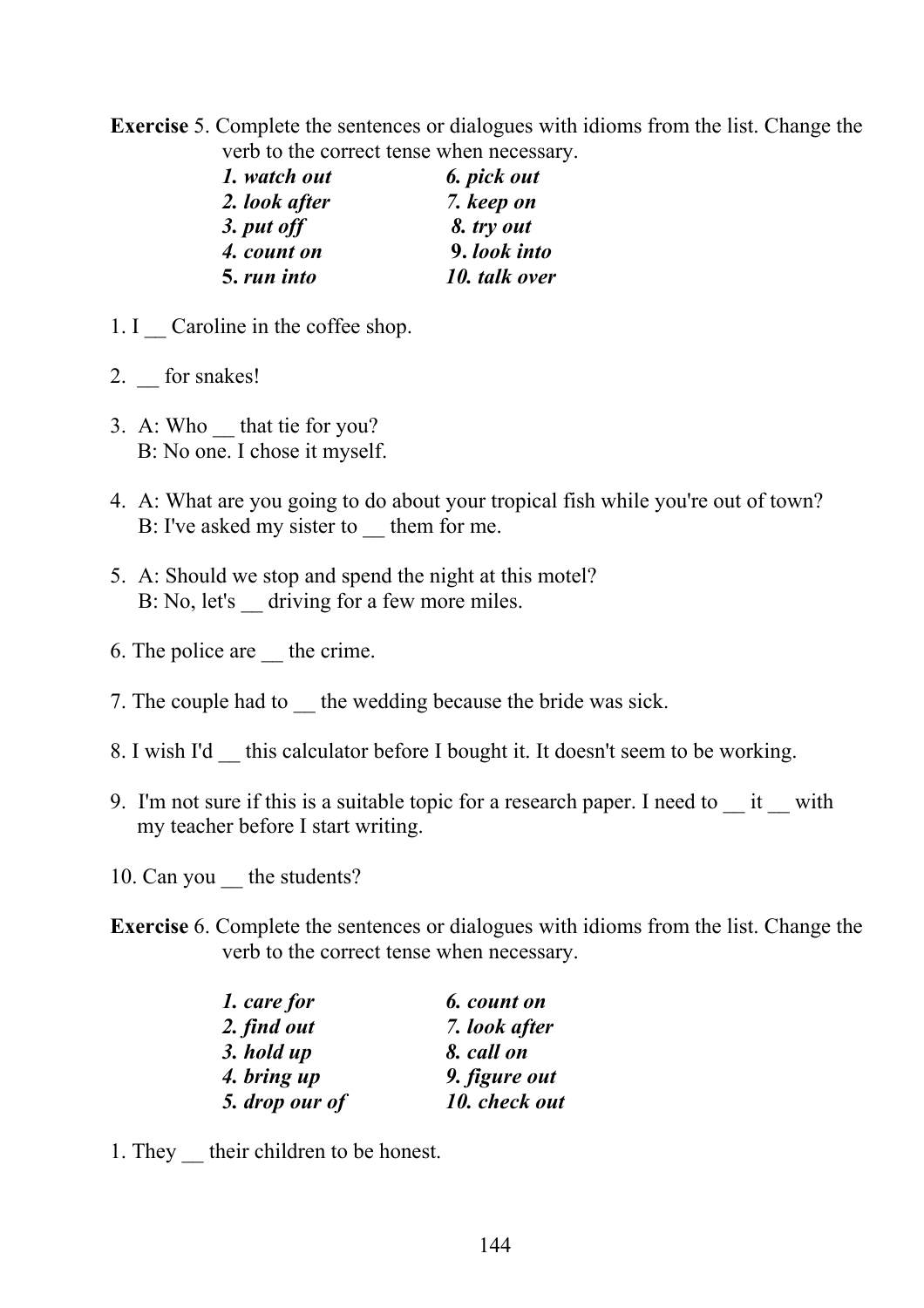- 2. I can my car. It's very dependable and never breaks down.
- 3. A: Did you rent this videotape?  $B: No, I$  it the library.
- 4. That saleswoman her clients at least once a month because she thinks personal contact is important.
- 5. Who \_\_ your cat while you were out of town?
- 6. It took me hours to \_\_ how to record programs on my VCR.
- 7. Ben had to the university because of financial problems.
- 8. A: How did you where Warren lives? B: I just looked up his address in the phone book.
- 9. Albert his grandfather.
- 10.A: What vour flight? B: There was a big snowstorm in Denver that delayed a lot of flights.
- **Exercise** 7. Complete the sentences or dialogues with idioms from the list. Change the verb to the correct tense when necessary.

| 1. watch out | 6. count on     |
|--------------|-----------------|
| 2. care of   | 7. look after   |
| 3. hold on   | 8. run into     |
| 4. pick out  | 9. figure out   |
| 5. turn in   | 10. get through |

1. Marcia's sister \_\_ her baby while Marcia is at work.

2. I asked my teacher to the mistakes that I made in my essay so that I could correct them.

3. I \_\_ my old friend Leslie downtown yesterday. I hadn't seen her for months.

4. If you're on a crowded bus or subway car, you must for pickpockets.

5. I'll never be able to \_\_ all these books on Professor Grey's reading list.

6. The wind is starting to blow. You'd better \_\_ to your hat.

7. Lucy doesn't sweets. Why don't you get her a basket of fruit?

8. A: Do you happen to have a red notebook and an umbrella here?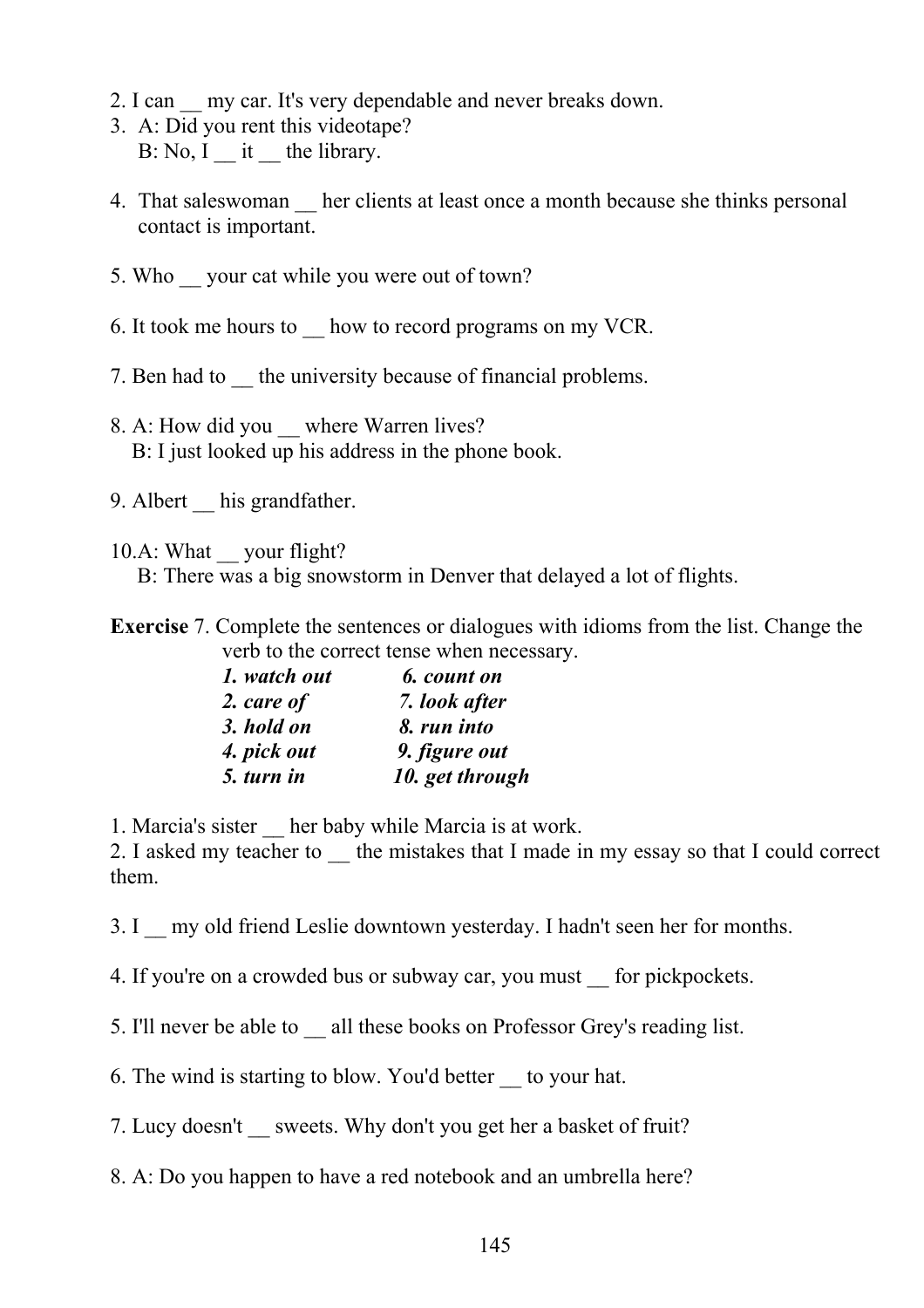B: No, but why don't you give me your phone number in case someone them ?

- 9. A: Are you coming to my party tomorrow? B: Yes, you can me.
- 10. Roberto, could you help me, please? I can't \_\_ how to put my little sister's new bicycle together.

**Exercise 8.** Choose the best meaning.

- 1. Steve asked for more than he could eat. His eyes **were bigger than his stomach**
	- (A) Steve thought he could eat a lot.
	- (B) Steve did not think he could eat much.
- 2. Eric became so upset that he **lost control of himself**.
	- (A) Eric was rational.
	- (B) Eric was irrational.
- 3. Stan consumes too many alcoholic beverages. He **drinks like a fish**.
	- (A) Stan spends a lot of time in bars.
	- (B) Stan dislikes bars.
- 4. Daniel eats more than anybody else I know. He **eats like a horse.**
	- (A) Daniel does not spend a lot of money on food.
	- (B) Daniel spends a lot of money on food.
- 5. Polly did too many things and got overtired. She **burned herself out**.
	- (A) Polly works hard.
	- (B) Polly does not like to work.
- 6. Ken talked and talked, but he did not change Gene's mind. He **talked until he was blue in the face.** 
	- (A) Ken did not convince Gene.
	- (B) Gene agreed with ken.

#### 7. Helen ate too much. She **made a pig out of herself.**

- (A) It was enjoyable to watch Helen eat.
- (B) It was not enjoyable to watch Helen eat.
- 8. Brian is reading a newspaper under a tree in the park. Brian is **taking it easy.** 
	- (A) Brian is relaxing.
	- (B) Brian is hard at work.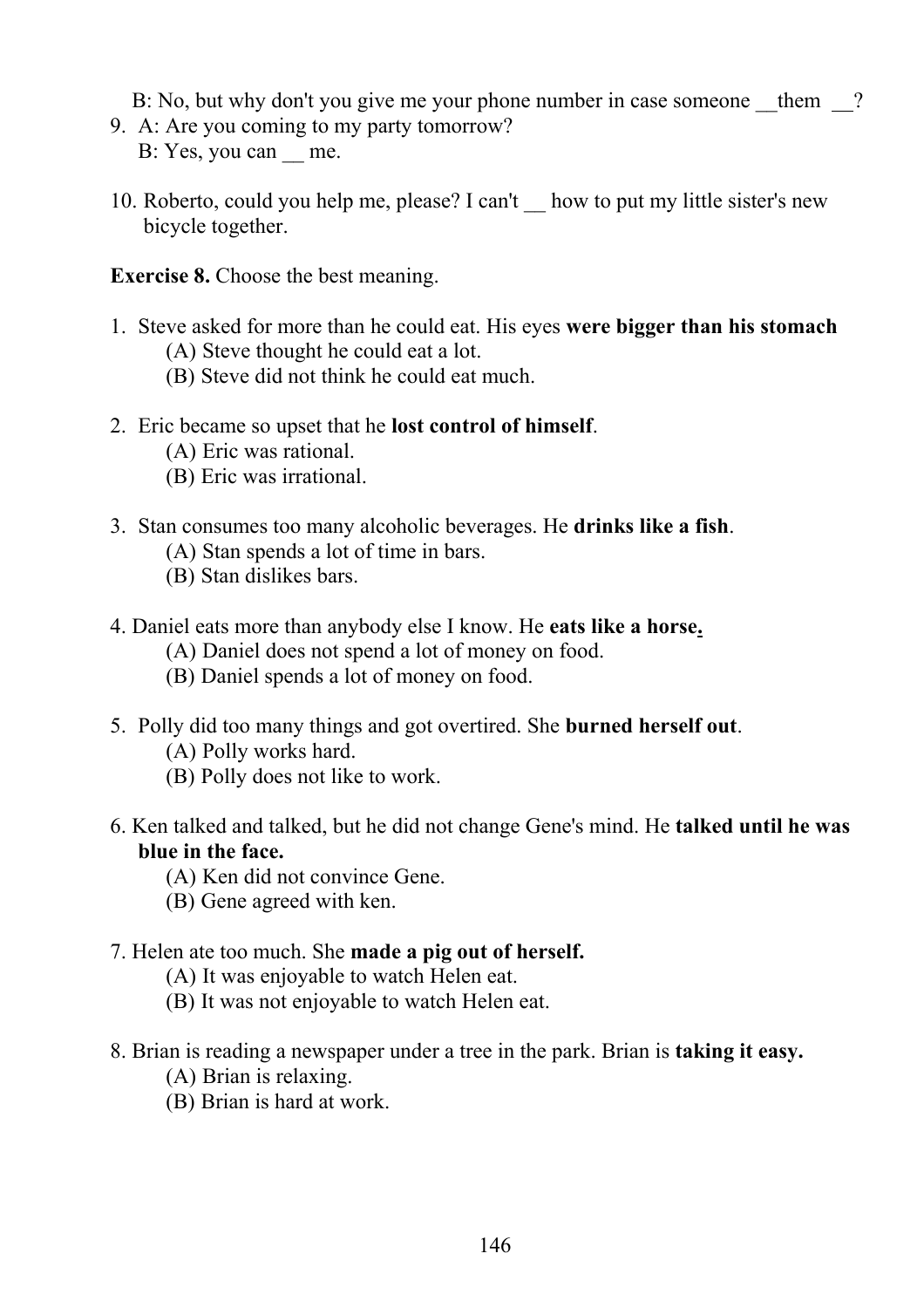- 9. I **gather from** your remark that you are angry.
	- (A) hear
	- (B) understand from
	- (C) ignore

#### 10.**To tell you the truth**, we're starving.

- (A) to be honest
- (B) to explain why
- (C) in other words

#### 11. Oh, **come on,** Michael, we know you're over thirty!

- (A) stop saying something that isn't true
- (B) hurry
- (C) come with us

#### 12. She didn't want to go to the party as she **made up** a good excuse.

- (A) asked for
- (B) wrote
- (C) invented
- 13. During the press conference, the President **touched on** the unemployment problem.
	- (A) discussed fully
	- (B) discussed briefly
	- (C) avoided

#### 14. He wanted to buy a Cadillac but his son **talked** him **into** buying a Porsche.

- (A) convinced
- (B) asked
- (C) told

#### 15. He **made a deal with** his client.

- (A) discussed it with
- (B) agreed to do business with
- (C) produced something with

### 16. After a few minutes of social talk, we **got down to business.**

- (A) sat down
- (B) talked about our jobs
- (C) began to talk seriously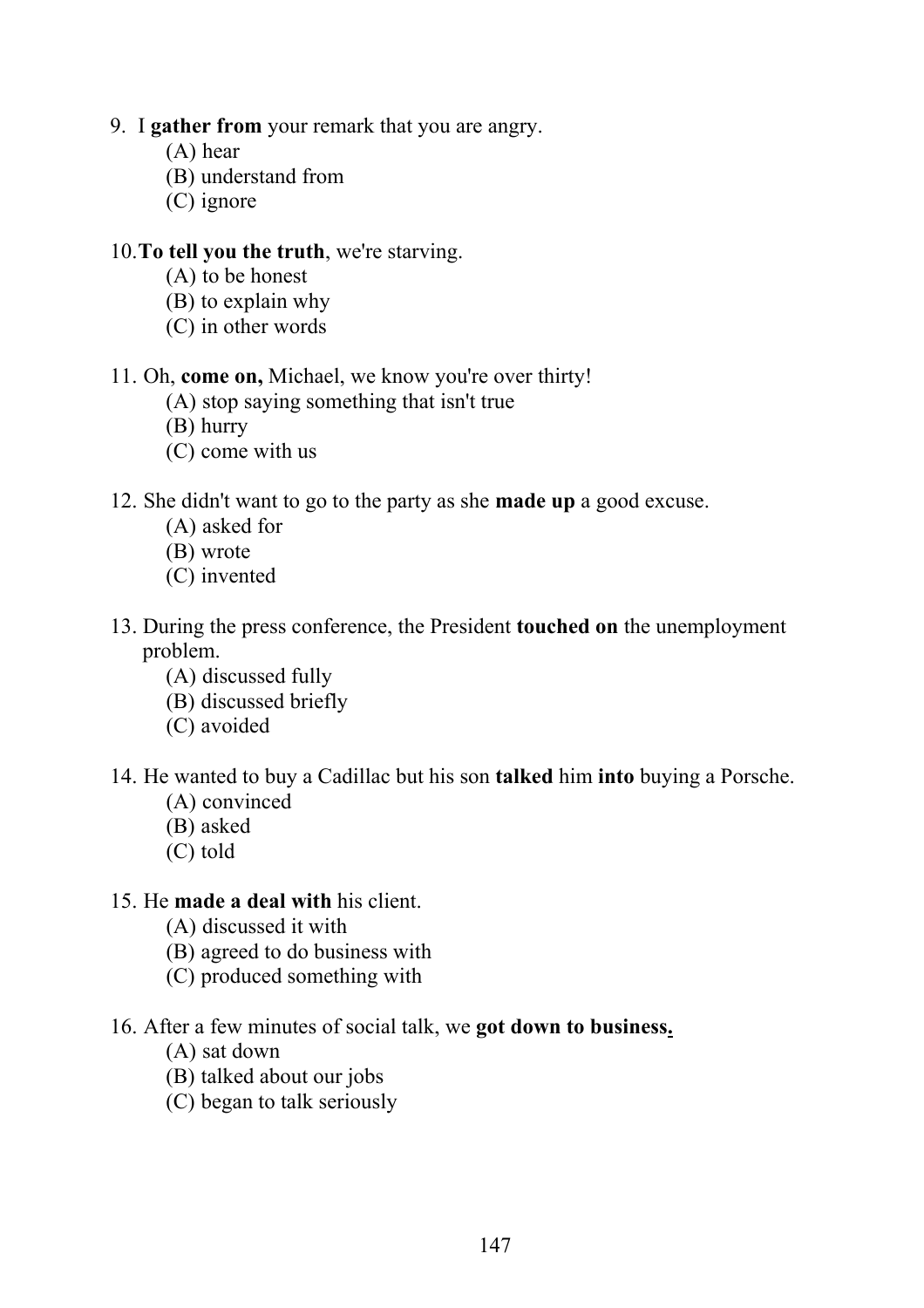17. It was impossible for him **to make a living** by acting.

- (A) support himself financially by
- (B) live without
- (C) have an interesting life by

#### 18. As a salesman, he had **to deal with** the public.

- (A) have contact with
- (B) play cards with
- (C) convince

#### 19. When I was cleaning out my desk drawer, I **came across** this old picture.

- (A) looked for
- (B) found
- (C) ripped

#### 20.Everything in this kitchen **is up to date.**

- (A) is old
- (B) is used
- (C) is modem

**Exercise 9.** Choose the best meaning.

1. If you **get rid of** these doors, you will have much more room.

- (A) open
- (B) remove
- (C) close
- **2.** The robbers **broke in.** 
	- (A) needed money
	- (B) got hurt
	- (C) forced their way in

#### 3. He **put the blame** on Perry.

- (A) forgave
- (B) accused
- (C) attacked
- 4. The young salesman **came up with** a money-saving idea.
	- (A) bought
	- (B) exchanged
	- (C) found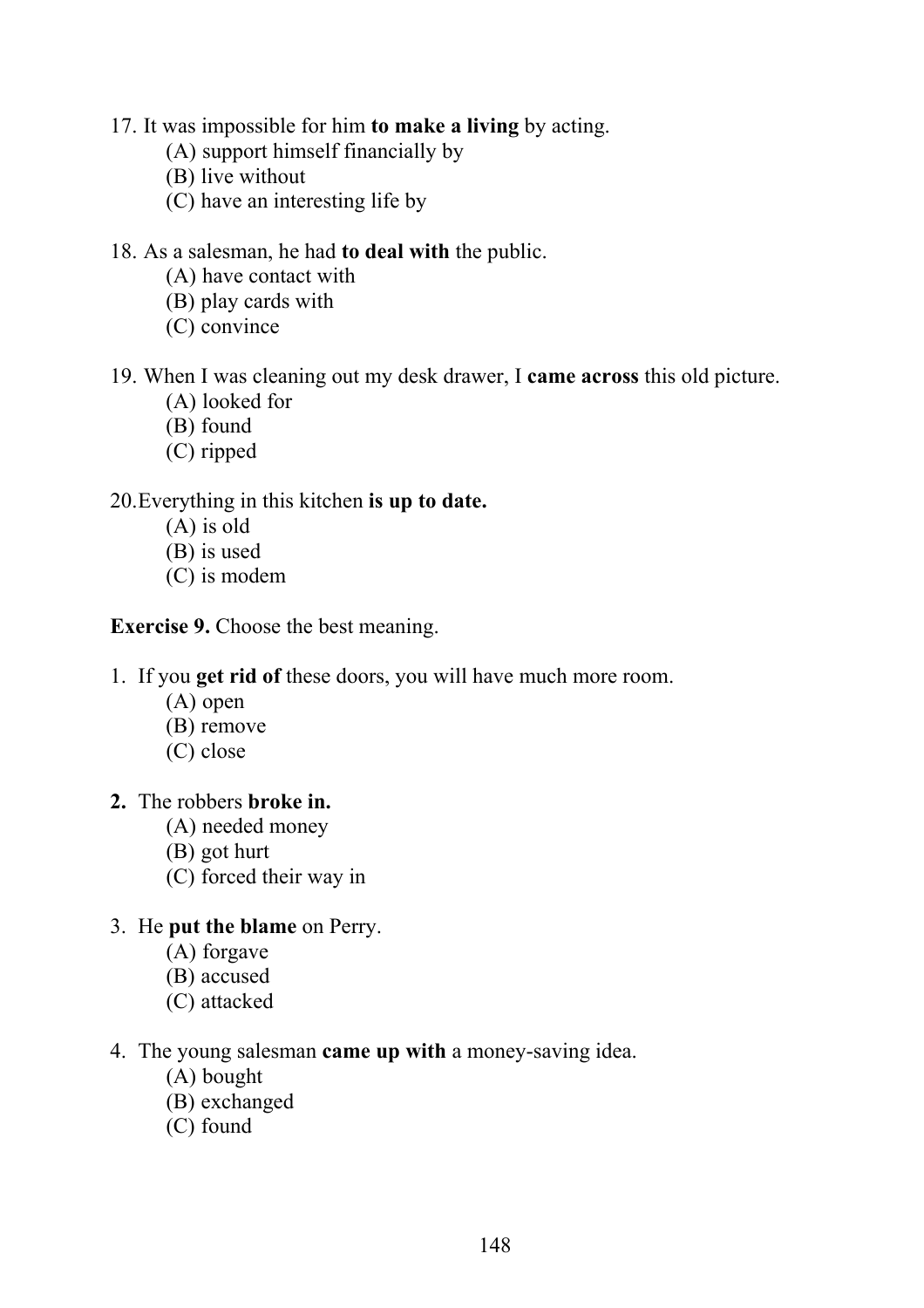- 5. Everyone was surprised when the president **showed up** in blue jeans.
	- (A) bought
	- (B) displayed
	- (C) appeared wearing
- 6. He quit his job because he couldn't **cope with** all the pressure.
	- (A) overcome
	- (B) avoid
	- (C) enjoy
- 7. We're **fed up with** the weather here.
	- (A) enjoying
	- (B) tired of
	- (C) pleased with
- 8. It's better not to talk to him. He **got out of bed on the wrong side** this morning.
	- (A) was in a bad mood when he went to sleep
	- (B) hurt himself when he got up
	- (C) has been in a bad mood since he got up
- 9. I don't **feel like** going out in the rain. Let's stay home.
	- (A) want to
	- (B) feel well enough to
	- (C) enjoy
- 10. If you don't **cut out** smoking three packs of cigarettes a day, you will die before you are fifty.
	- (A) think about
	- (B) stop
	- (C) limit yourself to
- 11.The cleaning lady **objected to** washing windows.
	- (A) avoided
	- (B) liked
	- (C) expressed a negative attitude about
- 12. If you want to discuss the matter, you must **calm down** first.
	- (A) become quiet, more relaxed
	- (B) make an appointment
	- (C) explain your position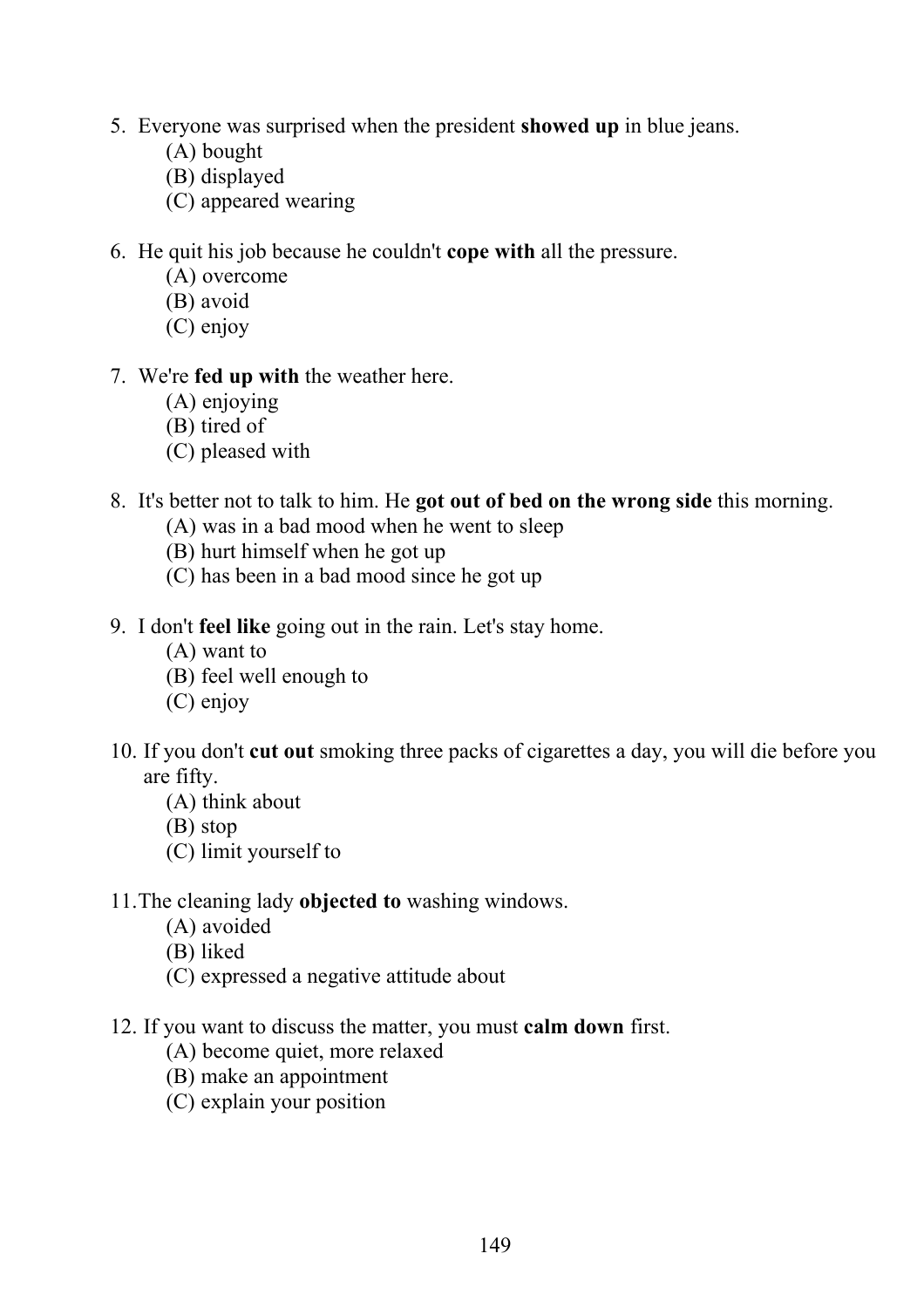- 13. The bus **passes by** her house every fifteen minutes.
	- (A) goes near
	- (B) goes past
	- (C) stops at

#### 14. We should **fill up** the trank before we reach the highway.

- (A) make completely full
- (B) fix
- (C) put a little gas in

#### 15. **Take it easy**, dinner will be ready in a few minutes.

- (A) hurry
- (B) relax, be calm
- (C) come here

#### 16.It was her first trip to Rome so she got a tour guide **to show her around**.

- (A) take on a tour
- (B) translate for
- (C) introduce to people

#### 17.Speaking to reporters **is against** the president's wishes.

- (A) is contrary to
- (B) is in agreement
- (C) goes with

#### 18.Her father isn't **looking forward** to his retirement.

- (A) thinking about with pleasure
- (B) planning
- (C) concerned about

#### 19.We're **leaving for** Las Vegas tomorrow.

- (A) travelling to
- (B) going away from
- (C) immigrating to

#### **Exercise 10.** Choose the best meaning.

#### 1. **Break a leg!**

- (A) To hell with you!
- (B) Good luck!

 *"Break a leg!" shouted the stage manager to the young actresses. Let's all go do our best. Break a leg!*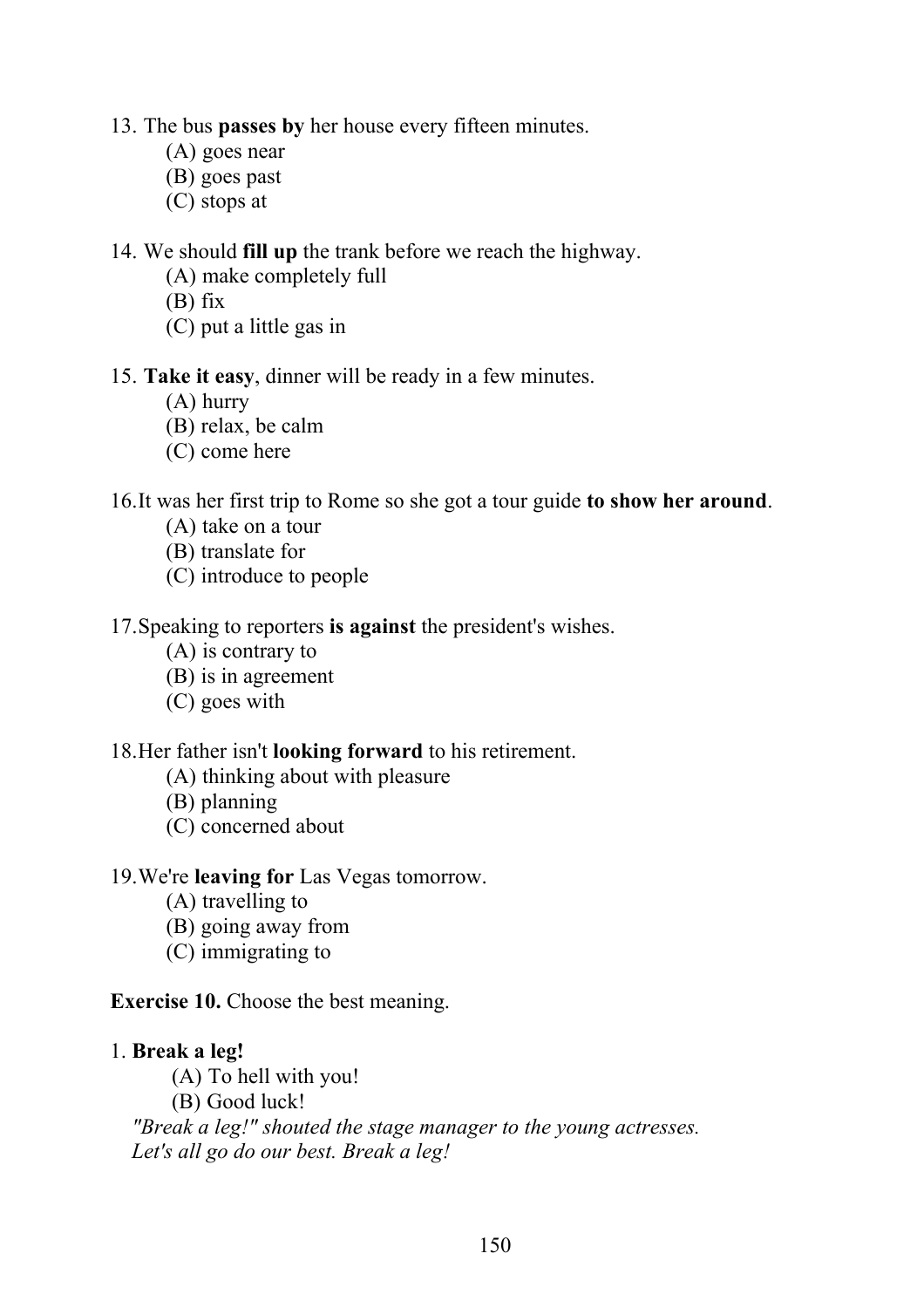#### 2. **Blow on it!**

(A) Cool it! Take it easy! (B) Do it! Act more aggressively! *It's all right, Tom. Blow on it! Hey, man. Relax. Blow on it!* 

#### 3**. Make it snappy!**

(A) Hurry up! Make it fast! (B) Do you best!  *We are late, honey. Make it snappy! Make it snappy, Fred. They won't wait for us.*

#### 4**. Keep your pants (or your shirt) on!**

(A) Mind your own business! (B) Wait a minute! *I'll be right with you. Keep your shirt on! Keep your pants on! You are next.*

#### 5**. Drop it!**

(A) Forget it! (B) Stop acting like this! *Never mind! Just drop it! Drop it! I should never have brought it up.*

#### 6. **No sweat!**

(A) It's too bad! (B) No problem! *It's no big deal. No sweat! No sweat! Don't worry about it.*

#### 7**. Make a lap!**

(A) Sit down! (B) Get out of the way! *Hey, make a lap and relax! Pull up a chair and make a lap!* 

#### 8. **Come off it!**

(A) give up your point of view; it's incorrect! (B) Stop doing things like this!  *Come off it! You're deadly wrong, and you know you are! You are arguing from a foolish position. Come off it!*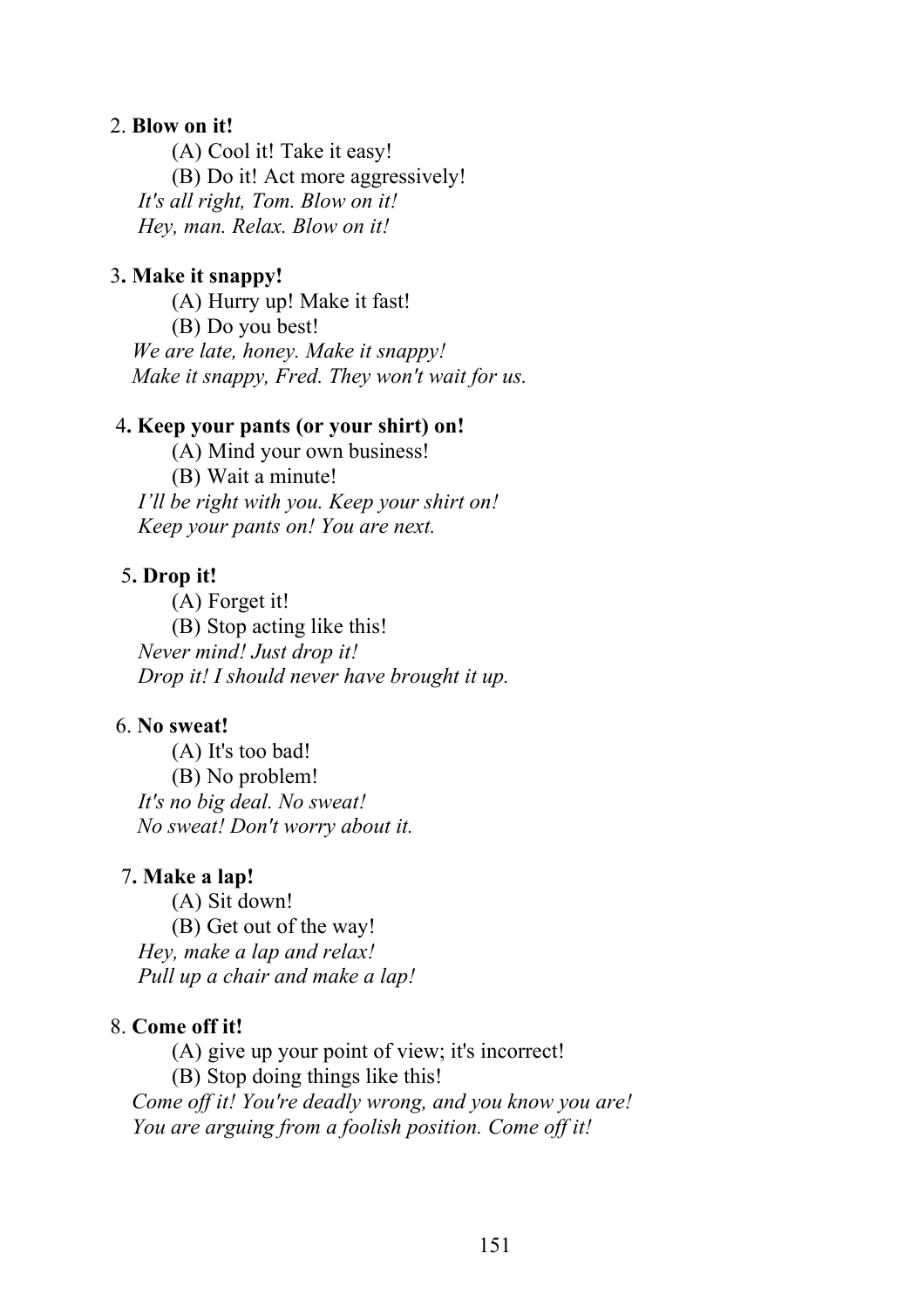#### 9*.* **Dig up!**

(A) Stand up and go away! (B) Listen! Pay attention!  *Stop talking and dig up! Dig up, buddy! This is important.* 

#### **10. You bet your boots!**

(A) That's your mistake! (B) You can be absolutely certain! *You bet your boots I'm mad! Am I happy? You bet your boots!*

#### 11. **Hold it!**

(A) Remember it! (B) Stop right there! *Hold it! Stop! That's enough! Hold it!*

#### 12**. That's the way to go! or Way to go!**

(A) Nicely done! (B) Go away! Get lost! *That's the -way to go! You did it, pal! Way to go, Bob! Everything's been fine!*

#### 13. **What's the good word?**

(A) It can't be that bad! Is there any solution? (B) Hello, how are you?  *Morning, Lane! What's the good word? Long time no see, boys! What's the good-word?*

#### 14**. My foot!**

(A) I can't wait! Hurry up! (B) I do not believe it!  *You are the best in the team, my foot! She is going to marry you? My foot!*

#### 15**. That's the ticket!**

(A) That's exactly what is needed!

(B) That's the heart of the problem!

 *Good! That's the ticket! Now you don't have to worry. That's the ticket! Perfect! Go ahead!*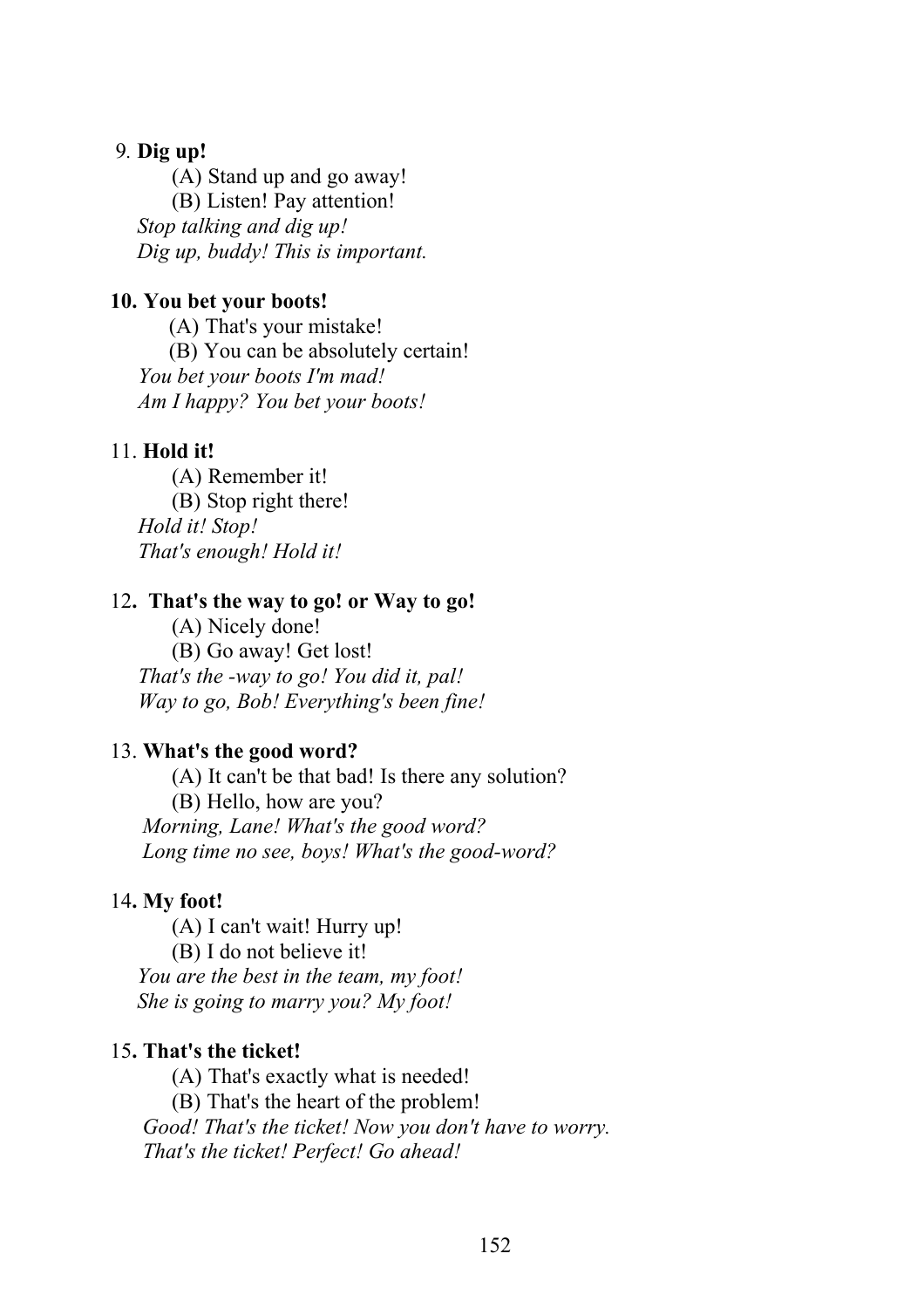#### 16**. Nothing to it!**

(A) It's so easy!

(B) Nothing doing! No way to settle a matter! *Look, anybody can do it! Nothing to it! Operating fax machine is easy. nothing to it!*

### 17**. That does it!**

(A) Well done, that's the solution! (B) That's the end! That is too much!

 *Okey! That does it! I can't take any more. Out you go! Stop it! Hat does it! I'm leaving.* 

# 18**. Bully for you!**

(A) Shame on you! (B) Very good for you! *You managed it, somehow! Bully on you! You're the winner! Bully for you!*

### 19. **Don't sweat it!**

(A) Say it as it is, don't make things look better than they are.

(B) Don't worry about it! *No problem! Don't sweat it! Don't sweat it! We'll see to the problem.*

# 20**. Nuts to you!**

(A) Stop it! Go away! (B) That's great of you!  *Oh, nuts to you! You are just plain rude! Nuts to you! I will not give you the thing.* 

**Exercise 11.** Choose the best meaning.

# 1. legal-eagle

(A) a policeman

(B) a lawyer

(C) a pilot

 *I've got a legal-eagle who can get me out of this scrape. She keeps a whole bunch of legal-eagle.*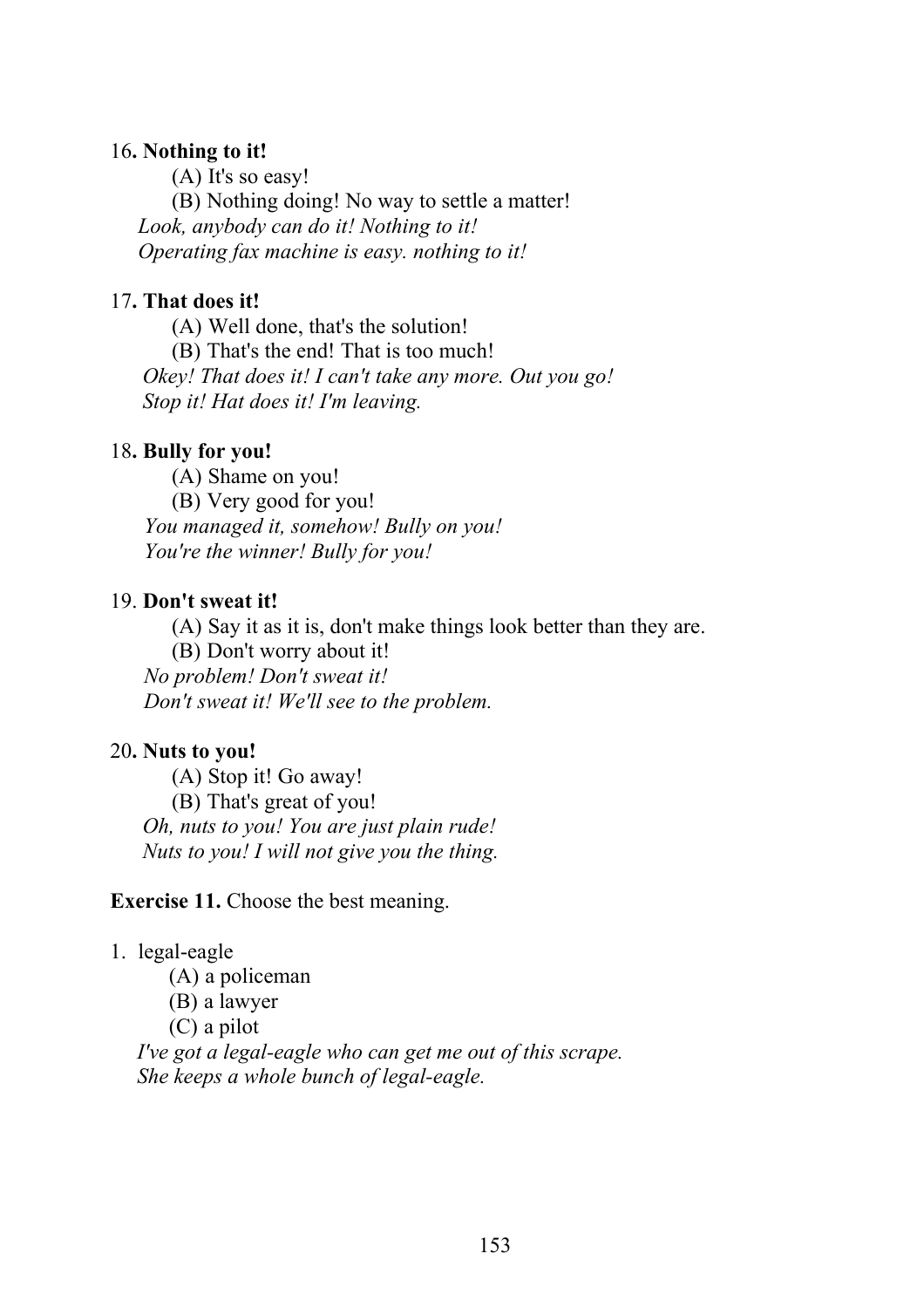- 2. super-duper
	- (A) excellent
	- (B) stupid
	- (C) the worst

 *Where is this super-duper car of у ours? That's just super-duper. Couldn't have asked for better.*

- 3. fender-bender
	- (A) a minor accident
	- (B) a very strong man
	- (C) a lazy person

 *There are a couple offender-benders on the expressway this morning, so be careful A minor fender-bender blocked traffic for a while.*

# 4. pie-in-the-sky

- (A) a special "Heavenly reward"
- (B) something non-existent
- (C) absolute nonsense

 *Don't hold out for pie-in-the-sky. Get realistic. If he didn't hope for some heavenly pie-in-the-sky, he would probably be a real crook.*

- 5. big league (usually plural)
	- (A) the government
	- (B) the top of the criminal world
	- (C) any situation where competition is keen

*In the big leagues of business you've got to know what you are worth. You're in the big leagues now - no more fooling around* 

- 6. local yokel
	- (A) the nearest bar
	- (B) a police station

(C) a local resident of the rural place *One of the local yokels helped me change the tire The local yokels all listen to the same radio station.*

### 7*.* to wheel and deal

(A) to treat someone badly

(B) to negotiate aggressively

(C) to sell second-hand cars

 *To settle the matter you must wheel and deal. If you can't wheel and deal, you can't run for the elective office.*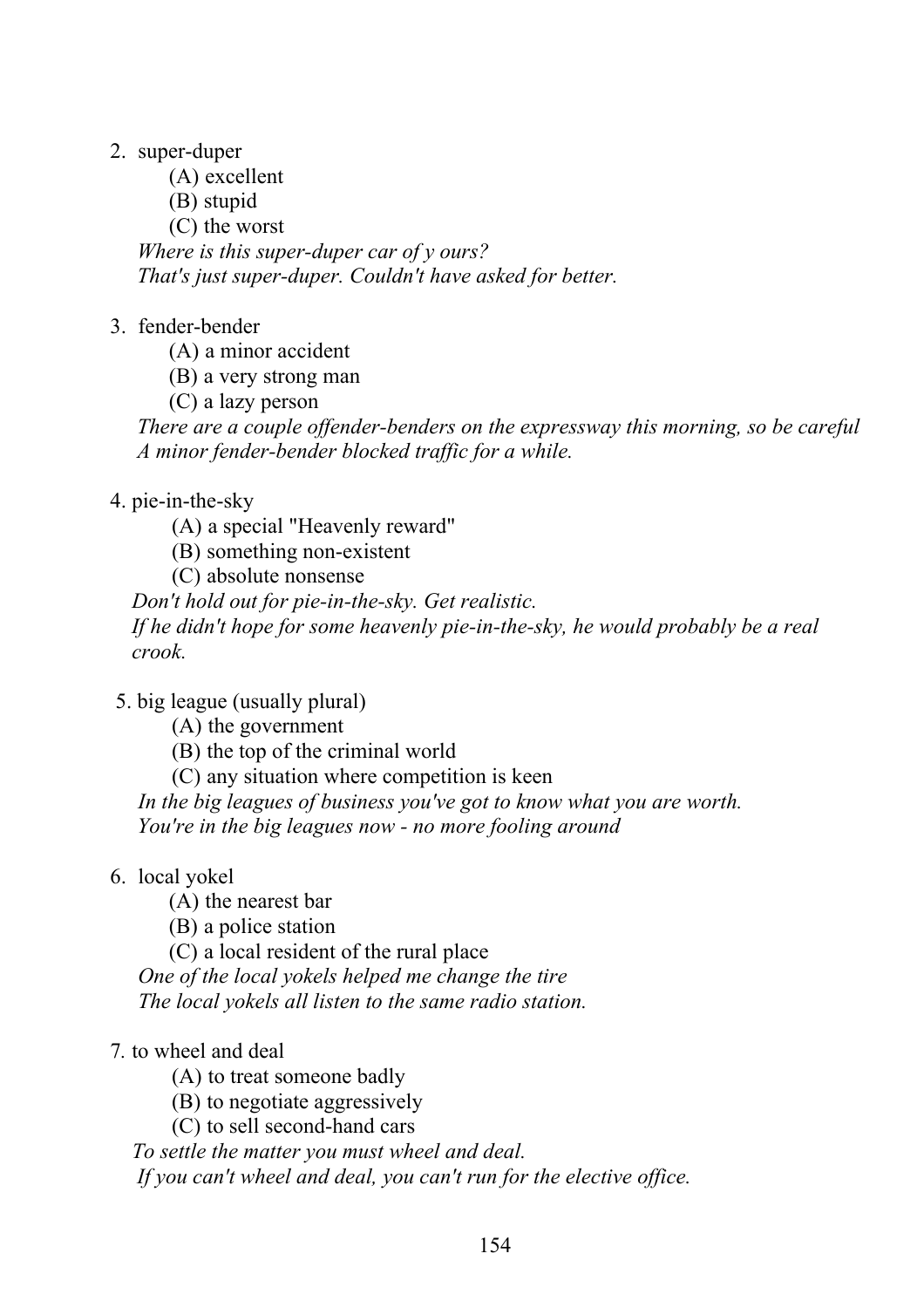8. ptomaine-domain

(A) any dining facility, a cafeteria

(B) a hospital for mental clients

(C) a village

 *Time to go over to the ptomaine-domain. I can't stand food at the ptomaine-domain.*

#### 9. boob-tube

(A) subway

(B) a television set

(C) an underground passage

 *You spend too much time in front of the boob-tube. What's on the boob-tube tonight?*

#### 10. to party-hearty

(A) to love someone passionately

(B) to take one's leave

(C) to have a great time, to celebrate

 *Let's get some stuff and party-hearty.*

 *The whole class decided to celebrate and party-hearty.* 

#### 11. donkey's years

(A) childhood

(B) a long time

(C) years spent in the army  *I haven't seen you in donkey's years...* 

 *It's been donkey's years since we talked.*

#### 12. hot potato

(A) a difficult problem

(B) a thing difficult to get

(C) a very attractive and energetic woman or girl

 *I sure don't want to have to deal with that hot potato. This task is a hot potato. Ignore it for a while.*

### 13. monkey business

(A) useless efforts

(B) silliness; dishonest tricks

(C) an unsuccessful undertaking or enterprise *That's enough monkey business. Now, settle down. Stop the monkey business. This is serious!*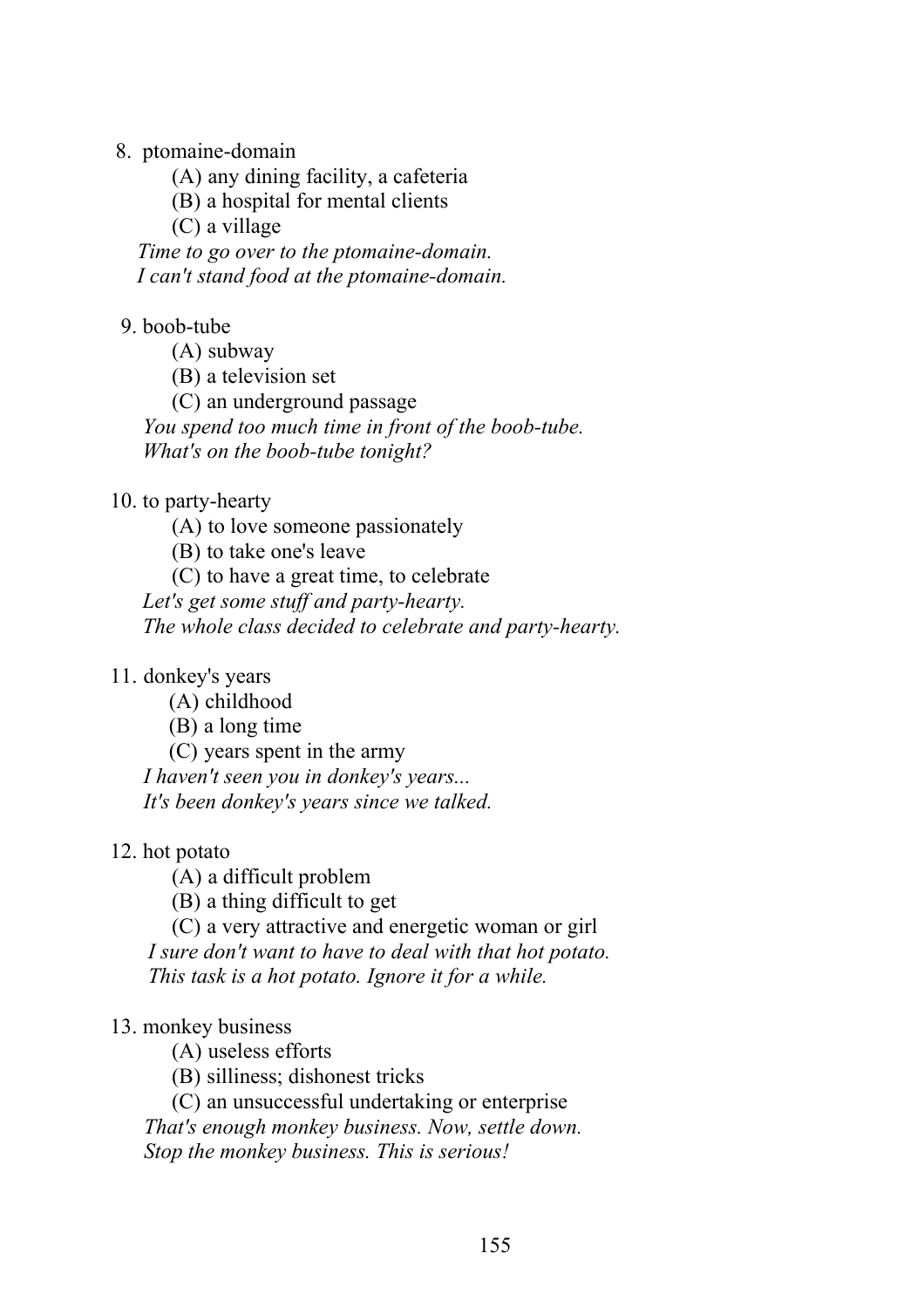14 white hat

(A) a bureaucrat

(B) a very important person

(C) a good guy, a hero

*He seems like a white hat, but he is a worm. The white hats don't always win, you know.*

15.baby-kisser

(A) a hypocritical person

(B) a parent

(C) a politician

*Once those baby-kissers get in the office, they spend, spend, spend... There were lots of promises at the town square today when four baby-kissers tried to rally interest in the upcoming election.*

16. mad money

(A) money to be spent in frivolous fashion

(B) a very large sum of money

(C) easily gotten money

*I got \$100 in mad money for my birthday. This is my mad money, and I'll do with it as I please.*

17. big drink

(A) a drunkard

(B) an ocean

(C) a party of male students

*We flew over the big drink in an hour or two. When you are over the big drink you really get о feel how tiny we humans are.* 

18. white elephant

(A) a boss

(B) a prominent politician

(C) a useless or unwanted object

Take all those white elephants to the flea market. How can I get rid of this white *elephant.*

**Exercise 12.** Choose the best meaning.

1. To be in fine feather.

- (A) To look elegant.
- (B) To look fresh and healthy.
- (C) To be rich.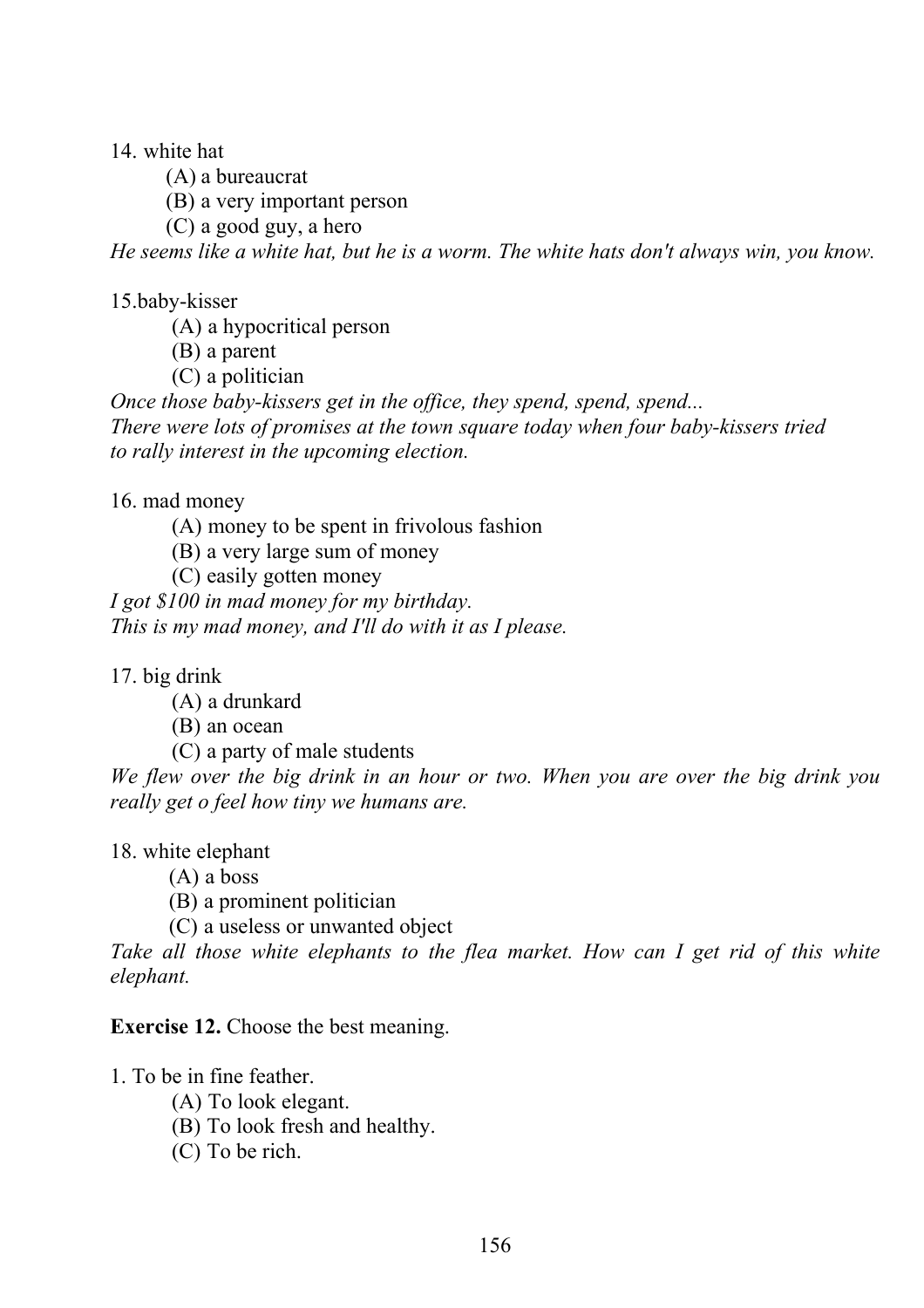- 2. As cool as a cucumber.
	- (A) To be very reserved towards others.
	- (B) To be very strong.
	- (C) To be very calm in any situation.
- 3. You can't judge a book by its cover.
	- (A) You can't judge someone by his or her appearance.
	- (B) You can't judge someone objectively if you know him or her.
	- (C) It's difficult to say if the book is nice or not.
- 4. Bite the bullet.
	- (A) Eat something hard.
	- (B) Suffer bravely something very unpleasant.
	- (C) Stop something before it does you any harm.
- 5. To be in the soup.
	- (A) To be in trouble.
	- (B) To be in bad company.
	- (C) To be in bad health.
- 6. To be on pins and needles.
	- (A) Something that is very painful to you.
	- (B) To be very nervous.
	- (C) To feel very light and happy.
- 7. To be long in the tooth.
	- (A) To be very hungry.
	- (B) To have a long tooth.
	- (C) To be too old.
- 8. To spill the beans.
	- (A) To tell a secret too soon.
	- (B) To tell a lie to somebody.
	- (C) To make a mistake.
- 9. In a nutshell.
	- (A) In a small room.
	- (B) In a protective placeI
	- (C) In a few words.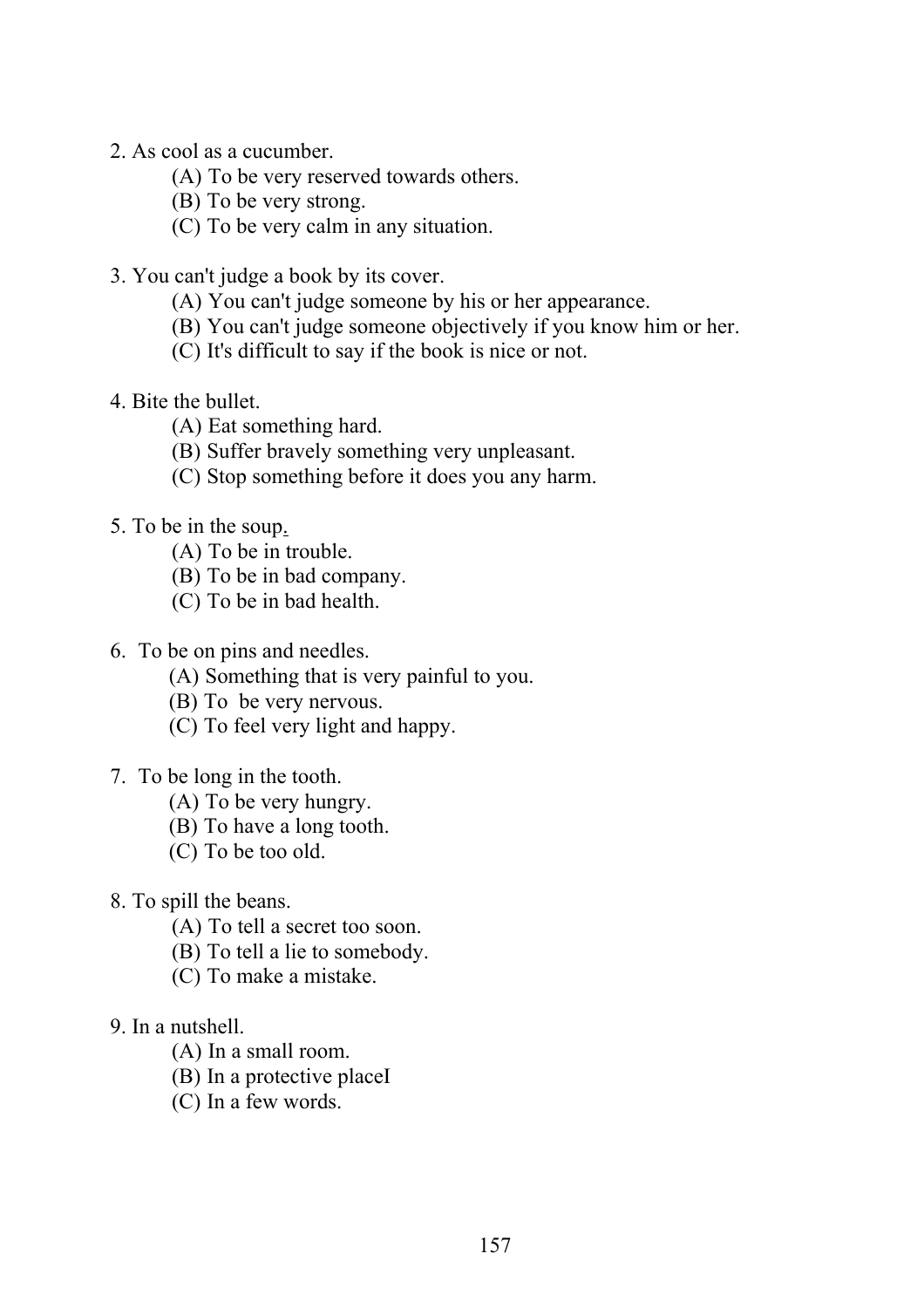10. foot-in-mouth disease

- (A) tendency to say the wrong thing at the wrong time
- (B) inclination to boast incessantly
- (C) dental problems

*I suffer a lot from foot-in-mouth disease. Well, Ralph has foot-in-mouth disease again.*

11. to have egg on one's face

(A) to be extremely shy

- (B) to be embarrassed by something one has done
- (C) to get drunk heavily

*She's really got egg on her face. I was completely wrong, and now I have egg on my face.*

12. headache department

- (A) a hospital
- (B) a person who habitually causes problems
- (C) the central government

*Here's another letter from the headache department. Mrs. Wilson is my least favorite headache department.* 

13. nutty as a fruitcake

- (A) very silly or stupid
- (B) something nonexistent
- (C) excellent in taste

*The whole idea is as nutty as a fruitcake. Tom is as nutty as a fruitcake. They will put him in a nuttery someday.* 

#### 14. cruising for a bruising

(A) working very hard but with little result

(B) asking for trouble

(C) to work as a sales agent

*Who's cruising for a bruising? You are cruising for a bruising, you know that?*

#### 15. to talk turkey

- (A) to speak carelessly
- (B) to tell lies

(C) to talk serious business

*We've got to sit down and talk turkey.*

*It's time to talk turkey and quit messing around.*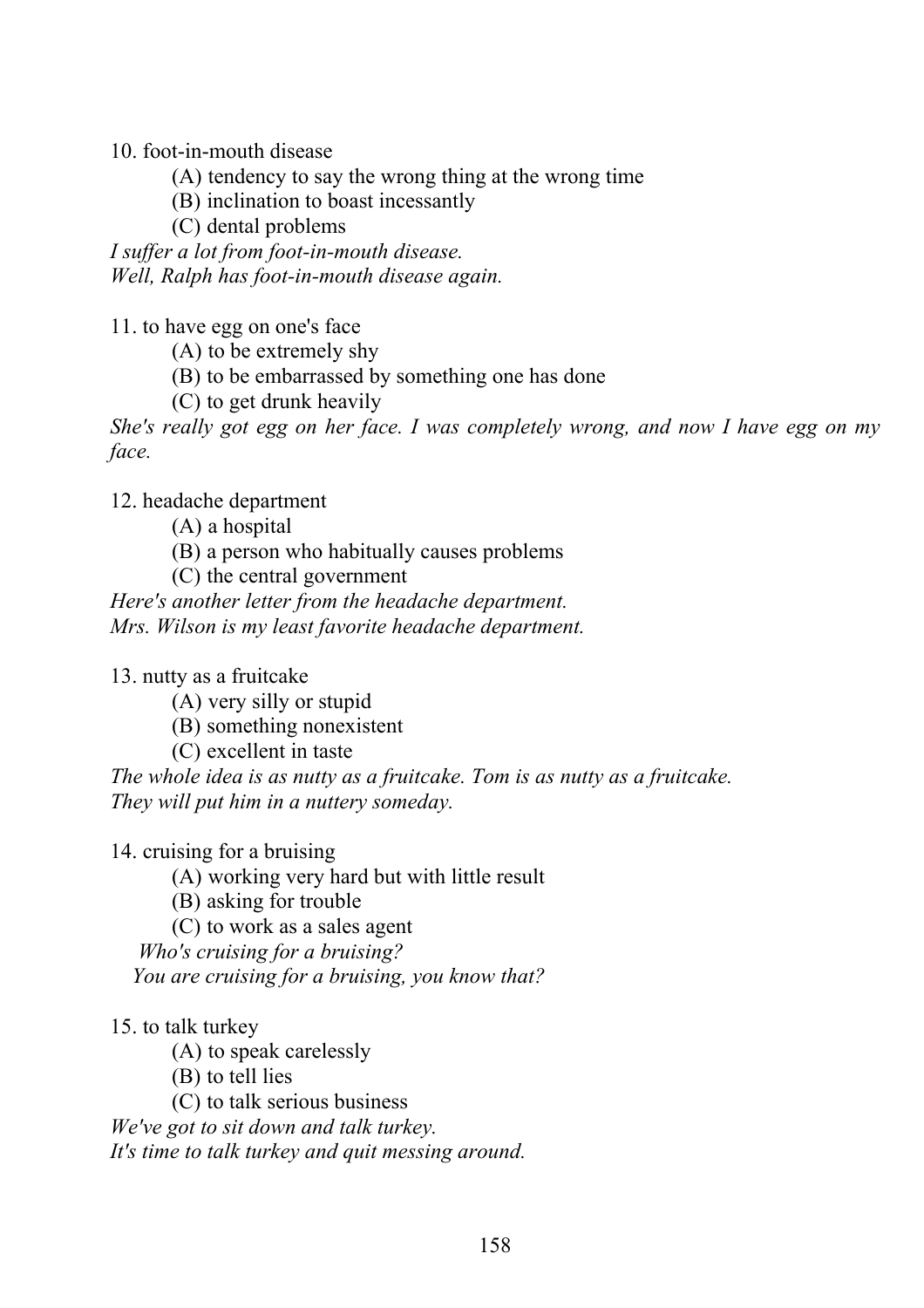16. to have kittens

(A) to become enraged and/or greatly surprised

(B) to live a pleasant life

(C) to have minor problems

*When I heard the news, I had kittens. I almost had kittens, I was so mad.*

17. dog and pony show

(A) something very childish

(B) a beauty contest

(C) a demonstration, a speech, or other presentation that is presented often *Wally was there with his dog and pony show about water safety. I've seen that dog and pony show so many times; it's like I know all the words.*

18. to put the bite on someone

(A) to try to get money out of someone

- (B) to kill or injure someone
- (C) to get angry with someone

*You're already putting the bite on me for a few bucks. Go away. Don't put the bite on me. I've no money at all.*

19. to play ball with someone

- (A) to treat someone not seriously
- (B) to cooperate with someone
- (C) to try to deceive someone

*Are you going to play ball, or do I have report you to the boss? You will be better off if you will play ball with me.*

**Exercise 13.** Can you complete each sentence in the list with the appropriate phrase from the second?

- 1. The telephone operator put through A. lack of hard works
- 
- 
- 
- 
- 
- 
- 8. We would be happy to put you up H. I shall stop smoking
- 9. We put his failure down to I. by his unkind remarks
- 
- 11. Older children are often put upon K. a warm jumper and heavy coat
- 
- 2. I have put by B. by their younger brothers and sisters
- 3. She was dreadfully put out C. his shoulder, playing Rugby
- 4. If it rains we shall have to put off D. enough money for a winter holiday
- 5. How can you put up with E. your address before I forget it
- 6. George has put out F. the barbecue in the garden tonight
- 7. I must put down G. the noise and fumes of town life
	-
	-
- 10. If cigarettes are put up J. if you would like to stay the night
	-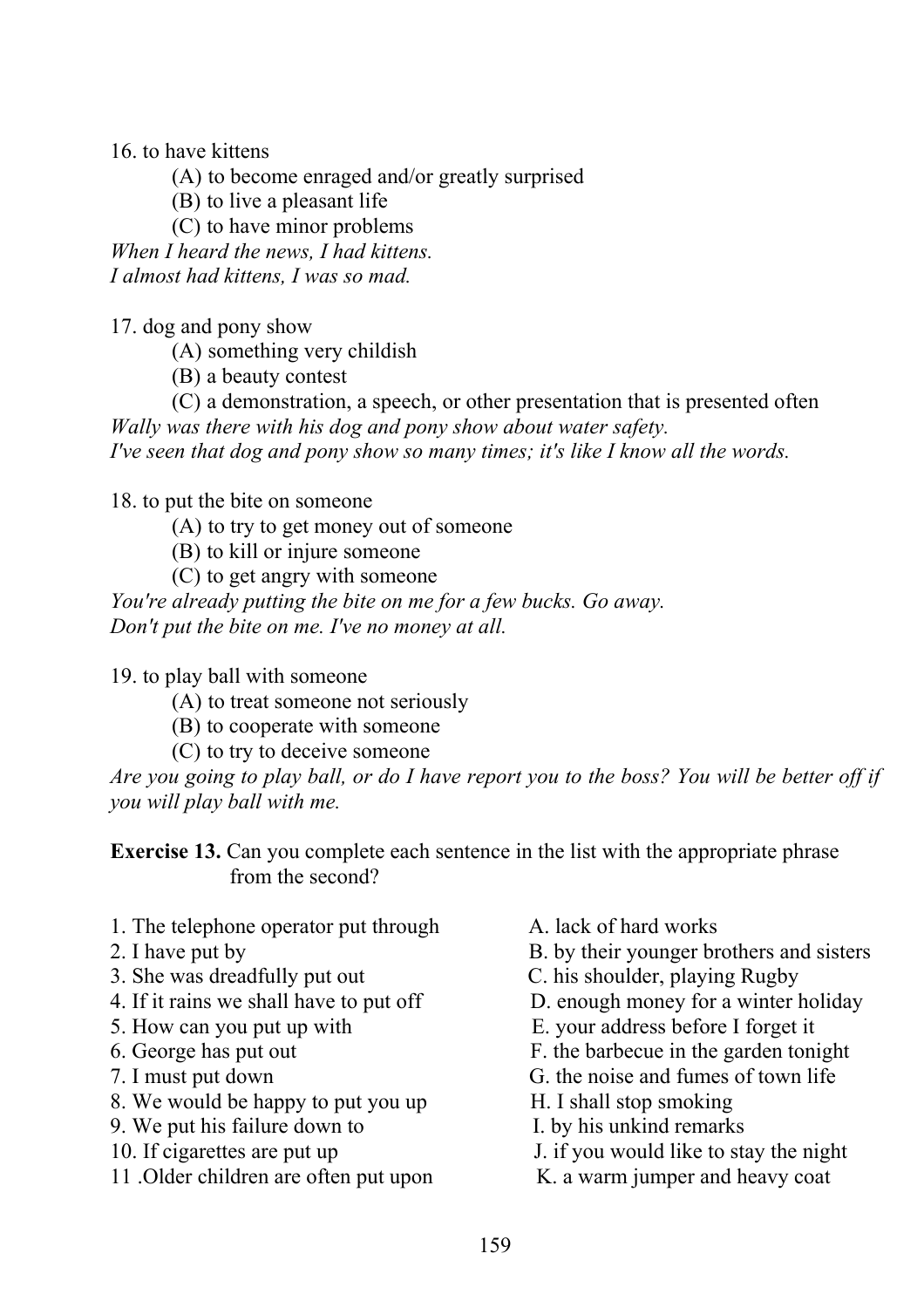12. When he began to shiver he decided to put on L. the call from London

**Exercise 14.** Here are some idiomatic expressions which can make everyday English puzzling to foreigners. Each has one word missing. Choose from the three given below to complete the sentence.

| 1. He is like a bear with a sore $\_\_$ .                                                            |            |             |
|------------------------------------------------------------------------------------------------------|------------|-------------|
| (A) nose (B). head                                                                                   |            | (C) tooth   |
| 2. When he began to smile I knew he was pulling my ___.<br>$(A)$ arm $(B)$ leg                       |            | $(C)$ ear   |
| 3. I am so hungry after my walk I could eat a ___.<br>(A) elephant (B) house (C) horse               |            |             |
| 4. He had to <u>up</u> his Russian before he visited Moscow.<br>(A) sweep (B) wash (C) brush         |            |             |
| 5. Last night I was so tired I slept like a ___.<br>(A) dog (B) log (C) table                        |            |             |
| 6. She has a $\equiv$ in her bonnet about young people.<br>(A) ribbon (B) feather (C) bee            |            |             |
| 7. He is a $\equiv$ of all trades.<br>(A) jack (B) workman (C) artist                                |            |             |
| 8. The horror film on late-night television made my flesh ___.<br>$(A)$ jump $(B)$ crawl $(C)$ creep |            |             |
| 9. His name was on the _ of my tongue.<br>$(A)$ edge $(B)$ tip                                       |            | $(C)$ top   |
| 10. I am sick and _ of hearing the subject.<br>(A) tired                                             | (B) angry  | $(C)$ sorry |
| 11. He always calls a spade $a$ __.<br>$(A)$ fork                                                    | (B) hoe    | (C) spade   |
| 12. He always keeps his __ in an emergency.<br>$(A)$ head                                            | $(B)$ feet | $(C)$ shirt |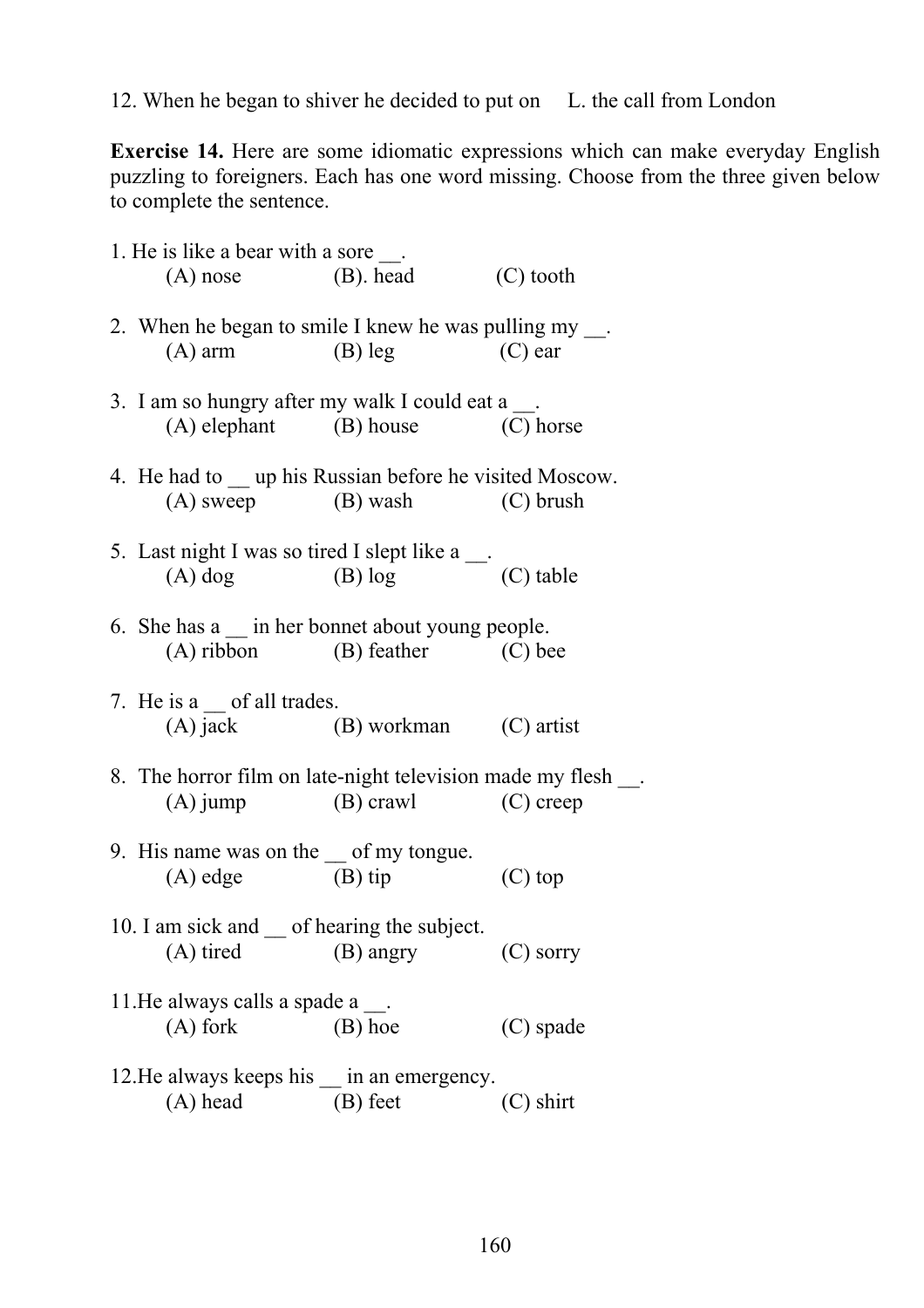**Exercise 15.** Choose the best meaning.

#### 1. I've **got a frog in my throat**.

- (A) I keep having to clear my throat.
- (B) I've got a sore throat.
- (C) Something I've eaten is stuck in my throat.

#### 2. Mary's **got butterflies in her stomach**.

- (A) She's feeling nervous.
- (B) She's got indigestion.
- (C) She feels sick.

#### 3.His vase is rather **a white elephant.**

- (A) It's old and very valuable.
- (B) Even though it was probably quite expensive, it's useless.
- (C) It's big and simple to design.

#### 3. He **chickened out** of climbing the tree.

- (A) He refused to climb the tree.
- (B) He apologized for not being able to climb the tree.
- (C) He decided not to climb the tree after all, because he was afraid to.

#### 4. David drives **at a snail's pace.**

- (A) David drives very carefully.
- (B) David drives very slowly.
- (C) David drives in the middle of the road.

#### 6.There's something **fishy about him.**

- (A) He smells.
- (B) He likes swimming.
- (C) There's something about him that I don't entirely trust.

#### 7.You **look sheepish!**

- (A) You look terrified.
- (B) You look ashamed of yourself.
- (C) You look warm.

#### 8.The little girl **shed a few crocodile tears.**

- (A) She shed very big tears.
- (B) Her tears were not real tears of sorrow.
- (C) She was crying because she was angry.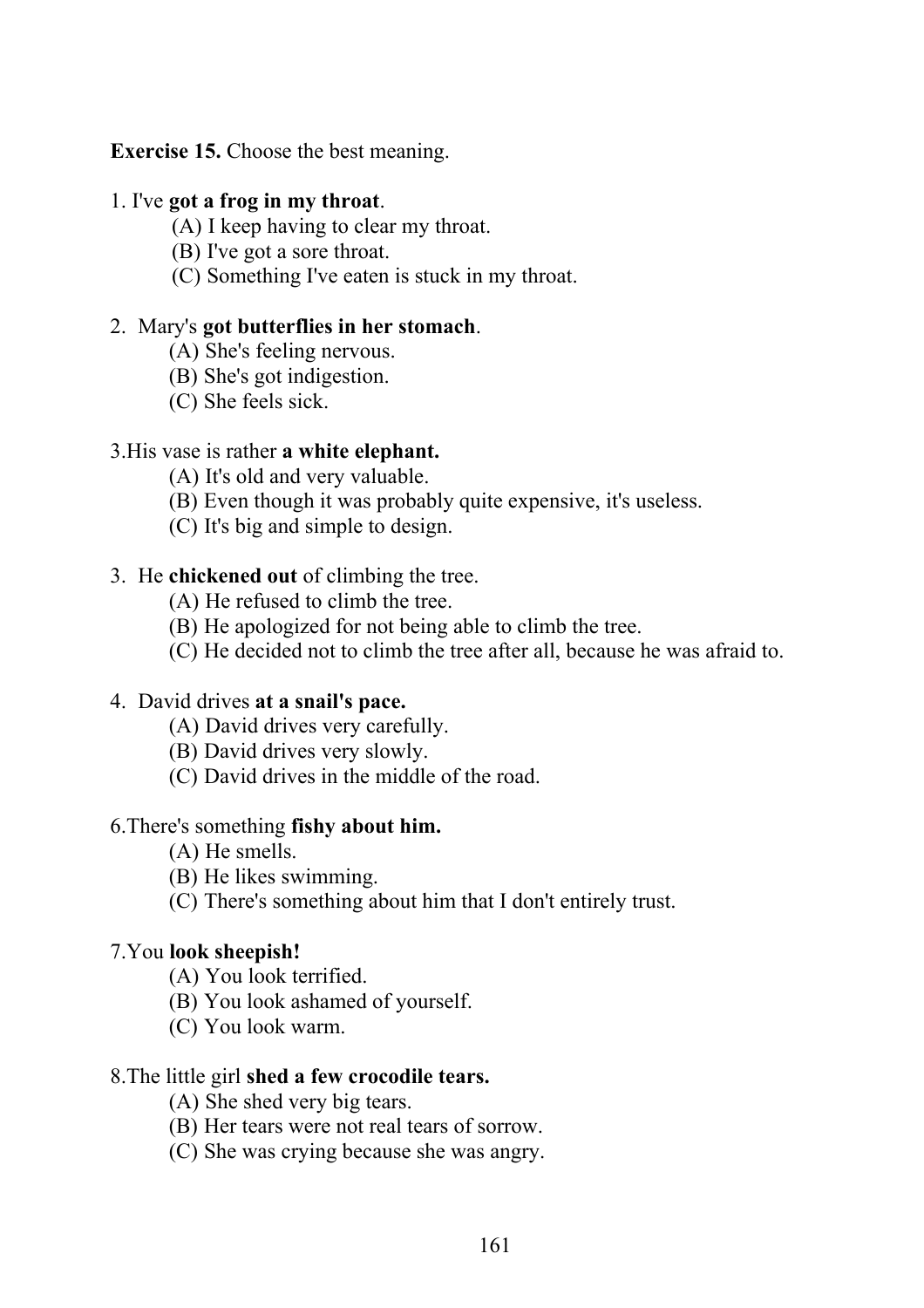#### 9.I haven't been to the cinema **for donkey's years.**

- (A) I haven't been to the cinema for a few years.
- (B) I haven' been to the cinema for many years.
- (C) I haven't been to the cinema for ages.

#### 10. Jane thinks she's **the cat's whiskers.**

- (A) Jane's too self-important.
- (B) Jane's shy.
- (C) Jane's mad.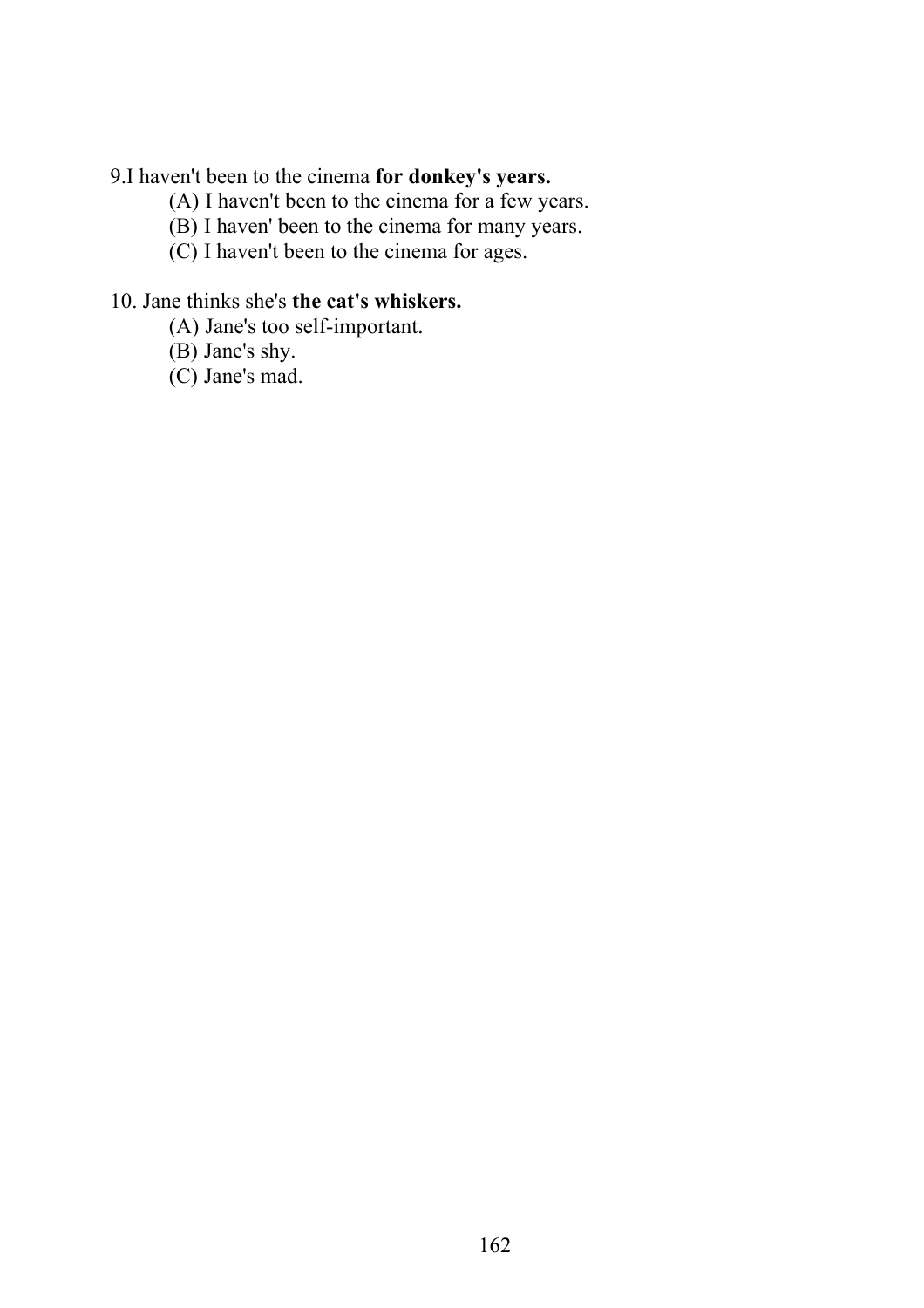# **Answer Keys**

 $Ex.1$ 

1. 10; 2. 7; 3. 8; 4. 12; 5. 1; 6. 5; 7. 9; 8. 11; 9. 2; 10. 6; 11. 3; 12. 4

# $\mathbf{Ex.2}$

 $\overline{1.5}$ ; 2. 10; 3. 7; 4. 12; 5. 9; 6. 4; 7. 8; 8. 6; 9. 11; 10. 1; 11. 2; 12. 3

 $\underline{\textbf{Ex.5}}$ <br>1. C 2. N 3. C 4. N 5. C 6. N 7. N 8. C 9. N 10. N 11. C 12. N 13. N

# $Ex. 6$

 $\overline{2}$ . decisions 4. ages

# Ex.  $7$

1. fewer 2. much 3. few 4. A great number of 5. fewer  $6.$  - 7. The number of 8. this 9. less 10. fewer 11. much 12. number 13. amount

# $Ex.8$

| 1. advice              | 6. a job                 | 11. bad luck      |
|------------------------|--------------------------|-------------------|
| 2. very good weather   | 7. doesn't               | $12.$ doesn't     |
| 3. trouble             | 8. furniture             | 13.the damage was |
| 4. $a (= a$ newspaper) | 9. complete chaos 14. is |                   |
| 5. some                | 10. some                 |                   |

# $Ex.9$

 $\overline{1. M}$ any 2. little 3. much 4. few 5. number 6. little 7. amounts 8. many 9. number 10. little 11. Much

# $Ex.10$

1. cats 2. butter 3. electricity 4. population 5. furniture 6. honesty 7. justice 8. parts of sugar 9. artists 10. milk

| 1. F, cheap accommodation | 10. F, a less unpleasant experience |
|---------------------------|-------------------------------------|
| 2 <sub>T</sub>            | 11. F, happiness                    |
| 3. F, the traffic is      | 12. F, is expensive                 |
| 4. F, bad behavior        | 13. T                               |
| 5. T                      | 14. $F$ , noise                     |
| 6. F, hair                | 15. T                               |
| 7. F, the furniture takes | 16. F, very interesting news / some |
| 8. F, some advice         | interesting news                    |
| 9 <sub>1</sub>            |                                     |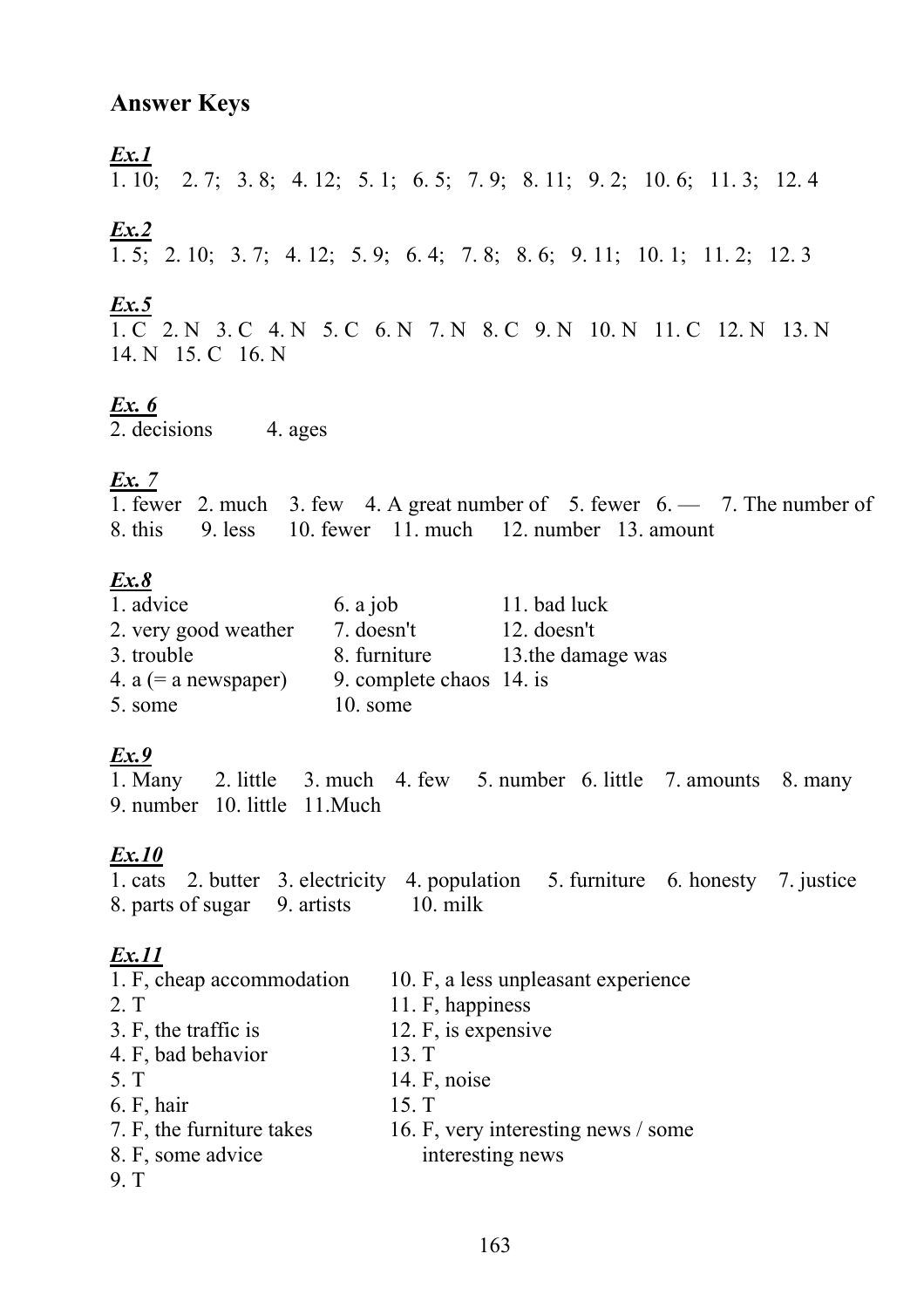1. a 2. a 3. a 4. a 5. an 6. a 7. an 8. a

#### **Ex.13**

1.a 2. an 3. an 4. a 5. an 6.a 7. an 8. a 9. a 10. an

#### Ex. 14

1.an 2. a 3. the  $4. - 5. a 6.$  the 7. the 8. the  $9. - 10. a 11.$  the

#### $Ex.15$

1. the 2. the  $3. - 4$  the  $5.$  the  $6. - 7$  the  $8.$  the  $9. - 10$  the 11. the 12. the  $13. - 14. - 15 - 16 - 17. - 18$ . the  $19 - 20$ . the 21. the 22. the 23. the  $24 - 25$  the 26 the 27 the  $28 - 29$  the  $30 - 31$  the  $32 - 33 - 34$  the 35. the 36. the

#### $Ex.16$

 $\overline{1. - 2. - 3. - 4.}$  the 5. - 6. the 7. - 8. the 9. - 10. - 11. -12. - 13. - 14. -15. the 16. the 17. the 18. the  $19. - 20$ . the  $21.$  the  $22. - 23. - 24$ . the

#### $Ex.17$

1. a 2. -, the 3. a 4. - 5. - 6. a 7. the 8. a 9. a 10. -, - 11. a 12. -13.-,- 14. the 15. a 16. - 17. a 18. - 19. - 20. the 21. the 22. - 23. - $24. - 25. a 26.$  the  $27. - 28. - 29. a 30. a$ 

# $Ex.18$

1. C 2. B 3. C 4. A 5. C 6. C 7. A

#### $Ex.19$

1. -, the 2. an 3. the, the  $4 - 5$  the  $6 - 1$ , the 7. the  $-5$ , the 8.-

#### $Ex.20$

1. a 2. an  $3 - 4 - 5$ . some  $- 6 - 7$ . a  $8 - 9$ . some  $10 - a$  11. a, some 12. some  $13. a, -14.$ some  $15. - 16. a$ 

### $\mathbf{Ex}$ , 21

1. an 2. the 3. a, the 4. the 5. a, the 6. the, the 7. a 8. the 9. a,-10. The 11. a, the 12. the 13. a, a 14. the

#### $Ex 22$

1. the 2. The, the 3. the 4. –, the 5. –, the 6. a 7. the 8. a, the 9. a, the 10. the, a 11. a, the, the  $12 - 13$ . the, the 14. the, the, a  $15 - 16$ . the 17. the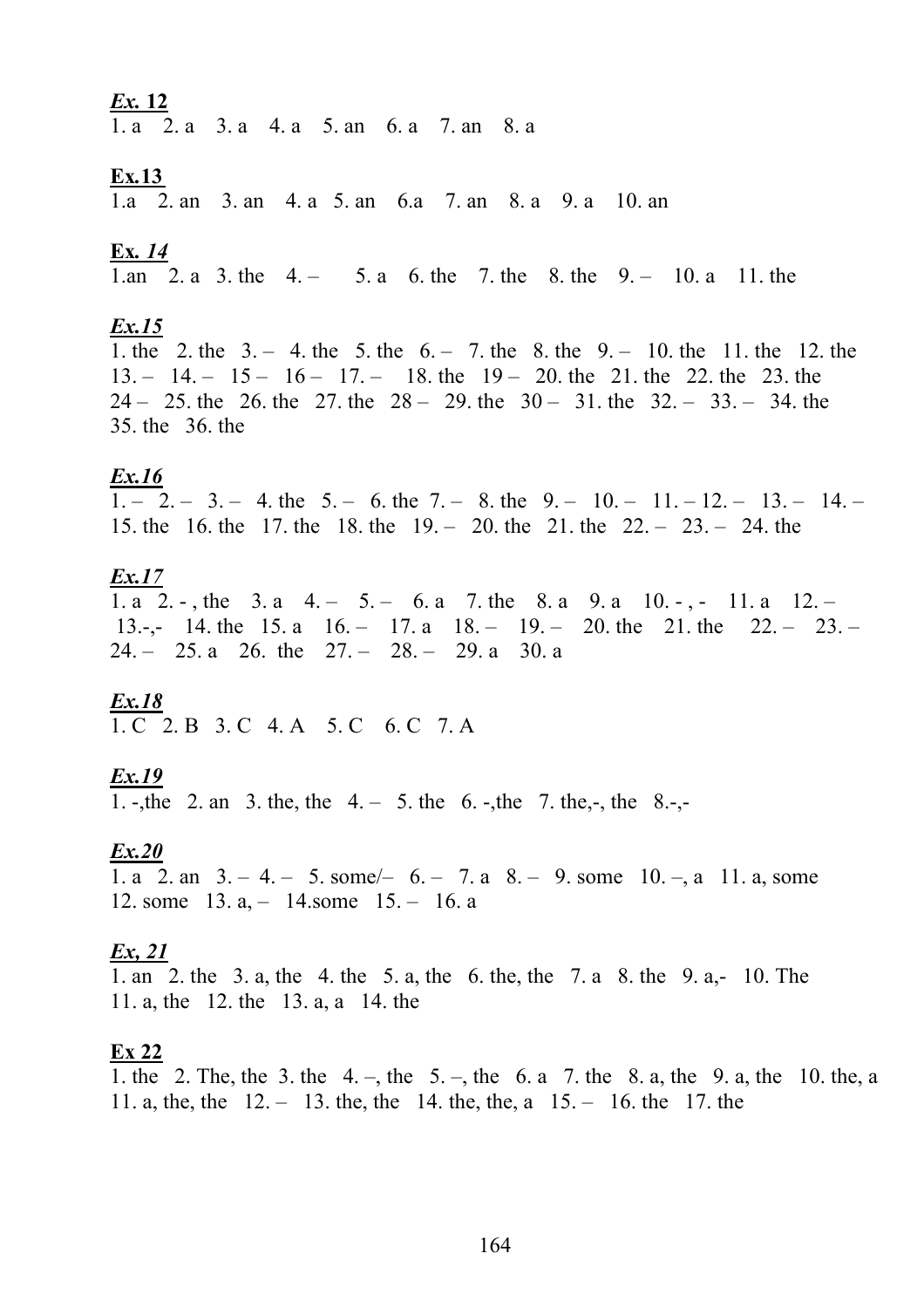#### **Ex 23**

| 1. Apples                                          | 10. Skiing, swimming     |
|----------------------------------------------------|--------------------------|
| 2. the apples                                      | 11. The Second World War |
| 3. Women, men                                      | 12. the people           |
| 4. coffee, tea                                     | 13. art, architecture    |
| 5. The cheese                                      | 14. All the books        |
| 6. Most people, marriage, family life 15. The beds |                          |
| 7. the marriage                                    | 16. crime, unemployment  |
| 8. the life                                        | 17.violence              |
| 9. Life, electricity                               |                          |

#### *Ex.24*

| 1. the United States    | 8. T                   | 15. an igloo      |
|-------------------------|------------------------|-------------------|
| 2. T                    | 9. the longest         | 16-Everest        |
| 3. the south  the north | 10. The United Kingdom | 17 <sub>T</sub>   |
| 4. the Mediterranean    | 11. a university       | 18. a great shock |
| 5. T                    | 12.much homework       | 19 <sub>T</sub>   |
| 6. the Middle East      | $13 \mathrm{T}$        | 20.good books     |
| 7. the Swiss Alps       | 14. information        |                   |
|                         |                        |                   |

### *Ex.25*

| 1. T                 | 6. F, happiness | 12. T            |
|----------------------|-----------------|------------------|
| 2. F, a good grade   | 7 <sub>T</sub>  | 13. F, frankness |
| 3. F, make decisions | 8. F, a pair    | 14. T            |
| 4. T                 | 9. F.wine       | 15. F, Doctors   |
| 5. F, an electric    | 10 <sub>T</sub> |                  |
| typewriter           | 11. F, the boys |                  |

# *Ex.26*

1. another 2. other 3. other 4. another 5. another 6. other 7. other 8. another 9. another 10. other 11. the other 12. another 13. others, other

### **Ex.27**

1. play 2. understands 3. ends 4. goes 5. needs 6. is wearing 7. looks 8. begins 9. make 10. are making

# *Ex.28*

1. smells 2. goes 3. is washing 4. goes 5. phones 6. are going 7. believe 8. remember

# *Ex.29*

1. was reading 2. called 3. was watching 4. arrived 5. was listening 6. bought 7. opened 8. was going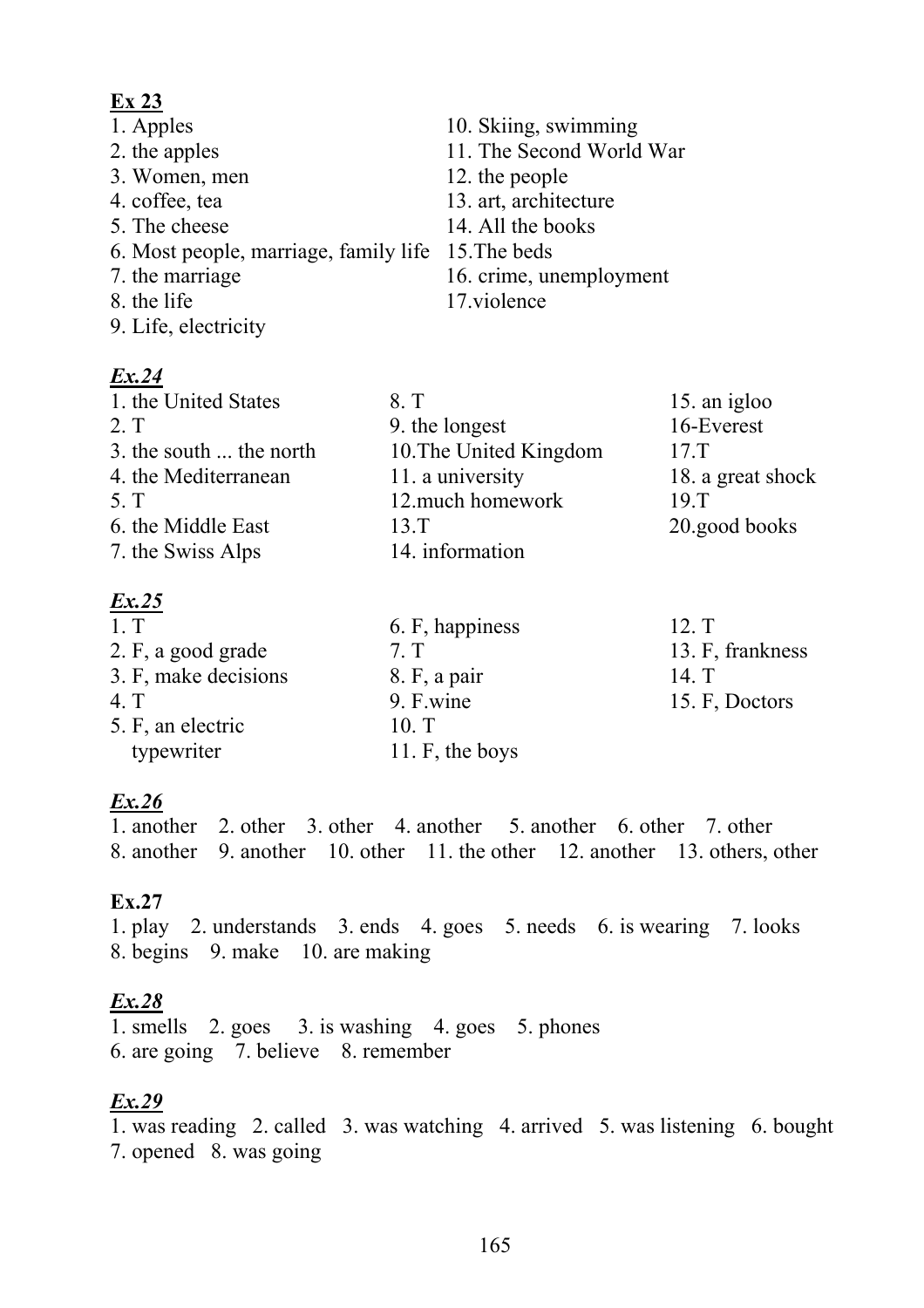2. T 2. T 7. F, did you do forward 3. F, didn't call 8. T 11.T 4. F, I always taste 9. F, you believed 12. F, do you keep 5. F, Is ... improving?

# *Ex.31*

- 
- 
- 
- 4. finished, had come 8. rose, had started

# *Ex.32*

- 1. has been studying 5. have known
- 
- 
- 

# *Ex.33*

- 1. had bought 6. had learned
- 3. will have driven 8. has taken
- 
- 5. have measured 10. has inspired

# *Ex.34*

- 1. haven't had 7. wasn't reading 13. I've been doing 2. didn't go 8. didn't have 14. did she go 3. is wearing 9. is beginning 15. I've been playing 4. has grown 10. found 16. do you come
- 

# *Ex. 35*

- 
- 
- 
- 4. will leave played
- 5. will have studied / will have been studying

1. F, smells 6. F, I... agree 10. F, was looking

- 1. felt, had eaten 5. threw, had read
- 2. had examined, had 6. had spent, asked
- 3. called, had gone 7. gave, had corrected
	-
	-
- 2. had left 6. had been working
- 3. has been 7. has made
- 4. had prepared 8. has been writing
- 2. had forgotten 7. will have spent
	-
- 4. had won 9. will have built
	-
- 5. haven't decided 11. wasn't 17. since I saw her 6. is being 12. you've been 18.for 20 years
- 1. will have finished 6. will buy / is going to buy
- 2. arrives 2. arrives 2. will come
- 3. will be living 8. will have been playing / will have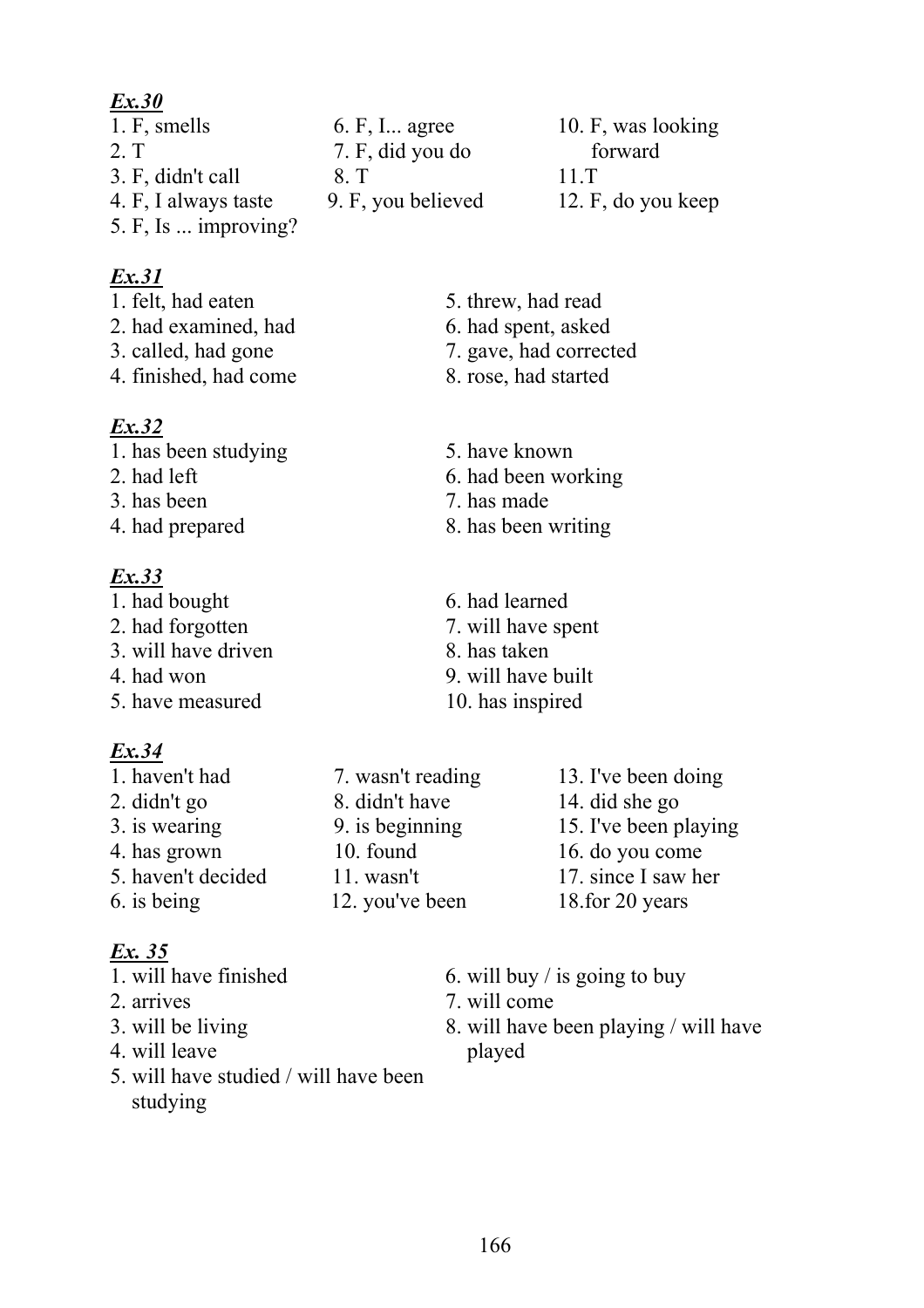1. buys 2. was looking 3. broke 4. was thinking 5. thought 6. bought 7. are / are being 8. have seen 9. will you be staying 10. have arrived

#### $Ex.37$

 $\overline{1.}$  has been working 2. wear 3. cause 4. teach 5. is sitting 6. are trying 7. has been 8. have been sitting 9. get 10. do

#### $Ex.38$

| $1.F$ , was         | 5. F, went to lunch   | 9. F, has seen        |
|---------------------|-----------------------|-----------------------|
| $2.\,T$             | 6 <sub>1</sub>        | 10. F, he has studied |
| 3. F, was a student | 7. F, they recognized |                       |
| 4. T                | 8. T                  |                       |

#### Ex. 39 TEST

1. B 2. A 3. C 4. B 5. B 6. B 7. A 8. C 9. A 10. A 11. C 12. A 13. C 14. A 15. B 16. B 17. B 18. C 19. C 20. A 21. C 22. A 23. B 24. B 25. B 26. A 27. B

#### Ex. 40 TEST

1. B 2. A 3. C 4. A 5. B 6. C 7. A 8. C 9. C 10. B 11. A 12. C 13. A 14. C 15. B 16. C 17. B 18. A 19. C 20. B

#### $Ex.41$

1. complains 2. have 3. is 4. buys 5. dislike 6. remembers 7. stop 8. ends 9. pass  $10$ . is

#### $Ex.42$

 $1.$  has 2. were 3. is 4. was 5. have 6. is 7. is 8. is

### $Ex.43$

2. have  $3. was$  4. has  $5. is$  6. are  $7. is$  8. is 9. were  $10.$  are  $1$  are

#### Ex. 44

| 1. comes | 2. want | $3.$ has | 4. requires | 5. know      |
|----------|---------|----------|-------------|--------------|
| 6. costs | 7. have | 8. Tries | 9. was/is   | 10 wants, is |

#### $Ex.45$

|  | 1. is 2. was 3. are 4. was 5. moves 6. are 7. are 8. was    |  |  |
|--|-------------------------------------------------------------|--|--|
|  | 9. makes 10. are 11. is 12. varies 13. are 14. was 15. goes |  |  |

|  | 1. are 2. is 3. are 4. is 5. is 6. is 7. are    |  |  |
|--|-------------------------------------------------|--|--|
|  | 8. is 9. are 10. is 11. is 12. is 13. is 14. is |  |  |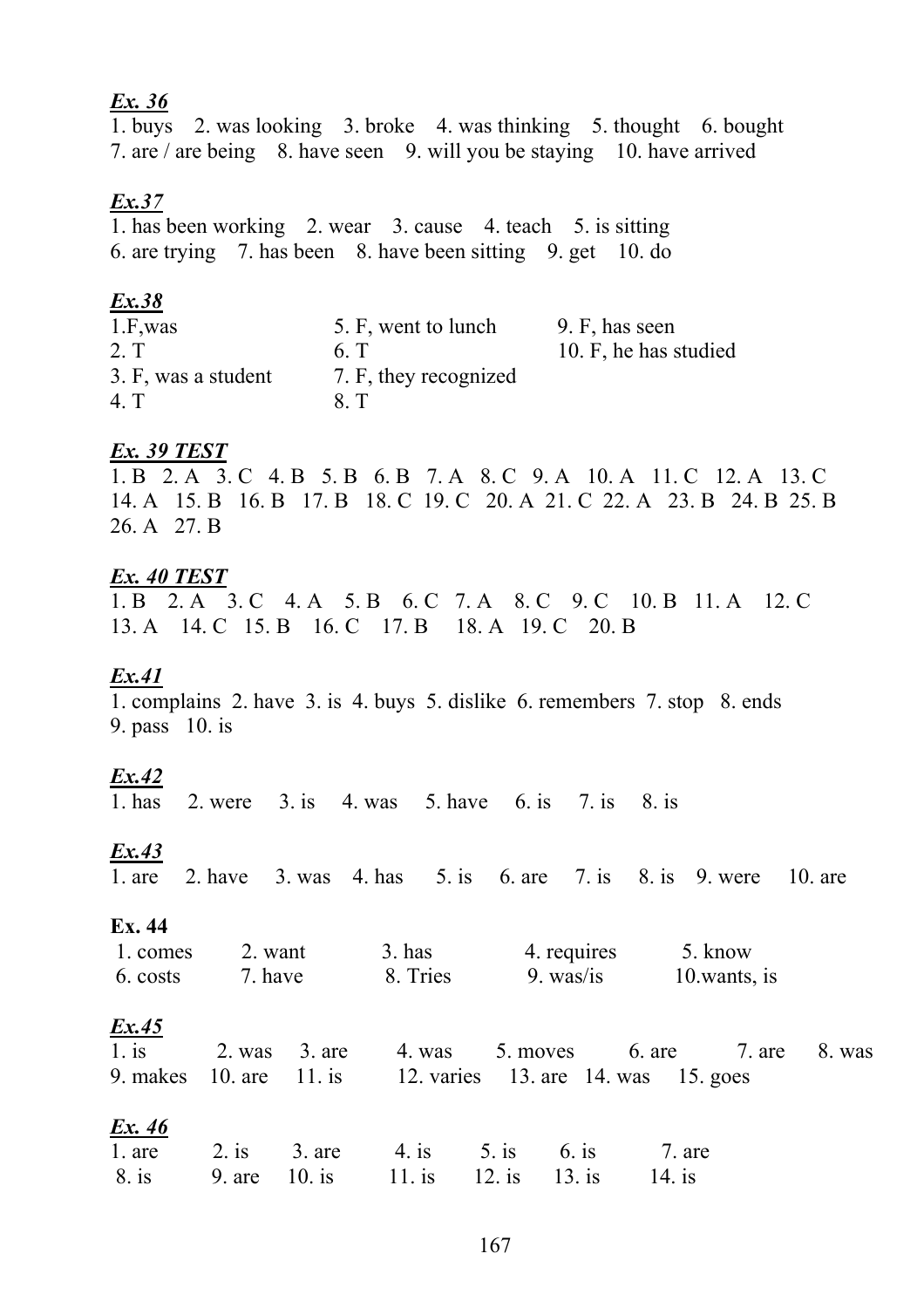1. are 2. are 3. is 4. is 5. are 6. are 7. are 8. is 9. are 10. are

#### $Ex.48$

1. are 2. is 3. are 4. are 5. are 6. are 7. are 8. are 9. is 10. are 11. are 12. are

#### $Ex.49$

1. is 2. is 3. are 4. is 5. are 6. is 7. is 8. is 9. are 10. is 11. is 12. are 13. is 14. is 15. are 16. is 17. are 18. is 19. are 20. are

#### $Ex.50$

1. don't 2. was 3. wasn't 4. want 5. isn't 6. does 7. have 8. aren't 9. is

#### $Ex.51$

1. I 2. she 3. I 4. he 5. me (me - после гл. be - informal, I - formal speech) 6. he 7. He 8. they 9. me 10. me 11. I 12. his 13. I/me (I did)

#### $Ex.52$

1. I 2. me 3. us 4. he 5. We 6. her, me 7. her 8. He 9. We 10. him

#### $Ex.53$

| 1. F, Betty and he    | 6. F, Susan and her    | 11.F, by themselves        |
|-----------------------|------------------------|----------------------------|
| 2. T                  | 7. T                   | 12.F, as intelligent as he |
| 3. F, by himself      | 8. T                   | 13 <sub>T</sub>            |
| 4. F, Margaret and me | 9 T                    | 14.T                       |
| 5. T                  | 10.F, my husband or me | 15.F, It is she            |

#### $Ex.54$

1.  $T$  2. me 3. them 4.  $T$  5. me 6. her 7.  $T$  8.  $T$ 

#### Ex. 55

1. her 2. its 3. their 4. our 5. his 6. my 7. her 8. my 9. yours 10. his 11.ours 12.mine 13.hers 14.yours 15.theirs 16.hers

#### $Ex.56$

1. T 2. F, hers 3. F, ours 4. T 5. F, yours 6. T 7. F, theirs 8. T 9. F, his 10. T 11. F, theirs

| 1. himself  | 4. ourselves  | 7. itself     |
|-------------|---------------|---------------|
| 2. yourself | 5. themselves | 8. themselves |
| 3. herself  | 6. myself     |               |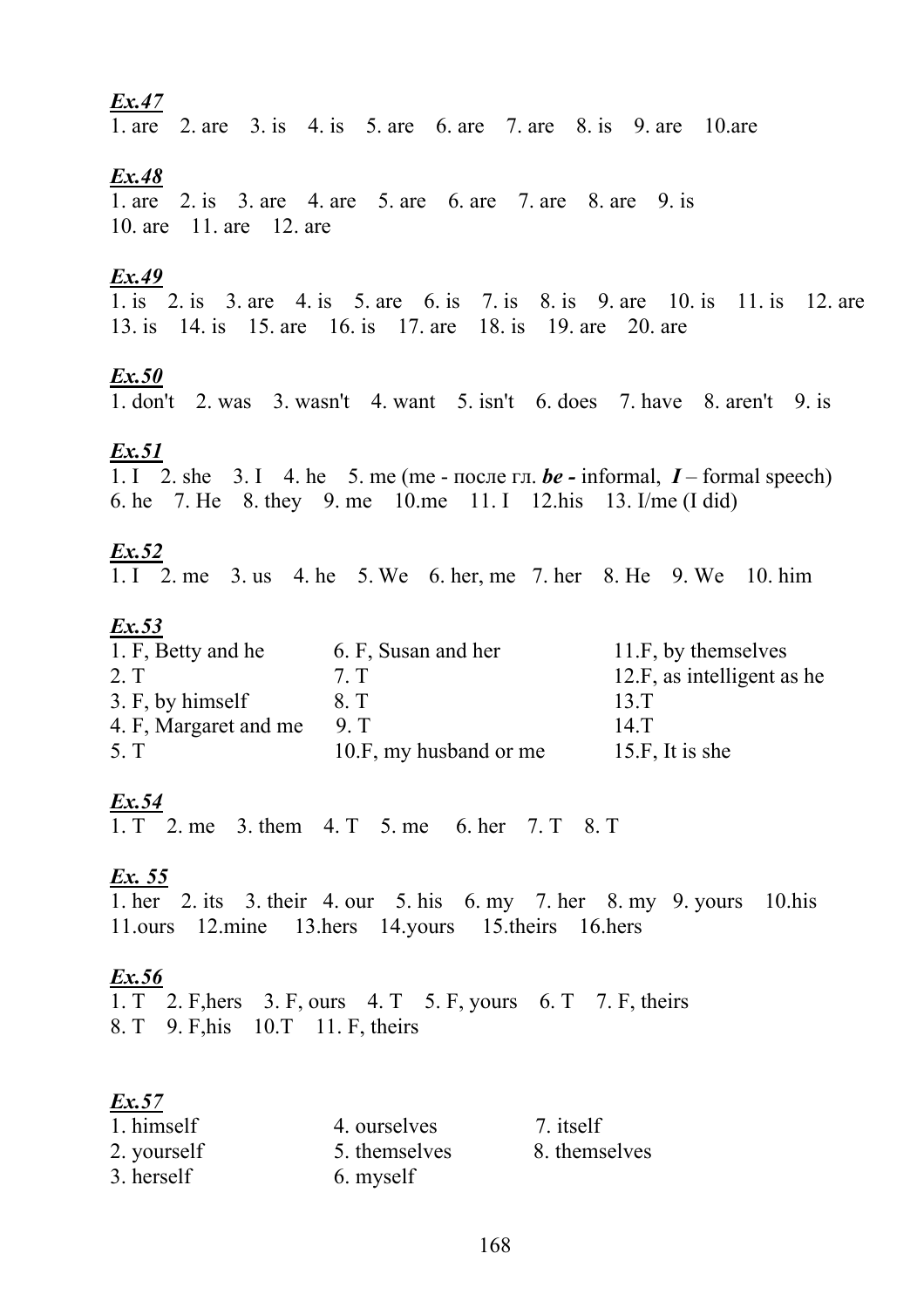# *Ex. 58* 1. F, Kelly and me 2. F, by themselves 3. T 4. F, Marshall and me 5. T 6. F, yourselves 7. F, blame themselves 8. T 9. F, himself 6. F, yourselves 7. F, blame themselves 8. T 9. F, himself 10.F. washed thoroughly 11. T *Ex.59* 1. Who 2. Whoever 3. whom 4. whomever 5. who 6. whom 7. whomever 8. who 9. Whoever 10. whom

# *Ex. 60*

1. whose 2. Т 3. who 4. Т 5. who 6. who 7. which 8. Т

# *Ex.61*

| 1. F, they can crack     | 6. T                   | 10.T                          |
|--------------------------|------------------------|-------------------------------|
| 2. T                     | 7. F, but they can     | 11. F, on the back of its leg |
| 3. F, prevent it         | decrease               |                               |
| 4 T                      | 8 T                    |                               |
| 5. F, gives it stability | 9. F, because they can |                               |

# *Ex.62*

| 1. My mother is always  | 6. Computers are always        |
|-------------------------|--------------------------------|
| 2. their homework       | 7. and they are all beautiful  |
| 3. his / her own pencil | 8. around here is June 21.     |
| 4. for its              | 9. but didn't enjoy it         |
| 5. their systems        | 10. won her only Academy Award |
|                         |                                |

# *Ex. 63*

 $\overline{1.}$  its  $\overline{2.}$  its  $\overline{3.}$  her  $\overline{4.}$  its  $\overline{5.}$  their  $\overline{6.}$  their  $\overline{7.}$  its  $\overline{8.}$  she  $\overline{9.}$  its  $\overline{10.}$  its  $\overline{11.}$  his

# *Ex. 64*

1. to arrange 2. to wait/waiting 3. having 4. writing 5. being 6. to lie 7. close 8. to make 9. skating

# *Ex.65*

| 1. being               | 6. to live/ living   |
|------------------------|----------------------|
| 2. to come             | 7. driving/ to drive |
| 3. travelling          | 8. to get/getting    |
| 4. cooking $/$ to cook | 9. listening         |
| washing/ to wash       | 10. to come          |
| 5. to tell / telling   | 11. to learn         |
|                        |                      |

# *Ex. 66*

1. smoking/ smoke 2. smoke 3. to meet 4. to go 5. eating 6. cry 7. to study 8. to go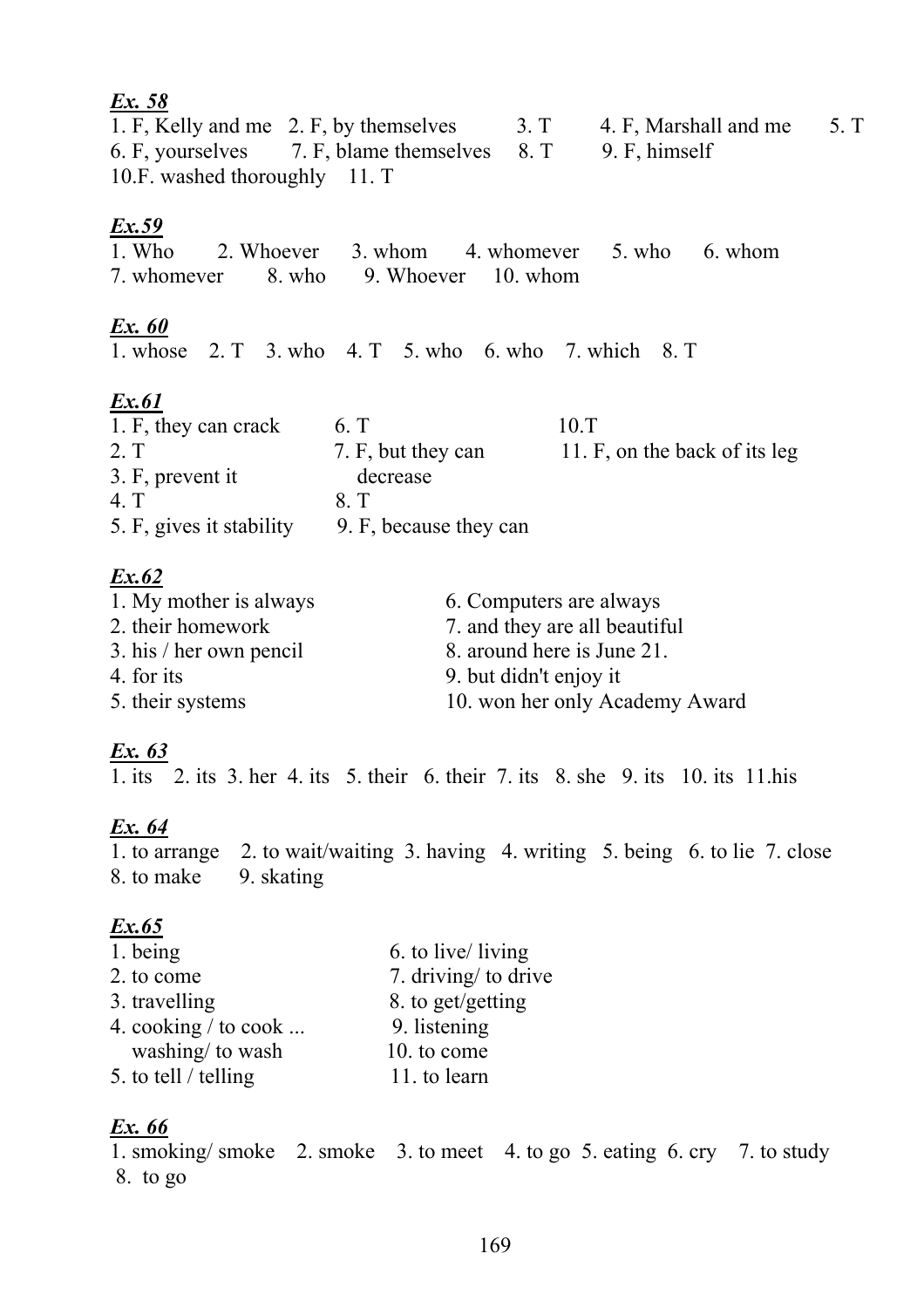1. to travel 7. to go 2. winning 8. to learn to drive 3. to arrive 9. swimming / to swim 4. to have 10. to work, being, doing 5. ringing 11. Eating, drinking, smoking 6. to learn/learning 12. working

# *Ex. 68*

1. playing 2. to go 3. to leam 4. Fishing 5. taking 6. to be 7. to play 8. collecting/to collect 9. listening 10. Parachuting 11 .water skiing

# *Ex. 69*

1. Marcy's 2. their 3. Your 4. Jessie's 5. my 6. Clay's 7. dentist's 8. his 9. Lucy's 10. her

### **Ex. 70**

| 1. needs painting $\ell$ to be painted | 3. need polishing | 5. need tightening |
|----------------------------------------|-------------------|--------------------|
| 2. needs cutting                       | 4. needs watering | 6. need taking up  |

# *Ex. 71*

- 1. to fix; fixing / to be fixed 7. to be picked
- 2. cleaning / to be cleaned; to clean 8. to be washed
- 3. changing / to be changed 9. fixing / to be fixed 4. ironing / to be ironed 10. cleaning / to be cl
- 
- 5. repairing / to be repaired 11 .painting / to be painted
- 6. to take; straightening / to be 12. repairing / to be repaired

# *Ex. 72*

|  |  | 1. B 2. D 3. B 4. A 5. C 6. D 7. A 8. B 9. B 10. C |  |  |  |
|--|--|----------------------------------------------------|--|--|--|
|  |  | 11.B 12.A 13.C 14.C 15.D 16.C 17.D 18.C 19.A 20.B  |  |  |  |

- 
- 
- you live? there? / have you worked
- 
- 5. Which school did you go to? 10.Why do you want to leave?
- 
- 
- 
- 10. cleaning  $/$  to be cleaned
- 
- 
- straightened 13. mending / to be mended

| $10.0$ $10.0$ $11.0$ $10.0$ $17.1$ $20.1$ |  |  |
|-------------------------------------------|--|--|
|                                           |  |  |
|                                           |  |  |
|                                           |  |  |
|                                           |  |  |

- 1. How old are you? 6. Are you working now?
- 2. Do you live locally? 2. Who do you work for?
- 3. What is your address? / Where do 8. How long have you been working
- 4. When did you leave school? 9. Do you enjoy your present job?
	-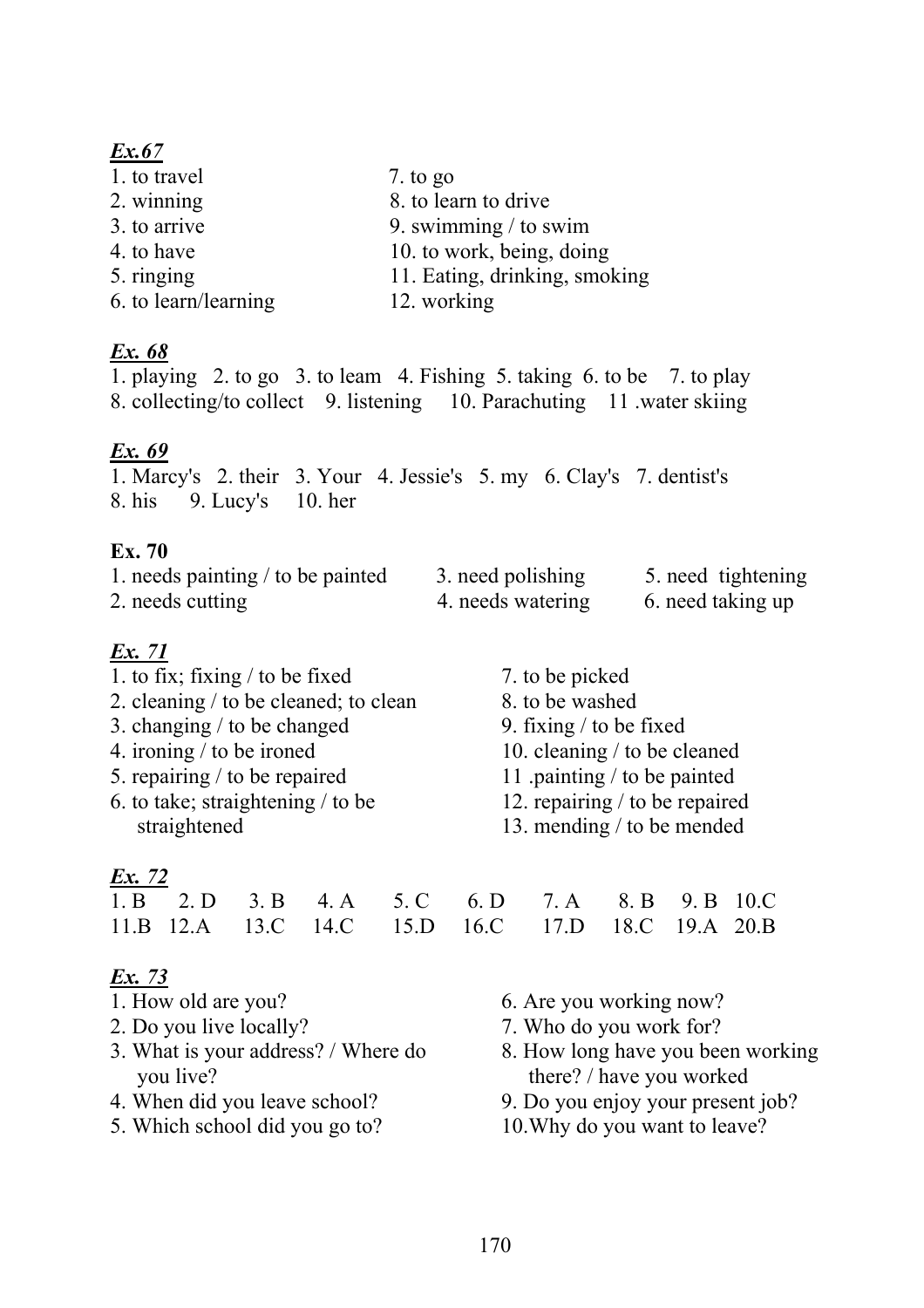- 1. Does he know where it comes from? 17. Did you plan to buy a new car?
- 2. Did you hear from him yesterday? 18. Where did Max read it?
- 
- 4. When did you see her? often?
- station? Dorking?
- 6. Where did you go for your holiday? 21.Why does she look so happy?
- 
- 8. What did you have for breakfast? me?
- 
- 10. Did he tell you this story again? 24. How often do they meet?
- 11 .Would you like some milk? 25. Why did we run?
- 
- 
- 14. Where does she put it? 28. What does she say?
- 
- 16. How often did the clock strike? 30. Is this all for today?

# $\frac{Ex. 75}{1. T}$

- -
- 
- 
- 
- 4. F, Oh, did you? 9. F, Oh, did everyone
- 5. T have?

- *Ex. 76*
- 
- 3. So you know when they are coming. business.
- 
- 
- party. York City is.
- 
- 
- 9. Why they left the country is a secret.
- 
- 
- 3. Where did he come from? 19. Does Max read the Daily news very
- 5. How often do the trains stop at this 20. What train did Mr. Smith take from
	-
- 7. How much does it cost? 22. Do you have any questions to ask
- 9. Where did they find him? 23. Who lent it to his sister?
	-
	-
- 12. Does she do her room herself? 26. At what time does this shop close?
- 13. Where did he put it? 27. Which of them did he choose?
	-
- 15. What does he like best? 29. At what time did they get home?
	-
	- 6. F, Was it? 10.F, Is it?
		-
		-
- 1. Please, tell me where you live. 10. What we are doing in class is easy.
- 2. What she said wasn't true. 11. Where she went is none of your
- 4. I can't remember how much it costs. 12. I don't remember how many letters 5. Let's ask him which one he wants, there are in the English alphabet.
- 6. I don't know who is coming to the 13. I don't know who the major of New
- 7. I don't know who those people are. 14. I need to find out how оId a person 8. Do you know whose pen it is? has to be to get a driver's license.
- 2. F, Oh, is he? 7. F, Oh, didn't it? 11.F, Oh, do you?
	-
- 3. F, Oh, are you? 8. T 12.T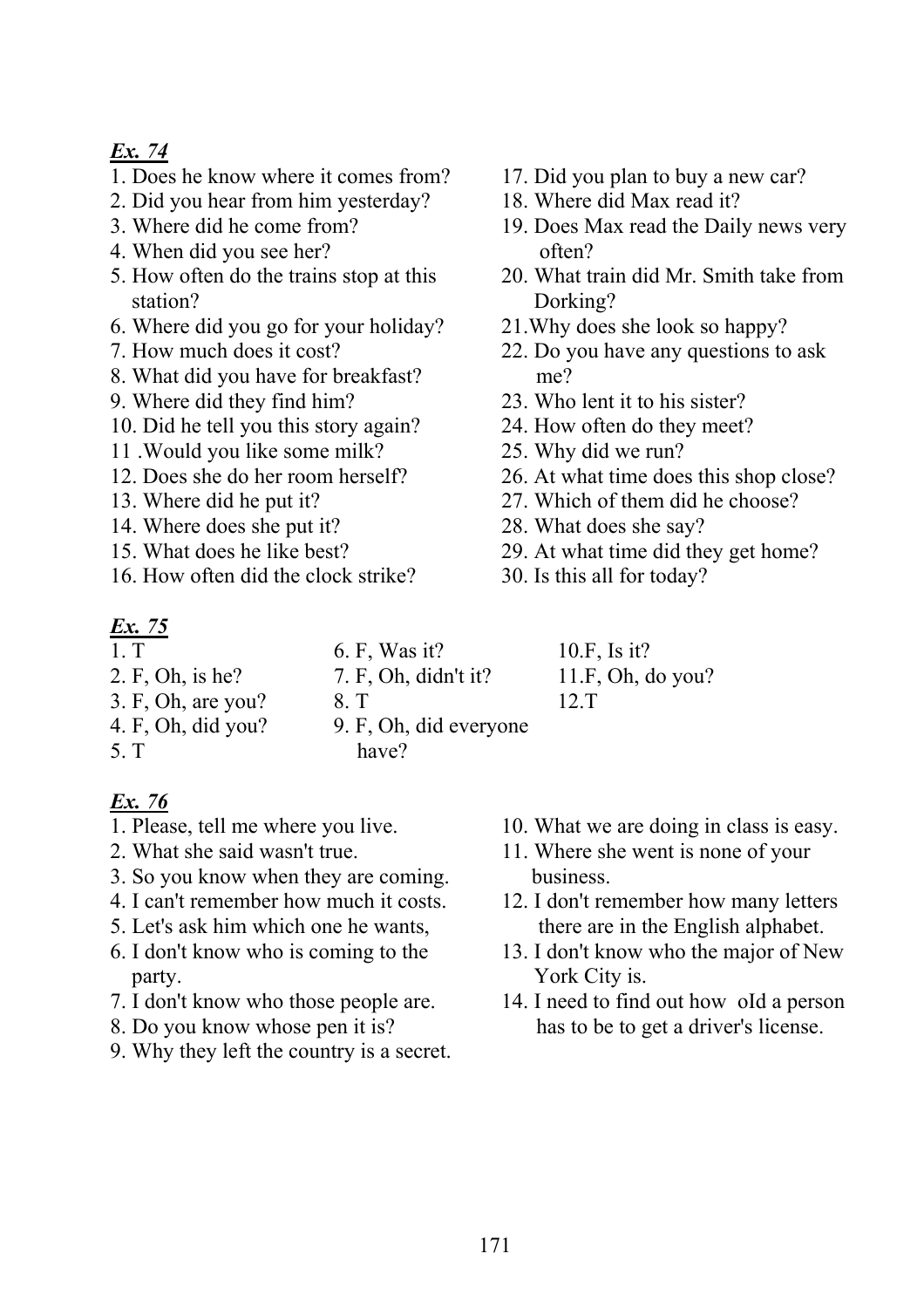- 1. Do you know where Tom has gone? 8. Do you know what time he left?
- 2. Could you tell me where the post 9. Could you tell me where I can office is? change some money?
- 3. Do you know what this word means? 10. I want to know what qualifications I
- 4. I wonder what the time it is. need.
- parked your car? to the party.
- 6. I don't know if Ann is coming to the 12. Do you know how much it costs to meeting, park here?
- 7. Have you any idea where Jack lives?

# *Ex. 78*

- 1. Have you ever been to Thailand? 9. T
- 
- Australia from here? 11.T
- 4. We can't remember where we put our 12. Do you know where John is?
- 
- 6. Would you like to explain what the 14.T
- 7. How long did it take you to get here? every day.
- 8. Now I understand why you didn't tell me about y our job!

- 1. F, how much they sell for. 11. T
- 
- 
- 
- 
- 
- 7. F, what the charge is. 17. F, how hot it is.
- 8. F, when we will see. 18.T
- 
- 10. F, where the subway entrance is? 20.F, who painted.
- 
- 
- 
- 5. Can't you remember where you 11. I don't know why Tom didn't come
	-

- 2. What does this word mean? 10. Why don't people in your country 3. How much does it cost to fly to show more respect to the elderly?
	-
	-
- passports. 13. I was surprised when he told me how 5. T much he studies every day.
	-
	- problem is? 15. Tell me where they go after class
		-
- 2. F, when the next test is? 12. F, what the class begins.
- 3. T 13. T
- 4. T 14. T
- 5. F, what he did? 15. F, what his daughter studies.
- 6. T  $16.$  F, where he will be ...?
	-
	-
- 9. T 19.F, where our parents were born.
	-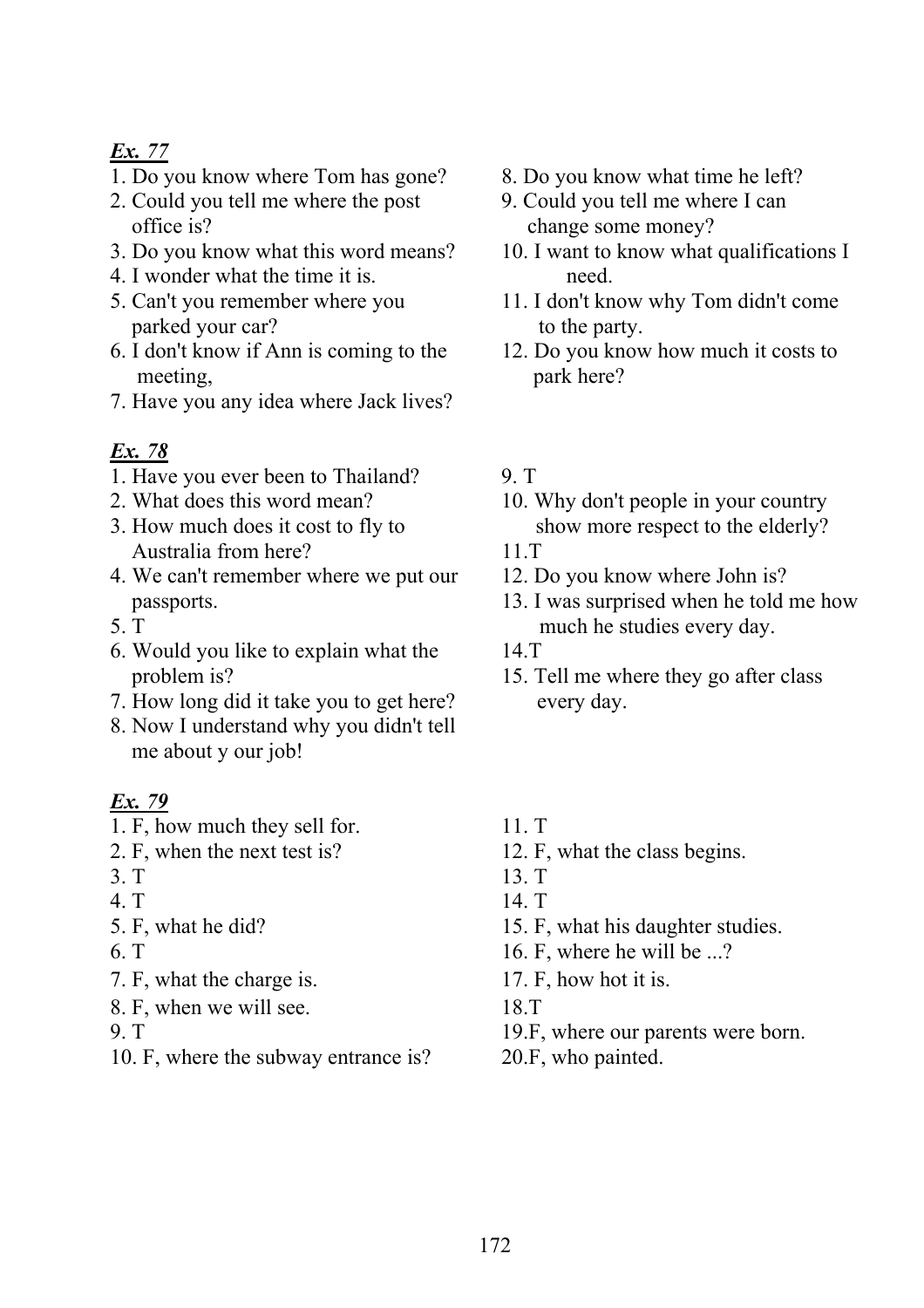| 1. will he              | 8. cant't you    | 15. would you   |
|-------------------------|------------------|-----------------|
| 2. weren't they         | 9. will he       | 16. will you    |
| $3. \text{ isn}'$ t she | 10. couldn't he  | 17. should I    |
| 4. were you             | 11. aren't there | 18. will you    |
| 5. does she             | 12. shall we     | 19. didn't they |
| 6. hasn't he            | $13.$ is it      | 20. had he      |
| 7. haven't you          | 14. aren't I     |                 |

# Ex. 81

| 1. don't they | 5. do I         | 9. will you   |
|---------------|-----------------|---------------|
| $2.$ do you   | $6.$ don't I    | 10. aren't I  |
| 3. wasn't he  | 7. shall we     | 11.hadn't you |
| 4. won't you  | 8. wouldn't you | 12.don't we   |

### Ex. 82

| 1. B | 5. C | 9. C  | 13. C   | 17. D | 21. B |
|------|------|-------|---------|-------|-------|
| 2. B | 6. C | 10. B | 14. C   | 18. C | 22. C |
| 3. C | 7. B | 11.C  | 15. B   | 19. C |       |
| 4. B | 8. C | 12. B | 16. $A$ | 20. C |       |

# Ex. 83

- 1. F, There isn't  $\frac{any}{...}$
- $2. T$
- 3. F, Scarcely any train station is ...
- 4. F, I don't have anything ...
- 5. F, Jerry never visited any ...
- 6. T
- $7. T$
- 8. F, We will never accept any new ...

# Ex. 84

- 1. F, He could no longer ...
- 2. F, There were no cheaper beds ...
- $3. T$
- 4. T
- 5. F, He could scarcely...
- 6. F, ... has no children.
- 7. F, ... without sturdy hiking boots.
- 8. F, We were not interested ...
- 9. F, ... have hardly <u>any</u> tails.
- 10. F, ... because he had only \$3.
- 11. T
- 12. F, ... and not to talk.
- 13. T
- 14. F, You are not going to finish ...
- 15. T

# 9. T

- 10. F, He did not have any good reason
- 11. F, ... I would not take.
- 12. F, The children could hardly believe.
- 13. T
- 14. F, ... no children
- 15. T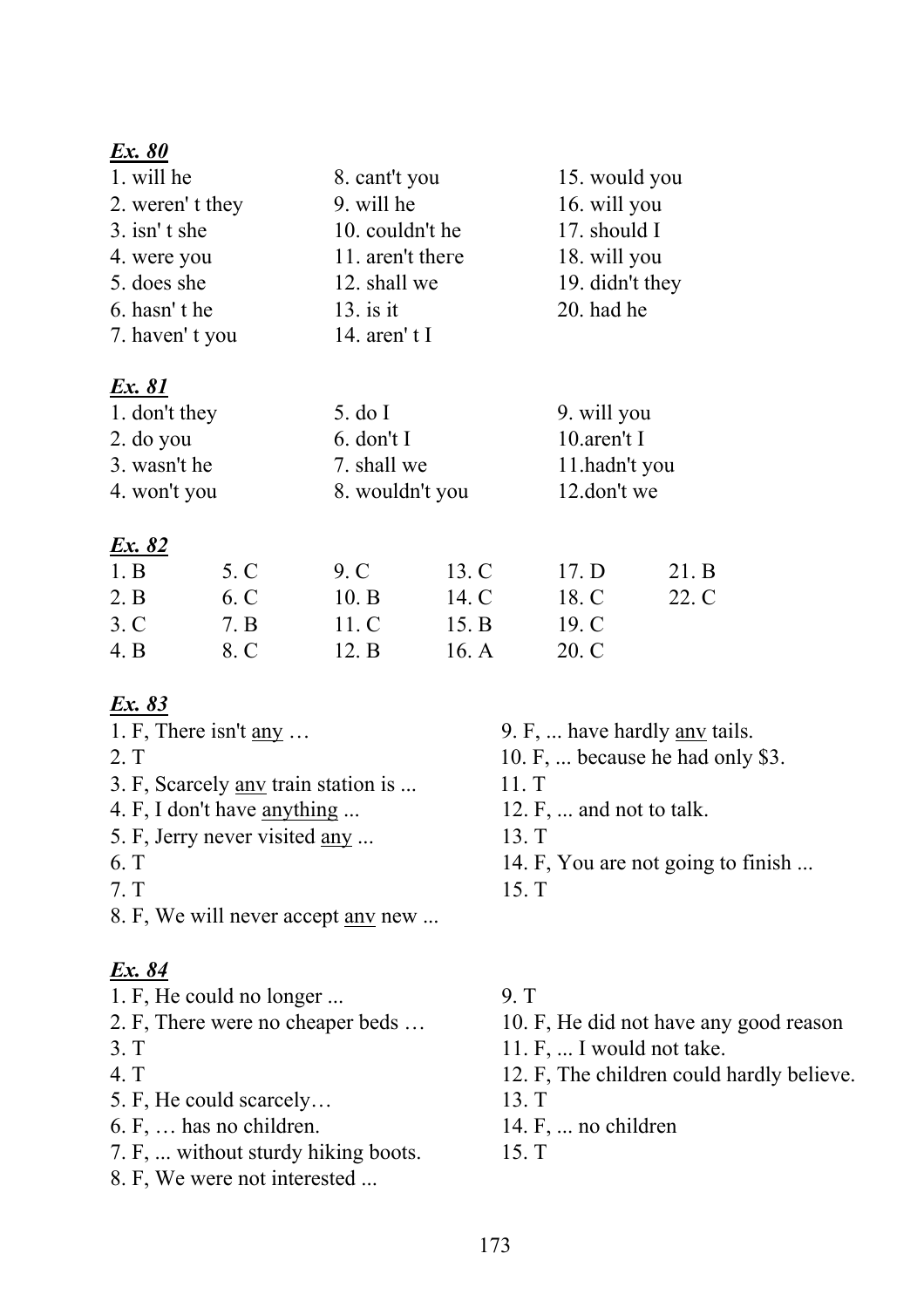- 
- 2. Neither do I. 5. Neither have I. 8. So did I.

3. Neither could I. 6. So was I. 9. Neither did I.

#### *Ex. 86*

- 
- 2. neither have I/I haven't either won't either
- 
- 4. neither did he / he didn't either 12. isn't either
- 5. so is he / he is too 13. doesn't either
- 6. neither will he / he won't either  $14.$  so are we / we are too
- 7. so do we / we do too  $15.$  so am I /1 am too
- 8. neither am I / I'm not either 16. so did the children
- 9. so did I / I did too

# *Ex.87*

#### 1. will bake 5. will make 9. is 2. would bake 6. would make 10. were 3. have 2. had 11. would not be ... were 4. had  $8.$  has

# *Ex. 88*

| 1. have           | 6. would have gone   | $10.$ were       |
|-------------------|----------------------|------------------|
| $2.$ had          | $7.$ Is              | $11.$ is         |
| 3. had had        | 8. were  would visit | 12. had finished |
| 4. shall $/$ will | 9. had been  would   | 13. spoke        |
| 5. would go       | have visited         | 14. went         |
|                   |                      | 15. lived        |

| 1. spoke  would understand           | 7. am not                       |
|--------------------------------------|---------------------------------|
| 2. weren't would buy                 | 8. had known                    |
| 3. could afford  would go out        | 9. phone rings                  |
| 4. weren't raining  could have lunch | $10.$ were                      |
| 5. didn't have to work  could meet   | $11.$ had                       |
| you                                  | 12. hadn't thad                 |
| 6. found                             | 13. had driven/had been driving |
|                                      | 14. had $\prime$ could          |
|                                      |                                 |

- 1. So do I. 4. So would I. 7. So should I.
	-
	-
- 1. so are they / they are too 10. neither will his sister / his sister 3. so does she/she does too 11. so does Florida / Florida does too
	-
	-
	-
	-
	-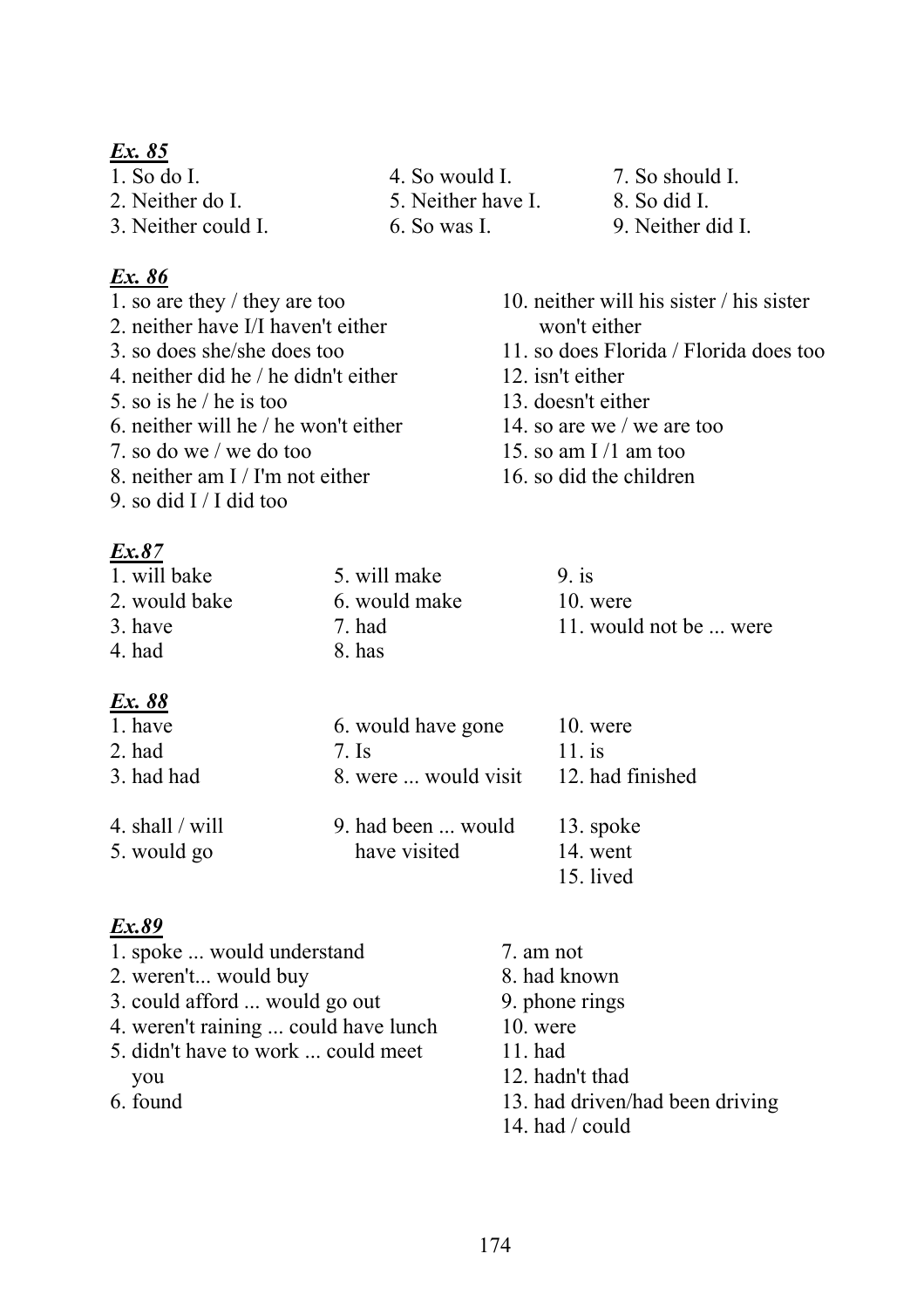| 1. would you marry me                          | 9. you could       |
|------------------------------------------------|--------------------|
| 2. he didn't like you                          | 10. hadn't arrived |
| 3. You'll find                                 | $11.$ lend         |
| 4. Wouldn't your parents be proud  12. weren't |                    |
| 5. I don't revise                              | 13. don't profect  |
| 6. would you look for                          | 14. had realised   |
| 7. you weren't                                 | 15. hadn't failed  |
| 8. would you feel                              |                    |

# *Ex.91*

| 1. would give | 6. wouldn't marry | 11.would be    |  |  |
|---------------|-------------------|----------------|--|--|
| $2.$ had      | 7. weren't        | 12.were        |  |  |
| 3. didn't go  | 8. went           | 13. found      |  |  |
| 4. were       | 9. would lose     | 14. would give |  |  |
| 5. could      | 10.were           | $15.$ rode     |  |  |
| Ex.92         |                   |                |  |  |

# *Ex.92*

| 1. would feel   | 5. closed down / were | 8. didn't come       |
|-----------------|-----------------------|----------------------|
| 2. would take   | closed down           | 9. borrowed          |
| 3. refused      | 6. pressed            | 10.walked            |
| 4. wouldn't get | 7. would be           | 11. would understand |
|                 |                       |                      |

# *Ex.93*

| 1. wouldn't buy | 5. would taste   | 8. didn't go        |
|-----------------|------------------|---------------------|
| 2. would help   | 6. were          | 9. weren't wouldn't |
| 3. lived        | 7. wouldn't wait | be                  |
| 4. would live   | would go         |                     |

# *Ex.94*

1. If the driver in front hadn't stopped so suddenly, the accident wouldn't have happened.

- 2. If I'd /1 had known that George had to get up early, I'd/I would have woken him up.
- 3. If Jim hadn't lent me the money, I wouldn't have been able to buy the car / ... I couldn't

have bought the car.

- 4. If Margaret hadn't been wearing a seat belt, she'd / she would have been injured.
- 5. If you'd / you had had (some) breakfast, you wouldn't be hungry now.
- 6. If I'd /1 had had some money on me, I'd /1 would have got a taxi.
- 7. If I'd known I would have gone to visit you.
- 8. he'd missed / he had missed ... he would have been / he'd have been
- 9. I wouldn't have forgotten / I'd have forgotten ... you hadn't reminded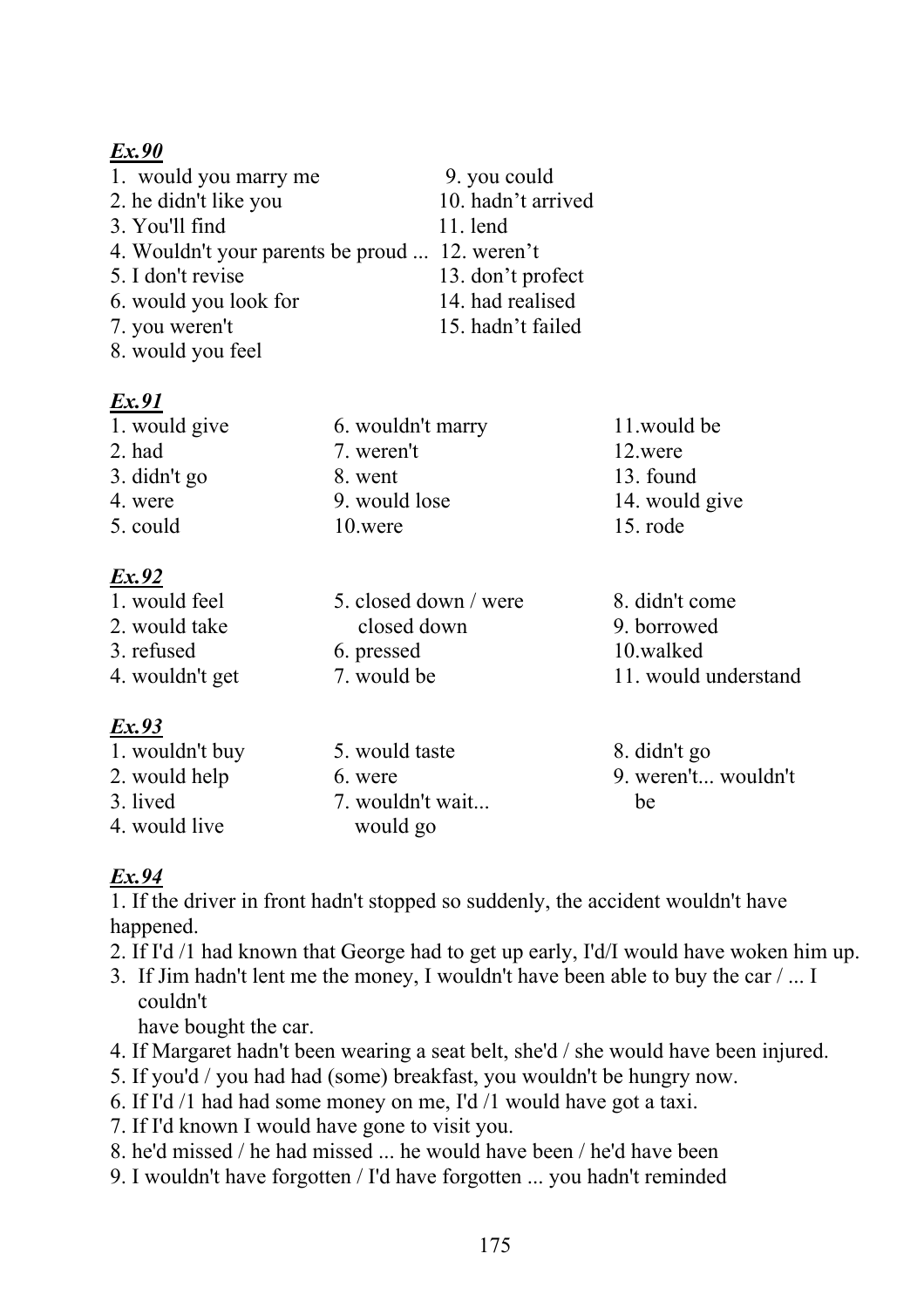- 10. I'd had /1 had had ... I'd have sent /1 would have sent
- 11. It wouldn't have been ... I'd walked /1 had walked
- 12. I was/I were
- 13. I'd been tired /1 had been tired

- 1. came
- 2. wouldn't have disturbed you
- 3. If you hadn't provoked the dog, it wouldn't have attacked you.
- 4. They would be upset if I told them what happened /... what had happened
- 5. I wouldn't have got (so) wet if I'd had an umbrella.
- 6. If he hadn't been (so) nervous, he wouldn't have failed.

# $Ex.96$

1. C 2. C 3. B 4. A A 5. D 6. C 7. D 8. A 9. B 10. A 11. B 12. C 13. B 14. D 15. A 16. D

# Ex. 97

- 1. had studied
- 2. had painted
- 3. had been admitted
- 4. becomes / will become
- 5. will get sticky
- 6. met
- 7. had had the money
- 8. were really my friends

# Ex.98

- 1. F, ... he would not have broken ...
- 2. F, ... he were taller ...
- 3. F, ... my apartment were larger ...
- 4. F, ... he were ready
- $5. T$
- 6. F. ... Betty had driven ...
- 7. F, ... I finish studying ...
- 8. T

- 1. I wish I could give up smoking.
- 2. I wish I had a cigarette/some cigarettes.
- 3. I wish George were here.
- 4. I wish it weren't so cold.
- 5. I wish I didn't live in London.
- 6. I wish Tina could come to the party.
- 9. are healthy, they will learn 10.willstop 11. would look better
- 12 would have had
- 13 were single
- 14. wither and die
- 15. want to go
- 16 wouldn't be so nervous
	- 9. F, ... he would not have lost...
	- 10. F, ... I would have seen him.
	- $11. T$
	- 12. F, ... you take a trip ...
	- 13. F, ... he would certainly have bought
	- $\overline{\mathbf{z}}$  $14.T$
	- 15. F, ... I would have paid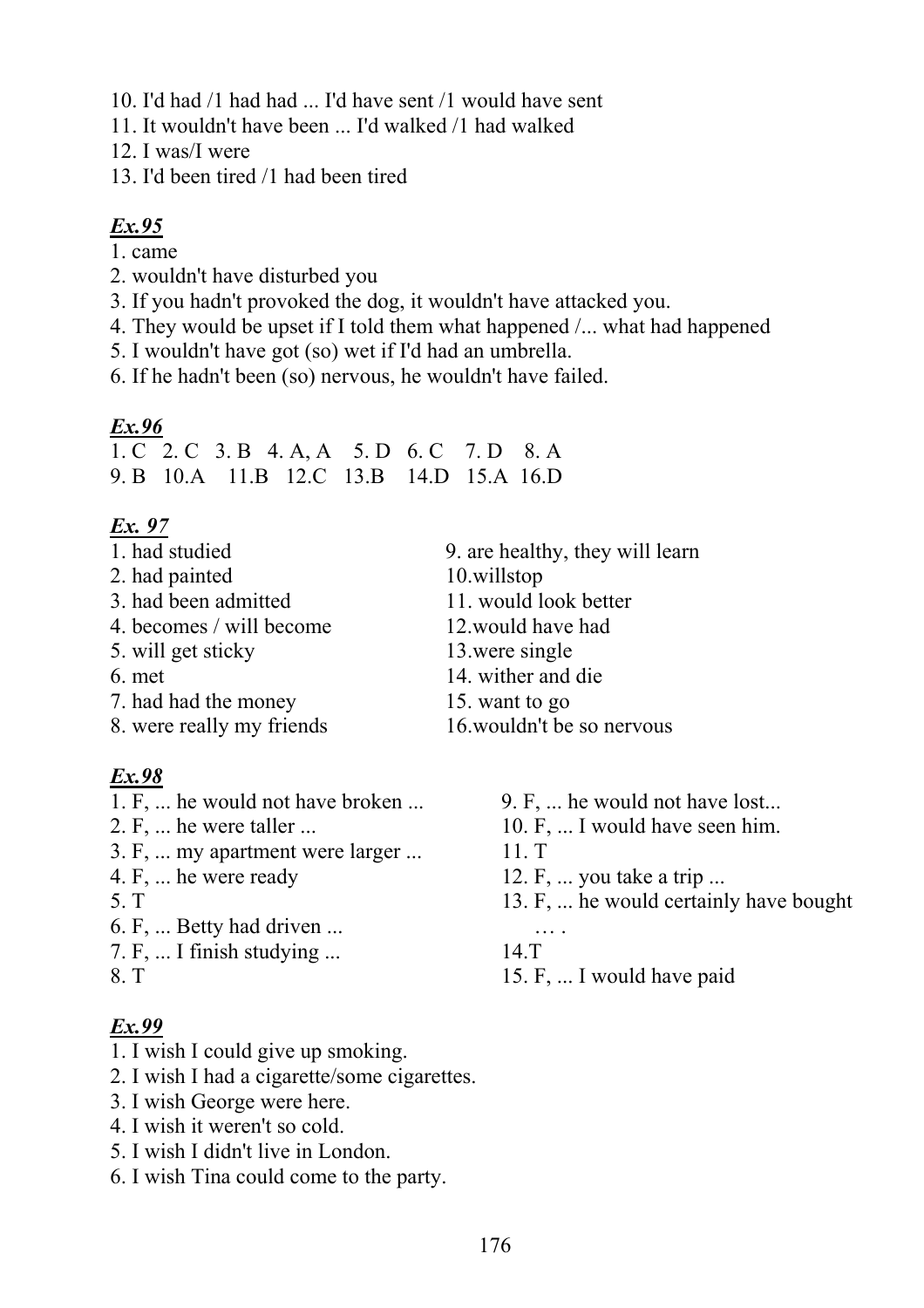- 7. I wish I didn't have to work tomorrow.
- 8. I wish I knew something about cars.
- 9. I wish I were lying on a beautiful sunny beach.
- 10.... wishes she knew how to dance.
- 11. I had a key.
- 12. I wish Ann were here.
- 13. I wish I didn't live in a big city.
- 14. I wish I could go to the party.

1. it would stop 7. we had had 2. I knew 8. it weren't 3. I had taken 9. hadn't said 4. Ann were 10. I hadn't gone 5. they would hurry up 11. you wouldn't go/didn't go 6. we didn't have 12. were

# *Ex.101*

- 1. I wish I had applied for it.
- 2. I wish I had learned to play a musical instrument.
- 3. I wish I hadn't painted it red. / ... painted the gate red.
- 4. I wish I had bought my camera.
- 5. I wish they had told me they were coming. /I wish I had known they were coming.

# *Ex.102*

- 
- 
- 3. F, I wish I had more money. 8. F, I wish that it were true
- 4. F, I wish it weren't so cold today. 9. T
- 
- 
- 1. F, I wish Sarah were here now. 7. F, I wish everything weren't so 2. T expensive.
	-
	-
- 5. T 10.T
- 6. T 11. F, weren't
	- 12. F, were over

 $\frac{Ex.103}{1.8}$  if he were 1. as if he were 5. as if he knew 9. as if he were not 2. as if I were  $\begin{array}{ccc} 6. & \text{as if I were} \\ 2. & \text{at if I were} \end{array}$ 3. as if she were 7. as if she knew 10. as if they were 4. as if it were 8. as if he were 11. as if they were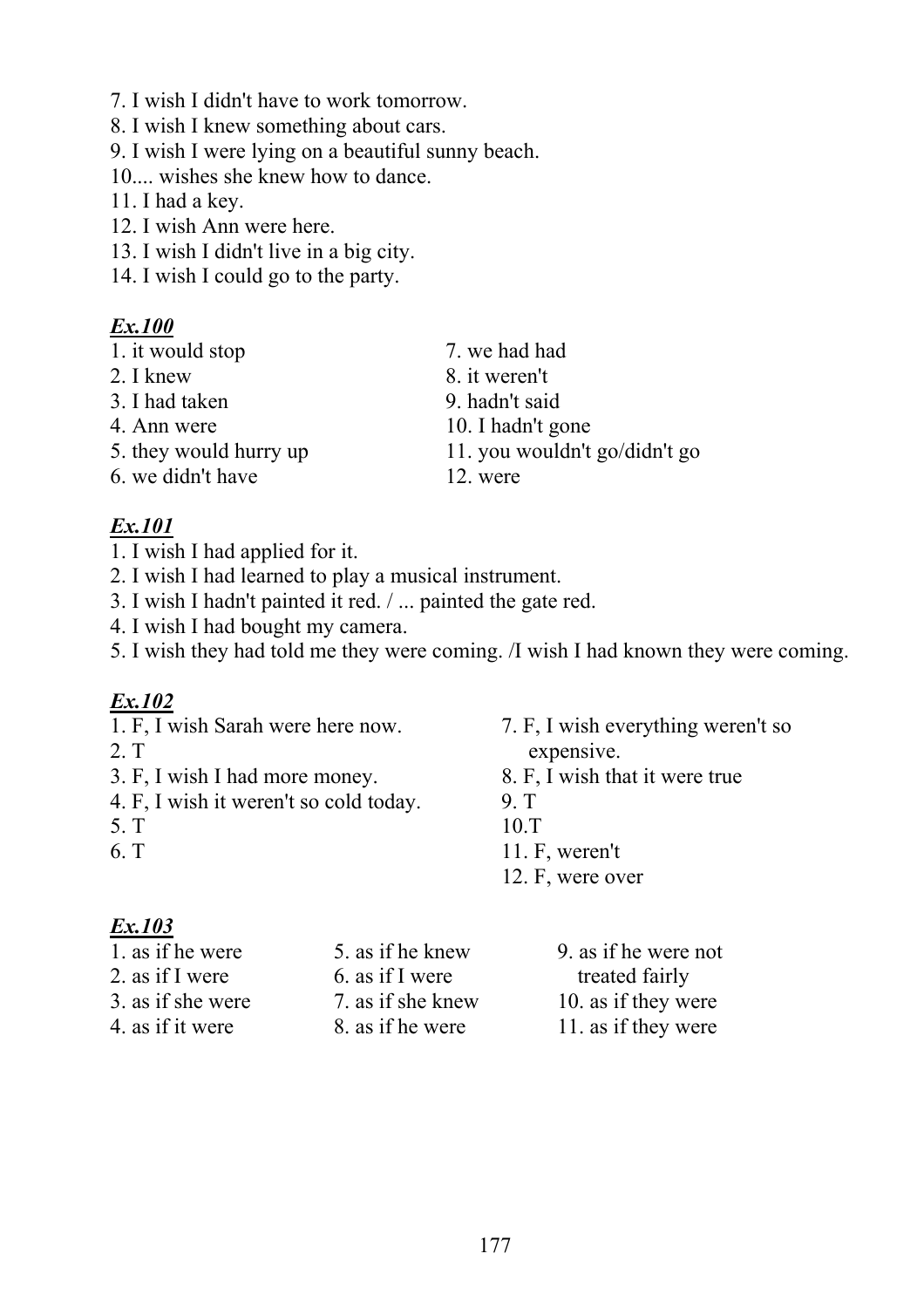| 1. T                                          | 9 T                                                                    |
|-----------------------------------------------|------------------------------------------------------------------------|
| 2. F,  he didn't have to retire               | 10. F,  she were still living                                          |
| $3. F, \ldots$ he had not lost money $\ldots$ | 11. F,  he had a bigger apartment                                      |
| 4. T                                          | $12 \mathrm{T}$                                                        |
| 5. F,  he had more free time                  | 13 $\cdot$ F, $\cdot\cdot\cdot$ he were not required $\cdot\cdot\cdot$ |
| $6. F, \ldots$ he had not ignored $\ldots$    | 14. T                                                                  |
| $7. F, \ldots$ I were earning                 | 15. F,  he had bought                                                  |
| 8. F,  my father did more work                | 16. F, $\dots$ I were living $\dots$                                   |
|                                               |                                                                        |

# *Ex.105*

1. go 2. wearing 3. be 4. being 5. eating 6. like 7. running 8. drink

# *Ex. 106*

1. am 2. – 3. am 4. – 5. – 6. are 7. is 8. – 9. – 10. – 11. is 12. are...am

# *Ex.107*

| 1. get used to the weather, food, etc. | 4. get used to living |
|----------------------------------------|-----------------------|
|----------------------------------------|-----------------------|

- 2. get used to the noise 5. got used to her
- 3. used to the heat

# *Ex.108*

| 1.  Eileen used to stay                      | 7.  which used to follow the ship        |
|----------------------------------------------|------------------------------------------|
| 2. T                                         | 8. T                                     |
| 3. My aunt used to have                      | 9. $\dots$ used to be very harsh $\dots$ |
| 4 <sub>1</sub>                               | 10. As children we used to spend         |
| 5.  there used to be a football pitch        | $11.$ T                                  |
| 6.  bread didn't use to taste like cardboard |                                          |

- 1. I used to study / was  $\qquad 6. \dots$  used to cooking  $\qquad 14.$  People used to think used to studying ... 7. Mr. Peters used to 15. I'm not used to 2. We used to go / were think ... playing ... used to going ... 8. Mr. Anderson used to 16. ... if you're not used 3. She used to get up / Jog ... to... was used to getting 9. ... used to sleeping 17. They aren't used to up 10. She used to dance ... hard work. 4. He used to drink / 11. There used to be ... 18. ... I never used to do was used to drinking 12. ... I was used to it... 5. She used to speak / swimming ... 19. We aren't used to ...
	- was used to speaking 13.... used to smoke 20.... used to tease ...
- 
- 
- 
- 
- 
- 
-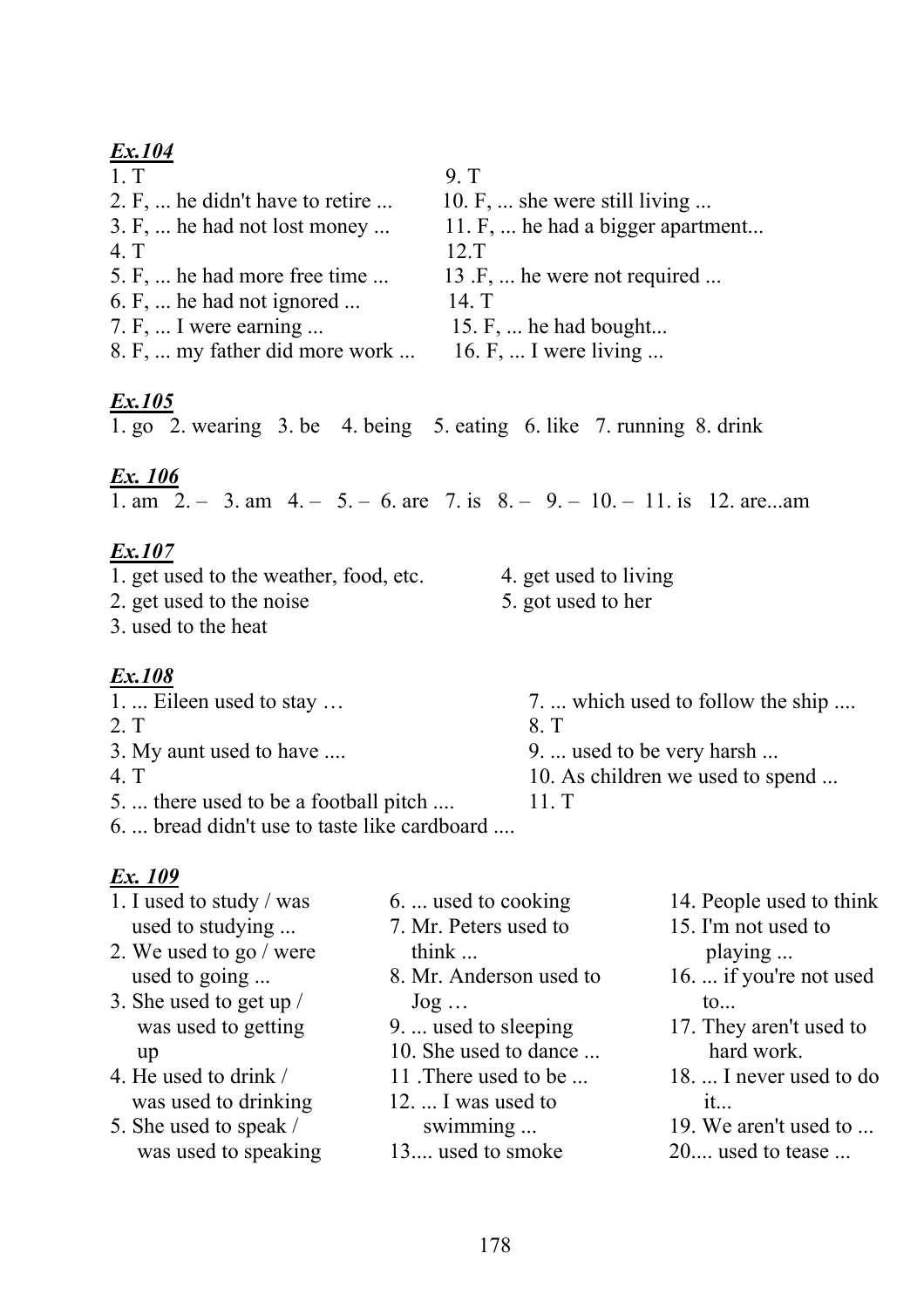- 1. ... to get a taxi rather than walk home.
- 2. ... go for a swim than play tennis.
- 3. ... wait a few minutes than leave now.
- 4. ... to eat at home rather than go to a restaurant.
- 5. ... think about it for a while than decide now.
- 6. ... read a book than watch television.

#### *Ex. 111*

- 1. would you rather I cooked it? 3. would you rather I did it?
- 
- 
- 2. I told her? 4. would you rather I answered it?

# *Ex. 112*

1. not serve 2. not go 3. go 4. write 5. have 6. didn't do 7. didn't work 8. make 9. didn't keep 10. came

# *Ex. 113*

1. stayed 2. didn't 3. stay 4. didn't 5. was 6. didn't

# *Ex. 114*

- 1. I shouldn't have eaten so much.
- 2. He must have forgotten.
- 3. You needn't have gone home so early.
- 4. It can't be changed now.
- 5. She may be watching television.
- 6. She must have been waiting for somebody.
- 7. He couldn't have done it.
- 8. You ought to have been here earlier.
- 9. I would have helped you.
- 10.You should have been warned.

11. He might not have been feeling very well./He might not have felt very well.

# *Ex.115* 1. A 2. B 3. B 4. B 5. B 6. B 7. B 8. B 9. A *Ex.116* 1. F, had to walk 7. F, might have gone 2. T 8. F, I had to call the doctor 3. F, must to sign 9. F, should not have made 4. F, would have gone 10.T 5. F, might bake 11. F, might go 6. T 12. F, Beth had to take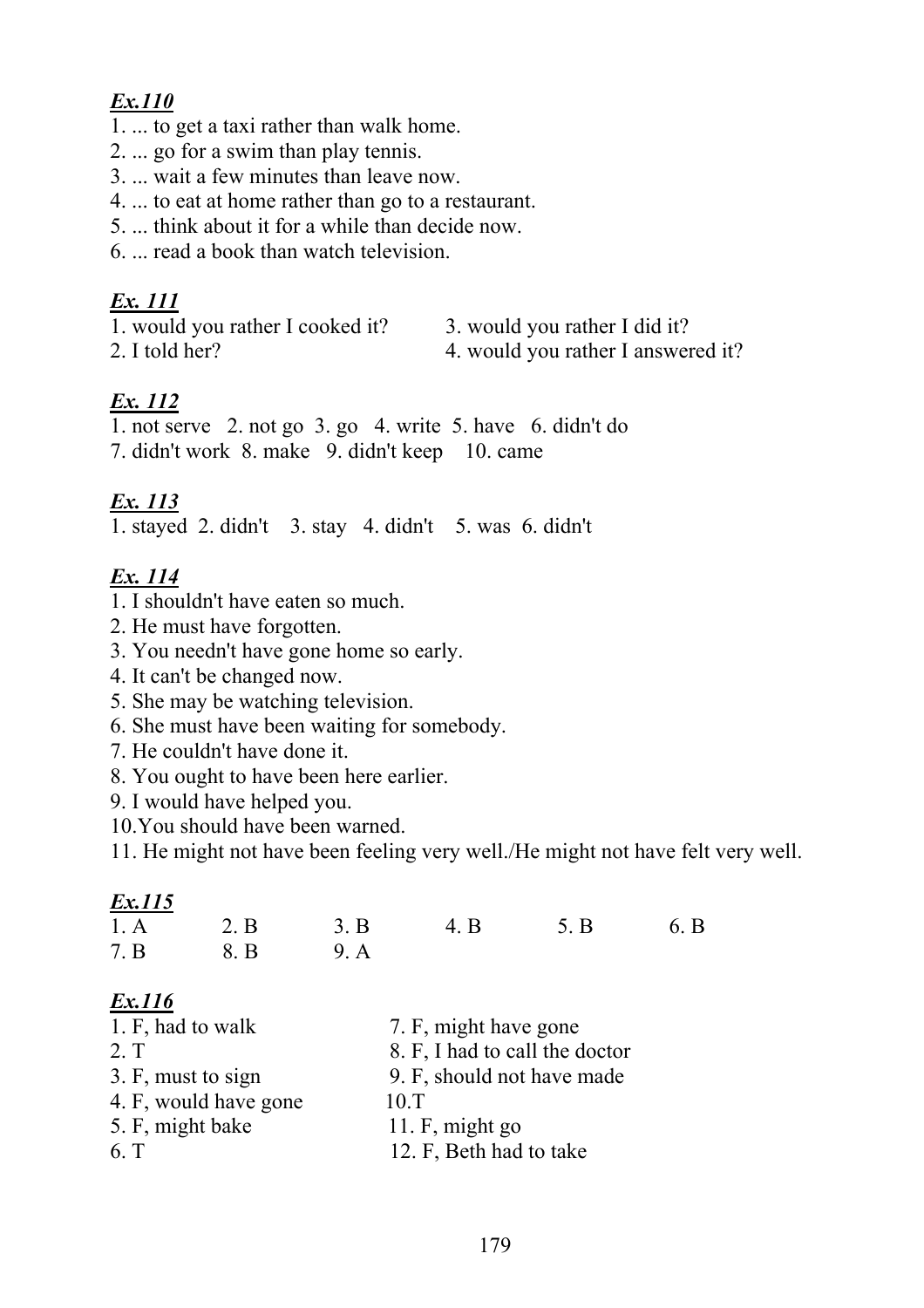| <u>Ex.117</u><br>1. careless, carelessly<br>2. easy, easily<br>3. softly, soft<br>4. quietly<br>5. well, good                                       |                                                                                                                      | 6. easy, easily<br>7. comfortable<br>8. carefully<br>9. sad<br>10. cheerfully, cheerful |                                                                | 11. carefully, good<br>12.quiet, quietly<br>$13.$ dark                                 |  |
|-----------------------------------------------------------------------------------------------------------------------------------------------------|----------------------------------------------------------------------------------------------------------------------|-----------------------------------------------------------------------------------------|----------------------------------------------------------------|----------------------------------------------------------------------------------------|--|
| <u>Ex.118</u><br>1. Right<br>2. W, well                                                                                                             | 3. W.hard<br>4. W, good                                                                                              | 5. W, well<br>6. Right                                                                  |                                                                | 7. Right                                                                               |  |
| <u>Ex.119</u><br>1. quietly<br>2. quiet<br>3. nice<br>Ex. 120<br>1. well<br>2. quickly<br>$3.$ firm<br>4. accurately<br>5. beautiful<br>6. smoothly | 4. well<br>5. safe<br>6. safely<br>7. bright<br>8. slowly<br>9. really<br>10.delicious<br>11. annually<br>12. simple |                                                                                         | 7. nervous<br>8. slow<br>9. angrily<br>14. close<br>16.intense | 13. simultaneously<br>15.incredible                                                    |  |
| Ex.121<br>$1. F$ , late<br>2. T<br>3. T<br>4. T<br>5. F, really<br>6. T<br>7. T                                                                     | 8. F, hastily<br>10.T<br>11.F, promptly<br>12.T<br>13.T<br>$14.F$ , fast                                             | 9. F, thoroughly                                                                        | $15.F$ , well<br>17.T<br>18.f, badly<br>19.T<br>$20.F$ , fast  | 16. F, carefully                                                                       |  |
| <u>Ex. 122</u><br>2. really good cook<br>3. extremely foolishly<br>5. practical (to me)                                                             | <b>us</b>                                                                                                            | 4. very friendly towards<br>8. a fast swimmer                                           |                                                                | 6. hard<br>7. well today                                                               |  |
| <u>Ex.123</u><br>1. F, impatiently<br>2. T<br>3. F, unnecessarily<br>4. $F$ , hard<br>9. T<br>5. T                                                  |                                                                                                                      | 6. F, perfect English<br>7. F, exceptionally<br>8. F, well enough<br>10. F, well-paid   | $\mathbf{1}$                                                   | 11. F, awfully<br>12. T<br>13. F, well<br>14. $F$ , badly<br>15. T<br>16. F, perfectly |  |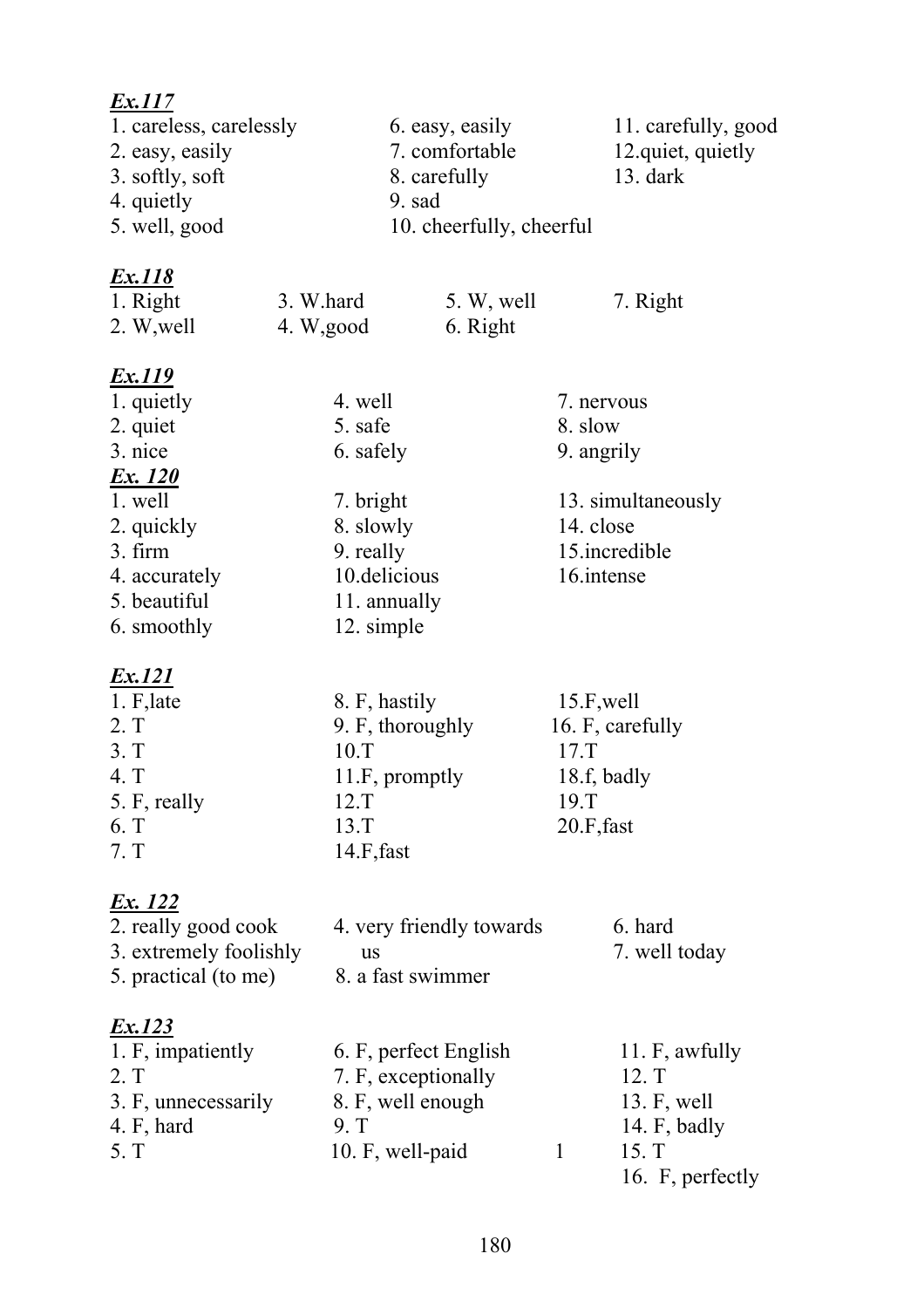| <u>Ex.124</u>                              |                 |            |                          |                                      |  |
|--------------------------------------------|-----------------|------------|--------------------------|--------------------------------------|--|
| 1. are                                     | 5. feels        |            | 9. appeared              | 13. sounds                           |  |
| 2. seems                                   | 6. was          |            | $10$ .are                |                                      |  |
| 3. looks                                   | 7. was          | 11.smell   |                          |                                      |  |
| $4.$ is                                    | 8. seem         | 12.looks   |                          |                                      |  |
|                                            |                 |            |                          |                                      |  |
| <u>Ex.125</u>                              |                 |            |                          |                                      |  |
| 1. smell sweet                             | 6. T            |            | 11. sounded loud         | 16. appeared                         |  |
| 2. T                                       | 7. felt sad     | 12.T       |                          | nervous                              |  |
| 3. tasted good                             | 8. T            |            | 13. smell nice           |                                      |  |
| 4. sounds well                             | 9. tasted awful |            | 14. tasted sour          |                                      |  |
| 5. tasted bad                              | 10.T            | $15.$ T    |                          |                                      |  |
|                                            |                 |            |                          |                                      |  |
| <u>Ex.126</u>                              |                 |            |                          |                                      |  |
| 1. the happier                             |                 |            | 5. The less,  the more   |                                      |  |
| 2. the faster                              |                 |            | 6. colder  colder        |                                      |  |
| 3. The fresher,  the better                |                 |            | 7. more excited          |                                      |  |
| 4. The more,  the fatter                   |                 |            | 8. worse  worse          |                                      |  |
|                                            |                 |            |                          |                                      |  |
| <u>Ex.127</u>                              |                 |            |                          |                                      |  |
| 3. oldest<br>1. best                       |                 | 5. Between | 7. happier               | 9. less                              |  |
| 4. older<br>2. better                      | 6. most         |            | 8. Among                 | 10. shortest                         |  |
|                                            |                 |            |                          |                                      |  |
| <u>Ex.128</u>                              |                 |            |                          |                                      |  |
| 1. F, is better than                       |                 | 7. T       |                          | 14.F, than any other house           |  |
| 2. F, be higher than                       |                 | 8. T       |                          | 15. F, worse than                    |  |
| 3. T                                       |                 |            | 9. F, than that in 1970  |                                      |  |
| 4. T                                       |                 | 10.T       |                          |                                      |  |
| 5. F, was friendlier than                  |                 |            | 11 .F, more crowded than |                                      |  |
| 6. F, anybody else in the                  |                 | 12.T       |                          |                                      |  |
| family                                     |                 | 13.T       |                          |                                      |  |
|                                            |                 |            |                          |                                      |  |
| <u>Ex. 129</u>                             |                 |            |                          |                                      |  |
| 1. F, the poorest people                   |                 |            | 8. T                     |                                      |  |
| 2. T                                       |                 |            | 9. F, doctor that        |                                      |  |
| 3. F, the most surprised person of all the |                 |            | 10.T                     |                                      |  |
| contestants                                |                 |            | 11. F, the most elegant  |                                      |  |
| 4. F, liked Belgium the best               |                 |            | 12. F, the most densely  |                                      |  |
| 5. T                                       |                 |            | 13. F, the worst that    |                                      |  |
| 6. F, the most humid                       |                 |            | $14.$ T                  |                                      |  |
| 7. F, the biggest                          |                 |            |                          | 15.F, the fastest runner of the team |  |
| $16.$ T                                    |                 |            | 19. F, the worst grade   |                                      |  |
| 17. F, the best ice-cream                  |                 |            | 20.T                     |                                      |  |
| 18.T                                       |                 |            |                          |                                      |  |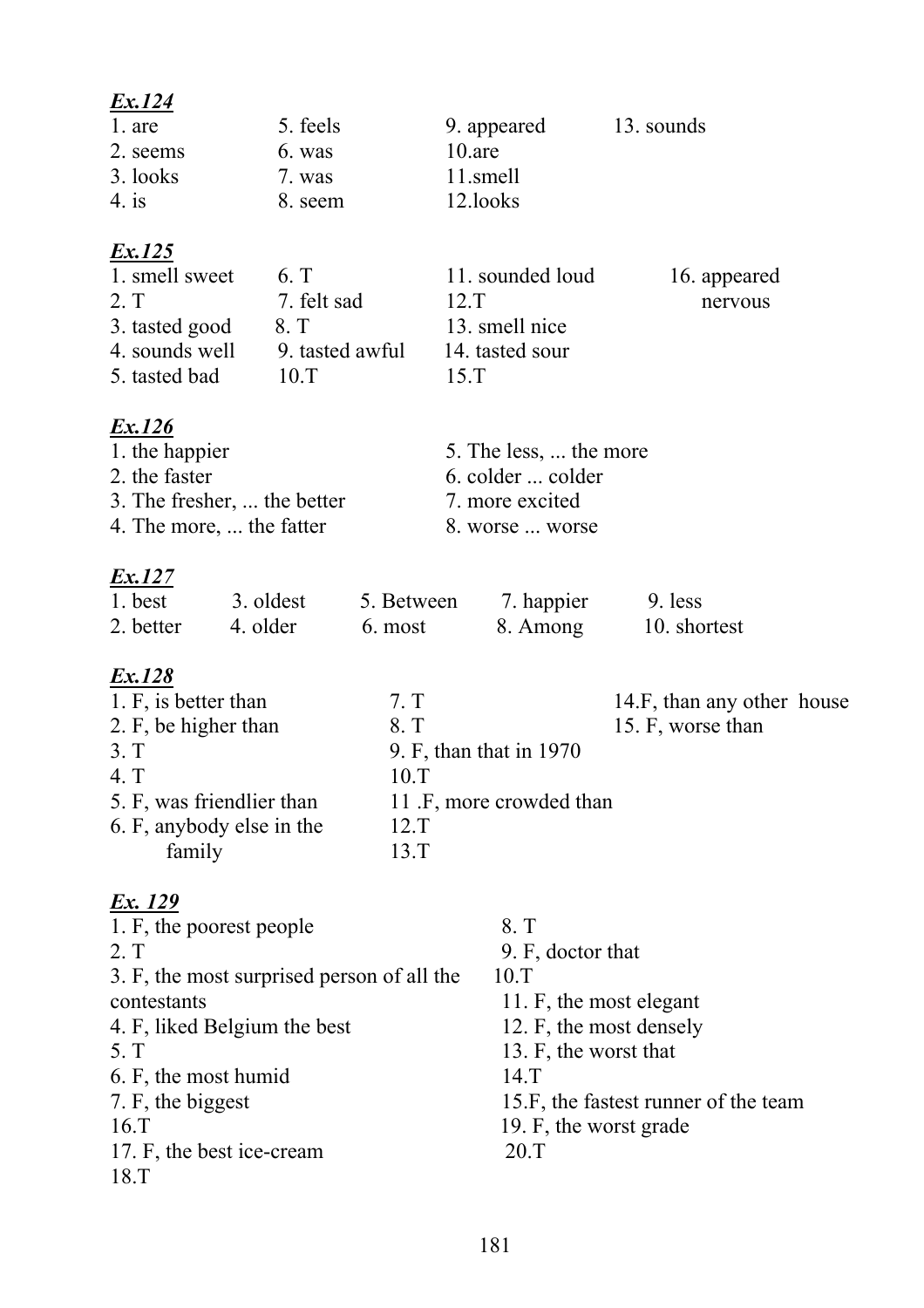| 1. the bigger         | 6. The brighter students 11. than we are |                                     |
|-----------------------|------------------------------------------|-------------------------------------|
| 2. a kinder lady      | 7. is far worse                          | 12. does not like me as much as her |
| 3. the most wonderful | 8. as he is                              | 13. as she is recovery              |
| 4. as old as Jane     | 9. than I do                             | 14. than he does                    |
| 5. Who is taller      | 10. than they are                        | 15. than I did                      |
|                       |                                          |                                     |

# *Ex.131*

| 1. later                  | 6. ran more quickly                         | 12. like her mother   |
|---------------------------|---------------------------------------------|-----------------------|
| 2. drove faster           | 7. works the hardest of all                 | 13. as expensive as   |
| 3. more easily            | 8. did very badly                           | 14. as intelligent as |
| 4. drives worse than I do | 9. like the one                             | 15. as Bob's          |
| 5. come earlier           | $10.$ as mine                               | 16. the same color as |
|                           | 11. as beautiful as                         | mine                  |
| Ex.132                    |                                             |                       |
| 1. F, are smoother        | 5. T                                        | 9 <sub>T</sub>        |
| $\mathbf{\uparrow}$       | $\angle$ $\Gamma$ and $\Gamma$ and $\Gamma$ | $10 F$ and $1000 F$   |

| 2. T             | 6. F, the earliest | 10. F, worst-dressed                               |
|------------------|--------------------|----------------------------------------------------|
| 3. F, the bigger |                    | 7. F, the more talkative 11. F, weighs more and is |
| 4 T              | -8 T               | taller                                             |

# *Ex.133*

|  | 1. A 2. A 3. B 4. B 5. B 6. B 7. B 8. A 9. A 10. A          |  |  |  |
|--|-------------------------------------------------------------|--|--|--|
|  | 11. B 12. A 13. B 14. A 15. A 16. A 17. A 18. B 19. A 20. B |  |  |  |

# *Ex.134*

| 1. F, police station  | $11$ T                     |
|-----------------------|----------------------------|
| 2. T                  | 12. F, dormitory rules     |
| 3. F, car license     | 13.T                       |
| 4. F, street lights   | 14.F, television repairman |
| 5. F, economics class | 15.F, dance recitals       |
| 6. F, world situation | $16.$ T                    |
| 7. T                  | 17.F, plane ticket         |
| 8. T                  | 18. F, language courses    |
| 9. F, football teams  | $19.$ T                    |
| 10.T                  | 20.F, physics course       |
|                       |                            |

| 6. a shoe store         | 13. a two-car family |
|-------------------------|----------------------|
| 7. a twenty-dollar bill | 14. a three-drawer   |
| 8. a science student    | cabinet              |
| 9. a five-litre can     | 15.a two-egg omelet  |
| 10.a three-pin plug     | 16.a two-hour film   |
| 11. a \$20 note         |                      |
| 12. a three-week course |                      |
|                         |                      |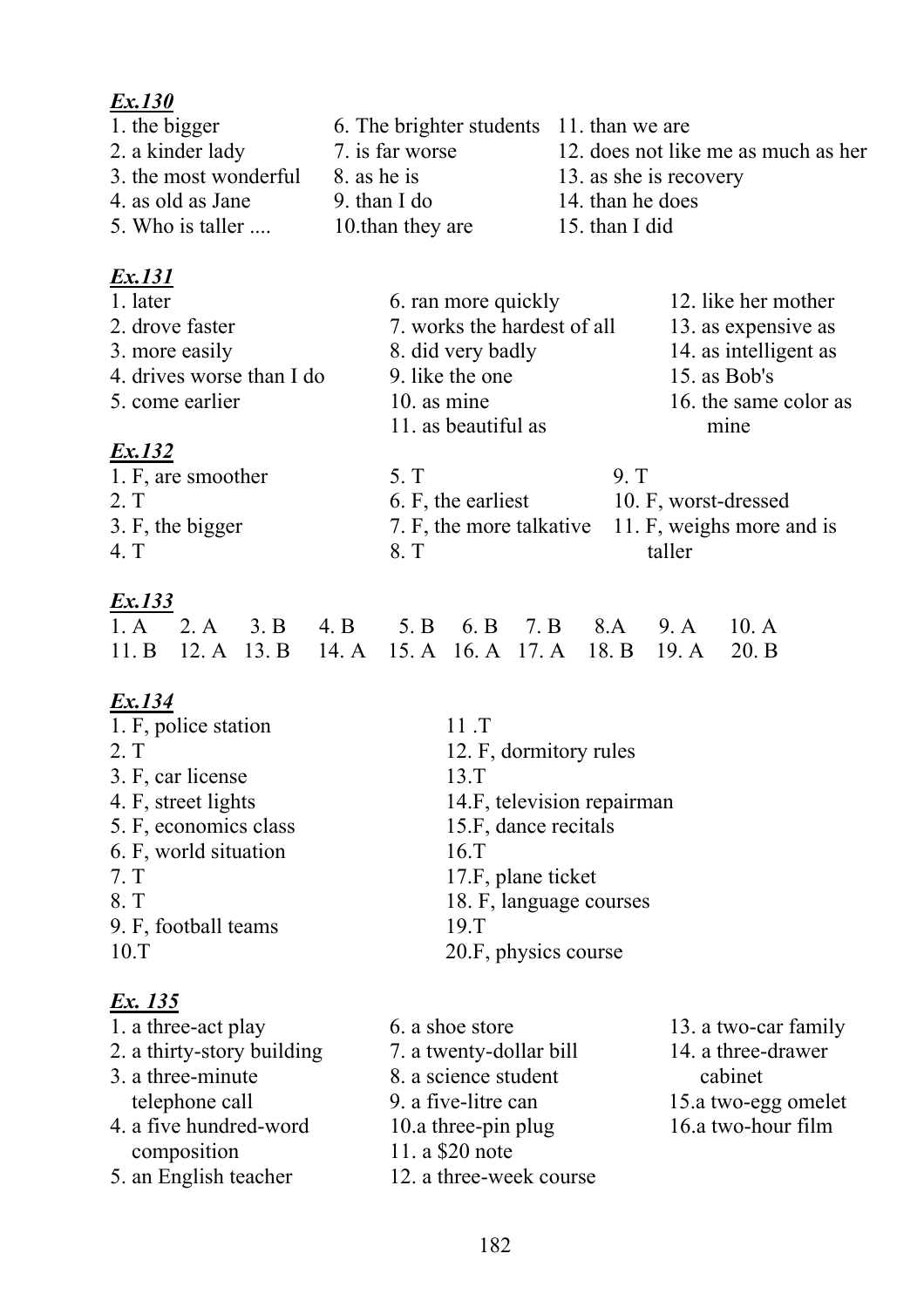- 
- 2. a ten-month-old baby 7. a nine-room house twelve-year old
- 3. a three-day trip 8. dog food brother
- 4. a child psychologist 9. a guest-room
- 5. a fifty-dollar check 10.a five-page paper

# *Ex. 137*

- -
	-
	-
- 1. a student handbook 6. a three-credit course 11. a ten-year old sister, a
- 1. a 27-year-old woman 5. ten-year-old boys 8. ten-pound tickets 2. a three-hour flight 6. a ten-part television 9. a ten-story building 3. a four-day strike series 10. a five-kilo bag 4. a 200-page book 7. a two-litre bottle 11. a five-mile walk

# *Ex.138*

- 1. F, two-hundred-year-old house 9. T 2. F, three-hundred-dollar suit 10.F, five-thousand-year-old pyramids 3. T 11.F, two-ounce bottle 4. F, fifty-minute classes 12.T 5. T 13.T 6. T 14. F, five-hundred-page manual 7. F, thirty-year-old man 15.F, ten-room house
- 8. F, five-dollar-a-pound cheese

# *Ex.139*

| 1. enough money | 4. enough room |
|-----------------|----------------|
| 2. enough cups  | 5. well enough |
| 3. warm enough  | 6. enough time |

# *Ex.140*

1. warm enough 6. wide enough 11. enough drinks 2. enough money 7. enough time 12. heavy enough 3. enough English 8. fast enough 13. enough people 4. warm enough 9. strong enough 14. enough chairs 5. strong enough 10. old enough

- 
- 
- 3. have enough information 10. good enough<br>4. good enough 11. enough food
- 
- 5. enough hamburgers for the party 12. good enough
- 6. be strong enough 13. enough time
- 7. without enough sleep
- 1. enough light 8. isn't old enough
- 2. big enough to sit 9. enough cars / cars enough
	-
	- 11. enough food
	-
	-
- 7. enough qualifications
- 8. big enough
	- -
		-
		-
		-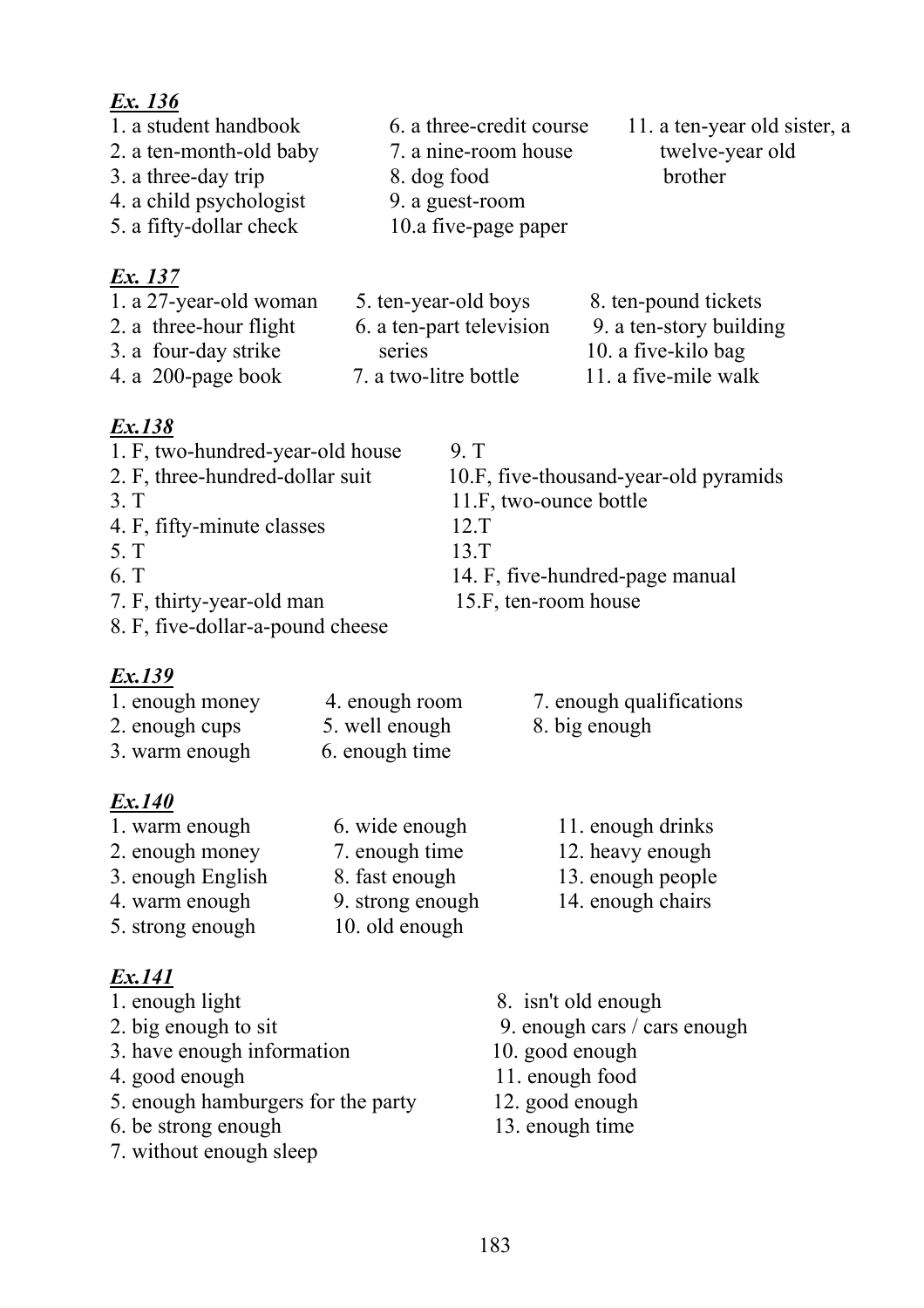| Ex.142                         |                           |                              |
|--------------------------------|---------------------------|------------------------------|
| 1 <sub>T</sub>                 | 7. F, many good friends   | 12. F, not good enough to be |
| 2. F, very good                | 8T                        | acceptable                   |
| 3T                             | 9. F, English well enough | 13 <sub>T</sub>              |
| 4. F, intelligent enough 10. T |                           | 14. F, very happy            |
| 5. F, enough money             |                           | 15. F, old enough            |
| 6. T                           | 11. F, big enough to sit  |                              |
|                                |                           |                              |

| 1. because of | 5. because of | 9. because of | 13.because  |
|---------------|---------------|---------------|-------------|
| 2. because of | 6. Because of | 10.because    | 14. Because |
| 3. because    | 7. because    | 11 because of |             |
| 4. Because    | 8. because of | 12 because of |             |
|               |               |               |             |

# *Ex.144*

| 1. because    | 5. because | 9. because of  | 13. Because    |
|---------------|------------|----------------|----------------|
| 2. Because of | 6. because | 10. Because of | 14.because     |
| 3. because of | 7. because | 11 because of  | 15. Because of |
| 4. Because of | 8. because | 12 because of  |                |

# *Ex.145*

| 1. The car was so expensive that            |                   |            |            |                              | 7. She talked so fast that            |         |  |
|---------------------------------------------|-------------------|------------|------------|------------------------------|---------------------------------------|---------|--|
| 2. It was such an expensive car that        |                   |            |            |                              | 8. It was such a bad performance that |         |  |
| 3. It was such a cold day that              |                   |            |            |                              | 9. I've met so many people            |         |  |
| 4. The weather was so hot that              |                   |            |            |                              | 10. There're was so little traffic    |         |  |
| 5. We're having such beautiful weather that |                   |            |            | 11. There were so few people |                                       |         |  |
| 6. Grandpa held me so tightly               |                   |            |            | 12. Sally used so much paper |                                       |         |  |
| Ex. 146                                     |                   |            |            |                              |                                       |         |  |
| 1.50                                        | 2. such           | 3.50       | 4. such    | 5. such                      | 6. so                                 | 7. such |  |
| 8. such                                     | 9. s <sub>0</sub> | $10.$ such | $11.$ such | 12. s <sub>0</sub>           | $13.$ such                            |         |  |

# *Ex. 147*

| $1. \dots$ such a narrow road $\dots$ | $3. \dots$ such big feet                |
|---------------------------------------|-----------------------------------------|
| 2.  was such warm weather             | 4. $\dots$ such a lot of people $\dots$ |
|                                       |                                         |

| 1.50      | 4. such a | 7. such a | 10. such a |
|-----------|-----------|-----------|------------|
| 2. such   | 5.80      | 8. so     | 11. such a |
| 3. such a | 6. such   | 9. such a | 12. such a |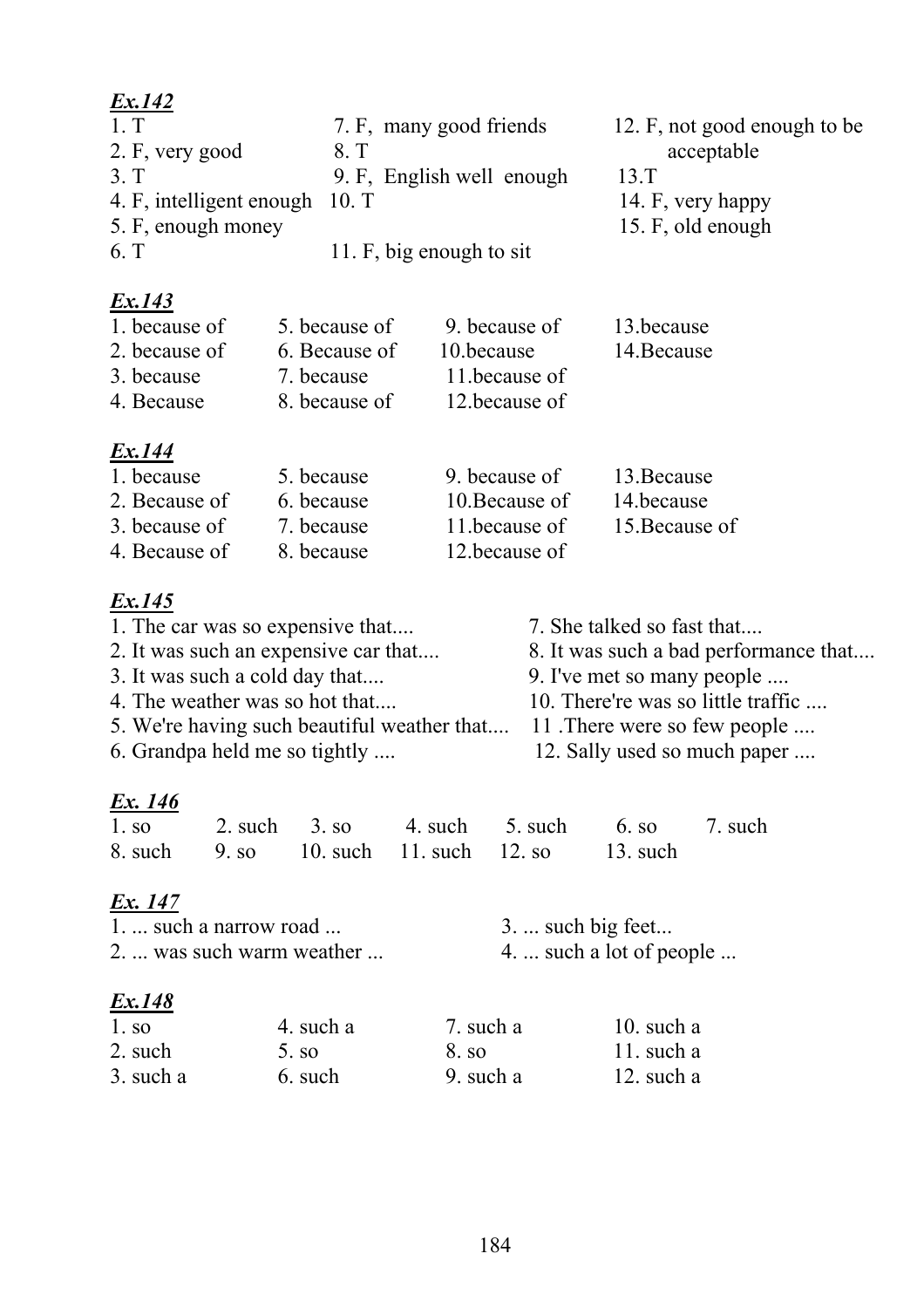- 
- 2. so interesting a book / such an 7. so fast that
- 3. so heavy that 9. so easy that
- 4. such a nice girl / so nice a girl 10. such nice weather
- 5. so late that

# *Ex. 150*

1. F, so good a meal / 8. F, such a bad day / so 15.F, so large that such a good meal bad a day 16. F, such good dvice 2. T 9. F, such 17.T 3. F, so few 10.T 18. F, so shy that 4. T 11.T 11.T 19. F, such a good game 5. F, so rich 12. F, so many things 20.T 6. F, so forgetful that  $13.$  F, so confusing that 7. T 14.T

# *Ex. 151*

- 
- 
- 
- 4. The door was opened by Tom.
- 5. The door was being opened by Tom.
- 6. The door had been opened by Tom.

- 1. That play was written by Shakespeare.
- 2. Ann will be invited to the party.
- 3. That report is being prepared by Alex.
- 4. Customers are served by waitresses and waiters.
- 5. The lesson is going to be explained by the teacher.
- 6. A new idea has been suggested by Shirley.
- 7. The farmer's wagon was being pulled by two horses.
- 8. The book had been returned to the library by Kathy.
- 9. By this time tomorrow, the announcement will have been made by the president.
- 10.That note wasn't written by me, it was written by Jim.
- 11. That pie wasn't made by Alice. Was it made by Mrs. French?
- 12. Is this course taught by Prof. Jackson? I know that it isn't taught by Prof. Adams.
- 13. Those papers haven't been signed by Mrs. Andrews yet. Have they been signed by Mr. Andrews yet?
- 13. Is your house being painted by Mr. Brown?
- 15. I won't be fooled by his tricks.
- 1. so slow that 6. so small a lunch / such a small lunch
	-
	- interesting book 8. such a short time / so short a time
		-
		-

- 1. ... is 7. The door will be opened by Tom.
- 2. ... is being 8. The door is going to be opened by Tom.
- 3.… has been 9. The door will have been opened by Tom.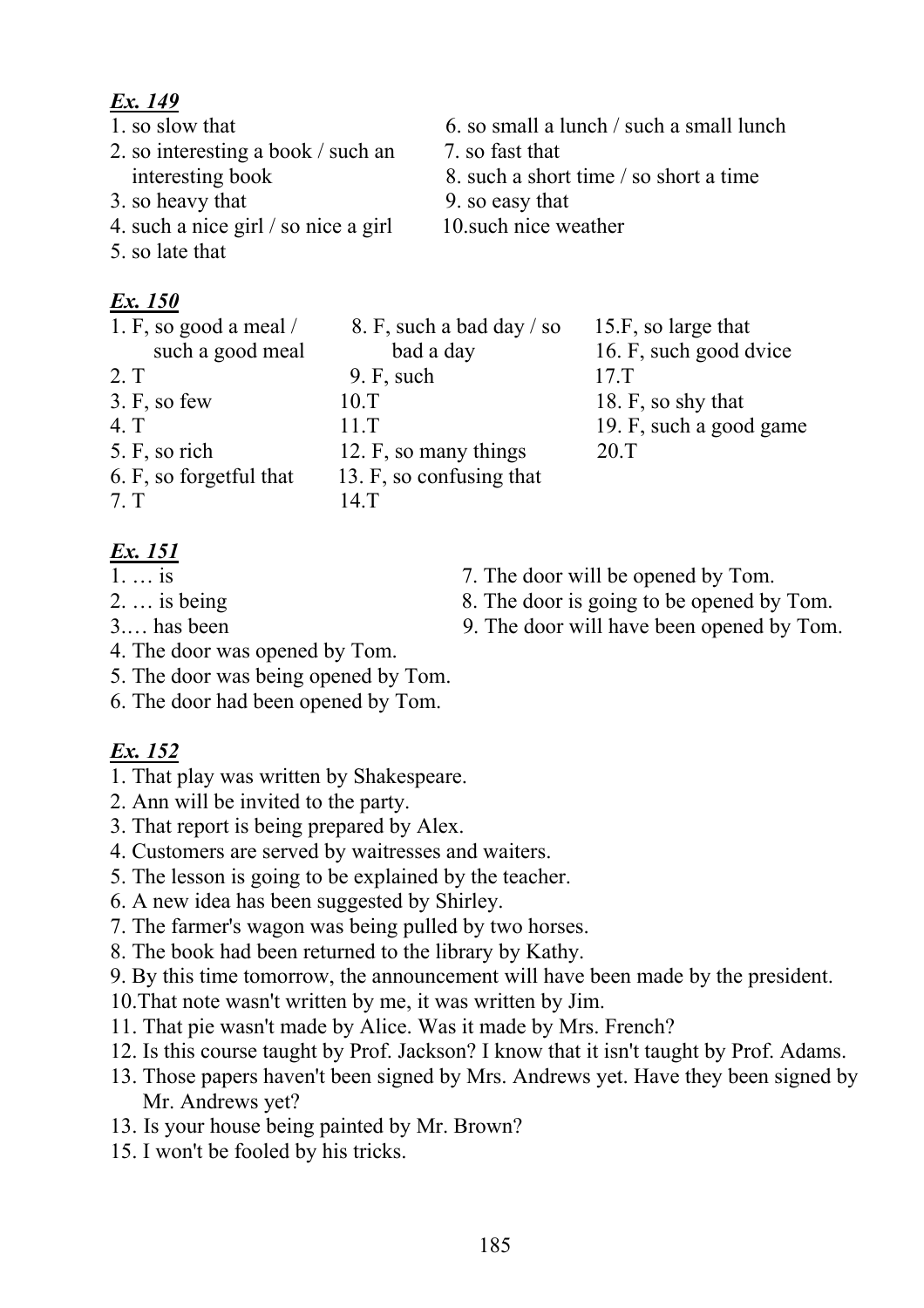$1. -$ 

2. The winning goal was scored by Jackie.

3. -

 $4. -$ 

- 5. That theory was developed by Dr. Ikeda.
- 6. The cup was dropped by Timmy.

 $7. -$ 

8. I was interviewed by the assistant manager.

 $9. -$ 

10. The small fishing village was destroyed by a hurricane.

11.-

12.-

# *Ex.154*

- 
- 
- 3. T 8. T
- 
- 5. F, The bridge collapsed ... 10.F, ... are not allowed ...
- 1. F, ... who was born 6. F, ... someone will get / be hurt ...
- 2. F, ... it belonged to ... 7. F, ... but it didn't refer to you.

- 4. F, It's being repaired ... 9. F, ... the money had disappeared?
	-

- 1. All the salaries have been cut.
- 2. I was kept waiting for half an hour by the bank manager.
- 3. All travel expenses must be paid by employers.
- 4. Do you suppose such a letter could have been written by your brother?
- 5. A computer is used to do that job nowadays.
- 6. People were being made redundant by the firm almost every week.
- 7. The police were not informed that there had been a mistake.
- 8. Were will you be sent by your company next year?
- 9. Josephine was distressed by the news about the famine.
- 10.The camera hasn`t been claimed by anyone.
- 11. Have you been asked for your opinion by anyone?
- 12.That parcel shouldn't have been opened by the children.
- 13. Identity badges must be worn by all visitors.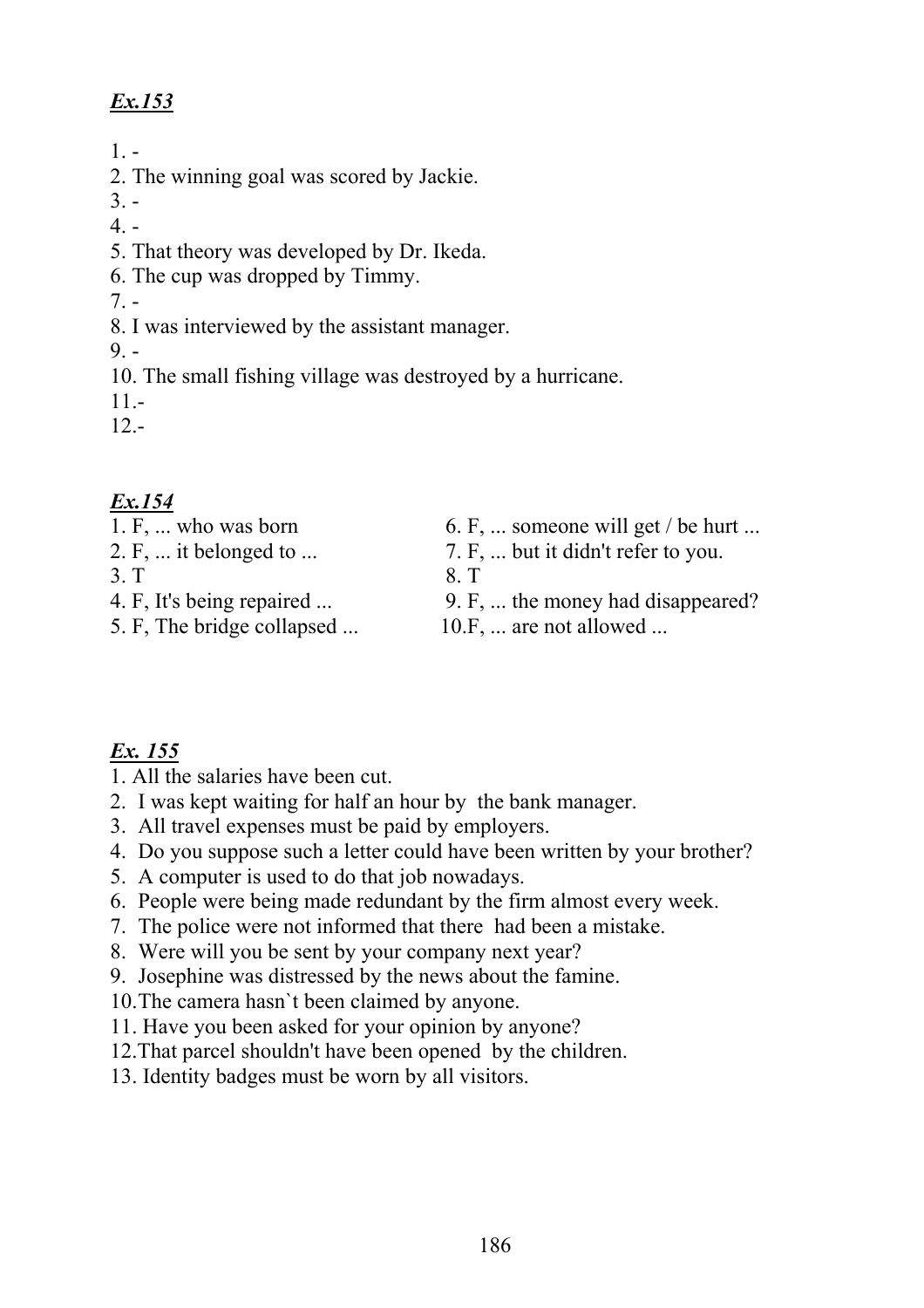- 1. F, I ate steak last night.15.T
- 
- 
- 
- 5. F, The road was built in two years at 18. F, That electronics company is
- 7. F, The people loved their leader and forgave his mistakes. 19. F, The Battle of Hastings was
- 7. F, John answered the phone on the
- 
- 
- 
- 
- 12. F, As we neared the house, we could 23. F, Jack works hard during the week
- 13. F, A lot of crimes were committed in new boat.
- 14. F, If you studied more, you could represented the class well.

#### *Ex.157*

- 
- 
- *Ex.158*
- 2. exchanged 7. altered  $3.$  change  $8.$  do 4. borrow 9. take 14. bother
- 5. get/to get 10. find/to find

- *Ex.159*<br>1.... have your hair cut...
- 2…. have it cut.
- 
- 

#### *Ex.160*

| 1. stay    | 5. to clean | 9. filled   | $13.$ take  |
|------------|-------------|-------------|-------------|
| 2. painted | 6. cashed   | $10.$ cry   | 14. cleaned |
| 3. write   | 7. to go    | 11. to lend |             |
| 4. wash    | 8. redo     | 12. removed |             |

- 
- 2. Т 16.Т
- 3. T 17. F, I turned on the light as I entered 4. T my bedroom.
	- a cost of five million dollars, expanding and developing many new products.
		- fougth in 1066.
- first ring. 20. F, Jane put on her earrings before she 8. T went to the party.
- 9. T 21.T
- 10.T 22. F, Claire painted the living room and 11.T laid a new carpet.
	- see a small dog sitting on the porch. and spends his free time sailing his
	- this neighborhood last month. 24. F, The carefully selected students
	- easily pass your tests. 25.F, Bob plays the piano and the guitar.

2. No, I had it cut. 4. No, he had it cut down.

#### 3. No, they had it painted. 5. No, she had it repaired.

| 1. work          | $6. \text{run}$ | 11. do      | 15. understand/ understand |
|------------------|-----------------|-------------|----------------------------|
| 2. exchanged     | 7. altered      | 12.to fix   | 16. filled                 |
| 3. change        | 8. do           | 13. fixed   |                            |
| $\Lambda$ horrow | $Q$ take        | $14$ hother |                            |

- 5. Do you have your newspaper delivered?
- 3…. do you have your car serviced? 6….. am having a swimming pool built.
- 4…. have a new engine fit. 7…. .haven't had the film developed yet.
	- 8 … . had his portrait painted ...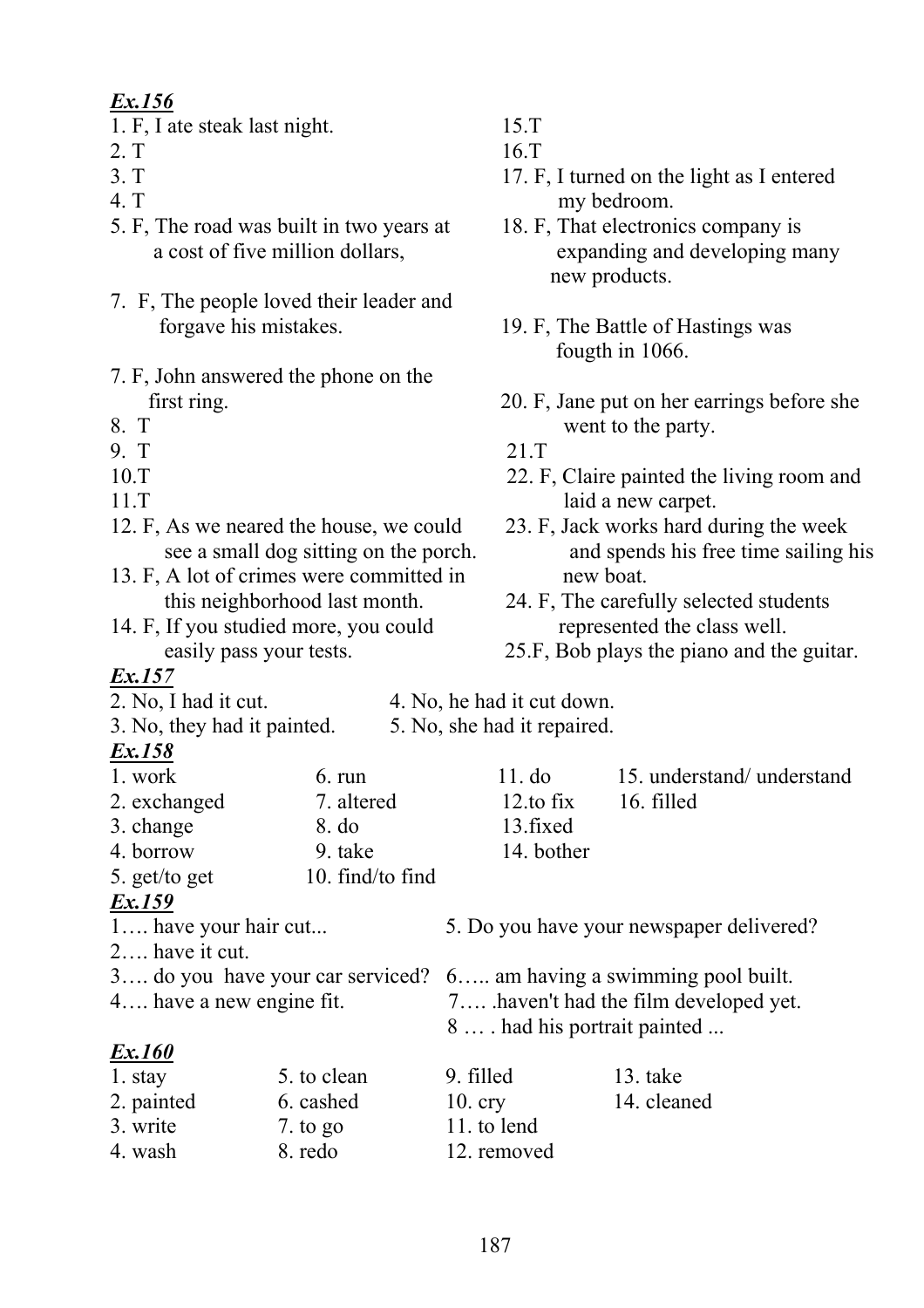- 1. ... I'm going to have my number changed.
- 2. ... she should be having the plaster taken off....
- 3. ... he's had a fine new house

#### <u>Ex. 162</u>

- 1. ... take a nap 7. ... to get the house painted/ 8. ... temperature taken  $2. \ldots$  to take us
- $3.$   $\ldots$  a tooth filled 9. ... let me use
- 10. ... to study/study 4. ... let us write
- 5. ... helps her to do/do ...
- 6. .. make us type

### Ex.163

 $1<sub>T</sub>$ 6. F, my parents tidy up 2. F, her hair cut  $7<sub>T</sub>$ 3. F, his sister type 8. F, let me come 4. T  $9<sub>1</sub>$ 5. T 10. F, let their children see

 $11 \dots$  made him eat

#### Ex.164

| 1. whose | 5. where | 9. which   | 13. whom  |
|----------|----------|------------|-----------|
| 2. where | 6. whose | $10.$ whom | 14. which |
| $3.$ who | 7. whom  | 11. where  | $15.$ who |
| 4. whose | 8. who   | 12. which  | 16. which |

#### Ex.165

1. which  $2.$  who 3. which 4. which 5. who (whom) 6. whose 7 where 8. which  $9$  who  $10$  which 11 whose 12. which  $13.$  who 14 which 15. whose 16 where 17. which 18. which 19 where

#### Ex 166

|                | 1. A 2. B 3. D 4. C 5. A 6. D 7. B 8. C            |  |  |  |  |
|----------------|----------------------------------------------------|--|--|--|--|
| <u>Ex. 167</u> |                                                    |  |  |  |  |
|                | 1. N 2. N 3. N 4. N 5. R 6. R 7. N 8. R 9. R 10. N |  |  |  |  |

- 4. ... I'm having blinds fit on the windows.
- 5. ... she had him followed.
- 6. ... he'd had his portrait painted ....
- 7. ... to have it straightened. designed.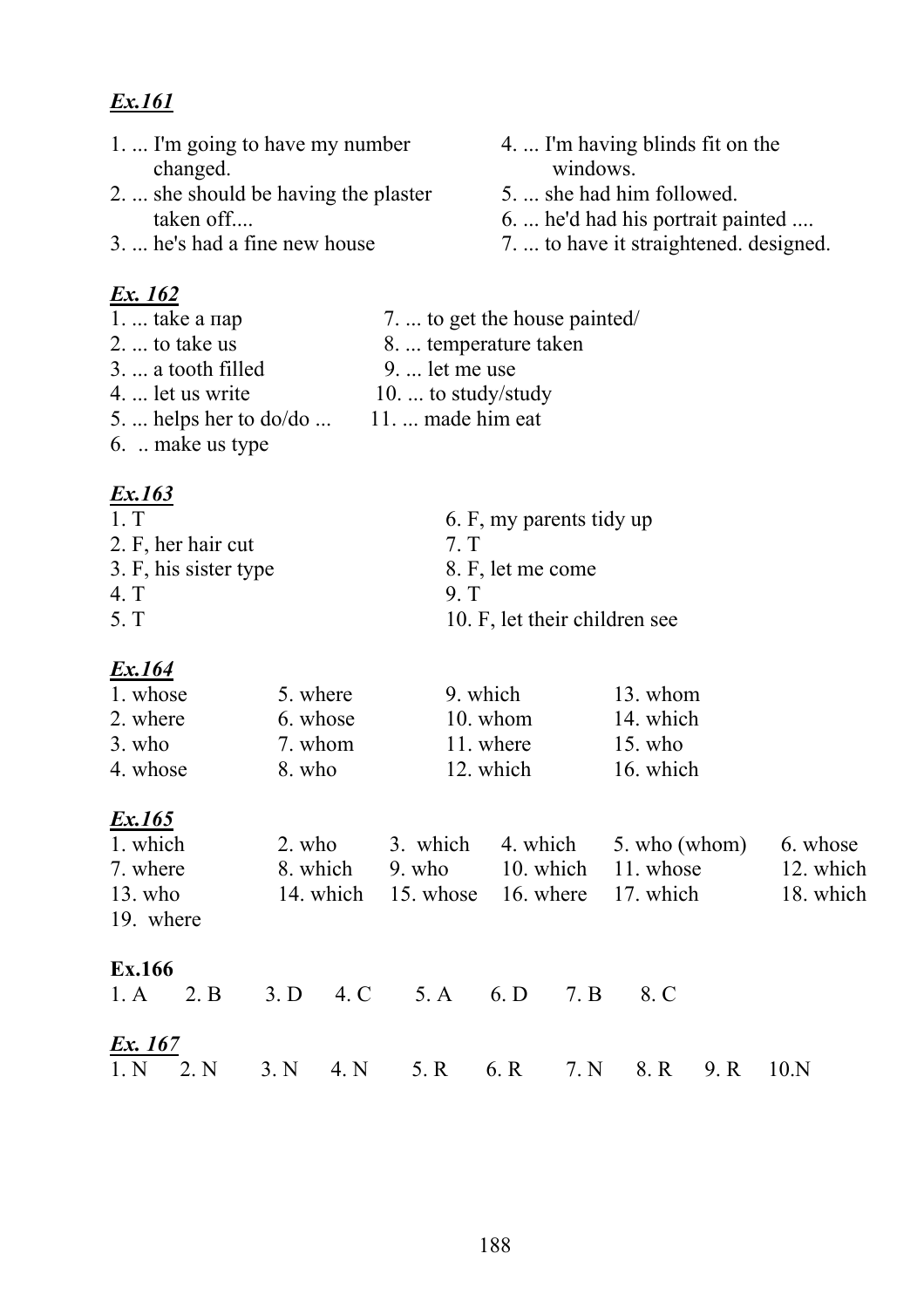| <u>Ex 168</u><br>1. F, which/that<br>2. F, whose experience<br>3. T<br>4. F, which/that<br>5. T                                  |                                         |                                                                                         | 6. T<br>7. F, who/that<br>8. T<br>9. F, who/that<br>10. F, whose photograph                                          |                                          |                                             |                                 |                        |
|----------------------------------------------------------------------------------------------------------------------------------|-----------------------------------------|-----------------------------------------------------------------------------------------|----------------------------------------------------------------------------------------------------------------------|------------------------------------------|---------------------------------------------|---------------------------------|------------------------|
| <u>Ex 169</u><br>1.be<br>2. stop<br>3. prepare<br>4. be                                                                          | 5. come<br>6. be<br>7. leave<br>8. pull |                                                                                         | $9.$ be<br>$10.$ go<br>$11.$ be<br>12. become                                                                        |                                          | $13.$ fill<br>14. be<br>15. be<br>16. write |                                 |                        |
| <u>Ex 170</u><br>$1.$ be<br>2. come                                                                                              | 3. tell<br>4. speak                     |                                                                                         | 5. write<br>6. see                                                                                                   |                                          | 7. be<br>8. come/be                         |                                 | $9. g_0$<br>10. arrive |
| <u>Ex.171</u><br>1. take<br>2. be named<br>3. stay (should stay)<br>4. be postponed<br>5. be permitted<br>Ex.172                 |                                         | 7. have (should have)<br>8. be<br>9. know<br>$10.$ be                                   | 6. be controlled, be eliminated                                                                                      |                                          | $12.$ not be<br>13. return                  | 11. be admitted<br>14. be built | 15. not tell, be told  |
| 1. T<br>2. T<br>3. T<br>4. F, that I look<br>5. T                                                                                |                                         | 6. F, that I go<br>7. T<br>8. F, students write<br>9. F, patient take<br>$10.F$ , he go |                                                                                                                      | 11.T<br>12. F, votebe<br>$14.\mathrm{T}$ | 13. F, she study<br>15. F, everyone have    |                                 |                        |
| <u>Ex.173</u><br>1. F, employees take<br>2. T<br>5. F, John have<br>6. F, crew have<br>7. T<br>8. F, Mr. Smith not leave<br>9. T |                                         |                                                                                         | 3. F, I stop<br>4. T<br>10.F, a driver renew<br>11 $\mathbf{F}$ , we not use<br>12.T<br>13.F, the money be collected |                                          |                                             |                                 |                        |
| <u>Ex. 174</u>                                                                                                                   |                                         |                                                                                         |                                                                                                                      |                                          |                                             |                                 |                        |

| 1.both        | 4. and        | 7. both       |
|---------------|---------------|---------------|
| 2. as well as | 5. as well as | 8. as well as |
| 3. not only   | 6. but also   | 9. not only   |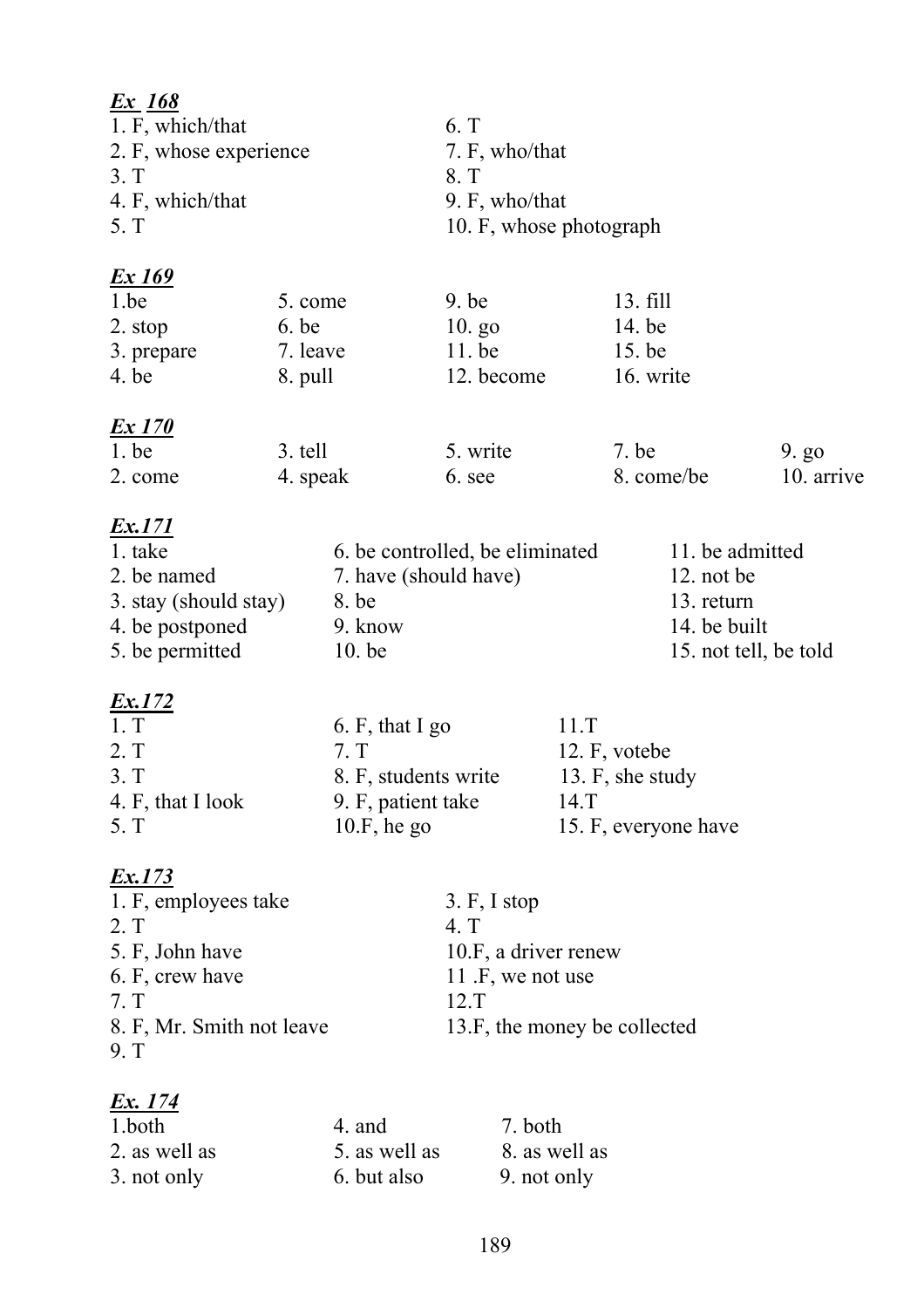- 1. ... and by radio transmitters. 9. ... both a saving account.
- 
- 
- 4. ... neither a tournament. also more efficient.
- 
- 
- 7. ... Mary, Ellen and Jean .... 14. ... teaches anthropology.
- 8. ... not only theoretical classes.

# *Ex.176*

- 
- 2. ... nor eardrums. 10. ... as well as on the table.
- 3. ... but also weakens its structure. 11. ... are not only less expensive but
- 5. ... but also in industry. 12. ... but observe what they do.
- 6. ... and Spanish. 13. ... as well as a very effective teacher.
	-
- 1. F, ... nor speak 6. T 2. T  $7. T$ 3. F, ... and living at home 8. F, ... was long, boring and depressing 4. T 9. T 5. F, ... but also the broad jump 10.F, ... and irresponsible

### *Ex.177*

| 1. knew     | 5. know how | 9. knows how | 13. know how |
|-------------|-------------|--------------|--------------|
| 2. know how | 6. know how | 10. knew     |              |
| 3. know how | 7. knew     | 11. know how |              |
| 4. know how | 8. know     | 12. know how |              |

# *Ex. 178*

| 1. Although            | 6. in spite of/despite  | 11. in spite of/Despite |
|------------------------|-------------------------|-------------------------|
| 2. In spite of/Despite | 7. although             | 12. in spite of/Despite |
| 3. Although            | 8. In spite of/Despite  | 13. In spite of/Despite |
| 4. although            | 9. although             | 14. although            |
| 5. In spite of/Despite | 10. In spite of/Despite |                         |

- 1. Despite his English name/ Despite having an English name/Despite the fact that he has an English name ...
- 2. Although she had an injured foot/Although her foot was injured ...
- 3. ... in spite of the low salary/... in spite of the salary being low/... in spite of the fact that the salary was low ...
- 4. ... despite being the best team/ ... despite the fact that we were the best team ...
- 5. Even though I hadn't eaten for 24 hours ...
- 6. In spite of having very little money, they are happy.
- 7. Although my foot was injured ...
- 8. I enjoyed the film in spite of the silly story/... in spite of the story being silly.
- 9. Despite living in the same street...
- 10. Even though I had an ambrella ...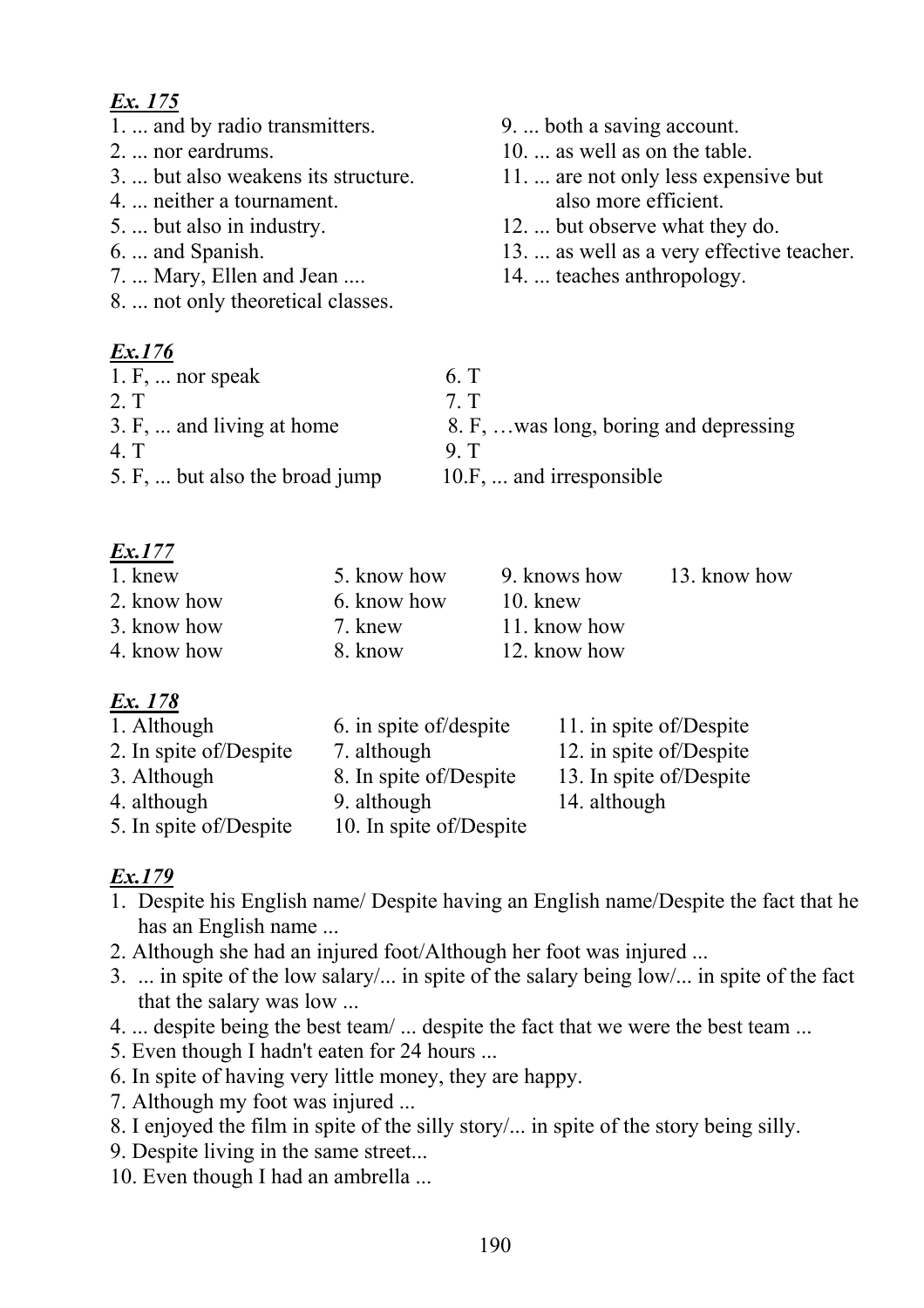| <u>Ex.180</u><br>1. Although<br>2. In spite of                                                                                                                                                               | 3. because of<br>4. Despite                           |                                                                                                                                                                     | 5. Although<br>6. Although                              |
|--------------------------------------------------------------------------------------------------------------------------------------------------------------------------------------------------------------|-------------------------------------------------------|---------------------------------------------------------------------------------------------------------------------------------------------------------------------|---------------------------------------------------------|
| <u>Ex.181</u>                                                                                                                                                                                                | 1. C 2. A 3. B 4. D 5. C 6. A 7. B 8. C               |                                                                                                                                                                     |                                                         |
| <u>Ex.182</u><br>1. raised<br>2. rises<br>$3. s$ at                                                                                                                                                          | 4. set<br>$5.$ lay<br>6. lying                        | 7. laid<br>8. lie<br>9. lies                                                                                                                                        | 10. raise<br>$11.1$ lying                               |
| <u>Ex. 183</u><br>1.1ay<br>2. lies<br>$3.$ set<br>4. laid<br>5. sat                                                                                                                                          | 6. lie<br>7. sat<br>8. sat<br>$9.$ lain<br>$10.$ sets | 11.1ay<br>12. sat<br>$13.$ lain<br>14. raised<br>15. lying                                                                                                          |                                                         |
| <u>Ex.184</u><br>1. F, has risen<br>2. T<br>3. F, set the table<br>4. F, is raised<br>5. F, have laid<br>6. T<br>7. F, needs to raise her grades<br>8. F, Key West lies off<br>9. T<br>10. $F$ ,  has raised |                                                       | 11. $F, \ldots$ she lays<br>12. F, set<br>13. $F, \ldots$ is rising<br>14.T<br>16. F,  do not rise<br>$17.$ T<br>18. $F, \ldots$ has risen<br>19. F,  husband lying | 15. F,  likes to lie down<br>20. F,  had carefully laid |

| 1. didn't know  |  |
|-----------------|--|
| $2.$ is         |  |
| 3. would help   |  |
| 4. had lost     |  |
| 5. had been ill |  |
| 6. was sleeping |  |
|                 |  |

7. trusted

- 8. was going
- 9. lived
- 10. would celebrate
- 11. won't take place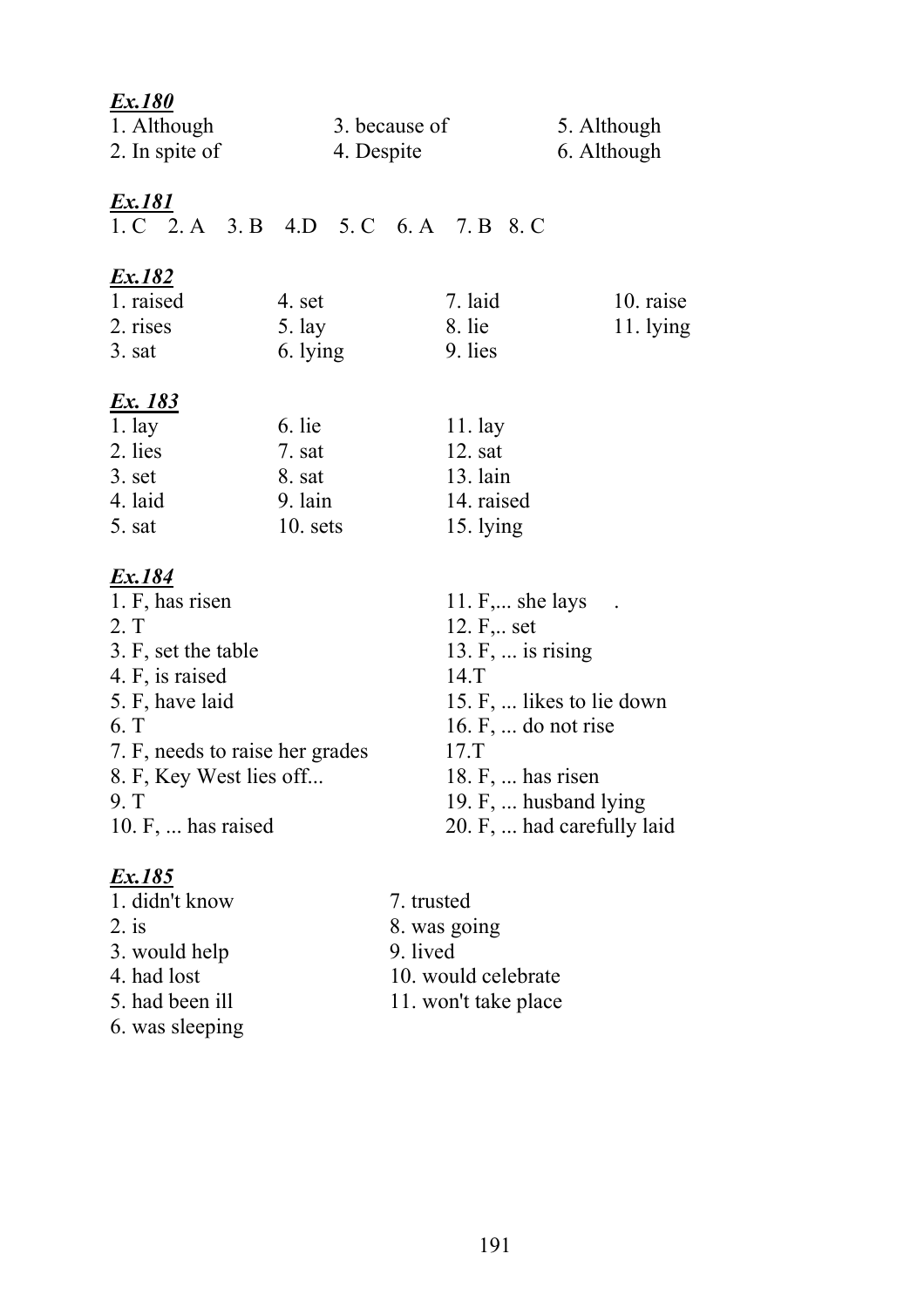- 
- 2. ... he accompanies a woman. 8. We did not receive ....
- 
- 4. ... with them are copies .... 10.Although there were ....
- 
- 6. ... Charles did not finish. 12.... that she had gone ....

# *Ex. 187*

| 1. bought | 3. lasted | 5. won    | 7. wrote   | 9. has   |
|-----------|-----------|-----------|------------|----------|
| 2. took   | 4. wants  | 6. tastes | 8. started | 10. puts |

# *Ex.188*

- 1. F,... she had lost her job and was short 8. F, ... that he was coming home.
- 
- 3. F, She was telling us about her 11. F, ... if he would help us.
- 
- hotel .../... said that the hotel ... 14.T
- 6. F, ...visitors not to touch the exhibits.
- 7. T

# *Ex. 189*

- 1. Tom asked (me) where I was going.
- 2. Mike asked (me) where I was going to spend the holiday.
- 3. Jennifer asked (me) what I would do when I left school.
- 4. The nurse wanted to know how the doctor had known her name.
- 5. The clerk asked (me) whether/if I had an appointment.
- 6. Bernard wondered whether/if his wife had seen his car keys.
- 7. Isabel's brother wanted to know why she hadn't called him.
- 8. Richard asked James to carry his briefcase.
- 9. Charles asked the receptionist when he could see the doctor.

# *Ex. 190*

| 1.told  | 5. told | 9. said       | $13.$ said     |
|---------|---------|---------------|----------------|
| 2. said | 6. said | 10.tells/told | 14. tell       |
| 3. said | 7. told | 11. told      | $15.$ said     |
| 4. told | 8. told | $12.$ said    | 16. tell, said |

#### 1. He is among .... 7.... was 250 000 000.

- 
- 3. ... and hurried away. 9. Mary did not finish ....
	-
- 5. ... that he needed. 11. We thought he was planning ....
	-

| 7. wrote   | $9.$ has   |
|------------|------------|
| 8. started | $10.$ puts |

- 
- of money. 9. F, ... that he found a blood test...
- 2. Т 10. Т
	-
- fascinating trip. 12. F, ... that there are 10 000 species of 4. T ferns.
- 5. F, ... the receptionist told us that the 13.F, ... what happened the previous night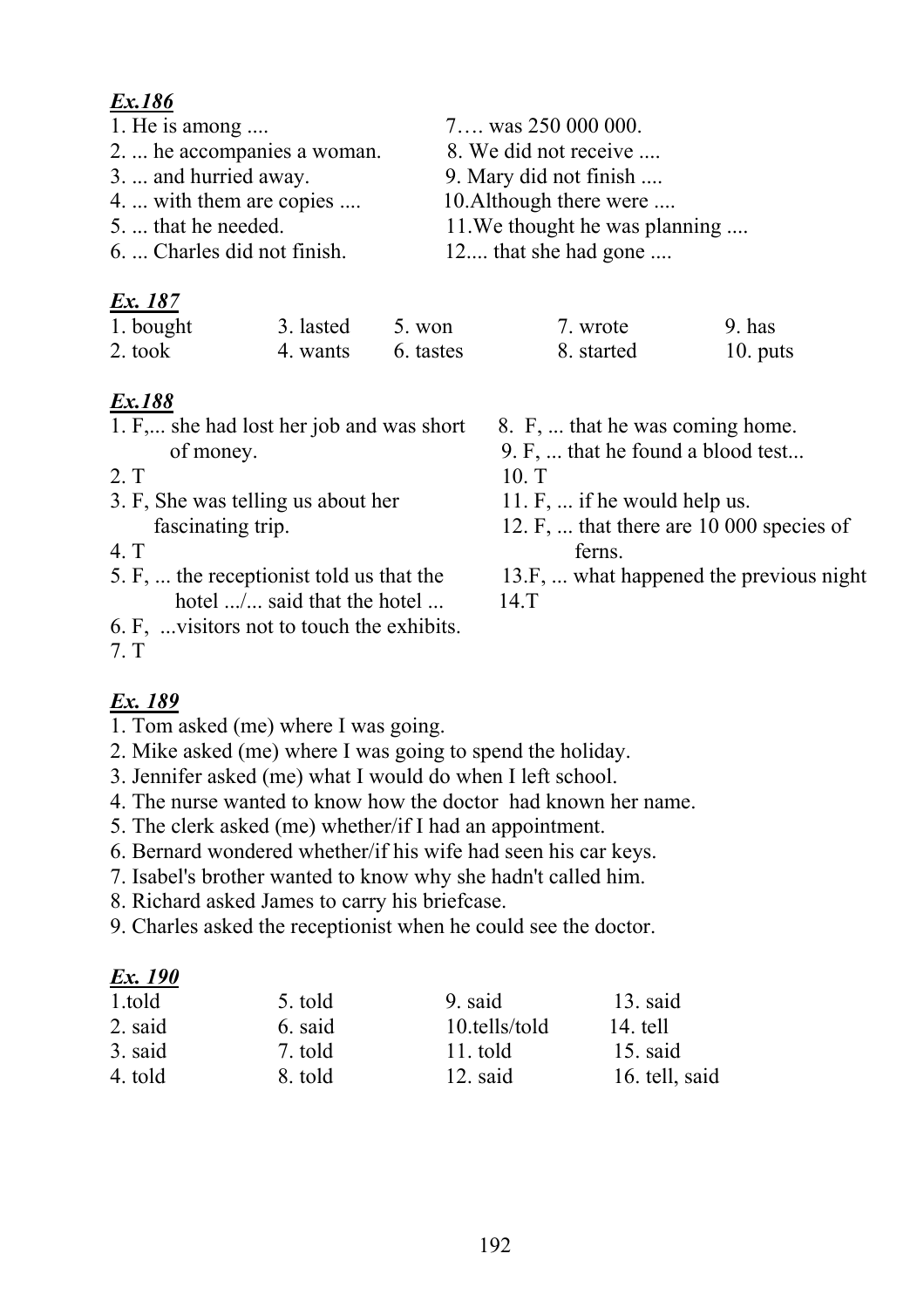| <u>Ex.191</u>  |                          |                 |                       |
|----------------|--------------------------|-----------------|-----------------------|
| 1.tell         | 4. to tell               | 7. told us/said | 10. won't say         |
| 2. did you say | 5. would you say 8. told |                 | 11. have already told |
| 3.tell         | 6. to say                | 9. wouldn't say | 12. tell me/say       |
|                |                          |                 | 13. tell              |

| 1. they: cleansers                   |  |  |  |  | 6. him: Keith; his: Keith |                                           |  |                                               |  |  |
|--------------------------------------|--|--|--|--|---------------------------|-------------------------------------------|--|-----------------------------------------------|--|--|
| 2. she: Nancy; her: Nancy            |  |  |  |  |                           | 7. her: Claudia                           |  |                                               |  |  |
| $3.$ it: object                      |  |  |  |  | 8. it: parrot; him: Paul  |                                           |  |                                               |  |  |
| 4. their: teenagers; them: teenagers |  |  |  |  |                           | 9. she: Gwendolyn; his: Dionysios         |  |                                               |  |  |
| 5. his: Joshua; he: Joshua           |  |  |  |  |                           | 10. her: Mrs. Wilowski; their: assistants |  |                                               |  |  |
| Ex.193                               |  |  |  |  |                           |                                           |  | 1.F 2.T 3.T 4.F 5.F 6.T 7.F 8.T 9.F 10.T 11.T |  |  |

| ٠ |  |  |
|---|--|--|

| 1. F, his individual | 6. F, he must promise $\ldots$ |
|----------------------|--------------------------------|
| 2. T                 | 7 T                            |
| 3. F, his notebook   | 8. F, his teeth                |
| 4. F, their mittens  | 9. F, his best                 |
| 5. T                 | 10T                            |

# *Ex.195*

1. T

2. F, The telephone directory says ...

3.T

4. F, As Cathy was driving home from work, she saw her friend.

5. F, ... the picture looked strange.

6. T

7. F, ... and the stock market suffered ...

8. T

9. F, The newspaper says ...

10. F, ... and now the A Team is in the first place.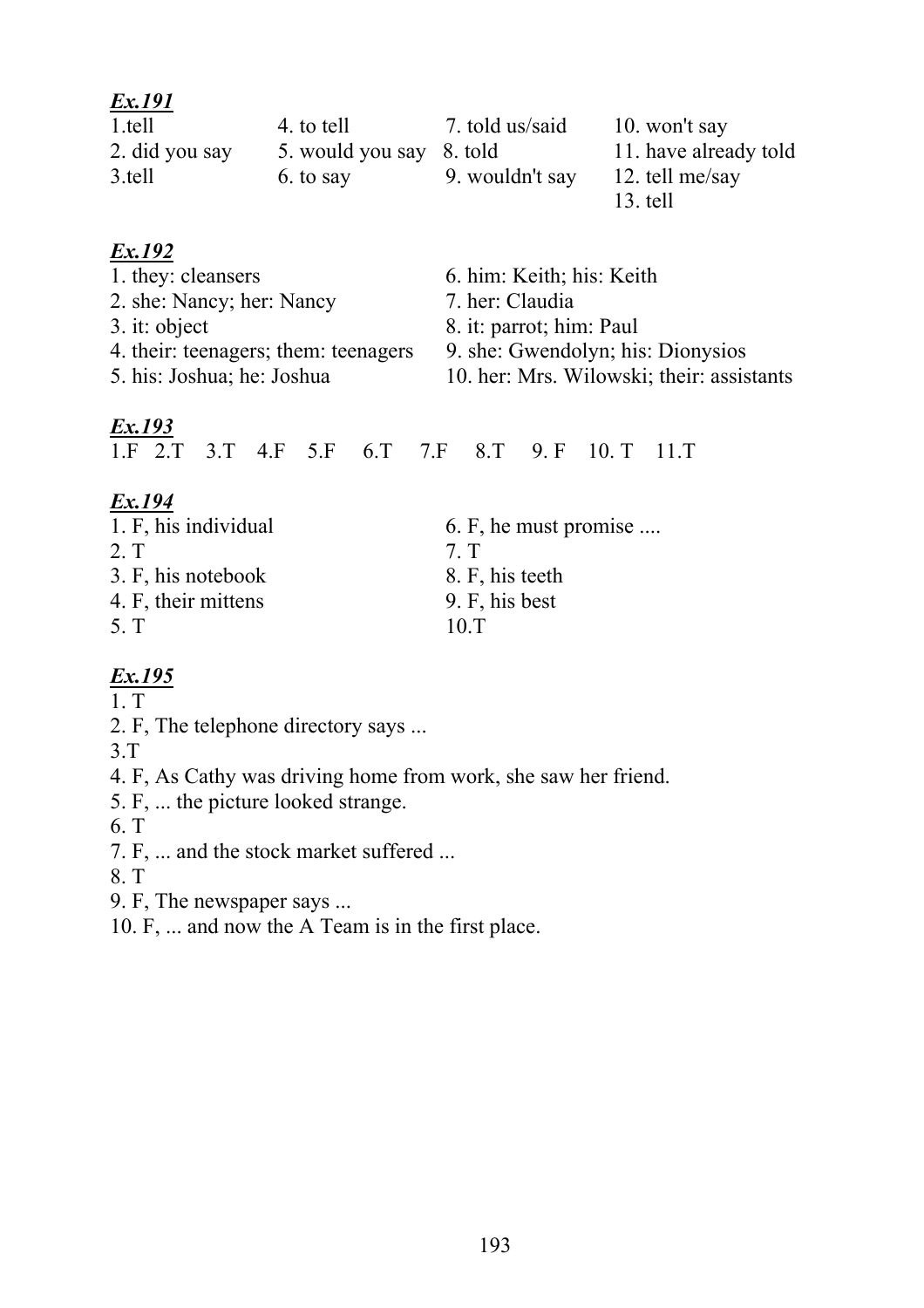- 1. F, ... her opinion of me. 11.T
- 
- 
- 4. F, ... his suitcase. 14.T
- 5. Т 15.Т
- 
- 7. F, ... their situation to me personally. sake of others.
- 8. F, ... he will answer his telephone, 17.T
- 
- 
- 11 .T 20.T
- 12.T
- 13. F, ... for its objectivity.

# *Ex. 197*

- 1. B: its supporters 5. A: ... by himself
- 
- 
- 

# *Ex. 198*

- 1. ... who speaks one's 5. ... one (he) cannot 10. ... to pay one's (his)
- 2. ... one (he) would not 6. ... to type his own time. be so quick to research paper .... 11. ... have one's teeth
- thesis .... fast.
- responsibility .... the dentist.

# *Ex.199*

- 
- 
- $3. F, \ldots$  pay one's rent  $8. T$
- 4. T 9. T
- 
- 
- 2. T 12.T
- 3. T 13. F, ... for its objectivity.
	-
	-
- 6. T 16. F, ... something one wants for the
	-
- 9. F, ... his report with him .... 18.F, Nobody lost his patience ....
- 10.F, ... I bought for them. 19. F, ... must pay his fair share ....
	-
- 2. B: their test scores 6. B: ... from their locker
- 3. A: its products  $\ldots$  7. A:  $\ldots$  his equipment  $\ldots$
- 4. A: told him... 8. A: ... his name ...

# language, expect.... expect.... telephone bill on

- 
- criticize. 7. ... get your books ... checked regularly.
- 3. ... present one's (his) 8. ... when he drives too
- 4. ... one (he) has the 9. ... one should go to
	-
- 1. F,  $\dots$  he feels well  $\qquad 6.$  F,  $\dots$  he must practice
- 2. T 7. F, ... one (he) meets many challenges
	-
	-
- 5. T 10.F, When one finds oneself...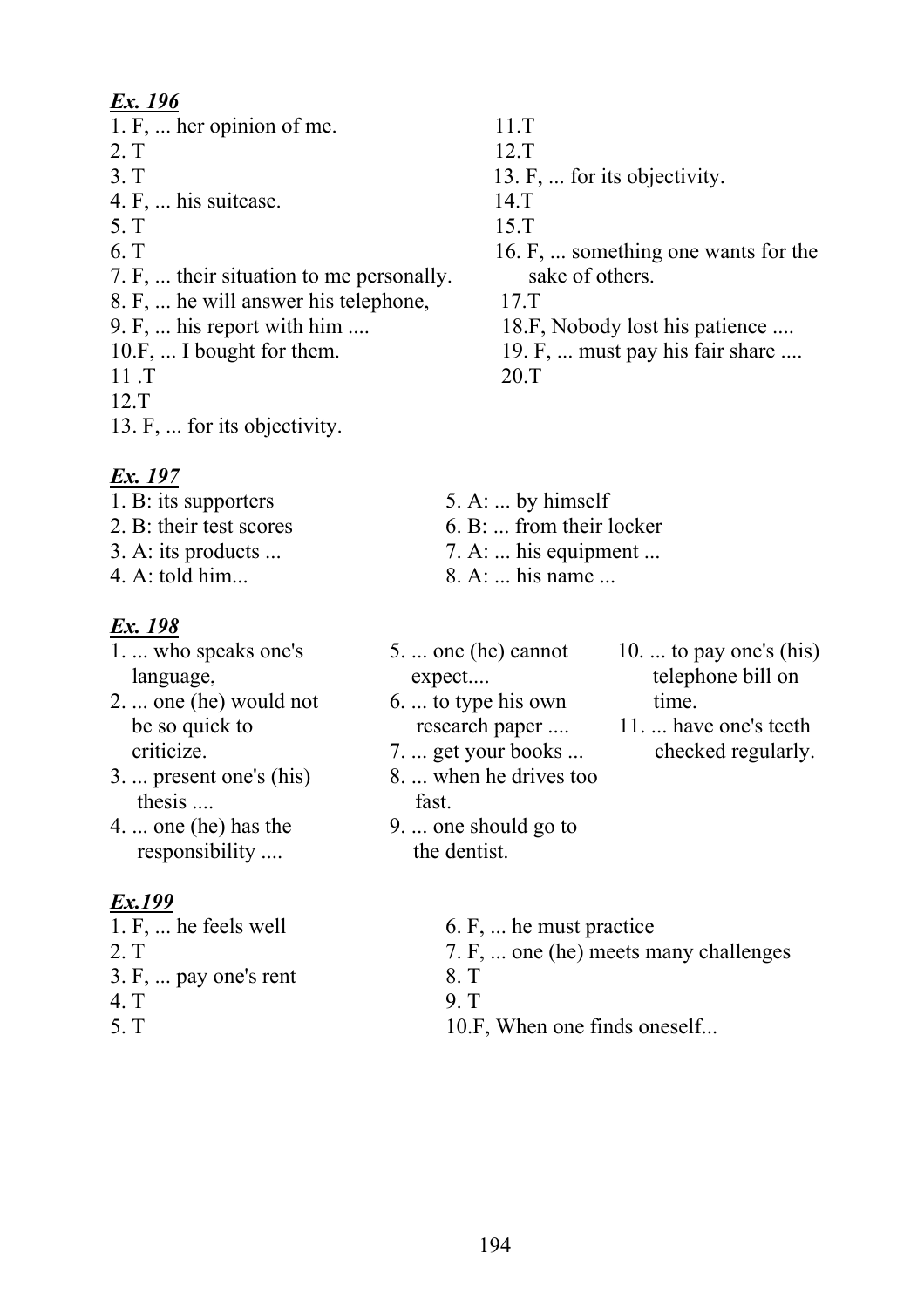- 1. F, Playing in the street, the child was 6. F, Walking toward the church, I
- 2. F, By painting and repairing as windows. needed, one can keep one's home in 7. F, To understand the subject, one
- 
- 4. F, After I had addressed and stamped my heart beat crazily. the letter, I dropped it in the slot.  $9. T$
- 5. T 10.T
- 11. F, When I was only a child, my father 14. F, Sitting alone in the room, he was
- 12. F, Studying and reading, I passed the 15. F, Having wrapped the package in
- 

### *Ex. 201*

#### 1.T 2. F 3. F 4.T 5. F 6.T 7. F 8.F

#### *Ex.202*

- 1. Claiming she never wins anything, 6. Wearing a morning coat and striped
- 2. Putting in many extra hours at the a silver tray. supermarket, Gary no longer makes 7. Using a metal detector, May and
- 3. The Romans called a land north of ri0ng.<br>Britain now believed to be Iceland, 8. Running Ultima Thule. bitten by a dog.
- machines, Johanna sewed elaborate circus by my father.
- 5. Running to my car, I found a ring. George left the room.

- 
- 2. unaccompanied 5. made 8. covering
- 

| Ex. 204        |           |
|----------------|-----------|
| 1. known       | 5. work   |
| 2. written     | 6. filled |
| 3. astonishing | 7. name   |
| 4. twisting    | 8. appea  |

- hit by the truck, noticed the beautiful stained-glass
- good condition, must do a great deal of studying.
- 3. T 8. F, Skiing down the steep hill, I felt
	-
	-
	- taught me how to play soccer, frightened by the strange noise.
- day quickly, **pretty** green paper, Phyllis put it on 13.T the table.
	- Zoraida threw away the lottery ticket, trousers, the butler brought in tea on
	- the fire company his first priority. Frederick searched for the lost class
		- 8. Running home from school, I was
- 4. Using the computerized sewing 9. When only a child, I was taken to the
	- lettering and decorative patterns. 10. Having hidden the key in his pocket,
		- 11. To understand the directions one must read them carefully.
- 1. colored 4. flashing 7. wearing 10. decorated
	-
- 3. hissing 6. swimming 9. sought
	- ing 9. deposited
		- 10. regarded
	- 3. astronomic 11. alarming
	- aring 12. concerned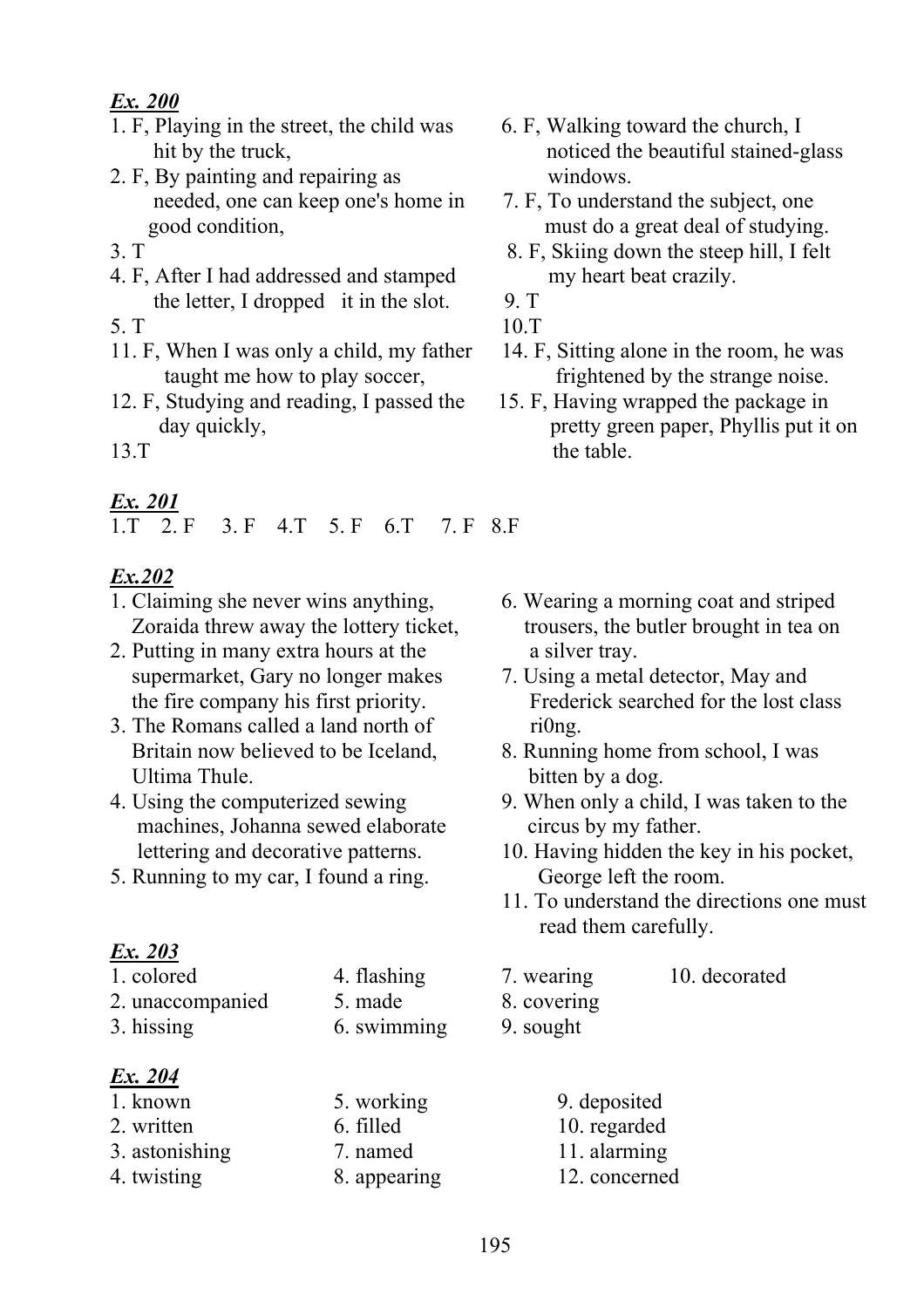| 1. amusing                      | 5. named   | 9. shocked                      | 13. broken    |  |
|---------------------------------|------------|---------------------------------|---------------|--|
| 2. fixed                        | 6. burning | 10. answering                   | 14. ringing   |  |
| 3.tidied                        | 7. shaking | 11. turned                      | 15. cutting   |  |
| 4. tiring                       | 8. pleased | 12. bored                       | 16. beginning |  |
| Ex.206                          |            |                                 |               |  |
| 1. F, had been eaten            |            | 9. F,  to have mng              |               |  |
| 2. T                            |            | 10.T                            |               |  |
| 3. F, had given his speech      |            | 11 .F, She has begun            |               |  |
| 4. F, Written in 1847           |            | 12.T                            |               |  |
| 5. T                            |            | 13. F, I would not have done it |               |  |
| 6. F, has not worn              |            | 14. F, The broken chair         |               |  |
| 7. T                            |            | 15. F,  to have hurt his leg  . |               |  |
| 8. F, Never having flown before |            |                                 |               |  |

### *Ex.207*

| 1. enough | 3. forward  | 5. almost        | 7. new         |
|-----------|-------------|------------------|----------------|
| 2. again  | 4. back     | $6.$ he          | 8. she         |
| Ex.208    |             |                  |                |
| 1. seldom | 3. together | 5. approximately | 7. for example |
| 2. nearly | 4. only     | 6. main          | 8. apart       |

#### *Ex.209*

1. All the students finished the examination in time.

- 2. The tall, blond professor lectured about medieval architecture.
- 3. Paul excitedly read Jane's letter.
- 4. The committee discussed the problem for a long time without reaching a decision.
- 5. Crime is on the rise.
- 6. The girl wearing the colorful bathing suit is my cousin.
- 7. The glass figurine on display in the store window appealed to me.
- 8. Boston, the capital of Massachusetts, has many universities and colleges.
- 9. He walked down the stairs quickly.
- 10. The young girl waiting by the door would like to see you.

# *Ex.210*

1. The man shook his head/The man 8.

- 
- 
- 
- 4. Jane went to the store to buy a new 11. dress. 12.
- was apprehended by the police. York.
- 
- said no. 2012 12:33 and no. 2013 12:33 and no. 2013 12:34 and 2013 12:34 and 2013 12:34 and 2013 12:34 and 2013 12:34 and 2013 12:34 and 2013 12:34 and 2013 12:34 and 2013 12:34 and 2013 12:34 and 2013 12:34 and 2013 12:34
- 2. 10. Professor Blanton, the college
- 3. president, will speak on this topic.
	-
	-
- 5. Running through the street, the thief 13. It took us three hours to drive to new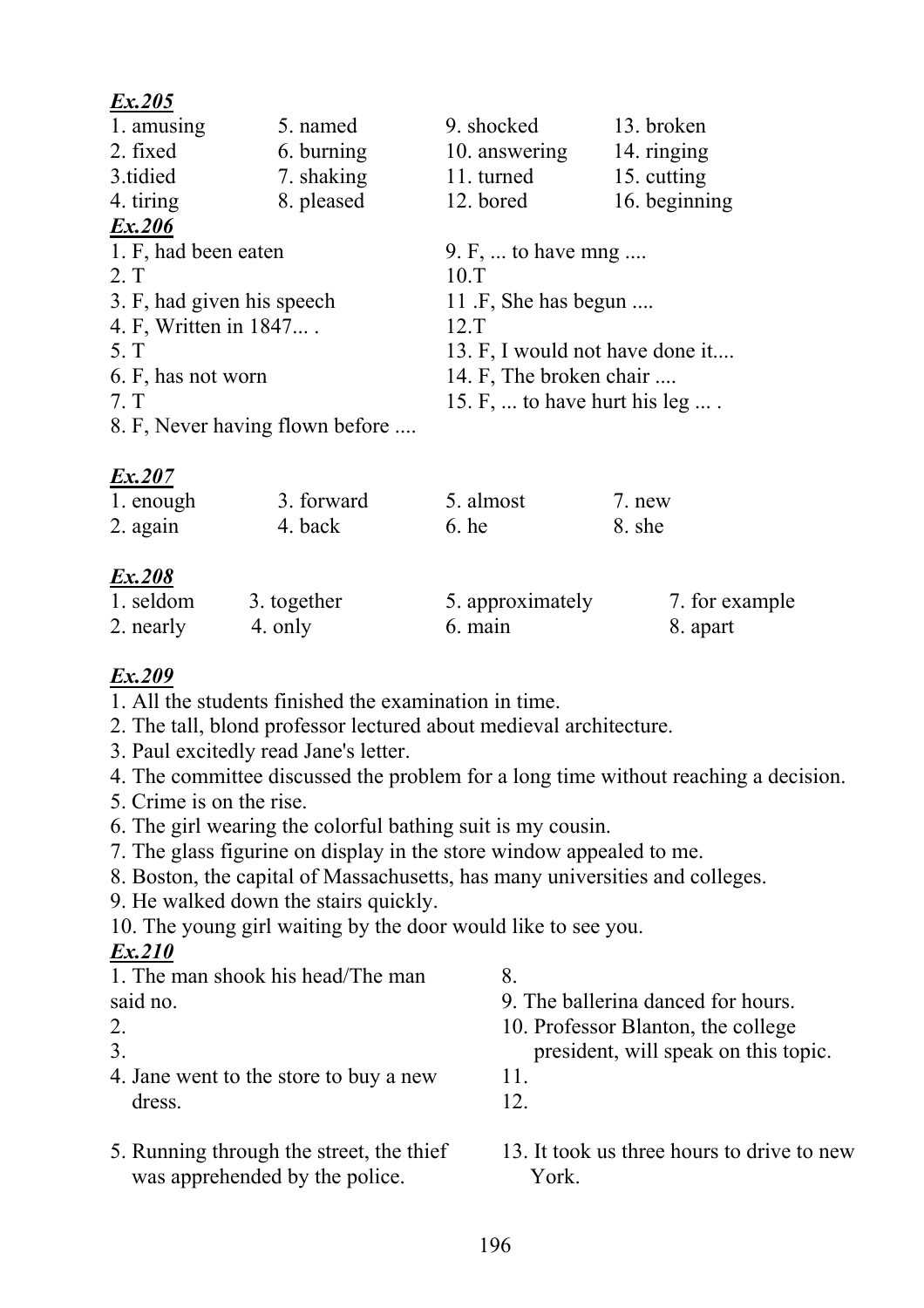$6.$  14. 7. Bob saw several expensive pieces of 15. I read the book in four hours. art.

# *Ex. 211*

| 1. resistance  | 5. grinding  | 9. poems        | 13. nor do they eat |
|----------------|--------------|-----------------|---------------------|
| 2. industrial  | 6. religion  | 10. inexpensive | 14. shopping        |
| 3. warm        | 7. craftsmen | 11. style       | 15. but expensive   |
| 4. and stories | 8. a critic  | $12.$ jogs      | 16. agreement       |

# *Ex.212*

| 1. money             | 7. a game                 |
|----------------------|---------------------------|
| 2. warmth            | 8. mineral                |
| $3. \ldots$ to plant | 9. economic opportunities |
| 4.  shouted          | 10. and lifting weights   |
| 5.  working          | 11. and grading it        |
| 6. adjust            | 12. soaking  giving       |
|                      |                           |

# *Ex.213*

| 1. returned                       | 6. wise        | $11.$ let it                   |
|-----------------------------------|----------------|--------------------------------|
| 2. to speak                       | 7. to get      | 12. nor how to spot            |
| 3. no visitors                    | 8. reading     | 13. orsedementary.             |
| 4. to do her homework 9. carrying |                | 14.  but also serve as centers |
| 5. trust                          | 10. exercising | 15.  has sixty-four squares    |

# *Ex.214*

| 1.  and talented               | $11$ dust                      |
|--------------------------------|--------------------------------|
| 2.  and to underline           | 12.  and an extra job          |
| 3.  and to do the book keeping | 13.  and folk dances           |
| 4.  and headaches              | 14.  and charming              |
| 5.  and writing                | 15.  and the excellent theater |
| 6. She is famous not only      | 16. $\dots$ but cold           |
| 7.  and reading                | 17.  as buying a house         |
| 8.  but also creative          | 18.  than working              |
| 9.  but also safer             | $19. \ldots$ and to paint      |
| 10.  and mathematics           | 20.  and jumped                |

| 1. F, to swim            | 6. F, written a will | 11 .F, or to study          |
|--------------------------|----------------------|-----------------------------|
| 2. T                     | 7 <sub>T</sub>       | 12.F, slow to praise        |
| 3. T                     | 8 <sub>1</sub>       | 13.T                        |
| 4. F, and fjords $\dots$ | 9. F, confidence     | 14.F, and put them $\ldots$ |
| 5. T                     | 10.T                 | 15.F, than playing golf     |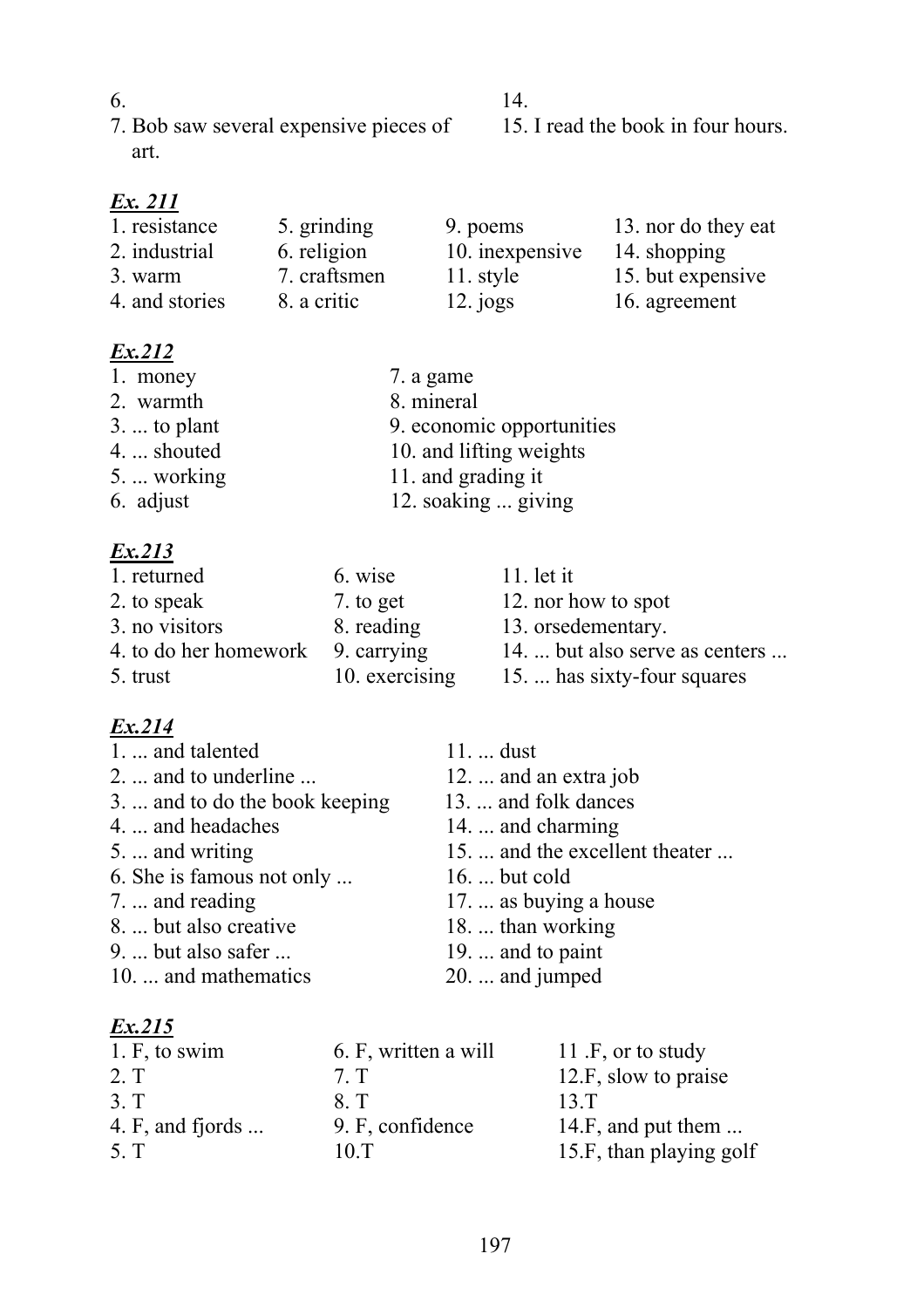- 
- 3. F, deliver the package to them. 8. F, taught me everything.
- 4. T 9. T
- 5. F, is making Mary a new shirt. 10.T

# *Ex. 217*

- 1. Rarely do we go ...
- 2. Seldom do I ...
- 3. Hardly ever do I ...
- 4. Fever will I ...
- 5. Never have I known ...
- 6. Scarcely ever does the mail arrive ...
- 7. Hardly ever does he come to work on time.
- 8. At no time have women had greater opportunities.
- 9. Only after he received first prize was he pleased with himself.
- 10. Never had the traffic been so bad.
- 11. Not only did she come, but she stayed for two hours.
- 12. Only before the opening of the show can you buy tickets.
- 13. Not a single word did he say during dinner.
- 14. Only on rare occasion do they go to the theater.

# *Ex. 218*

- famous one day. cheered.
- 2. Such was his ambition that he would 6. Few were the friends that he could stop at nothing. The rely on.
- 3. Down poured the rain for three days.
- 4. Little does he know what is in store trees were uprooted.

- 
- 2. There were many reasons for the 6. There are several details which choice. choice cannot be overlooked.
- 3. Under the tree was a basket full of 7. Next to the bed was the telephone.
- 1. Little did he think he would be 5. Up went the balloon, and the people
	-
	- 7. So strong were the winds that the
	- for him. 8. Out flew the bird from its tiny cage.
- 1. In the drawer lay the gun. 5. Beside the roadside stood a horse.
	-
	-
	- food. 8. There is a possibility that we can go.
- 4. It is possible that she will arrive tomorrow.
- 1. T 6. T
- 2. F, write me. 2. F, cost Bob over 10 dollars.
	-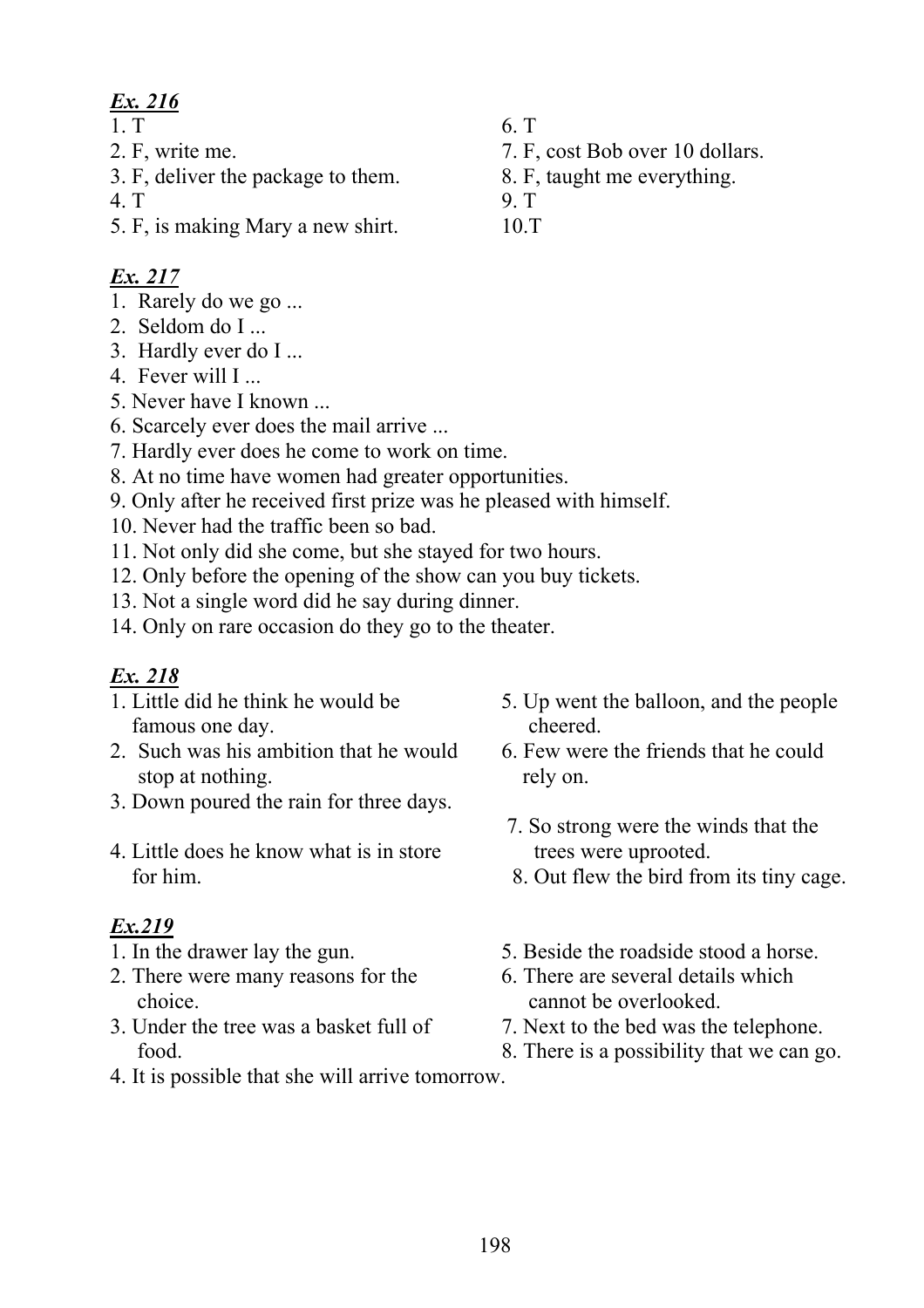- 1. When did you write to the university? 5. Where do you register?
- 
- 
- 

# *Ex.221*

- 
- 2. Not until recently have people been back of the book.
- 3. Scarcely had the man left when the pass for a native speaker. bomb exploded. 2. I wonder when I will get my test
- 4. Up jumped the dog when it saw its score results.
- 
- 2. Is that the new catalog? 6. How far is it to the nearest bus stop?
- 3. What do you mean? 7. Have I passed the test?
- 4. Is she coming? 8. What time does the bookstore close?
- 1. Under the bed lay the dog. 5. There are many references at the
	- so interested in health foods. 6. So few were his errors that he could
		-
	- master. 8. They haven't told me if I have to write an essay.

- 1. Never again will I allow myself....
- 2. Not for one moment did she think that she would win the competition.
- 3. Rarely does one find a person of such integrity as Henry.
- 4. Not until all nuclear weapons are eliminated will world peace be secure.
- 5. At no time are sentries allowed to leave their posts.
- 6. Only after several years training are policemen allowed to use guns.
- 7. In no way could I persuade her to see the foolishness of her plan.
- 8. No sooner had I settled down to read the paper than the doorbell rang.
- 9. Little did she realize how the evening was to end.
- 10. Should you ever need any help, just give me a ring.
- 11. Had she found out that he had been married before, she would never have merried him.
- 12. Were life on other planets ever to be found, there would probably be no means of communication.

| Ex.223      |         |          |          |              |          |
|-------------|---------|----------|----------|--------------|----------|
| 1. without  |         | 6. for   |          | 11. on/after |          |
| 2. about    |         | 7. to    | $12.$ of |              |          |
| 3. but also |         | $8.$ nor | $13.$ in |              |          |
| 4. to       |         | 9. or    |          |              |          |
| 5. to       |         | $10.$ on |          |              |          |
| Ex.224      |         |          |          |              |          |
| $1.$ in     | 3. for  | 5. for   | 7. from  | 9. to        | $11.$ of |
| 2. to       | 4. from | $6.$ on  | $8.$ in  | $10.$ in     |          |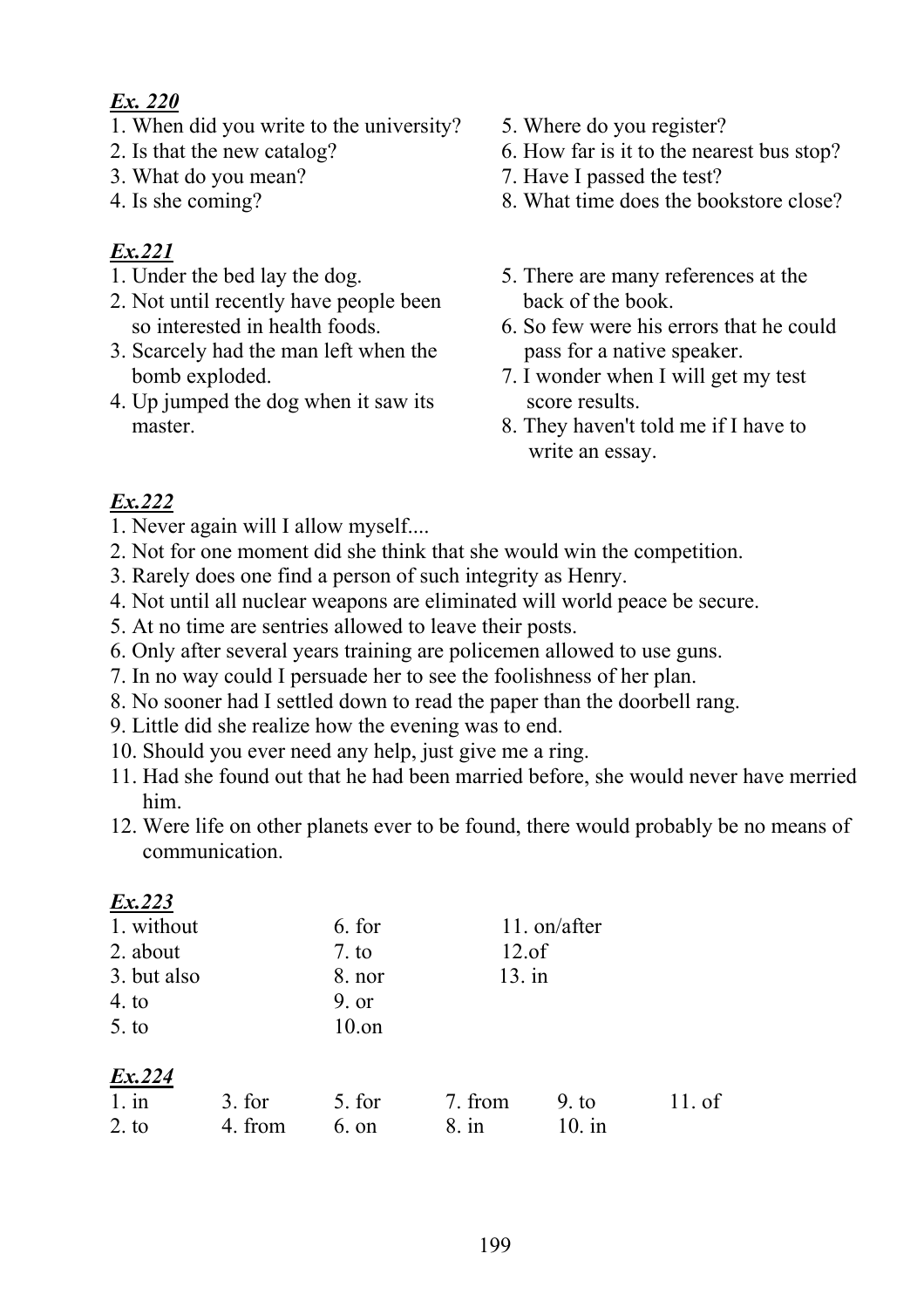| $1.$ in/with     | 5. of   | 9. t <sub>0</sub> | $13.$ for          | 17. to     |
|------------------|---------|-------------------|--------------------|------------|
| 2. to            | 6. of   | $10.$ of          | 14. with           | 18. for    |
| $3.$ on          | $7.$ of | 11. to/for        | 15. t <sub>o</sub> | $19.$ from |
| 4.1 <sub>o</sub> | 8. for  | $12.$ of          | 16. on             |            |

#### *Ex. 226*

| 1. to  for 4. to | 7. on                           | $10.$ about/of | 13. of          |
|------------------|---------------------------------|----------------|-----------------|
| 2. from          | 5. (up) on 8. to for for 11. of |                | 14. with        |
| 3. with          | 6. of 9. of (about) 12. to      |                | 15. to $(with)$ |

#### *Ex. 227*

|  |  | 1. with 2. of 3. to 4. of 5. at 6. from 7. with 8. in (at)  |  |  |
|--|--|-------------------------------------------------------------|--|--|
|  |  | 9. at 10. from 11. for 12. of 13. at (with) 14. with 15. to |  |  |

# *Ex.228*

|  |                                                      | 1. between 4. among 7. between 10. between 13. between 16. among |  |
|--|------------------------------------------------------|------------------------------------------------------------------|--|
|  |                                                      | 2. among 5. among 8. among 11. between 14. between 17. between   |  |
|  | 3. between 6. among 9. between 12. between 15. among |                                                                  |  |

### *Ex.229*

- 1. substituted for
- 2. To clear deep snow off a sidewalk ....
- 3. rely on
- 4. Between dark and light turkey meat, ....
- 5. ... is different from ....
- 6. ... different from nor cheaper ....
- 7. compatible with
- 8. in warm, dry climates
- 9. capable of
- 10. the largest of... .

| 1. T                 | 6. F, with a key       | 12. F, the leg of the chair  |
|----------------------|------------------------|------------------------------|
| 2. F, by car         | 7 <sub>1</sub>         | 13. F, two pounds of butter  |
| 3. T                 | 8. F, by the yard      |                              |
| 4 <sub>1</sub>       | 9 T                    | 14 <sub>T</sub>              |
| 5. F, walks like his | 10. F, for a newspaper | 15. F, at the movies at 7:00 |
|                      | 11T                    |                              |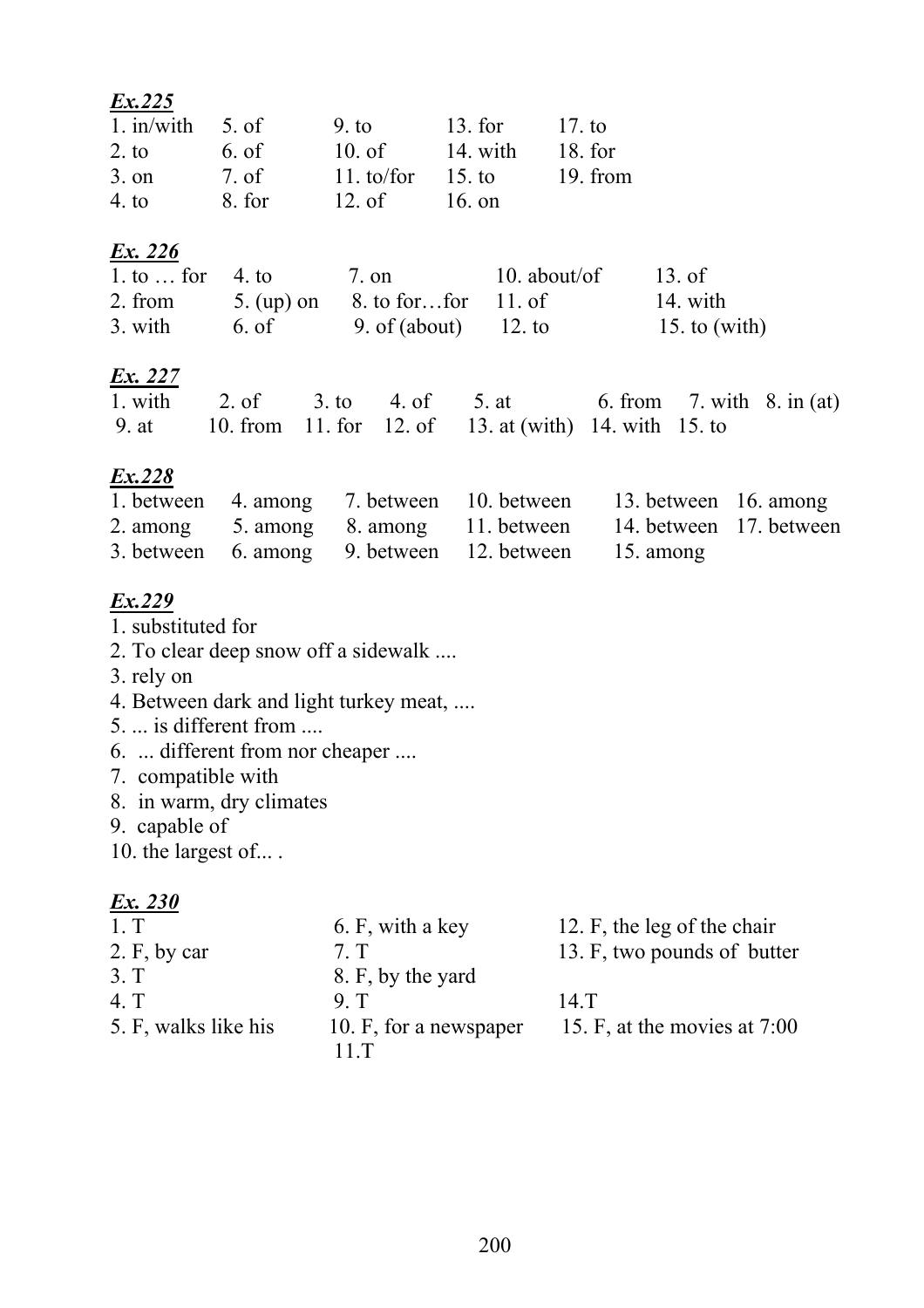| Ex.231           |                       |                      |
|------------------|-----------------------|----------------------|
| 1. F, agree with | 6. F, surprised at/by | 11. T                |
| 2. F, arrived in | 7 <sub>T</sub>        | 12. F, tired of      |
| 3 <sub>T</sub>   | 8. F, famous for      | 13. F, comment on    |
| 4. F, depends on | 9 <sub>T</sub>        | 14. F, familiar with |
| 5. T             | 10. F, compare for    | 15. F, in search of  |

1.C 2. B 3. D 4. B 5. A 6. B 7. A 8. A 9. A 10. C 11. D 12. B 13. B 14. D 15. C

# Ex.233

1.but 2. for 3. and 4. but 5. but 6. and 7. yet 8. so 9. nor

# Ex.234

1.C 2.A 3.B 4.D 5.C 6.A 7.B 8.C 9.B 10.C 11.A 12.C 13.B

### Ex. 235

1. A 2. A 3. B 4. A 5. A 6. A 7. B 8. A 9. B 10. A 11. B 12. A 13. B 14. B 15. B 16. B 17. B 18. A 19. A 20. B 21. A 22. B 23. A 24. A 25. B

# Ex. 236

| 1. F, it's difficult | 6. F, healthy  | 11. F, lethim           |
|----------------------|----------------|-------------------------|
| 2. T                 | 7. F, illusion | 12.T                    |
| 3. F, principal      | 8. T           | 13.F, almost fell off   |
| 4 <sub>T</sub>       | 9. F, lose     | $14.$ T                 |
| 5. T                 | 10 T           | 15. F, try ing to imply |

# Ex.237

| 1. F, already                    | 6. T                       | 11 T                      |
|----------------------------------|----------------------------|---------------------------|
| 2. F, cloth                      | 7. F, differed loudly with | 12.F, emigrate from       |
| 3. T                             | 8 T                        | 13.F, advice              |
| 4. T                             | 9. F, beside the sofa      | 14.F, differs from        |
| 5. F, all together 10.F, farther |                            | 15.F, further instruction |
|                                  |                            |                           |

| 1. F, weather      | 5. F, stationery   | 9. F, to people |
|--------------------|--------------------|-----------------|
| 2. T               | 6 T                | 10.T            |
| 3. T               | 7. F, their books  |                 |
| 4. F, who's coming | 8. F, respectfully |                 |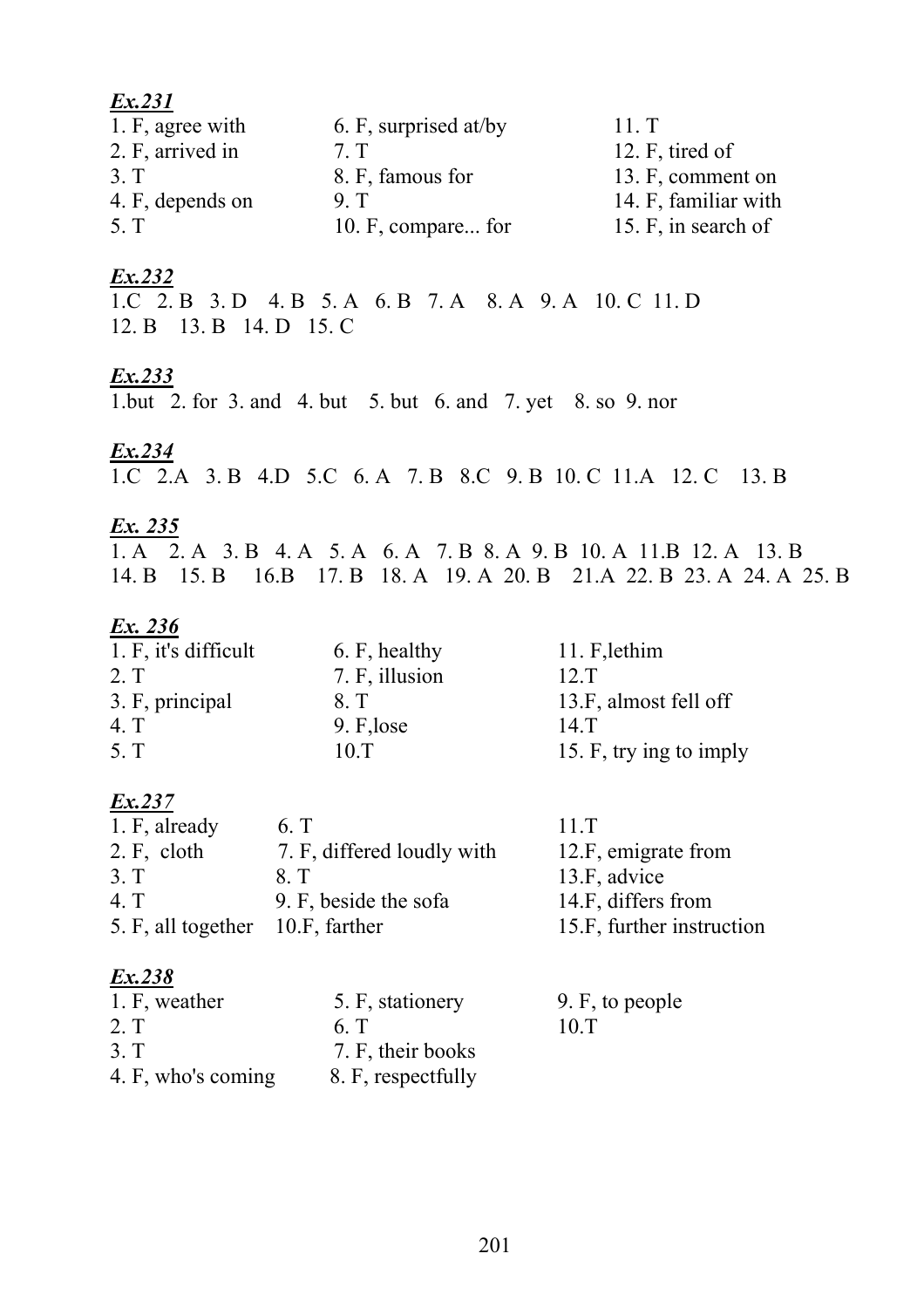| Ex. 239           |                       |                  |
|-------------------|-----------------------|------------------|
| 1. F, to beautify | 6. T                  | 11.T             |
| $2. F,$ happy     | 7. F, accuracy        | 12. F, chronic   |
| 3 <sub>T</sub>    | 8. F, childishly      | 13. F, childhood |
| 4. F, the reality | 9 <sub>T</sub>        | 14 <sub>T</sub>  |
| 5. T              | 10. F, the population | 15.F, population |

#### **VOCABULARY**

#### $Ex.240$

1. A 2. D 3. B 4. C 5. B 6. C 7. A 8. A 9. D 10. A 11. C 12. B 13. D 14. D 15. B 16. C 17. A 18. A 19. B 20. A 21. B 22. B 23. C 24. D 25. B

#### $Ex.241$

1. A 2. C 3. B 4. A 5. D 6. C 7. B 8. D 9. B 10. C 11. A 12. C 13. B 14. A 15. A 16. B 17. C 18. A 19. D 20. C 21. D 22. B 23. A 24. C 25. D

#### Ex. 242

1. B 2. A 3. B 4. C 5. A 6. B 7. A 8. B 9. D 10. B 11. D 12. A 13. C 14. A 15. D 16. A 17. D 18. B 19. C 20. D 21. B 22. B 23. C 24. B 25. C

#### Ex. 243

1.B 2. B 3.D 4. A 5. C 6. A 7. D 8. B 9. D 10. C 11.D 12. C 13. B 14. B 15. B 16. C 17. C 18. A 19. C 20. A 21. D 22. B 23. A 24. B 25. D

#### Ex.244

1. B 2. C 3. D 4. B 5. C 6. C 7. B 8. A 9. B 10. D 11. A 12. D 13. B 14. A 15. B 16. B 17. D 18. A 19. B 20. A 21. D 22. C 23. D 24. D 25. A

#### **STRUCTURE AND WRITTEN EXPRESSIONS**

#### <u>T.1</u>

1. A 2. C 3. D 4. D 5. C 6. A 7. C 8. A 9. D 10. B 11. C 12. A 13. D 14, B 15, B 16, F 17, A 18, C 19, C 20, B 21, C 22, B 23, C 24, B 25, D 26, C 27. C 28. C 29 A 30. B  $T<sub>2</sub>$ 1.C 2. C 3.A 4. C 5. C 6. C 7. C 8. D 9. B 10. D 11. B 12. C 13. C 14. B 15. B 16. C 17. C 18. B 19. C 20. B21. D 22. B 23. C 24. B 25. B 26. B 27. B 28. B 29. A 30. B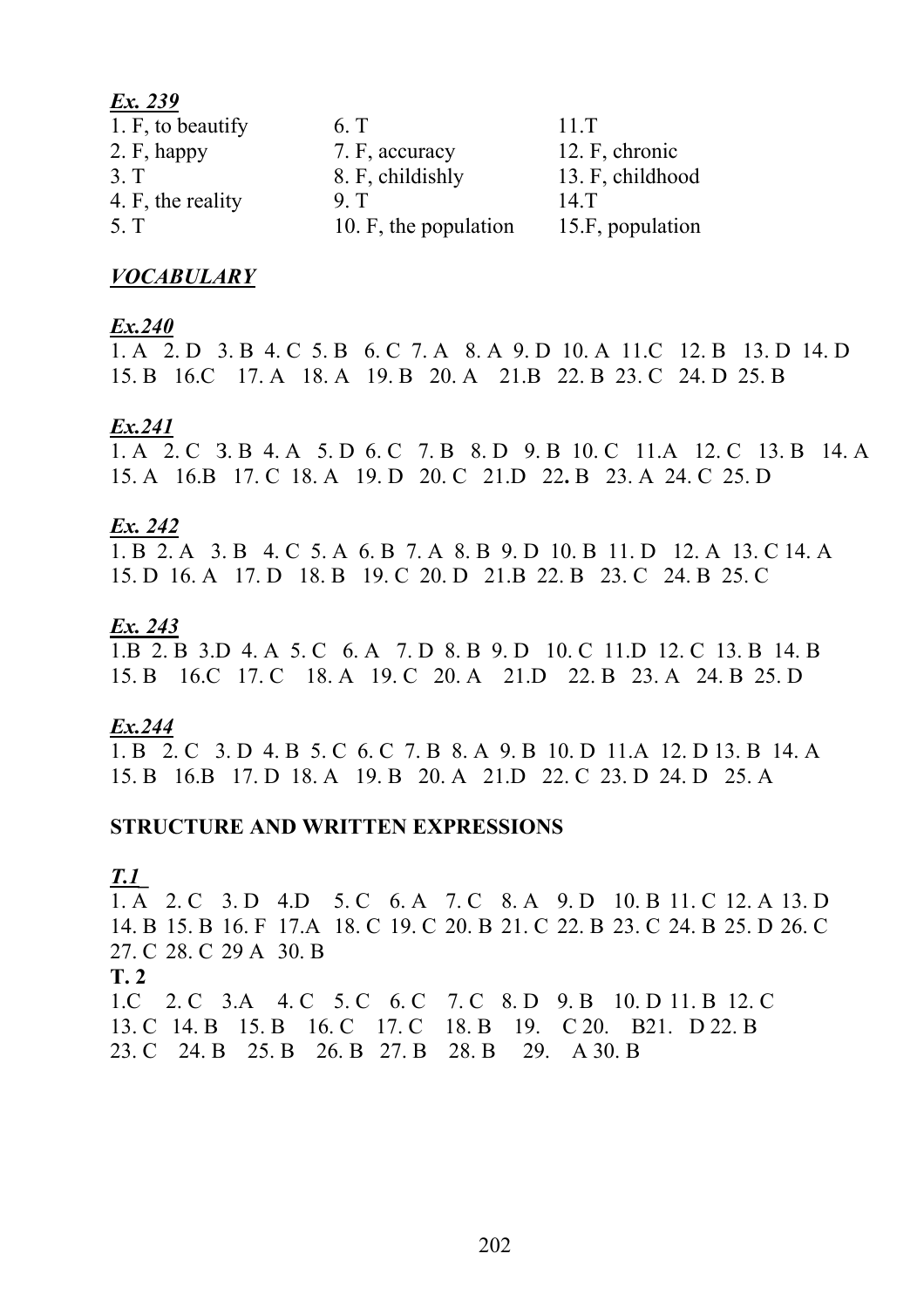#### **IDIOMS**

<u>Ex. 1</u>  $\overline{1.B}$  2. A 3. B 4. C 5. A 6. B 7. A  $\mathbf{Ex.}2$  $\overline{1, 3}$ ; 2. 10; 3. 6; 4. 2; 5. 8; 6. 9; 7. 1; 8. 7; 9. 5; 10. 4  $Ex.3$ 1. 4; 2.10; 3. 7; 4. 6; 5. 8; 6. 1; 7. 9; 8. 3; 9. 5; 10.2  $Ex.4$ 1. 4; 2. 7; 3. 5; 4. 10,8; 5. 2; 6. 9; 7. 1; 8. 6; 9.3 **Ex.5**<br>1. 5; 2. 1; 3. 6; 4. 2; 5. 7; 6. 9; 7. 3; 8. 8; 9. 10; 10.4  $Ex.6$ 1. 4; 2. 6; 3. 10; 4. 8; 5. 1; 6. 9; 7. 5;  $8.2$ ;  $9.7:$ 10.3  $\mathbf{Ex}$  7  $\overline{1, 7}$ ; 2. 4; 3. 8; 4. 1; 5. 10; 6. 3; 7. 2; 8. 5; 9. 6; 10.9  $Ex. 8$  $1. A$ 2. B 3.A 4. B 5. A 6. A 7. B 8. A 9. B  $10. A$ 11. A 12. C 13. B 14. A 15. B 16. C 17. A 18. A  $19. B$ 20. C  $Ex.9$  $1.B$ 2. C  $3.B$ 4. C 5. C 6. A 7. B 8. C  $9. A$  $10. B$  $11.C$  $12. A$ 13. B 14. A 15. B 16. A 17. A 18. A 19. A  $Ex.10$ 7. A  $1. B \t 2. A$  $3. A$ 4. B  $5. A$ 6. B 8. A 9. B 10. B  $11.B$  12. A 13. B  $14. B$  $15.A$  $16. A$  $17. B$ 18. B 19. B  $20.A$  $Ex.11$  $3.A$   $4.A$   $5.C$   $6.C$  $2. A$ 7. B  $1.B$ 8. A 9. B  $14. C$  15.C  $16. A$  $10. C$  $12. A$   $13.B$  $11.B$  $17. B$ 18.C  $Ex.12$  $5. A \t 6. B$  $2. C$  $3.A$ 4. B 7. C 8. A 9. C  $1.B$ 16. A 17.C 18. A  $10. A$  11. B 12. B 13. A 14. B 15. C 19. B  $Ex.13$ 1.L 2.D 3.1 4.F 5.G 6.C 7.E 8.J 9.A 10.H 11.B  $12. K$  $Ex.14$ 3.C 4. C 5.B 6. C 7.A 8. B/C 9.B  $2. B$  $1.B$ 10. A 11.C 12. A  $Ex.15$ 2. A 3. B 4. C 5. B 6. C 7. B  $1.A$ 8. B 9. C 10. A